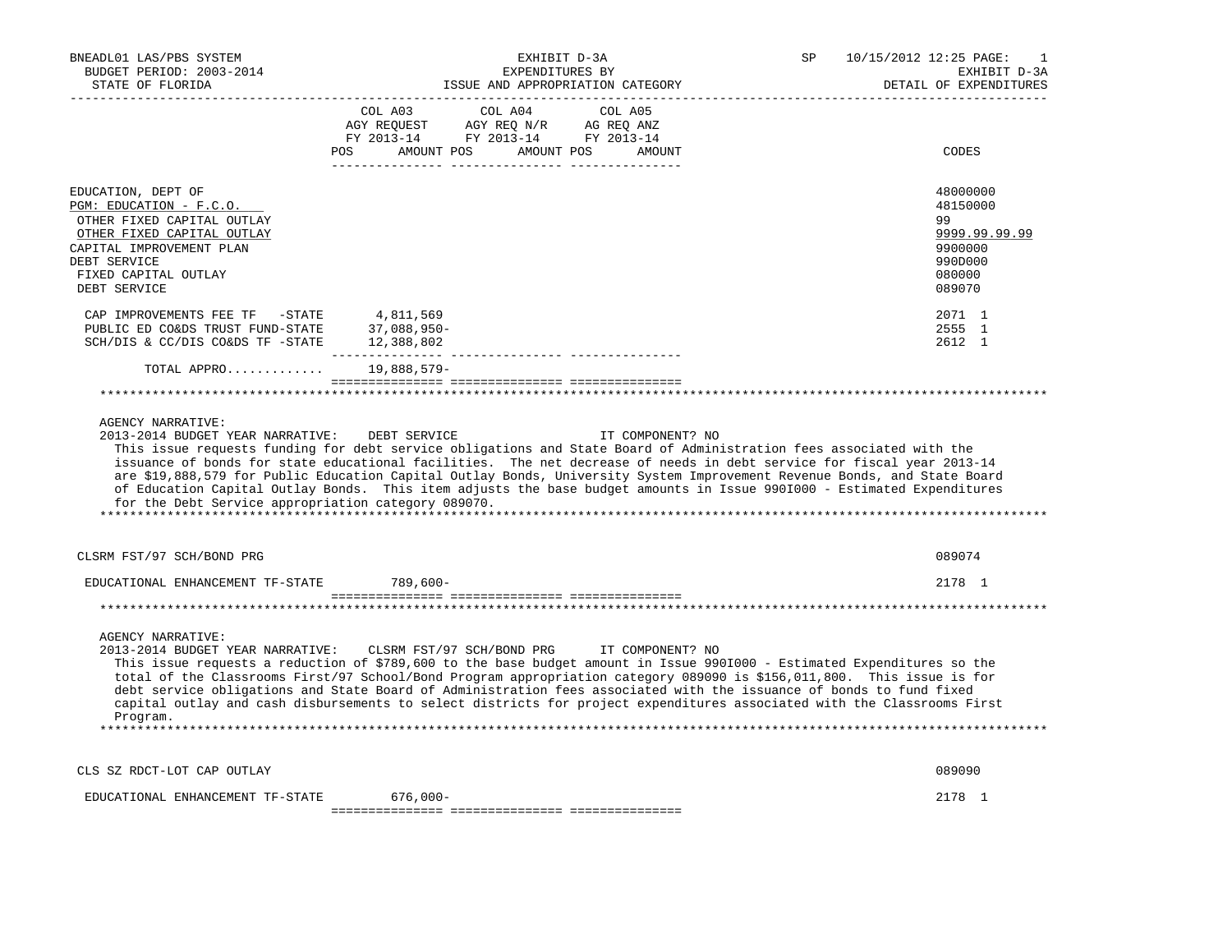| BNEADL01 LAS/PBS SYSTEM<br>BUDGET PERIOD: 2003-2014<br>STATE OF FLORIDA                                                                               | EXHIBIT D-3A<br>EXPENDITURES BY<br>ISSUE AND APPROPRIATION CATEGORY                                                                                                                                                                                                                                                                                                                                                                                            | 10/15/2012 12:25 PAGE:<br>SP<br>2<br>EXHIBIT D-3A<br>DETAIL OF EXPENDITURES |
|-------------------------------------------------------------------------------------------------------------------------------------------------------|----------------------------------------------------------------------------------------------------------------------------------------------------------------------------------------------------------------------------------------------------------------------------------------------------------------------------------------------------------------------------------------------------------------------------------------------------------------|-----------------------------------------------------------------------------|
|                                                                                                                                                       | COL A03<br>COL A04<br>COL A05<br>AGY REQUEST AGY REQ N/R<br>AG REQ ANZ<br>FY 2013-14 FY 2013-14 FY 2013-14<br>AMOUNT POS<br>AMOUNT POS<br><b>POS</b><br>AMOUNT                                                                                                                                                                                                                                                                                                 | CODES                                                                       |
|                                                                                                                                                       |                                                                                                                                                                                                                                                                                                                                                                                                                                                                |                                                                             |
| EDUCATION, DEPT OF<br>PGM: EDUCATION - F.C.O.<br>OTHER FIXED CAPITAL OUTLAY<br>OTHER FIXED CAPITAL OUTLAY<br>CAPITAL IMPROVEMENT PLAN<br>DEBT SERVICE |                                                                                                                                                                                                                                                                                                                                                                                                                                                                | 48000000<br>48150000<br>99<br>9999.99.99.99<br>9900000<br>990D000           |
|                                                                                                                                                       |                                                                                                                                                                                                                                                                                                                                                                                                                                                                |                                                                             |
| <b>AGENCY NARRATIVE:</b><br>Reduction program.                                                                                                        | 2013-2014 BUDGET YEAR NARRATIVE: CLS SZ RDCT-LOT CAP OUTLAY<br>IT COMPONENT? NO<br>This issue requests a reduction of \$676,000 to the base budget amount in Issue 990I000 - Estimated Expenditures so the<br>total of the Debt Service appropriation category 089090 is \$153,806,900. This issue is for debt service obligations and<br>State Board of Administration fees associated with the issuance of bonds to fund the fixed capital outlay Class Size |                                                                             |
| EDUCATIONAL FACILITIES                                                                                                                                |                                                                                                                                                                                                                                                                                                                                                                                                                                                                | 089093                                                                      |
| EDUCATIONAL ENHANCEMENT TF-STATE                                                                                                                      | 400,000                                                                                                                                                                                                                                                                                                                                                                                                                                                        | 2178 1                                                                      |
|                                                                                                                                                       |                                                                                                                                                                                                                                                                                                                                                                                                                                                                |                                                                             |
| <b>AGENCY NARRATIVE:</b><br>2013-2014 BUDGET YEAR NARRATIVE:                                                                                          | EDUCATIONAL FACILITIES<br>IT COMPONENT? NO<br>This issue requests funding for debt service obligations and State Board of Administration fees associated with the<br>issuance of bonds undertaken by the Florida colleges and state universities. The net additional need of \$400,000 is<br>requested to provide total funding of \$9,900,000 for fiscal year 2013-14 in the debt service category.                                                           |                                                                             |
| TOTAL: DEBT SERVICE<br>TOTAL ISSUE                                                                                                                    | 20,954,179-                                                                                                                                                                                                                                                                                                                                                                                                                                                    | 990D000                                                                     |
|                                                                                                                                                       |                                                                                                                                                                                                                                                                                                                                                                                                                                                                |                                                                             |
| ESTIMATED EXPENDITURES - FIXED<br>CAPITAL OUTLAY<br>FIXED CAPITAL OUTLAY<br>DEBT SERVICE                                                              |                                                                                                                                                                                                                                                                                                                                                                                                                                                                | 990I000<br>080000<br>089070                                                 |
| CAP IMPROVEMENTS FEE TF -STATE<br>PUBLIC ED CO&DS TRUST FUND-STATE<br>SCH/DIS & CC/DIS CO&DS TF -STATE                                                | 27,299,800<br>975,442,250<br>105,205,350<br>________________                                                                                                                                                                                                                                                                                                                                                                                                   | 2071 1<br>2555 1<br>2612 1                                                  |
| TOTAL APPRO                                                                                                                                           | 1107,947,400                                                                                                                                                                                                                                                                                                                                                                                                                                                   |                                                                             |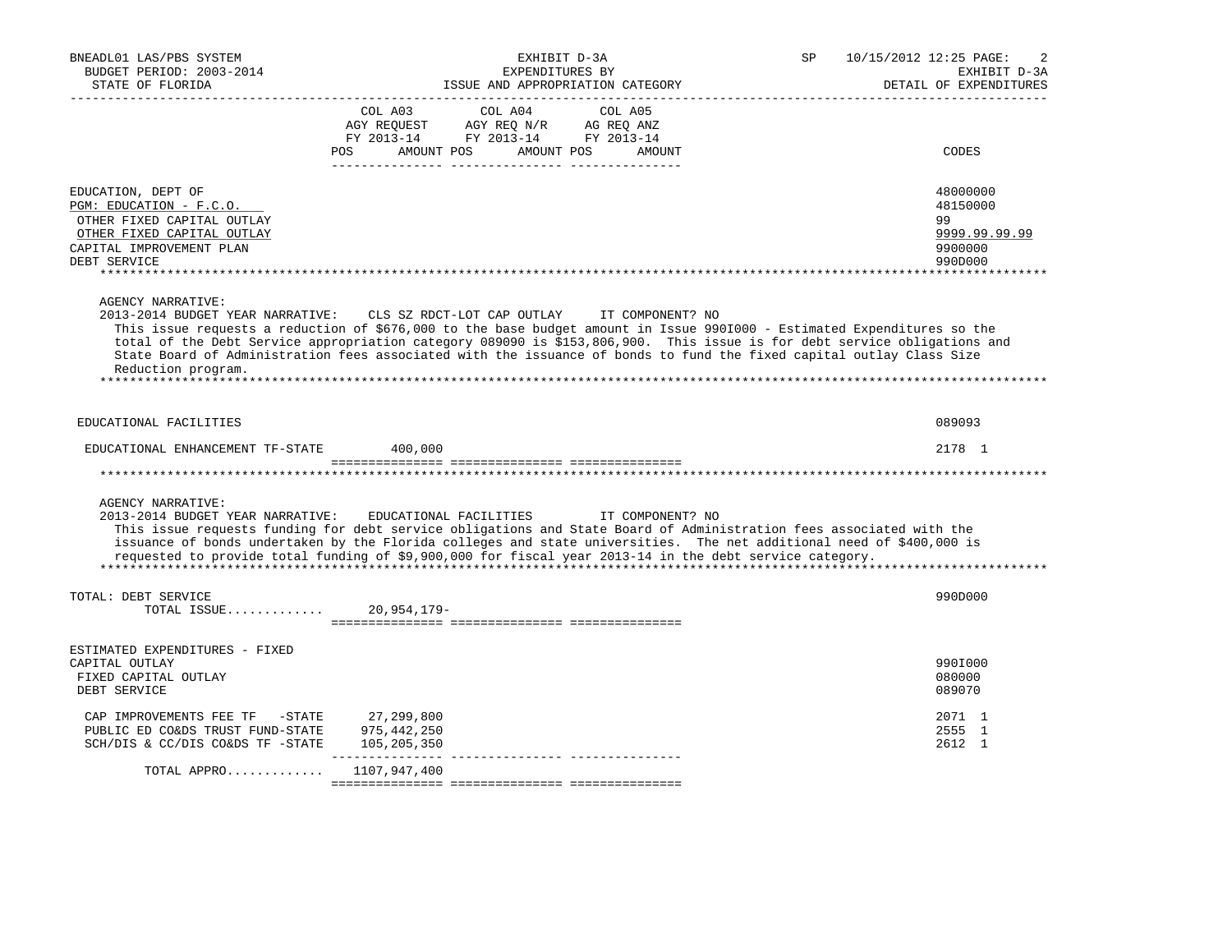| BNEADL01 LAS/PBS SYSTEM<br>BUDGET PERIOD: 2003-2014<br>STATE OF FLORIDA                                                                                                                   | EXHIBIT D-3A<br>EXPENDITURES BY<br>ISSUE AND APPROPRIATION CATEGORY                                                                                                                                                                                                                                                                                                                                                                                                                                                                                                                                                                   | 10/15/2012 12:25 PAGE:<br>SP.<br>3<br>EXHIBIT D-3A<br>DETAIL OF EXPENDITURES |
|-------------------------------------------------------------------------------------------------------------------------------------------------------------------------------------------|---------------------------------------------------------------------------------------------------------------------------------------------------------------------------------------------------------------------------------------------------------------------------------------------------------------------------------------------------------------------------------------------------------------------------------------------------------------------------------------------------------------------------------------------------------------------------------------------------------------------------------------|------------------------------------------------------------------------------|
|                                                                                                                                                                                           | COL A04<br>COL A05<br>COL A03<br>AGY REOUEST<br>AGY REQ N/R AG REQ ANZ<br>FY 2013-14 FY 2013-14 FY 2013-14<br><b>POS</b><br>AMOUNT POS<br>AMOUNT POS<br>AMOUNT                                                                                                                                                                                                                                                                                                                                                                                                                                                                        | CODES                                                                        |
| EDUCATION, DEPT OF<br>PGM: EDUCATION - F.C.O.<br>OTHER FIXED CAPITAL OUTLAY<br>OTHER FIXED CAPITAL OUTLAY<br>CAPITAL IMPROVEMENT PLAN<br>ESTIMATED EXPENDITURES - FIXED<br>CAPITAL OUTLAY |                                                                                                                                                                                                                                                                                                                                                                                                                                                                                                                                                                                                                                       | 48000000<br>48150000<br>99<br>9999.99.99.99<br>9900000<br>990I000            |
| FIXED CAPITAL OUTLAY<br>CLSRM FST/97 SCH/BOND PRG                                                                                                                                         |                                                                                                                                                                                                                                                                                                                                                                                                                                                                                                                                                                                                                                       | 080000<br>089074                                                             |
| EDUCATIONAL ENHANCEMENT TF-STATE                                                                                                                                                          | 156,801,400                                                                                                                                                                                                                                                                                                                                                                                                                                                                                                                                                                                                                           | 2178 1                                                                       |
| <b>AGENCY NARRATIVE:</b><br>2013-2014 BUDGET YEAR NARRATIVE:                                                                                                                              | CLSRM FST/97 SCH/BOND PRG IT COMPONENT? NO<br>This issue is for debt service obligations and State Board of Administration fees associated with the issuance of bonds<br>to provide funding for Classrooms First appropriations. Proviso language allows a nonoperating transfer to occur from<br>the Educational Enhancement Trust Fund to the Lottery Capital Outlay and Debt Service Trust Fund, pursuant to statutory<br>provisions, without a budget amendment. This issue is decreased by \$789,600 by Issue 990D000 - Debt Service so the total<br>request in the Debt Service appropriation category 089090 is \$156,011,800. |                                                                              |
| G/A-SCHOOL DIST/CC                                                                                                                                                                        |                                                                                                                                                                                                                                                                                                                                                                                                                                                                                                                                                                                                                                       | 089075                                                                       |
| SCH/DIS & CC/DIS CO&DS TF -STATE                                                                                                                                                          | 28,000,000                                                                                                                                                                                                                                                                                                                                                                                                                                                                                                                                                                                                                            | $2612 \quad 1$                                                               |
| <b>AGENCY NARRATIVE:</b><br>2013-2014 BUDGET YEAR NARRATIVE:<br>Priority List approved by the Department of Education.                                                                    | G/A-SCHOOL DIST/CC<br>IT COMPONENT? NO<br>This issue requests funding of \$28,000,000 that reflects the cash, or "flow-through", from motor vehicle license tax<br>revenue that a public school district or a Florida college is eligible to receive after debt service payments and<br>administrative fees have been paid. Districts and colleges can use these funds to acquire, construct, alter, remodel,<br>improve, enlarge, furnish, equip, maintain, renovate, or repair educational facilities that are included on a Project                                                                                                |                                                                              |
| CLS SZ RDCT-LOT CAP OUTLAY                                                                                                                                                                |                                                                                                                                                                                                                                                                                                                                                                                                                                                                                                                                                                                                                                       | 089090                                                                       |
| EDUCATIONAL ENHANCEMENT TF-STATE                                                                                                                                                          | 154,482,900                                                                                                                                                                                                                                                                                                                                                                                                                                                                                                                                                                                                                           | 2178 1                                                                       |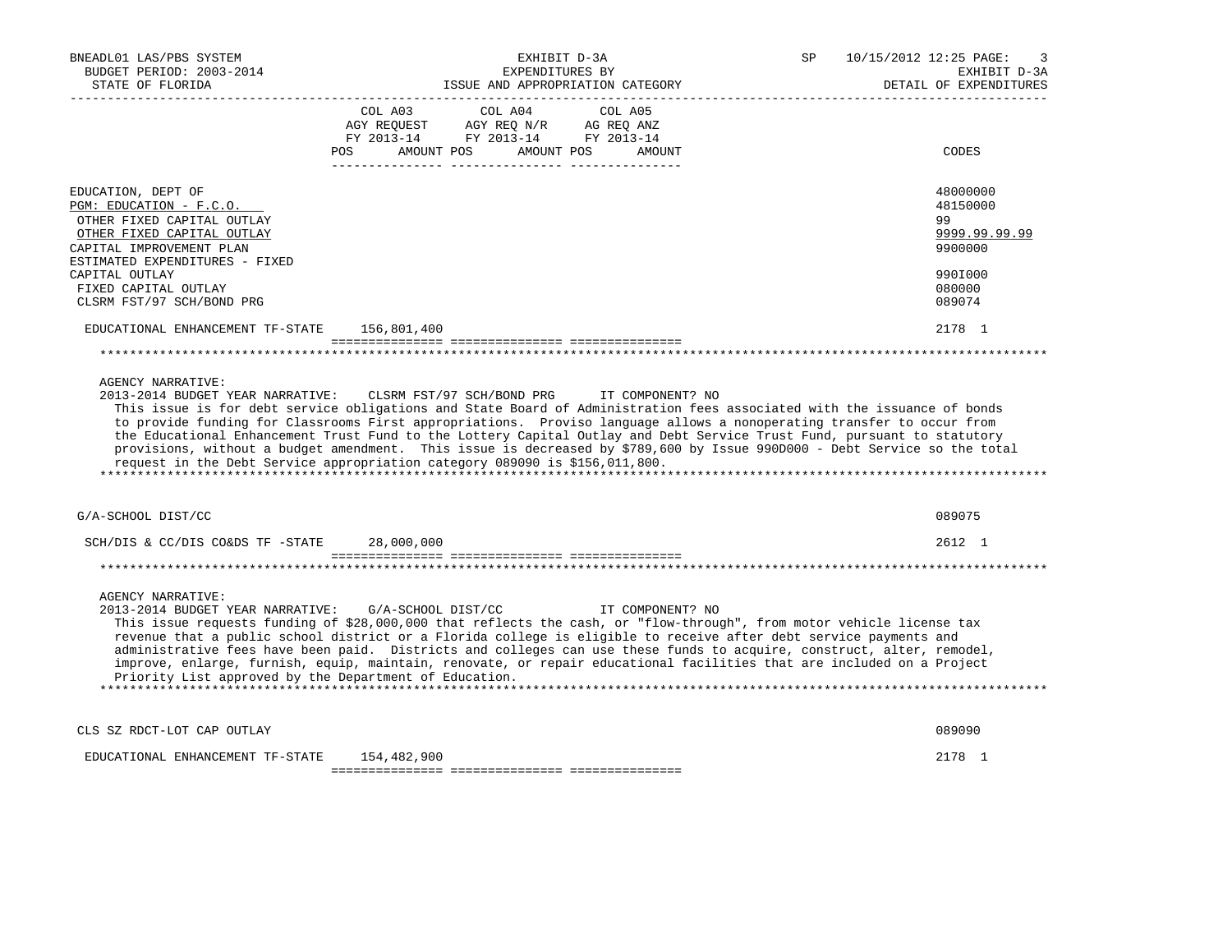| BNEADL01 LAS/PBS SYSTEM<br>BUDGET PERIOD: 2003-2014<br>STATE OF FLORIDA               | EXHIBIT D-3A<br>EXPENDITURES BY<br>ISSUE AND APPROPRIATION CATEGORY                                                                                                                                                                                                                                                                                                                                         | <b>SP</b><br>10/15/2012 12:25 PAGE:<br>EXHIBIT D-3A<br>DETAIL OF EXPENDITURES                                                                                                                                                                         |
|---------------------------------------------------------------------------------------|-------------------------------------------------------------------------------------------------------------------------------------------------------------------------------------------------------------------------------------------------------------------------------------------------------------------------------------------------------------------------------------------------------------|-------------------------------------------------------------------------------------------------------------------------------------------------------------------------------------------------------------------------------------------------------|
|                                                                                       | COL A03 COL A04<br>COL A05<br>AGY REQUEST AGY REQ N/R AG REQ ANZ<br>FY 2013-14 FY 2013-14 FY 2013-14<br>POS AMOUNT POS AMOUNT POS<br>AMOUNT                                                                                                                                                                                                                                                                 | CODES                                                                                                                                                                                                                                                 |
|                                                                                       |                                                                                                                                                                                                                                                                                                                                                                                                             |                                                                                                                                                                                                                                                       |
| EDUCATION, DEPT OF<br>PGM: EDUCATION - F.C.O.                                         |                                                                                                                                                                                                                                                                                                                                                                                                             | 48000000<br>48150000                                                                                                                                                                                                                                  |
| OTHER FIXED CAPITAL OUTLAY<br>OTHER FIXED CAPITAL OUTLAY<br>CAPITAL IMPROVEMENT PLAN  |                                                                                                                                                                                                                                                                                                                                                                                                             | 99<br>9999.99.99.99<br>9900000                                                                                                                                                                                                                        |
| ESTIMATED EXPENDITURES - FIXED<br>CAPITAL OUTLAY                                      |                                                                                                                                                                                                                                                                                                                                                                                                             | 990I000                                                                                                                                                                                                                                               |
| EDUCATIONAL FACILITIES                                                                | to provide funding for Class Size Reduction appropriations. Proviso language allows a nonoperating transfer to occur<br>from the Educational Enhancement Trust Fund to the Lottery Capital Outlay and Debt Service Trust Fund, pursuant to<br>the total request in the Debt Service appropriation category 089090 is \$153,806,900.                                                                         | statutory provisions, without a budget amendment. This issue is decreased by \$676,000 by Issue 990D000 - Debt Service so<br>089093                                                                                                                   |
| EDUCATIONAL ENHANCEMENT TF-STATE 9,500,000                                            |                                                                                                                                                                                                                                                                                                                                                                                                             | 2178 1                                                                                                                                                                                                                                                |
|                                                                                       |                                                                                                                                                                                                                                                                                                                                                                                                             |                                                                                                                                                                                                                                                       |
| <b>AGENCY NARRATIVE:</b>                                                              | 2013-2014 BUDGET YEAR NARRATIVE: EDUCATIONAL FACILITIES IT COMPONENT? NO<br>This issue is for debt service obligations and State Board of Administration fees associated with the issuance of bonds<br>the Educational Enhancement Trust Fund to the Lottery Capital Outlay and Debt Service Trust Fund, pursuant to statutory<br>request in the Debt Service appropriation category 089090 is \$9,900,000. | undertaken by the Florida colleges and state universities. Proviso language allows a nonoperating transfer to occur from<br>provisions, without a budget amendment. This issue is increased by \$400,000 by Issue 990D000 - Debt Service so the total |
| TOTAL: ESTIMATED EXPENDITURES - FIXED<br>CAPITAL OUTLAY<br>TOTAL ISSUE 1456, 731, 700 |                                                                                                                                                                                                                                                                                                                                                                                                             | 990I000                                                                                                                                                                                                                                               |
|                                                                                       |                                                                                                                                                                                                                                                                                                                                                                                                             |                                                                                                                                                                                                                                                       |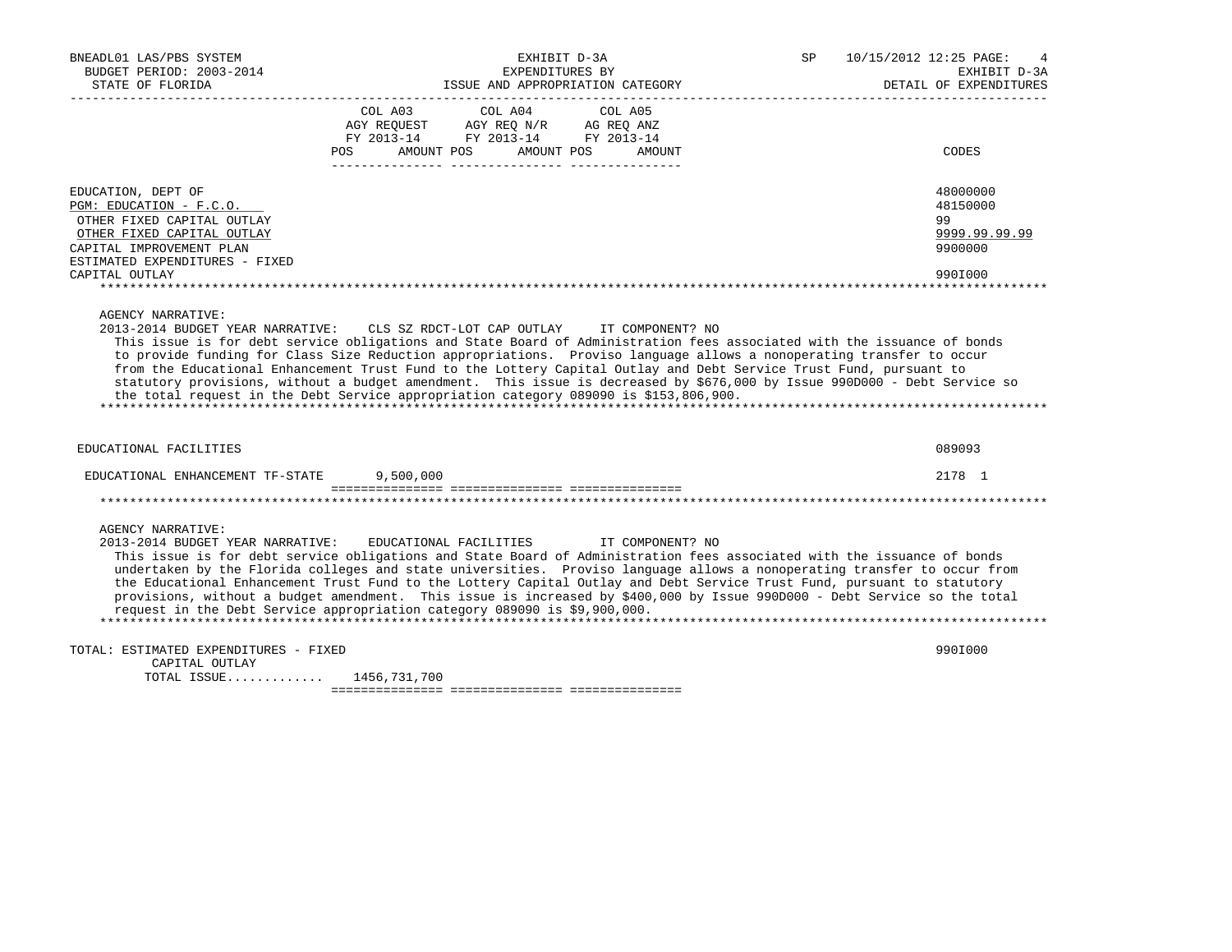| BNEADL01 LAS/PBS SYSTEM<br>BUDGET PERIOD: 2003-2014<br>STATE OF FLORIDA                                                                                                                                                                                                                                                                                                                                                                                         |                        | EXHIBIT D-3A<br>EXPENDITURES BY<br>ISSUE AND APPROPRIATION CATEGORY                                                                                                                                                                                                                                                        |                      | SP | 10/15/2012 12:25 PAGE:<br>5<br>EXHIBIT D-3A<br>DETAIL OF EXPENDITURES                 |
|-----------------------------------------------------------------------------------------------------------------------------------------------------------------------------------------------------------------------------------------------------------------------------------------------------------------------------------------------------------------------------------------------------------------------------------------------------------------|------------------------|----------------------------------------------------------------------------------------------------------------------------------------------------------------------------------------------------------------------------------------------------------------------------------------------------------------------------|----------------------|----|---------------------------------------------------------------------------------------|
|                                                                                                                                                                                                                                                                                                                                                                                                                                                                 | COL A03                | COL A04<br>$\begin{tabular}{lllllllll} \bf AGY \,\, &\bf REQUEST \,\, &\bf AGY \,\, &\bf REQ \,\, &\bf N/R \,\, &\bf AG \,\, &\bf REQ \,\, &\bf ANZ \,\, \\ \bf FY \,\, &\bf 2013-14 \,\, &\bf FY \,\, &\bf 2013-14 \,\, &\bf FY \,\, &\bf 2013-14 \end{tabular}$<br>POS AMOUNT POS AMOUNT POS AMOUNT<br>--------- ------- | COL A05<br>--------- |    | CODES                                                                                 |
| EDUCATION, DEPT OF<br>PGM: EDUCATION - F.C.O.<br>OTHER FIXED CAPITAL OUTLAY<br>OTHER FIXED CAPITAL OUTLAY<br>CAPITAL IMPROVEMENT PLAN<br>MAINTENANCE AND REPAIR<br>FIXED CAPITAL OUTLAY<br>MAINT/REPAIR/RENOV/REMODEL                                                                                                                                                                                                                                           |                        |                                                                                                                                                                                                                                                                                                                            |                      |    | 48000000<br>48150000<br>99<br>9999.99.99.99<br>9900000<br>990M000<br>080000<br>089000 |
| GENERAL REVENUE FUND                                                                                                                                                                                                                                                                                                                                                                                                                                            | $-$ STATE              | 63, 611, 932 63, 611, 932                                                                                                                                                                                                                                                                                                  |                      |    | 1000 1                                                                                |
|                                                                                                                                                                                                                                                                                                                                                                                                                                                                 |                        |                                                                                                                                                                                                                                                                                                                            |                      |    |                                                                                       |
| <b>AGENCY NARRATIVE:</b><br>2013-2014 BUDGET YEAR NARRATIVE:<br>This issue requests funding of \$63,611,932 to provide funds for remodeling, renovation, maintenance, repair, or site<br>improvement for the charter schools.                                                                                                                                                                                                                                   |                        | MAINT/REPAIR/RENOV/REMODEL                                                                                                                                                                                                                                                                                                 | IT COMPONENT? NO     |    |                                                                                       |
| EDUCATION CAPITAL PROJECTS<br>FIXED CAPITAL OUTLAY<br>SURVEY REC NEEDS/P.SCHOOLS                                                                                                                                                                                                                                                                                                                                                                                |                        |                                                                                                                                                                                                                                                                                                                            |                      |    | 990R000<br>080000<br>089001                                                           |
| GENERAL REVENUE FUND                                                                                                                                                                                                                                                                                                                                                                                                                                            | $-$ STATE<br>4,430,044 | 4,430,044                                                                                                                                                                                                                                                                                                                  |                      |    | 1000 1                                                                                |
|                                                                                                                                                                                                                                                                                                                                                                                                                                                                 |                        |                                                                                                                                                                                                                                                                                                                            |                      |    |                                                                                       |
| <b>AGENCY NARRATIVE:</b><br>2013-2014 BUDGET YEAR NARRATIVE:<br>This issue requests funding of \$4,430,044 for construction projects at university developmental research schools. The<br>request represents the local tax millage equivalent that would have been assessed on behalf of the university<br>developmental research schools.                                                                                                                      |                        | SURVEY REC NEEDS/P. SCHOOLS                                                                                                                                                                                                                                                                                                | IT COMPONENT? NO     |    |                                                                                       |
| G/A-FL COLL SYS FAC MTCH                                                                                                                                                                                                                                                                                                                                                                                                                                        |                        |                                                                                                                                                                                                                                                                                                                            |                      |    | 089185                                                                                |
| GENERAL REVENUE FUND                                                                                                                                                                                                                                                                                                                                                                                                                                            | -STATE<br>25,391,705   | 25,391,705                                                                                                                                                                                                                                                                                                                 |                      |    | 1000 1                                                                                |
|                                                                                                                                                                                                                                                                                                                                                                                                                                                                 |                        |                                                                                                                                                                                                                                                                                                                            |                      |    |                                                                                       |
| <b>AGENCY NARRATIVE:</b><br>2013-2014 BUDGET YEAR NARRATIVE:<br>This issue requests funding of \$25,391,705 for the Florida colleges' instructional and community-related capital<br>facilities projects that have received private matching funds. This amount represents a portion, approximately 37<br>percent, of the unmatched donations from 2008 through 2011 and is being requested on behalf of the Florida College<br>System's Council of Presidents. |                        | G/A-FL COLL SYS FAC MTCH                                                                                                                                                                                                                                                                                                   | IT COMPONENT? NO     |    |                                                                                       |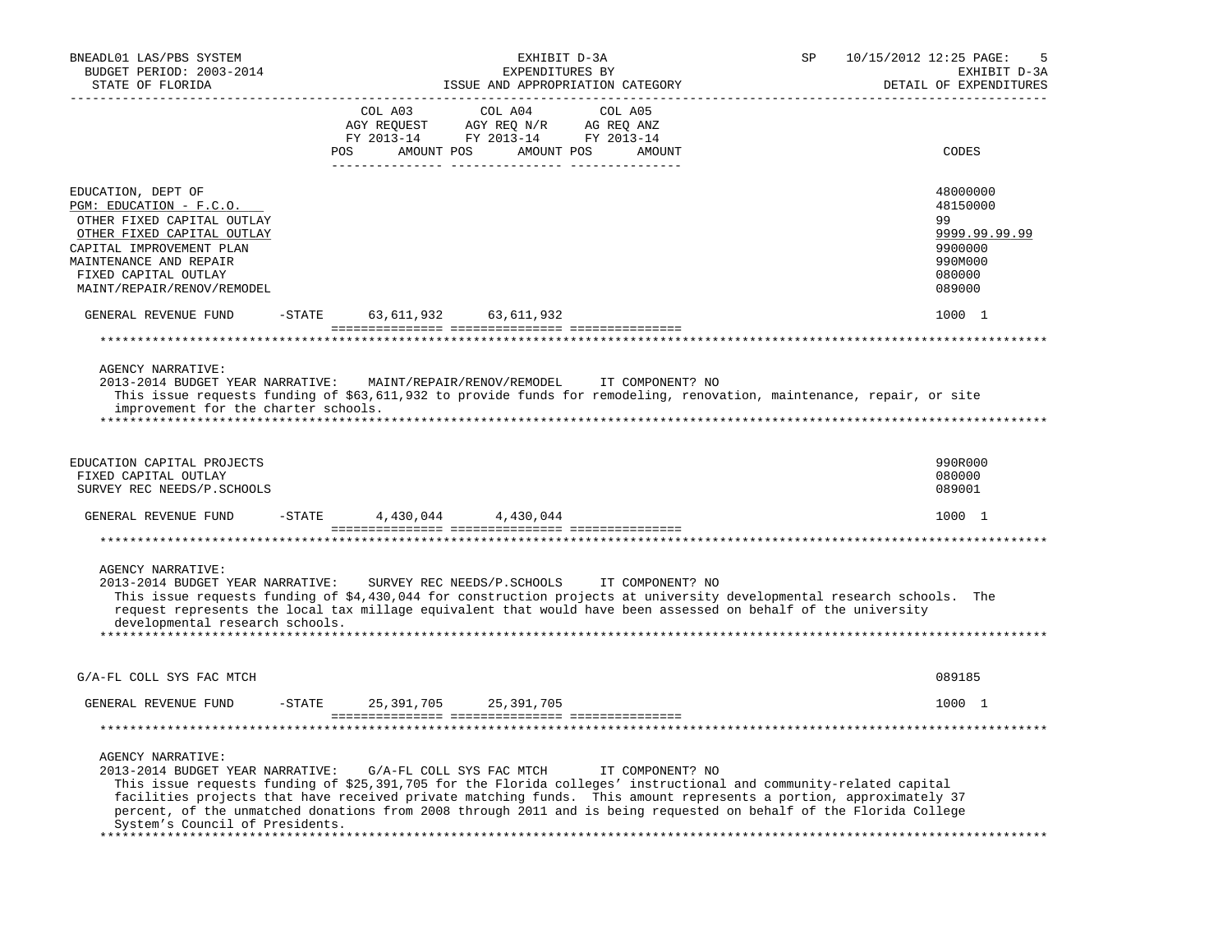| BNEADL01 LAS/PBS SYSTEM<br>BUDGET PERIOD: 2003-2014<br>STATE OF FLORIDA                                                                                                                                                             |                       | EXHIBIT D-3A<br>EXPENDITURES BY<br>ISSUE AND APPROPRIATION CATEGORY                                             |                  | SP 10/15/2012 12:25 PAGE:<br>6<br>EXHIBIT D-3A<br>DETAIL OF EXPENDITURES              |
|-------------------------------------------------------------------------------------------------------------------------------------------------------------------------------------------------------------------------------------|-----------------------|-----------------------------------------------------------------------------------------------------------------|------------------|---------------------------------------------------------------------------------------|
|                                                                                                                                                                                                                                     | POS<br>AMOUNT POS     | COL A03 COL A04 COL A05<br>AGY REQUEST AGY REQ N/R AG REQ ANZ<br>FY 2013-14 FY 2013-14 FY 2013-14<br>AMOUNT POS | AMOUNT           | CODES                                                                                 |
| EDUCATION, DEPT OF<br>PGM: EDUCATION - F.C.O.<br>OTHER FIXED CAPITAL OUTLAY<br>OTHER FIXED CAPITAL OUTLAY<br>CAPITAL IMPROVEMENT PLAN<br>EDUCATION CAPITAL PROJECTS<br>FIXED CAPITAL OUTLAY<br>FSDB-CAPITAL PROJECTS                |                       |                                                                                                                 |                  | 48000000<br>48150000<br>99<br>9999.99.99.99<br>9900000<br>990R000<br>080000<br>089238 |
| PUBLIC ED CO&DS TRUST FUND-STATE 1,444,246 1,444,246                                                                                                                                                                                |                       |                                                                                                                 |                  | 2555 1                                                                                |
|                                                                                                                                                                                                                                     |                       |                                                                                                                 |                  |                                                                                       |
| <b>AGENCY NARRATIVE:</b><br>2013-2014 BUDGET YEAR NARRATIVE: FSDB-CAPITAL PROJECTS<br>This issue requests funding of \$1,444,246 for critical life-safety maintenance projects at the Florida School for the<br>Deaf and the Blind. |                       |                                                                                                                 | IT COMPONENT? NO |                                                                                       |
| TOTAL: EDUCATION CAPITAL PROJECTS<br>TOTAL ISSUE                                                                                                                                                                                    |                       | 31, 265, 995 31, 265, 995                                                                                       |                  | 990R000                                                                               |
| TOTAL: OTHER FIXED CAPITAL OUTLAY<br>BY FUND TYPE                                                                                                                                                                                   |                       |                                                                                                                 |                  | 9999.99.99.99                                                                         |
| GENERAL REVENUE FUND<br>TRUST FUNDS                                                                                                                                                                                                 | 93,433,681 93,433,681 | 1437, 221, 767 1, 444, 246                                                                                      |                  | 1000<br>2000                                                                          |
| TOTAL PROG COMP 1530,655,448 94,877,927                                                                                                                                                                                             |                       |                                                                                                                 |                  |                                                                                       |
|                                                                                                                                                                                                                                     |                       |                                                                                                                 |                  |                                                                                       |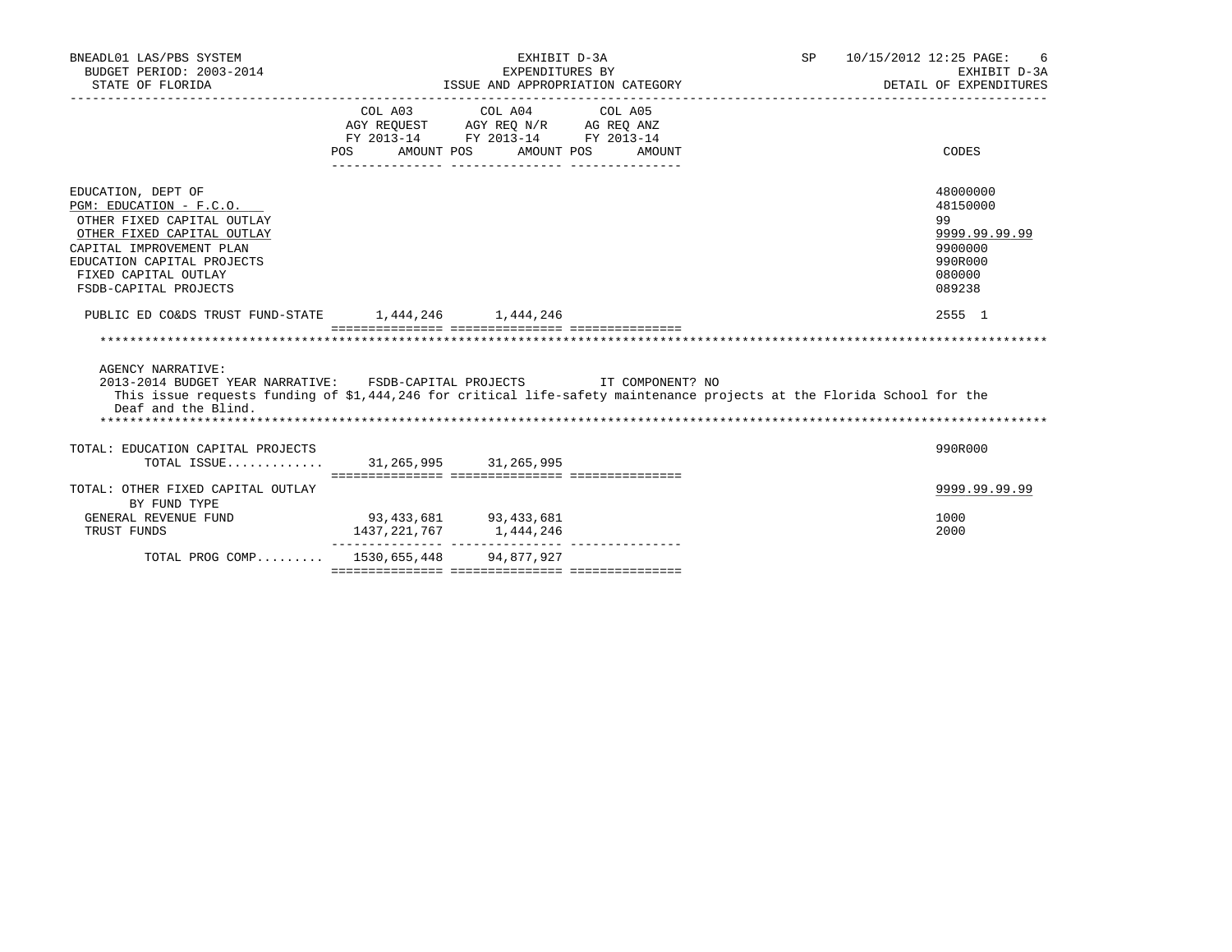| BNEADL01 LAS/PBS SYSTEM<br>BUDGET PERIOD: 2003-2014<br>STATE OF FLORIDA                                                                                                                          |                                                                                                                                                                                                                                                                                                                                                                                                                                                                                                                        | EXHIBIT D-3A<br>EXPENDITURES BY<br>ISSUE AND APPROPRIATION CATEGORY                                                               | SP <sub>2</sub> | $\overline{7}$<br>10/15/2012 12:25 PAGE:<br>EXHIBIT D-3A<br>DETAIL OF EXPENDITURES |  |
|--------------------------------------------------------------------------------------------------------------------------------------------------------------------------------------------------|------------------------------------------------------------------------------------------------------------------------------------------------------------------------------------------------------------------------------------------------------------------------------------------------------------------------------------------------------------------------------------------------------------------------------------------------------------------------------------------------------------------------|-----------------------------------------------------------------------------------------------------------------------------------|-----------------|------------------------------------------------------------------------------------|--|
|                                                                                                                                                                                                  | POS                                                                                                                                                                                                                                                                                                                                                                                                                                                                                                                    | COL A03 COL A04 COL A05<br>AGY REQUEST AGY REQ N/R AG REQ ANZ<br>FY 2013-14 FY 2013-14 FY 2013-14<br>AMOUNT POS AMOUNT POS AMOUNT |                 | CODES                                                                              |  |
| EDUCATION, DEPT OF<br>VOCATIONAL REHAB<br>ECONOMIC OPPORTUNITIES<br>WORKFORCE SERVICES<br>ESTIMATED EXPENDITURES<br>ESTIMATED EXPENDITURES - OPERATIONS<br>SALARY RATE<br>SALARY RATE 35,045,701 |                                                                                                                                                                                                                                                                                                                                                                                                                                                                                                                        |                                                                                                                                   |                 | 48000000<br>48160000<br>11<br>1102.00.00.00<br>1000000<br>1001000<br>000000        |  |
| SALARIES AND BENEFITS                                                                                                                                                                            |                                                                                                                                                                                                                                                                                                                                                                                                                                                                                                                        |                                                                                                                                   |                 | 010000                                                                             |  |
| GENERAL REVENUE FUND                                                                                                                                                                             | STATE 136,173–<br>MATCH 9,103,944–<br>9,103,944                                                                                                                                                                                                                                                                                                                                                                                                                                                                        |                                                                                                                                   |                 | 1000 1<br>1000 2                                                                   |  |
| TOTAL GENERAL REVENUE FUND                                                                                                                                                                       | 9,240,117                                                                                                                                                                                                                                                                                                                                                                                                                                                                                                              |                                                                                                                                   |                 | 1000                                                                               |  |
| ADMINISTRATIVE TRUST FUND -FEDERL 192,575                                                                                                                                                        |                                                                                                                                                                                                                                                                                                                                                                                                                                                                                                                        |                                                                                                                                   |                 | 2021 3                                                                             |  |
| FEDERAL REHABILITATION TF -FEDERL 35,236,865                                                                                                                                                     |                                                                                                                                                                                                                                                                                                                                                                                                                                                                                                                        |                                                                                                                                   |                 | 2270 3                                                                             |  |
| WORKERS' COMP ADMIN TF                                                                                                                                                                           | $-STATE$ 137,000                                                                                                                                                                                                                                                                                                                                                                                                                                                                                                       |                                                                                                                                   |                 | 2795 1                                                                             |  |
| TOTAL POSITIONS $931.00$<br>TOTAL APPRO 44,806,557                                                                                                                                               |                                                                                                                                                                                                                                                                                                                                                                                                                                                                                                                        |                                                                                                                                   |                 |                                                                                    |  |
| OTHER PERSONAL SERVICES                                                                                                                                                                          |                                                                                                                                                                                                                                                                                                                                                                                                                                                                                                                        |                                                                                                                                   |                 | 030000                                                                             |  |
| FEDERAL REHABILITATION TF -FEDERL 819,103                                                                                                                                                        |                                                                                                                                                                                                                                                                                                                                                                                                                                                                                                                        |                                                                                                                                   |                 | 2270 3                                                                             |  |
| <b>EXPENSES</b>                                                                                                                                                                                  |                                                                                                                                                                                                                                                                                                                                                                                                                                                                                                                        |                                                                                                                                   |                 | 040000                                                                             |  |
| GENERAL REVENUE FUND -STATE<br>FEDERAL REHABILITATION TF -FEDERL<br>WORKERS' COMP ADMIN TF - STATE                                                                                               | 6,686<br>9,871,710<br>85,800<br>$\begin{array}{cccccccccc} \multicolumn{2}{c}{} & \multicolumn{2}{c}{} & \multicolumn{2}{c}{} & \multicolumn{2}{c}{} & \multicolumn{2}{c}{} & \multicolumn{2}{c}{} & \multicolumn{2}{c}{} & \multicolumn{2}{c}{} & \multicolumn{2}{c}{} & \multicolumn{2}{c}{} & \multicolumn{2}{c}{} & \multicolumn{2}{c}{} & \multicolumn{2}{c}{} & \multicolumn{2}{c}{} & \multicolumn{2}{c}{} & \multicolumn{2}{c}{} & \multicolumn{2}{c}{} & \multicolumn{2}{c}{} & \multicolumn{2}{c}{} & \mult$ |                                                                                                                                   |                 | 1000 1<br>2270 3<br>2795 1                                                         |  |
| TOTAL APPRO                                                                                                                                                                                      | 9,964,196                                                                                                                                                                                                                                                                                                                                                                                                                                                                                                              |                                                                                                                                   |                 |                                                                                    |  |
| AID TO LOCAL GOVERNMENTS<br>G/A-ADULT DISABILITY FNDS                                                                                                                                            |                                                                                                                                                                                                                                                                                                                                                                                                                                                                                                                        |                                                                                                                                   |                 | 050000<br>050798                                                                   |  |
| GENERAL REVENUE FUND                                                                                                                                                                             | $-STATE$ 9,993,484                                                                                                                                                                                                                                                                                                                                                                                                                                                                                                     |                                                                                                                                   |                 | 1000 1                                                                             |  |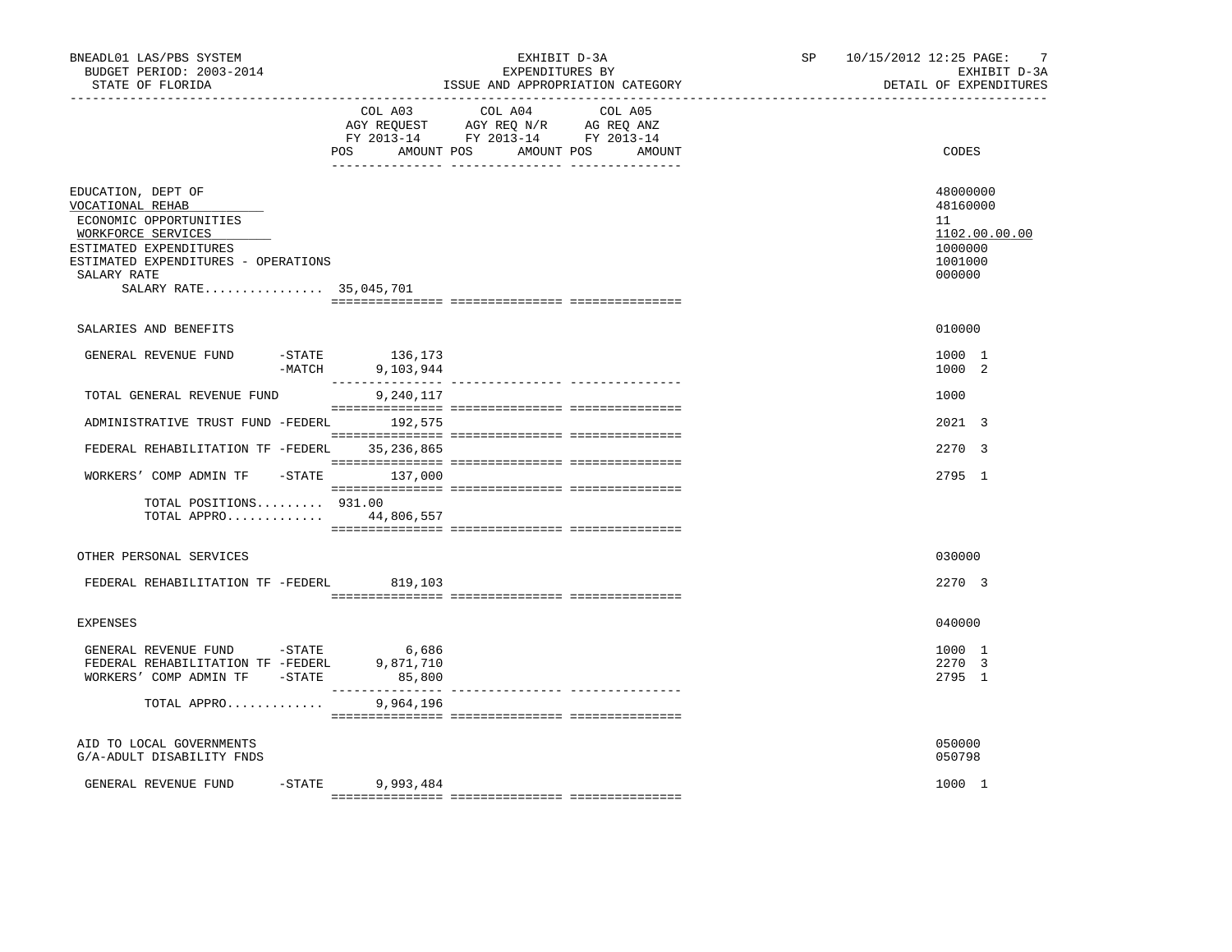| BNEADL01 LAS/PBS SYSTEM<br>BUDGET PERIOD: 2003-2014<br>STATE OF FLORIDA                                                 |                                             | EXHIBIT D-3A<br>EXPENDITURES BY<br>ISSUE AND APPROPRIATION CATEGORY                                                              | SP 10/15/2012 12:25 PAGE:<br>-8<br>EXHIBIT D-3A<br>DETAIL OF EXPENDITURES |
|-------------------------------------------------------------------------------------------------------------------------|---------------------------------------------|----------------------------------------------------------------------------------------------------------------------------------|---------------------------------------------------------------------------|
|                                                                                                                         | COL A03                                     | COL A04<br>COL A05<br>AGY REQUEST AGY REQ N/R AG REQ ANZ<br>FY 2013-14 FY 2013-14 FY 2013-14<br>POS AMOUNT POS AMOUNT POS AMOUNT | CODES                                                                     |
| EDUCATION, DEPT OF<br>VOCATIONAL REHAB<br>ECONOMIC OPPORTUNITIES<br>WORKFORCE SERVICES                                  |                                             |                                                                                                                                  | 48000000<br>48160000<br>11<br>1102.00.00.00                               |
| ESTIMATED EXPENDITURES<br>ESTIMATED EXPENDITURES - OPERATIONS<br>AID TO LOCAL GOVERNMENTS<br>G/A-FL ENDOWMENT/VOC REHAB |                                             |                                                                                                                                  | 1000000<br>1001000<br>050000<br>050830                                    |
| GENERAL REVENUE FUND                                                                                                    | $-$ STATE 315,160                           |                                                                                                                                  | 1000 1                                                                    |
| OPERATING CAPITAL OUTLAY                                                                                                |                                             |                                                                                                                                  | 060000                                                                    |
| FEDERAL REHABILITATION TF -FEDERL                                                                                       | 480,986                                     |                                                                                                                                  | 2270 3                                                                    |
| SPECIAL CATEGORIES<br>CONTRACTED SERVICES                                                                               |                                             |                                                                                                                                  | 100000<br>100777                                                          |
| GENERAL REVENUE FUND -STATE<br>FEDERAL REHABILITATION TF -FEDERL 10,558,966                                             | 444,415                                     |                                                                                                                                  | 1000 1<br>2270 3                                                          |
| TOTAL APPRO                                                                                                             | 11,003,381                                  |                                                                                                                                  |                                                                           |
| G/A-INDEPENDENT LIVING SRV                                                                                              |                                             |                                                                                                                                  | 101694                                                                    |
| GENERAL REVENUE FUND -STATE 1,232,004<br>FEDERAL REHABILITATION TF -FEDERL                                              | 4,582,359                                   |                                                                                                                                  | 1000 1<br>2270 3                                                          |
| TOTAL APPRO                                                                                                             | 5,814,363                                   |                                                                                                                                  |                                                                           |
| PURCHASED CLIENT SERVICES                                                                                               |                                             |                                                                                                                                  | 102933                                                                    |
| GENERAL REVENUE FUND -MATCH 20,861,275<br>FEDERAL REHABILITATION TF -FEDERL 95,254,725                                  |                                             |                                                                                                                                  | 1000 2<br>2270 3                                                          |
|                                                                                                                         | ______________<br>TOTAL APPRO $116,116,000$ |                                                                                                                                  |                                                                           |
| RISK MANAGEMENT INSURANCE                                                                                               |                                             |                                                                                                                                  | 103241                                                                    |
| FEDERAL REHABILITATION TF -FEDERL                                                                                       | 382,696                                     |                                                                                                                                  | 2.270 3                                                                   |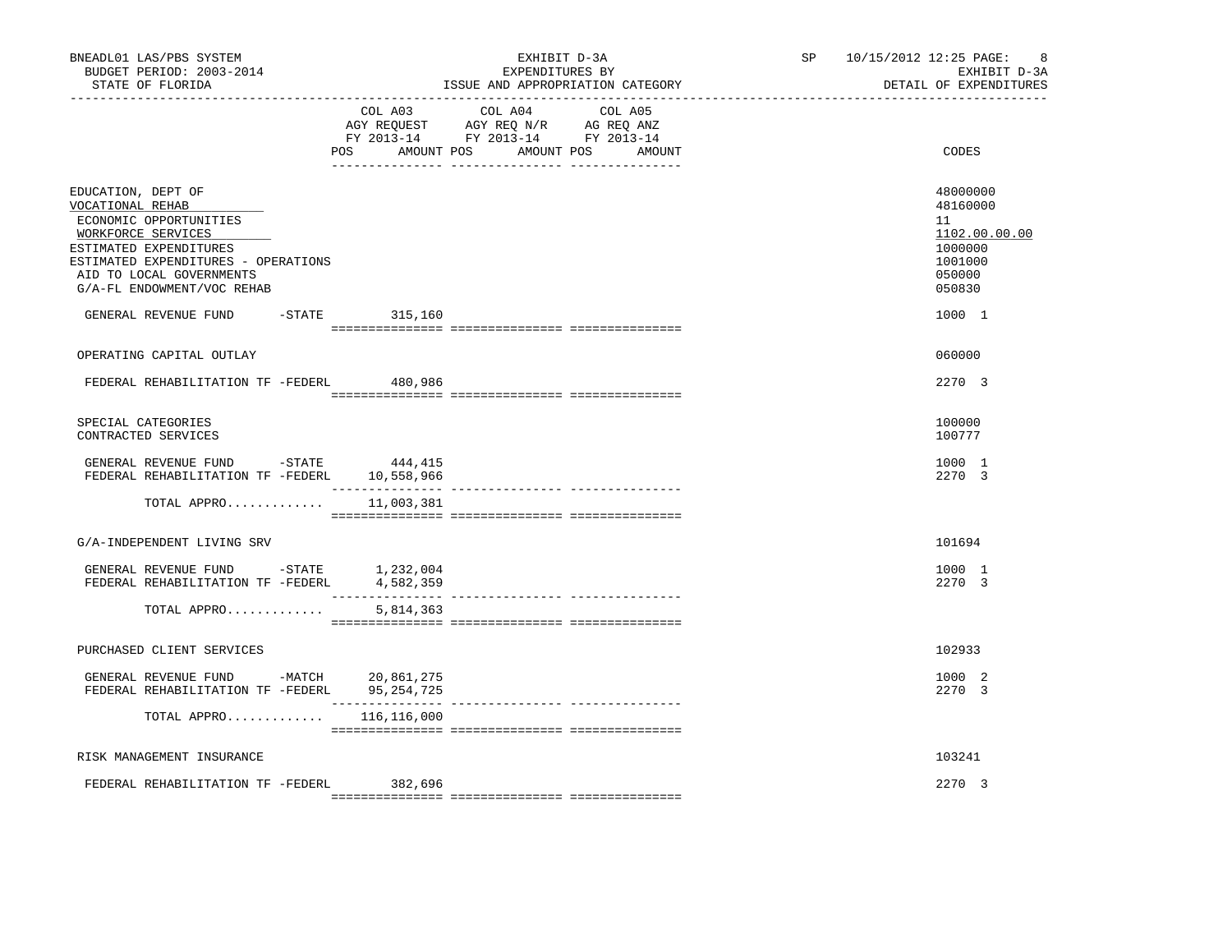| BNEADL01 LAS/PBS SYSTEM<br>BUDGET PERIOD: 2003-2014<br>STATE OF FLORIDA                                                                                                                                                                                |                              | EXHIBIT D-3A<br>EXPENDITURES BY<br>ISSUE AND APPROPRIATION CATEGORY                                                                      | SP 10/15/2012 12:25 PAGE:<br>-9<br>EXHIBIT D-3A<br>DETAIL OF EXPENDITURES                       |
|--------------------------------------------------------------------------------------------------------------------------------------------------------------------------------------------------------------------------------------------------------|------------------------------|------------------------------------------------------------------------------------------------------------------------------------------|-------------------------------------------------------------------------------------------------|
|                                                                                                                                                                                                                                                        |                              | COL A03 COL A04 COL A05<br>AGY REQUEST AGY REQ N/R AG REQ ANZ<br>FY 2013-14 FY 2013-14 FY 2013-14<br>POS AMOUNT POS AMOUNT POS<br>AMOUNT | CODES                                                                                           |
| EDUCATION, DEPT OF<br>VOCATIONAL REHAB<br>ECONOMIC OPPORTUNITIES<br>WORKFORCE SERVICES<br>ESTIMATED EXPENDITURES<br>ESTIMATED EXPENDITURES - OPERATIONS<br>SPECIAL CATEGORIES<br>TENANT BROKER COMMISSIONS<br>FEDERAL REHABILITATION TF -FEDERL 97,655 |                              |                                                                                                                                          | 48000000<br>48160000<br>11<br>1102.00.00.00<br>1000000<br>1001000<br>100000<br>105084<br>2270 3 |
| TR/DMS/HR SVCS/STW CONTRCT<br>GENERAL REVENUE FUND -MATCH<br>FEDERAL REHABILITATION TF -FEDERL<br>TOTAL APPRO                                                                                                                                          | 62,668<br>226,352<br>289,020 |                                                                                                                                          | 107040<br>1000 2<br>2270 3                                                                      |
| DATA PROCESSING SERVICES<br>OTHER DATA PROCESSING SVCS                                                                                                                                                                                                 |                              |                                                                                                                                          | 210000<br>210014                                                                                |
| GENERAL REVENUE FUND -MATCH 154,316<br>FEDERAL REHABILITATION TF -FEDERL<br>TOTAL APPRO                                                                                                                                                                | 515,762<br>670,078           |                                                                                                                                          | 1000 2<br>2270 3                                                                                |
| EDU TECH/INFORMATION SRVCS<br>FEDERAL REHABILITATION TF -FEDERL 317,686                                                                                                                                                                                |                              |                                                                                                                                          | 210020<br>2270 3                                                                                |
| NORTHWEST REGIONAL DC<br>FEDERAL REHABILITATION TF -FEDERL 214,418                                                                                                                                                                                     |                              |                                                                                                                                          | 210023<br>2270 3                                                                                |
| TOTAL: ESTIMATED EXPENDITURES - OPERATIONS<br>TOTAL POSITIONS 931.00<br>TOTAL SALARY RATE 35,045,701                                                                                                                                                   | TOTAL ISSUE 201,284,783      |                                                                                                                                          | 1001000                                                                                         |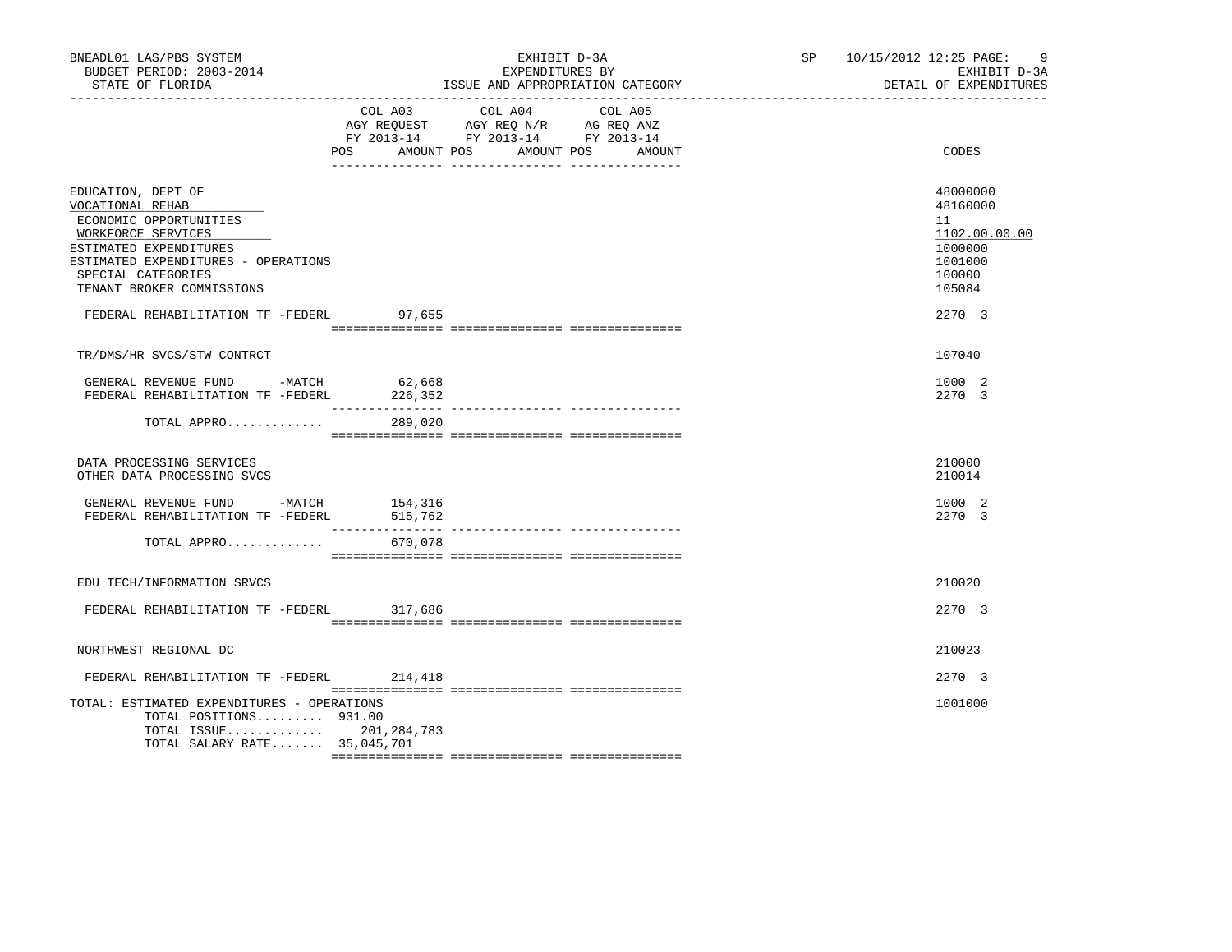| BNEADL01 LAS/PBS SYSTEM<br>BUDGET PERIOD: 2003-2014<br>STATE OF FLORIDA<br>-------------------                                                               |                  |                           | EXHIBIT D-3A<br>EXPENDITURES BY<br>ISSUE AND APPROPRIATION CATEGORY                                                              | SP <sub>2</sub> | 10/15/2012 12:25 PAGE: 10<br>EXHIBIT D-3A<br>DETAIL OF EXPENDITURES |
|--------------------------------------------------------------------------------------------------------------------------------------------------------------|------------------|---------------------------|----------------------------------------------------------------------------------------------------------------------------------|-----------------|---------------------------------------------------------------------|
|                                                                                                                                                              |                  | COL A03                   | COL A04<br>COL A05<br>AGY REQUEST AGY REQ N/R AG REQ ANZ<br>FY 2013-14 FY 2013-14 FY 2013-14<br>POS AMOUNT POS AMOUNT POS AMOUNT |                 | CODES                                                               |
| EDUCATION, DEPT OF<br>VOCATIONAL REHAB<br>ECONOMIC OPPORTUNITIES<br>WORKFORCE SERVICES<br>ESTIMATED EXPENDITURES<br>CASUALTY INSURANCE PREMIUM<br>ADJUSTMENT |                  |                           |                                                                                                                                  |                 | 48000000<br>48160000<br>11<br>1102.00.00.00<br>1000000<br>1001090   |
| SPECIAL CATEGORIES<br>RISK MANAGEMENT INSURANCE                                                                                                              |                  |                           |                                                                                                                                  |                 | 100000<br>103241                                                    |
| FEDERAL REHABILITATION TF -FEDERL 15,367                                                                                                                     |                  |                           |                                                                                                                                  |                 | 2.270 3                                                             |
| DATA PROCESSING SERVICES<br>EDU TECH/INFORMATION SRVCS                                                                                                       |                  |                           |                                                                                                                                  |                 | 210000<br>210020                                                    |
| FEDERAL REHABILITATION TF -FEDERL                                                                                                                            |                  | 118-                      |                                                                                                                                  |                 | 2270 3                                                              |
| TOTAL: CASUALTY INSURANCE PREMIUM<br>ADJUSTMENT<br>TOTAL ISSUE                                                                                               |                  | 15,249                    |                                                                                                                                  |                 | 1001090                                                             |
| FLORIDA RETIREMENT SYSTEM<br>CONTRIBUTION ADJUSTMENT FOR<br>FISCAL YEAR 2012-2013<br>SALARIES AND BENEFITS                                                   |                  |                           |                                                                                                                                  |                 | 1001240<br>010000                                                   |
| GENERAL REVENUE FUND                                                                                                                                         | -STATE<br>-MATCH | 374<br>25,061             |                                                                                                                                  |                 | 1000 1<br>1000 2                                                    |
| TOTAL GENERAL REVENUE FUND                                                                                                                                   |                  | ---------------<br>25,435 |                                                                                                                                  |                 | 1000                                                                |
| ADMINISTRATIVE TRUST FUND -FEDERL                                                                                                                            |                  | 530                       |                                                                                                                                  |                 | 2021 3                                                              |
| FEDERAL REHABILITATION TF -FEDERL 96,999                                                                                                                     |                  |                           |                                                                                                                                  |                 | 2270 3                                                              |
| WORKERS' COMP ADMIN TF -STATE 382                                                                                                                            |                  |                           |                                                                                                                                  |                 | 2795 1                                                              |
| TOTAL APPRO                                                                                                                                                  |                  | 123,346                   |                                                                                                                                  |                 |                                                                     |
| DATA PROCESSING SERVICES<br>EDU TECH/INFORMATION SRVCS                                                                                                       |                  |                           |                                                                                                                                  |                 | 210000<br>210020                                                    |
| FEDERAL REHABILITATION TF -FEDERL                                                                                                                            |                  | 531                       |                                                                                                                                  |                 | 2270 3                                                              |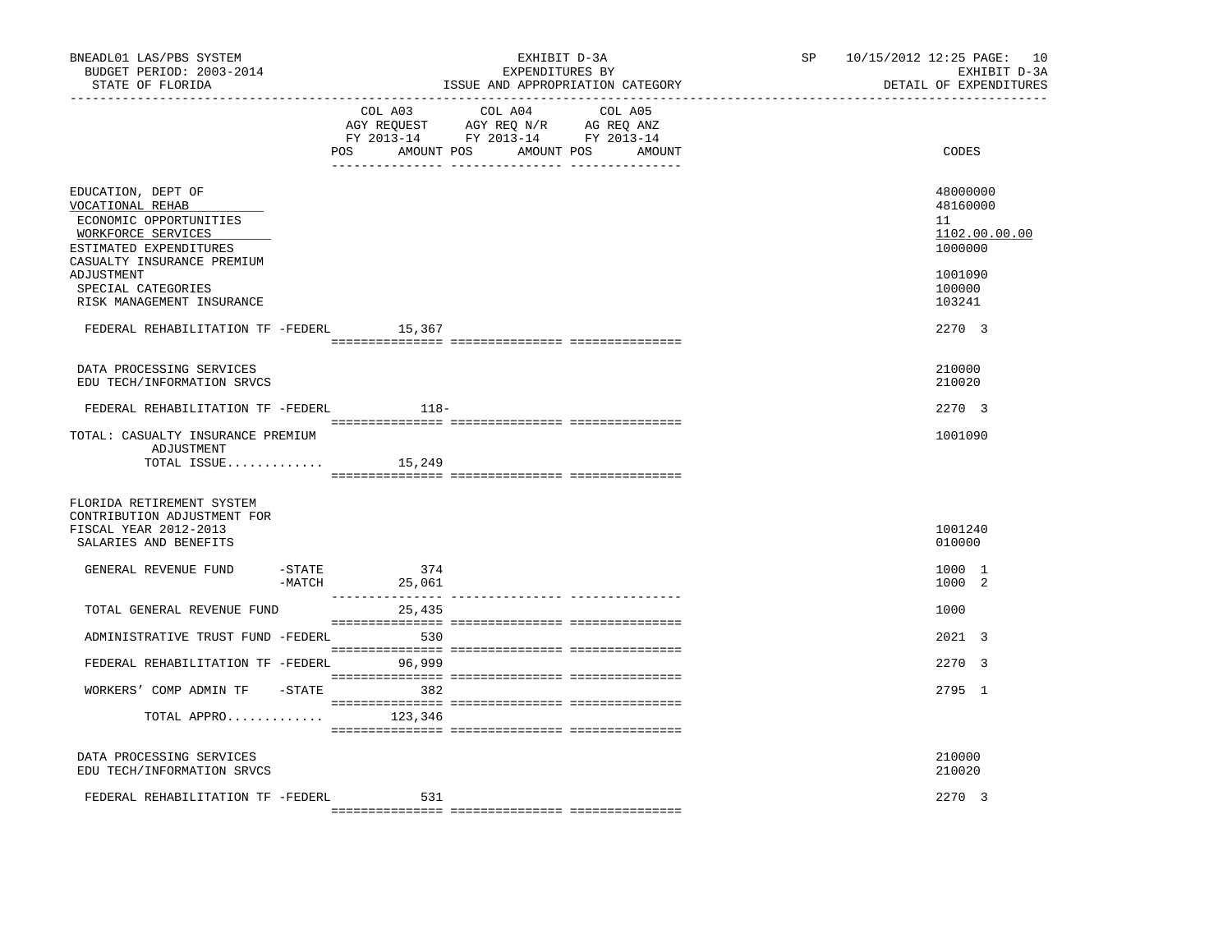| BNEADL01 LAS/PBS SYSTEM<br>BUDGET PERIOD: 2003-2014<br>STATE OF FLORIDA                                                                                                      | __________________________________                                                                                  | EXHIBIT D-3A<br>EXPENDITURES BY<br>ISSUE AND APPROPRIATION CATEGORY | SP 10/15/2012 12:25 PAGE: 11<br>EXHIBIT D-3A<br>DETAIL OF EXPENDITURES |
|------------------------------------------------------------------------------------------------------------------------------------------------------------------------------|---------------------------------------------------------------------------------------------------------------------|---------------------------------------------------------------------|------------------------------------------------------------------------|
|                                                                                                                                                                              | COL A03 COL A04 COL A05<br>AGY REQUEST AGY REQ N/R AG REQ ANZ<br>FY 2013-14 FY 2013-14 FY 2013-14<br>POS AMOUNT POS | AMOUNT POS<br>AMOUNT                                                | CODES                                                                  |
| EDUCATION, DEPT OF<br>VOCATIONAL REHAB<br>ECONOMIC OPPORTUNITIES<br>WORKFORCE SERVICES<br>ESTIMATED EXPENDITURES<br>FLORIDA RETIREMENT SYSTEM<br>CONTRIBUTION ADJUSTMENT FOR |                                                                                                                     |                                                                     | 48000000<br>48160000<br>11<br>1102.00.00.00<br>1000000                 |
| FISCAL YEAR 2012-2013<br>TOTAL: FLORIDA RETIREMENT SYSTEM<br>CONTRIBUTION ADJUSTMENT FOR<br>FISCAL YEAR 2012-2013<br>TOTAL ISSUE                                             | 123,877                                                                                                             |                                                                     | 1001240<br>1001240                                                     |
| ADJUSTMENT TO STATE HEALTH<br>INSURANCE PREMIUM CONTRIBUTION -<br>FISCAL YEAR 2012-13<br>SALARIES AND BENEFITS                                                               |                                                                                                                     |                                                                     | 1001830<br>010000                                                      |
| GENERAL REVENUE FUND<br>-MATCH                                                                                                                                               | $-STATE$ 324<br>21,748                                                                                              |                                                                     | 1000 1<br>1000 2                                                       |
| TOTAL GENERAL REVENUE FUND                                                                                                                                                   | _________________<br>22,072                                                                                         | ______________________________________                              | 1000                                                                   |
| ADMINISTRATIVE TRUST FUND -FEDERL                                                                                                                                            | 460                                                                                                                 |                                                                     | 2021 3                                                                 |
| FEDERAL REHABILITATION TF -FEDERL 84,180                                                                                                                                     |                                                                                                                     |                                                                     | 2.270 3                                                                |
| WORKERS' COMP ADMIN TF -STATE 332                                                                                                                                            |                                                                                                                     |                                                                     | 2795 1                                                                 |
| TOTAL APPRO $107,044$                                                                                                                                                        |                                                                                                                     |                                                                     |                                                                        |
| DATA PROCESSING SERVICES<br>EDU TECH/INFORMATION SRVCS                                                                                                                       |                                                                                                                     |                                                                     | 210000<br>210020                                                       |
| FEDERAL REHABILITATION TF -FEDERL                                                                                                                                            | 398                                                                                                                 |                                                                     | 2270 3                                                                 |
| TOTAL: ADJUSTMENT TO STATE HEALTH<br>INSURANCE PREMIUM CONTRIBUTION -<br>FISCAL YEAR 2012-13<br>TOTAL ISSUE                                                                  | 107,442                                                                                                             |                                                                     | 1001830                                                                |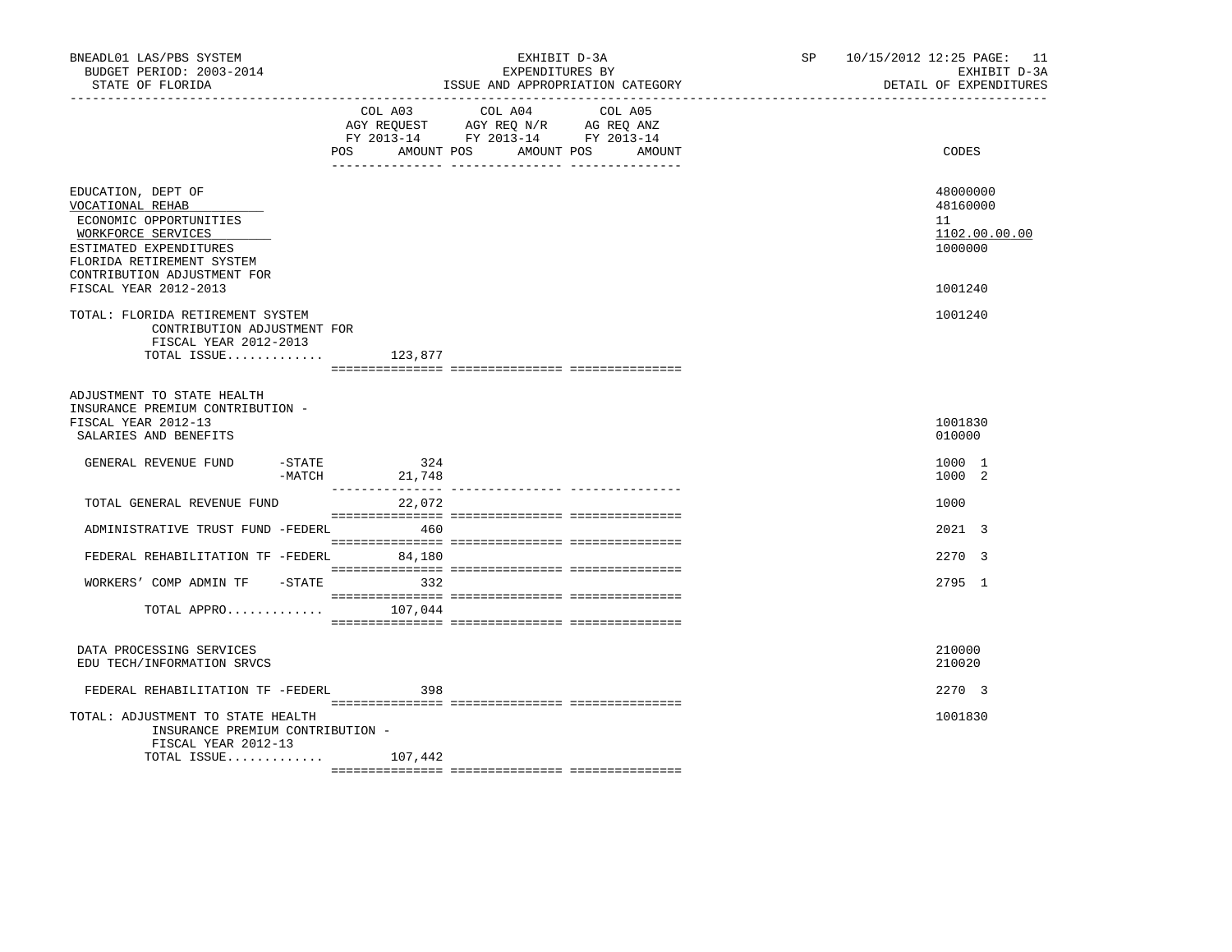| BNEADL01 LAS/PBS SYSTEM<br>BUDGET PERIOD: 2003-2014<br>STATE OF FLORIDA<br>----------------                                                         |                                      | EXHIBIT D-3A<br>EXPENDITURES BY<br>ISSUE AND APPROPRIATION CATEGORY                                 | SP and the set of the set of the set of the set of the set of the set of the set of the set of the set of the set of the set of the set of the set of the set of the set of the set of the set of the set of the set of the se | 10/15/2012 12:25 PAGE: 12<br>EXHIBIT D-3A<br>DETAIL OF EXPENDITURES |
|-----------------------------------------------------------------------------------------------------------------------------------------------------|--------------------------------------|-----------------------------------------------------------------------------------------------------|--------------------------------------------------------------------------------------------------------------------------------------------------------------------------------------------------------------------------------|---------------------------------------------------------------------|
|                                                                                                                                                     | COL A03<br>POS AMOUNT POS AMOUNT POS | COL A04 COL A05<br>AGY REQUEST AGY REQ N/R AG REQ ANZ<br>FY 2013-14 FY 2013-14 FY 2013-14<br>AMOUNT |                                                                                                                                                                                                                                | CODES                                                               |
| EDUCATION, DEPT OF<br>VOCATIONAL REHAB<br>ECONOMIC OPPORTUNITIES<br>WORKFORCE SERVICES<br>ESTIMATED EXPENDITURES<br>REALLOCATION OF HUMAN RESOURCES |                                      |                                                                                                     |                                                                                                                                                                                                                                | 48000000<br>48160000<br>11<br>1102.00.00.00<br>1000000              |
| OUTSOURCING<br>SPECIAL CATEGORIES<br>TR/DMS/HR SVCS/STW CONTRCT                                                                                     |                                      |                                                                                                     |                                                                                                                                                                                                                                | 1005900<br>100000<br>107040                                         |
| GENERAL REVENUE FUND -MATCH<br>FEDERAL REHABILITATION TF -FEDERL                                                                                    | 8,741<br>31,571                      |                                                                                                     |                                                                                                                                                                                                                                | 1000 2<br>2270 3                                                    |
| TOTAL APPRO                                                                                                                                         | 40,312                               |                                                                                                     |                                                                                                                                                                                                                                |                                                                     |
| ESTIMATED EXPENDITURES REALIGNMENT<br>REALIGNMENT OF FEDERAL<br>REHABILITATION - DEDUCT<br>SPECIAL CATEGORIES                                       |                                      |                                                                                                     |                                                                                                                                                                                                                                | 2000000<br>2001200<br>100000                                        |
| CONTRACTED SERVICES<br>FEDERAL REHABILITATION TF -FEDERL 367,430-                                                                                   |                                      |                                                                                                     |                                                                                                                                                                                                                                | 100777<br>2270 3                                                    |
| PURCHASED CLIENT SERVICES                                                                                                                           |                                      |                                                                                                     |                                                                                                                                                                                                                                | 102933                                                              |
| FEDERAL REHABILITATION TF -FEDERL 1,163,984-                                                                                                        |                                      |                                                                                                     |                                                                                                                                                                                                                                | 2270 3                                                              |
| DATA PROCESSING SERVICES<br>EDU TECH/INFORMATION SRVCS                                                                                              |                                      |                                                                                                     |                                                                                                                                                                                                                                | 210000<br>210020                                                    |
| FEDERAL REHABILITATION TF -FEDERL 251,726-                                                                                                          |                                      |                                                                                                     |                                                                                                                                                                                                                                | 2270 3                                                              |
| TOTAL: REALIGNMENT OF FEDERAL<br>REHABILITATION - DEDUCT<br>TOTAL ISSUE $1,783,140-$                                                                |                                      |                                                                                                     |                                                                                                                                                                                                                                | 2001200                                                             |
|                                                                                                                                                     |                                      |                                                                                                     |                                                                                                                                                                                                                                |                                                                     |
| AGENCY ISSUE NARRATIVE:<br>2013-2014 BUDGET YEAR NARRATIVE:<br>LONG RANGE PROGRAM PLAN:<br>Vocational Rehabilitation General Program (ACT1625)      |                                      | IT COMPONENT? NO                                                                                    |                                                                                                                                                                                                                                |                                                                     |
| DEPARTMENT OF EDUCATION GOALS (section 1008.31(2)(c), Florida Statutes):<br>4. Quality Efficient Services                                           |                                      |                                                                                                     |                                                                                                                                                                                                                                |                                                                     |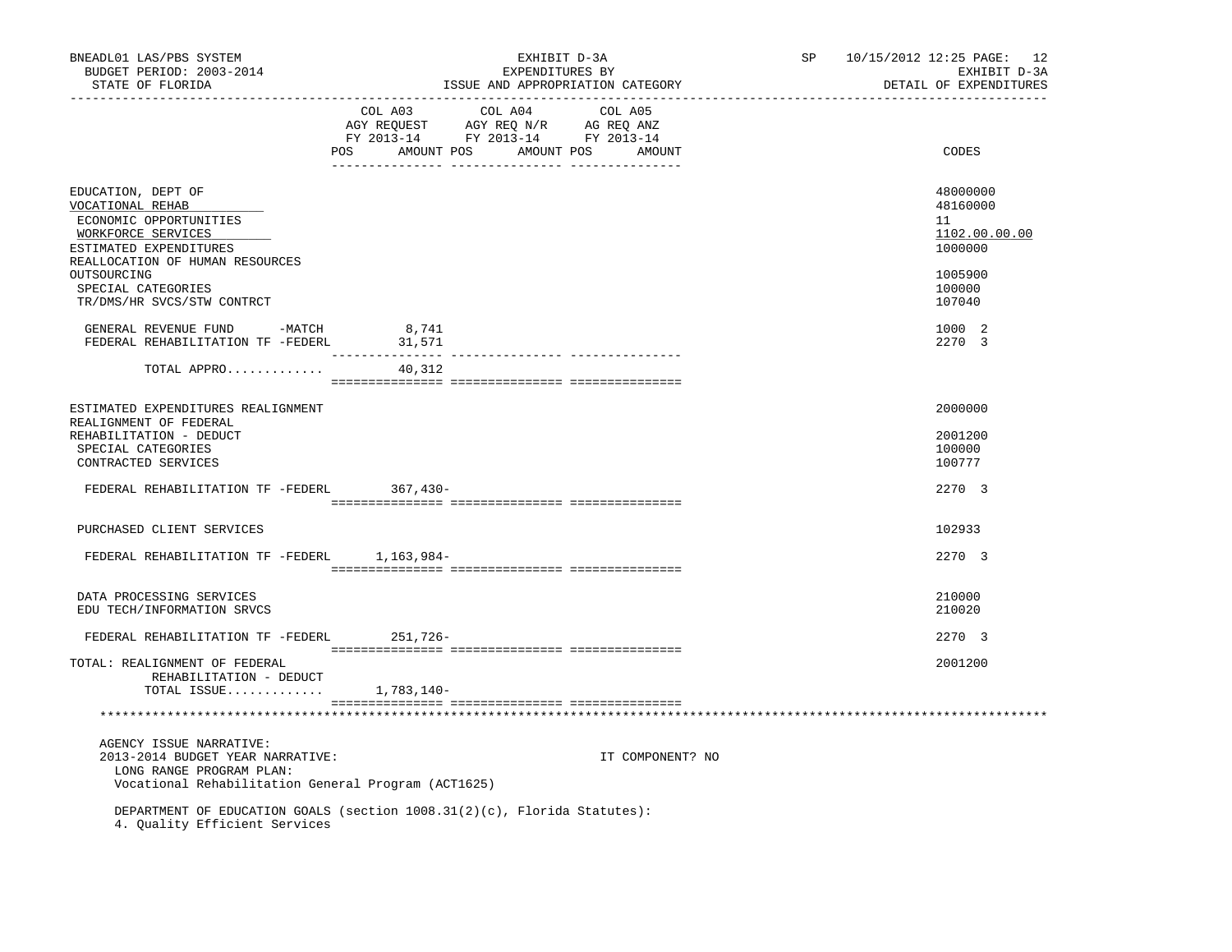| BNEADL01 LAS/PBS SYSTEM<br>BUDGET PERIOD: 2003-2014<br>STATE OF FLORIDA                                                      | EXHIBIT D-3A<br>EXPENDITURES BY<br>ISSUE AND APPROPRIATION CATEGORY                                                                                  | SP<br>10/15/2012 12:25 PAGE:<br>13<br>EXHIBIT D-3A<br>DETAIL OF EXPENDITURES |
|------------------------------------------------------------------------------------------------------------------------------|------------------------------------------------------------------------------------------------------------------------------------------------------|------------------------------------------------------------------------------|
|                                                                                                                              | COL A03 COL A04 COL A05<br>AGY REOUEST<br>AGY REO N/R<br>AG REO ANZ<br>FY 2013-14 FY 2013-14 FY 2013-14<br>AMOUNT POS<br>AMOUNT POS<br>POS<br>AMOUNT | CODES                                                                        |
| EDUCATION, DEPT OF<br>VOCATIONAL REHAB<br>ECONOMIC OPPORTUNITIES<br>WORKFORCE SERVICES<br>ESTIMATED EXPENDITURES REALIGNMENT |                                                                                                                                                      | 48000000<br>48160000<br>11<br>1102.00.00.00<br>2000000                       |
| REALIGNMENT OF FEDERAL<br>REHABILITATION - DEDUCT                                                                            |                                                                                                                                                      | 2001200                                                                      |

## ISSUE NARRATIVE:

A total decrease of \$1,783,140 in the Federal Rehabilitation Trust Fund is requested, as follows:

 - A decrease of \$367,430 is requested in the Federal Rehabilitation Trust Fund budget authority in the Contracted Services category with a corresponding increase of \$367,430 in the Independent Living Services category in the Federal Rehabilitation Trust Fund. This budget realignment has been recommended by the Department of Financial Services (DFS) and will allow the division to advance funds to the Florida Independent Living Council for performance of their statutorily mandated activities under section 413.395, Florida Statutes. Realigning funds will facilitate advance payments as a routine process without the need to annually request prior approval from DFS. The Florida Independent Living Council is a private, nonprofit organization. Please see issue code 2001300 for the offsetting entry.

 - A decrease of \$251,726 is requested in the Federal Rehabilitation Trust Fund budget authority in the Education Technology and Information Services category and is offset by a corresponding increase of \$251,726 in the Contracted Services category in the Federal Rehabilitation Trust Fund. These funds will be used to support the implementation and maintenance of information technology services including e-mail, networking and telecommunication that are not provided by the department. The division must improve these core functions to support the implementation of the learning management and distance learning system, Video Relay Interpreting for deaf and hard of hearing, archival and retention of e-mail, and upgrade and expansion of the vocational rehabilitation (VR) network. Please see issue code 2001300 for the offsetting entry.

 - A decrease of \$1,163,984 is requested in the Federal Rehabilitation Trust Fund budget authority in the Purchased Client Services category and is offset by a corresponding increase of \$101,000 in the Expenses category and \$1,062,984 in Contracted Services category from the Federal Rehabilitation Trust Fund. These funds will be used to establish an additional field office in Ocala with related staffing. This will allow the division to increase the human resources available to serve current and future Vocational Rehabilitation customers. The division has been successful in reducing its waiting list and currently has the financial resources to support its client case load; however, the division lacks appropriate staffing to support the anticipated case load. Please see issue code 2001300 for the offsetting entry. \*\*\*\*\*\*\*\*\*\*\*\*\*\*\*\*\*\*\*\*\*\*\*\*\*\*\*\*\*\*\*\*\*\*\*\*\*\*\*\*\*\*\*\*\*\*\*\*\*\*\*\*\*\*\*\*\*\*\*\*\*\*\*\*\*\*\*\*\*\*\*\*\*\*\*\*\*\*\*\*\*\*\*\*\*\*\*\*\*\*\*\*\*\*\*\*\*\*\*\*\*\*\*\*\*\*\*\*\*\*\*\*\*\*\*\*\*\*\*\*\*\*\*\*\*\*\*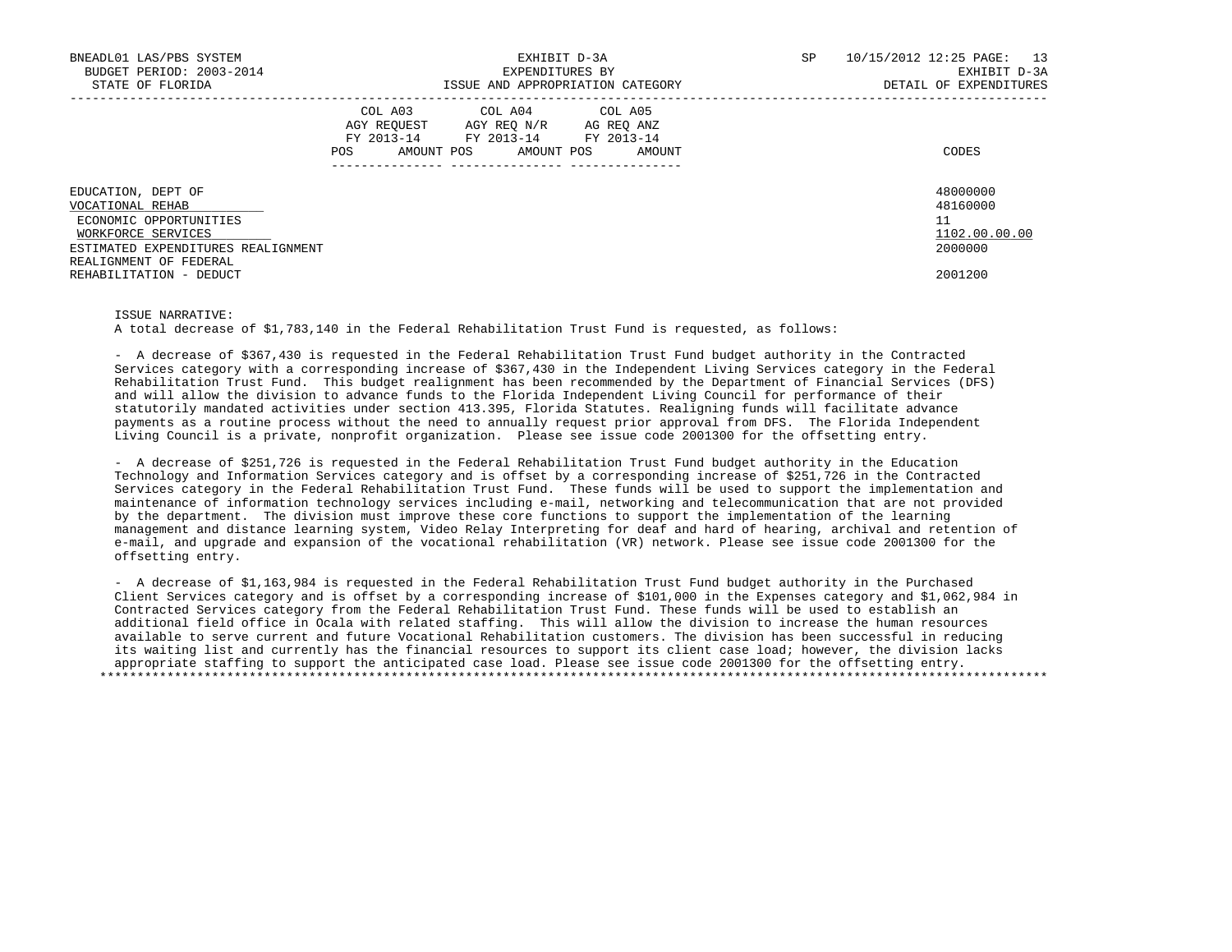| BNEADL01 LAS/PBS SYSTEM<br>BUDGET PERIOD: 2003-2014<br>STATE OF FLORIDA                                                                                                                                                                                                                                                                                                                                                                                                                                                                                                                                                                                                                                                                                                                                                                              |                                                                                                                               | EXHIBIT D-3A<br>EXPENDITURES BY<br>ISSUE AND APPROPRIATION CATEGORY | SP               | 10/15/2012 12:25 PAGE: 14<br>EXHIBIT D-3A<br>DETAIL OF EXPENDITURES |                                                        |
|------------------------------------------------------------------------------------------------------------------------------------------------------------------------------------------------------------------------------------------------------------------------------------------------------------------------------------------------------------------------------------------------------------------------------------------------------------------------------------------------------------------------------------------------------------------------------------------------------------------------------------------------------------------------------------------------------------------------------------------------------------------------------------------------------------------------------------------------------|-------------------------------------------------------------------------------------------------------------------------------|---------------------------------------------------------------------|------------------|---------------------------------------------------------------------|--------------------------------------------------------|
|                                                                                                                                                                                                                                                                                                                                                                                                                                                                                                                                                                                                                                                                                                                                                                                                                                                      | AGY REQUEST AGY REQ N/R AG REQ ANZ<br>FY 2013-14 FY 2013-14 FY 2013-14<br>POS AMOUNT POS AMOUNT POS AMOUNT<br>_________ _____ | COL A03 COL A04                                                     | COL A05          |                                                                     | CODES                                                  |
| EDUCATION, DEPT OF<br>VOCATIONAL REHAB<br>ECONOMIC OPPORTUNITIES<br>WORKFORCE SERVICES<br>ESTIMATED EXPENDITURES REALIGNMENT<br>REALIGNMENT OF FEDERAL                                                                                                                                                                                                                                                                                                                                                                                                                                                                                                                                                                                                                                                                                               |                                                                                                                               |                                                                     |                  |                                                                     | 48000000<br>48160000<br>11<br>1102.00.00.00<br>2000000 |
| REHABILITATION - ADD<br><b>EXPENSES</b>                                                                                                                                                                                                                                                                                                                                                                                                                                                                                                                                                                                                                                                                                                                                                                                                              |                                                                                                                               |                                                                     |                  |                                                                     | 2001300<br>040000                                      |
| FEDERAL REHABILITATION TF -FEDERL 101,000                                                                                                                                                                                                                                                                                                                                                                                                                                                                                                                                                                                                                                                                                                                                                                                                            |                                                                                                                               |                                                                     |                  |                                                                     | 2270 3                                                 |
| SPECIAL CATEGORIES<br>CONTRACTED SERVICES                                                                                                                                                                                                                                                                                                                                                                                                                                                                                                                                                                                                                                                                                                                                                                                                            |                                                                                                                               |                                                                     |                  |                                                                     | 100000<br>100777                                       |
| FEDERAL REHABILITATION TF -FEDERL 1,314,710                                                                                                                                                                                                                                                                                                                                                                                                                                                                                                                                                                                                                                                                                                                                                                                                          |                                                                                                                               |                                                                     |                  |                                                                     | 2270 3                                                 |
| G/A-INDEPENDENT LIVING SRV                                                                                                                                                                                                                                                                                                                                                                                                                                                                                                                                                                                                                                                                                                                                                                                                                           |                                                                                                                               |                                                                     |                  |                                                                     | 101694                                                 |
| FEDERAL REHABILITATION TF -FEDERL 367,430                                                                                                                                                                                                                                                                                                                                                                                                                                                                                                                                                                                                                                                                                                                                                                                                            |                                                                                                                               |                                                                     |                  |                                                                     | 2270 3                                                 |
| TOTAL: REALIGNMENT OF FEDERAL<br>REHABILITATION - ADD<br>TOTAL ISSUE 1,783,140                                                                                                                                                                                                                                                                                                                                                                                                                                                                                                                                                                                                                                                                                                                                                                       |                                                                                                                               |                                                                     |                  |                                                                     | 2001300                                                |
|                                                                                                                                                                                                                                                                                                                                                                                                                                                                                                                                                                                                                                                                                                                                                                                                                                                      |                                                                                                                               |                                                                     |                  |                                                                     |                                                        |
| AGENCY ISSUE NARRATIVE:<br>2013-2014 BUDGET YEAR NARRATIVE:<br>LONG RANGE PROGRAM PLAN:<br>Independent Living Services (ACT1615)                                                                                                                                                                                                                                                                                                                                                                                                                                                                                                                                                                                                                                                                                                                     |                                                                                                                               |                                                                     | IT COMPONENT? NO |                                                                     |                                                        |
| DEPARTMENT OF EDUCATION GOALS (section $1008.31(2)(c)$ , Florida Statutes):<br>4.Quality Efficient Services                                                                                                                                                                                                                                                                                                                                                                                                                                                                                                                                                                                                                                                                                                                                          |                                                                                                                               |                                                                     |                  |                                                                     |                                                        |
| ISSUE NARRATIVE:<br>A total increase of \$1,783,140 in the Federal Rehabilitation Trust Fund is requested, as follows:                                                                                                                                                                                                                                                                                                                                                                                                                                                                                                                                                                                                                                                                                                                               |                                                                                                                               |                                                                     |                  |                                                                     |                                                        |
| - An increase of \$367,430 is requested in the Federal Rehabilitation Trust Fund budget authority in the Independent<br>Living Services category with a corresponding decrease of \$367,430 in the Contracted Services category in the Federal<br>Rehabilitation Trust Fund. This budget realignment has been recommended by the Department of Financial Services (DFS)<br>and will allow the division to advance funds to the Florida Independent Living Council for performance of their<br>statutorily mandated activities under section 413.395, Florida Statutes. Realigning funds will facilitate advance<br>payments as a routine process without the need to annually request prior approval of DFS. The Florida Independent Living<br>Council is a private, nonprofit organization. Please see issue code 2001200 for the offsetting entry. |                                                                                                                               |                                                                     |                  |                                                                     |                                                        |

- An increase of \$251,726 in the Federal Rehabilitation Trust Fund budget authority is requested in the Contracted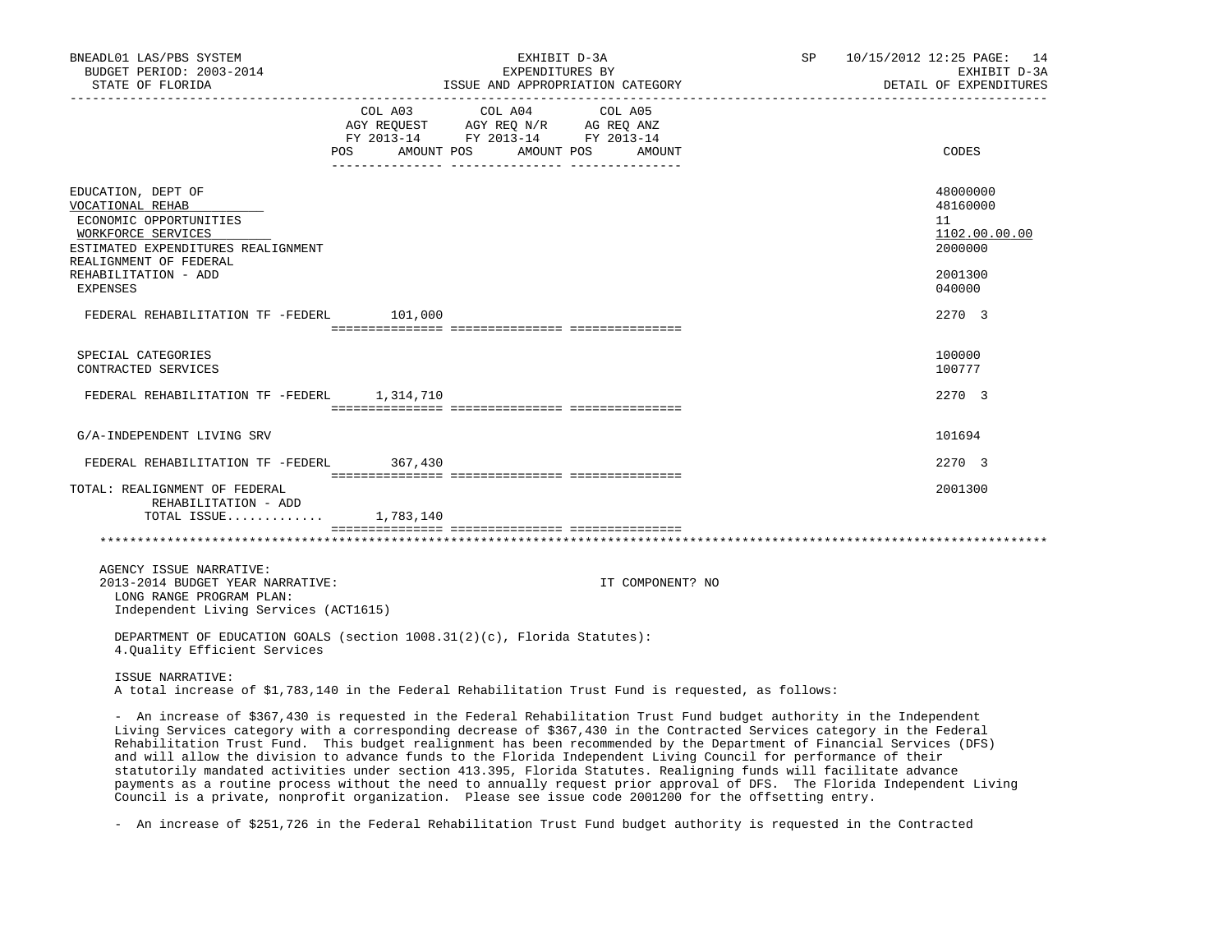| BNEADL01 LAS/PBS SYSTEM            | EXHIBIT D-3A                              | 15<br>SP<br>10/15/2012 12:25 PAGE: |
|------------------------------------|-------------------------------------------|------------------------------------|
| BUDGET PERIOD: 2003-2014           | EXPENDITURES BY                           | EXHIBIT D-3A                       |
| STATE OF FLORIDA                   | ISSUE AND APPROPRIATION CATEGORY          | DETAIL OF EXPENDITURES             |
|                                    | COL A03 COL A04 COL A05                   |                                    |
|                                    | AGY REOUEST<br>AGY REO N/R<br>AG REO ANZ  |                                    |
|                                    | FY 2013-14<br>FY 2013-14 FY 2013-14       |                                    |
|                                    | AMOUNT POS<br>POS<br>AMOUNT POS<br>AMOUNT | CODES                              |
|                                    |                                           |                                    |
| EDUCATION, DEPT OF                 |                                           | 48000000                           |
| VOCATIONAL REHAB                   |                                           | 48160000                           |
| ECONOMIC OPPORTUNITIES             |                                           | 11                                 |
| WORKFORCE SERVICES                 |                                           | 1102.00.00.00                      |
| ESTIMATED EXPENDITURES REALIGNMENT |                                           | 2000000                            |
| REALIGNMENT OF FEDERAL             |                                           |                                    |
| REHABILITATION - ADD               |                                           | 2001300                            |

 Services category and is offset by a corresponding decrease of \$251,726 in the Federal Rehabilitation Trust Fund in the Education Technology and Information Services category. These funds will be used to support the implementation and maintenance of information technology services including e-mail, networking and telecommunication that are not provided by the department. The division must improve these core functions to support the implementation of the learning management and distance learning system, Video Relay Interpreting for deaf and hard of hearing, archiving and retention of e-mail, and upgrade and expansion of the vocational rehabilitation (VR) network. Please see issue code 2001200 for the offsetting entry.

 - An increase of \$101,000 in the Expenses category and \$1,062,984 in Contracted Services category in the Federal Rehabilitation Trust Fund is requested, which is offset by a decrease of \$1,163,984 in the Federal Rehabilitation Trust Fund budget authority in the Purchased Client Services category. These funds will be used to establish an additional field office in Ocala with related staffing. This will allow the division to increase the human resources available to serve current and future Vocational Rehabilitation customers. The division has been successful in reducing its waiting list and currently has the financial resources to support its client case load; however, the division lacks appropriate staffing to support the anticipated case load. Please see issue code 2001200 for the offsetting entry. \*\*\*\*\*\*\*\*\*\*\*\*\*\*\*\*\*\*\*\*\*\*\*\*\*\*\*\*\*\*\*\*\*\*\*\*\*\*\*\*\*\*\*\*\*\*\*\*\*\*\*\*\*\*\*\*\*\*\*\*\*\*\*\*\*\*\*\*\*\*\*\*\*\*\*\*\*\*\*\*\*\*\*\*\*\*\*\*\*\*\*\*\*\*\*\*\*\*\*\*\*\*\*\*\*\*\*\*\*\*\*\*\*\*\*\*\*\*\*\*\*\*\*\*\*\*\*

| ANNUALIZATION OF ADMINISTERED          |         |                                           |  |
|----------------------------------------|---------|-------------------------------------------|--|
| FUNDS APPROPRIATIONS                   |         | 26A0000                                   |  |
| STATE HEALTH INSURANCE ADJUSTMENT      |         |                                           |  |
| FOR FY 2012-13 - 10 MONTHS             |         |                                           |  |
| <b>ANNUALIZATION</b>                   |         | 26A1830                                   |  |
| SALARIES AND BENEFITS                  |         | 010000                                    |  |
|                                        |         |                                           |  |
| GENERAL REVENUE FUND<br>-STATE         | 1,620   | 1000                                      |  |
| -MATCH                                 | 108,740 | 1000<br>-2                                |  |
|                                        |         |                                           |  |
| TOTAL GENERAL REVENUE FUND             | 110,360 | 1000                                      |  |
|                                        |         |                                           |  |
| ADMINISTRATIVE TRUST FUND -FEDERL      | 2,300   | 2021 3<br>=============================== |  |
| FEDERAL REHABILITATION TF -FEDERL      | 420,900 | 2270 3                                    |  |
|                                        |         |                                           |  |
| $-$ STATE<br>WORKERS'<br>COMP ADMIN TF | 1,660   | 2795                                      |  |
|                                        |         |                                           |  |
| TOTAL APPRO                            | 535,220 |                                           |  |
|                                        |         |                                           |  |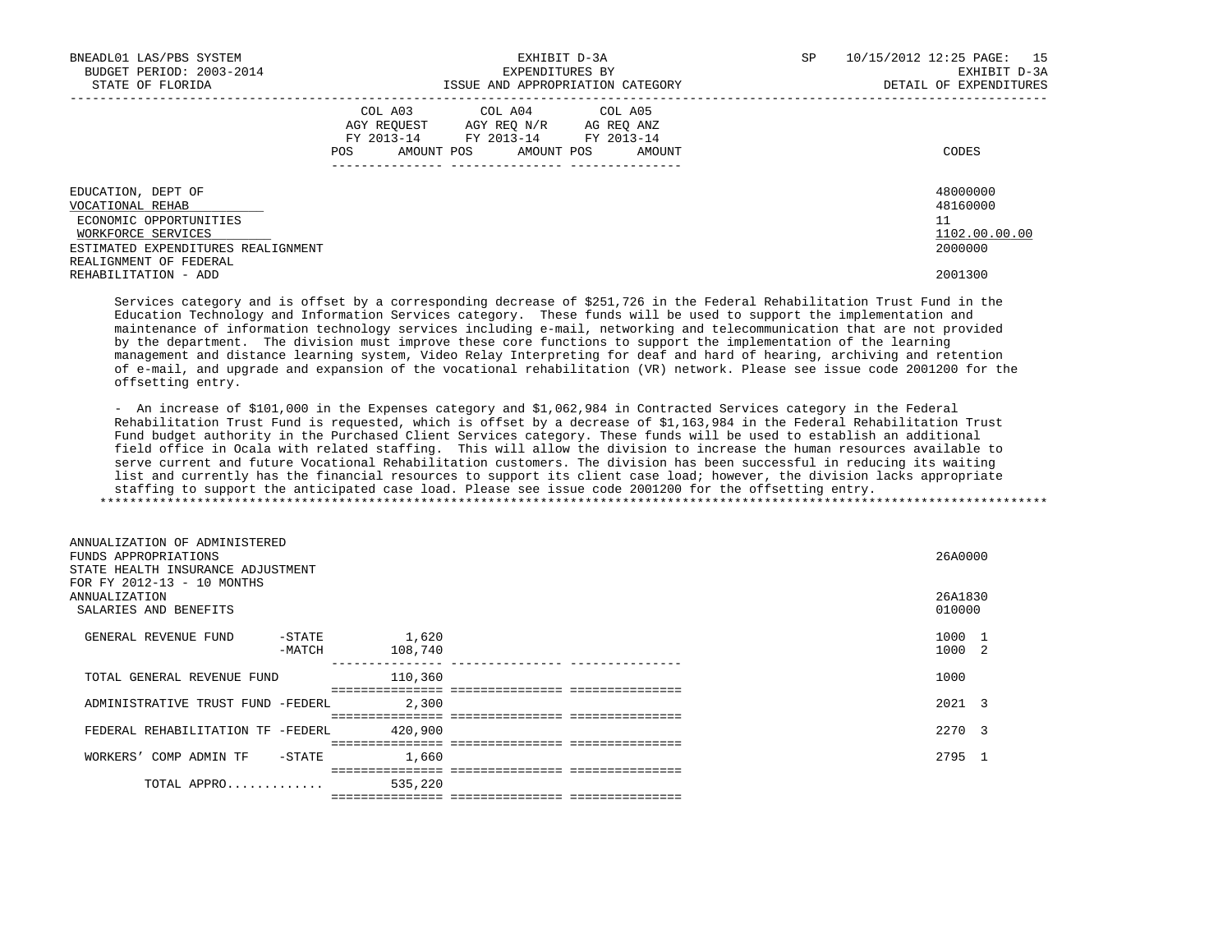| BNEADL01 LAS/PBS SYSTEM<br>BUDGET PERIOD: 2003-2014<br>STATE OF FLORIDA                                                                 | EXHIBIT D-3A<br>EXPENDITURES BY<br>ISSUE AND APPROPRIATION CATEGORY |                                                                                                                                                                                                                                                                               |  |         |         | SP               | 10/15/2012 12:25 PAGE: 16<br>EXHIBIT D-3A<br>DETAIL OF EXPENDITURES |                              |
|-----------------------------------------------------------------------------------------------------------------------------------------|---------------------------------------------------------------------|-------------------------------------------------------------------------------------------------------------------------------------------------------------------------------------------------------------------------------------------------------------------------------|--|---------|---------|------------------|---------------------------------------------------------------------|------------------------------|
|                                                                                                                                         |                                                                     | COL A03<br>COLORS COLORS COLORS AGRICULATION AND MANY REQUEST AGY REQ AND AGRICULATION AND MANY AGRICULATION AND MANY AGRICULATION AND A SALE AND A SALE AND A SALE AND A SALE AND A SALE AND A SALE AND A SALE AND A SALE AND A SALE AND<br>POS AMOUNT POS AMOUNT POS AMOUNT |  | COL A04 | COL A05 |                  |                                                                     | CODES                        |
|                                                                                                                                         |                                                                     |                                                                                                                                                                                                                                                                               |  |         |         |                  |                                                                     |                              |
| EDUCATION, DEPT OF<br>VOCATIONAL REHAB                                                                                                  |                                                                     |                                                                                                                                                                                                                                                                               |  |         |         |                  |                                                                     | 48000000<br>48160000         |
| ECONOMIC OPPORTUNITIES<br>WORKFORCE SERVICES                                                                                            |                                                                     |                                                                                                                                                                                                                                                                               |  |         |         |                  |                                                                     | 11<br>1102.00.00.00          |
| ANNUALIZATION OF ADMINISTERED<br>FUNDS APPROPRIATIONS<br>STATE HEALTH INSURANCE ADJUSTMENT                                              |                                                                     |                                                                                                                                                                                                                                                                               |  |         |         |                  |                                                                     | 26A0000                      |
| FOR FY 2012-13 - 10 MONTHS<br><b>ANNUALIZATION</b>                                                                                      |                                                                     |                                                                                                                                                                                                                                                                               |  |         |         |                  |                                                                     | 26A1830                      |
| DATA PROCESSING SERVICES<br>EDU TECH/INFORMATION SRVCS                                                                                  |                                                                     |                                                                                                                                                                                                                                                                               |  |         |         |                  |                                                                     | 210000<br>210020             |
| FEDERAL REHABILITATION TF -FEDERL 1,990                                                                                                 |                                                                     |                                                                                                                                                                                                                                                                               |  |         |         |                  |                                                                     | 2270 3                       |
| TOTAL: STATE HEALTH INSURANCE ADJUSTMENT<br>FOR FY 2012-13 - 10 MONTHS<br>ANNUALIZATION<br>TOTAL ISSUE $537,210$                        |                                                                     |                                                                                                                                                                                                                                                                               |  |         |         |                  |                                                                     | 26A1830                      |
|                                                                                                                                         |                                                                     |                                                                                                                                                                                                                                                                               |  |         |         |                  |                                                                     |                              |
| PROGRAM REDUCTIONS<br>ELIMINATE FUNDING<br>SALARIES AND BENEFITS                                                                        |                                                                     |                                                                                                                                                                                                                                                                               |  |         |         |                  |                                                                     | 33V0000<br>33V2220<br>010000 |
| WORKERS' COMP ADMIN TF -STATE 139,374-                                                                                                  |                                                                     |                                                                                                                                                                                                                                                                               |  |         |         |                  |                                                                     | 2795 1                       |
| <b>EXPENSES</b>                                                                                                                         |                                                                     |                                                                                                                                                                                                                                                                               |  |         |         |                  |                                                                     | 040000                       |
| WORKERS' COMP ADMIN TF -STATE 65,800-                                                                                                   |                                                                     |                                                                                                                                                                                                                                                                               |  |         |         |                  |                                                                     | 2795 1                       |
| TOTAL: ELIMINATE FUNDING<br>TOTAL ISSUE $225,174-$                                                                                      |                                                                     |                                                                                                                                                                                                                                                                               |  |         |         |                  |                                                                     | 33V2220                      |
|                                                                                                                                         |                                                                     |                                                                                                                                                                                                                                                                               |  |         |         |                  |                                                                     |                              |
| AGENCY ISSUE NARRATIVE:<br>2013-2014 BUDGET YEAR NARRATIVE:<br>LONG RANGE PROGRAM PLAN:<br>Workers'Compensation (ACT0561)               |                                                                     |                                                                                                                                                                                                                                                                               |  |         |         | IT COMPONENT? NO |                                                                     |                              |
| DEPARTMENT OF EDUCATION GOALS (section 1008.31(2)(c), Florida Statutes):<br>4. Quality Efficient Services                               |                                                                     |                                                                                                                                                                                                                                                                               |  |         |         |                  |                                                                     |                              |
| ISSUE NARRATIVE:<br>A decrease of \$139,374 in the Salaries and Benefits category and \$85,800 in the Expenses category is requested to |                                                                     |                                                                                                                                                                                                                                                                               |  |         |         |                  |                                                                     |                              |

eliminate the funding for the Injured Workers Program in the Workers' Compensation Administrative Trust Fund.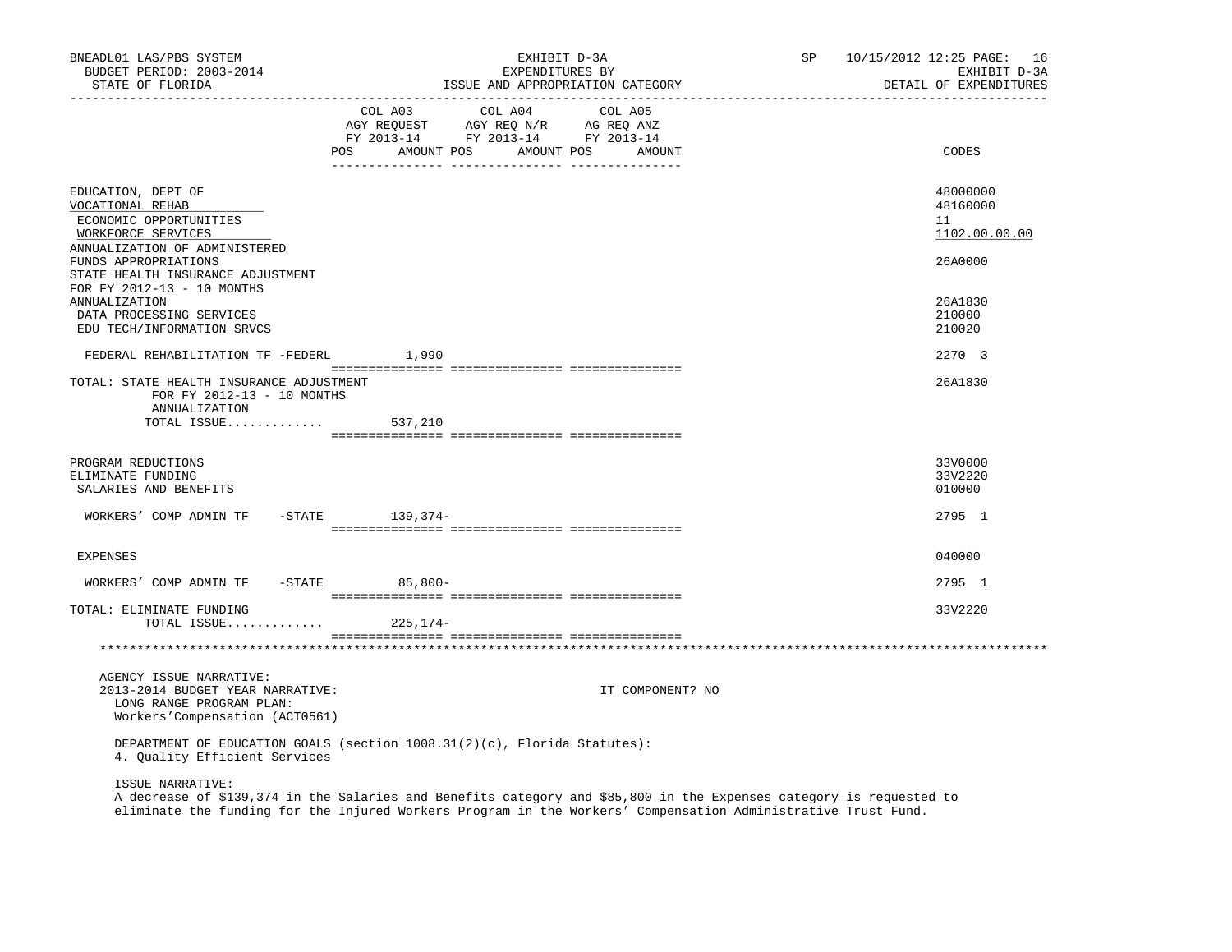| BUDGET PERIOD: 2003-2014<br>STATE OF FLORIDA                                                                                                                                                                                                                        |                                      | ISSUE AND APPROPRIATION CATEGORY                                                                                                                            | EXHIBIT D-3A<br>EXPENDITURES BY |        | SP       | 10/15/2012 12:25 PAGE: 17<br>EXHIBIT D-3A<br>DETAIL OF EXPENDITURES |
|---------------------------------------------------------------------------------------------------------------------------------------------------------------------------------------------------------------------------------------------------------------------|--------------------------------------|-------------------------------------------------------------------------------------------------------------------------------------------------------------|---------------------------------|--------|----------|---------------------------------------------------------------------|
|                                                                                                                                                                                                                                                                     | COL A03<br>POS AMOUNT POS AMOUNT POS | COL A04<br>$\begin{tabular}{lllllll} AGY & \texttt{REQUEST} & \texttt{AGY REQ N/R} & \texttt{AG REQ ANZ} \end{tabular}$<br>FY 2013-14 FY 2013-14 FY 2013-14 | COL A05                         | AMOUNT |          | CODES                                                               |
| EDUCATION, DEPT OF<br>VOCATIONAL REHAB<br>ECONOMIC OPPORTUNITIES<br>WORKFORCE SERVICES<br>PROGRAM REDUCTIONS<br>ELIMINATE FUNDING                                                                                                                                   |                                      |                                                                                                                                                             |                                 |        |          | 48000000<br>48160000<br>11<br>1102.00.00.00<br>33V0000<br>33V2220   |
| The 2012 Legislature passed HB 5203 (Chapter 2012-135, Laws of Florida), amending section 440.491, Florida Statutes, to<br>eliminate the Department of Education's duty to administer the Workers' Compensation Law relating to reemployment of<br>injured workers. |                                      |                                                                                                                                                             |                                 |        |          |                                                                     |
|                                                                                                                                                                                                                                                                     |                                      |                                                                                                                                                             |                                 |        |          |                                                                     |
| POSITION DETAIL OF SALARIES AND BENEFITS:                                                                                                                                                                                                                           |                                      | FTE BASE RATE ADDITIVES BENEFITS                                                                                                                            |                                 |        | SUBTOTAL | LAPSE LAPSED SALARIES<br>% AND BENEFITS                             |
| A03 - AGY REQUEST FY 2013-14                                                                                                                                                                                                                                        |                                      |                                                                                                                                                             |                                 |        |          |                                                                     |
| CHANGES TO CURRENTLY AUTHORIZED POSITIONS<br>OTHER SALARY AMOUNT<br>2795 WORKERS' COMP ADMIN TF                                                                                                                                                                     |                                      |                                                                                                                                                             |                                 |        |          | 139,374-                                                            |
|                                                                                                                                                                                                                                                                     |                                      |                                                                                                                                                             |                                 |        |          | ______________<br>139,374-<br>==============                        |
|                                                                                                                                                                                                                                                                     |                                      |                                                                                                                                                             |                                 |        |          |                                                                     |
| TOTAL: WORKFORCE SERVICES<br>BY FUND TYPE                                                                                                                                                                                                                           |                                      |                                                                                                                                                             |                                 |        |          | 1102.00.00.00                                                       |
| GENERAL REVENUE FUND<br>TRUST FUNDS                                                                                                                                                                                                                                 | 42,476,733<br>159,406,966            |                                                                                                                                                             |                                 |        |          | 1000<br>2000                                                        |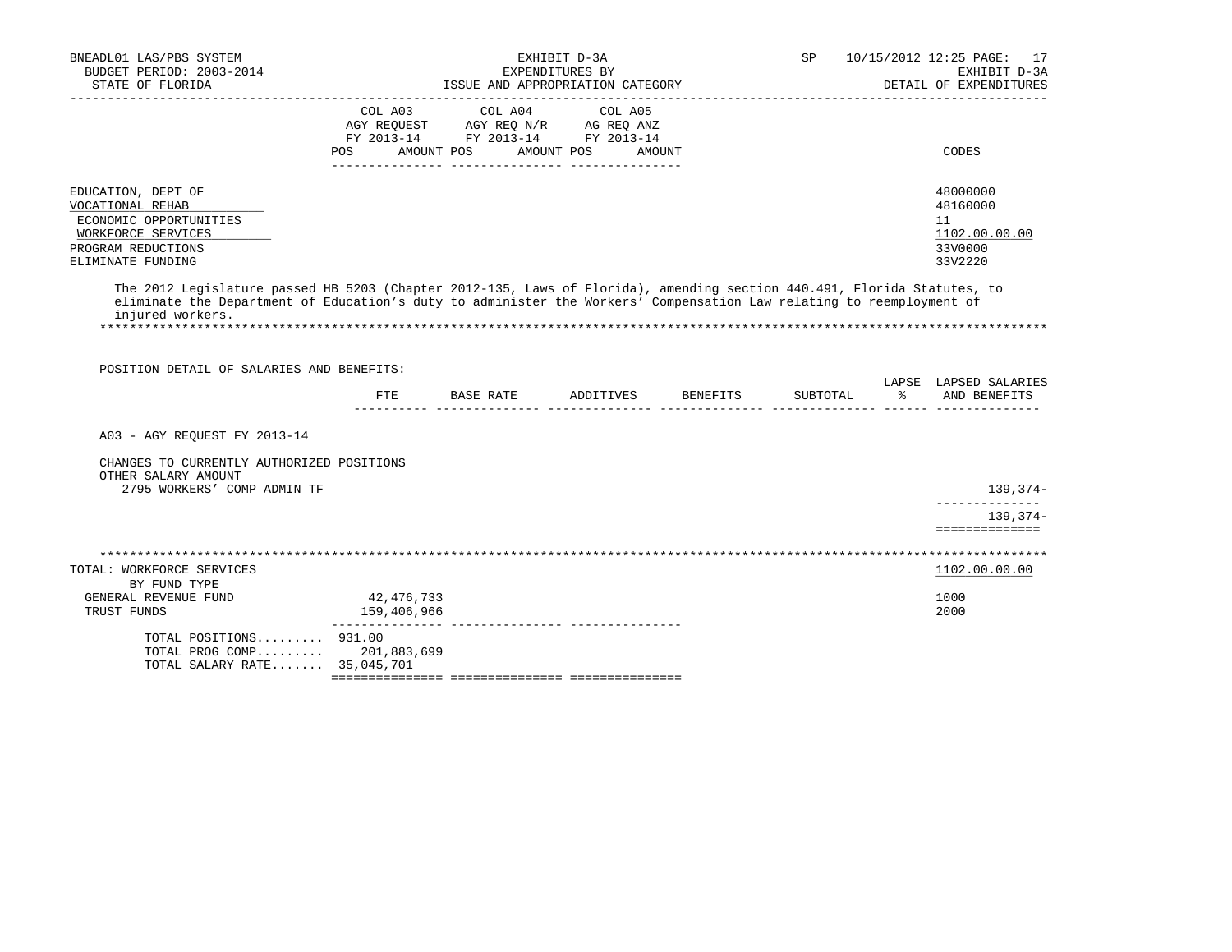| BNEADL01 LAS/PBS SYSTEM<br>BUDGET PERIOD: 2003-2014<br>STATE OF FLORIDA                                                                                                                                        |                                                 | EXHIBIT D-3A<br>EXPENDITURES BY<br>ISSUE AND APPROPRIATION CATEGORY                                                                   | SP and the set of the set of the set of the set of the set of the set of the set of the set of the set of the set of the set of the set of the set of the set of the set of the set of the set of the set of the set of the se | 10/15/2012 12:25 PAGE: 18<br>EXHIBIT D-3A<br>DETAIL OF EXPENDITURES                      |
|----------------------------------------------------------------------------------------------------------------------------------------------------------------------------------------------------------------|-------------------------------------------------|---------------------------------------------------------------------------------------------------------------------------------------|--------------------------------------------------------------------------------------------------------------------------------------------------------------------------------------------------------------------------------|------------------------------------------------------------------------------------------|
|                                                                                                                                                                                                                |                                                 | COL A03 COL A04 COL A05<br>AGY REQUEST AGY REQ N/R AG REQ ANZ<br>FY 2013-14 FY 2013-14 FY 2013-14<br>POS AMOUNT POS AMOUNT POS AMOUNT |                                                                                                                                                                                                                                | CODES                                                                                    |
| EDUCATION, DEPT OF<br>BLIND SERVICES, DIV OF<br>HEALTH AND HUMAN SERVICES<br>SERVICES/MOST VULNERABLE<br>ESTIMATED EXPENDITURES<br>ESTIMATED EXPENDITURES - OPERATIONS<br>SALARY RATE<br>SALARY RATE 9,987,280 |                                                 |                                                                                                                                       |                                                                                                                                                                                                                                | 48000000<br>48180000<br>13 <sup>°</sup><br>1304.00.00.00<br>1000000<br>1001000<br>000000 |
| SALARIES AND BENEFITS                                                                                                                                                                                          |                                                 |                                                                                                                                       |                                                                                                                                                                                                                                | 010000                                                                                   |
| GENERAL REVENUE FUND                                                                                                                                                                                           | $-$ STATE<br>2,892,081<br>$-MATCH$<br>1,025,591 |                                                                                                                                       |                                                                                                                                                                                                                                | 1000 1<br>1000 2                                                                         |
| TOTAL GENERAL REVENUE FUND                                                                                                                                                                                     | 3,917,672                                       |                                                                                                                                       |                                                                                                                                                                                                                                | 1000                                                                                     |
| ADMINISTRATIVE TRUST FUND -FEDERL 349,250                                                                                                                                                                      |                                                 |                                                                                                                                       |                                                                                                                                                                                                                                | 2021 3                                                                                   |
| FEDERAL REHABILITATION TF -FEDERL 8,889,571                                                                                                                                                                    |                                                 |                                                                                                                                       |                                                                                                                                                                                                                                | 2270 3                                                                                   |
| TOTAL POSITIONS 299.75<br>TOTAL APPRO 13,156,493                                                                                                                                                               |                                                 |                                                                                                                                       |                                                                                                                                                                                                                                |                                                                                          |
| OTHER PERSONAL SERVICES                                                                                                                                                                                        |                                                 |                                                                                                                                       |                                                                                                                                                                                                                                | 030000                                                                                   |
| GENERAL REVENUE FUND - STATE<br>FEDERAL REHABILITATION TF -FEDERL<br>GRANTS AND DONATIONS TF -STATE                                                                                                            | 145,801<br>290,354<br>10,047<br>_______________ |                                                                                                                                       |                                                                                                                                                                                                                                | 1000 1<br>2270 3<br>2339 1                                                               |
| TOTAL APPRO                                                                                                                                                                                                    | 446,202                                         |                                                                                                                                       |                                                                                                                                                                                                                                |                                                                                          |
| <b>EXPENSES</b>                                                                                                                                                                                                |                                                 |                                                                                                                                       |                                                                                                                                                                                                                                | 040000                                                                                   |
| GENERAL REVENUE FUND<br>-STATE<br>-MATCH                                                                                                                                                                       | 143,595<br>271,596                              |                                                                                                                                       |                                                                                                                                                                                                                                | 1000 1<br>1000 2                                                                         |
| TOTAL GENERAL REVENUE FUND                                                                                                                                                                                     | 415,191                                         |                                                                                                                                       |                                                                                                                                                                                                                                | 1000                                                                                     |
| ADMINISTRATIVE TRUST FUND -FEDERL                                                                                                                                                                              | 25,774                                          |                                                                                                                                       |                                                                                                                                                                                                                                | 2021 3                                                                                   |
| FEDERAL REHABILITATION TF -FEDERL                                                                                                                                                                              | 2,488,307                                       |                                                                                                                                       |                                                                                                                                                                                                                                | 2270 3                                                                                   |
| GRANTS AND DONATIONS TF -STATE 44,395                                                                                                                                                                          |                                                 |                                                                                                                                       |                                                                                                                                                                                                                                | 2339 1                                                                                   |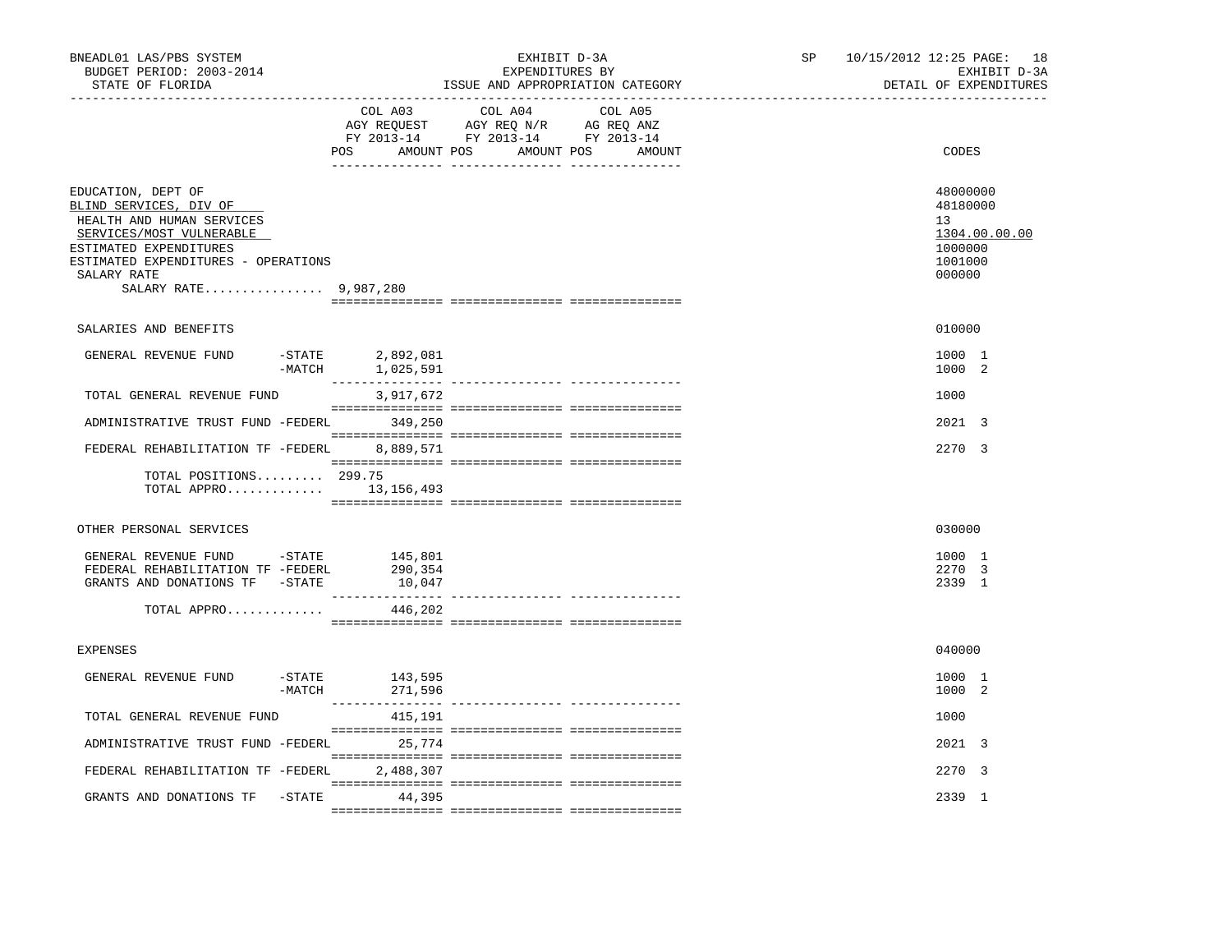| BNEADL01 LAS/PBS SYSTEM<br>BUDGET PERIOD: 2003-2014<br>STATE OF FLORIDA                                                                                                                                            |                                            | EXHIBIT D-3A<br>EXPENDITURES BY<br>ISSUE AND APPROPRIATION CATEGORY                                                              | SP | 10/15/2012 12:25 PAGE: 19<br>EXHIBIT D-3A<br>DETAIL OF EXPENDITURES         |
|--------------------------------------------------------------------------------------------------------------------------------------------------------------------------------------------------------------------|--------------------------------------------|----------------------------------------------------------------------------------------------------------------------------------|----|-----------------------------------------------------------------------------|
|                                                                                                                                                                                                                    | COL A03                                    | COL A04<br>COL A05<br>AGY REQUEST AGY REQ N/R AG REQ ANZ<br>FY 2013-14 FY 2013-14 FY 2013-14<br>POS AMOUNT POS AMOUNT POS AMOUNT |    | CODES                                                                       |
| EDUCATION, DEPT OF<br>BLIND SERVICES, DIV OF<br>HEALTH AND HUMAN SERVICES<br>SERVICES/MOST VULNERABLE<br>ESTIMATED EXPENDITURES<br>ESTIMATED EXPENDITURES - OPERATIONS<br><b>EXPENSES</b><br>TOTAL APPRO 2,973,667 |                                            |                                                                                                                                  |    | 48000000<br>48180000<br>13<br>1304.00.00.00<br>1000000<br>1001000<br>040000 |
| AID TO LOCAL GOVERNMENTS<br>G/A-COMM REHAB FACILITIES                                                                                                                                                              |                                            |                                                                                                                                  |    | 050000<br>050252                                                            |
| GENERAL REVENUE FUND -MATCH<br>FEDERAL REHABILITATION TF -FEDERL                                                                                                                                                   | 847,347<br>4,522,207                       |                                                                                                                                  |    | 1000 2<br>2270 3                                                            |
| TOTAL APPRO                                                                                                                                                                                                        | 5,369,554                                  |                                                                                                                                  |    |                                                                             |
| OPERATING CAPITAL OUTLAY                                                                                                                                                                                           |                                            |                                                                                                                                  |    | 060000                                                                      |
| GENERAL REVENUE FUND -STATE<br>FEDERAL REHABILITATION TF -FEDERL                                                                                                                                                   | 54,294<br>235,198                          |                                                                                                                                  |    | 1000 1<br>2270 3                                                            |
| TOTAL APPRO                                                                                                                                                                                                        | 289,492                                    |                                                                                                                                  |    |                                                                             |
| FOOD PRODUCTS                                                                                                                                                                                                      |                                            |                                                                                                                                  |    | 070000                                                                      |
| FEDERAL REHABILITATION TF -FEDERL 200,000                                                                                                                                                                          |                                            |                                                                                                                                  |    | 2270 3                                                                      |
| SPECIAL CATEGORIES<br>ACQUISITION/MOTOR VEHICLES                                                                                                                                                                   |                                            |                                                                                                                                  |    | 100000<br>100021                                                            |
| FEDERAL REHABILITATION TF -FEDERL                                                                                                                                                                                  | 100,000                                    |                                                                                                                                  |    | 2270 3                                                                      |
| G/A-CLIENT SERVICES                                                                                                                                                                                                |                                            |                                                                                                                                  |    | 100486                                                                      |
| GENERAL REVENUE FUND                                                                                                                                                                                               | -STATE<br>-MATCH<br>3,668,621<br>5,394,281 |                                                                                                                                  |    | 1000 1<br>1000 2                                                            |
| TOTAL GENERAL REVENUE FUND                                                                                                                                                                                         | 9,062,902                                  |                                                                                                                                  |    | 1000                                                                        |
| FEDERAL REHABILITATION TF -FEDERL 16,506,496                                                                                                                                                                       |                                            |                                                                                                                                  |    | 2270 3                                                                      |
| GRANTS AND DONATIONS TF - STATE 252,746                                                                                                                                                                            |                                            |                                                                                                                                  |    | 2339 1                                                                      |
|                                                                                                                                                                                                                    |                                            |                                                                                                                                  |    |                                                                             |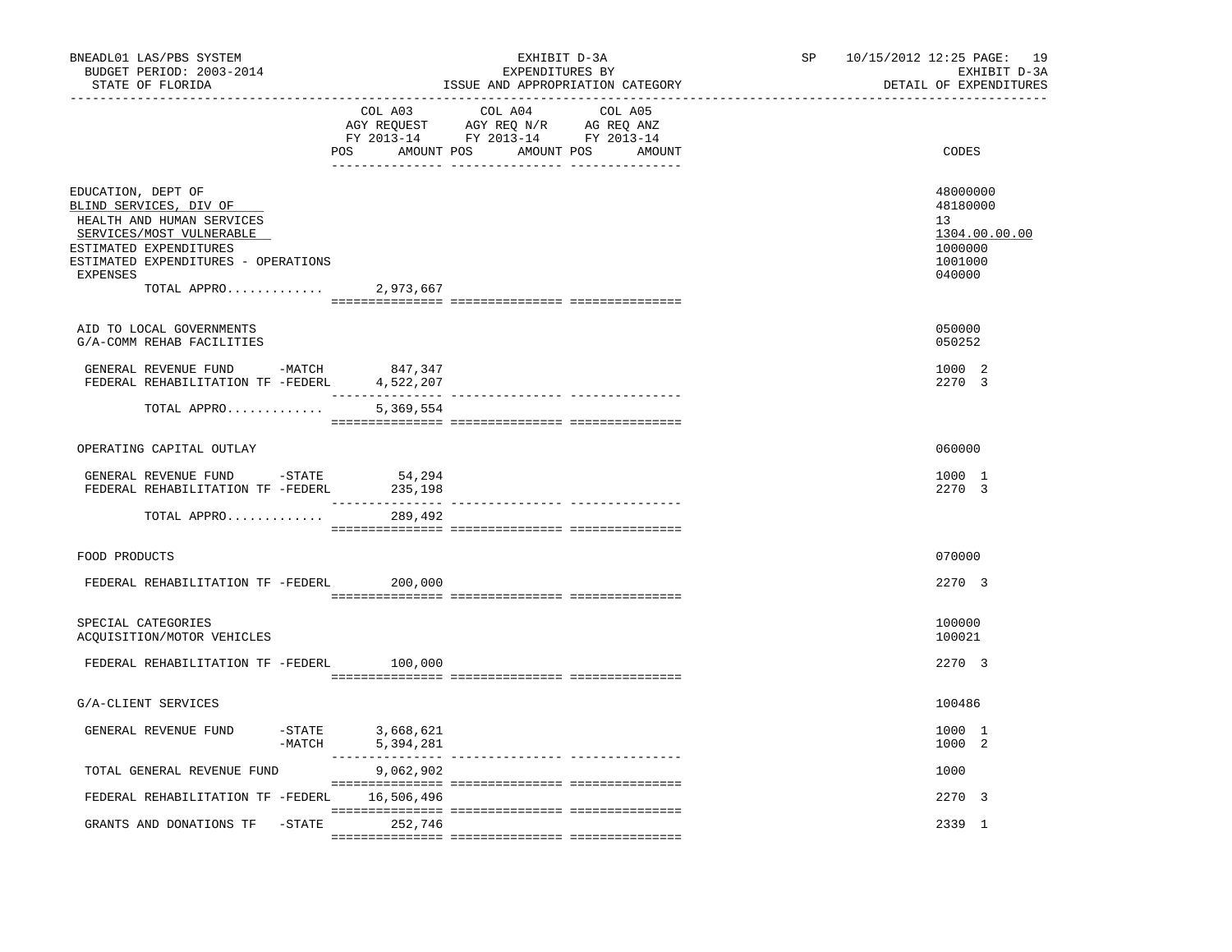| BNEADL01 LAS/PBS SYSTEM<br>BUDGET PERIOD: 2003-2014<br>STATE OF FLORIDA<br>__________________                                                                                                                                                 |                            | EXHIBIT D-3A<br>EXPENDITURES BY<br>ISSUE AND APPROPRIATION CATEGORY                                                                   | SP 10/15/2012 12:25 PAGE:<br>20<br>EXHIBIT D-3A<br>DETAIL OF EXPENDITURES                          |
|-----------------------------------------------------------------------------------------------------------------------------------------------------------------------------------------------------------------------------------------------|----------------------------|---------------------------------------------------------------------------------------------------------------------------------------|----------------------------------------------------------------------------------------------------|
|                                                                                                                                                                                                                                               |                            | COL A03 COL A04 COL A05<br>AGY REQUEST AGY REQ N/R AG REQ ANZ<br>FY 2013-14 FY 2013-14 FY 2013-14<br>POS AMOUNT POS AMOUNT POS AMOUNT | CODES                                                                                              |
| EDUCATION, DEPT OF<br>BLIND SERVICES, DIV OF<br>HEALTH AND HUMAN SERVICES<br>SERVICES/MOST VULNERABLE<br>ESTIMATED EXPENDITURES<br>ESTIMATED EXPENDITURES - OPERATIONS<br>SPECIAL CATEGORIES<br>G/A-CLIENT SERVICES<br>TOTAL APPRO 25,822,144 |                            |                                                                                                                                       | 48000000<br>48180000<br>13 <sup>°</sup><br>1304.00.00.00<br>1000000<br>1001000<br>100000<br>100486 |
| CONTRACTED SERVICES                                                                                                                                                                                                                           |                            |                                                                                                                                       | 100777                                                                                             |
| GENERAL REVENUE FUND<br>$-MATCH$                                                                                                                                                                                                              | $-$ STATE 4, 215<br>51,925 |                                                                                                                                       | 1000 1<br>1000 2                                                                                   |
| TOTAL GENERAL REVENUE FUND                                                                                                                                                                                                                    | 56,140                     |                                                                                                                                       | 1000                                                                                               |
| FEDERAL REHABILITATION TF -FEDERL 425,000                                                                                                                                                                                                     |                            |                                                                                                                                       | 2270 3                                                                                             |
| TOTAL APPRO $481,140$                                                                                                                                                                                                                         |                            |                                                                                                                                       |                                                                                                    |
| RISK MANAGEMENT INSURANCE                                                                                                                                                                                                                     |                            |                                                                                                                                       | 103241                                                                                             |
| GENERAL REVENUE FUND - STATE<br>FEDERAL REHABILITATION TF -FEDERL                                                                                                                                                                             | 8,326<br>232,232           |                                                                                                                                       | 1000 1<br>2270 3                                                                                   |
| TOTAL APPRO                                                                                                                                                                                                                                   | 240,558                    |                                                                                                                                       |                                                                                                    |
| LIBRARY SERVICES                                                                                                                                                                                                                              |                            |                                                                                                                                       | 104011                                                                                             |
| GENERAL REVENUE FUND - STATE<br>GRANTS AND DONATIONS TF -STATE 100,000                                                                                                                                                                        | 89,735                     |                                                                                                                                       | 1000 1<br>2339 1                                                                                   |
| TOTAL APPRO                                                                                                                                                                                                                                   | 189,735                    |                                                                                                                                       |                                                                                                    |
| VEND STANDS-EQUIP & SUPP                                                                                                                                                                                                                      |                            |                                                                                                                                       | 104095                                                                                             |
| FEDERAL REHABILITATION TF -FEDERL 1,500,000<br>GRANTS AND DONATIONS TF -MATCH                                                                                                                                                                 | 595,000                    |                                                                                                                                       | 2270 3<br>2339 2                                                                                   |
| TOTAL APPRO                                                                                                                                                                                                                                   | 2,095,000                  |                                                                                                                                       |                                                                                                    |
|                                                                                                                                                                                                                                               |                            |                                                                                                                                       |                                                                                                    |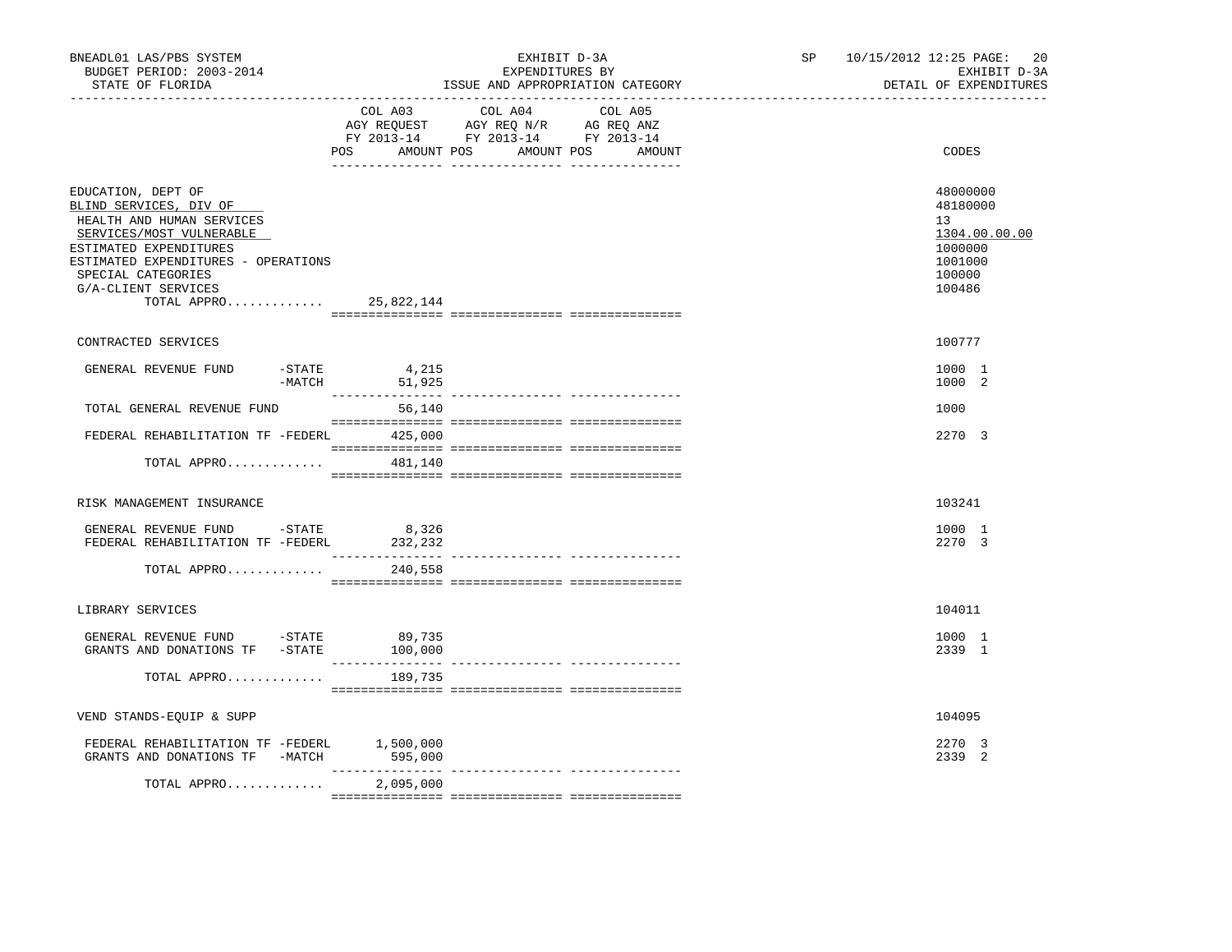| BNEADL01 LAS/PBS SYSTEM<br>BUDGET PERIOD: 2003-2014<br>STATE OF FLORIDA                                                                                                                                                                                               |                          | EXHIBIT D-3A<br>EXPENDITURES BY<br>ISSUE AND APPROPRIATION CATEGORY                                                                      | SP 10/15/2012 12:25 PAGE: 21<br>EXHIBIT D-3A<br>DETAIL OF EXPENDITURES                          |
|-----------------------------------------------------------------------------------------------------------------------------------------------------------------------------------------------------------------------------------------------------------------------|--------------------------|------------------------------------------------------------------------------------------------------------------------------------------|-------------------------------------------------------------------------------------------------|
|                                                                                                                                                                                                                                                                       |                          | COL A03 COL A04<br>COL A05<br>AGY REQUEST AGY REQ N/R AG REQ ANZ<br>FY 2013-14 FY 2013-14 FY 2013-14<br>POS AMOUNT POS AMOUNT POS AMOUNT | CODES                                                                                           |
| EDUCATION, DEPT OF<br>BLIND SERVICES, DIV OF<br>HEALTH AND HUMAN SERVICES<br>SERVICES/MOST VULNERABLE<br>ESTIMATED EXPENDITURES<br>ESTIMATED EXPENDITURES - OPERATIONS<br>SPECIAL CATEGORIES<br>TENANT BROKER COMMISSIONS<br>FEDERAL REHABILITATION TF -FEDERL 18,158 |                          |                                                                                                                                          | 48000000<br>48180000<br>13<br>1304.00.00.00<br>1000000<br>1001000<br>100000<br>105084<br>2270 3 |
| TR/DMS/HR SVCS/STW CONTRCT                                                                                                                                                                                                                                            |                          |                                                                                                                                          | 107040                                                                                          |
| GENERAL REVENUE FUND - STATE<br>ADMINISTRATIVE TRUST FUND -FEDERL<br>FEDERAL REHABILITATION TF -FEDERL                                                                                                                                                                | 3,628<br>2,707<br>88,519 |                                                                                                                                          | 1000 1<br>2021 3<br>2270 3                                                                      |
| TOTAL APPRO                                                                                                                                                                                                                                                           | 94,854                   |                                                                                                                                          |                                                                                                 |
| DATA PROCESSING SERVICES<br>OTHER DATA PROCESSING SVCS                                                                                                                                                                                                                |                          |                                                                                                                                          | 210000<br>210014                                                                                |
| FEDERAL REHABILITATION TF -FEDERL 686,842                                                                                                                                                                                                                             |                          |                                                                                                                                          | 2270 3                                                                                          |
| EDU TECH/INFORMATION SRVCS                                                                                                                                                                                                                                            |                          |                                                                                                                                          | 210020                                                                                          |
| FEDERAL REHABILITATION TF -FEDERL 234,949                                                                                                                                                                                                                             |                          |                                                                                                                                          | 2270 3                                                                                          |
| SOUTHWOOD SRC                                                                                                                                                                                                                                                         |                          |                                                                                                                                          | 210021                                                                                          |
| FEDERAL REHABILITATION TF -FEDERL                                                                                                                                                                                                                                     | 580                      |                                                                                                                                          | 2270 3                                                                                          |
| NORTHWEST REGIONAL DC                                                                                                                                                                                                                                                 |                          |                                                                                                                                          | 210023                                                                                          |
| FEDERAL REHABILITATION TF -FEDERL 187,910                                                                                                                                                                                                                             |                          |                                                                                                                                          | 2270 3                                                                                          |
| TOTAL: ESTIMATED EXPENDITURES - OPERATIONS<br>TOTAL POSITIONS 299.75<br>TOTAL SALARY RATE 9,987,280                                                                                                                                                                   | TOTAL ISSUE $52,587,278$ |                                                                                                                                          | 1001000                                                                                         |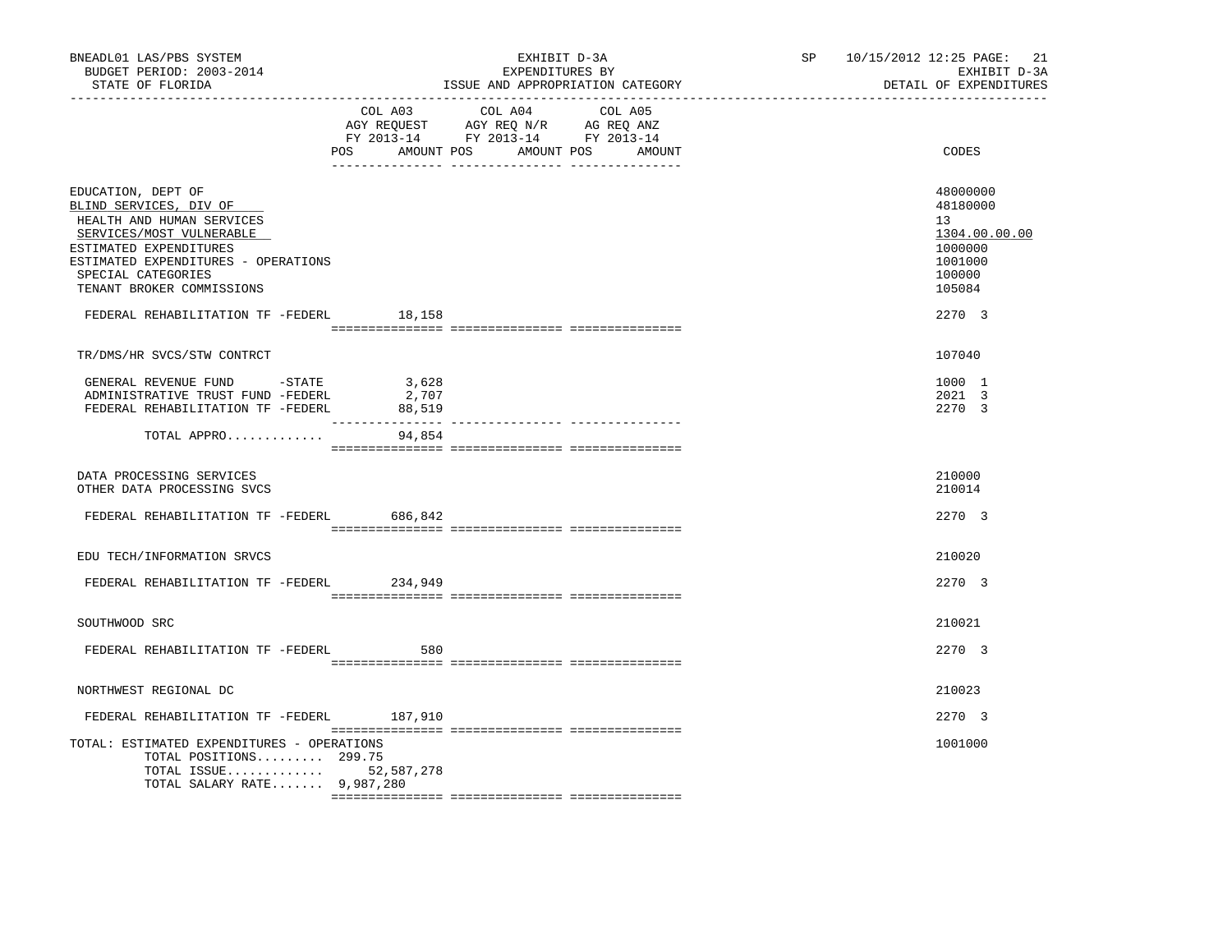| BNEADL01 LAS/PBS SYSTEM<br>BUDGET PERIOD: 2003-2014<br>STATE OF FLORIDA                                                                                       |                                                       | EXHIBIT D-3A<br>EXPENDITURES BY<br>ISSUE AND APPROPRIATION CATEGORY                                                       | SP 10/15/2012 12:25 PAGE: 22<br>EXHIBIT D-3A<br>DETAIL OF EXPENDITURES |
|---------------------------------------------------------------------------------------------------------------------------------------------------------------|-------------------------------------------------------|---------------------------------------------------------------------------------------------------------------------------|------------------------------------------------------------------------|
|                                                                                                                                                               | POS<br>AMOUNT POS                                     | COL A03 COL A04 COL A05<br>AGY REQUEST AGY REQ N/R AG REQ ANZ<br>FY 2013-14 FY 2013-14 FY 2013-14<br>AMOUNT POS<br>AMOUNT | CODES                                                                  |
| EDUCATION, DEPT OF<br>BLIND SERVICES, DIV OF<br>HEALTH AND HUMAN SERVICES<br>SERVICES/MOST VULNERABLE<br>ESTIMATED EXPENDITURES<br>CASUALTY INSURANCE PREMIUM |                                                       |                                                                                                                           | 48000000<br>48180000<br>13<br>1304.00.00.00<br>1000000                 |
| ADJUSTMENT<br>SPECIAL CATEGORIES<br>RISK MANAGEMENT INSURANCE                                                                                                 |                                                       |                                                                                                                           | 1001090<br>100000<br>103241                                            |
| FEDERAL REHABILITATION TF -FEDERL 54,882-                                                                                                                     |                                                       |                                                                                                                           | 2270 3                                                                 |
| DATA PROCESSING SERVICES<br>EDU TECH/INFORMATION SRVCS                                                                                                        |                                                       |                                                                                                                           | 210000<br>210020                                                       |
| FEDERAL REHABILITATION TF -FEDERL                                                                                                                             | $87 -$                                                |                                                                                                                           | 2270 3                                                                 |
| TOTAL: CASUALTY INSURANCE PREMIUM<br>ADJUSTMENT<br>TOTAL ISSUE                                                                                                | $54,969-$                                             |                                                                                                                           | 1001090                                                                |
| FLORIDA RETIREMENT SYSTEM<br>CONTRIBUTION ADJUSTMENT FOR<br>FISCAL YEAR 2012-2013<br>SALARIES AND BENEFITS                                                    |                                                       |                                                                                                                           | 1001240<br>010000                                                      |
| GENERAL REVENUE FUND                                                                                                                                          | $-STATE$ 3,781<br>-MATCH<br>6,502<br>________________ |                                                                                                                           | 1000 1<br>1000 2                                                       |
| TOTAL GENERAL REVENUE FUND                                                                                                                                    | 10,283                                                |                                                                                                                           | 1000                                                                   |
| ADMINISTRATIVE TRUST FUND -FEDERL 915                                                                                                                         |                                                       |                                                                                                                           | 2021 3                                                                 |
| FEDERAL REHABILITATION TF -FEDERL 23,332                                                                                                                      |                                                       |                                                                                                                           | 2270 3                                                                 |
| TOTAL APPRO                                                                                                                                                   | 34,530                                                |                                                                                                                           |                                                                        |
| DATA PROCESSING SERVICES<br>EDU TECH/INFORMATION SRVCS                                                                                                        |                                                       |                                                                                                                           | 210000<br>210020                                                       |
| FEDERAL REHABILITATION TF -FEDERL                                                                                                                             | 392                                                   |                                                                                                                           | 2270 3                                                                 |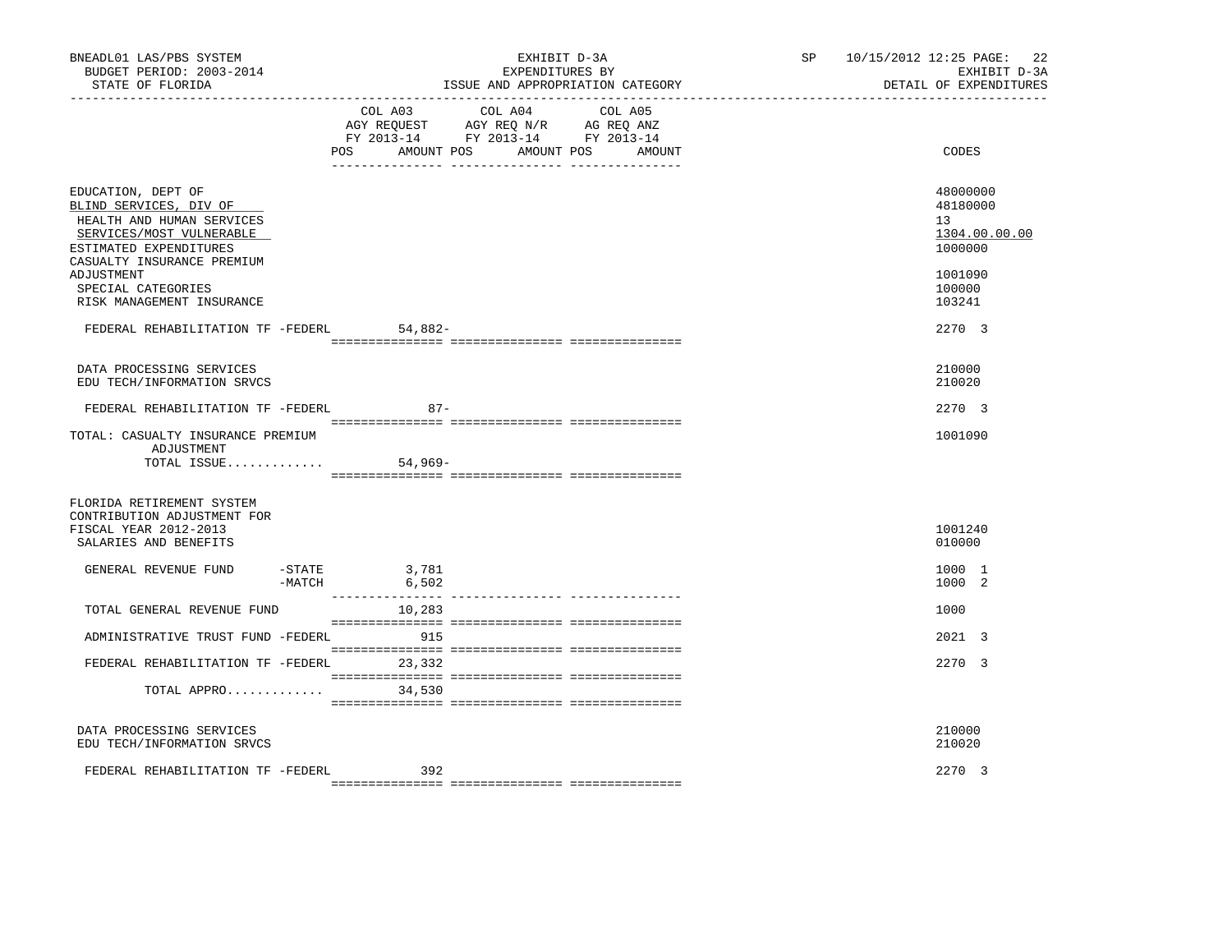| BNEADL01 LAS/PBS SYSTEM<br>BUDGET PERIOD: 2003-2014<br>STATE OF FLORIDA                                                                                                                     |                                        | EXHIBIT D-3A<br>EXPENDITURES BY<br>ISSUE AND APPROPRIATION CATEGORY                                                                                    | SP | 10/15/2012 12:25 PAGE: 23<br>EXHIBIT D-3A<br>DETAIL OF EXPENDITURES |
|---------------------------------------------------------------------------------------------------------------------------------------------------------------------------------------------|----------------------------------------|--------------------------------------------------------------------------------------------------------------------------------------------------------|----|---------------------------------------------------------------------|
|                                                                                                                                                                                             | COL A03<br>POS<br>AMOUNT POS           | COL A04<br>COL A05<br>AGY REQUEST AGY REQ N/R AG REQ ANZ<br>FY 2013-14 FY 2013-14 FY 2013-14<br>AMOUNT POS<br>AMOUNT<br>__ ________________ __________ |    | CODES                                                               |
| EDUCATION, DEPT OF<br>BLIND SERVICES, DIV OF<br>HEALTH AND HUMAN SERVICES<br>SERVICES/MOST VULNERABLE<br>ESTIMATED EXPENDITURES<br>FLORIDA RETIREMENT SYSTEM<br>CONTRIBUTION ADJUSTMENT FOR |                                        |                                                                                                                                                        |    | 48000000<br>48180000<br>13 <sup>°</sup><br>1304.00.00.00<br>1000000 |
| FISCAL YEAR 2012-2013                                                                                                                                                                       |                                        |                                                                                                                                                        |    | 1001240                                                             |
| TOTAL: FLORIDA RETIREMENT SYSTEM<br>CONTRIBUTION ADJUSTMENT FOR<br>FISCAL YEAR 2012-2013                                                                                                    |                                        |                                                                                                                                                        |    | 1001240                                                             |
| TOTAL ISSUE $34,922$                                                                                                                                                                        |                                        |                                                                                                                                                        |    |                                                                     |
| ADJUSTMENT TO STATE HEALTH<br>INSURANCE PREMIUM CONTRIBUTION -<br>FISCAL YEAR 2012-13<br>SALARIES AND BENEFITS<br>GENERAL REVENUE FUND                                                      | $-STATE$<br>3,616<br>$-MATCH$<br>6,218 |                                                                                                                                                        |    | 1001830<br>010000<br>1000 1<br>1000 2                               |
|                                                                                                                                                                                             | ________________                       |                                                                                                                                                        |    |                                                                     |
| TOTAL GENERAL REVENUE FUND                                                                                                                                                                  | 9,834                                  |                                                                                                                                                        |    | 1000                                                                |
| ADMINISTRATIVE TRUST FUND -FEDERL                                                                                                                                                           | 875                                    |                                                                                                                                                        |    | $2021 \quad 3$                                                      |
| FEDERAL REHABILITATION TF -FEDERL 22,311                                                                                                                                                    |                                        |                                                                                                                                                        |    | 2270 3                                                              |
| TOTAL APPRO                                                                                                                                                                                 | 33,020                                 |                                                                                                                                                        |    |                                                                     |
| DATA PROCESSING SERVICES<br>EDU TECH/INFORMATION SRVCS                                                                                                                                      |                                        |                                                                                                                                                        |    | 210000<br>210020                                                    |
| FEDERAL REHABILITATION TF -FEDERL                                                                                                                                                           | 295                                    |                                                                                                                                                        |    | 2270 3                                                              |
| TOTAL: ADJUSTMENT TO STATE HEALTH<br>INSURANCE PREMIUM CONTRIBUTION -<br>FISCAL YEAR 2012-13                                                                                                |                                        |                                                                                                                                                        |    | 1001830                                                             |
| TOTAL ISSUE                                                                                                                                                                                 | 33,315                                 |                                                                                                                                                        |    |                                                                     |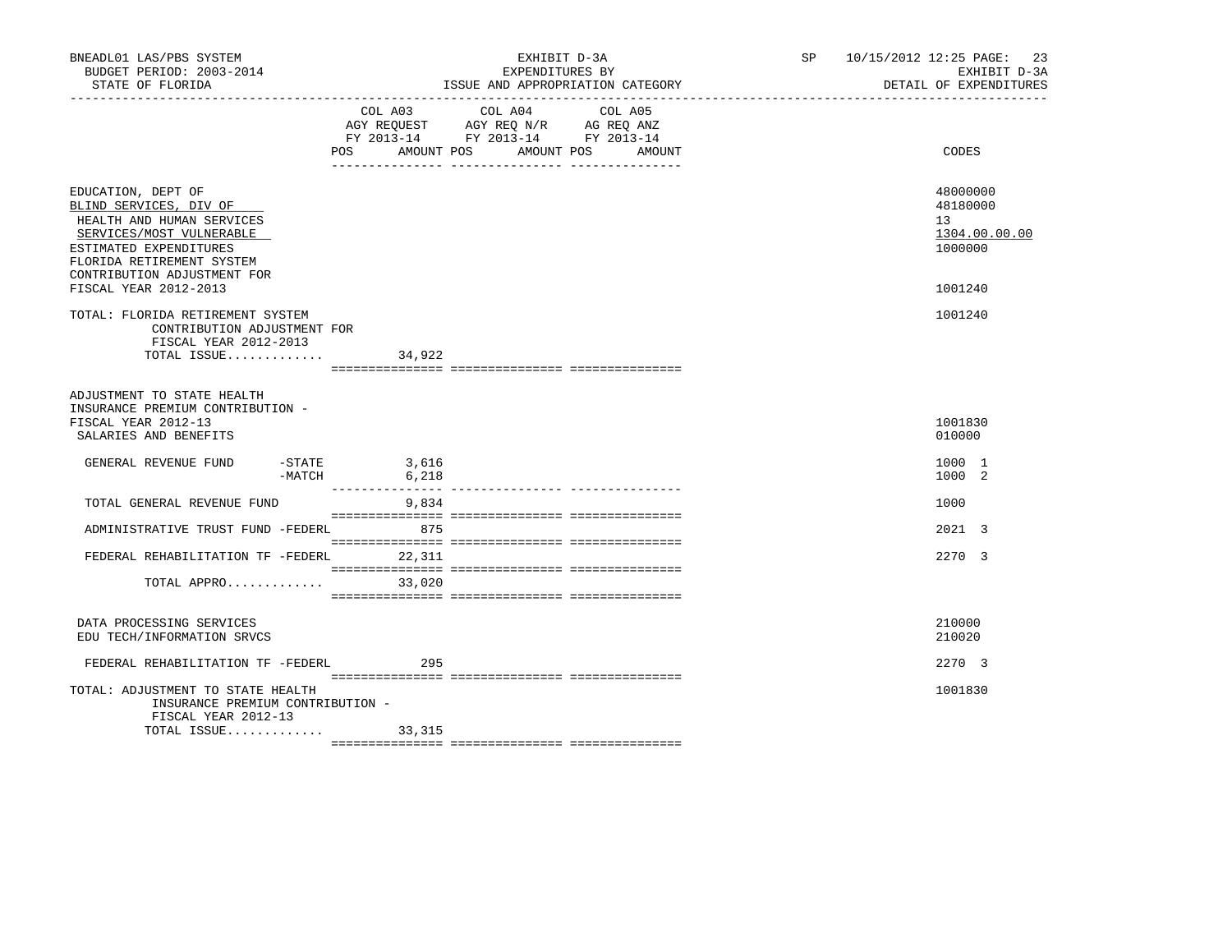| BNEADL01 LAS/PBS SYSTEM<br>BUDGET PERIOD: 2003-2014<br>STATE OF FLORIDA                                                               |           |                      | EXHIBIT D-3A<br>EXPENDITURES BY                                                                                 | ISSUE AND APPROPRIATION CATEGORY | SP | 10/15/2012 12:25 PAGE:<br>24<br>EXHIBIT D-3A<br>DETAIL OF EXPENDITURES |
|---------------------------------------------------------------------------------------------------------------------------------------|-----------|----------------------|-----------------------------------------------------------------------------------------------------------------|----------------------------------|----|------------------------------------------------------------------------|
|                                                                                                                                       |           | POS<br>AMOUNT POS    | COL A03 COL A04 COL A05<br>AGY REQUEST AGY REQ N/R AG REQ ANZ<br>FY 2013-14 FY 2013-14 FY 2013-14<br>AMOUNT POS | AMOUNT                           |    | CODES                                                                  |
| EDUCATION, DEPT OF<br>BLIND SERVICES, DIV OF<br>HEALTH AND HUMAN SERVICES<br>SERVICES/MOST VULNERABLE                                 |           |                      |                                                                                                                 |                                  |    | 48000000<br>48180000<br>13<br>1304.00.00.00                            |
| ESTIMATED EXPENDITURES<br>REALLOCATION OF HUMAN RESOURCES<br>OUTSOURCING<br>SPECIAL CATEGORIES<br>TR/DMS/HR SVCS/STW CONTRCT          |           |                      |                                                                                                                 |                                  |    | 1000000<br>1005900<br>100000<br>107040                                 |
| GENERAL REVENUE FUND -STATE<br>ADMINISTRATIVE TRUST FUND -FEDERL<br>FEDERAL REHABILITATION TF -FEDERL                                 |           | 428<br>319<br>10,433 |                                                                                                                 |                                  |    | 1000 1<br>2021 3<br>2270 3                                             |
| TOTAL APPRO                                                                                                                           |           | 11,180               |                                                                                                                 |                                  |    |                                                                        |
| ADJUSTMENTS TO CURRENT YEAR<br>ESTIMATED EXPENDITURES<br>CORRECT FUNDING SOURCE IDENTIFIER<br>(FSI) - DEDUCT<br>SALARIES AND BENEFITS |           |                      |                                                                                                                 |                                  |    | 1600000<br>160S710<br>010000                                           |
| GENERAL REVENUE FUND                                                                                                                  |           | -STATE 938,499-      |                                                                                                                 |                                  |    | 1000 1                                                                 |
| OTHER PERSONAL SERVICES                                                                                                               |           |                      |                                                                                                                 |                                  |    | 030000                                                                 |
| GENERAL REVENUE FUND                                                                                                                  | $-$ STATE | $5,500-$             |                                                                                                                 |                                  |    | 1000 1                                                                 |
| <b>EXPENSES</b>                                                                                                                       |           |                      |                                                                                                                 |                                  |    | 040000                                                                 |
| GENERAL REVENUE FUND                                                                                                                  |           | $-MATCH$<br>19,696-  |                                                                                                                 |                                  |    | 1000 2                                                                 |
| SPECIAL CATEGORIES<br>G/A-CLIENT SERVICES                                                                                             |           |                      |                                                                                                                 |                                  |    | 100000<br>100486                                                       |
| GENERAL REVENUE FUND                                                                                                                  |           | $-$ STATE $142,896-$ |                                                                                                                 |                                  |    | 1000 1                                                                 |
| CONTRACTED SERVICES                                                                                                                   |           |                      |                                                                                                                 |                                  |    | 100777                                                                 |
| GENERAL REVENUE FUND                                                                                                                  |           | $-MATCH$ 12,527-     |                                                                                                                 |                                  |    | 1000 2                                                                 |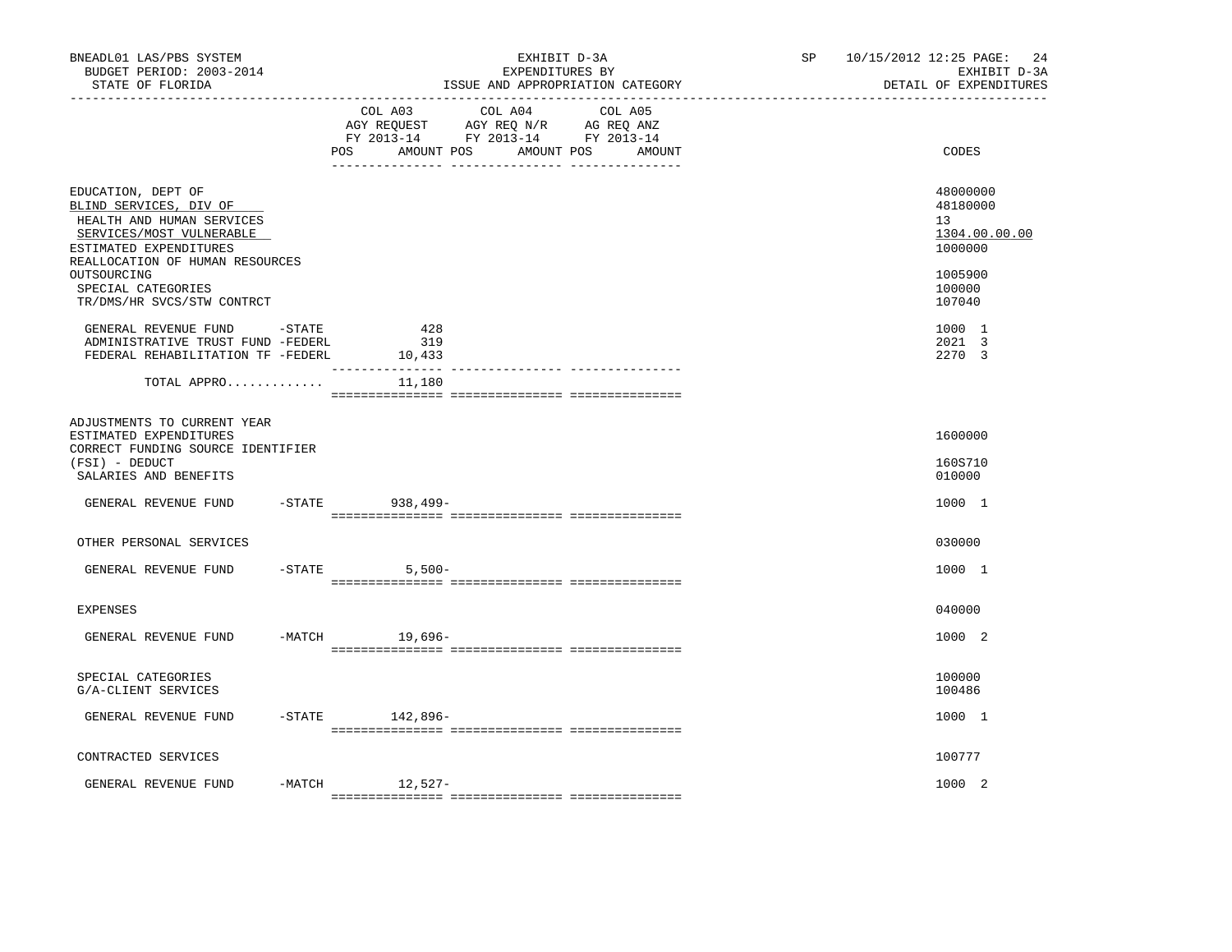| BNEADL01 LAS/PBS SYSTEM<br>BUDGET PERIOD: 2003-2014<br>STATE OF FLORIDA                                                                                                                                                                                                                          | EXHIBIT D-3A                                                                                                                          | EXPENDITURES BY<br>ISSUE AND APPROPRIATION CATEGORY | SP 10/15/2012 12:25 PAGE: 25<br>EXHIBIT D-3A<br>DETAIL OF EXPENDITURES |
|--------------------------------------------------------------------------------------------------------------------------------------------------------------------------------------------------------------------------------------------------------------------------------------------------|---------------------------------------------------------------------------------------------------------------------------------------|-----------------------------------------------------|------------------------------------------------------------------------|
|                                                                                                                                                                                                                                                                                                  | COL A03 COL A04 COL A05<br>AGY REQUEST AGY REQ N/R AG REQ ANZ<br>FY 2013-14 FY 2013-14 FY 2013-14<br>POS AMOUNT POS AMOUNT POS AMOUNT |                                                     | CODES                                                                  |
| EDUCATION, DEPT OF<br>BLIND SERVICES, DIV OF<br>HEALTH AND HUMAN SERVICES<br>SERVICES/MOST VULNERABLE<br>ADJUSTMENTS TO CURRENT YEAR<br>ESTIMATED EXPENDITURES<br>CORRECT FUNDING SOURCE IDENTIFIER<br>(FSI) - DEDUCT                                                                            |                                                                                                                                       |                                                     | 48000000<br>48180000<br>13<br>1304.00.00.00<br>1600000<br>160S710      |
| TOTAL: CORRECT FUNDING SOURCE IDENTIFIER<br>(FSI) - DEDUCT<br>TOTAL ISSUE $1,119,118-$                                                                                                                                                                                                           |                                                                                                                                       |                                                     | 160S710                                                                |
| AGENCY ISSUE NARRATIVE:<br>2013-2014 BUDGET YEAR NARRATIVE:<br>This issue properly aligns the Funding Source Identifier (FSI) in General Revenue in the following appropriation<br>categories.<br>The following categories will be decreased by FSI 1, non-match, and increased by FSI 2, match: |                                                                                                                                       | IT COMPONENT? NO                                    |                                                                        |
| Category                                                                                                                                                                                                                                                                                         | Amount<br>______________                                                                                                              |                                                     |                                                                        |
| Salary and Benefits<br>Other Personal Services<br>Grants and Aids Client Services<br>The following categories will be decreased by FSI 2, match, and increased by FSI 1, non-match:                                                                                                              | 938,499<br>142,896                                                                                                                    | 5,500                                               |                                                                        |
| Category                                                                                                                                                                                                                                                                                         | Amount                                                                                                                                |                                                     |                                                                        |
|                                                                                                                                                                                                                                                                                                  |                                                                                                                                       |                                                     |                                                                        |

Expense 19,696<br>Contracted Services 12,527 Contracted Services

 Please see issue code 160S720 for the positive side of the adjustments. \*\*\*\*\*\*\*\*\*\*\*\*\*\*\*\*\*\*\*\*\*\*\*\*\*\*\*\*\*\*\*\*\*\*\*\*\*\*\*\*\*\*\*\*\*\*\*\*\*\*\*\*\*\*\*\*\*\*\*\*\*\*\*\*\*\*\*\*\*\*\*\*\*\*\*\*\*\*\*\*\*\*\*\*\*\*\*\*\*\*\*\*\*\*\*\*\*\*\*\*\*\*\*\*\*\*\*\*\*\*\*\*\*\*\*\*\*\*\*\*\*\*\*\*\*\*\*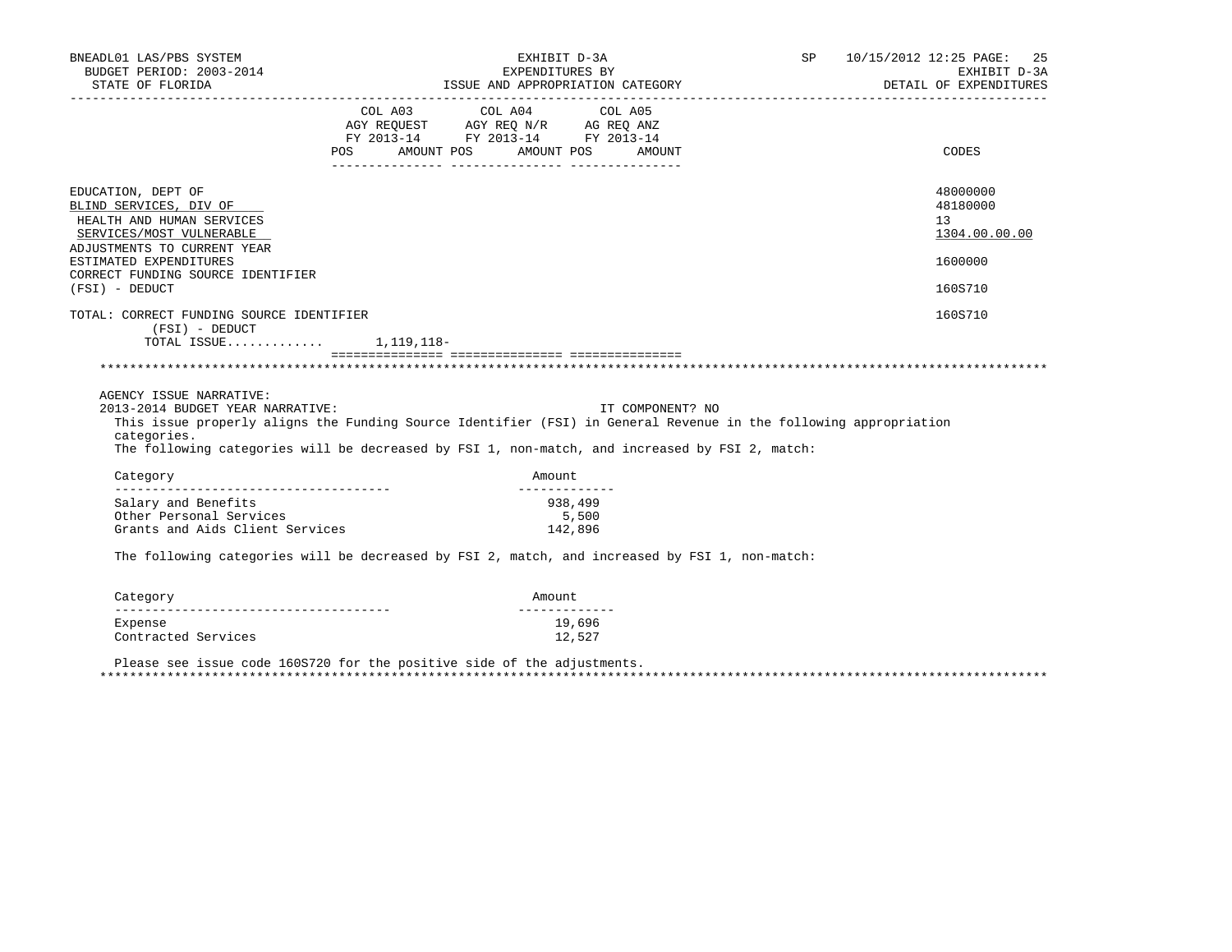| BNEADL01 LAS/PBS SYSTEM<br>BUDGET PERIOD: 2003-2014<br>STATE OF FLORIDA<br>----------------                                                                                                                           |          |                              | EXHIBIT D-3A<br>EXPENDITURES BY<br>ISSUE AND APPROPRIATION CATEGORY                             |                   |          | SP       |    | 10/15/2012 12:25 PAGE:<br>26<br>EXHIBIT D-3A<br>DETAIL OF EXPENDITURES |
|-----------------------------------------------------------------------------------------------------------------------------------------------------------------------------------------------------------------------|----------|------------------------------|-------------------------------------------------------------------------------------------------|-------------------|----------|----------|----|------------------------------------------------------------------------|
|                                                                                                                                                                                                                       |          | COL A03<br>POS<br>AMOUNT POS | COL A04<br>AGY REQUEST AGY REQ N/R AG REQ ANZ<br>FY 2013-14 FY 2013-14 FY 2013-14<br>AMOUNT POS | COL A05<br>AMOUNT |          |          |    | CODES                                                                  |
| EDUCATION, DEPT OF<br>BLIND SERVICES, DIV OF<br>HEALTH AND HUMAN SERVICES<br>SERVICES/MOST VULNERABLE<br>ADJUSTMENTS TO CURRENT YEAR<br>ESTIMATED EXPENDITURES<br>CORRECT FUNDING SOURCE IDENTIFIER<br>(FSI) - DEDUCT |          |                              |                                                                                                 |                   |          |          |    | 48000000<br>48180000<br>13<br>1304.00.00.00<br>1600000<br>160S710      |
| POSITION DETAIL OF SALARIES AND BENEFITS:                                                                                                                                                                             |          |                              |                                                                                                 |                   |          |          |    | LAPSE LAPSED SALARIES                                                  |
|                                                                                                                                                                                                                       |          |                              | FTE BASE RATE ADDITIVES                                                                         |                   | BENEFITS | SUBTOTAL | နွ | AND BENEFITS                                                           |
| A03 - AGY REQUEST FY 2013-14                                                                                                                                                                                          |          |                              |                                                                                                 |                   |          |          |    |                                                                        |
| NEW POSITIONS<br>OTHER SALARY AMOUNT<br>1000 GENERAL REVENUE FUND                                                                                                                                                     |          |                              |                                                                                                 |                   |          |          |    | $938,499-$                                                             |
|                                                                                                                                                                                                                       |          |                              |                                                                                                 |                   |          |          |    | ______________<br>$938,499-$<br>==============                         |
|                                                                                                                                                                                                                       |          |                              |                                                                                                 |                   |          |          |    |                                                                        |
| CORRECT FUNDING SOURCE IDENTIFIER<br>$(FSI) - ADD$<br>SALARIES AND BENEFITS                                                                                                                                           |          |                              |                                                                                                 |                   |          |          |    | 160S720<br>010000                                                      |
| GENERAL REVENUE FUND                                                                                                                                                                                                  | $-MATCH$ | 938,499                      |                                                                                                 |                   |          |          |    | 1000 2                                                                 |
| OTHER PERSONAL SERVICES                                                                                                                                                                                               |          |                              |                                                                                                 |                   |          |          |    | 030000                                                                 |
| GENERAL REVENUE FUND                                                                                                                                                                                                  |          | $-MATCH$<br>5,500            |                                                                                                 |                   |          |          |    | 1000 2                                                                 |
| <b>EXPENSES</b>                                                                                                                                                                                                       |          |                              |                                                                                                 |                   |          |          |    | 040000                                                                 |
| GENERAL REVENUE FUND                                                                                                                                                                                                  | $-STATE$ | 19,696                       |                                                                                                 |                   |          |          |    | 1000 1                                                                 |
| SPECIAL CATEGORIES<br>G/A-CLIENT SERVICES                                                                                                                                                                             |          |                              |                                                                                                 |                   |          |          |    | 100000<br>100486                                                       |
| GENERAL REVENUE FUND                                                                                                                                                                                                  | -MATCH   | 142,896                      |                                                                                                 |                   |          |          |    | 1000 2                                                                 |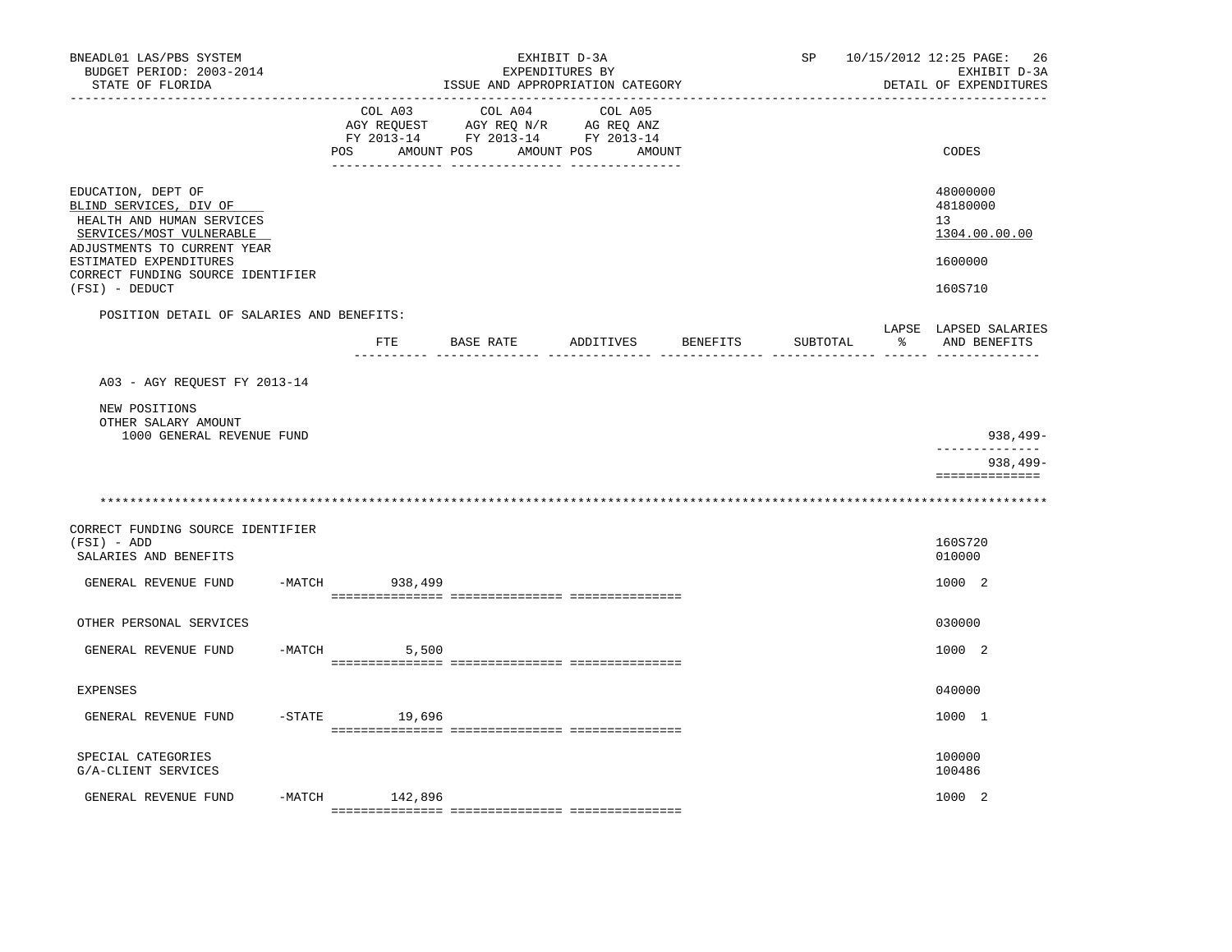| BNEADL01 LAS/PBS SYSTEM<br>BUDGET PERIOD: 2003-2014<br>STATE OF FLORIDA                                                                                                                                                                                                                      |                                  | EXHIBIT D-3A<br>EXPENDITURES BY   | ISSUE AND APPROPRIATION CATEGORY | SP | 10/15/2012 12:25 PAGE: 27<br>EXHIBIT D-3A<br>DETAIL OF EXPENDITURES |
|----------------------------------------------------------------------------------------------------------------------------------------------------------------------------------------------------------------------------------------------------------------------------------------------|----------------------------------|-----------------------------------|----------------------------------|----|---------------------------------------------------------------------|
|                                                                                                                                                                                                                                                                                              |                                  |                                   |                                  |    |                                                                     |
|                                                                                                                                                                                                                                                                                              | POS AMOUNT POS AMOUNT POS AMOUNT |                                   |                                  |    | CODES                                                               |
| EDUCATION, DEPT OF<br>BLIND SERVICES, DIV OF<br>HEALTH AND HUMAN SERVICES<br>SERVICES/MOST VULNERABLE<br>ADJUSTMENTS TO CURRENT YEAR                                                                                                                                                         |                                  |                                   |                                  |    | 48000000<br>48180000<br>13<br>1304.00.00.00                         |
| ESTIMATED EXPENDITURES                                                                                                                                                                                                                                                                       |                                  |                                   |                                  |    | 1600000                                                             |
| CORRECT FUNDING SOURCE IDENTIFIER<br>$(FSI) - ADD$<br>SPECIAL CATEGORIES<br>CONTRACTED SERVICES                                                                                                                                                                                              |                                  |                                   |                                  |    | 160S720<br>100000<br>100777                                         |
| GENERAL REVENUE FUND -STATE 12,527                                                                                                                                                                                                                                                           |                                  |                                   |                                  |    | 1000 1                                                              |
| TOTAL: CORRECT FUNDING SOURCE IDENTIFIER<br>(FSI) - ADD<br>TOTAL ISSUE $1,119,118$                                                                                                                                                                                                           |                                  |                                   |                                  |    | 160S720                                                             |
|                                                                                                                                                                                                                                                                                              |                                  |                                   |                                  |    |                                                                     |
| AGENCY ISSUE NARRATIVE:<br>2013-2014 BUDGET YEAR NARRATIVE:<br>This issue properly aligns the Funding Source Ientifier (FSI) in General Revenue in th following appropriation<br>categories.<br>The following categories will be increased by FSI 1, non-match, and reduced by FSI 2, match: |                                  |                                   | IT COMPONENT? NO                 |    |                                                                     |
| Category                                                                                                                                                                                                                                                                                     |                                  | Amount                            |                                  |    |                                                                     |
| --------------------------------------<br>Expense<br>Contracted Services                                                                                                                                                                                                                     |                                  | _____________<br>19,696<br>12,527 |                                  |    |                                                                     |
| The following categories will be increased by FSI 2, match, and reduced by FSI 1, non-match:                                                                                                                                                                                                 |                                  |                                   |                                  |    |                                                                     |
| Category                                                                                                                                                                                                                                                                                     |                                  | Amount                            |                                  |    |                                                                     |
| Salary and Benefits<br>Other Personal Services<br>Grants and Aids Client Services                                                                                                                                                                                                            |                                  | 938,499<br>5,500<br>142,896       |                                  |    |                                                                     |

 Please see issue code 160S710 for the negative side of the adjustments. \*\*\*\*\*\*\*\*\*\*\*\*\*\*\*\*\*\*\*\*\*\*\*\*\*\*\*\*\*\*\*\*\*\*\*\*\*\*\*\*\*\*\*\*\*\*\*\*\*\*\*\*\*\*\*\*\*\*\*\*\*\*\*\*\*\*\*\*\*\*\*\*\*\*\*\*\*\*\*\*\*\*\*\*\*\*\*\*\*\*\*\*\*\*\*\*\*\*\*\*\*\*\*\*\*\*\*\*\*\*\*\*\*\*\*\*\*\*\*\*\*\*\*\*\*\*\*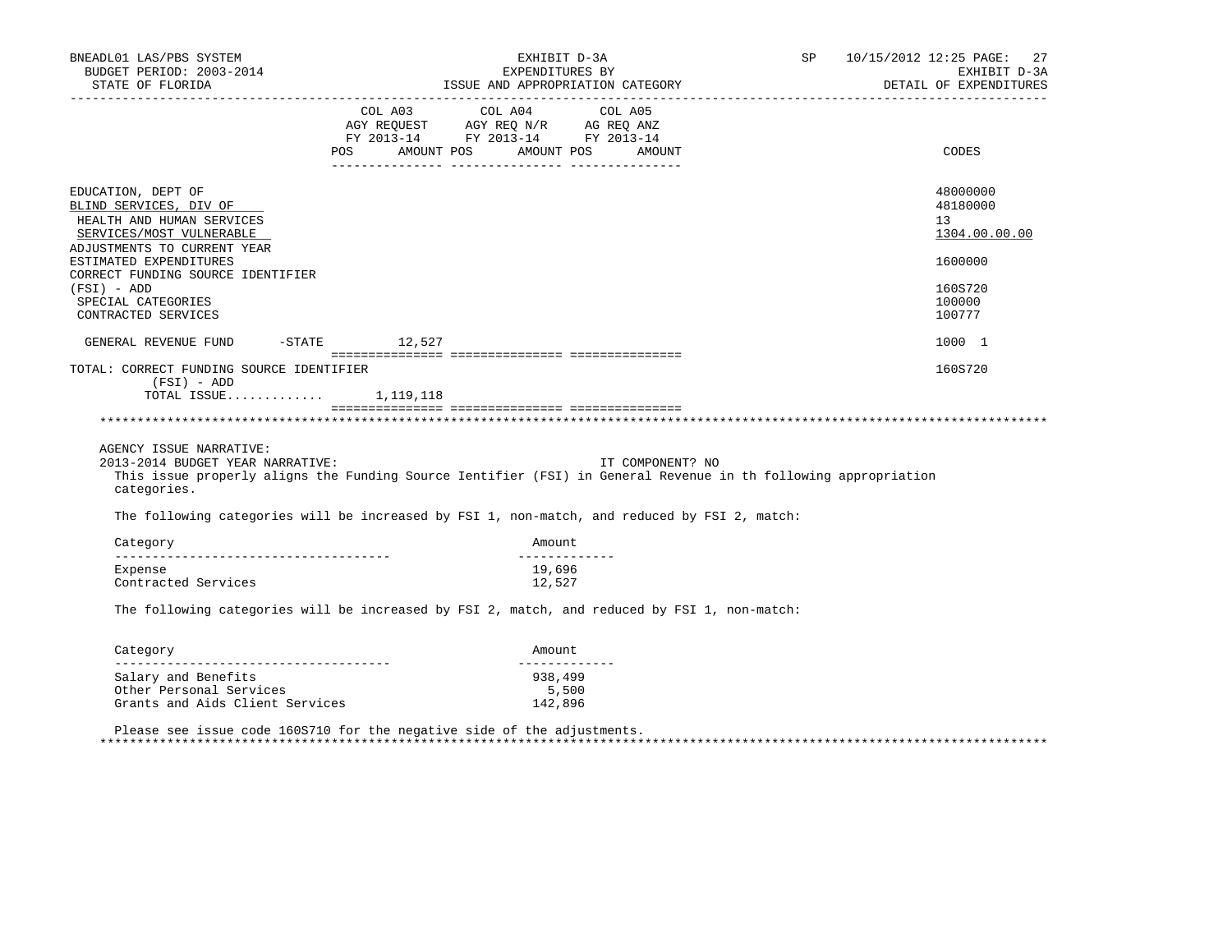| BNEADL01 LAS/PBS SYSTEM<br>BUDGET PERIOD: 2003-2014<br>STATE OF FLORIDA                                                                                                                                                                  |     |                                                                                                                                                                                     |           | EXHIBIT D-3A<br>EXPENDITURES BY | ISSUE AND APPROPRIATION CATEGORY |                  |                 | SP       |   | 10/15/2012 12:25 PAGE:<br>28<br>EXHIBIT D-3A<br>DETAIL OF EXPENDITURES |
|------------------------------------------------------------------------------------------------------------------------------------------------------------------------------------------------------------------------------------------|-----|-------------------------------------------------------------------------------------------------------------------------------------------------------------------------------------|-----------|---------------------------------|----------------------------------|------------------|-----------------|----------|---|------------------------------------------------------------------------|
|                                                                                                                                                                                                                                          | POS | $\begin{tabular}{lcccc} CDL A03 & CDL A04 & CDL A05 \\ AGY REQUEST & AGY REQ N/R & AG REQ ANZ \\ FY & 2013-14 & FY & 2013-14 & FY & 2013-14 \end{tabular}$<br>AMOUNT POS AMOUNT POS |           |                                 |                                  | AMOUNT           |                 |          |   | CODES                                                                  |
| EDUCATION, DEPT OF<br>BLIND SERVICES, DIV OF<br>HEALTH AND HUMAN SERVICES<br>SERVICES/MOST VULNERABLE<br>ADJUSTMENTS TO CURRENT YEAR<br>ESTIMATED EXPENDITURES<br>CORRECT FUNDING SOURCE IDENTIFIER<br>(FSI) - ADD                       |     |                                                                                                                                                                                     |           |                                 |                                  |                  |                 |          |   | 48000000<br>48180000<br>13<br>1304.00.00.00<br>1600000<br>160S720      |
| POSITION DETAIL OF SALARIES AND BENEFITS:                                                                                                                                                                                                |     | FTE                                                                                                                                                                                 | BASE RATE |                                 | ADDITIVES                        |                  | <b>BENEFITS</b> | SUBTOTAL | ႜ | LAPSE LAPSED SALARIES<br>AND BENEFITS                                  |
| NEW POSITIONS<br>OTHER SALARY AMOUNT<br>1000 GENERAL REVENUE FUND                                                                                                                                                                        |     |                                                                                                                                                                                     |           |                                 |                                  |                  |                 |          |   | 938,499<br>______________<br>938,499<br>==============                 |
| CONTINUE BUDGET AMENDMENT<br>TRANSFERRING AUTHORITY TO BUREAU<br>OF BUSINESS ENTERPRISES (BBE) -<br>DEDUCT<br>SPECIAL CATEGORIES<br>G/A-CLIENT SERVICES<br>FEDERAL REHABILITATION TF -FEDERL                                             |     | $708,000-$                                                                                                                                                                          |           |                                 |                                  |                  |                 |          |   | 1600100<br>100000<br>100486<br>2270 3                                  |
|                                                                                                                                                                                                                                          |     |                                                                                                                                                                                     |           |                                 |                                  |                  |                 |          |   |                                                                        |
| AGENCY ISSUE NARRATIVE:<br>2013-2014 BUDGET YEAR NARRATIVE:<br>LONG RANGE PROGRAM PLAN:<br>Determine Eligibility, Provide Counseling, Facilitate Provision of Rehabilitative Treatment, and Job Training to Blind<br>Customers (ACT0740) |     |                                                                                                                                                                                     |           |                                 |                                  | IT COMPONENT? NO |                 |          |   |                                                                        |
| DEPARTMENT OF EDUCATION GOALS (section 1008.31(2)(c), Florida Statutes):<br>3. Skilled Workforce and Economic Development<br>4. Quality Efficient Services                                                                               |     |                                                                                                                                                                                     |           |                                 |                                  |                  |                 |          |   |                                                                        |
| ISSUE NARRATIVE:                                                                                                                                                                                                                         |     |                                                                                                                                                                                     |           |                                 |                                  |                  |                 |          |   |                                                                        |

This request is to continue Budget Amendment EOG Log# BO207 that realigns budget authority between categories in order to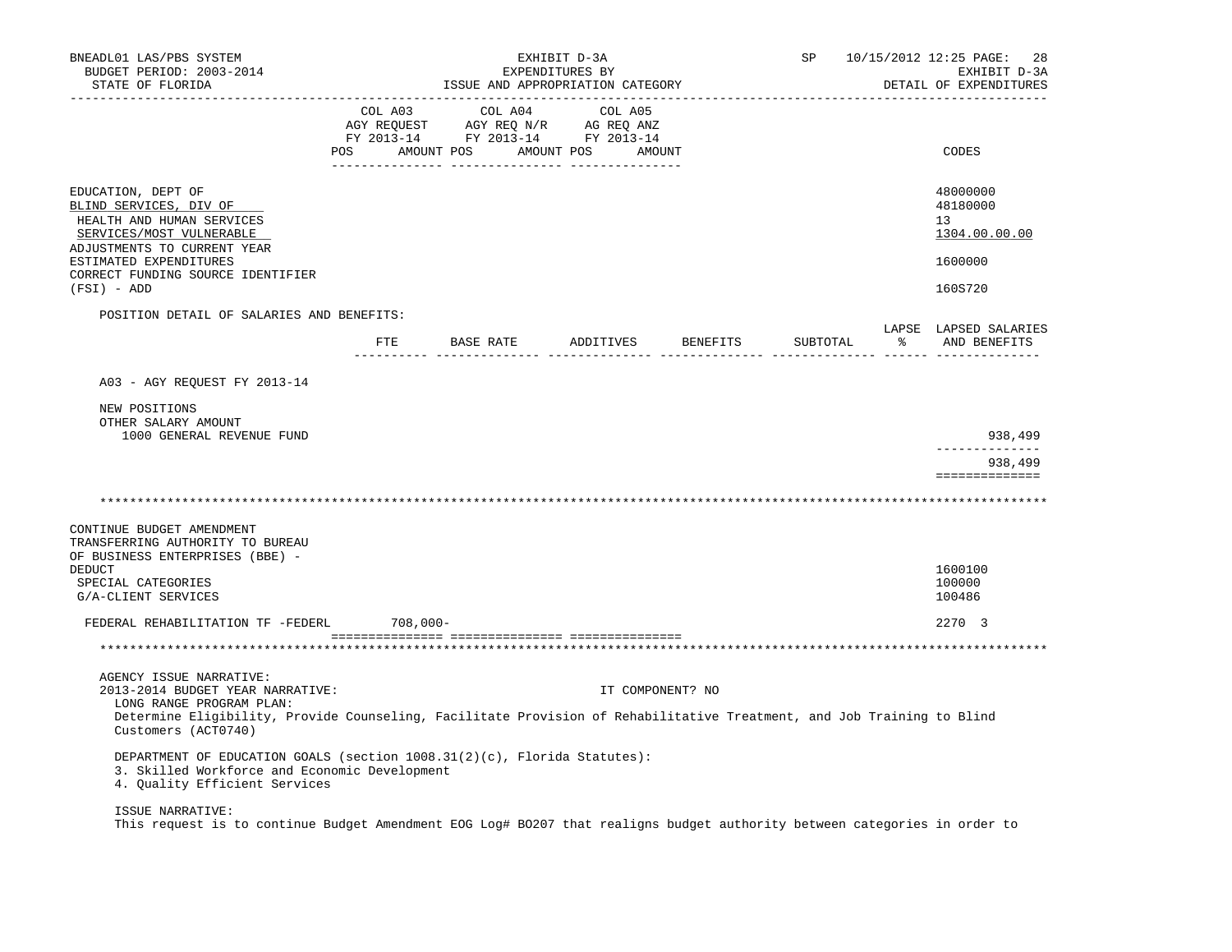| BNEADL01 LAS/PBS SYSTEM                                                                                                                                                                                                                                                                                                                                                                                                                                                                                                                                                                                                                                                                                                                                                                                                                                                                                     |                                                                        |                                  | EXHIBIT D-3A |         |                  | SP | 10/15/2012 12:25 PAGE:<br>29 |
|-------------------------------------------------------------------------------------------------------------------------------------------------------------------------------------------------------------------------------------------------------------------------------------------------------------------------------------------------------------------------------------------------------------------------------------------------------------------------------------------------------------------------------------------------------------------------------------------------------------------------------------------------------------------------------------------------------------------------------------------------------------------------------------------------------------------------------------------------------------------------------------------------------------|------------------------------------------------------------------------|----------------------------------|--------------|---------|------------------|----|------------------------------|
| BUDGET PERIOD: 2003-2014                                                                                                                                                                                                                                                                                                                                                                                                                                                                                                                                                                                                                                                                                                                                                                                                                                                                                    | EXPENDITURES BY                                                        |                                  |              |         |                  |    | EXHIBIT D-3A                 |
| STATE OF FLORIDA                                                                                                                                                                                                                                                                                                                                                                                                                                                                                                                                                                                                                                                                                                                                                                                                                                                                                            |                                                                        | ISSUE AND APPROPRIATION CATEGORY |              |         |                  |    | DETAIL OF EXPENDITURES       |
|                                                                                                                                                                                                                                                                                                                                                                                                                                                                                                                                                                                                                                                                                                                                                                                                                                                                                                             |                                                                        | ------------                     |              |         |                  |    |                              |
|                                                                                                                                                                                                                                                                                                                                                                                                                                                                                                                                                                                                                                                                                                                                                                                                                                                                                                             | COL A03 COL A04                                                        |                                  |              | COL A05 |                  |    |                              |
|                                                                                                                                                                                                                                                                                                                                                                                                                                                                                                                                                                                                                                                                                                                                                                                                                                                                                                             | AGY REQUEST AGY REQ N/R AG REQ ANZ<br>FY 2013-14 FY 2013-14 FY 2013-14 |                                  |              |         |                  |    |                              |
|                                                                                                                                                                                                                                                                                                                                                                                                                                                                                                                                                                                                                                                                                                                                                                                                                                                                                                             | <b>POS</b>                                                             | AMOUNT POS AMOUNT POS            |              |         | AMOUNT           |    | CODES                        |
|                                                                                                                                                                                                                                                                                                                                                                                                                                                                                                                                                                                                                                                                                                                                                                                                                                                                                                             |                                                                        |                                  |              |         |                  |    |                              |
|                                                                                                                                                                                                                                                                                                                                                                                                                                                                                                                                                                                                                                                                                                                                                                                                                                                                                                             |                                                                        |                                  |              |         |                  |    |                              |
| EDUCATION, DEPT OF                                                                                                                                                                                                                                                                                                                                                                                                                                                                                                                                                                                                                                                                                                                                                                                                                                                                                          |                                                                        |                                  |              |         |                  |    | 48000000                     |
| BLIND SERVICES, DIV OF                                                                                                                                                                                                                                                                                                                                                                                                                                                                                                                                                                                                                                                                                                                                                                                                                                                                                      |                                                                        |                                  |              |         |                  |    | 48180000                     |
| HEALTH AND HUMAN SERVICES                                                                                                                                                                                                                                                                                                                                                                                                                                                                                                                                                                                                                                                                                                                                                                                                                                                                                   |                                                                        |                                  |              |         |                  |    | 13                           |
| SERVICES/MOST VULNERABLE                                                                                                                                                                                                                                                                                                                                                                                                                                                                                                                                                                                                                                                                                                                                                                                                                                                                                    |                                                                        |                                  |              |         |                  |    | 1304.00.00.00                |
| ADJUSTMENTS TO CURRENT YEAR                                                                                                                                                                                                                                                                                                                                                                                                                                                                                                                                                                                                                                                                                                                                                                                                                                                                                 |                                                                        |                                  |              |         |                  |    |                              |
| ESTIMATED EXPENDITURES                                                                                                                                                                                                                                                                                                                                                                                                                                                                                                                                                                                                                                                                                                                                                                                                                                                                                      |                                                                        |                                  |              |         |                  |    | 1600000                      |
| CONTINUE BUDGET AMENDMENT                                                                                                                                                                                                                                                                                                                                                                                                                                                                                                                                                                                                                                                                                                                                                                                                                                                                                   |                                                                        |                                  |              |         |                  |    |                              |
| TRANSFERRING AUTHORITY TO BUREAU                                                                                                                                                                                                                                                                                                                                                                                                                                                                                                                                                                                                                                                                                                                                                                                                                                                                            |                                                                        |                                  |              |         |                  |    |                              |
| OF BUSINESS ENTERPRISES (BBE) -                                                                                                                                                                                                                                                                                                                                                                                                                                                                                                                                                                                                                                                                                                                                                                                                                                                                             |                                                                        |                                  |              |         |                  |    |                              |
| <b>DEDUCT</b>                                                                                                                                                                                                                                                                                                                                                                                                                                                                                                                                                                                                                                                                                                                                                                                                                                                                                               |                                                                        |                                  |              |         |                  |    | 1600100                      |
| continue the Blind Vendor contract with Eglin Air Force Base. The budget amendment transfers budget authority of \$708,000<br>from the Client Services Special Category to the Vending Stands-Equipment and Supplies Special Category, in the Federal<br>Rehabilitation Trust. Funds from Eglin flow through the division's budget to pay for the management company that trains<br>and oversees a blind vendor that provides up to four meals per day/seven days a week for pilots training for the Army,<br>Navy, Marines, and Air Force. Please see issue code 1600120 for the offsetting entry.                                                                                                                                                                                                                                                                                                         |                                                                        |                                  |              |         |                  |    |                              |
| CONTINUE BUDGET AMENDMENT<br>TRANSFERRING AUTHORITY TO BUREAU<br>OF BUSINESS ENTERPRISES (BBE) - ADD<br>SPECIAL CATEGORIES<br>VEND STANDS-EQUIP & SUPP                                                                                                                                                                                                                                                                                                                                                                                                                                                                                                                                                                                                                                                                                                                                                      |                                                                        |                                  |              |         |                  |    | 1600120<br>100000<br>104095  |
| FEDERAL REHABILITATION TF -FEDERL 708,000                                                                                                                                                                                                                                                                                                                                                                                                                                                                                                                                                                                                                                                                                                                                                                                                                                                                   |                                                                        |                                  |              |         |                  |    | 2270 3                       |
|                                                                                                                                                                                                                                                                                                                                                                                                                                                                                                                                                                                                                                                                                                                                                                                                                                                                                                             |                                                                        |                                  |              |         |                  |    |                              |
|                                                                                                                                                                                                                                                                                                                                                                                                                                                                                                                                                                                                                                                                                                                                                                                                                                                                                                             |                                                                        |                                  |              |         |                  |    |                              |
|                                                                                                                                                                                                                                                                                                                                                                                                                                                                                                                                                                                                                                                                                                                                                                                                                                                                                                             |                                                                        |                                  |              |         |                  |    |                              |
| AGENCY ISSUE NARRATIVE:                                                                                                                                                                                                                                                                                                                                                                                                                                                                                                                                                                                                                                                                                                                                                                                                                                                                                     |                                                                        |                                  |              |         |                  |    |                              |
| 2013-2014 BUDGET YEAR NARRATIVE:                                                                                                                                                                                                                                                                                                                                                                                                                                                                                                                                                                                                                                                                                                                                                                                                                                                                            |                                                                        |                                  |              |         | IT COMPONENT? NO |    |                              |
| LONG RANGE PROGRAM PLAN:<br>Provide Food Service Vending Training, Work Experience and Licensing (ACT0750)                                                                                                                                                                                                                                                                                                                                                                                                                                                                                                                                                                                                                                                                                                                                                                                                  |                                                                        |                                  |              |         |                  |    |                              |
|                                                                                                                                                                                                                                                                                                                                                                                                                                                                                                                                                                                                                                                                                                                                                                                                                                                                                                             |                                                                        |                                  |              |         |                  |    |                              |
| DEPARTMENT OF EDUCATION GOALS (section 1008.31(2)(c), Florida Statutes):<br>3. Skilled Workforce and Economic Development<br>4. Quality Efficient Services                                                                                                                                                                                                                                                                                                                                                                                                                                                                                                                                                                                                                                                                                                                                                  |                                                                        |                                  |              |         |                  |    |                              |
| ISSUE NARRATIVE:<br>This request is to continue Budget Amendment EOG Log# B0207 that realigns budget authority between categories in order to<br>continue the Blind Vendor contract with Eglin Air Force Base. The budget amendment transfers budget authority of \$708,000<br>from the Client Services Special Category to the Vending Stands-Equipment and Supplies Special Category, in the Federal<br>Rehabilitation Trust. Funds from Eglin flow through the division's budget to pay for the management company that trains<br>and oversees a blind vendor that provides up to four meals per day/seven days a week for pilots training for the Army,<br>Navy, Marines, and Air Force. Due to a reduction of federal VR funds over the years, the Client Services Special Category<br>has adequate spending authority to cover this transfer. Please see issue code 1600100 for the offsetting entry. |                                                                        |                                  |              |         |                  |    |                              |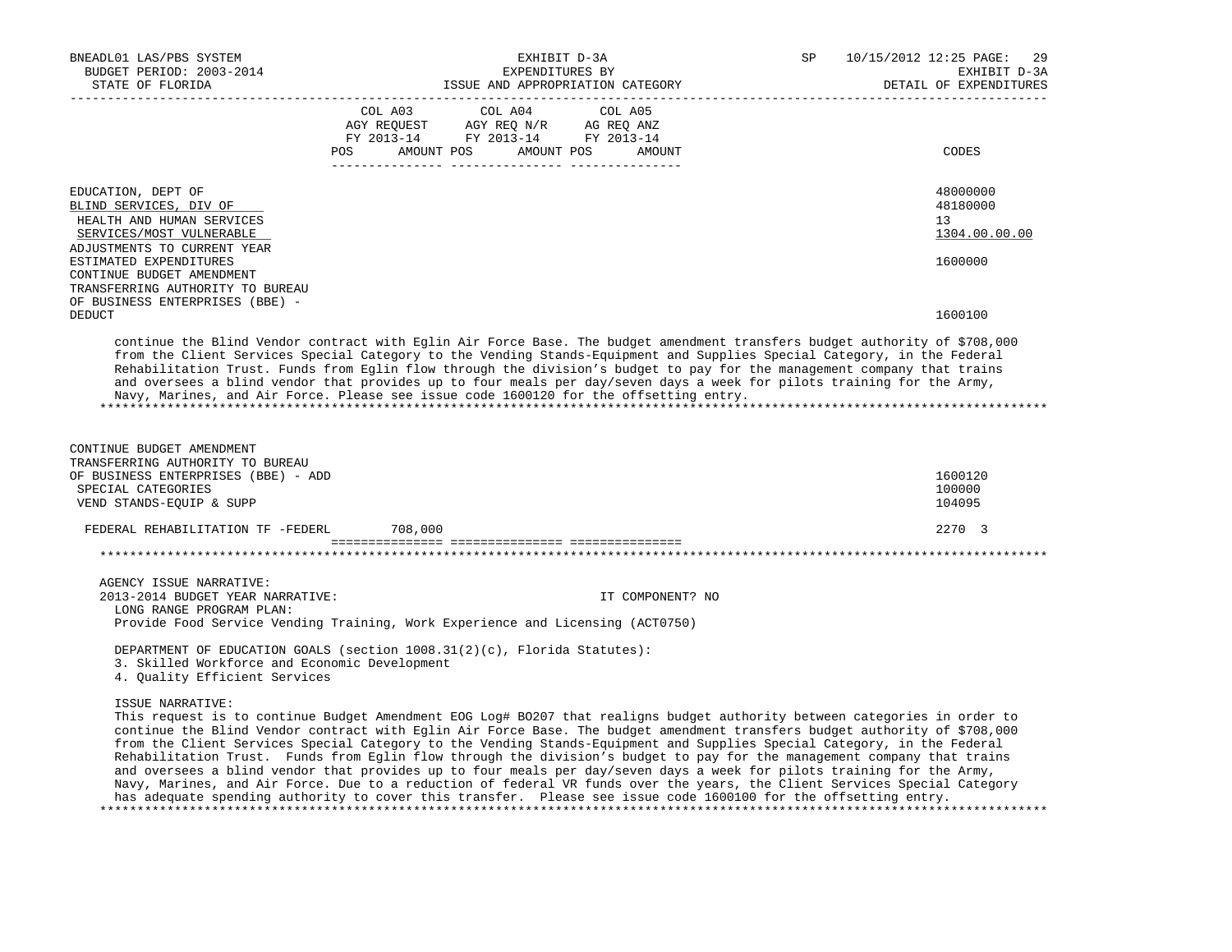| BNEADL01 LAS/PBS SYSTEM                                                                                                                                                                                                                      |                                  | EXHIBIT D-3A                                                                                  |                                  | SP | 10/15/2012 12:25 PAGE:<br>30 |
|----------------------------------------------------------------------------------------------------------------------------------------------------------------------------------------------------------------------------------------------|----------------------------------|-----------------------------------------------------------------------------------------------|----------------------------------|----|------------------------------|
| BUDGET PERIOD: 2003-2014                                                                                                                                                                                                                     |                                  | EXPENDITURES BY                                                                               |                                  |    | EXHIBIT D-3A                 |
| STATE OF FLORIDA                                                                                                                                                                                                                             |                                  | ----------------                                                                              | ISSUE AND APPROPRIATION CATEGORY |    | DETAIL OF EXPENDITURES       |
|                                                                                                                                                                                                                                              |                                  | COL A03 COL A04                                                                               | COL A05                          |    |                              |
|                                                                                                                                                                                                                                              |                                  | AGY REQUEST      AGY REQ N/R      AG REQ ANZ<br>FY 2013-14        FY 2013-14       FY 2013-14 |                                  |    |                              |
|                                                                                                                                                                                                                                              |                                  |                                                                                               |                                  |    |                              |
|                                                                                                                                                                                                                                              | POS AMOUNT POS AMOUNT POS AMOUNT |                                                                                               |                                  |    | CODES                        |
|                                                                                                                                                                                                                                              |                                  |                                                                                               |                                  |    |                              |
| EDUCATION, DEPT OF                                                                                                                                                                                                                           |                                  |                                                                                               |                                  |    | 48000000                     |
| BLIND SERVICES, DIV OF                                                                                                                                                                                                                       |                                  |                                                                                               |                                  |    | 48180000                     |
| HEALTH AND HUMAN SERVICES<br>SERVICES/MOST VULNERABLE                                                                                                                                                                                        |                                  |                                                                                               |                                  |    | 13<br>1304.00.00.00          |
| ESTIMATED EXPENDITURES REALIGNMENT                                                                                                                                                                                                           |                                  |                                                                                               |                                  |    | 2000000                      |
| REALIGNMENT OF FEDERAL                                                                                                                                                                                                                       |                                  |                                                                                               |                                  |    |                              |
| REHABILITATION - DEDUCT                                                                                                                                                                                                                      |                                  |                                                                                               |                                  |    | 2001200                      |
| SPECIAL CATEGORIES                                                                                                                                                                                                                           |                                  |                                                                                               |                                  |    | 100000                       |
| G/A-CLIENT SERVICES                                                                                                                                                                                                                          |                                  |                                                                                               |                                  |    | 100486                       |
| FEDERAL REHABILITATION TF -FEDERL 35,000-                                                                                                                                                                                                    |                                  |                                                                                               |                                  |    | 2270 3                       |
|                                                                                                                                                                                                                                              |                                  |                                                                                               |                                  |    |                              |
|                                                                                                                                                                                                                                              |                                  |                                                                                               |                                  |    |                              |
| AGENCY ISSUE NARRATIVE:                                                                                                                                                                                                                      |                                  |                                                                                               |                                  |    |                              |
| 2013-2014 BUDGET YEAR NARRATIVE:                                                                                                                                                                                                             |                                  |                                                                                               | IT COMPONENT? NO                 |    |                              |
| LONG RANGE PROGRAM PLAN:                                                                                                                                                                                                                     |                                  |                                                                                               |                                  |    |                              |
| Determine Eligibility, Provide Counseling, Facilitate Provision of Rehabilitative Treatment, and Job Training to Blind                                                                                                                       |                                  |                                                                                               |                                  |    |                              |
| Customers (ACT0740)                                                                                                                                                                                                                          |                                  |                                                                                               |                                  |    |                              |
| DEPARTMENT OF EDUCATION GOALS (section $1008.31(2)(c)$ , Florida Statutes):                                                                                                                                                                  |                                  |                                                                                               |                                  |    |                              |
| 3. Skilled Workforce and Economic Development                                                                                                                                                                                                |                                  |                                                                                               |                                  |    |                              |
| 4. Quality Efficient Services                                                                                                                                                                                                                |                                  |                                                                                               |                                  |    |                              |
|                                                                                                                                                                                                                                              |                                  |                                                                                               |                                  |    |                              |
| ISSUE NARRATIVE:                                                                                                                                                                                                                             |                                  |                                                                                               |                                  |    |                              |
| The division requests a realignment of budget authority by decreasing the Federal Rehabilitation Trust Fund, Grants and                                                                                                                      |                                  |                                                                                               |                                  |    |                              |
| Aids/Client Services Special Category, by \$35,000 and increasing the Florida Independent Living Council (FILC) special                                                                                                                      |                                  |                                                                                               |                                  |    |                              |
| category by the same amount. The FILC is a nonprofit organization created to assist in developing a state plan for<br>independent living that addresses the needs of specific disability populations under other federal laws. This issue is |                                  |                                                                                               |                                  |    |                              |
| requested in order to make the payment to FILC more transparent and be consistent with payments to FILC made by the                                                                                                                          |                                  |                                                                                               |                                  |    |                              |
| Division of Vocational Rehabilitation. Please see issue code 2001300 for the offsetting entry.                                                                                                                                               |                                  |                                                                                               |                                  |    |                              |
|                                                                                                                                                                                                                                              |                                  |                                                                                               |                                  |    |                              |
|                                                                                                                                                                                                                                              |                                  |                                                                                               |                                  |    |                              |
| REALIGNMENT OF FEDERAL                                                                                                                                                                                                                       |                                  |                                                                                               |                                  |    |                              |
| REHABILITATION - ADD                                                                                                                                                                                                                         |                                  |                                                                                               |                                  |    | 2001300                      |
| SPECIAL CATEGORIES                                                                                                                                                                                                                           |                                  |                                                                                               |                                  |    | 100000                       |
| G/A-INDEPENDENT LIVING SRV                                                                                                                                                                                                                   |                                  |                                                                                               |                                  |    | 101694                       |
| FEDERAL REHABILITATION TF -FEDERL                                                                                                                                                                                                            | 35,000                           |                                                                                               |                                  |    | 2270 3                       |
|                                                                                                                                                                                                                                              |                                  |                                                                                               |                                  |    |                              |
|                                                                                                                                                                                                                                              |                                  |                                                                                               |                                  |    |                              |
| AGENCY ISSUE NARRATIVE:                                                                                                                                                                                                                      |                                  |                                                                                               |                                  |    |                              |
| 2013-2014 BUDGET YEAR NARRATIVE:                                                                                                                                                                                                             |                                  |                                                                                               | IT COMPONENT? NO                 |    |                              |
| LONG RANGE PROGRAM PLAN:                                                                                                                                                                                                                     |                                  |                                                                                               |                                  |    |                              |
| Determine Eligibility, Provide Counseling, Facilitate Provision of Rehabilitative Treatment, and Job Training to Blind<br>Customers (ACT0740)                                                                                                |                                  |                                                                                               |                                  |    |                              |
|                                                                                                                                                                                                                                              |                                  |                                                                                               |                                  |    |                              |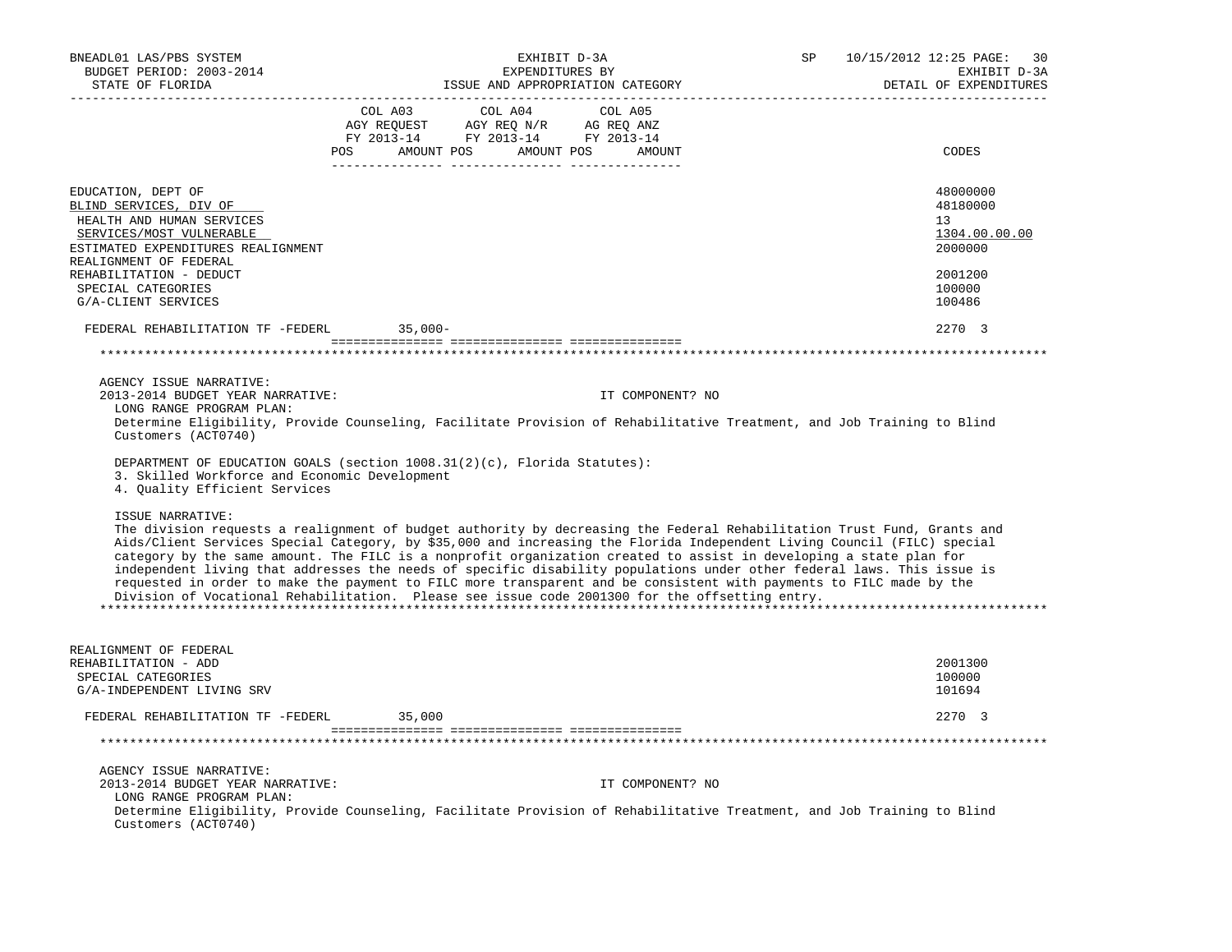| BNEADL01 LAS/PBS SYSTEM                                                                                                                                                                                                                        |                                                                        |                                  | EXHIBIT D-3A    |                  | 10/15/2012 12:25 PAGE: 31<br>SP |                        |  |  |
|------------------------------------------------------------------------------------------------------------------------------------------------------------------------------------------------------------------------------------------------|------------------------------------------------------------------------|----------------------------------|-----------------|------------------|---------------------------------|------------------------|--|--|
| BUDGET PERIOD: 2003-2014                                                                                                                                                                                                                       |                                                                        |                                  | EXPENDITURES BY |                  |                                 | EXHIBIT D-3A           |  |  |
| STATE OF FLORIDA                                                                                                                                                                                                                               |                                                                        | ISSUE AND APPROPRIATION CATEGORY |                 |                  |                                 | DETAIL OF EXPENDITURES |  |  |
|                                                                                                                                                                                                                                                |                                                                        | COL A03 COL A04                  | COL A05         |                  |                                 |                        |  |  |
|                                                                                                                                                                                                                                                | AGY REQUEST AGY REQ N/R AG REQ ANZ<br>FY 2013-14 FY 2013-14 FY 2013-14 |                                  |                 |                  |                                 |                        |  |  |
|                                                                                                                                                                                                                                                |                                                                        |                                  |                 |                  |                                 |                        |  |  |
|                                                                                                                                                                                                                                                | POS AMOUNT POS AMOUNT POS AMOUNT                                       |                                  |                 |                  |                                 | CODES                  |  |  |
|                                                                                                                                                                                                                                                |                                                                        |                                  |                 |                  |                                 |                        |  |  |
| EDUCATION, DEPT OF                                                                                                                                                                                                                             |                                                                        |                                  |                 |                  |                                 | 48000000               |  |  |
| BLIND SERVICES, DIV OF                                                                                                                                                                                                                         |                                                                        |                                  |                 |                  |                                 | 48180000<br>13         |  |  |
| HEALTH AND HUMAN SERVICES<br>SERVICES/MOST VULNERABLE                                                                                                                                                                                          |                                                                        |                                  |                 |                  |                                 | 1304.00.00.00          |  |  |
| ESTIMATED EXPENDITURES REALIGNMENT                                                                                                                                                                                                             |                                                                        |                                  |                 |                  |                                 | 2000000                |  |  |
| REALIGNMENT OF FEDERAL                                                                                                                                                                                                                         |                                                                        |                                  |                 |                  |                                 |                        |  |  |
| REHABILITATION - ADD                                                                                                                                                                                                                           |                                                                        |                                  |                 |                  |                                 | 2001300                |  |  |
|                                                                                                                                                                                                                                                |                                                                        |                                  |                 |                  |                                 |                        |  |  |
| DEPARTMENT OF EDUCATION GOALS (section 1008.31(2)(c), Florida Statutes):                                                                                                                                                                       |                                                                        |                                  |                 |                  |                                 |                        |  |  |
| 3. Skilled Workforce and Economic Development                                                                                                                                                                                                  |                                                                        |                                  |                 |                  |                                 |                        |  |  |
| 4. Quality Efficient Services                                                                                                                                                                                                                  |                                                                        |                                  |                 |                  |                                 |                        |  |  |
| ISSUE NARRATIVE:                                                                                                                                                                                                                               |                                                                        |                                  |                 |                  |                                 |                        |  |  |
| The division requests realignment of budget authority by decreasing the Federal Rehabilitation Trust Fund, Grants and                                                                                                                          |                                                                        |                                  |                 |                  |                                 |                        |  |  |
| Aids/Client Services Special Category, by \$35,000 and increasing the Florida Independent Living Council (FILC) special                                                                                                                        |                                                                        |                                  |                 |                  |                                 |                        |  |  |
| category by the same amount. The FILC is a nonprofit organization created to assist in developing a state plan for                                                                                                                             |                                                                        |                                  |                 |                  |                                 |                        |  |  |
| independent living that addresses the needs of specific disability populations under other federal laws. This issue is                                                                                                                         |                                                                        |                                  |                 |                  |                                 |                        |  |  |
| requested in order to make the payments to FILC more transparent and be consistent with payments to FILC made by the<br>Division of Vocational Rehabilitation. Please see issue code 2001200 for the offsetting entry.                         |                                                                        |                                  |                 |                  |                                 |                        |  |  |
|                                                                                                                                                                                                                                                |                                                                        |                                  |                 |                  |                                 |                        |  |  |
|                                                                                                                                                                                                                                                |                                                                        |                                  |                 |                  |                                 |                        |  |  |
| ADJUSTMENTS TO COST RECOVERY FUNDS                                                                                                                                                                                                             |                                                                        |                                  |                 |                  |                                 | 2500000                |  |  |
| EDUCATION TECHNOLOGY AND                                                                                                                                                                                                                       |                                                                        |                                  |                 |                  |                                 |                        |  |  |
| INFORMATION SERVICES - FUNDING                                                                                                                                                                                                                 |                                                                        |                                  |                 |                  |                                 |                        |  |  |
| ADJUSTMENT                                                                                                                                                                                                                                     |                                                                        |                                  |                 |                  |                                 | 2500250                |  |  |
| DATA PROCESSING SERVICES                                                                                                                                                                                                                       |                                                                        |                                  |                 |                  |                                 | 210000                 |  |  |
| EDU TECH/INFORMATION SRVCS                                                                                                                                                                                                                     |                                                                        |                                  |                 |                  |                                 | 210020                 |  |  |
| FEDERAL REHABILITATION TF -FEDERL 150,000-                                                                                                                                                                                                     |                                                                        |                                  |                 |                  |                                 | 2270 3                 |  |  |
|                                                                                                                                                                                                                                                |                                                                        |                                  |                 |                  |                                 |                        |  |  |
|                                                                                                                                                                                                                                                |                                                                        |                                  |                 |                  |                                 |                        |  |  |
| AGENCY ISSUE NARRATIVE:                                                                                                                                                                                                                        |                                                                        |                                  |                 |                  |                                 |                        |  |  |
| 2013-2014 BUDGET YEAR NARRATIVE:                                                                                                                                                                                                               |                                                                        |                                  |                 | IT COMPONENT? NO |                                 |                        |  |  |
| LONG RANGE PROGRAM PLAN:<br>Determine Eligibility, Provide Counseling, Facilitate Provision of Rehabilitative Treatment, and Job Training to Blind                                                                                             |                                                                        |                                  |                 |                  |                                 |                        |  |  |
| Customers (ACT0740)                                                                                                                                                                                                                            |                                                                        |                                  |                 |                  |                                 |                        |  |  |
|                                                                                                                                                                                                                                                |                                                                        |                                  |                 |                  |                                 |                        |  |  |
| DEPARTMENT OF EDUCATION GOALS (section 1008.31(2)(c), Florida Statutes):<br>3. Skilled Workforce and Economic Development                                                                                                                      |                                                                        |                                  |                 |                  |                                 |                        |  |  |
| 4. Quality Efficient Services                                                                                                                                                                                                                  |                                                                        |                                  |                 |                  |                                 |                        |  |  |
|                                                                                                                                                                                                                                                |                                                                        |                                  |                 |                  |                                 |                        |  |  |
| Issue Narrative:                                                                                                                                                                                                                               |                                                                        |                                  |                 |                  |                                 |                        |  |  |
| The division requests a decrease of \$150,000 in the Data Processing Services Education Technology and Information                                                                                                                             |                                                                        |                                  |                 |                  |                                 |                        |  |  |
| Services Special Category from the Federal Rehabilitation Trust Fund. This will better align spending authority with the<br>charges from the department's Office of Technology and Information Services for services provided to the division. |                                                                        |                                  |                 |                  |                                 |                        |  |  |
|                                                                                                                                                                                                                                                |                                                                        |                                  |                 |                  |                                 |                        |  |  |
|                                                                                                                                                                                                                                                |                                                                        |                                  |                 |                  |                                 |                        |  |  |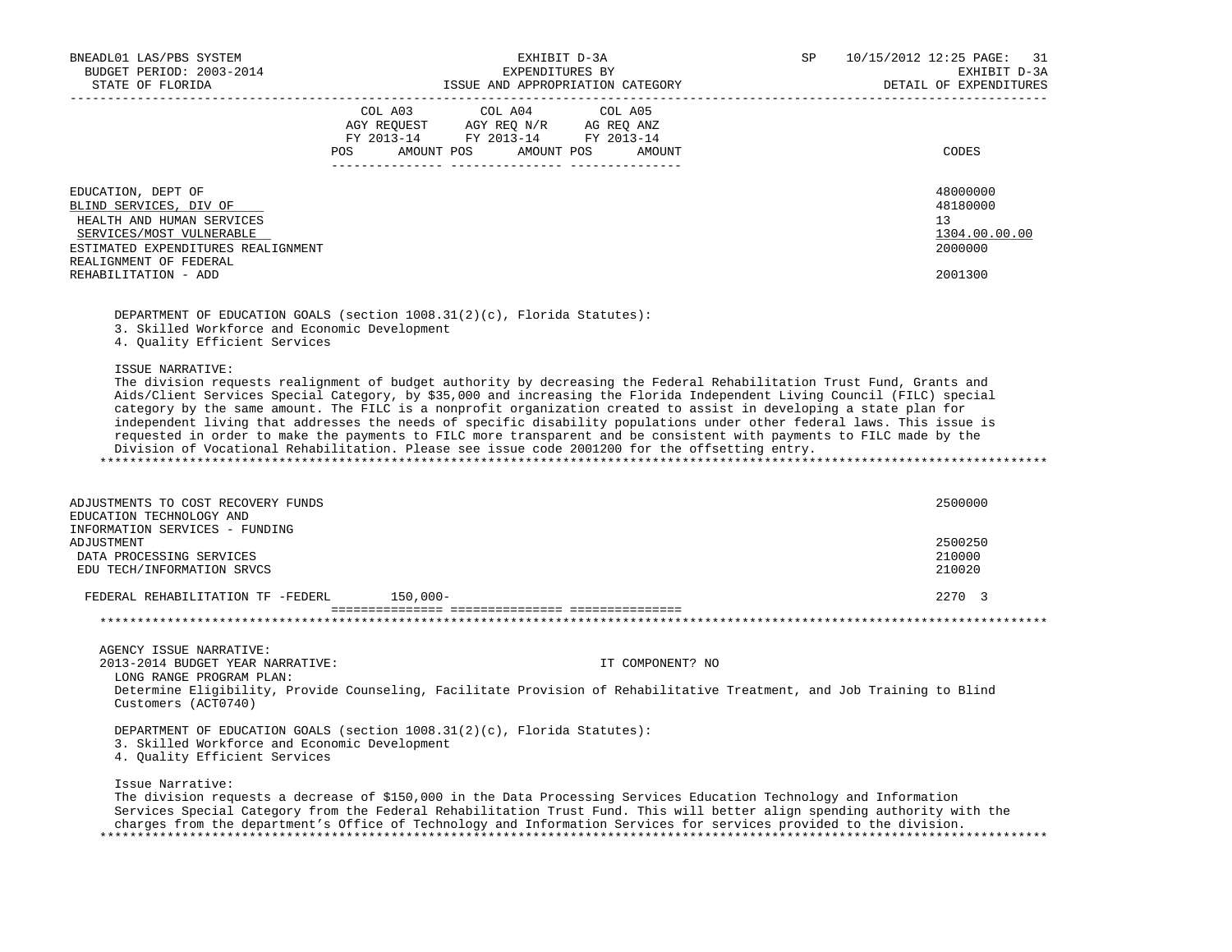| BNEADL01 LAS/PBS SYSTEM<br>BUDGET PERIOD: 2003-2014<br>STATE OF FLORIDA                                                                |                       |                  | EXHIBIT D-3A<br>EXPENDITURES BY                                                                                                                                                                                                                                                                                                                                                    | ISSUE AND APPROPRIATION CATEGORY | SP                                                                                                                     | 10/15/2012 12:25 PAGE: 32<br>EXHIBIT D-3A<br>DETAIL OF EXPENDITURES |
|----------------------------------------------------------------------------------------------------------------------------------------|-----------------------|------------------|------------------------------------------------------------------------------------------------------------------------------------------------------------------------------------------------------------------------------------------------------------------------------------------------------------------------------------------------------------------------------------|----------------------------------|------------------------------------------------------------------------------------------------------------------------|---------------------------------------------------------------------|
|                                                                                                                                        |                       | COL A03          | COL A04<br>$\begin{array}{ccccccccc} \text{COL} & \text{AUI} & \text{CUL} & \text{AUI} & \text{CUL} & \text{AUI} \\ \text{AGY} & \text{REQUEST} & \text{AGY} & \text{REQ} & \text{N}/\text{R} & \text{AG} & \text{EEQ} & \text{ANZ} \\ \text{FY} & 2013\text{--}14 & \text{FY} & 2013\text{--}14 & \text{FY} & 2013\text{--}14 \\ \end{array}$<br>POS AMOUNT POS AMOUNT POS AMOUNT | COL A05                          |                                                                                                                        | CODES                                                               |
| EDUCATION, DEPT OF<br>BLIND SERVICES, DIV OF<br>HEALTH AND HUMAN SERVICES<br>SERVICES/MOST VULNERABLE<br>ANNUALIZATION OF ADMINISTERED |                       |                  |                                                                                                                                                                                                                                                                                                                                                                                    |                                  |                                                                                                                        | 48000000<br>48180000<br>13<br>1304.00.00.00                         |
| FUNDS APPROPRIATIONS<br>STATE HEALTH INSURANCE ADJUSTMENT<br>FOR FY 2012-13 - 10 MONTHS                                                |                       |                  |                                                                                                                                                                                                                                                                                                                                                                                    |                                  |                                                                                                                        | 26A0000                                                             |
| ANNUALIZATION<br>SALARIES AND BENEFITS                                                                                                 |                       |                  |                                                                                                                                                                                                                                                                                                                                                                                    |                                  |                                                                                                                        | 26A1830<br>010000                                                   |
| GENERAL REVENUE FUND                                                                                                                   | $-$ STATE<br>$-MATCH$ | 18,080<br>31,090 |                                                                                                                                                                                                                                                                                                                                                                                    |                                  |                                                                                                                        | 1000 1<br>1000 2                                                    |
| TOTAL GENERAL REVENUE FUND                                                                                                             |                       | 49,170           |                                                                                                                                                                                                                                                                                                                                                                                    |                                  |                                                                                                                        | 1000                                                                |
| ADMINISTRATIVE TRUST FUND -FEDERL 4,375                                                                                                |                       |                  |                                                                                                                                                                                                                                                                                                                                                                                    |                                  |                                                                                                                        | 2021 3                                                              |
| FEDERAL REHABILITATION TF -FEDERL 111,555                                                                                              |                       |                  |                                                                                                                                                                                                                                                                                                                                                                                    |                                  |                                                                                                                        | 2270 3                                                              |
| TOTAL APPRO $165,100$                                                                                                                  |                       |                  |                                                                                                                                                                                                                                                                                                                                                                                    |                                  |                                                                                                                        |                                                                     |
| DATA PROCESSING SERVICES<br>EDU TECH/INFORMATION SRVCS                                                                                 |                       |                  |                                                                                                                                                                                                                                                                                                                                                                                    |                                  |                                                                                                                        | 210000<br>210020                                                    |
| FEDERAL REHABILITATION TF -FEDERL 1,475                                                                                                |                       |                  |                                                                                                                                                                                                                                                                                                                                                                                    |                                  |                                                                                                                        | 2270 3                                                              |
| TOTAL: STATE HEALTH INSURANCE ADJUSTMENT<br>FOR FY 2012-13 - 10 MONTHS<br>ANNUALIZATION                                                |                       |                  |                                                                                                                                                                                                                                                                                                                                                                                    |                                  |                                                                                                                        | 26A1830                                                             |
| TOTAL ISSUE $166,575$                                                                                                                  |                       |                  |                                                                                                                                                                                                                                                                                                                                                                                    |                                  |                                                                                                                        |                                                                     |
| FEDERAL FUNDING REDUCTIONS<br>ALIGN BUDGET AUTHORITY WITH FEDERAL                                                                      |                       |                  |                                                                                                                                                                                                                                                                                                                                                                                    |                                  |                                                                                                                        | 3200000                                                             |
| FUNDING<br>SPECIAL CATEGORIES<br>G/A-CLIENT SERVICES                                                                                   |                       |                  |                                                                                                                                                                                                                                                                                                                                                                                    |                                  |                                                                                                                        | 3200100<br>100000<br>100486                                         |
| FEDERAL REHABILITATION TF -FEDERL 1,000,000-                                                                                           |                       |                  |                                                                                                                                                                                                                                                                                                                                                                                    |                                  |                                                                                                                        | 2270 3                                                              |
|                                                                                                                                        |                       |                  |                                                                                                                                                                                                                                                                                                                                                                                    |                                  |                                                                                                                        |                                                                     |
| AGENCY ISSUE NARRATIVE:<br>2013-2014 BUDGET YEAR NARRATIVE:<br>LONG RANGE PROGRAM PLAN:                                                |                       |                  |                                                                                                                                                                                                                                                                                                                                                                                    | IT COMPONENT? NO                 |                                                                                                                        |                                                                     |
|                                                                                                                                        |                       |                  |                                                                                                                                                                                                                                                                                                                                                                                    |                                  | Determine Eligibility, Provide Counseling, Facilitate Provision of Rehabilitative Treatment, and Job Training to Blind |                                                                     |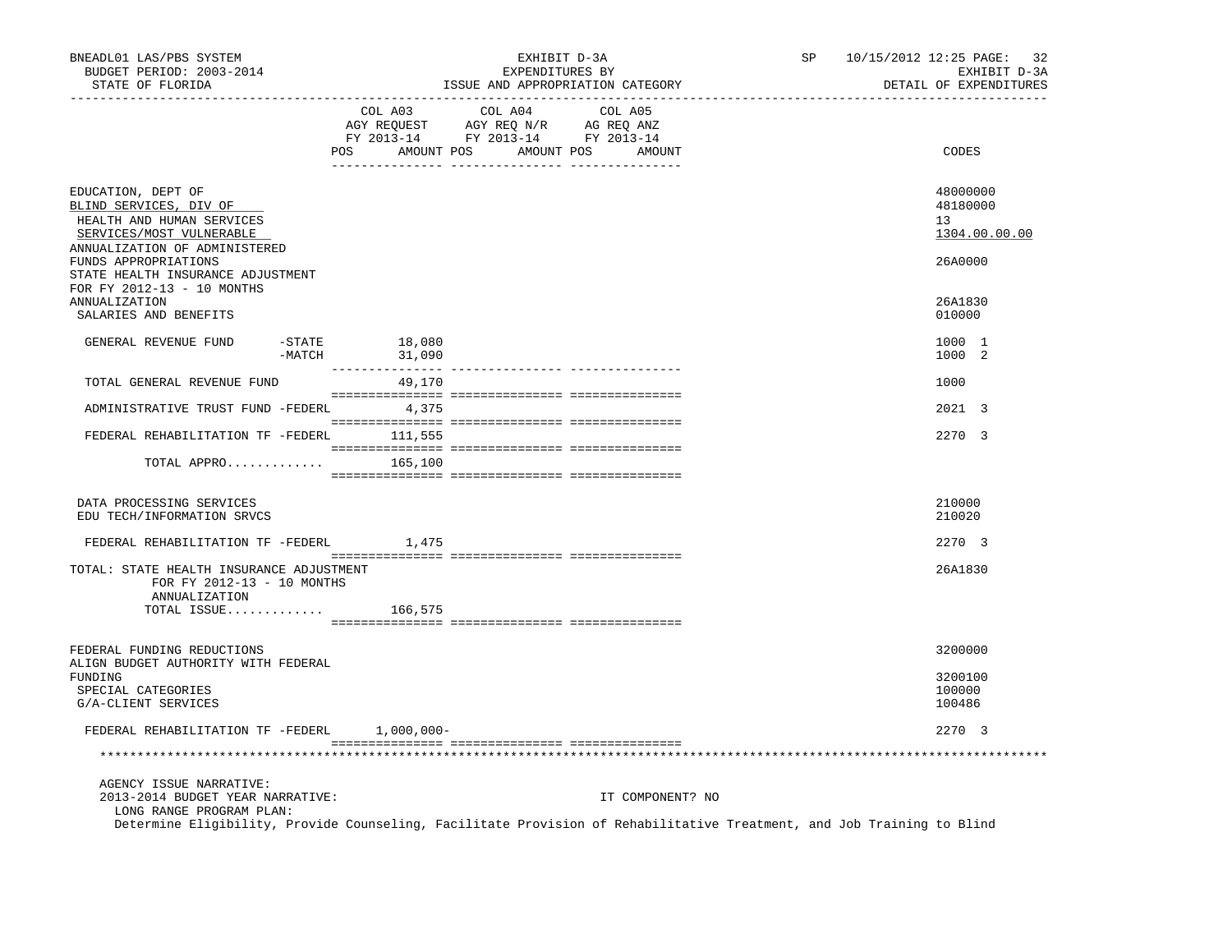| BNEADL01 LAS/PBS SYSTEM<br>BUDGET PERIOD: 2003-2014<br>STATE OF FLORIDA                                                                                                                                                                                                                                                                                                                                                                            |                      | EXHIBIT D-3A<br>EXPENDITURES BY                                                                   | ISSUE AND APPROPRIATION CATEGORY | SP and the set of the set of the set of the set of the set of the set of the set of the set of the set of the set of the set of the set of the set of the set of the set of the set of the set of the set of the set of the se | 10/15/2012 12:25 PAGE: 33<br>EXHIBIT D-3A<br>DETAIL OF EXPENDITURES |
|----------------------------------------------------------------------------------------------------------------------------------------------------------------------------------------------------------------------------------------------------------------------------------------------------------------------------------------------------------------------------------------------------------------------------------------------------|----------------------|---------------------------------------------------------------------------------------------------|----------------------------------|--------------------------------------------------------------------------------------------------------------------------------------------------------------------------------------------------------------------------------|---------------------------------------------------------------------|
|                                                                                                                                                                                                                                                                                                                                                                                                                                                    | AMOUNT POS<br>POS DO | COL A03 COL A04 COL A05<br>AGY REQUEST AGY REQ N/R AG REQ ANZ<br>FY 2013-14 FY 2013-14 FY 2013-14 | AMOUNT POS<br>AMOUNT             |                                                                                                                                                                                                                                | CODES                                                               |
| EDUCATION, DEPT OF<br>BLIND SERVICES, DIV OF<br>HEALTH AND HUMAN SERVICES<br>SERVICES/MOST VULNERABLE<br>FEDERAL FUNDING REDUCTIONS<br>ALIGN BUDGET AUTHORITY WITH FEDERAL<br>FUNDING                                                                                                                                                                                                                                                              |                      |                                                                                                   |                                  |                                                                                                                                                                                                                                | 48000000<br>48180000<br>13<br>1304.00.00.00<br>3200000<br>3200100   |
| Customers (ACT0740)<br>DEPARTMENT OF EDUCATION GOALS (section 1008.31(2)(c), Florida Statutes):<br>3. Skilled Workforce and Economic Development<br>4. Ouality Efficient Services<br>Issue Narrative:<br>The division requests a decrease of \$1,000,000 in the Special Category Grants and Aids Client Services from the Federal<br>Rehabilitation Trust Fund. This decrease will better align projected federal revenue with spending authority. |                      |                                                                                                   |                                  |                                                                                                                                                                                                                                |                                                                     |
| TOTAL: SERVICES/MOST VULNERABLE<br>BY FUND TYPE                                                                                                                                                                                                                                                                                                                                                                                                    | 14,670,751           |                                                                                                   |                                  |                                                                                                                                                                                                                                | 1304.00.00.00<br>1000                                               |
| GENERAL REVENUE FUND<br>TRUST FUNDS                                                                                                                                                                                                                                                                                                                                                                                                                | 36,957,550           |                                                                                                   |                                  |                                                                                                                                                                                                                                | 2000                                                                |
| TOTAL POSITIONS 299.75<br>TOTAL PROG COMP 51,628,301<br>TOTAL SALARY RATE 9,987,280                                                                                                                                                                                                                                                                                                                                                                |                      |                                                                                                   |                                  |                                                                                                                                                                                                                                |                                                                     |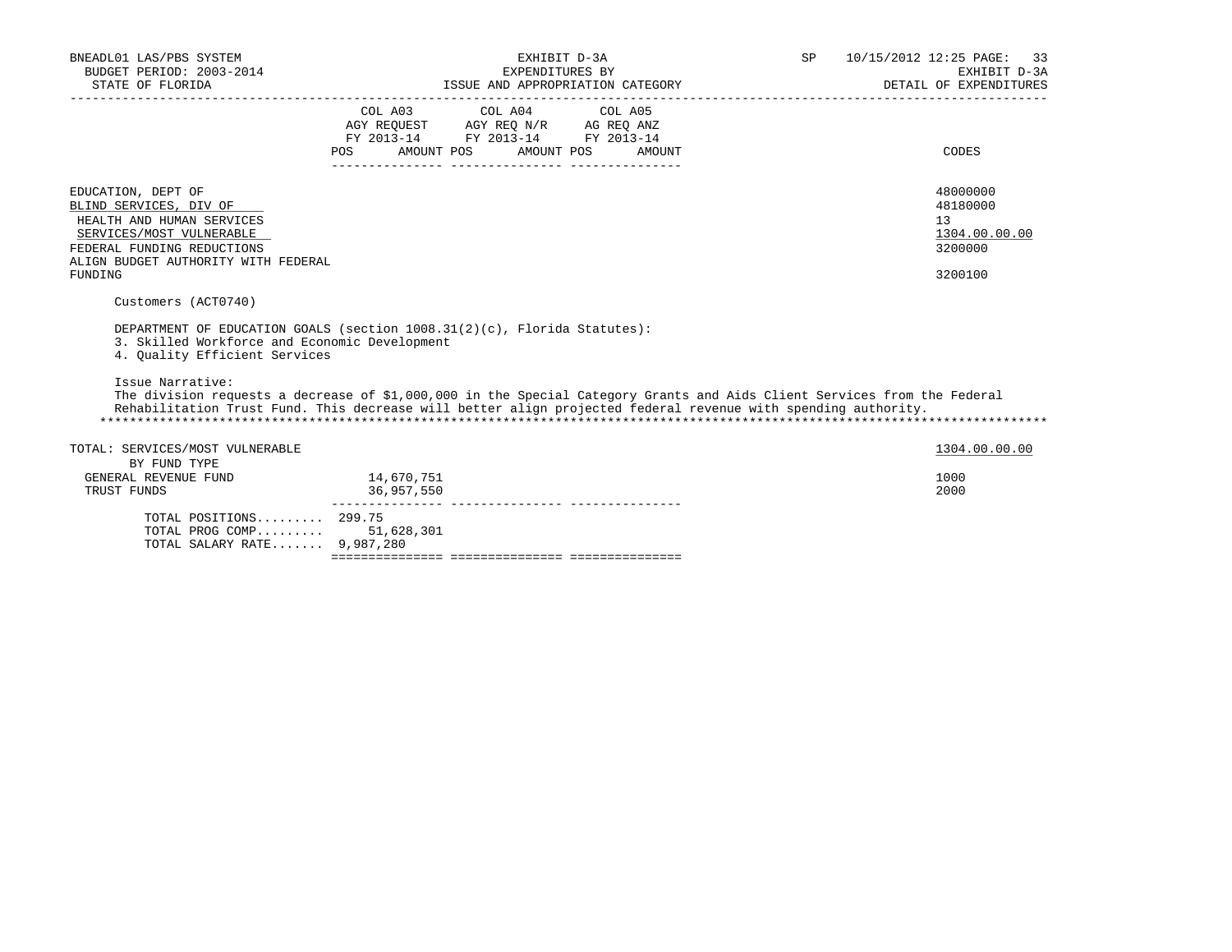|     |                                                                                 |                                                                                                                                                                                                            |            |                                               |                                                                                                                                       | EXHIBIT D-3A<br>DETAIL OF EXPENDITURES                                                |
|-----|---------------------------------------------------------------------------------|------------------------------------------------------------------------------------------------------------------------------------------------------------------------------------------------------------|------------|-----------------------------------------------|---------------------------------------------------------------------------------------------------------------------------------------|---------------------------------------------------------------------------------------|
| POS |                                                                                 |                                                                                                                                                                                                            |            | AMOUNT                                        |                                                                                                                                       | CODES                                                                                 |
|     |                                                                                 |                                                                                                                                                                                                            |            |                                               |                                                                                                                                       | 48000000<br>48190000<br>03<br>0305.05.00.00<br>1000000<br>1001000<br>100000<br>100849 |
|     |                                                                                 |                                                                                                                                                                                                            |            |                                               |                                                                                                                                       | 1000 1                                                                                |
|     |                                                                                 |                                                                                                                                                                                                            |            |                                               |                                                                                                                                       | 101157                                                                                |
|     |                                                                                 |                                                                                                                                                                                                            |            |                                               |                                                                                                                                       | 1000 1                                                                                |
|     |                                                                                 |                                                                                                                                                                                                            |            |                                               |                                                                                                                                       | 102118                                                                                |
|     |                                                                                 |                                                                                                                                                                                                            |            |                                               |                                                                                                                                       | 1000 1                                                                                |
|     |                                                                                 |                                                                                                                                                                                                            |            |                                               |                                                                                                                                       | 104125                                                                                |
|     |                                                                                 |                                                                                                                                                                                                            |            |                                               |                                                                                                                                       | 1000 1                                                                                |
|     |                                                                                 |                                                                                                                                                                                                            |            |                                               |                                                                                                                                       | 104155                                                                                |
|     |                                                                                 |                                                                                                                                                                                                            |            |                                               |                                                                                                                                       | 1000 1                                                                                |
|     |                                                                                 |                                                                                                                                                                                                            |            |                                               |                                                                                                                                       | 1001000                                                                               |
|     | ESTIMATED EXPENDITURES - OPERATIONS<br>GENERAL REVENUE FUND -STATE<br>$-$ STATE | 2,310,231<br>9,361,543<br>GENERAL REVENUE FUND -STATE 1,662,734<br>GENERAL REVENUE FUND -STATE 78,958,406<br>$-$ STATE $1,018,050$<br>TOTAL: ESTIMATED EXPENDITURES - OPERATIONS<br>TOTAL ISSUE 93,310,964 | AMOUNT POS | EXHIBIT D-3A<br>EXPENDITURES BY<br>AMOUNT POS | ISSUE AND APPROPRIATION CATEGORY<br>COL A03 COL A04 COL A05<br>AGY REQUEST AGY REQ N/R AG REQ ANZ<br>FY 2013-14 FY 2013-14 FY 2013-14 | SP 10/15/2012 12:25 PAGE: 34                                                          |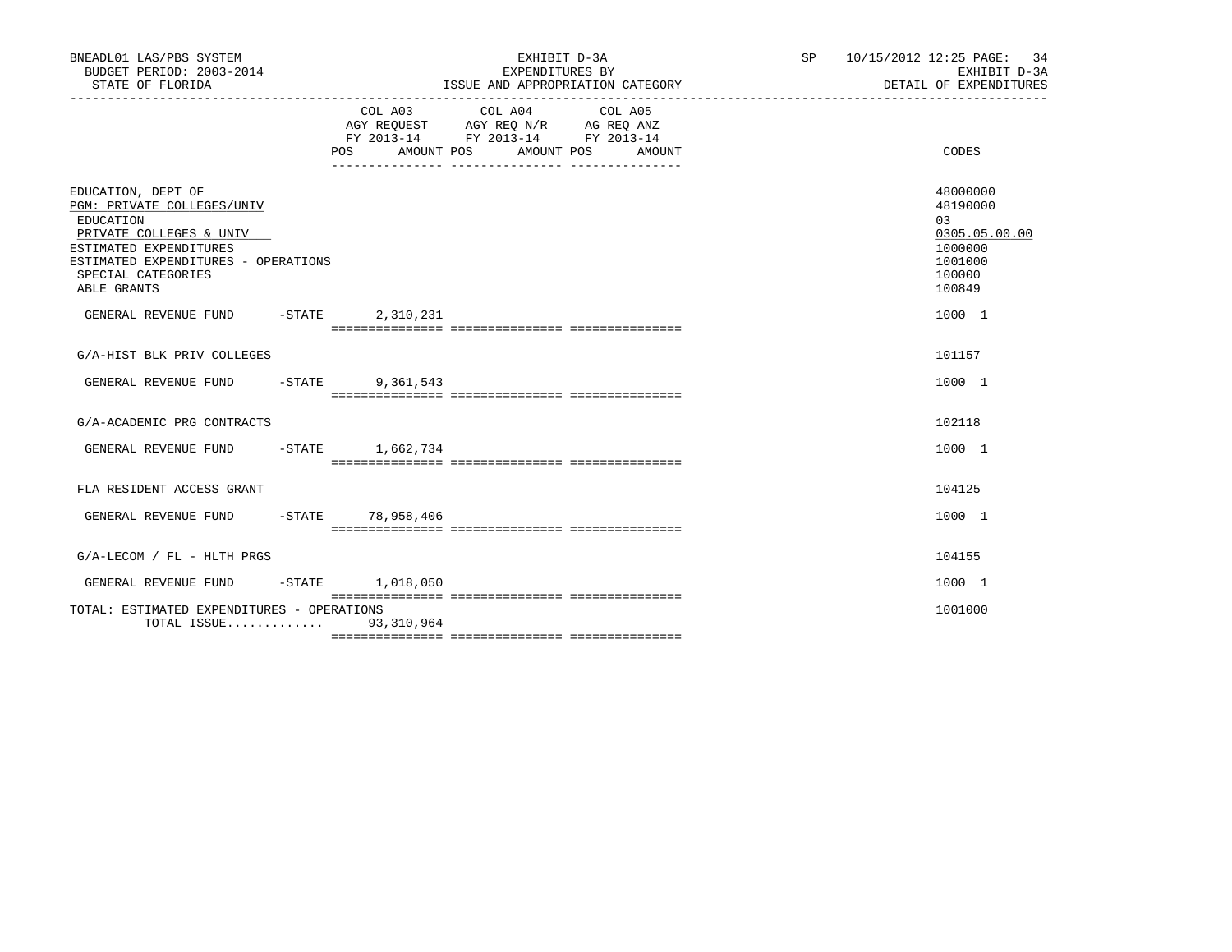| BNEADL01 LAS/PBS SYSTEM<br>BUDGET PERIOD: 2003-2014<br>STATE OF FLORIDA<br>------------------                                                                                                                |        | EXHIBIT D-3A<br>EXPENDITURES BY<br>ISSUE AND APPROPRIATION CATEGORY                                                                                         | SP <sub>2</sub> | 10/15/2012 12:25 PAGE: 35<br>EXHIBIT D-3A<br>DETAIL OF EXPENDITURES                   |
|--------------------------------------------------------------------------------------------------------------------------------------------------------------------------------------------------------------|--------|-------------------------------------------------------------------------------------------------------------------------------------------------------------|-----------------|---------------------------------------------------------------------------------------|
|                                                                                                                                                                                                              |        | COL A04<br>COL A03<br>COL A05<br>AGY REQUEST AGY REQ N/R AG REQ ANZ<br>FY 2013-14 FY 2013-14 FY 2013-14<br><b>POS</b><br>AMOUNT POS<br>AMOUNT POS<br>AMOUNT |                 | CODES                                                                                 |
| EDUCATION, DEPT OF<br>PGM: PRIVATE COLLEGES/UNIV<br>EDUCATION<br>PRIVATE COLLEGES & UNIV<br>NONRECURRING EXPENDITURES<br>FLORIDA INSTITUTE OF TECHNOLOGY<br>SPECIAL CATEGORIES<br>G/A-ACADEMIC PRG CONTRACTS |        |                                                                                                                                                             |                 | 48000000<br>48190000<br>03<br>0305.05.00.00<br>2100000<br>2103066<br>100000<br>102118 |
| GENERAL REVENUE FUND                                                                                                                                                                                         | -STATE | $500,000 -$                                                                                                                                                 |                 | 1000 1                                                                                |
| BARRY UNIVERSITY - JUVENILE JUSTICE<br>PROGRAM<br>SPECIAL CATEGORIES<br>G/A-ACADEMIC PRG CONTRACTS                                                                                                           |        |                                                                                                                                                             |                 | 2103077<br>100000<br>102118                                                           |
| GENERAL REVENUE FUND                                                                                                                                                                                         |        | $-$ STATE 250,000-                                                                                                                                          |                 | 1000 1                                                                                |
| BARRY UNIVERSITY - SCHOOL OF<br>PODIATRY<br>SPECIAL CATEGORIES<br>G/A-ACADEMIC PRG CONTRACTS                                                                                                                 |        |                                                                                                                                                             |                 | 2103089<br>100000<br>102118                                                           |
| GENERAL REVENUE FUND                                                                                                                                                                                         |        | $-STATE$<br>$200,000 -$                                                                                                                                     |                 | 1000 1                                                                                |
| INSTITUTE FOR CUBAN AMERICAN<br>STUDIES - UNIVERSITY OF MIAMI<br>SPECIAL CATEGORIES<br>G/A-ACADEMIC PRG CONTRACTS                                                                                            |        |                                                                                                                                                             |                 | 2103092<br>100000<br>102118                                                           |
| GENERAL REVENUE FUND                                                                                                                                                                                         |        | $-$ STATE<br>$100,000 -$                                                                                                                                    |                 | 1000 1                                                                                |
| HISTORICALLY BLACK PRIVATE<br>COLLEGES<br>SPECIAL CATEGORIES<br>G/A-HIST BLK PRIV COLLEGES                                                                                                                   |        |                                                                                                                                                             |                 | 2103093<br>100000<br>101157                                                           |
| GENERAL REVENUE FUND                                                                                                                                                                                         |        | $-$ STATE $1,600,000-$                                                                                                                                      |                 | 1000 1                                                                                |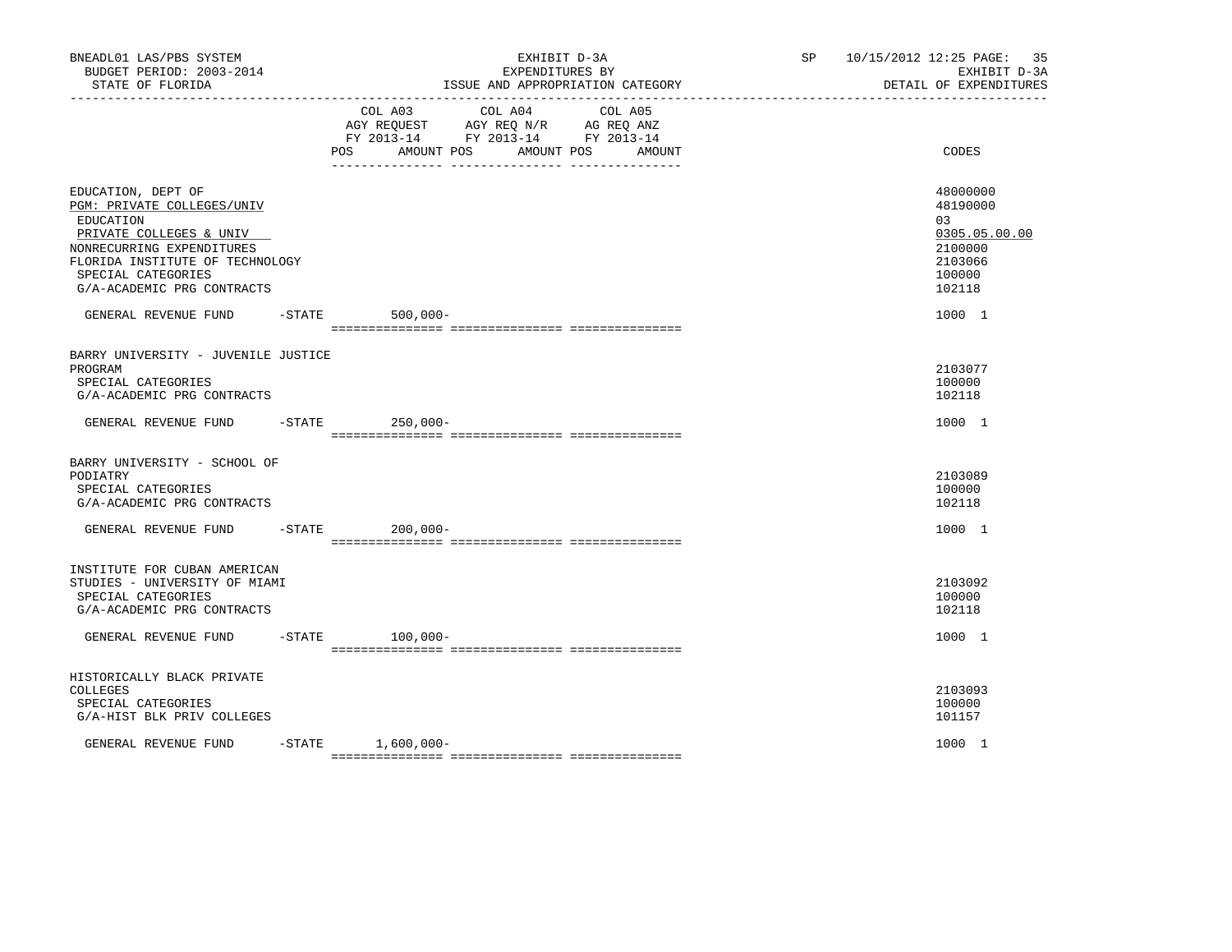| TOTAL: PRIVATE COLLEGES & UNIV |                                  |                                    |        |                        | 0305.05.00.00             |  |
|--------------------------------|----------------------------------|------------------------------------|--------|------------------------|---------------------------|--|
|                                |                                  |                                    |        |                        |                           |  |
| PRIVATE COLLEGES & UNIV        |                                  |                                    |        |                        | 0305.05.00.00             |  |
| EDUCATION                      |                                  |                                    |        |                        | 03                        |  |
| PGM: PRIVATE COLLEGES/UNIV     |                                  |                                    |        |                        | 48190000                  |  |
| EDUCATION, DEPT OF             |                                  |                                    |        |                        | 48000000                  |  |
|                                |                                  |                                    |        |                        |                           |  |
|                                | POS FOR                          | AMOUNT POS AMOUNT POS              | AMOUNT |                        | CODES                     |  |
|                                |                                  | FY 2013-14 FY 2013-14 FY 2013-14   |        |                        |                           |  |
|                                |                                  | AGY REOUEST AGY REO N/R AG REO ANZ |        |                        |                           |  |
|                                |                                  | COL A03 COL A04 COL A05            |        |                        |                           |  |
| STATE OF FLORIDA               | ISSUE AND APPROPRIATION CATEGORY |                                    |        | DETAIL OF EXPENDITURES |                           |  |
| BUDGET PERIOD: 2003-2014       | EXPENDITURES BY                  |                                    |        | EXHIBIT D-3A           |                           |  |
| BNEADL01 LAS/PBS SYSTEM        | EXHIBIT D-3A                     |                                    |        | SP                     | 10/15/2012 12:25 PAGE: 36 |  |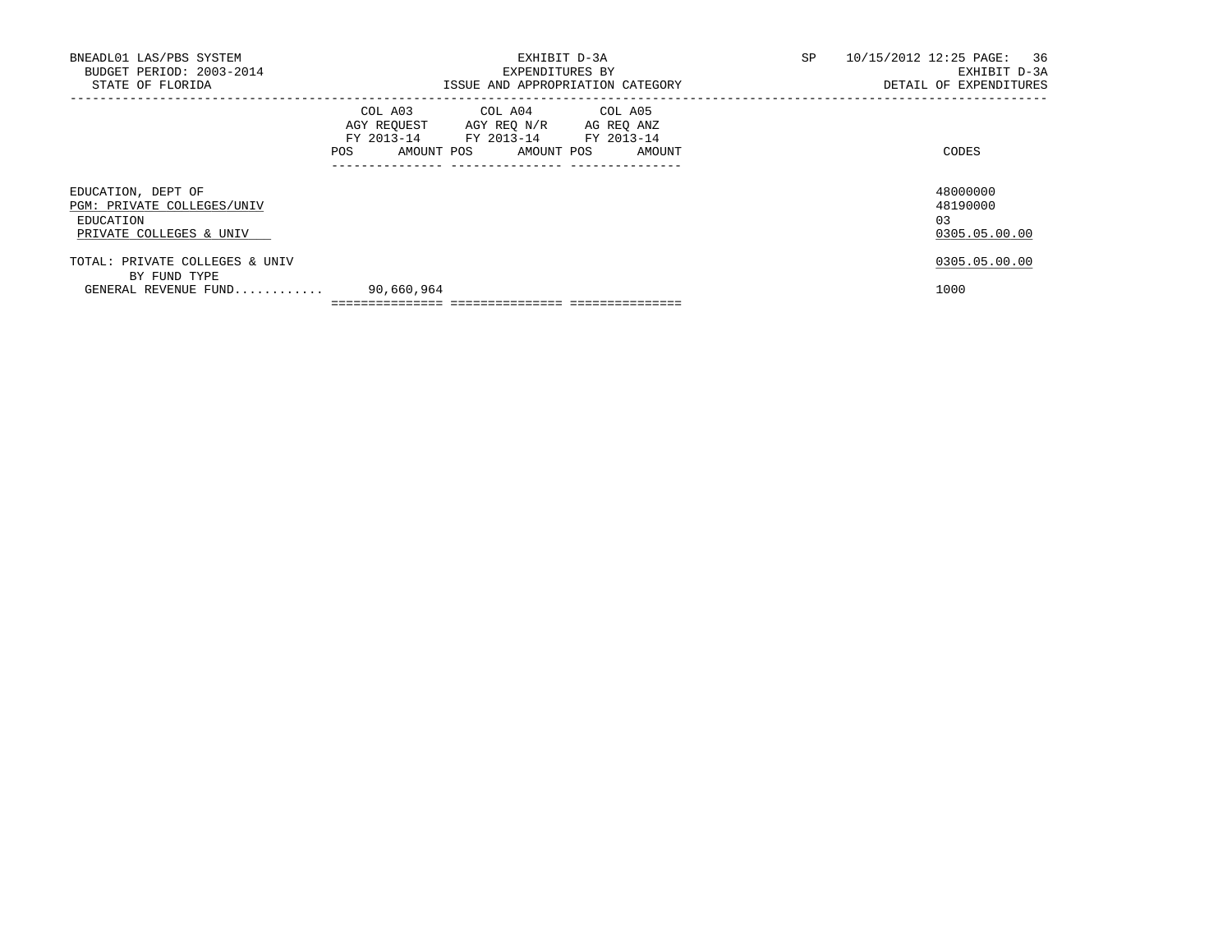| BNEADL01 LAS/PBS SYSTEM<br>BUDGET PERIOD: 2003-2014<br>STATE OF FLORIDA<br>-------------------                                                                                          |                           | EXHIBIT D-3A<br>EXPENDITURES BY<br>ISSUE AND APPROPRIATION CATEGORY                                                       | SP <sub>2</sub> | 37<br>10/15/2012 12:25 PAGE:<br>EXHIBIT D-3A<br>DETAIL OF EXPENDITURES |
|-----------------------------------------------------------------------------------------------------------------------------------------------------------------------------------------|---------------------------|---------------------------------------------------------------------------------------------------------------------------|-----------------|------------------------------------------------------------------------|
|                                                                                                                                                                                         | POS<br>AMOUNT POS         | COL A03 COL A04 COL A05<br>AGY REQUEST AGY REQ N/R AG REQ ANZ<br>FY 2013-14 FY 2013-14 FY 2013-14<br>AMOUNT POS<br>AMOUNT |                 | CODES                                                                  |
| EDUCATION, DEPT OF<br>OFC/STUDENT FIN ASSISTANCE<br>PGM: STU FIN AID PGM/STATE<br>EDUCATION<br>SCHOLARSHIPS/FINANCIAL AST<br>ESTIMATED EXPENDITURES<br>IMPLEMENTATION OF REORGANIZATION |                           |                                                                                                                           |                 | 48000000<br>48200000<br>48200200<br>03<br>0308.00.00.00<br>1000000     |
| AUTHORIZED IN CHAPTER 2012-184, LOF<br>$-$ HB 1263<br>SPECIAL CATEGORIES<br>G/A-NRSG STDNT REIMB/SCHSP                                                                                  |                           |                                                                                                                           |                 | 100H000<br>100000<br>105401                                            |
| NURS STDNT LOAN FORGIVE TF-STATE                                                                                                                                                        | 929,006                   |                                                                                                                           |                 | 2505 1                                                                 |
| ESTIMATED EXPENDITURES - OPERATIONS<br>SPECIAL CATEGORIES<br>G/A-FL BRIGHT FUTURES/PROG                                                                                                 |                           |                                                                                                                           |                 | 1001000<br>100000<br>100373                                            |
| EDUCATIONAL ENHANCEMENT TF-STATE 329,408,935                                                                                                                                            |                           |                                                                                                                           |                 | 2178 1                                                                 |
| FGIC-MATCHING GRANT PROG                                                                                                                                                                |                           |                                                                                                                           |                 | 100572                                                                 |
| EDUCATIONAL ENHANCEMENT TF-STATE                                                                                                                                                        | 5,308,663                 |                                                                                                                           |                 | 2178 1                                                                 |
| PREPAID TUITION SCHOLARSHP                                                                                                                                                              |                           |                                                                                                                           |                 | 101105                                                                 |
| GENERAL REVENUE FUND<br>$-$ STATE                                                                                                                                                       | 7,000,000                 |                                                                                                                           |                 | 1000 1                                                                 |
| G/A-MINORITY TCHR SCHLRSHP                                                                                                                                                              |                           |                                                                                                                           |                 | 102598                                                                 |
| $-$ STATE<br>GENERAL REVENUE FUND                                                                                                                                                       | 885,468                   |                                                                                                                           |                 | 1000 1                                                                 |
| FINANCIAL ASSISTANCE PAYMT<br>M MCLEOD BETHUNE SCHOLAR                                                                                                                                  |                           |                                                                                                                           |                 | 110000<br>110094                                                       |
| GENERAL REVENUE FUND<br>$ STATE$<br>ST ST FIN ASSIST TF                                                                                                                                 | 160,837<br>-STATE 160,837 |                                                                                                                           |                 | 1000 1<br>2240 1                                                       |
| TOTAL APPRO                                                                                                                                                                             | 321,674                   |                                                                                                                           |                 |                                                                        |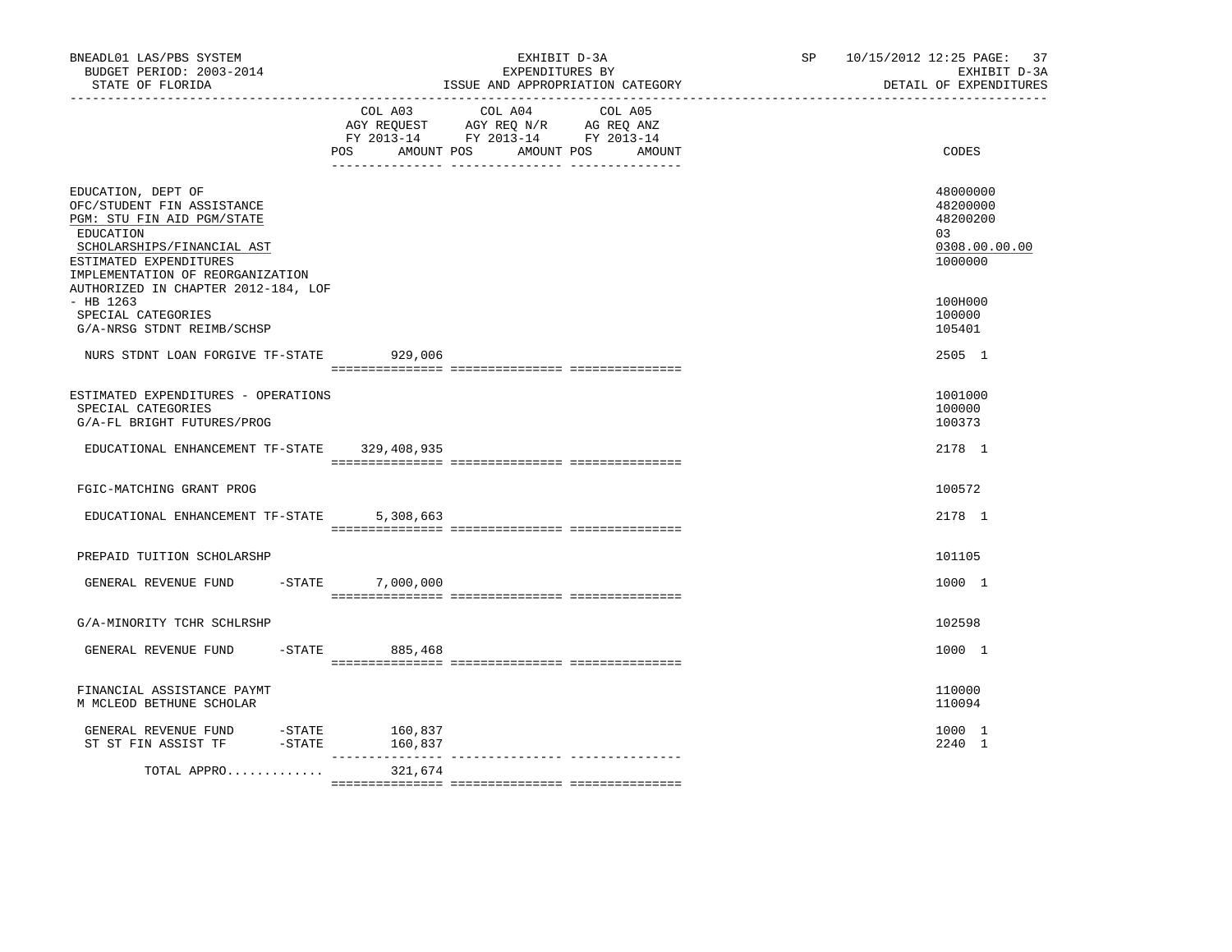| BNEADL01 LAS/PBS SYSTEM<br>BUDGET PERIOD: 2003-2014<br>STATE OF FLORIDA                                                                                                                                                                           |                  | EXHIBIT D-3A<br>EXPENDITURES BY<br>ISSUE AND APPROPRIATION CATEGORY                                                              | SP 10/15/2012 12:25 PAGE: 38<br>EXHIBIT D-3A<br>DETAIL OF EXPENDITURES                            |
|---------------------------------------------------------------------------------------------------------------------------------------------------------------------------------------------------------------------------------------------------|------------------|----------------------------------------------------------------------------------------------------------------------------------|---------------------------------------------------------------------------------------------------|
|                                                                                                                                                                                                                                                   | COL A03          | COL A04<br>COL A05<br>AGY REQUEST AGY REQ N/R AG REQ ANZ<br>FY 2013-14 FY 2013-14 FY 2013-14<br>POS AMOUNT POS AMOUNT POS AMOUNT | CODES                                                                                             |
| EDUCATION, DEPT OF<br>OFC/STUDENT FIN ASSISTANCE<br>PGM: STU FIN AID PGM/STATE<br>EDUCATION<br>SCHOLARSHIPS/FINANCIAL AST<br>ESTIMATED EXPENDITURES<br>ESTIMATED EXPENDITURES - OPERATIONS<br>FINANCIAL ASSISTANCE PAYMT<br>STUDENT FINANCIAL AID |                  |                                                                                                                                  | 48000000<br>48200000<br>48200200<br>03<br>0308.00.00.00<br>1000000<br>1001000<br>110000<br>110096 |
| GENERAL REVENUE FUND -STATE 82,515,629                                                                                                                                                                                                            | -MATCH 3,691,326 |                                                                                                                                  | 1000 1<br>1000 2                                                                                  |
| TOTAL GENERAL REVENUE FUND                                                                                                                                                                                                                        | 86,206,955       |                                                                                                                                  | 1000                                                                                              |
| EDUCATIONAL ENHANCEMENT TF-STATE 45,100,892                                                                                                                                                                                                       |                  |                                                                                                                                  | 2178 1                                                                                            |
| STUDENT LOAN OPERATING TF -FEDERL 3,250,000                                                                                                                                                                                                       |                  |                                                                                                                                  | 2397 3                                                                                            |
| TOTAL APPRO 134,557,847                                                                                                                                                                                                                           |                  |                                                                                                                                  |                                                                                                   |
| JOSE MARTI SCH CHALL GRANT                                                                                                                                                                                                                        |                  |                                                                                                                                  | 110246                                                                                            |
| GENERAL REVENUE FUND -STATE 49,500<br>ST ST FIN ASSIST TF -STATE                                                                                                                                                                                  | 49,500           |                                                                                                                                  | 1000 1<br>2240 1                                                                                  |
| TOTAL APPRO                                                                                                                                                                                                                                       | 99,000           |                                                                                                                                  |                                                                                                   |
| TRANSFER/FL EDUCATION FUND                                                                                                                                                                                                                        |                  |                                                                                                                                  | 110350                                                                                            |
| GENERAL REVENUE FUND -STATE                                                                                                                                                                                                                       | 2,000,000        |                                                                                                                                  | 1000 1                                                                                            |
| TOTAL: ESTIMATED EXPENDITURES - OPERATIONS<br>TOTAL ISSUE 479,581,587                                                                                                                                                                             |                  |                                                                                                                                  | 1001000                                                                                           |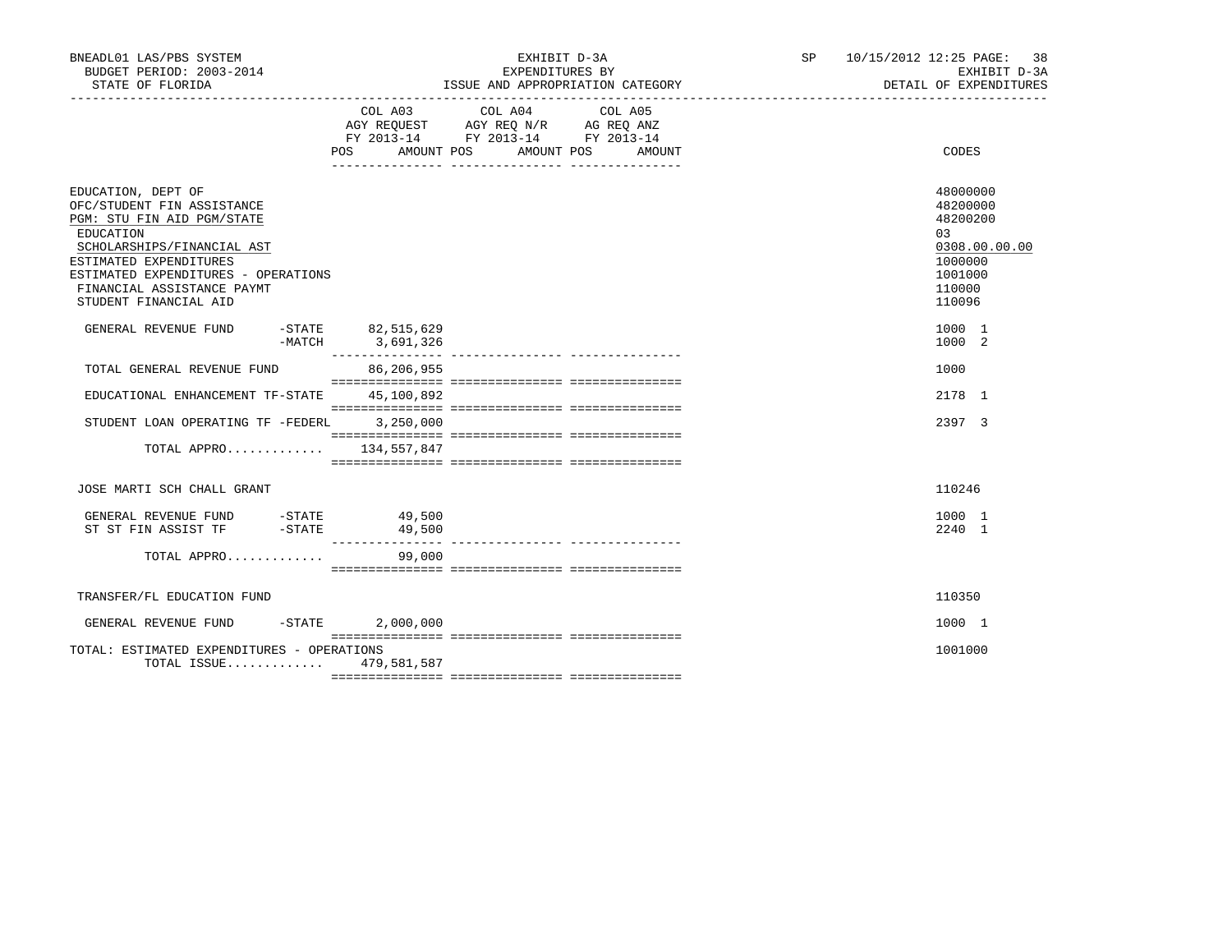| BNEADL01 LAS/PBS SYSTEM<br>BUDGET PERIOD: 2003-2014                                                                                                                                                                                                    | EXHIBIT D-3A<br>EXPENDITURES BY                                                                                                                                                                                                                                                                                                                                                | 10/15/2012 12:25 PAGE: 39<br>SP<br>EXHIBIT D-3A                                                    |
|--------------------------------------------------------------------------------------------------------------------------------------------------------------------------------------------------------------------------------------------------------|--------------------------------------------------------------------------------------------------------------------------------------------------------------------------------------------------------------------------------------------------------------------------------------------------------------------------------------------------------------------------------|----------------------------------------------------------------------------------------------------|
|                                                                                                                                                                                                                                                        |                                                                                                                                                                                                                                                                                                                                                                                | DETAIL OF EXPENDITURES                                                                             |
|                                                                                                                                                                                                                                                        | COL A03 COL A04<br>COL A05<br>AGY REQUEST AGY REQ N/R AG REQ ANZ<br>FY 2013-14 FY 2013-14 FY 2013-14<br>AMOUNT POS<br>AMOUNT POS<br>POS<br>AMOUNT                                                                                                                                                                                                                              | CODES                                                                                              |
| EDUCATION, DEPT OF<br>OFC/STUDENT FIN ASSISTANCE<br>PGM: STU FIN AID PGM/STATE<br>EDUCATION<br>SCHOLARSHIPS/FINANCIAL AST<br>NONRECURRING EXPENDITURES<br>MINORITY TEACHERS SCHOLARSHIP<br>PROGRAM<br>SPECIAL CATEGORIES<br>G/A-MINORITY TCHR SCHLRSHP |                                                                                                                                                                                                                                                                                                                                                                                | 48000000<br>48200000<br>48200200<br>0.3<br>0308.00.00.00<br>2100000<br>2103297<br>100000<br>102598 |
| GENERAL REVENUE FUND                                                                                                                                                                                                                                   | 591,880-<br>$-$ STATE                                                                                                                                                                                                                                                                                                                                                          | 1000 1                                                                                             |
| WORKLOAD<br>STUDENT FINANCIAL AID<br>FINANCIAL ASSISTANCE PAYMT<br>STUDENT FINANCIAL AID                                                                                                                                                               |                                                                                                                                                                                                                                                                                                                                                                                | 3000000<br>3000060<br>110000<br>110096                                                             |
| ST ST FIN ASSIST TF -STATE 30,000                                                                                                                                                                                                                      |                                                                                                                                                                                                                                                                                                                                                                                | 2240 1                                                                                             |
|                                                                                                                                                                                                                                                        |                                                                                                                                                                                                                                                                                                                                                                                |                                                                                                    |
| AGENCY ISSUE NARRATIVE:<br>2013-2014 BUDGET YEAR NARRATIVE:<br>LONG RANGE PROGRAM PLAN:<br>Rosewood Family Scholarship (ACT2046)                                                                                                                       | IT COMPONENT? NO                                                                                                                                                                                                                                                                                                                                                               |                                                                                                    |
| 2. Seamless Articulation and Maximum Access                                                                                                                                                                                                            | DEPARTMENT OF EDUCATION GOALS (section 1008.31(2)(c), Florida Statutes):                                                                                                                                                                                                                                                                                                       |                                                                                                    |
| ISSUE NARRATIVE:                                                                                                                                                                                                                                       | An increase of \$30,000 is requested for the Rosewood Family Scholarship to allow sufficient funds to provide awards that<br>cover the current level of tuition and fees at the public institutions. Section 1009.55, Florida Statutes, authorizes a<br>maximum annual award equal to the cost of tuition and fees, not to exceed \$4,000 per student. The 2012-13 anticipated |                                                                                                    |

 average cost per student credit hour for the State University System and Florida College System is approximately \$150 per credit hour. Assuming an average enrollment level of 24 credit hours per student, a full award under the Rosewood Scholarship Program would total approximately \$3,600 per student. As a result, a total of \$90,000 is needed to provide approximately \$3,600 to each of the maximum 25 eligible students.

\*\*\*\*\*\*\*\*\*\*\*\*\*\*\*\*\*\*\*\*\*\*\*\*\*\*\*\*\*\*\*\*\*\*\*\*\*\*\*\*\*\*\*\*\*\*\*\*\*\*\*\*\*\*\*\*\*\*\*\*\*\*\*\*\*\*\*\*\*\*\*\*\*\*\*\*\*\*\*\*\*\*\*\*\*\*\*\*\*\*\*\*\*\*\*\*\*\*\*\*\*\*\*\*\*\*\*\*\*\*\*\*\*\*\*\*\*\*\*\*\*\*\*\*\*\*\*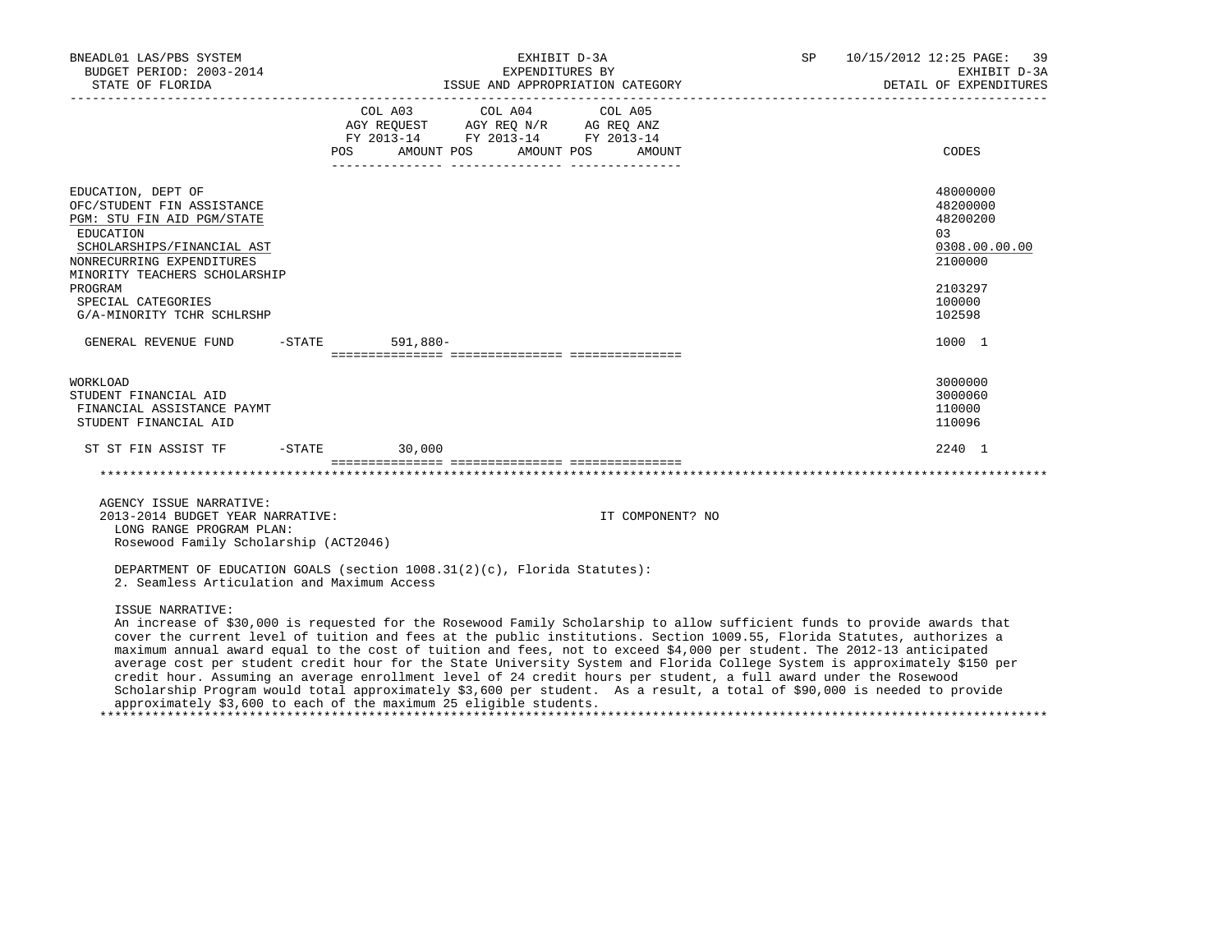| BNEADL01 LAS/PBS SYSTEM<br>BUDGET PERIOD: 2003-2014<br>STATE OF FLORIDA                                                                                                                   | EXHIBIT D-3A<br>EXPENDITURES BY<br>ISSUE AND APPROPRIATION CATEGORY                                                                                                                                                                                                                                                                                                                                                                                                                                                                                                                                      | SP<br>10/15/2012 12:25 PAGE:<br>40<br>EXHIBIT D-3A<br>DETAIL OF EXPENDITURES |
|-------------------------------------------------------------------------------------------------------------------------------------------------------------------------------------------|----------------------------------------------------------------------------------------------------------------------------------------------------------------------------------------------------------------------------------------------------------------------------------------------------------------------------------------------------------------------------------------------------------------------------------------------------------------------------------------------------------------------------------------------------------------------------------------------------------|------------------------------------------------------------------------------|
|                                                                                                                                                                                           | $\begin{tabular}{lcccc} COL A03 & COL A04 & COL A05 \\ AGY REQUEST & AGY REQ N/R & AG REQ ANZ \\ FY & 2013-14 & FY & 2013-14 & FY & 2013-14 \end{tabular}$<br>POS AMOUNT POS AMOUNT POS AMOUNT                                                                                                                                                                                                                                                                                                                                                                                                           | CODES                                                                        |
| EDUCATION, DEPT OF<br>OFC/STUDENT FIN ASSISTANCE<br>PGM: STU FIN AID PGM/STATE<br>EDUCATION<br>SCHOLARSHIPS/FINANCIAL AST<br>STATE FUNDING REDUCTIONS<br>ESTIMATING CONFERENCE ENROLLMENT |                                                                                                                                                                                                                                                                                                                                                                                                                                                                                                                                                                                                          | 48000000<br>48200000<br>48200200<br>03<br>0308.00.00.00<br>3300000           |
| REDUCTION<br>SPECIAL CATEGORIES<br>G/A-FL BRIGHT FUTURES/PROG                                                                                                                             |                                                                                                                                                                                                                                                                                                                                                                                                                                                                                                                                                                                                          | 3300970<br>100000<br>100373                                                  |
| EDUCATIONAL ENHANCEMENT TF-STATE 23,373,784-                                                                                                                                              |                                                                                                                                                                                                                                                                                                                                                                                                                                                                                                                                                                                                          | 2178 1                                                                       |
|                                                                                                                                                                                           |                                                                                                                                                                                                                                                                                                                                                                                                                                                                                                                                                                                                          |                                                                              |
| AGENCY ISSUE NARRATIVE:<br>2013-2014 BUDGET YEAR NARRATIVE:<br>LONG RANGE PROGRAM PLAN:<br>Florida Bright Futures Scholarship (ACT2014)                                                   | IT COMPONENT? NO                                                                                                                                                                                                                                                                                                                                                                                                                                                                                                                                                                                         |                                                                              |
| 4. Quality Efficient Services                                                                                                                                                             | DEPARTMENT OF EDUCATION GOALS (section 1008.31(2)(c), Florida Statutes):                                                                                                                                                                                                                                                                                                                                                                                                                                                                                                                                 |                                                                              |
| ISSUE NARRATIVE:                                                                                                                                                                          | A reduction of \$23,373,784 is requested in the Bright Futures category as a result of a projected decrease of 12,120<br>eligible students at the 2012-13 average award amount of approximately \$1,928.53. The decrease of 12,120 students for<br>2013-14 was provided as a long-range projection by the Office of Economic and Demographic Research at the March 2012<br>Student Financial Aid Estimating Conference. This anticipated decrease in eligible students is due to recent statutory<br>changes to the program that have resulted in a lower number of eligible new and returning students. |                                                                              |
| REDUCTION OF BUDGET AUTHORITY<br>FINANCIAL ASSISTANCE PAYMT<br>M MCLEOD BETHUNE SCHOLAR                                                                                                   |                                                                                                                                                                                                                                                                                                                                                                                                                                                                                                                                                                                                          | 3300980<br>110000<br>110094                                                  |
| GENERAL REVENUE FUND<br>$-$ STATE<br>ST ST FIN ASSIST TF - STATE                                                                                                                          | $337-$<br>$337-$                                                                                                                                                                                                                                                                                                                                                                                                                                                                                                                                                                                         | 1000 1<br>2240 1                                                             |
| TOTAL APPRO                                                                                                                                                                               | $674-$                                                                                                                                                                                                                                                                                                                                                                                                                                                                                                                                                                                                   |                                                                              |
|                                                                                                                                                                                           |                                                                                                                                                                                                                                                                                                                                                                                                                                                                                                                                                                                                          |                                                                              |
| AGENCY ISSUE NARRATIVE:<br>2013-2014 BUDGET YEAR NARRATIVE:<br>LONG RANGE PROGRAM PLAN:<br>Mary McLeod Bethune Scholarship (ACT2026)                                                      | IT COMPONENT? NO                                                                                                                                                                                                                                                                                                                                                                                                                                                                                                                                                                                         |                                                                              |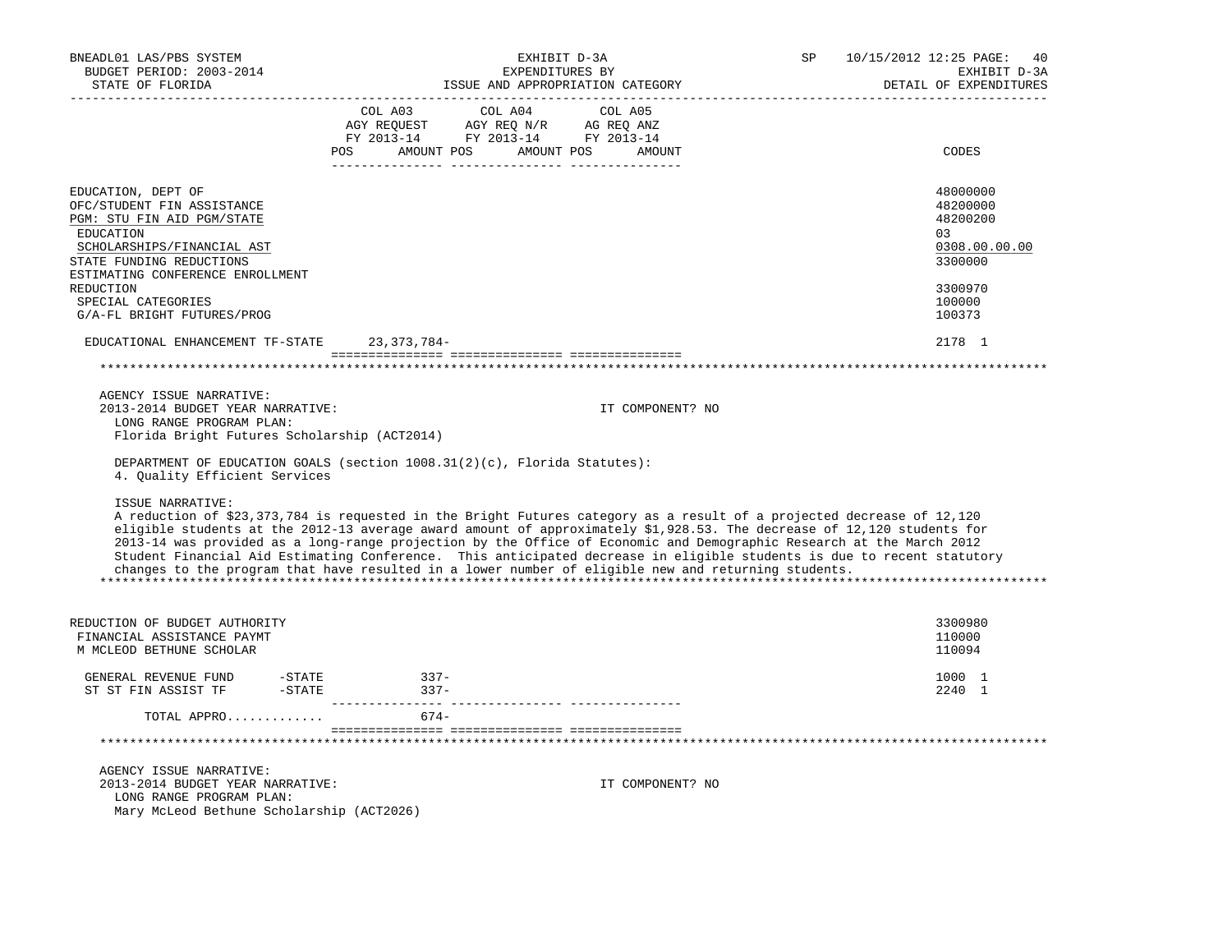| BNEADL01 LAS/PBS SYSTEM                                                                                                                                              |                                                                        |                         | EXHIBIT D-3A                     | SP | 10/15/2012 12:25 PAGE:<br>41 |
|----------------------------------------------------------------------------------------------------------------------------------------------------------------------|------------------------------------------------------------------------|-------------------------|----------------------------------|----|------------------------------|
| BUDGET PERIOD: 2003-2014                                                                                                                                             |                                                                        | EXPENDITURES BY         |                                  |    | EXHIBIT D-3A                 |
| STATE OF FLORIDA                                                                                                                                                     |                                                                        |                         | ISSUE AND APPROPRIATION CATEGORY |    | DETAIL OF EXPENDITURES       |
|                                                                                                                                                                      | COL A03 COL A04                                                        |                         | COL A05                          |    |                              |
|                                                                                                                                                                      |                                                                        |                         |                                  |    |                              |
|                                                                                                                                                                      | AGY REQUEST AGY REQ N/R AG REQ ANZ<br>FY 2013-14 FY 2013-14 FY 2013-14 |                         |                                  |    |                              |
|                                                                                                                                                                      | POS AMOUNT POS AMOUNT POS AMOUNT                                       |                         |                                  |    | CODES                        |
|                                                                                                                                                                      |                                                                        |                         |                                  |    |                              |
| EDUCATION, DEPT OF                                                                                                                                                   |                                                                        |                         |                                  |    | 48000000                     |
| OFC/STUDENT FIN ASSISTANCE                                                                                                                                           |                                                                        |                         |                                  |    | 48200000                     |
| PGM: STU FIN AID PGM/STATE                                                                                                                                           |                                                                        |                         |                                  |    | 48200200                     |
| EDUCATION                                                                                                                                                            |                                                                        |                         |                                  |    | 03                           |
| SCHOLARSHIPS/FINANCIAL AST                                                                                                                                           |                                                                        |                         |                                  |    | 0308.00.00.00                |
| STATE FUNDING REDUCTIONS                                                                                                                                             |                                                                        |                         |                                  |    | 3300000                      |
| REDUCTION OF BUDGET AUTHORITY                                                                                                                                        |                                                                        |                         |                                  |    | 3300980                      |
| DEPARTMENT OF EDUCATION GOALS (section $1008.31(2)(c)$ , Florida Statutes):                                                                                          |                                                                        |                         |                                  |    |                              |
| 2. Seamless Articulation and Maximum Access                                                                                                                          |                                                                        |                         |                                  |    |                              |
| ISSUE NARRATIVE:                                                                                                                                                     |                                                                        |                         |                                  |    |                              |
| A decrease of \$674 is requested for the Mary McLeod Bethune Scholarship Program to properly align budget authority to the                                           |                                                                        |                         |                                  |    |                              |
| private funds received and the corresponding state match. There are 107 projected eligible students who may receive the                                              |                                                                        |                         |                                  |    |                              |
| maximum award of \$3,000 each. Requested decrease allows the total appropriation to be divisible by \$3,000. Each award                                              |                                                                        |                         |                                  |    |                              |
| is required by statute to be funded one-half from state funds and one-half from private donations deposited in the State<br>Student Financial Assistance Trust Fund. |                                                                        |                         |                                  |    |                              |
| The requested reduction is calculated as follows:                                                                                                                    |                                                                        |                         |                                  |    |                              |
|                                                                                                                                                                      |                                                                        |                         |                                  |    |                              |
| Base Start-up Budget for Mary McLeod Bethune<br>Amount Divisible by Maximum Award Amount of \$3,000 \$321,000                                                        |                                                                        | \$321,674<br>__________ |                                  |    |                              |
| Excess Budget - Budget Reduction Amount                                                                                                                              |                                                                        | \$ 674                  |                                  |    |                              |
|                                                                                                                                                                      |                                                                        |                         |                                  |    |                              |
|                                                                                                                                                                      |                                                                        |                         |                                  |    |                              |
| FUND SHIFT                                                                                                                                                           |                                                                        |                         |                                  |    | 3400000                      |
| TRANSFER FROM THE EDUCATIONAL                                                                                                                                        |                                                                        |                         |                                  |    |                              |
| ENHANCEMENT TRUST FUND TO GENERAL                                                                                                                                    |                                                                        |                         |                                  |    |                              |
| REVENUE - DEDUCT                                                                                                                                                     |                                                                        |                         |                                  |    | 3401110                      |
| SPECIAL CATEGORIES                                                                                                                                                   |                                                                        |                         |                                  |    | 100000                       |
| FGIC-MATCHING GRANT PROG                                                                                                                                             |                                                                        |                         |                                  |    | 100572                       |
| EDUCATIONAL ENHANCEMENT TF-STATE 5,308,663-                                                                                                                          |                                                                        |                         |                                  |    | 2178 1                       |
|                                                                                                                                                                      |                                                                        |                         |                                  |    |                              |
| AGENCY ISSUE NARRATIVE:                                                                                                                                              |                                                                        |                         |                                  |    |                              |
| 2013-2014 BUDGET YEAR NARRATIVE:                                                                                                                                     |                                                                        |                         | IT COMPONENT? NO                 |    |                              |
| LONG RANGE PROGRAM PLAN:                                                                                                                                             |                                                                        |                         |                                  |    |                              |
| First Generation in College Matching Grant Program (ACT2062)                                                                                                         |                                                                        |                         |                                  |    |                              |
|                                                                                                                                                                      |                                                                        |                         |                                  |    |                              |
| DEPARTMENT OF EDUCATION GOALS (section $1008.31(2)(c)$ , Florida Statutes):                                                                                          |                                                                        |                         |                                  |    |                              |
| 2. Seamless Articulation and Maximum Access                                                                                                                          |                                                                        |                         |                                  |    |                              |
| ISSUE NARRATIVE:                                                                                                                                                     |                                                                        |                         |                                  |    |                              |
| A transfer of \$5,308,663 is requested to from the Educational Enhancement Trust Fund to General Revenue based on the July                                           |                                                                        |                         |                                  |    |                              |
|                                                                                                                                                                      |                                                                        |                         |                                  |    |                              |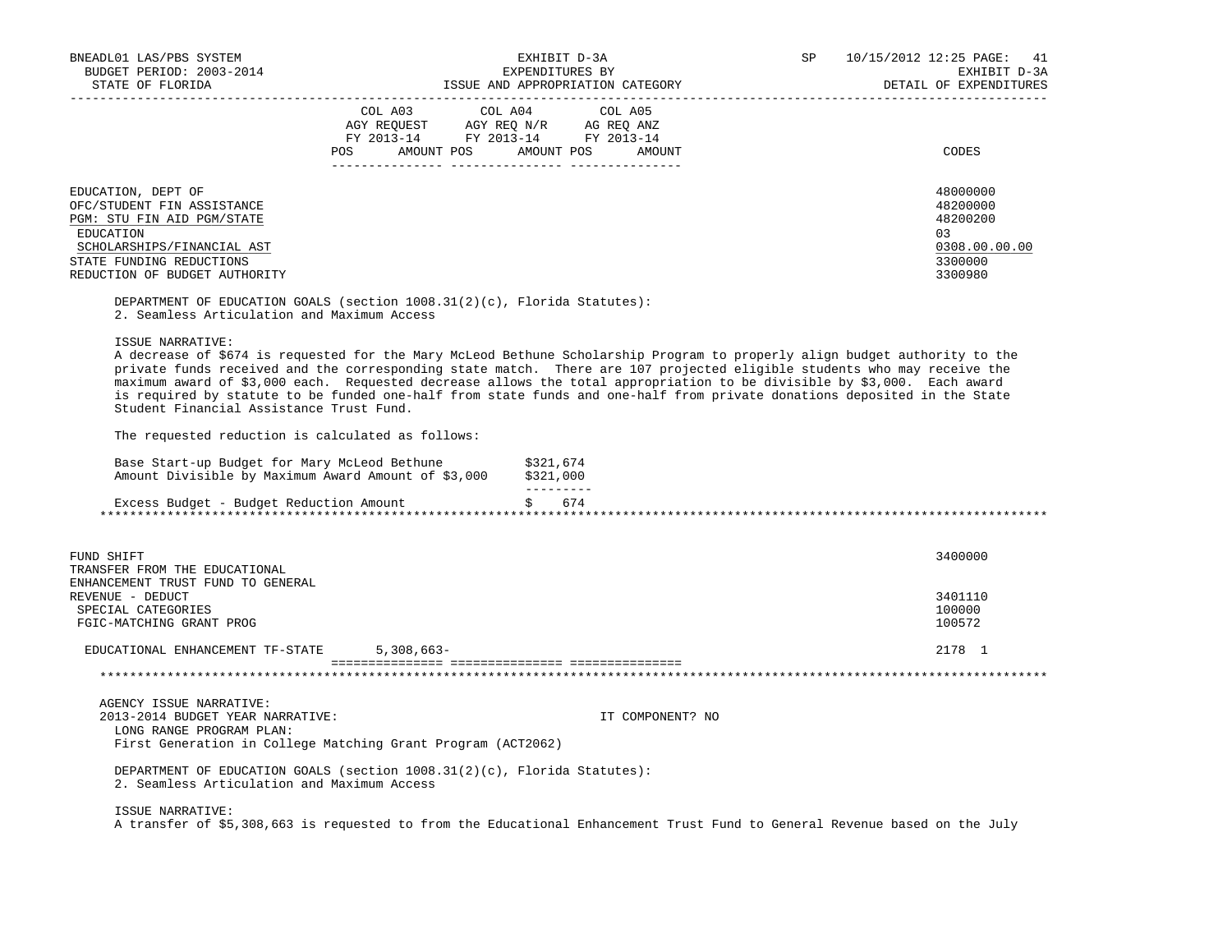| BNEADL01 LAS/PBS SYSTEM<br>BUDGET PERIOD: 2003-2014<br>STATE OF FLORIDA                                                                                                  | EXHIBIT D-3A<br>EXPENDITURES BY<br>ISSUE AND APPROPRIATION CATEGORY                                                                                                                                                      |                  | SP | 10/15/2012 12:25 PAGE:<br>-42<br>EXHIBIT D-3A<br>DETAIL OF EXPENDITURES |
|--------------------------------------------------------------------------------------------------------------------------------------------------------------------------|--------------------------------------------------------------------------------------------------------------------------------------------------------------------------------------------------------------------------|------------------|----|-------------------------------------------------------------------------|
|                                                                                                                                                                          | COL A03 COL A04                                                                                                                                                                                                          | COL A05          |    |                                                                         |
|                                                                                                                                                                          | POS<br>AMOUNT POS<br>AMOUNT POS                                                                                                                                                                                          | AMOUNT           |    | CODES                                                                   |
| EDUCATION, DEPT OF<br>OFC/STUDENT FIN ASSISTANCE<br>PGM: STU FIN AID PGM/STATE<br>EDUCATION<br>SCHOLARSHIPS/FINANCIAL AST<br>FUND SHIFT<br>TRANSFER FROM THE EDUCATIONAL |                                                                                                                                                                                                                          |                  |    | 48000000<br>48200000<br>48200200<br>0.3<br>0308.00.00.00<br>3400000     |
| ENHANCEMENT TRUST FUND TO GENERAL<br>REVENUE - DEDUCT                                                                                                                    |                                                                                                                                                                                                                          |                  |    | 3401110                                                                 |
|                                                                                                                                                                          | 31, 2012 Financial Outlook Statement. Please see issue code 34011120 for offsetting entry.                                                                                                                               |                  |    |                                                                         |
| TRANSFER FROM THE EDUCATIONAL                                                                                                                                            |                                                                                                                                                                                                                          |                  |    |                                                                         |
| ENHANCEMENT TRUST FUND TO GENERAL<br>REVENUE - ADD                                                                                                                       |                                                                                                                                                                                                                          |                  |    | 3401120                                                                 |
| SPECIAL CATEGORIES                                                                                                                                                       |                                                                                                                                                                                                                          |                  |    | 100000                                                                  |
| FGIC-MATCHING GRANT PROG                                                                                                                                                 |                                                                                                                                                                                                                          |                  |    | 100572                                                                  |
| $-STATE$<br>GENERAL REVENUE FUND                                                                                                                                         | 5,308,663                                                                                                                                                                                                                |                  |    | 1000 1                                                                  |
|                                                                                                                                                                          |                                                                                                                                                                                                                          |                  |    |                                                                         |
| AGENCY ISSUE NARRATIVE:                                                                                                                                                  |                                                                                                                                                                                                                          |                  |    |                                                                         |
| 2013-2014 BUDGET YEAR NARRATIVE:                                                                                                                                         |                                                                                                                                                                                                                          | IT COMPONENT? NO |    |                                                                         |
| LONG RANGE PROGRAM PLAN:                                                                                                                                                 |                                                                                                                                                                                                                          |                  |    |                                                                         |
|                                                                                                                                                                          | First Generation in College Matching Grant Program (ACT2062)                                                                                                                                                             |                  |    |                                                                         |
| 2. Seamless Articulation and Maximum Access                                                                                                                              | DEPARTMENT OF EDUCATION GOALS (section 1008.31(2)(c), Florida Statutes):                                                                                                                                                 |                  |    |                                                                         |
| ISSUE NARRATIVE:                                                                                                                                                         | A transfer of \$5,308,663 is requested from the Educational Enhancement Trust Fund to General Revenue based on the July<br>31, 2012 Financial Outlook Statement. Please see issue code 3401110 for the offsetting entry. |                  |    |                                                                         |
| TRANSFER FUNDING FROM EDUCATIONAL                                                                                                                                        |                                                                                                                                                                                                                          |                  |    |                                                                         |
| ENHANCEMENT TRUST FUND TO GENERAL                                                                                                                                        |                                                                                                                                                                                                                          |                  |    |                                                                         |
| REVENUE - DEDUCT                                                                                                                                                         |                                                                                                                                                                                                                          |                  |    | 3408010                                                                 |
| FINANCIAL ASSISTANCE PAYMT                                                                                                                                               |                                                                                                                                                                                                                          |                  |    | 110000                                                                  |
| STUDENT FINANCIAL AID                                                                                                                                                    |                                                                                                                                                                                                                          |                  |    | 110096                                                                  |
| EDUCATIONAL ENHANCEMENT TF-STATE                                                                                                                                         | 45,100,892-                                                                                                                                                                                                              |                  |    | 2178 1                                                                  |
|                                                                                                                                                                          |                                                                                                                                                                                                                          |                  |    |                                                                         |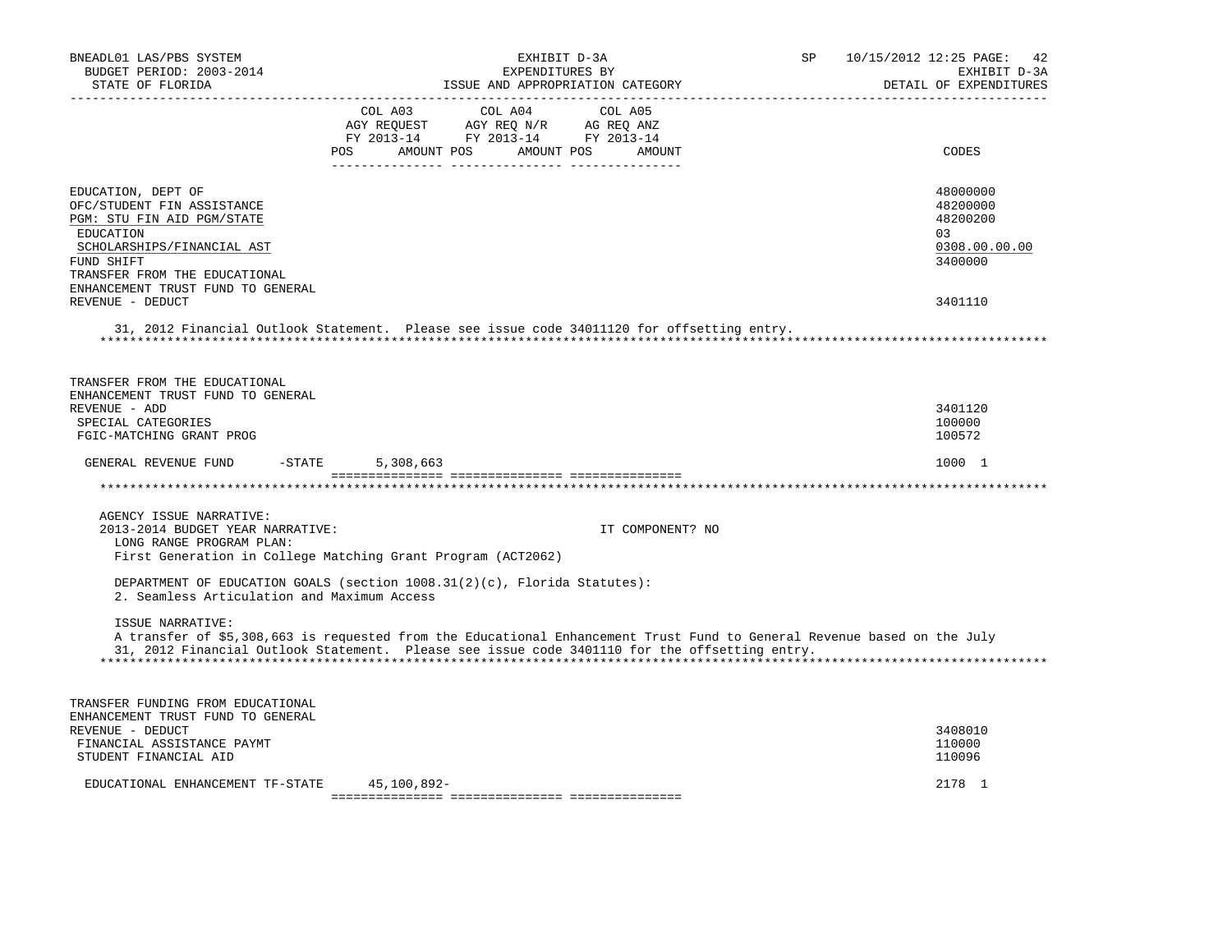| BNEADL01 LAS/PBS SYSTEM<br>BUDGET PERIOD: 2003-2014                                                                                                                                                                                                                                                                                                | EXHIBIT D-3A<br>EXPENDITURES BY                                                                                                                                                                                                                                                                                                                                                                                                                 | SP | 10/15/2012 12:25 PAGE: 43<br>EXHIBIT D-3A                                     |
|----------------------------------------------------------------------------------------------------------------------------------------------------------------------------------------------------------------------------------------------------------------------------------------------------------------------------------------------------|-------------------------------------------------------------------------------------------------------------------------------------------------------------------------------------------------------------------------------------------------------------------------------------------------------------------------------------------------------------------------------------------------------------------------------------------------|----|-------------------------------------------------------------------------------|
| STATE OF FLORIDA<br>---------------------                                                                                                                                                                                                                                                                                                          | ISSUE AND APPROPRIATION CATEGORY                                                                                                                                                                                                                                                                                                                                                                                                                |    | DETAIL OF EXPENDITURES<br>________________________                            |
|                                                                                                                                                                                                                                                                                                                                                    | $\begin{tabular}{lcccc} COL A03 & COL A04 & COL A05 \\ AGY REQUEST & AGY REQ N/R & AG REQ ANZ \\ FY & 2013-14 & FY & 2013-14 & FY & 2013-14 \end{tabular}$<br>POS AMOUNT POS AMOUNT POS AMOUNT                                                                                                                                                                                                                                                  |    | CODES                                                                         |
| EDUCATION, DEPT OF<br>OFC/STUDENT FIN ASSISTANCE<br>PGM: STU FIN AID PGM/STATE<br>EDUCATION<br>SCHOLARSHIPS/FINANCIAL AST<br>FUND SHIFT<br>TRANSFER FUNDING FROM EDUCATIONAL<br>ENHANCEMENT TRUST FUND TO GENERAL<br>REVENUE - DEDUCT                                                                                                              |                                                                                                                                                                                                                                                                                                                                                                                                                                                 |    | 48000000<br>48200000<br>48200200<br>03<br>0308.00.00.00<br>3400000<br>3408010 |
|                                                                                                                                                                                                                                                                                                                                                    |                                                                                                                                                                                                                                                                                                                                                                                                                                                 |    |                                                                               |
| AGENCY ISSUE NARRATIVE:<br>2013-2014 BUDGET YEAR NARRATIVE:<br>LONG RANGE PROGRAM PLAN:<br>Florida Work Experience Program (ACT2020)<br>Postsecondary Student Assistance Grant (ACT2038)<br>Private Student Assistance Grant (ACT2042)<br>Rosewood Family Scholarship (ACT2046)<br>2. Seamless Articulation and Maximum Access<br>ISSUE NARRATIVE: | IT COMPONENT? NO<br>Children and Spouses of Deceased/Disabled Veterans (ACT2006)<br>Florida Student Assistance Grants for Public Full and Part-Time Students (ACT2044)<br>Florida Public Postsecondary Career Education Grant (ACT2064)<br>DEPARTMENT OF EDUCATION GOALS (section 1008.31(2)(c), Florida Statutes):<br>A transfer of \$45,100,892 is requested from the Educational Enhancement Trust Fund to General Revenue based on the July |    |                                                                               |
|                                                                                                                                                                                                                                                                                                                                                    | 31, 2012 Financial Outlook Statement. Please see issue code 3408020 for offsetting entry.                                                                                                                                                                                                                                                                                                                                                       |    |                                                                               |
| TRANSFER FUNDING FROM EDUCATIONAL<br>ENHANCEMENT TRUST FUND TO GENERAL<br>REVENUE - ADD<br>FINANCIAL ASSISTANCE PAYMT<br>STUDENT FINANCIAL AID                                                                                                                                                                                                     |                                                                                                                                                                                                                                                                                                                                                                                                                                                 |    | 3408020<br>110000<br>110096                                                   |
| GENERAL REVENUE FUND -STATE 45,100,892                                                                                                                                                                                                                                                                                                             |                                                                                                                                                                                                                                                                                                                                                                                                                                                 |    | 1000 1                                                                        |
|                                                                                                                                                                                                                                                                                                                                                    |                                                                                                                                                                                                                                                                                                                                                                                                                                                 |    |                                                                               |
| AGENCY ISSUE NARRATIVE:<br>2013-2014 BUDGET YEAR NARRATIVE:<br>LONG RANGE PROGRAM PLAN:<br>Florida Work Experience Program (ACT2020)<br>Postsecondary Student Assistance Grant (ACT2038)<br>Private Student Assistance Grant (ACT2042)                                                                                                             | IT COMPONENT? NO<br>Children and Spouses of Deceased/Disabled Veterans (ACT2006)                                                                                                                                                                                                                                                                                                                                                                |    |                                                                               |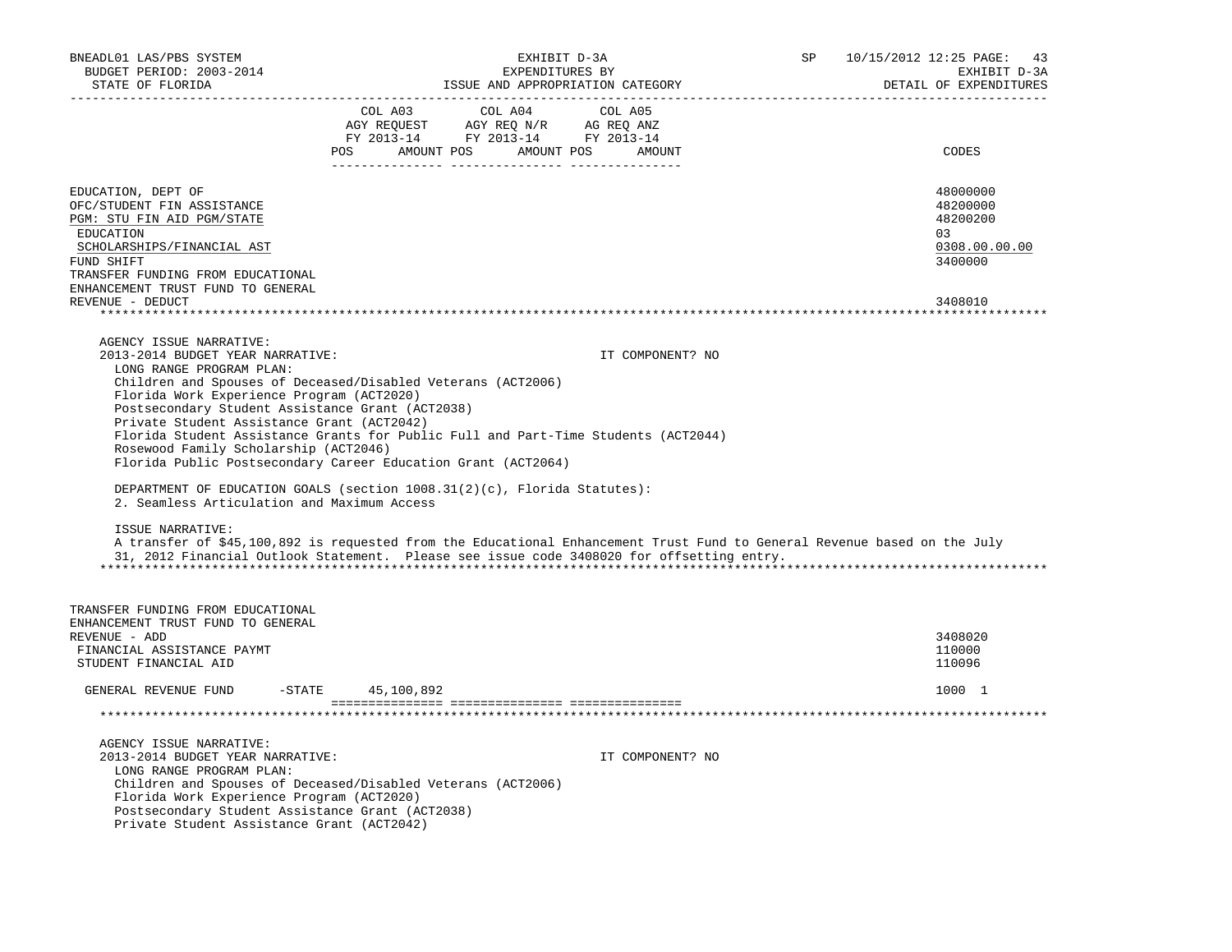| BNEADL01 LAS/PBS SYSTEM<br>BUDGET PERIOD: 2003-2014<br>STATE OF FLORIDA                                                                                                                                           | EXHIBIT D-3A<br>EXPENDITURES BY<br>ISSUE AND APPROPRIATION CATEGORY                                                                                                                                                                                                                                                                                                                                                                                      | SP | 10/15/2012 12:25 PAGE:<br>44<br>EXHIBIT D-3A<br>DETAIL OF EXPENDITURES |
|-------------------------------------------------------------------------------------------------------------------------------------------------------------------------------------------------------------------|----------------------------------------------------------------------------------------------------------------------------------------------------------------------------------------------------------------------------------------------------------------------------------------------------------------------------------------------------------------------------------------------------------------------------------------------------------|----|------------------------------------------------------------------------|
|                                                                                                                                                                                                                   | $\begin{tabular}{lcccc} COL A03 & COL A04 & COL A05 \\ AGY REQUEST & AGY REQ N/R & AG REQ ANZ \\ FY & 2013-14 & FY & 2013-14 & FY & 2013-14 \end{tabular}$<br>POS AMOUNT POS AMOUNT POS AMOUNT                                                                                                                                                                                                                                                           |    | CODES                                                                  |
| EDUCATION, DEPT OF<br>OFC/STUDENT FIN ASSISTANCE<br>PGM: STU FIN AID PGM/STATE<br>EDUCATION<br>SCHOLARSHIPS/FINANCIAL AST<br>FUND SHIFT<br>TRANSFER FUNDING FROM EDUCATIONAL<br>ENHANCEMENT TRUST FUND TO GENERAL |                                                                                                                                                                                                                                                                                                                                                                                                                                                          |    | 48000000<br>48200000<br>48200200<br>0.3<br>0308.00.00.00<br>3400000    |
| REVENUE - ADD                                                                                                                                                                                                     |                                                                                                                                                                                                                                                                                                                                                                                                                                                          |    | 3408020                                                                |
| Rosewood Family Scholarship (ACT2046)<br>2. Seamless Articulation and Maximum Access<br>ISSUE NARRATIVE:                                                                                                          | Florida Student Assistance Grants for Public Full and Part-Time Students (ACT2044)<br>Florida Public Postsecondary Career Education Grant (ACT2064)<br>DEPARTMENT OF EDUCATION GOALS (section 1008.31(2)(c), Florida Statutes):<br>A transfer of \$45,100,892 is requested from the Educational Enhancement Trust Fund to General Revenue based on the July<br>31, 2012 Financial Outlook Statement. Please see issue code 3408010 for offsetting entry. |    |                                                                        |
| OTHER SCHOLARSHIP PROGRAMS<br>FINANCIAL ASSISTANCE PAYMT<br>JOSE MARTI SCH CHALL GRANT                                                                                                                            |                                                                                                                                                                                                                                                                                                                                                                                                                                                          |    | 5300000<br>110000<br>110246                                            |
| $-$ STATE<br>GENERAL REVENUE FUND<br>ST ST FIN ASSIST TF - STATE                                                                                                                                                  | 500<br>500                                                                                                                                                                                                                                                                                                                                                                                                                                               |    | 1000 1<br>2240 1                                                       |
| TOTAL APPRO $1,000$                                                                                                                                                                                               |                                                                                                                                                                                                                                                                                                                                                                                                                                                          |    |                                                                        |
|                                                                                                                                                                                                                   |                                                                                                                                                                                                                                                                                                                                                                                                                                                          |    |                                                                        |
| AGENCY ISSUE NARRATIVE:<br>2013-2014 BUDGET YEAR NARRATIVE:<br>LONG RANGE PROGRAM PLAN:<br>Jose Marti Scholarship Challenge Grant (ACT2022)                                                                       | IT COMPONENT? NO                                                                                                                                                                                                                                                                                                                                                                                                                                         |    |                                                                        |
| 4. Quality Efficient Services                                                                                                                                                                                     | DEPARTMENT OF EDUCATION GOALS (section $1008.31(2)(c)$ , Florida Statutes):                                                                                                                                                                                                                                                                                                                                                                              |    |                                                                        |
| ISSUE NARRATIVE:<br>the maximum award per student of \$2,000.                                                                                                                                                     | An increase of \$1,000 is requested for the Jose Marti Scholarship Challenge Grant Program to maximize the projected<br>available private donations for this program. The requested increase allows the total appropriation to be divisible by                                                                                                                                                                                                           |    |                                                                        |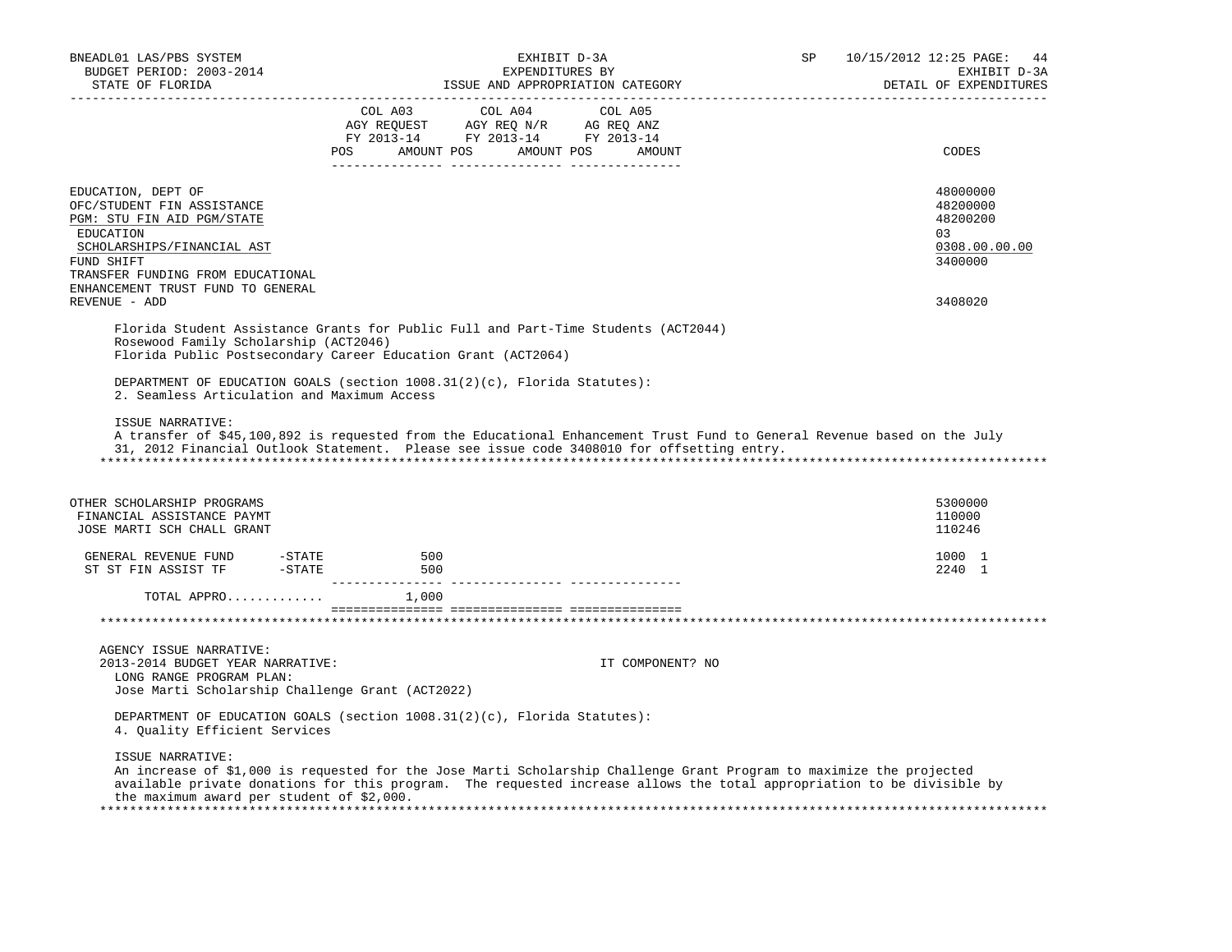| BNEADL01 LAS/PBS SYSTEM<br>BUDGET PERIOD: 2003-2014<br>STATE OF FLORIDA                                                   | EXHIBIT D-3A<br>EXPENDITURES BY<br>ISSUE AND APPROPRIATION CATEGORY                                                                                                                                                                                 | SP<br>10/15/2012 12:25 PAGE: 45<br>EXHIBIT D-3A<br>DETAIL OF EXPENDITURES |
|---------------------------------------------------------------------------------------------------------------------------|-----------------------------------------------------------------------------------------------------------------------------------------------------------------------------------------------------------------------------------------------------|---------------------------------------------------------------------------|
|                                                                                                                           | COL A03 COL A04 COL A05<br>AGY REQUEST AGY REQ N/R AG REQ ANZ<br>FY 2013-14 FY 2013-14 FY 2013-14<br>AMOUNT POS AMOUNT POS AMOUNT<br>POS FOR THE POST OF THE STATE STATE STATE STATE STATE STATE STATE STATE STATE STATE STATE STATE STATE STATE ST | CODES                                                                     |
| EDUCATION, DEPT OF<br>OFC/STUDENT FIN ASSISTANCE<br>PGM: STU FIN AID PGM/STATE<br>EDUCATION<br>SCHOLARSHIPS/FINANCIAL AST |                                                                                                                                                                                                                                                     | 48000000<br>48200000<br>48200200<br>03<br>0308.00.00.00                   |
| TOTAL: SCHOLARSHIPS/FINANCIAL AST<br>BY FUND TYPE                                                                         |                                                                                                                                                                                                                                                     | 0308.00.00.00                                                             |
| GENERAL REVENUE FUND<br>TRUST FUNDS                                                                                       | 146,120,598<br>310,454,657                                                                                                                                                                                                                          | 1000<br>2000                                                              |
| TOTAL PROG COMP 456,575,255                                                                                               | ______________________________________                                                                                                                                                                                                              |                                                                           |

=============== =============== ===============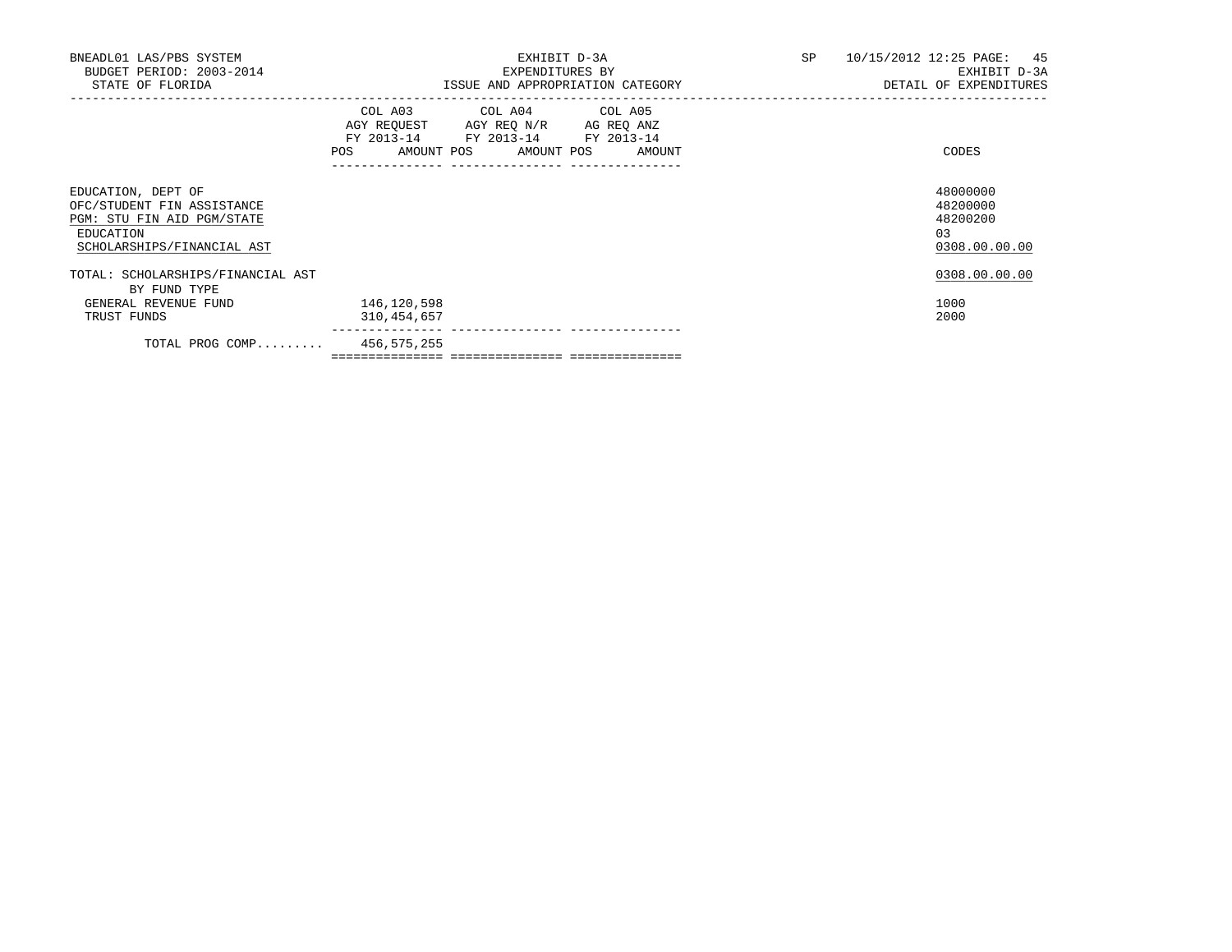| BNEADL01 LAS/PBS SYSTEM<br>BUDGET PERIOD: 2003-2014<br>STATE OF FLORIDA                                                                                                                                                                                                                     | EXHIBIT D-3A<br>EXPENDITURES BY<br>ISSUE AND APPROPRIATION CATEGORY                                                                                                                            | SP               | 10/15/2012 12:25 PAGE:<br>-46<br>EXHIBIT D-3A<br>DETAIL OF EXPENDITURES                                     |
|---------------------------------------------------------------------------------------------------------------------------------------------------------------------------------------------------------------------------------------------------------------------------------------------|------------------------------------------------------------------------------------------------------------------------------------------------------------------------------------------------|------------------|-------------------------------------------------------------------------------------------------------------|
|                                                                                                                                                                                                                                                                                             | $\begin{tabular}{lcccc} COL A03 & COL A04 & COL A05 \\ AGY REQUEST & AGY REQ N/R & AG REQ ANZ \\ FY & 2013-14 & FY & 2013-14 & FY & 2013-14 \end{tabular}$<br>POS AMOUNT POS AMOUNT POS AMOUNT |                  | CODES                                                                                                       |
| EDUCATION, DEPT OF<br>OFC/STUDENT FIN ASSISTANCE<br>PGM: STU FIN AID PGM/FED<br>EDUCATION<br>SCHOLARSHIPS/FINANCIAL AST<br>ESTIMATED EXPENDITURES<br>ESTIMATED EXPENDITURES - OPERATIONS<br>SPECIAL CATEGORIES<br>G/A-COLL ACC CHALL GT PROG<br>FEDERAL GRANTS TRUST FUND -FEDERL 7,011,133 |                                                                                                                                                                                                |                  | 48000000<br>48200000<br>48200300<br>03<br>0308.00.00.00<br>1000000<br>1001000<br>100000<br>100395<br>2261 3 |
| FINANCIAL ASSISTANCE PAYMT<br>STUDENT FINANCIAL AID                                                                                                                                                                                                                                         |                                                                                                                                                                                                |                  | 110000<br>110096                                                                                            |
| FEDERAL GRANTS TRUST FUND -FEDERL 500,000                                                                                                                                                                                                                                                   |                                                                                                                                                                                                |                  | 2261 3                                                                                                      |
| TRANSFER/DEFAULT FEES                                                                                                                                                                                                                                                                       |                                                                                                                                                                                                |                  | 110097                                                                                                      |
| STUDENT LOAN OPERATING TF -FEDERL 50,000                                                                                                                                                                                                                                                    |                                                                                                                                                                                                |                  | 2397 3                                                                                                      |
| TOTAL: ESTIMATED EXPENDITURES - OPERATIONS<br>TOTAL ISSUE 7,561,133                                                                                                                                                                                                                         |                                                                                                                                                                                                |                  | 1001000                                                                                                     |
| WORKLOAD<br>COLLEGE ACCESS CHALLENGE GRANT<br>INCREASE<br>SPECIAL CATEGORIES<br>G/A-COLL ACC CHALL GT PROG                                                                                                                                                                                  |                                                                                                                                                                                                |                  | 3000000<br>3000140<br>100000<br>100395                                                                      |
| FEDERAL GRANTS TRUST FUND -FEDERL 1,038,057                                                                                                                                                                                                                                                 |                                                                                                                                                                                                |                  | 2261 3                                                                                                      |
|                                                                                                                                                                                                                                                                                             |                                                                                                                                                                                                |                  |                                                                                                             |
| AGENCY ISSUE NARRATIVE:<br>2013-2014 BUDGET YEAR NARRATIVE:<br>LONG RANGE PROGRAM PLAN:<br>College Access Challenge Grant Program (ACT2066)                                                                                                                                                 |                                                                                                                                                                                                | IT COMPONENT? NO |                                                                                                             |
| 2. Seamless Articulation and Maximum Access                                                                                                                                                                                                                                                 | DEPARTMENT OF EDUCATION GOALS (section $1008.31(2)(c)$ , Florida Statutes):                                                                                                                    |                  |                                                                                                             |
| ISSUE NARRATIVE:                                                                                                                                                                                                                                                                            |                                                                                                                                                                                                |                  |                                                                                                             |

 An increase of \$1,038,057 is requested to provide additional budget authority due to an anticipated increase in the annual College Access Challenge Grant award amount. Since Fiscal Year 2008-09, the annual award disbursed to eligible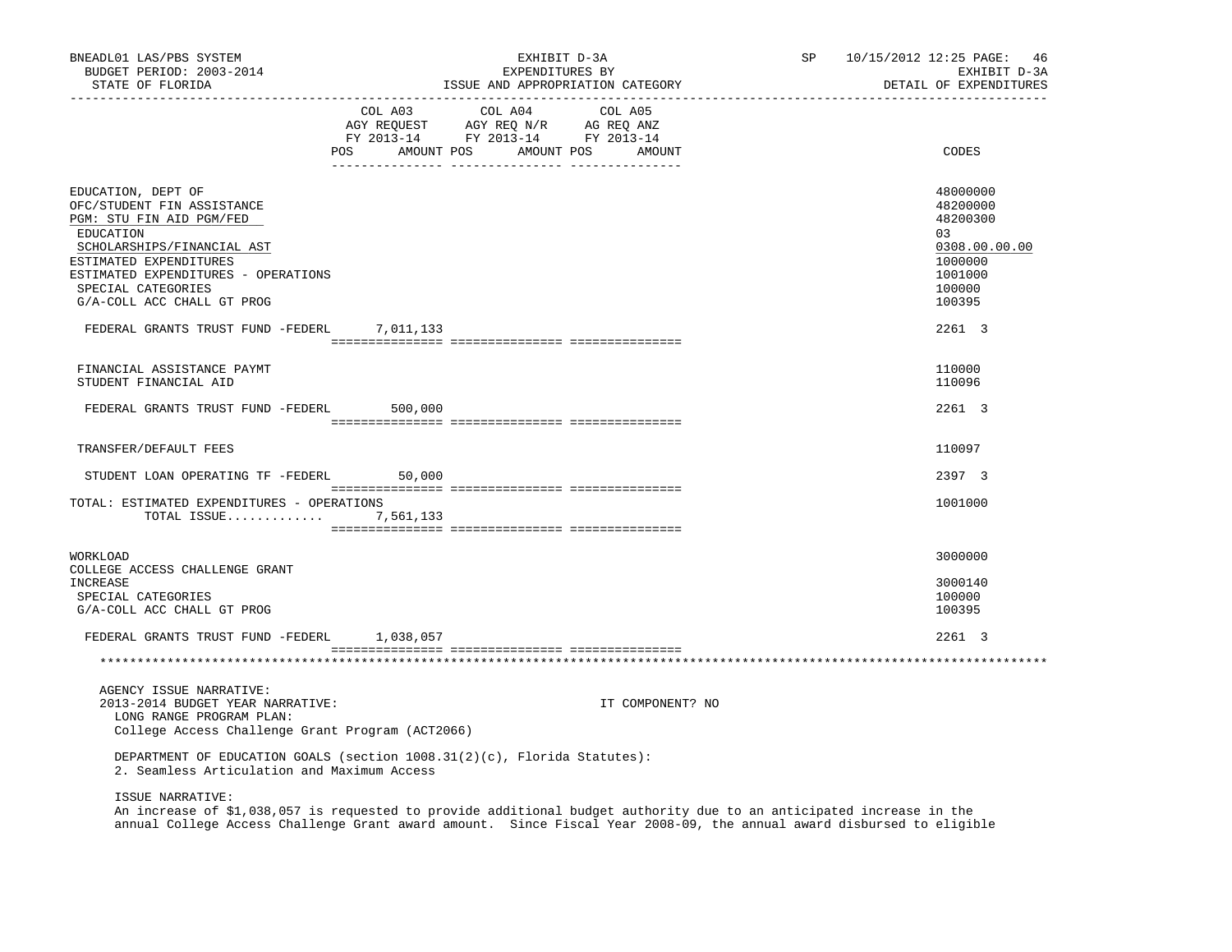| BNEADL01 LAS/PBS SYSTEM<br>BUDGET PERIOD: 2003-2014<br>STATE OF FLORIDA                                                                                                                                                                                                                                                                                                                                     |                                      | EXHIBIT D-3A<br>EXPENDITURES BY<br>ISSUE AND APPROPRIATION CATEGORY               |                   | SP | 10/15/2012 12:25 PAGE: 47<br>EXHIBIT D-3A<br>DETAIL OF EXPENDITURES           |  |
|-------------------------------------------------------------------------------------------------------------------------------------------------------------------------------------------------------------------------------------------------------------------------------------------------------------------------------------------------------------------------------------------------------------|--------------------------------------|-----------------------------------------------------------------------------------|-------------------|----|-------------------------------------------------------------------------------|--|
|                                                                                                                                                                                                                                                                                                                                                                                                             | COL A03<br>POS AMOUNT POS AMOUNT POS | COL A04<br>AGY REQUEST AGY REQ N/R AG REQ ANZ<br>FY 2013-14 FY 2013-14 FY 2013-14 | COL A05<br>AMOUNT |    | CODES                                                                         |  |
| EDUCATION, DEPT OF<br>OFC/STUDENT FIN ASSISTANCE<br>PGM: STU FIN AID PGM/FED<br>EDUCATION<br>SCHOLARSHIPS/FINANCIAL AST<br>WORKLOAD<br>COLLEGE ACCESS CHALLENGE GRANT<br>INCREASE<br>students has steadily increased and it is anticipated that required level of funding will continue to increase.                                                                                                        |                                      |                                                                                   |                   |    | 48000000<br>48200000<br>48200300<br>03<br>0308.00.00.00<br>3000000<br>3000140 |  |
| FEDERAL FUNDING REDUCTIONS<br>ALIGN BUDGET AUTHORITY WITH FEDERAL<br>FUNDING<br>FINANCIAL ASSISTANCE PAYMT<br>STUDENT FINANCIAL AID                                                                                                                                                                                                                                                                         |                                      |                                                                                   |                   |    | 3200000<br>3200100<br>110000<br>110096                                        |  |
| FEDERAL GRANTS TRUST FUND -FEDERL                                                                                                                                                                                                                                                                                                                                                                           | 250,000-                             |                                                                                   |                   |    | 2261 3                                                                        |  |
| TRANSFER/DEFAULT FEES                                                                                                                                                                                                                                                                                                                                                                                       |                                      |                                                                                   |                   |    | 110097                                                                        |  |
| STUDENT LOAN OPERATING TF -FEDERL 35,000-                                                                                                                                                                                                                                                                                                                                                                   |                                      |                                                                                   |                   |    | 2397 3                                                                        |  |
| TOTAL: ALIGN BUDGET AUTHORITY WITH FEDERAL<br>FUNDING<br>TOTAL ISSUE 285,000-                                                                                                                                                                                                                                                                                                                               |                                      |                                                                                   |                   |    | 3200100                                                                       |  |
|                                                                                                                                                                                                                                                                                                                                                                                                             |                                      |                                                                                   |                   |    |                                                                               |  |
| AGENCY ISSUE NARRATIVE:<br>2013-2014 BUDGET YEAR NARRATIVE:<br>LONG RANGE PROGRAM PLAN:<br>John R. Justice Loan Repayment Progam (ACT2048)                                                                                                                                                                                                                                                                  |                                      |                                                                                   | IT COMPONENT? NO  |    |                                                                               |  |
| DEPARTMENT OF EDUCATION GOALS (section $1008.31(2)(c)$ , Florida Statutes):<br>4. Quality Efficient Services                                                                                                                                                                                                                                                                                                |                                      |                                                                                   |                   |    |                                                                               |  |
| ISSUE NARRATIVE:<br>A decrease of \$285,000 of budget authority is requested related to the following federal programs:                                                                                                                                                                                                                                                                                     |                                      |                                                                                   |                   |    |                                                                               |  |
| Student Financial Aid<br>A decrease of \$250,000 is requested to more closely align budget authority with the anticipated level of funding for the<br>John R. Justice Student Loan Repayment Program. This federal program provides funds for the repayment of certain student<br>financial aid loans for state prosecutors and public defenders, including those with a role in supervision, education, or |                                      |                                                                                   |                   |    |                                                                               |  |

training of other persons providing such services. Recipients of these funds are required to commit to providing three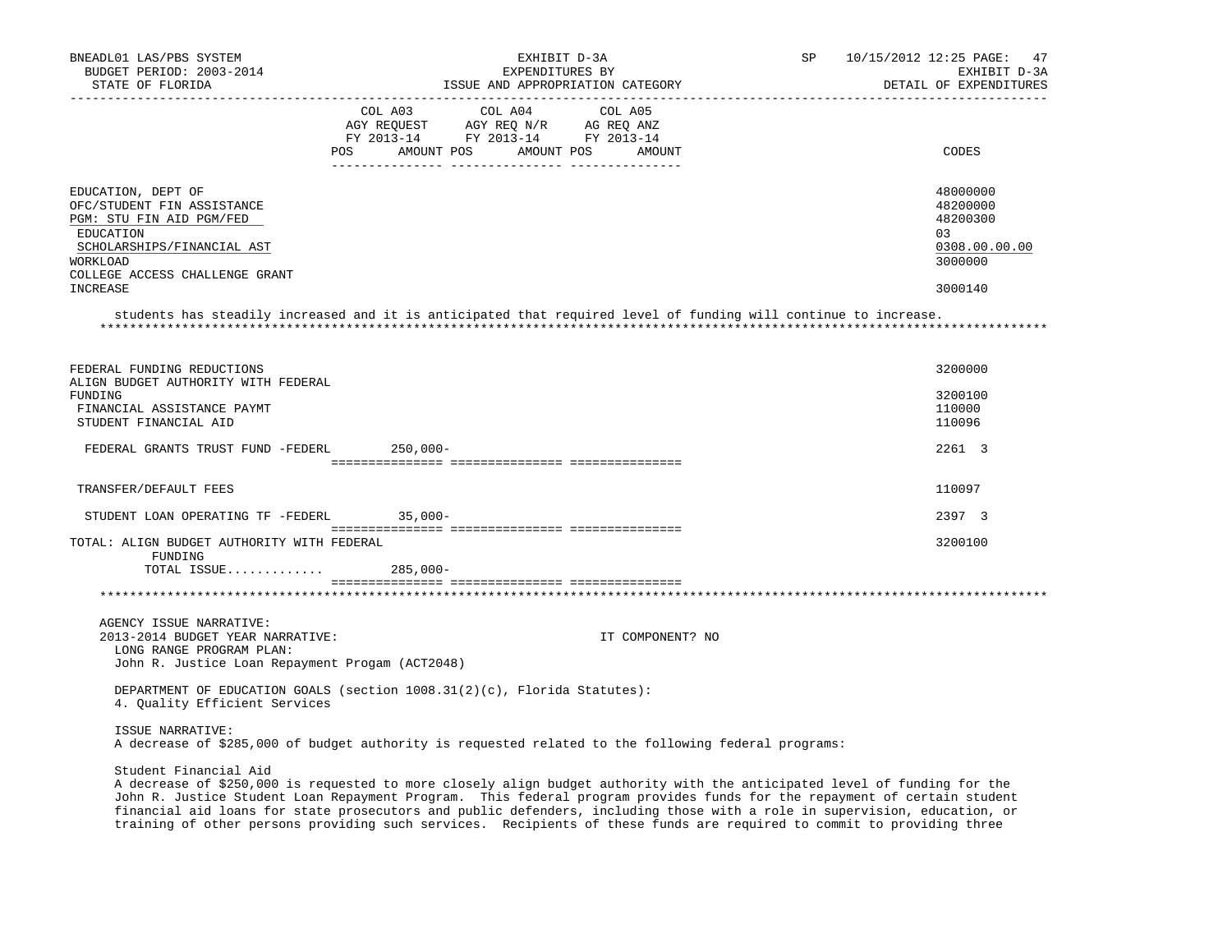| BNEADL01 LAS/PBS SYSTEM<br>BUDGET PERIOD: 2003-2014<br>STATE OF FLORIDA                                                                                                                                                                                                                                                                                                                                                                                                                                                                                                                       | EXHIBIT D-3A<br>EXPENDITURES BY<br>ISSUE AND APPROPRIATION CATEGORY |                                                                                                   |  | SP 10/15/2012 12:25 PAGE: 48<br>EXHIBIT D-3A<br>DETAIL OF EXPENDITURES         |
|-----------------------------------------------------------------------------------------------------------------------------------------------------------------------------------------------------------------------------------------------------------------------------------------------------------------------------------------------------------------------------------------------------------------------------------------------------------------------------------------------------------------------------------------------------------------------------------------------|---------------------------------------------------------------------|---------------------------------------------------------------------------------------------------|--|--------------------------------------------------------------------------------|
|                                                                                                                                                                                                                                                                                                                                                                                                                                                                                                                                                                                               | POS AMOUNT POS AMOUNT POS AMOUNT                                    | COL A03 COL A04 COL A05<br>AGY REQUEST AGY REO N/R AG REO ANZ<br>FY 2013-14 FY 2013-14 FY 2013-14 |  | CODES                                                                          |
| EDUCATION, DEPT OF<br>OFC/STUDENT FIN ASSISTANCE<br>PGM: STU FIN AID PGM/FED<br>EDUCATION<br>SCHOLARSHIPS/FINANCIAL AST<br>FEDERAL FUNDING REDUCTIONS<br>ALIGN BUDGET AUTHORITY WITH FEDERAL<br>FUNDING                                                                                                                                                                                                                                                                                                                                                                                       |                                                                     |                                                                                                   |  | 48000000<br>48200000<br>48200300<br>0.3<br>0308.00.00.00<br>3200000<br>3200100 |
| years of service to the State of Florida.<br>Transfer of Default Fees<br>A decrease of \$35,000 is requested due to the reduction in loan volume as a result of the federal Health Care and<br>Education Reconciliation Act of 2010. The act eliminated the bank-based quaranteed student loan program administered by<br>the Office of Student Financial Assistance and moved all colleges to the U.S. Department of Education's Direct Loan<br>Program beginning in the 2010-11 academic year. A small balance is retained to close out the final loans that qualify<br>under this program. |                                                                     |                                                                                                   |  |                                                                                |
| TOTAL: SCHOLARSHIPS/FINANCIAL AST<br>BY FUND TYPE                                                                                                                                                                                                                                                                                                                                                                                                                                                                                                                                             |                                                                     |                                                                                                   |  | 0308.00.00.00                                                                  |
|                                                                                                                                                                                                                                                                                                                                                                                                                                                                                                                                                                                               |                                                                     |                                                                                                   |  | 2000                                                                           |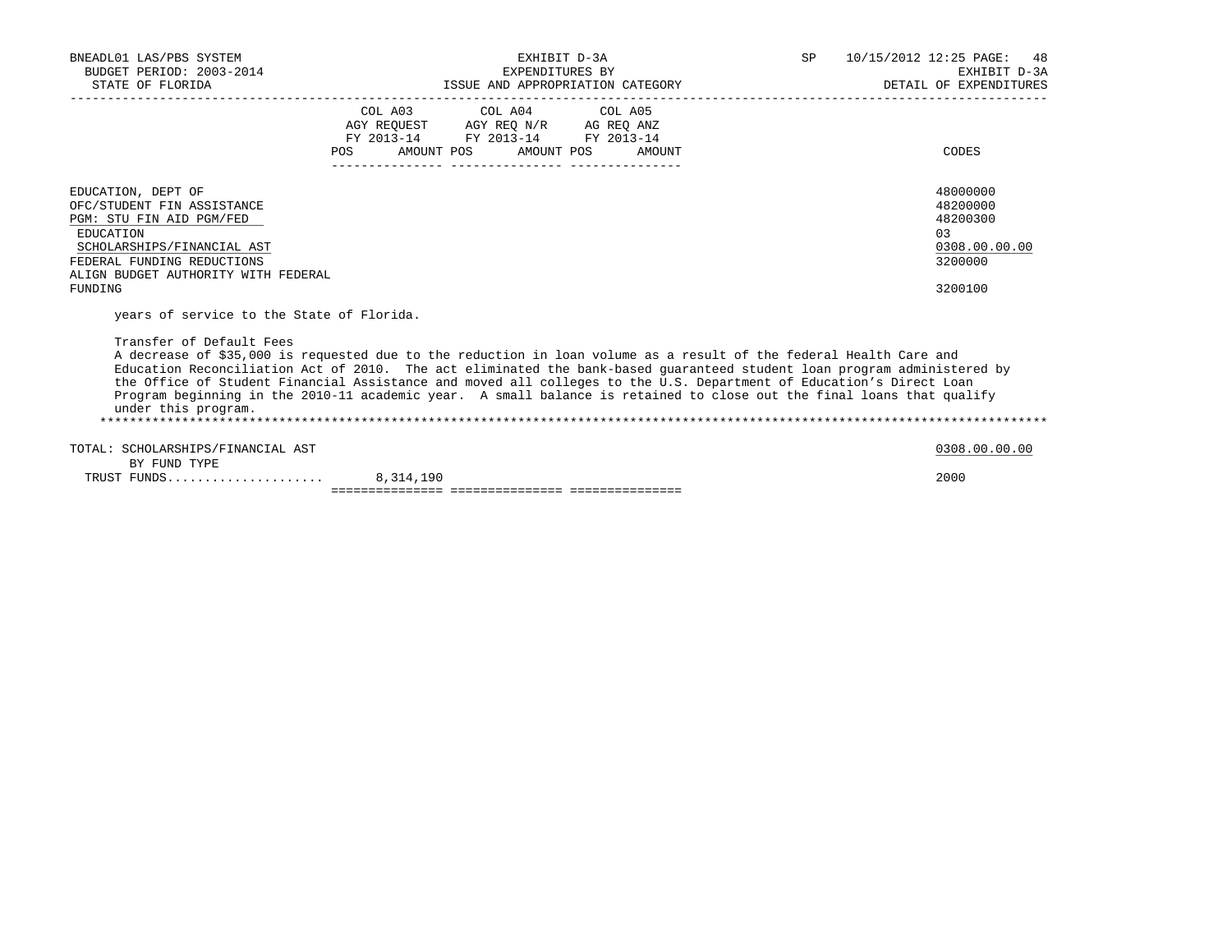| BNEADL01 LAS/PBS SYSTEM             |        |                                                                                                                                       | EXHIBIT D-3A    |                                  | SP | 10/15/2012 12:25 PAGE: 49 |
|-------------------------------------|--------|---------------------------------------------------------------------------------------------------------------------------------------|-----------------|----------------------------------|----|---------------------------|
| BUDGET PERIOD: 2003-2014            |        |                                                                                                                                       | EXPENDITURES BY |                                  |    | EXHIBIT D-3A              |
| STATE OF FLORIDA                    |        |                                                                                                                                       |                 | ISSUE AND APPROPRIATION CATEGORY |    | DETAIL OF EXPENDITURES    |
|                                     |        | COL A03 COL A04 COL A05<br>AGY REQUEST AGY REQ N/R AG REQ ANZ<br>FY 2013-14 FY 2013-14 FY 2013-14<br>POS AMOUNT POS AMOUNT POS AMOUNT |                 |                                  |    | CODES                     |
| EDUCATION, DEPT OF                  |        |                                                                                                                                       |                 |                                  |    | 48000000                  |
| EARLY LEARNING                      |        |                                                                                                                                       |                 |                                  |    | 48220000                  |
| PREKINDERGARTEN EDUCATION           |        |                                                                                                                                       |                 |                                  |    | 48220300                  |
| EDUCATION                           |        |                                                                                                                                       |                 |                                  |    | 0 <sub>3</sub>            |
| PK-20 EXECUTIVE BUDGET              |        |                                                                                                                                       |                 |                                  |    | 0312.00.00.00             |
| ESTIMATED EXPENDITURES              |        |                                                                                                                                       |                 |                                  |    | 1000000                   |
| ESTIMATED EXPENDITURES - OPERATIONS |        |                                                                                                                                       |                 |                                  |    | 1001000                   |
| SPECIAL CATEGORIES                  |        |                                                                                                                                       |                 |                                  |    | 100000                    |
| G/A-ERLY LRNG STAND/ACCBTY          |        |                                                                                                                                       |                 |                                  |    | 103148                    |
| GENERAL REVENUE FUND                | -STATE | 4,458,892                                                                                                                             |                 |                                  |    | 1000 1                    |
|                                     |        |                                                                                                                                       |                 |                                  |    |                           |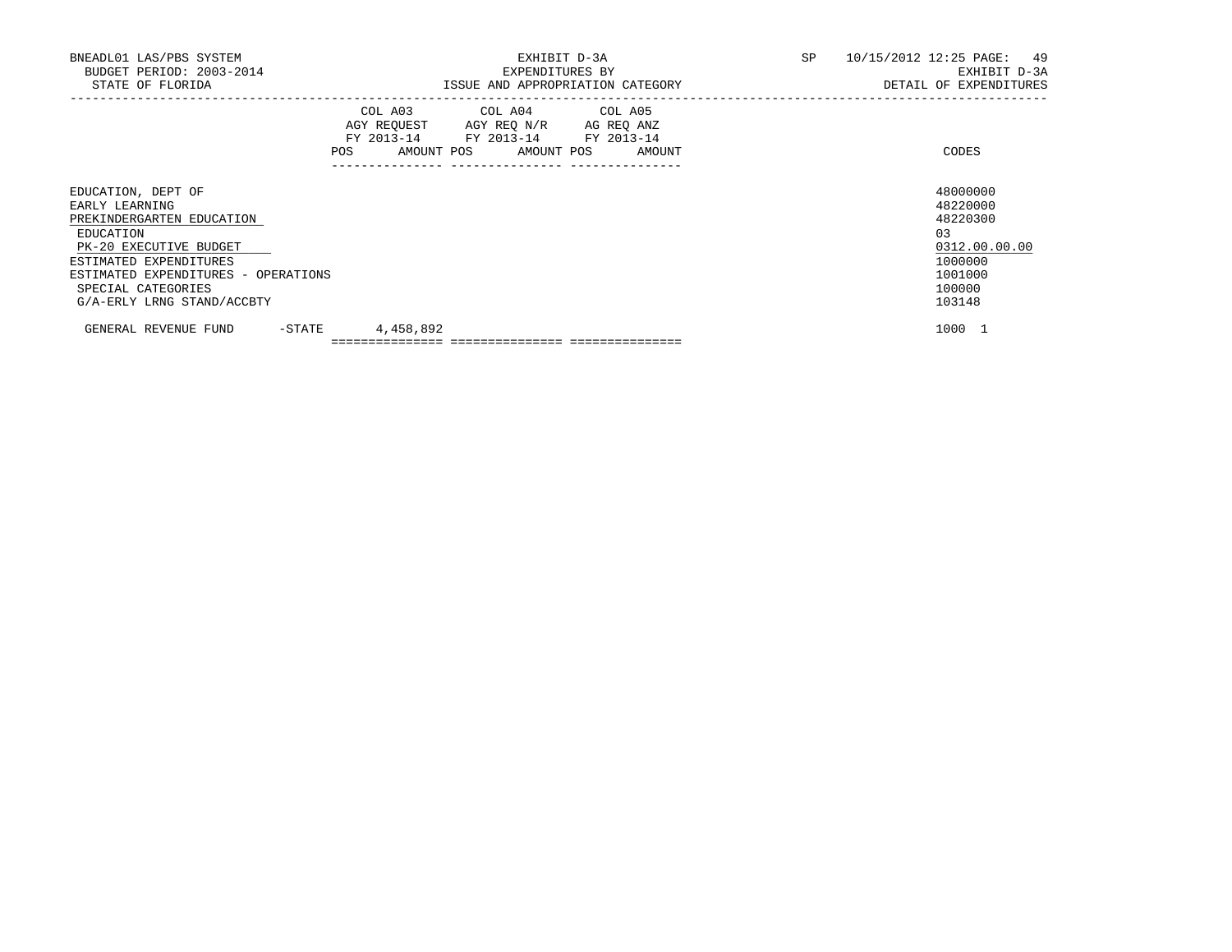| BNEADL01 LAS/PBS SYSTEM<br>BUDGET PERIOD: 2003-2014<br>STATE OF FLORIDA                                                                                                                                                  |                                 | EXHIBIT D-3A<br>EXPENDITURES BY<br>ISSUE AND APPROPRIATION CATEGORY                                               | SP <sub>2</sub> | 10/15/2012 12:25 PAGE: 50<br>EXHIBIT D-3A<br>DETAIL OF EXPENDITURES                     |
|--------------------------------------------------------------------------------------------------------------------------------------------------------------------------------------------------------------------------|---------------------------------|-------------------------------------------------------------------------------------------------------------------|-----------------|-----------------------------------------------------------------------------------------|
|                                                                                                                                                                                                                          | COL A03<br>AMOUNT POS<br>POS    | COL A04 COL A05<br>AGY REQUEST AGY REQ N/R AG REQ ANZ<br>FY 2013-14 FY 2013-14 FY 2013-14<br>AMOUNT POS<br>AMOUNT |                 | CODES                                                                                   |
| EDUCATION, DEPT OF<br>EARLY LEARNING<br>PGM: EARLY LEARNING SVCS<br>HEALTH AND HUMAN SERVICES<br>EARLY LEARNING<br>ESTIMATED EXPENDITURES<br>ESTIMATED EXPENDITURES - OPERATIONS<br>SALARY RATE<br>SALARY RATE 5,405,535 |                                 |                                                                                                                   |                 | 48000000<br>48220000<br>48220400<br>13<br>1307.00.00.00<br>1000000<br>1001000<br>000000 |
| SALARIES AND BENEFITS                                                                                                                                                                                                    |                                 |                                                                                                                   |                 | 010000                                                                                  |
| GENERAL REVENUE FUND<br>$-$ STATE                                                                                                                                                                                        | 2,243,666<br>-MATCH 1, 261, 307 |                                                                                                                   |                 | 1000 1<br>1000 2                                                                        |
| TOTAL GENERAL REVENUE FUND                                                                                                                                                                                               | 3,504,973                       |                                                                                                                   |                 | 1000                                                                                    |
| CHILD CARE/DEV BLK GRNT TF-FEDERL                                                                                                                                                                                        | 3,469,572                       |                                                                                                                   |                 | 2098 3                                                                                  |
| TOTAL POSITIONS 97.00<br>TOTAL APPRO 6,974,545                                                                                                                                                                           |                                 |                                                                                                                   |                 |                                                                                         |
| OTHER PERSONAL SERVICES                                                                                                                                                                                                  |                                 |                                                                                                                   |                 | 030000                                                                                  |
| GENERAL REVENUE FUND -MATCH<br>CHILD CARE/DEV BLK GRNT TF-FEDERL                                                                                                                                                         | 2,000<br>87,000                 |                                                                                                                   |                 | 1000 2<br>2098 3                                                                        |
| TOTAL APPRO                                                                                                                                                                                                              | 89,000                          |                                                                                                                   |                 |                                                                                         |
| <b>EXPENSES</b>                                                                                                                                                                                                          |                                 |                                                                                                                   |                 | 040000                                                                                  |
| $-$ STATE<br>GENERAL REVENUE FUND<br>$-MATCH$                                                                                                                                                                            | 683,864<br>35,426               |                                                                                                                   |                 | 1000 1<br>1000 2                                                                        |
| TOTAL GENERAL REVENUE FUND                                                                                                                                                                                               | 719,290                         |                                                                                                                   |                 | 1000                                                                                    |
| CHILD CARE/DEV BLK GRNT TF-FEDERL 894,637                                                                                                                                                                                |                                 |                                                                                                                   |                 | 2098 3                                                                                  |
| WELFARE TRANSITION TF<br>$-FEDERL$                                                                                                                                                                                       | 265,163                         |                                                                                                                   |                 | 2401 3                                                                                  |
| TOTAL APPRO                                                                                                                                                                                                              | 1,879,090                       |                                                                                                                   |                 |                                                                                         |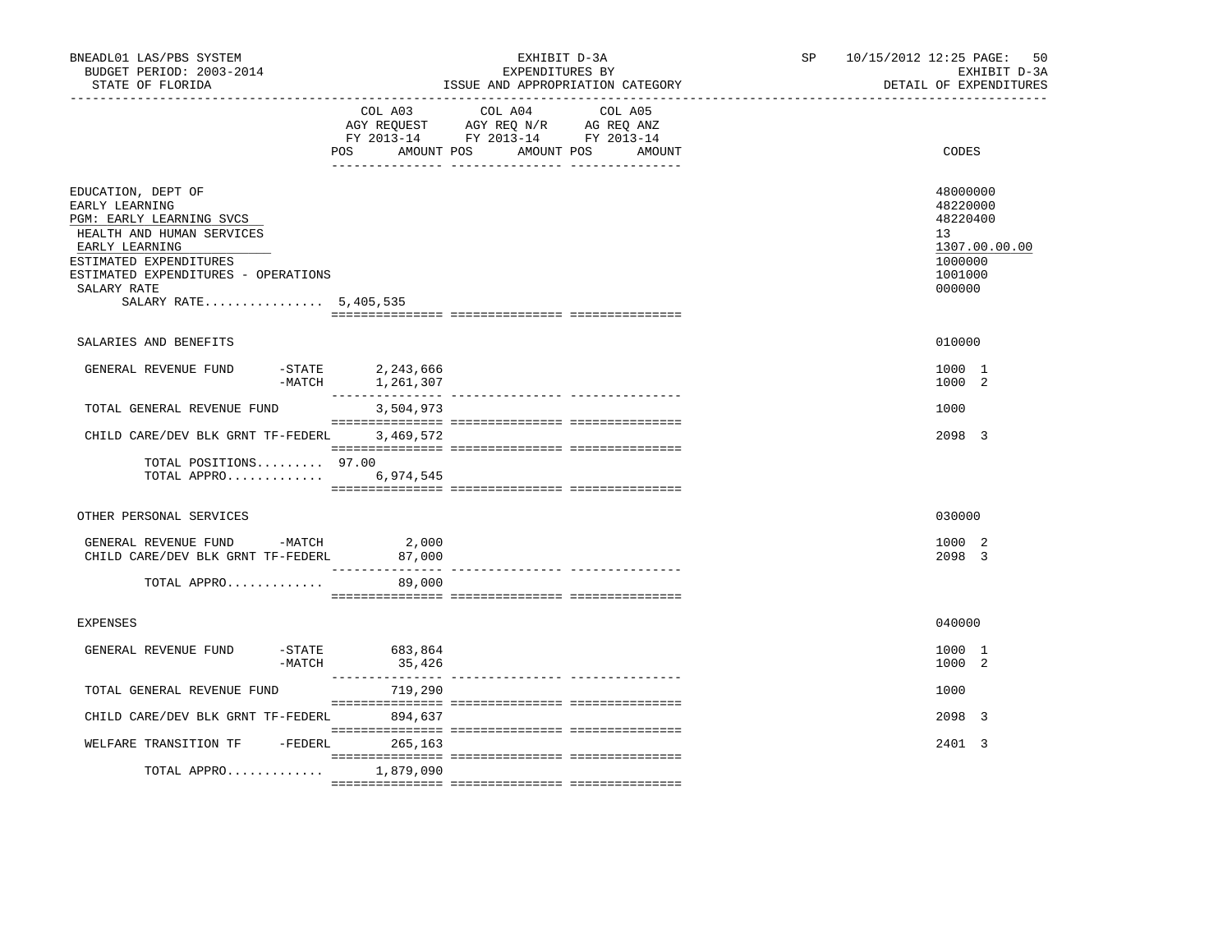| BNEADL01 LAS/PBS SYSTEM<br>BUDGET PERIOD: 2003-2014<br>STATE OF FLORIDA                                                                                                                                                                    |                                        | EXHIBIT D-3A<br>EXPENDITURES BY<br>ISSUE AND APPROPRIATION CATEGORY                                                       | SP <sub>2</sub> | 10/15/2012 12:25 PAGE: 51<br>EXHIBIT D-3A<br>DETAIL OF EXPENDITURES                                            |
|--------------------------------------------------------------------------------------------------------------------------------------------------------------------------------------------------------------------------------------------|----------------------------------------|---------------------------------------------------------------------------------------------------------------------------|-----------------|----------------------------------------------------------------------------------------------------------------|
|                                                                                                                                                                                                                                            | AMOUNT POS<br>POS                      | COL A03 COL A04 COL A05<br>AGY REQUEST AGY REQ N/R AG REQ ANZ<br>FY 2013-14 FY 2013-14 FY 2013-14<br>AMOUNT POS<br>AMOUNT |                 | CODES                                                                                                          |
| EDUCATION, DEPT OF<br>EARLY LEARNING<br>PGM: EARLY LEARNING SVCS<br>HEALTH AND HUMAN SERVICES<br>EARLY LEARNING<br>ESTIMATED EXPENDITURES<br>ESTIMATED EXPENDITURES - OPERATIONS<br>AID TO LOCAL GOVERNMENTS<br>G/A-PROJECTS, CONTR & GRTS |                                        |                                                                                                                           |                 | 48000000<br>48220000<br>48220400<br>13 <sup>°</sup><br>1307.00.00.00<br>1000000<br>1001000<br>050000<br>050235 |
| FEDERAL GRANTS TRUST FUND -FEDERL                                                                                                                                                                                                          | 500,000                                |                                                                                                                           |                 | 2261 3                                                                                                         |
| OPERATING CAPITAL OUTLAY                                                                                                                                                                                                                   |                                        |                                                                                                                           |                 | 060000                                                                                                         |
| GENERAL REVENUE FUND -STATE<br>CHILD CARE/DEV BLK GRNT TF-FEDERL                                                                                                                                                                           | 5,785<br>15,000                        |                                                                                                                           |                 | 1000 1<br>2098 3                                                                                               |
| TOTAL APPRO                                                                                                                                                                                                                                | 20,785                                 |                                                                                                                           |                 |                                                                                                                |
| SPECIAL CATEGORIES<br>G/A-CONTRACTED SERVICES                                                                                                                                                                                              |                                        |                                                                                                                           |                 | 100000<br>100778                                                                                               |
| GENERAL REVENUE FUND -STATE 248,399<br>CHILD CARE/DEV BLK GRNT TF-FEDERL                                                                                                                                                                   | 300,000<br>$- - - - - - - -$           |                                                                                                                           |                 | 1000 1<br>2098 3                                                                                               |
| TOTAL APPRO                                                                                                                                                                                                                                | 548,399                                |                                                                                                                           |                 |                                                                                                                |
| G/A - SCHOOL READINESS                                                                                                                                                                                                                     |                                        |                                                                                                                           |                 | 103114                                                                                                         |
| GENERAL REVENUE FUND                                                                                                                                                                                                                       | -STATE 999,884<br>-MATCH 140, 272, 646 |                                                                                                                           |                 | 1000 1<br>1000 2                                                                                               |
| TOTAL GENERAL REVENUE FUND                                                                                                                                                                                                                 | 141,272,530                            |                                                                                                                           |                 | 1000                                                                                                           |
| CHILD CARE/DEV BLK GRNT TF-FEDERL 341,699,672                                                                                                                                                                                              |                                        |                                                                                                                           |                 | 2098 3                                                                                                         |
| FEDERAL GRANTS TRUST FUND -FEDERL 500,000                                                                                                                                                                                                  |                                        |                                                                                                                           |                 | $2261 \quad 3$                                                                                                 |
| WELFARE TRANSITION TF -FEDERL                                                                                                                                                                                                              | 98,012,427                             |                                                                                                                           |                 | 2401 3                                                                                                         |
| TOTAL APPRO 581,484,629                                                                                                                                                                                                                    |                                        |                                                                                                                           |                 |                                                                                                                |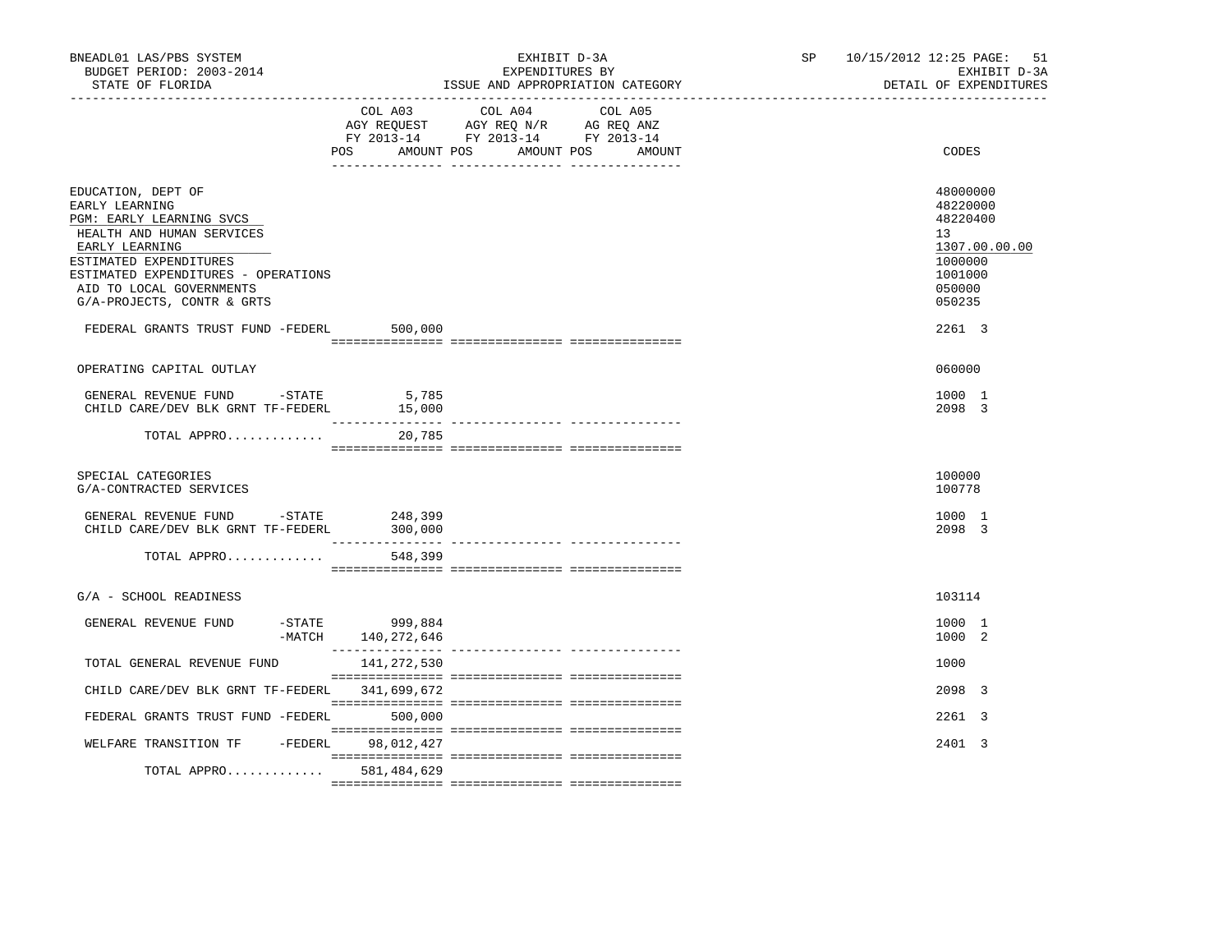| BNEADL01 LAS/PBS SYSTEM<br>BUDGET PERIOD: 2003-2014<br>STATE OF FLORIDA                                                                                                                                                             |                                                             | EXHIBIT D-3A<br>EXPENDITURES BY<br>ISSUE AND APPROPRIATION CATEGORY                                                             | SP 10/15/2012 12:25 PAGE: 52<br>EXHIBIT D-3A<br>DETAIL OF EXPENDITURES                                         |
|-------------------------------------------------------------------------------------------------------------------------------------------------------------------------------------------------------------------------------------|-------------------------------------------------------------|---------------------------------------------------------------------------------------------------------------------------------|----------------------------------------------------------------------------------------------------------------|
|                                                                                                                                                                                                                                     | COL A03<br><b>POS</b>                                       | COL A04 COL A05<br>AGY REQUEST AGY REQ N/R AG REQ ANZ<br>FY 2013-14 FY 2013-14 FY 2013-14<br>AMOUNT POS<br>AMOUNT POS<br>AMOUNT | CODES                                                                                                          |
| EDUCATION, DEPT OF<br>EARLY LEARNING<br>PGM: EARLY LEARNING SVCS<br>HEALTH AND HUMAN SERVICES<br>EARLY LEARNING<br>ESTIMATED EXPENDITURES<br>ESTIMATED EXPENDITURES - OPERATIONS<br>SPECIAL CATEGORIES<br>G/A DATA SYSTEMS SCH READ |                                                             |                                                                                                                                 | 48000000<br>48220000<br>48220400<br>13 <sup>7</sup><br>1307.00.00.00<br>1000000<br>1001000<br>100000<br>103119 |
| GENERAL REVENUE FUND -STATE 240,595<br>CHILD CARE/DEV BLK GRNT TF-FEDERL                                                                                                                                                            | 868,403                                                     |                                                                                                                                 | 1000 1<br>2098 3                                                                                               |
| TOTAL APPRO                                                                                                                                                                                                                         | ________________<br>1,108,998                               |                                                                                                                                 |                                                                                                                |
| RISK MANAGEMENT INSURANCE                                                                                                                                                                                                           |                                                             |                                                                                                                                 | 103241                                                                                                         |
| GENERAL REVENUE FUND<br>-STATE                                                                                                                                                                                                      | 4,153<br>$-MATCH$<br>2,280                                  |                                                                                                                                 | 1000 1<br>1000 2                                                                                               |
| TOTAL GENERAL REVENUE FUND                                                                                                                                                                                                          | 6,433                                                       |                                                                                                                                 | 1000                                                                                                           |
| CHILD CARE/DEV BLK GRNT TF-FEDERL 7,123                                                                                                                                                                                             |                                                             |                                                                                                                                 | 2098 3                                                                                                         |
| TOTAL APPRO                                                                                                                                                                                                                         | 13,556                                                      |                                                                                                                                 |                                                                                                                |
| G/A-VOLUNTARY PRE-K PROG                                                                                                                                                                                                            |                                                             |                                                                                                                                 | 107007                                                                                                         |
| GENERAL REVENUE FUND                                                                                                                                                                                                                | -STATE 413,312,552                                          |                                                                                                                                 | 1000 1                                                                                                         |
| TR/DMS/HR SVCS/STW CONTRCT                                                                                                                                                                                                          |                                                             |                                                                                                                                 | 107040                                                                                                         |
| GENERAL REVENUE FUND                                                                                                                                                                                                                | $-$ STATE $11,274$<br>$-MATCH$<br>4,579<br>________________ |                                                                                                                                 | 1000 1<br>1000 2                                                                                               |
| TOTAL GENERAL REVENUE FUND                                                                                                                                                                                                          | 15,853                                                      |                                                                                                                                 | 1000                                                                                                           |
| CHILD CARE/DEV BLK GRNT TF-FEDERL 7,879                                                                                                                                                                                             |                                                             |                                                                                                                                 | 2098 3                                                                                                         |
| TOTAL APPRO                                                                                                                                                                                                                         | 23,732                                                      |                                                                                                                                 |                                                                                                                |
|                                                                                                                                                                                                                                     |                                                             |                                                                                                                                 |                                                                                                                |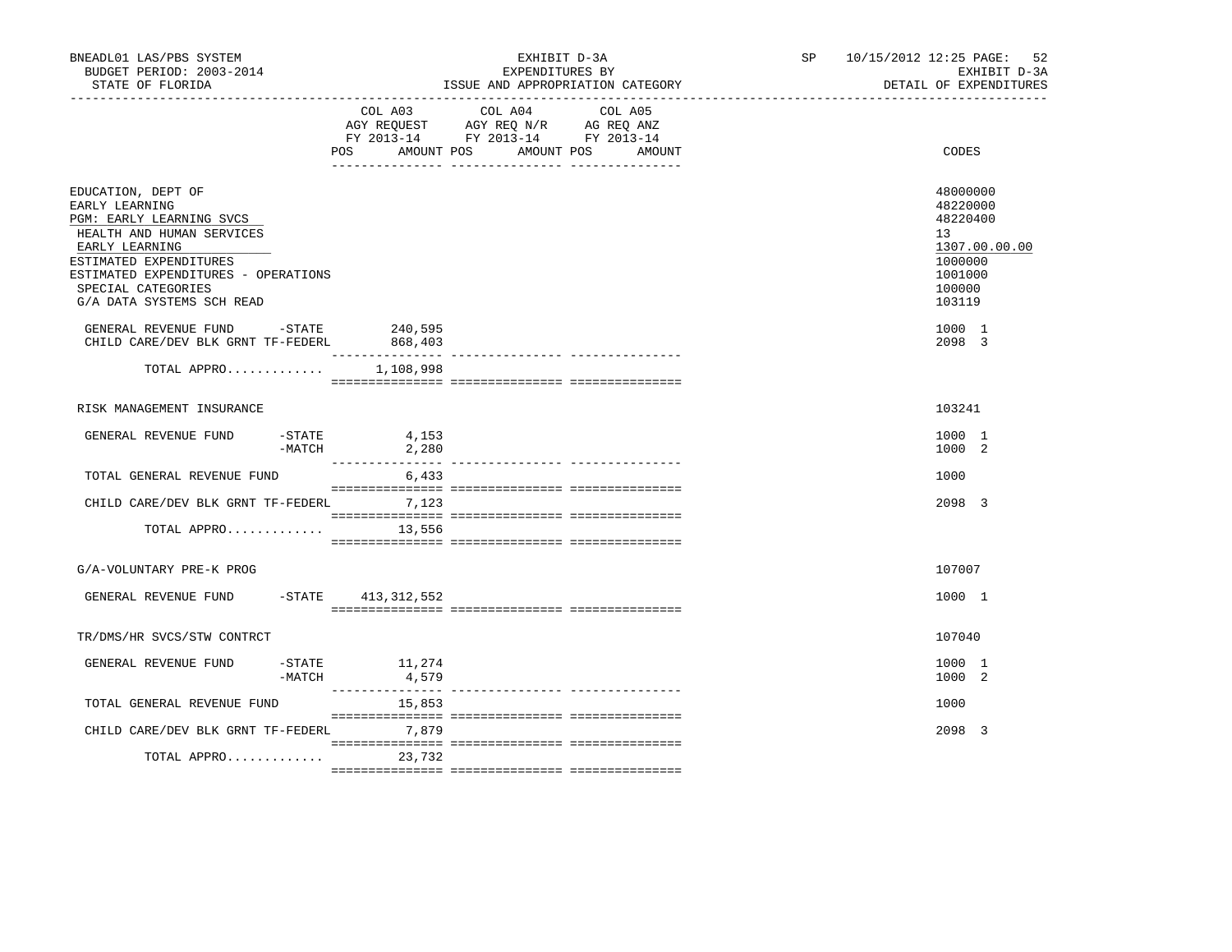| BNEADL01 LAS/PBS SYSTEM<br>BUDGET PERIOD: 2003-2014<br>STATE OF FLORIDA<br>-------------------                                                                                                                                       |                  | EXHIBIT D-3A<br>EXPENDITURES BY<br>ISSUE AND APPROPRIATION CATEGORY                                                                   | SP 10/15/2012 12:25 PAGE: 53<br>EXHIBIT D-3A<br>DETAIL OF EXPENDITURES                            |
|--------------------------------------------------------------------------------------------------------------------------------------------------------------------------------------------------------------------------------------|------------------|---------------------------------------------------------------------------------------------------------------------------------------|---------------------------------------------------------------------------------------------------|
|                                                                                                                                                                                                                                      |                  | COL A03 COL A04 COL A05<br>AGY REQUEST AGY REQ N/R AG REQ ANZ<br>FY 2013-14 FY 2013-14 FY 2013-14<br>POS AMOUNT POS AMOUNT POS AMOUNT | CODES                                                                                             |
| EDUCATION, DEPT OF<br>EARLY LEARNING<br>PGM: EARLY LEARNING SVCS<br>HEALTH AND HUMAN SERVICES<br>EARLY LEARNING<br>ESTIMATED EXPENDITURES<br>ESTIMATED EXPENDITURES - OPERATIONS<br>SPECIAL CATEGORIES<br>STATE OPERATIONS-ARRA 2009 |                  |                                                                                                                                       | 48000000<br>48220000<br>48220400<br>13<br>1307.00.00.00<br>1000000<br>1001000<br>100000<br>109910 |
| CHILD CARE/DEV BLK GRNT TF-FEDERL                                                                                                                                                                                                    | 51,075           |                                                                                                                                       | 2098 3                                                                                            |
| G/A-CONTRAC SVCS-ARRA 2009                                                                                                                                                                                                           |                  |                                                                                                                                       | 109911                                                                                            |
| CHILD CARE/DEV BLK GRNT TF-FEDERL 1,181,868                                                                                                                                                                                          |                  |                                                                                                                                       | 2098 3                                                                                            |
|                                                                                                                                                                                                                                      |                  |                                                                                                                                       |                                                                                                   |
| SALARIES/BENEFIT-ARRA 2009                                                                                                                                                                                                           |                  |                                                                                                                                       | 109995                                                                                            |
| CHILD CARE/DEV BLK GRNT TF-FEDERL 179,462                                                                                                                                                                                            |                  |                                                                                                                                       | 2098 3                                                                                            |
| <b>OUALIFIED EXPENDITURE</b><br>EARLY LEARNING INFO (ELIS)                                                                                                                                                                           |                  |                                                                                                                                       | 200000<br>200010                                                                                  |
| GENERAL REVENUE FUND -STATE 971,918<br>CHILD CARE/DEV BLK GRNT TF-FEDERL 4,910,865                                                                                                                                                   |                  |                                                                                                                                       | 1000 1<br>2098 3                                                                                  |
| TOTAL APPRO                                                                                                                                                                                                                          | 5,882,783        |                                                                                                                                       |                                                                                                   |
| DATA PROCESSING SERVICES<br>SOUTHWOOD SRC                                                                                                                                                                                            |                  |                                                                                                                                       | 210000<br>210021                                                                                  |
| CHILD CARE/DEV BLK GRNT TF-FEDERL 10,085                                                                                                                                                                                             |                  |                                                                                                                                       | 2098 3                                                                                            |
| NORTHWEST REGIONAL DC                                                                                                                                                                                                                |                  |                                                                                                                                       | 210023                                                                                            |
| GENERAL REVENUE FUND                                                                                                                                                                                                                 | $-STATE$ 50, 116 |                                                                                                                                       | 1000 1                                                                                            |
| TOTAL: ESTIMATED EXPENDITURES - OPERATIONS<br>TOTAL POSITIONS 97.00<br>TOTAL ISSUE 1013,310,675<br>TOTAL SALARY RATE $5,405,535$                                                                                                     |                  |                                                                                                                                       | 1001000                                                                                           |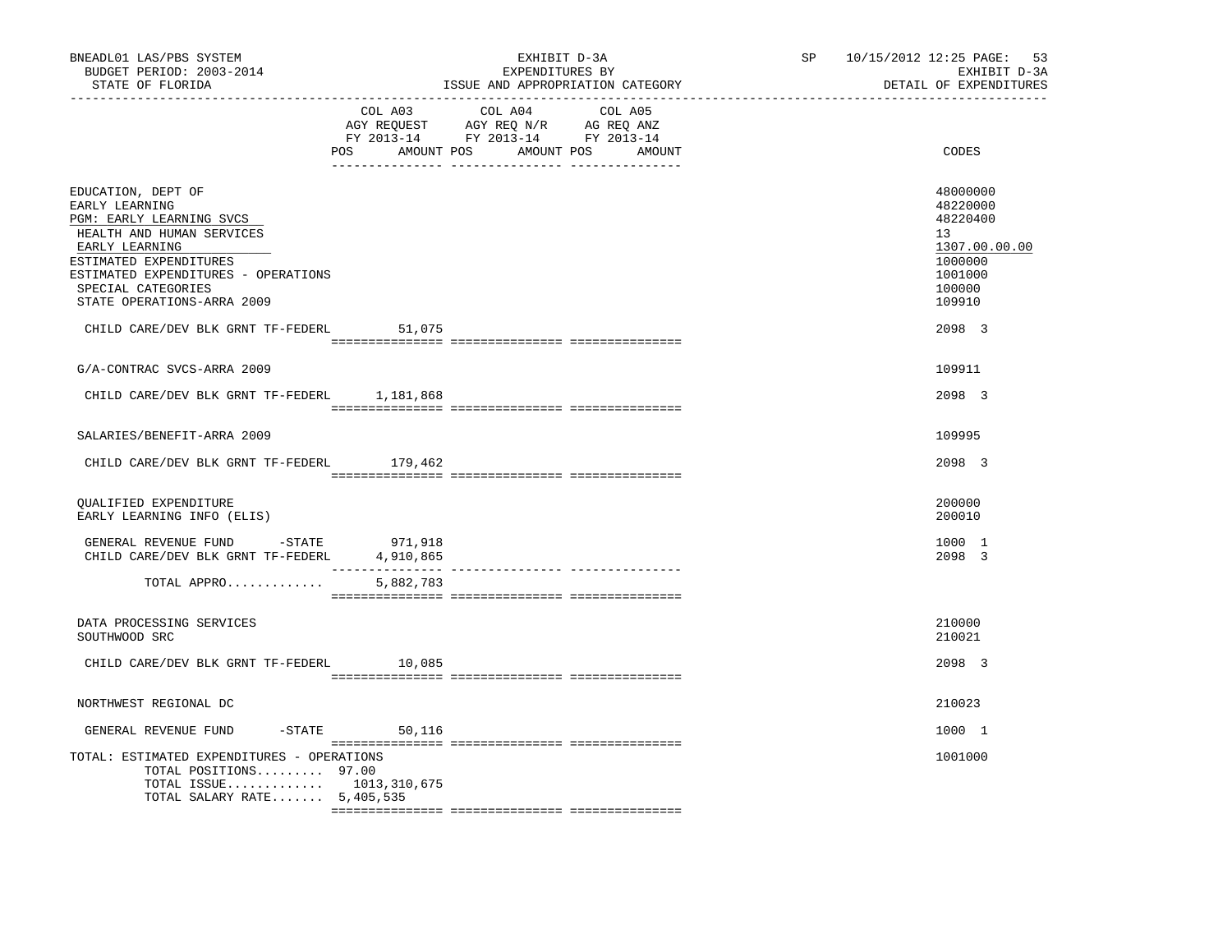| BNEADL01 LAS/PBS SYSTEM<br>BUDGET PERIOD: 2003-2014<br>STATE OF FLORIDA                                                                                                                                                                  |                          | EXHIBIT D-3A<br>EXPENDITURES BY<br>ISSUE AND APPROPRIATION CATEGORY                                                                      | SP | 10/15/2012 12:25 PAGE: 54<br>EXHIBIT D-3A<br>DETAIL OF EXPENDITURES                               |
|------------------------------------------------------------------------------------------------------------------------------------------------------------------------------------------------------------------------------------------|--------------------------|------------------------------------------------------------------------------------------------------------------------------------------|----|---------------------------------------------------------------------------------------------------|
|                                                                                                                                                                                                                                          |                          | COL A03 COL A04<br>COL A05<br>AGY REQUEST AGY REQ N/R AG REQ ANZ<br>FY 2013-14 FY 2013-14 FY 2013-14<br>POS AMOUNT POS AMOUNT POS AMOUNT |    | CODES                                                                                             |
| EDUCATION, DEPT OF<br>EARLY LEARNING<br>PGM: EARLY LEARNING SVCS<br>HEALTH AND HUMAN SERVICES<br>EARLY LEARNING<br>ESTIMATED EXPENDITURES<br>CASUALTY INSURANCE PREMIUM<br>ADJUSTMENT<br>SPECIAL CATEGORIES<br>RISK MANAGEMENT INSURANCE |                          |                                                                                                                                          |    | 48000000<br>48220000<br>48220400<br>13<br>1307.00.00.00<br>1000000<br>1001090<br>100000<br>103241 |
| GENERAL REVENUE FUND<br>-MATCH                                                                                                                                                                                                           | -STATE 1,190<br>653      |                                                                                                                                          |    | 1000 1<br>1000 2                                                                                  |
| TOTAL GENERAL REVENUE FUND                                                                                                                                                                                                               | _______________<br>1,843 | ______________ _______________                                                                                                           |    | 1000                                                                                              |
| CHILD CARE/DEV BLK GRNT TF-FEDERL                                                                                                                                                                                                        | 2,042                    |                                                                                                                                          |    | 2098 3                                                                                            |
| TOTAL APPRO                                                                                                                                                                                                                              | 3,885                    |                                                                                                                                          |    |                                                                                                   |
| FLORIDA RETIREMENT SYSTEM<br>CONTRIBUTION ADJUSTMENT FOR<br>FISCAL YEAR 2012-2013<br>SALARIES AND BENEFITS<br>GENERAL REVENUE FUND                                                                                                       | $-STATE$<br>5,273        |                                                                                                                                          |    | 1001240<br>010000<br>1000 1                                                                       |
|                                                                                                                                                                                                                                          | $-MATCH$<br>2,965        |                                                                                                                                          |    | 1000 2                                                                                            |
| TOTAL GENERAL REVENUE FUND                                                                                                                                                                                                               | 8,238                    |                                                                                                                                          |    | 1000                                                                                              |
| CHILD CARE/DEV BLK GRNT TF-FEDERL 8,157                                                                                                                                                                                                  |                          |                                                                                                                                          |    | 2098 3                                                                                            |
| TOTAL APPRO                                                                                                                                                                                                                              | 16,395                   |                                                                                                                                          |    |                                                                                                   |
| DATA PROCESSING SERVICES<br>SOUTHWOOD SRC                                                                                                                                                                                                |                          |                                                                                                                                          |    | 210000<br>210021                                                                                  |
| CHILD CARE/DEV BLK GRNT TF-FEDERL                                                                                                                                                                                                        | 6                        |                                                                                                                                          |    | 2098 3                                                                                            |
| TOTAL: FLORIDA RETIREMENT SYSTEM<br>CONTRIBUTION ADJUSTMENT FOR<br>FISCAL YEAR 2012-2013                                                                                                                                                 |                          |                                                                                                                                          |    | 1001240                                                                                           |
| TOTAL ISSUE                                                                                                                                                                                                                              | 16,401                   |                                                                                                                                          |    |                                                                                                   |
|                                                                                                                                                                                                                                          |                          |                                                                                                                                          |    |                                                                                                   |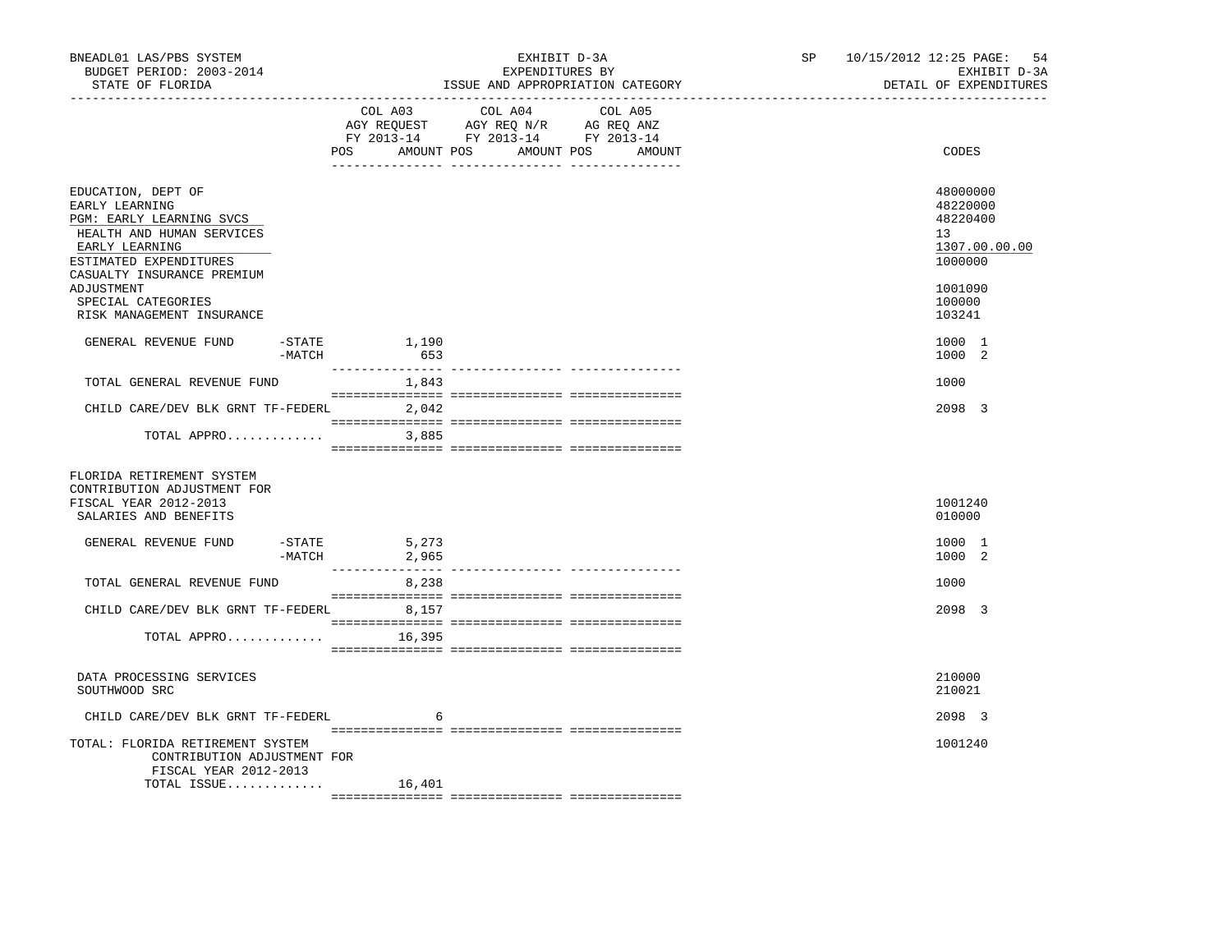| BNEADL01 LAS/PBS SYSTEM<br>BUDGET PERIOD: 2003-2014<br>STATE OF FLORIDA                                                                                                 |          |                                  | EXHIBIT D-3A<br>EXPENDITURES BY<br>ISSUE AND APPROPRIATION CATEGORY                               |  | SP and the set of the set of the set of the set of the set of the set of the set of the set of the set of the set of the set of the set of the set of the set of the set of the set of the set of the set of the set of the se | 10/15/2012 12:25 PAGE: 55<br>EXHIBIT D-3A<br>DETAIL OF EXPENDITURES |
|-------------------------------------------------------------------------------------------------------------------------------------------------------------------------|----------|----------------------------------|---------------------------------------------------------------------------------------------------|--|--------------------------------------------------------------------------------------------------------------------------------------------------------------------------------------------------------------------------------|---------------------------------------------------------------------|
|                                                                                                                                                                         |          | POS AMOUNT POS AMOUNT POS AMOUNT | COL A03 COL A04 COL A05<br>AGY REQUEST AGY REQ N/R AG REQ ANZ<br>FY 2013-14 FY 2013-14 FY 2013-14 |  |                                                                                                                                                                                                                                | CODES                                                               |
|                                                                                                                                                                         |          |                                  |                                                                                                   |  |                                                                                                                                                                                                                                |                                                                     |
| EDUCATION, DEPT OF<br>EARLY LEARNING<br>PGM: EARLY LEARNING SVCS<br>HEALTH AND HUMAN SERVICES<br>EARLY LEARNING<br>ESTIMATED EXPENDITURES<br>ADJUSTMENT TO STATE HEALTH |          |                                  |                                                                                                   |  |                                                                                                                                                                                                                                | 48000000<br>48220000<br>48220400<br>13<br>1307.00.00.00<br>1000000  |
| INSURANCE PREMIUM CONTRIBUTION -<br>FISCAL YEAR 2012-13<br>SALARIES AND BENEFITS                                                                                        |          |                                  |                                                                                                   |  |                                                                                                                                                                                                                                | 1001830<br>010000                                                   |
|                                                                                                                                                                         |          |                                  |                                                                                                   |  |                                                                                                                                                                                                                                |                                                                     |
| GENERAL REVENUE FUND                                                                                                                                                    | $-MATCH$ | $-STATE$ 3,867<br>2,174          |                                                                                                   |  |                                                                                                                                                                                                                                | 1000 1<br>1000 2                                                    |
| TOTAL GENERAL REVENUE FUND                                                                                                                                              |          | __________<br>6,041              |                                                                                                   |  |                                                                                                                                                                                                                                | 1000                                                                |
| CHILD CARE/DEV BLK GRNT TF-FEDERL 5,982                                                                                                                                 |          |                                  |                                                                                                   |  |                                                                                                                                                                                                                                | 2098 3                                                              |
| TOTAL APPRO                                                                                                                                                             |          | 12,023                           |                                                                                                   |  |                                                                                                                                                                                                                                |                                                                     |
|                                                                                                                                                                         |          |                                  |                                                                                                   |  |                                                                                                                                                                                                                                |                                                                     |
| DATA PROCESSING SERVICES<br>SOUTHWOOD SRC                                                                                                                               |          |                                  |                                                                                                   |  |                                                                                                                                                                                                                                | 210000<br>210021                                                    |
| CHILD CARE/DEV BLK GRNT TF-FEDERL                                                                                                                                       |          | -5                               |                                                                                                   |  |                                                                                                                                                                                                                                | 2098 3                                                              |
| TOTAL: ADJUSTMENT TO STATE HEALTH<br>INSURANCE PREMIUM CONTRIBUTION -<br>FISCAL YEAR 2012-13                                                                            |          |                                  |                                                                                                   |  |                                                                                                                                                                                                                                | 1001830                                                             |
| TOTAL ISSUE $12,028$                                                                                                                                                    |          |                                  |                                                                                                   |  |                                                                                                                                                                                                                                |                                                                     |
| REALLOCATION OF HUMAN RESOURCES                                                                                                                                         |          |                                  |                                                                                                   |  |                                                                                                                                                                                                                                |                                                                     |
| OUTSOURCING<br>SPECIAL CATEGORIES<br>TR/DMS/HR SVCS/STW CONTRCT                                                                                                         |          |                                  |                                                                                                   |  |                                                                                                                                                                                                                                | 1005900<br>100000<br>107040                                         |
| GENERAL REVENUE FUND                                                                                                                                                    | -MATCH   | $-STATE$<br>5,026<br>2,042       |                                                                                                   |  |                                                                                                                                                                                                                                | 1000 1<br>1000 2                                                    |
| TOTAL GENERAL REVENUE FUND                                                                                                                                              |          | ________________<br>7,068        |                                                                                                   |  |                                                                                                                                                                                                                                | 1000                                                                |
| CHILD CARE/DEV BLK GRNT TF-FEDERL                                                                                                                                       |          | 3,513                            |                                                                                                   |  |                                                                                                                                                                                                                                | 2098 3                                                              |
| TOTAL APPRO                                                                                                                                                             |          | 10,581                           |                                                                                                   |  |                                                                                                                                                                                                                                |                                                                     |
|                                                                                                                                                                         |          |                                  |                                                                                                   |  |                                                                                                                                                                                                                                |                                                                     |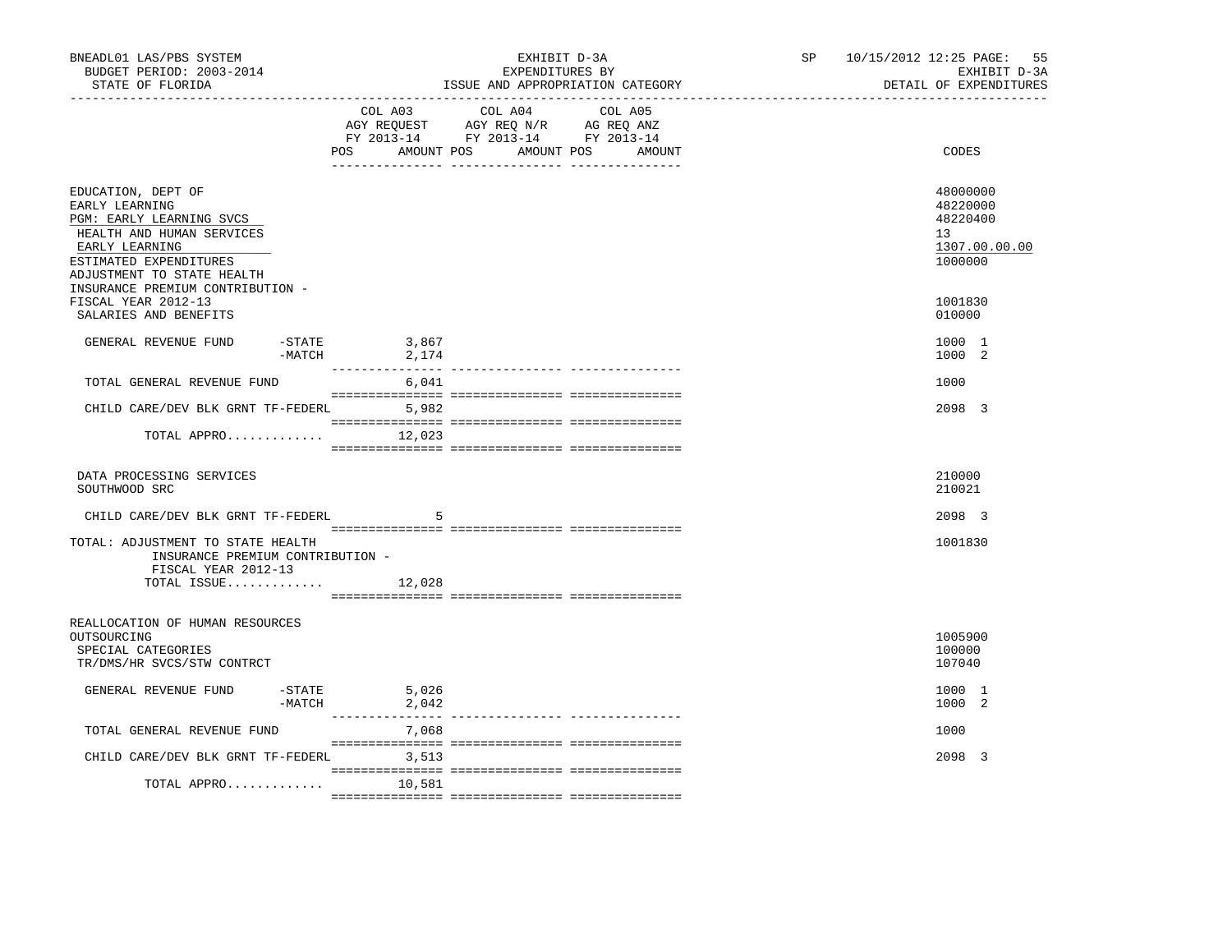| BNEADL01 LAS/PBS SYSTEM<br>BUDGET PERIOD: 2003-2014                                                                                                                                                                               | EXHIBIT D-3A<br>EXPENDITURES BY                                                                                                                          | SP 10/15/2012 12:25 PAGE: 56<br>EXHIBIT D-3A                       |
|-----------------------------------------------------------------------------------------------------------------------------------------------------------------------------------------------------------------------------------|----------------------------------------------------------------------------------------------------------------------------------------------------------|--------------------------------------------------------------------|
| STATE OF FLORIDA                                                                                                                                                                                                                  | ISSUE AND APPROPRIATION CATEGORY                                                                                                                         | DETAIL OF EXPENDITURES                                             |
|                                                                                                                                                                                                                                   | COL A03 COL A04<br>COL A05<br>AGY REQUEST AGY REQ N/R AG REQ ANZ<br>FY 2013-14 FY 2013-14 FY 2013-14<br><b>POS</b><br>AMOUNT POS<br>AMOUNT POS<br>AMOUNT | CODES                                                              |
| EDUCATION, DEPT OF<br>EARLY LEARNING<br>PGM: EARLY LEARNING SVCS<br>HEALTH AND HUMAN SERVICES<br>EARLY LEARNING<br>ESTIMATED EXPENDITURES REALIGNMENT<br>REALIGNMENT OF BUDGET EXPENDITURES<br>FOR THE EARLY LEARNING INFORMATION |                                                                                                                                                          | 48000000<br>48220000<br>48220400<br>13<br>1307.00.00.00<br>2000000 |
| SYSTEM (ELIS)<br>SPECIAL CATEGORIES<br>G/A - SCHOOL READINESS                                                                                                                                                                     |                                                                                                                                                          | 20030C0<br>100000<br>103114                                        |
| GENERAL REVENUE FUND                                                                                                                                                                                                              | -STATE 350,000-                                                                                                                                          | 1000 1                                                             |
| G/A DATA SYSTEMS SCH READ                                                                                                                                                                                                         |                                                                                                                                                          | 103119                                                             |
| CHILD CARE/DEV BLK GRNT TF-FEDERL 150,000-                                                                                                                                                                                        |                                                                                                                                                          | 2098 3                                                             |
| OUALIFIED EXPENDITURE<br>EARLY LEARNING INFO (ELIS)                                                                                                                                                                               |                                                                                                                                                          | 200000<br>200010                                                   |
| GENERAL REVENUE FUND                                                                                                                                                                                                              | -STATE 971,918-                                                                                                                                          | 1000 1                                                             |
| DATA PROCESSING SERVICES<br>TRC - DMS                                                                                                                                                                                             |                                                                                                                                                          | 210000<br>210010                                                   |
| CHILD CARE/DEV BLK GRNT TF-FEDERL 1,500,000-                                                                                                                                                                                      |                                                                                                                                                          | 2098 3                                                             |
| EDU TECH/INFORMATION SRVCS                                                                                                                                                                                                        |                                                                                                                                                          | 210020                                                             |
| ${\tt GENERAL}\;\;{\tt REVENUE}\;\;{\tt FUND}\qquad\qquad\texttt{-STATE}\qquad\qquad 1\,,321\,,918$<br>CHILD CARE/DEV BLK GRNT TF-FEDERL                                                                                          | 1,650,000                                                                                                                                                | 1000 1<br>2098 3                                                   |
| TOTAL APPRO                                                                                                                                                                                                                       | 2,971,918                                                                                                                                                |                                                                    |
|                                                                                                                                                                                                                                   |                                                                                                                                                          |                                                                    |

AGENCY ISSUE NARRATIVE:

2013-2014 BUDGET YEAR NARRATIVE: IT COMPONENT? YES

 Florida's Office of Early Learning is charged with maintaining and operating the Early Learning Information System (ELIS) - a centralized technology system that supports the administration of the state's School Readiness and Voluntary Prekindergarten Education programs and provides information to parents and service providers. With the project completing design, development and implementation in June 2013, maintenance and operations for the system will begin in July 2013 and continue throughout the FY 2013-14.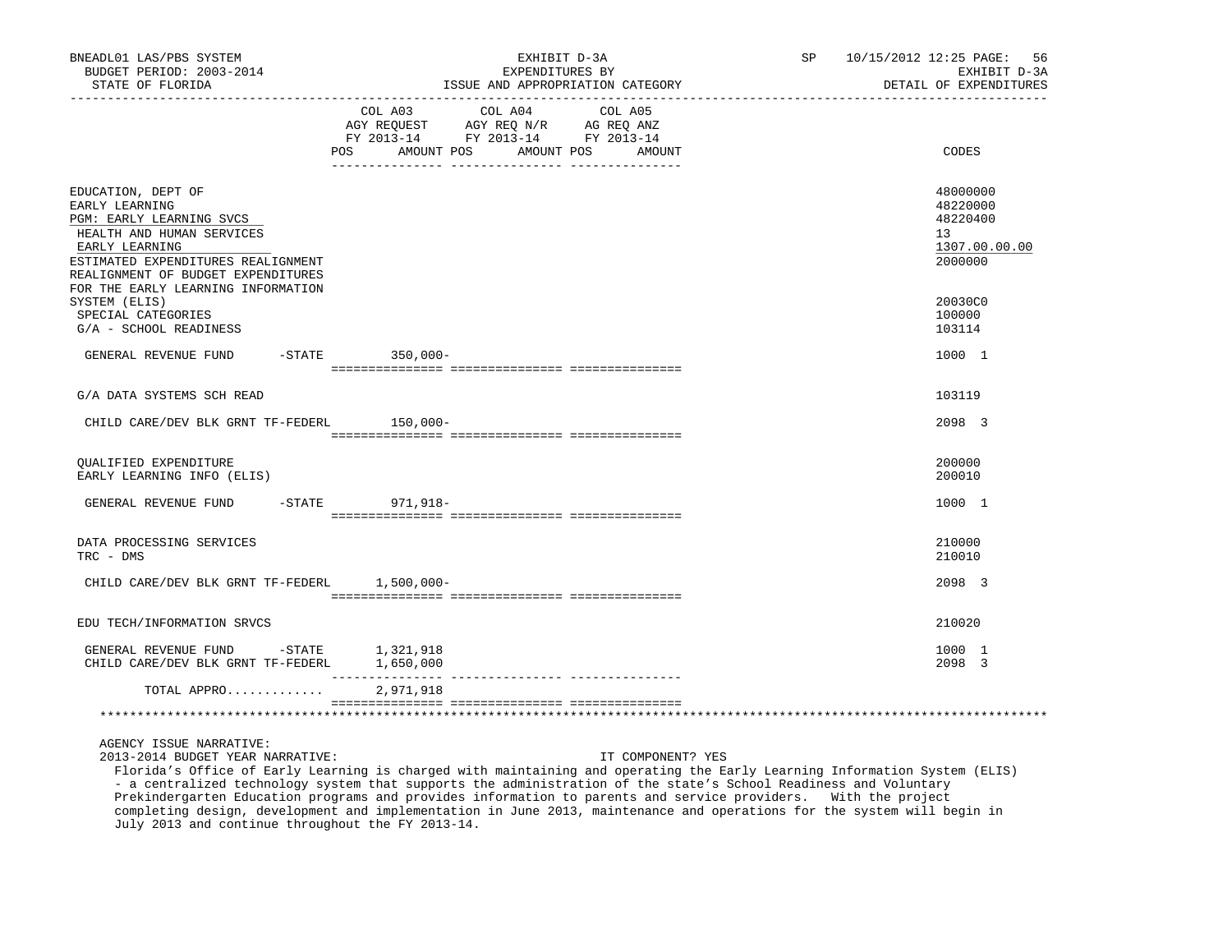| BNEADL01 LAS/PBS SYSTEM<br>BUDGET PERIOD: 2003-2014<br>STATE OF FLORIDA                                                                                                                     | EXHIBIT D-3A<br>EXPENDITURES BY<br>ISSUE AND APPROPRIATION CATEGORY                                                                         | 10/15/2012 12:25 PAGE: 57<br>SP<br>EXHIBIT D-3A<br>DETAIL OF EXPENDITURES |
|---------------------------------------------------------------------------------------------------------------------------------------------------------------------------------------------|---------------------------------------------------------------------------------------------------------------------------------------------|---------------------------------------------------------------------------|
|                                                                                                                                                                                             | COL A03 COL A04 COL A05<br>AGY REQUEST AGY REQ N/R AG REQ ANZ<br>FY 2013-14 FY 2013-14 FY 2013-14<br>AMOUNT POS AMOUNT POS<br>AMOUNT<br>POS | CODES                                                                     |
| EDUCATION, DEPT OF<br>EARLY LEARNING<br>PGM: EARLY LEARNING SVCS<br>HEALTH AND HUMAN SERVICES<br>EARLY LEARNING<br>ESTIMATED EXPENDITURES REALIGNMENT<br>REALIGNMENT OF BUDGET EXPENDITURES |                                                                                                                                             | 48000000<br>48220000<br>48220400<br>13<br>1307.00.00.00<br>2000000        |
| FOR THE EARLY LEARNING INFORMATION<br>SYSTEM (ELIS)                                                                                                                                         |                                                                                                                                             | 20030C0                                                                   |

 This issue is to realign the appropriation needed for the maintenance and operation of ELIS from several categories into one appropriation category as follows:

| 103114<br>FROM:<br>103119<br>200010 | 1000<br>2098 | (350,000)<br>(150,000) |  |
|-------------------------------------|--------------|------------------------|--|
|                                     |              |                        |  |
|                                     |              |                        |  |
|                                     | 1000         | (971, 918)             |  |
| 200010                              | 2098         | (1,500,000)            |  |
| 210020<br>TO:                       | 1000         | 1,321,918              |  |
| 210020                              | 2098         | 1,650,000              |  |
| Issue Total                         |              | $-0-$                  |  |

| 2098 3<br>CHILD CARE/DEV BLK GRNT TF-FEDERL<br>3,410,865-<br>STATE ADVISORY COUNCIL ON EARLY<br>EDUCATION AND CARE (AMERICAN<br>2103253<br>RECOVERY AND REINVESTMENT ACT)<br>100000<br>SPECIAL CATEGORIES |
|-----------------------------------------------------------------------------------------------------------------------------------------------------------------------------------------------------------|
|                                                                                                                                                                                                           |
|                                                                                                                                                                                                           |
| 109910<br>STATE OPERATIONS-ARRA 2009                                                                                                                                                                      |
| 2098 3<br>$51,075-$<br>CHILD CARE/DEV BLK GRNT TF-FEDERL                                                                                                                                                  |
|                                                                                                                                                                                                           |
| 109911<br>G/A-CONTRAC SVCS-ARRA 2009                                                                                                                                                                      |
| 1,181,868–<br>2098 3<br>CHILD CARE/DEV BLK GRNT TF-FEDERL                                                                                                                                                 |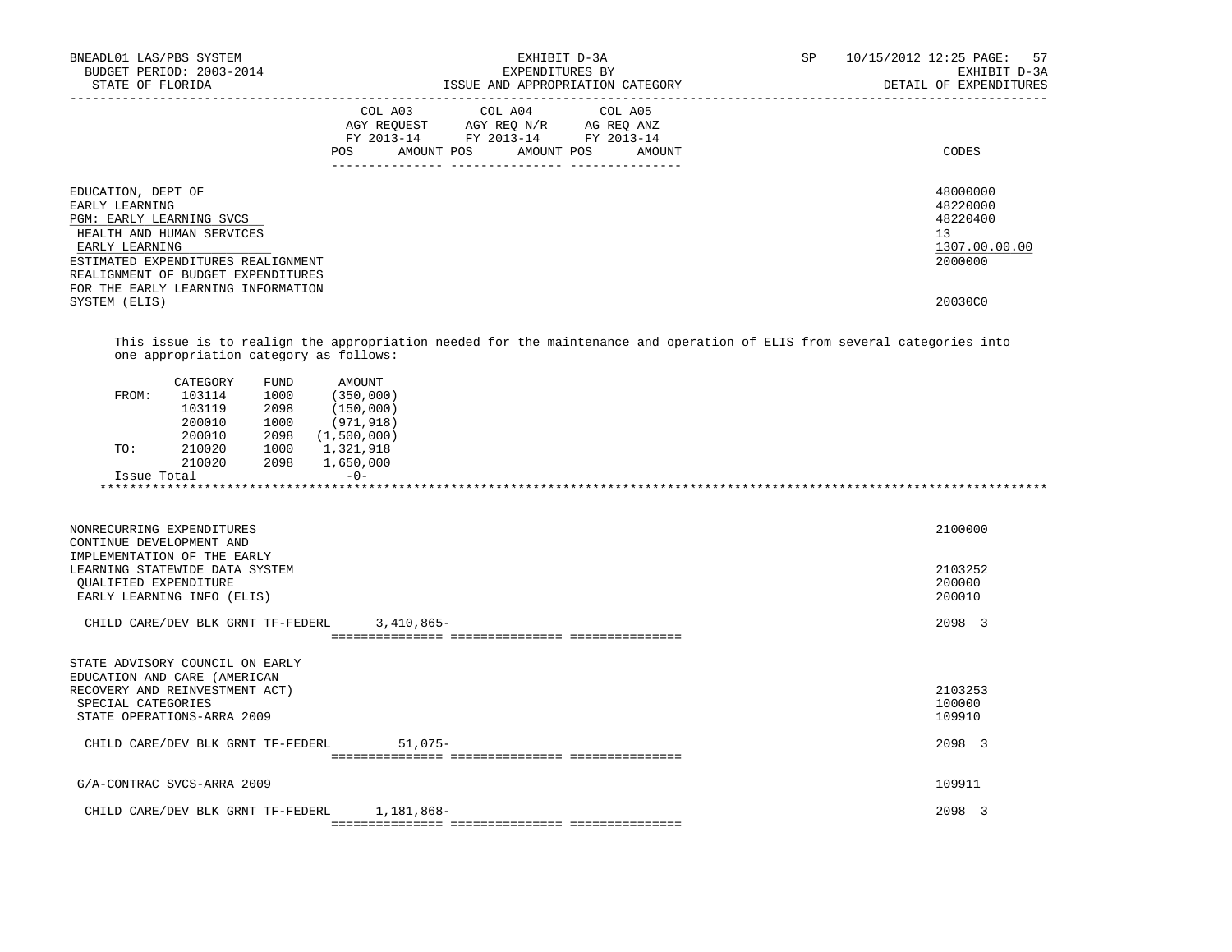| BNEADL01 LAS/PBS SYSTEM<br>BUDGET PERIOD: 2003-2014<br>STATE OF FLORIDA<br>------------------                                                                                   |                  | EXHIBIT D-3A<br>EXPENDITURES BY<br>ISSUE AND APPROPRIATION CATEGORY                                                           | SP and the set of the set of the set of the set of the set of the set of the set of the set of the set of the set of the set of the set of the set of the set of the set of the set of the set of the set of the set of the se | 10/15/2012 12:25 PAGE:<br>58<br>EXHIBIT D-3A<br>DETAIL OF EXPENDITURES |
|---------------------------------------------------------------------------------------------------------------------------------------------------------------------------------|------------------|-------------------------------------------------------------------------------------------------------------------------------|--------------------------------------------------------------------------------------------------------------------------------------------------------------------------------------------------------------------------------|------------------------------------------------------------------------|
|                                                                                                                                                                                 | COL A03          | COL A04 COL A05<br>AGY REQUEST AGY REQ N/R AG REQ ANZ<br>FY 2013-14 FY 2013-14 FY 2013-14<br>POS AMOUNT POS AMOUNT POS AMOUNT |                                                                                                                                                                                                                                | CODES                                                                  |
| EDUCATION, DEPT OF<br>EARLY LEARNING<br>PGM: EARLY LEARNING SVCS<br>HEALTH AND HUMAN SERVICES<br>EARLY LEARNING<br>NONRECURRING EXPENDITURES<br>STATE ADVISORY COUNCIL ON EARLY |                  |                                                                                                                               |                                                                                                                                                                                                                                | 48000000<br>48220000<br>48220400<br>13<br>1307.00.00.00<br>2100000     |
| EDUCATION AND CARE (AMERICAN<br>RECOVERY AND REINVESTMENT ACT)<br>SPECIAL CATEGORIES<br>SALARIES/BENEFIT-ARRA 2009                                                              |                  |                                                                                                                               |                                                                                                                                                                                                                                | 2103253<br>100000<br>109995                                            |
| CHILD CARE/DEV BLK GRNT TF-FEDERL 179,462-                                                                                                                                      |                  |                                                                                                                               |                                                                                                                                                                                                                                | 2098 3                                                                 |
| TOTAL: STATE ADVISORY COUNCIL ON EARLY<br>EDUCATION AND CARE (AMERICAN<br>RECOVERY AND REINVESTMENT ACT)<br>TOTAL ISSUE $1.412.405-$                                            |                  |                                                                                                                               |                                                                                                                                                                                                                                | 2103253                                                                |
| ANNUALIZATION OF ADMINISTERED<br>FUNDS APPROPRIATIONS<br>STATE HEALTH INSURANCE ADJUSTMENT<br>FOR FY 2012-13 - 10 MONTHS                                                        |                  |                                                                                                                               |                                                                                                                                                                                                                                | 26A0000                                                                |
| ANNUALIZATION<br>SALARIES AND BENEFITS                                                                                                                                          |                  |                                                                                                                               |                                                                                                                                                                                                                                | 26A1830<br>010000                                                      |
| GENERAL REVENUE FUND<br>$-$ STATE<br>-MATCH                                                                                                                                     | 19,335<br>10,870 |                                                                                                                               |                                                                                                                                                                                                                                | 1000 1<br>1000 2                                                       |
| TOTAL GENERAL REVENUE FUND                                                                                                                                                      | 30,205           |                                                                                                                               |                                                                                                                                                                                                                                | 1000                                                                   |
| CHILD CARE/DEV BLK GRNT TF-FEDERL 29,910                                                                                                                                        |                  |                                                                                                                               |                                                                                                                                                                                                                                | 2098 3                                                                 |
| TOTAL APPRO                                                                                                                                                                     | 60,115           |                                                                                                                               |                                                                                                                                                                                                                                |                                                                        |
| DATA PROCESSING SERVICES<br>SOUTHWOOD SRC                                                                                                                                       |                  |                                                                                                                               |                                                                                                                                                                                                                                | 210000<br>210021                                                       |
| CHILD CARE/DEV BLK GRNT TF-FEDERL                                                                                                                                               | 25               |                                                                                                                               |                                                                                                                                                                                                                                | 2098 3                                                                 |
| TOTAL: STATE HEALTH INSURANCE ADJUSTMENT<br>FOR FY 2012-13 - 10 MONTHS<br>ANNUALIZATION<br>TOTAL ISSUE                                                                          | 60,140           |                                                                                                                               |                                                                                                                                                                                                                                | 26A1830                                                                |
|                                                                                                                                                                                 |                  |                                                                                                                               |                                                                                                                                                                                                                                |                                                                        |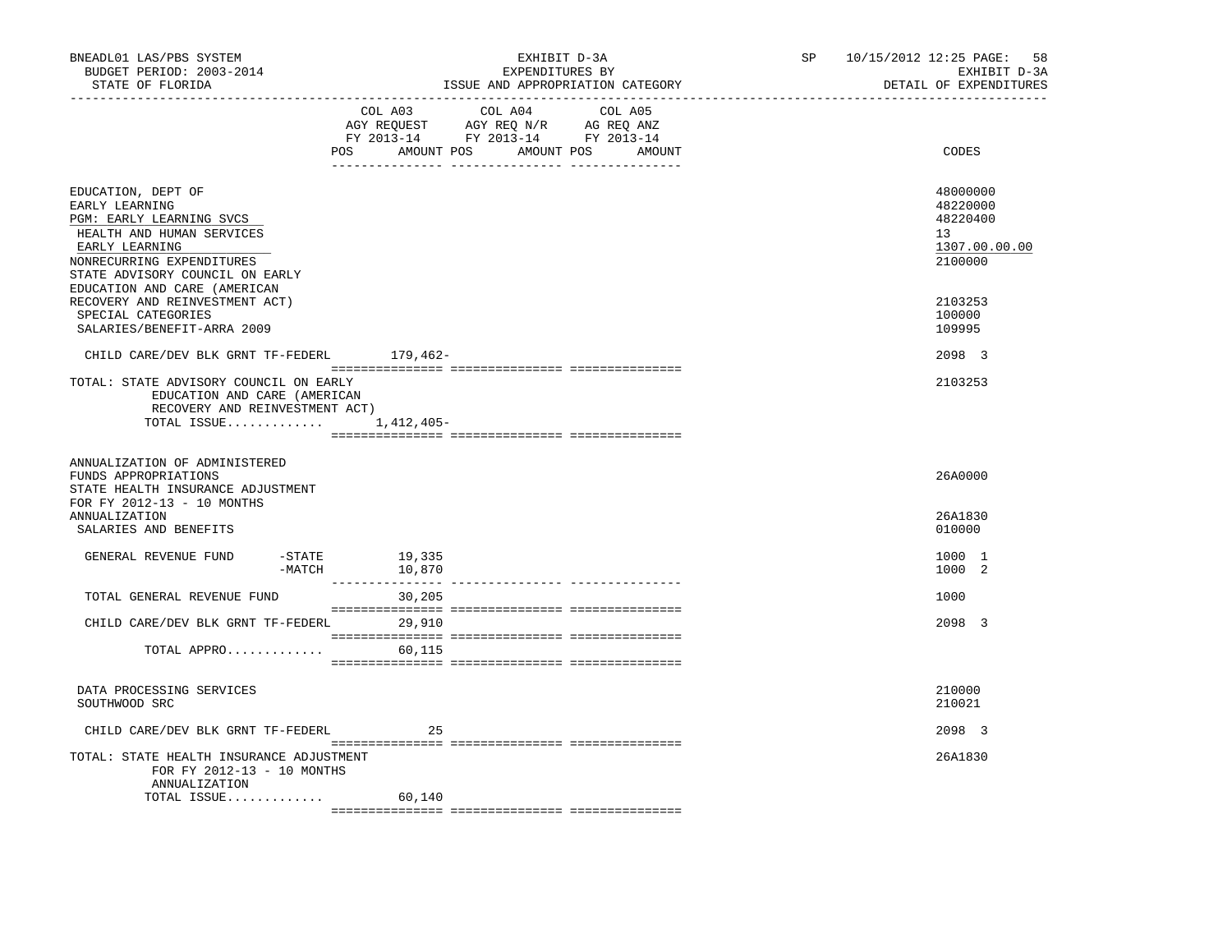| BNEADL01 LAS/PBS SYSTEM<br>BUDGET PERIOD: 2003-2014<br>STATE OF FLORIDA                                                        | EXHIBIT D-3A<br>EXPENDITURES BY<br>ISSUE AND APPROPRIATION CATEGORY                                                                                                                                                                                                                                                                                                                                                                                                                                                                                                                                                                                                                                                                                                                                              | <b>SP</b> | 10/15/2012 12:25 PAGE:<br>59<br>EXHIBIT D-3A<br>DETAIL OF EXPENDITURES |
|--------------------------------------------------------------------------------------------------------------------------------|------------------------------------------------------------------------------------------------------------------------------------------------------------------------------------------------------------------------------------------------------------------------------------------------------------------------------------------------------------------------------------------------------------------------------------------------------------------------------------------------------------------------------------------------------------------------------------------------------------------------------------------------------------------------------------------------------------------------------------------------------------------------------------------------------------------|-----------|------------------------------------------------------------------------|
|                                                                                                                                | COL A03<br>COL A04<br>COL A05<br>AMOUNT POS AMOUNT POS<br>POS<br>AMOUNT                                                                                                                                                                                                                                                                                                                                                                                                                                                                                                                                                                                                                                                                                                                                          |           | CODES                                                                  |
| EDUCATION, DEPT OF<br>EARLY LEARNING<br>PGM: EARLY LEARNING SVCS<br>HEALTH AND HUMAN SERVICES<br>EARLY LEARNING<br>WORKLOAD    |                                                                                                                                                                                                                                                                                                                                                                                                                                                                                                                                                                                                                                                                                                                                                                                                                  |           | 48000000<br>48220000<br>48220400<br>13<br>1307.00.00.00<br>3000000     |
| VOLUNTARY PREKINDERGARTEN PROGRAM<br>ADDITIONAL STUDENTS<br>SPECIAL CATEGORIES<br>G/A-VOLUNTARY PRE-K PROG                     |                                                                                                                                                                                                                                                                                                                                                                                                                                                                                                                                                                                                                                                                                                                                                                                                                  |           | 3000920<br>100000<br>107007                                            |
| GENERAL REVENUE FUND<br>$ \mathtt{STATE}$                                                                                      | 19,574,602                                                                                                                                                                                                                                                                                                                                                                                                                                                                                                                                                                                                                                                                                                                                                                                                       |           | 1000 1                                                                 |
|                                                                                                                                |                                                                                                                                                                                                                                                                                                                                                                                                                                                                                                                                                                                                                                                                                                                                                                                                                  |           |                                                                        |
| 2013-2014 BUDGET YEAR NARRATIVE:<br>full-time equivalent (FTE) students as follows:<br>\$<br>\$<br>Coalitions)<br>\$           | IT COMPONENT? NO<br>An increase of \$19,574,602 is requested to provide funding for an additional 7,944.72 Voluntary Prekindergarten (VPK)<br>\$18,110,228 - School year funding (based on a base student allocation (BSA) of \$2,383<br>For 7,599.76 FTE students)<br>698,888 - Summer funding (based on a BSA of \$2,026 for 344.96 FTE students<br>752,359 - Administrative factor for school year and summer (4% for early learning<br>13,127 - District Cost Differential (DCD) for school year and summer<br>Enrollments are based on the July 27, 2012, VPK Estimating Conference.<br>This issue adheres to the 5 Year Strategic Plan for Economic Development by developing an integrated pre-K through career<br>education system to prepare students for becoming successful workers or entrepreneurs. |           |                                                                        |
| <b>ENHANCEMENTS</b>                                                                                                            |                                                                                                                                                                                                                                                                                                                                                                                                                                                                                                                                                                                                                                                                                                                                                                                                                  |           | 4600000                                                                |
| VOLUNTARY PREKINDERGARTEN (VPK)<br>RECOGNITION PROGRAM<br>SPECIAL CATEGORIES<br>G/A-VOLUNTARY PRE-K PROG                       |                                                                                                                                                                                                                                                                                                                                                                                                                                                                                                                                                                                                                                                                                                                                                                                                                  |           | 4600400<br>100000<br>107007                                            |
| GENERAL REVENUE FUND<br>$-$ STATE                                                                                              | 1,533,700                                                                                                                                                                                                                                                                                                                                                                                                                                                                                                                                                                                                                                                                                                                                                                                                        |           | 1000 1                                                                 |
|                                                                                                                                |                                                                                                                                                                                                                                                                                                                                                                                                                                                                                                                                                                                                                                                                                                                                                                                                                  |           |                                                                        |
| AGENCY ISSUE NARRATIVE:<br>2013-2014 BUDGET YEAR NARRATIVE:<br>LONG RANGE PROGRAM PLAN:<br>Early Childhood Education (ACT0575) | IT COMPONENT? NO                                                                                                                                                                                                                                                                                                                                                                                                                                                                                                                                                                                                                                                                                                                                                                                                 |           |                                                                        |
|                                                                                                                                | DEPARTMENT OF EDUCATION GOALS (section $1008.31(2)(c)$ , Florida Statutes):                                                                                                                                                                                                                                                                                                                                                                                                                                                                                                                                                                                                                                                                                                                                      |           |                                                                        |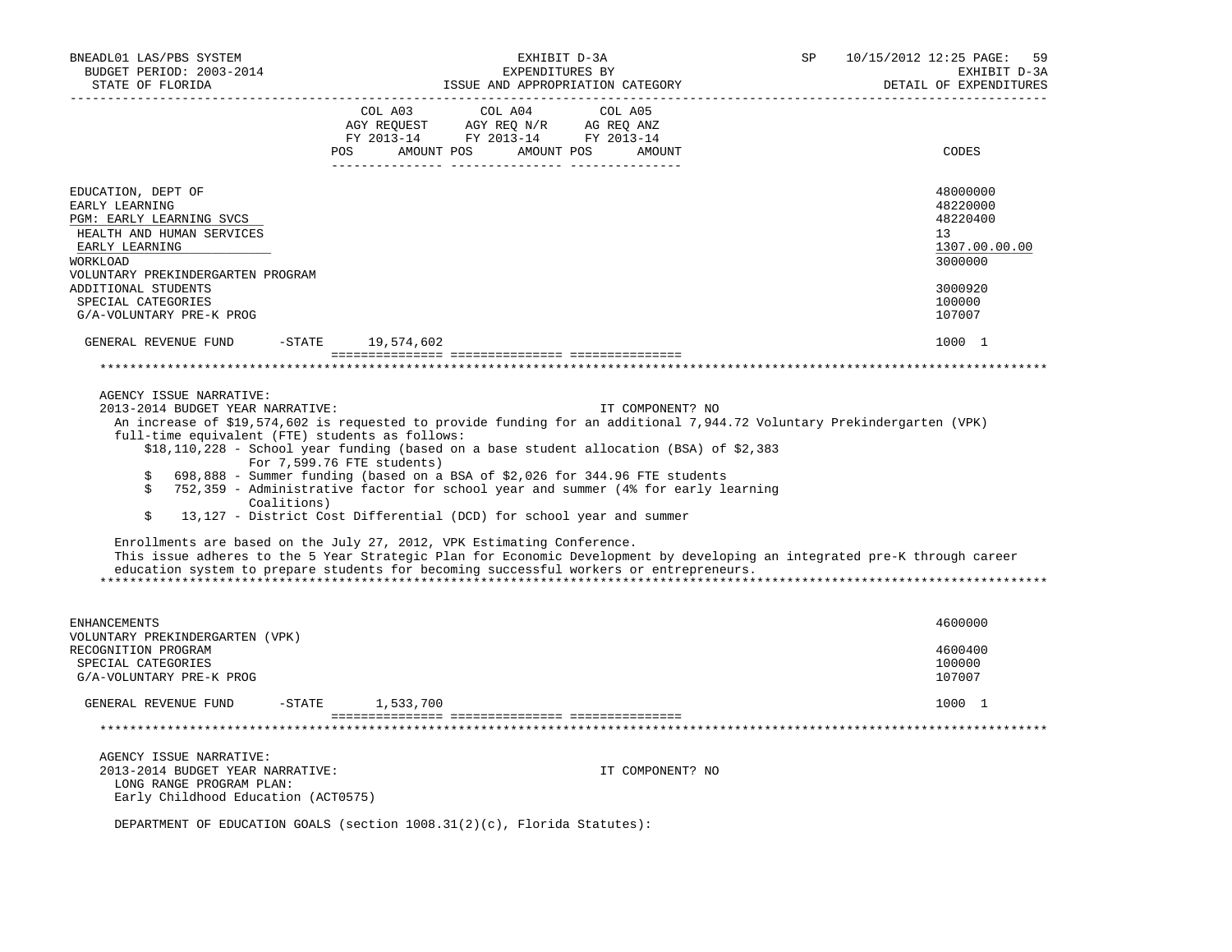| BNEADL01 LAS/PBS SYSTEM<br>BUDGET PERIOD: 2003-2014<br>STATE OF FLORIDA                                                                                            | EXHIBIT D-3A<br>EXPENDITURES BY<br>ISSUE AND APPROPRIATION CATEGORY                                                                         | 10/15/2012 12:25 PAGE: 60<br>SP<br>EXHIBIT D-3A<br>DETAIL OF EXPENDITURES |
|--------------------------------------------------------------------------------------------------------------------------------------------------------------------|---------------------------------------------------------------------------------------------------------------------------------------------|---------------------------------------------------------------------------|
|                                                                                                                                                                    | COL A03 COL A04 COL A05<br>AGY REOUEST AGY REO N/R AG REO ANZ<br>FY 2013-14 FY 2013-14 FY 2013-14<br>AMOUNT POS AMOUNT POS<br>POS<br>AMOUNT | CODES                                                                     |
| EDUCATION, DEPT OF<br>EARLY LEARNING<br>PGM: EARLY LEARNING SVCS<br>HEALTH AND HUMAN SERVICES<br>EARLY LEARNING<br>ENHANCEMENTS<br>VOLUNTARY PREKINDERGARTEN (VPK) |                                                                                                                                             | 48000000<br>48220000<br>48220400<br>13<br>1307.00.00.00<br>4600000        |
| RECOGNITION PROGRAM                                                                                                                                                |                                                                                                                                             | 4600400                                                                   |

# 1. Highest Student Achievement

## ISSUE NARRATIVE:

 An increase of \$1,533,700 is requested by the State Board of Education for a new Voluntary Prekindergarten (VPK) Program Readiness Recognition Award Program. The State Board of Education recognizes the value of performance-based funding and is proposing a funding allocation modeled after the Florida School Recognition Program for VPK which is established in Chapter 1002, Part V, Florida Statutes. The Florida School Recognition Program in section 1008.36, Florida Statutes, was established based on legislative findings that there is a need for a performance incentive program for outstanding faculty and staff in highly productive schools, and that such incentives are commonplace in the private sector and should be infused into the public sector as a reward for productivity. This is one of a number of examples of the use of performance-based incentives in the state's funding policies for public education.

 Funding is being requested to provide performance incentive awards of up to \$50 per eligible VPK completer to each VPK program provider receiving a kindergarten readiness rate of at least 90% based on the statewide kindergarten screening conducted pursuant to section 1002.69, Florida Statutes. Under this proposal, an eligible VPK completer is defined as a student who completes an approved VPK program and participates in the statewide kindergarten readiness screening. This request is based on actual data for the FY 2010-11 VPK readiness rates.

 The estimated FY 2012-13 VPK readiness rates calculated in the Fall of 2012 are as follows: Estimated number of eligible students participating in the FY 2012-13 statewide readiness screening.....30,674 Calculated cost of incentive awards for the FY 2012-13 VPK readiness rates (30,674 X \$50)...........\$1,533,700 This issue adheres to the 5 Year Strategic Plan for Economic Development by developing an integrated pre-K through career education system to prepare students for becoming successful workers or entrepreneurs. \*\*\*\*\*\*\*\*\*\*\*\*\*\*\*\*\*\*\*\*\*\*\*\*\*\*\*\*\*\*\*\*\*\*\*\*\*\*\*\*\*\*\*\*\*\*\*\*\*\*\*\*\*\*\*\*\*\*\*\*\*\*\*\*\*\*\*\*\*\*\*\*\*\*\*\*\*\*\*\*\*\*\*\*\*\*\*\*\*\*\*\*\*\*\*\*\*\*\*\*\*\*\*\*\*\*\*\*\*\*\*\*\*\*\*\*\*\*\*\*\*\*\*\*\*\*\*

| TOTAL: EARLY LEARNING<br>BY FUND TYPE |             | 1307.00.00.00 |
|---------------------------------------|-------------|---------------|
|                                       |             |               |
| GENERAL REVENUE FUND                  | 581,512,141 | 1000          |
| TRUST FUNDS                           | 448,186,601 | 2000          |
| TOTAL POSITIONS 97.00                 |             |               |
|                                       |             |               |
| TOTAL PROG COMP 1029,698,742          |             |               |
| TOTAL SALARY RATE 5,405,535           |             |               |
|                                       |             |               |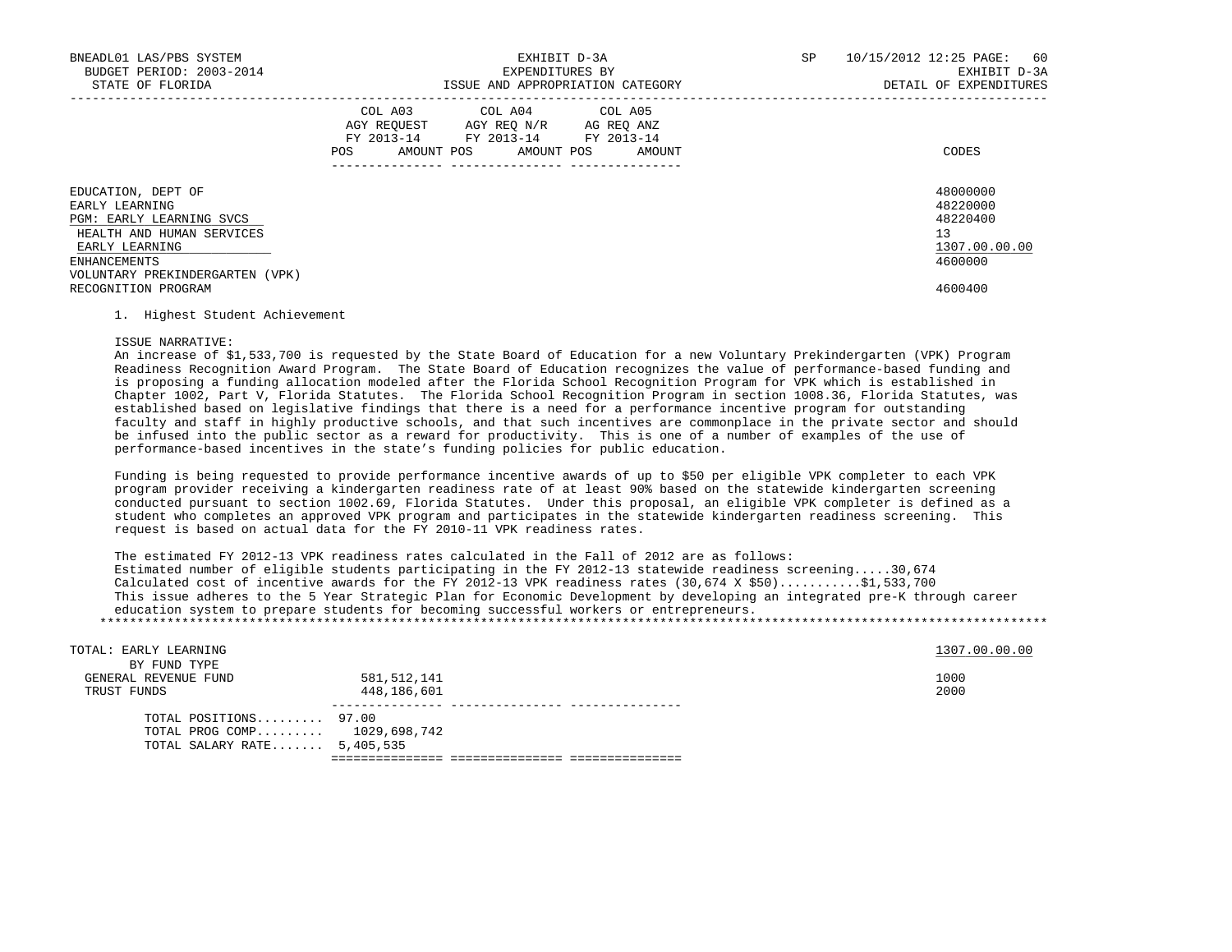| BNEADL01 LAS/PBS SYSTEM<br>BUDGET PERIOD: 2003-2014<br>STATE OF FLORIDA                                                                                                                                                                        | EXHIBIT D-3A<br>EXPENDITURES BY<br>ISSUE AND APPROPRIATION CATEGORY                                                       | SP                | 10/15/2012 12:25 PAGE:<br>61<br>EXHIBIT D-3A<br>DETAIL OF EXPENDITURES                            |
|------------------------------------------------------------------------------------------------------------------------------------------------------------------------------------------------------------------------------------------------|---------------------------------------------------------------------------------------------------------------------------|-------------------|---------------------------------------------------------------------------------------------------|
|                                                                                                                                                                                                                                                | COL A04<br>COL A03<br>AGY REQUEST AGY REQ N/R AG REQ ANZ<br>FY 2013-14 FY 2013-14 FY 2013-14<br>POS AMOUNT POS AMOUNT POS | COL A05<br>AMOUNT | CODES                                                                                             |
| EDUCATION, DEPT OF<br>PUBLIC SCHOOLS, DIV OF<br>PGM: STATE GRANTS/K12-FEFP<br>EDUCATION<br>ELEMENTARY & SECONDARY ED<br>ESTIMATED EXPENDITURES<br>ESTIMATED EXPENDITURES - OPERATIONS<br>AID TO LOCAL GOVERNMENTS<br>G/A-FL ED FINANCE PROGRAM |                                                                                                                           |                   | 48000000<br>48250000<br>48250300<br>03<br>0304.00.00.00<br>1000000<br>1001000<br>050000<br>050560 |
| GENERAL REVENUE FUND -STATE 6178, 222, 800<br>EDUCATIONAL ENHANCEMENT TF-STATE 122, 740, 767                                                                                                                                                   | 133,938,902<br>________________<br>--------------- ---------------                                                        |                   | 1000 1<br>2178 1<br>2543 1                                                                        |
| TOTAL APPRO 6434,902,469                                                                                                                                                                                                                       |                                                                                                                           |                   |                                                                                                   |
| G/A-CLASS SIZE REDUCTION                                                                                                                                                                                                                       |                                                                                                                           |                   | 050566                                                                                            |
| GENERAL REVENUE FUND -STATE 2793,851,023<br>EDUCATIONAL ENHANCEMENT TF-STATE 103,776,356                                                                                                                                                       | 86,161,098                                                                                                                |                   | 1000 1<br>2178 1<br>2543 1                                                                        |
| TOTAL APPRO 2983,788,477                                                                                                                                                                                                                       |                                                                                                                           |                   |                                                                                                   |
| G/A-DIST LOTTERY/SCH RECOG                                                                                                                                                                                                                     |                                                                                                                           |                   | 050570                                                                                            |
| EDUCATIONAL ENHANCEMENT TF-STATE 134,582,877                                                                                                                                                                                                   |                                                                                                                           |                   | 2178 1                                                                                            |
| TOTAL: ESTIMATED EXPENDITURES - OPERATIONS<br>TOTAL ISSUE 9553, 273, 823                                                                                                                                                                       |                                                                                                                           |                   | 1001000                                                                                           |
| NONRECURRING EXPENDITURES<br>FLORIDA EDUCATION FINANCE PROGRAM<br>AID TO LOCAL GOVERNMENTS<br>G/A-FL ED FINANCE PROGRAM                                                                                                                        |                                                                                                                           |                   | 2100000<br>2103079<br>050000<br>050560                                                            |
| GENERAL REVENUE FUND -STATE 39,661,524-<br>STATE SCHOOL TF                                                                                                                                                                                     | -STATE 50,700,000-                                                                                                        |                   | 1000 1<br>2543 1                                                                                  |
| TOTAL APPRO                                                                                                                                                                                                                                    | 90,361,524-                                                                                                               |                   |                                                                                                   |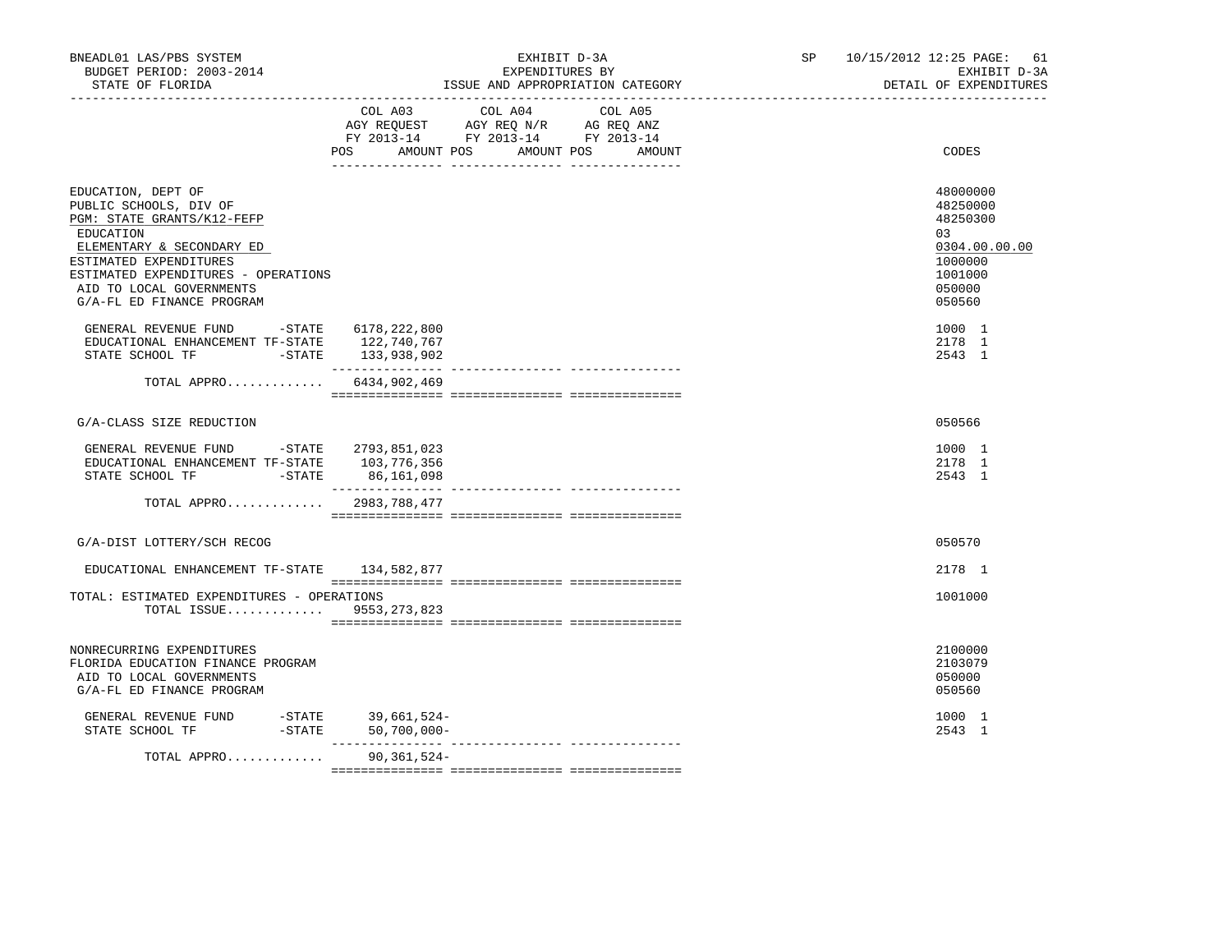| BNEADL01 LAS/PBS SYSTEM<br>BUDGET PERIOD: 2003-2014<br>STATE OF FLORIDA<br>--------------------                                                                                                                                                                                                                                                                                                                                                                                                                                                                                                                                        |                        | EXHIBIT D-3A<br>EXPENDITURES BY<br>ISSUE AND APPROPRIATION CATEGORY                                                                                                                                                                                                 |                  | SP | 10/15/2012 12:25 PAGE:<br>62<br>EXHIBIT D-3A<br>DETAIL OF EXPENDITURES<br>______________________                          |
|----------------------------------------------------------------------------------------------------------------------------------------------------------------------------------------------------------------------------------------------------------------------------------------------------------------------------------------------------------------------------------------------------------------------------------------------------------------------------------------------------------------------------------------------------------------------------------------------------------------------------------------|------------------------|---------------------------------------------------------------------------------------------------------------------------------------------------------------------------------------------------------------------------------------------------------------------|------------------|----|---------------------------------------------------------------------------------------------------------------------------|
|                                                                                                                                                                                                                                                                                                                                                                                                                                                                                                                                                                                                                                        | COL A03                | COL A04<br>$\begin{tabular}{lllllllllll} \bf{AGY} & \bf{REQUEST} & \bf{AGY} & \bf{REQ} & \bf{N/R} & \bf{AG} & \bf{REQ} & \bf{ANZ} \\ \bf{FY} & \bf{2013-14} & \bf{FY} & \bf{2013-14} & \bf{FY} & \bf{2013-14} \\ \end{tabular}$<br>POS AMOUNT POS AMOUNT POS AMOUNT | COL A05          |    | CODES                                                                                                                     |
| EDUCATION, DEPT OF<br>PUBLIC SCHOOLS, DIV OF<br>PGM: STATE GRANTS/K12-FEFP<br>EDUCATION<br>ELEMENTARY & SECONDARY ED<br>WORKLOAD<br>CLASS SIZE REDUCTION<br>AID TO LOCAL GOVERNMENTS<br>G/A-CLASS SIZE REDUCTION                                                                                                                                                                                                                                                                                                                                                                                                                       |                        |                                                                                                                                                                                                                                                                     |                  |    | 48000000<br>48250000<br>48250300<br>03<br>0304.00.00.00<br>3000000<br>3000800<br>050000<br>050566                         |
| GENERAL REVENUE FUND                                                                                                                                                                                                                                                                                                                                                                                                                                                                                                                                                                                                                   | $-$ STATE $11,687,638$ |                                                                                                                                                                                                                                                                     |                  |    | 1000 1                                                                                                                    |
|                                                                                                                                                                                                                                                                                                                                                                                                                                                                                                                                                                                                                                        |                        |                                                                                                                                                                                                                                                                     |                  |    |                                                                                                                           |
| AGENCY ISSUE NARRATIVE:<br>2013-2014 BUDGET YEAR NARRATIVE:<br>LONG RANGE PROGRAM PLAN:<br>Florida Education Finance Program (ACT0660)<br>DEPARTMENT OF EDUCATION GOALS (section 1008.31(2)(c), Florida Statutes):<br>1. Highest Student Achievement<br>2. Seamless Articulation and Maximum Access<br>3. Skilled Workforce and Economic Development<br>4. Quality Efficient Services<br><b>ISSUE NARRATIVE:</b><br>An increase of \$11,687,638 is requested to fund the estimated full-time equivalent (FTE) student enrollment increase of<br>class size maximums in grades PK-3, 4-8, and 9-12 for the 11th year of implementation. |                        |                                                                                                                                                                                                                                                                     | IT COMPONENT? NO |    | 28,746.56, as determined by the July 20, 2012 Public School Enrollment Estimating Conference, and meet the constitutional |
| FLORIDA EDUCATION FINANCE PROGRAM<br>AID TO LOCAL GOVERNMENTS<br>G/A-FL ED FINANCE PROGRAM                                                                                                                                                                                                                                                                                                                                                                                                                                                                                                                                             |                        |                                                                                                                                                                                                                                                                     |                  |    | 3003600<br>050000<br>050560                                                                                               |
| GENERAL REVENUE FUND                                                                                                                                                                                                                                                                                                                                                                                                                                                                                                                                                                                                                   | -STATE<br>160,367,287  |                                                                                                                                                                                                                                                                     |                  |    | 1000 1                                                                                                                    |
|                                                                                                                                                                                                                                                                                                                                                                                                                                                                                                                                                                                                                                        |                        |                                                                                                                                                                                                                                                                     |                  |    |                                                                                                                           |
| AGENCY ISSUE NARRATIVE:<br>2013-2014 BUDGET YEAR NARRATIVE:<br>LONG RANGE PROGRAM PLAN:<br>Florida Education Finance Program (ACT0660)                                                                                                                                                                                                                                                                                                                                                                                                                                                                                                 |                        |                                                                                                                                                                                                                                                                     | IT COMPONENT? NO |    |                                                                                                                           |
| DEPARTMENT OF EDUCATION GOALS (section 1008.31(2)(c), Florida Statutes):<br>1. Highest Student Achievement<br>2. Seamless Articulation and Maximum Access                                                                                                                                                                                                                                                                                                                                                                                                                                                                              |                        |                                                                                                                                                                                                                                                                     |                  |    |                                                                                                                           |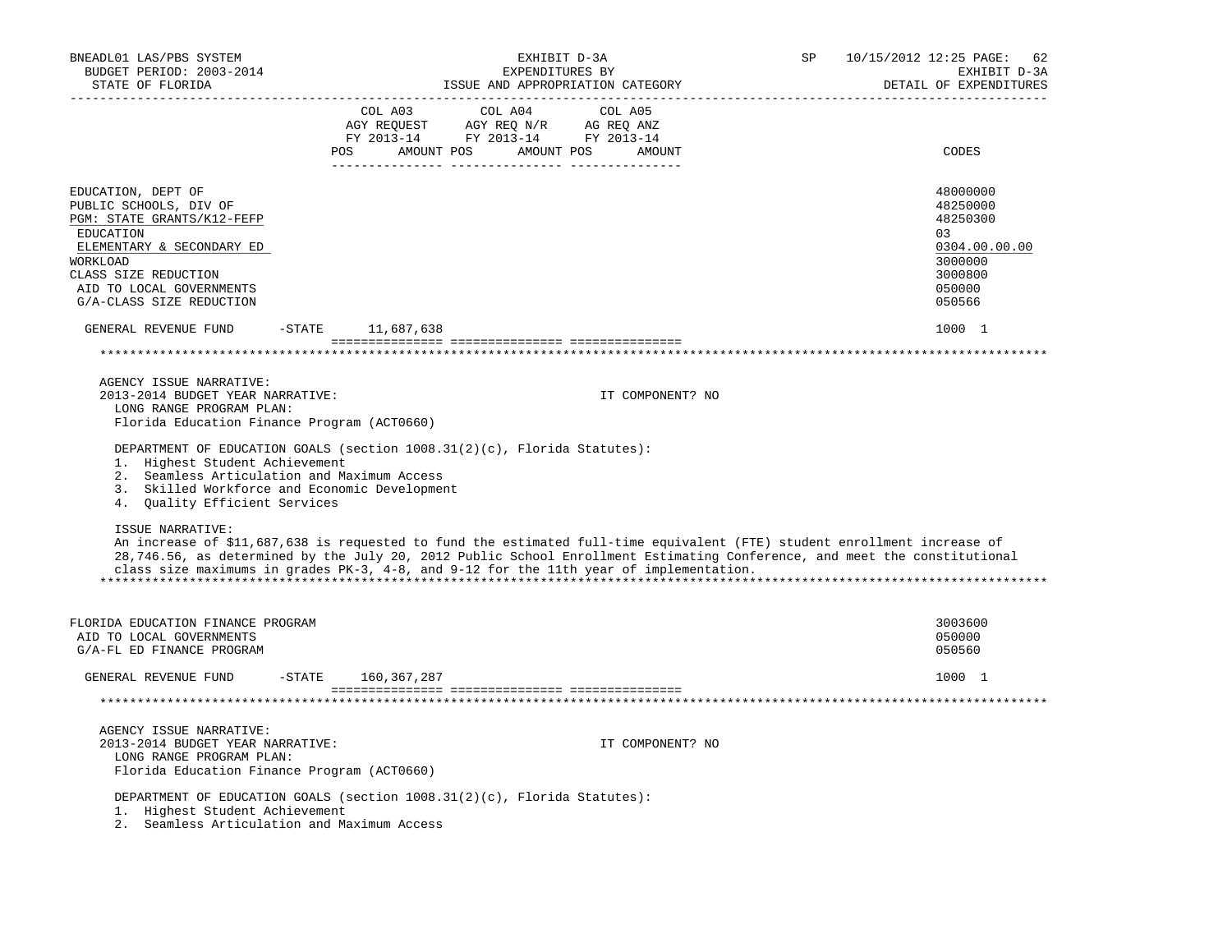| BNEADL01 LAS/PBS SYSTEM<br>BUDGET PERIOD: 2003-2014<br>STATE OF FLORIDA                                                          | EXHIBIT D-3A<br>EXPENDITURES BY<br>ISSUE AND APPROPRIATION CATEGORY                                                                         | SP<br>10/15/2012 12:25 PAGE:<br>63<br>EXHIBIT D-3A<br>DETAIL OF EXPENDITURES |
|----------------------------------------------------------------------------------------------------------------------------------|---------------------------------------------------------------------------------------------------------------------------------------------|------------------------------------------------------------------------------|
|                                                                                                                                  | COL A03 COL A04 COL A05<br>AGY REOUEST AGY REO N/R AG REO ANZ<br>FY 2013-14 FY 2013-14 FY 2013-14<br>POS<br>AMOUNT POS AMOUNT POS<br>AMOUNT | CODES                                                                        |
| EDUCATION, DEPT OF<br>PUBLIC SCHOOLS, DIV OF<br>PGM: STATE GRANTS/K12-FEFP<br>EDUCATION<br>ELEMENTARY & SECONDARY ED<br>WORKLOAD |                                                                                                                                             | 48000000<br>48250000<br>48250300<br>03<br>0304.00.00.00<br>3000000           |
| FLORIDA EDUCATION FINANCE PROGRAM                                                                                                |                                                                                                                                             | 3003600                                                                      |

## 3. Skilled Workforce and Economic Development

4. Quality Efficient Services

#### ISSUE NARRATIVE:

 An increase of \$160,367,287 is requested for the Florida Education Finance Program (FEFP) for school district operations and to provide resources for maintaining an accountability system that measures and promotes student progress toward the following goals: the highest student achievement, seamless articulation and maximum access, skilled workforce and economic development, and quality efficient services. This workload adjustment is due to the projected student enrollment increase of 28,746.56 full-time equivalent (FTE) students or 1.07%, from 2,694,617.29 in 2012-13 to 2,723,363.85 in 2013-14. The increase affects the following FEFP components: Base Funding, Declining Enrollment Supplement, State Funded Discretionary Contribution, Discretionary Millage Compression for 0.748 Mill, Department of Juvenile Justice (DJJ) Supplemental Allocation, Safe Schools, Exceptional Student Education (ESE) Guarantee, Supplemental Academic Instruction, Instructional Materials, Student Transportation, Teachers Lead, Reading Allocation, Virtual Education Contribution and 0.25 Mills Discretionary Millage Compression.

 This workload adjustment includes a decrease in funds of \$53,681,491 attributable to a decline in local ad valorem revenues and the removal of the 0.25 millage compression. (see issue 4603100).

#### FY 2013-14 FLORIDA EDUCATION FINANCE PROGRAM COMPONENTS

 The following describes the cost components used to calculate the FY 2013-14 FEFP budget request from state and local funds.

### 1. WORKLOAD ADJUSTMENT FOR INCREASED STUDENT ENROLLMENT

 School district enrollment is projected to increase by 28,746.56 full-time equivalent (FTE) students or 1.07%, from 2,694,617.29 in FY 2012-13 to 2,723,363.85 in FY 2013-14.

#### 2. ADJUSTMENT TO BASE FUNDING

 The total Base FEFP Funding amount requested for FY 2013-14 is \$10,588,527,382. This results in an increase of \$109,897,118 over the FY 2012-13 allocation for workload.

#### 3. DECLINING ENROLLMENT SUPPLEMENT

 Declining enrollment was calculated based on the policy in section 1011.62(8), Florida Statutes. The supplement was calculated based on 25% of the decline in estimated students from the prior year. Student enrollment is projected to decline in 29 of the 67 school districts. Student enrollment growth is projected for the remaining 38 school districts. The calculated cost of the declining enrollment component is projected to be \$3,697,058, an increase of \$1,260,604 from the FY 2012-13 allocation as a result of workload.

## 4. STATE FUNDED DISCRETIONARY CONTRIBUTION

 The state provides each state university laboratory school and the Florida Virtual School with funds that, on a per FTE basis, are equivalent to the discretionary taxes the school district in which they are located may collect. In FY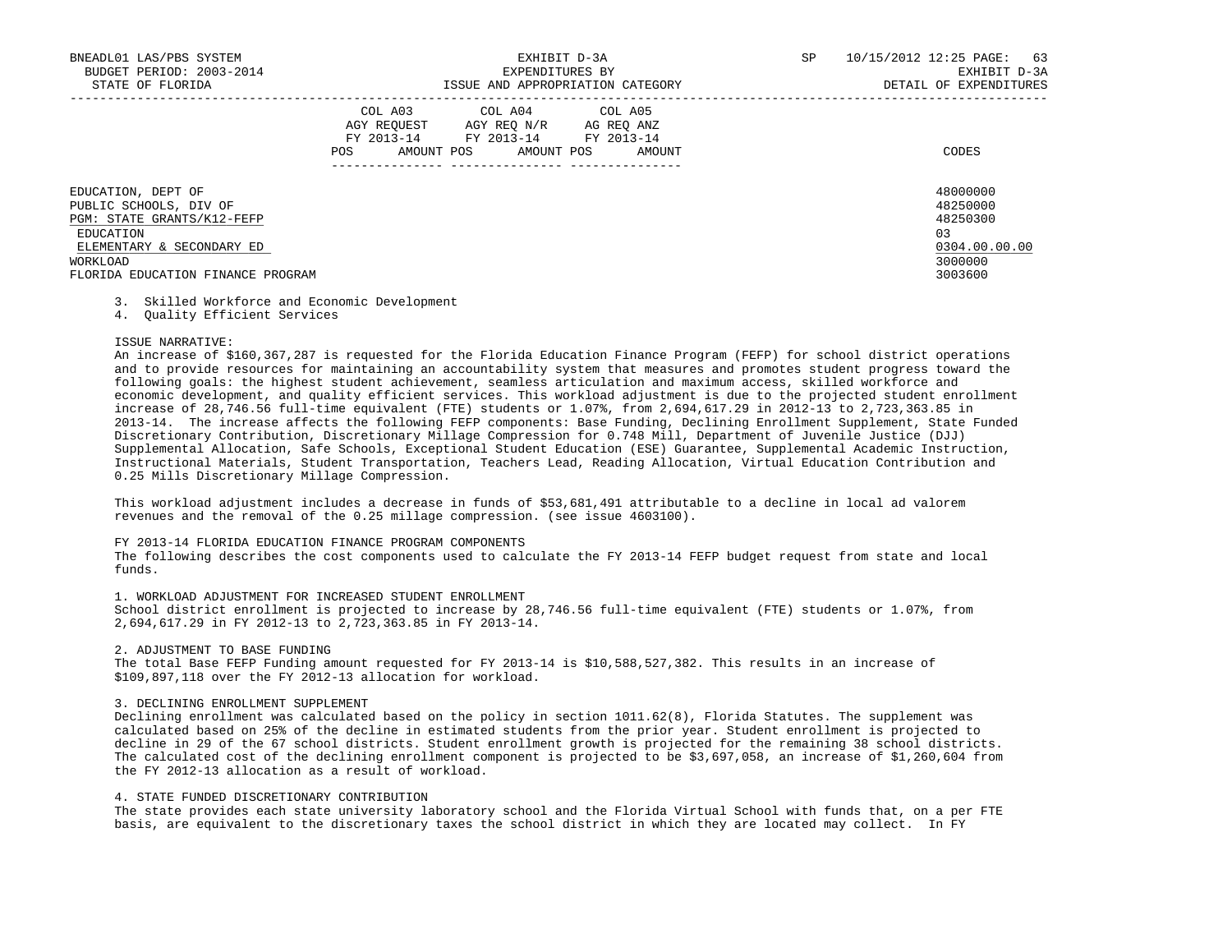| BNEADL01 LAS/PBS SYSTEM<br>BUDGET PERIOD: 2003-2014<br>STATE OF FLORIDA                 | EXHIBIT D-3A<br>EXPENDITURES BY<br>ISSUE AND APPROPRIATION CATEGORY                                                                         | 10/15/2012 12:25 PAGE: 64<br><b>SP</b><br>EXHIBIT D-3A<br>DETAIL OF EXPENDITURES |
|-----------------------------------------------------------------------------------------|---------------------------------------------------------------------------------------------------------------------------------------------|----------------------------------------------------------------------------------|
|                                                                                         | COL A03 COL A04 COL A05<br>AGY REQUEST AGY REQ N/R AG REQ ANZ<br>FY 2013-14 FY 2013-14 FY 2013-14<br>AMOUNT POS AMOUNT POS<br>POS<br>AMOUNT | CODES                                                                            |
| EDUCATION, DEPT OF<br>PUBLIC SCHOOLS, DIV OF<br>PGM: STATE GRANTS/K12-FEFP              |                                                                                                                                             | 48000000<br>48250000<br>48250300                                                 |
| EDUCATION<br>ELEMENTARY & SECONDARY ED<br>WORKLOAD<br>FLORIDA EDUCATION FINANCE PROGRAM |                                                                                                                                             | 0.3<br>0304.00.00.00<br>3000000<br>3003600                                       |

 2013-14, these funds have been increased due to enrollment and tax roll increases. For FY 2013-14, the total amount requested for the State Funded Discretionary Contribution is \$17,724,395, an increase of \$4,552,518 over the FY 2012-13 allocation.

## 5. DISCRETIONARY MILLAGE COMPRESSION FOR 0.748 OF A MILL

 If any school district levies the full 0.748 mill levy and it generates an amount of funds per unweighted FTE that is less than the state average amount per unweighted FTE, the school district shall receive a discretionary millage compression supplement that, when added to the funds generated by the district's 0.748 mill levy, shall be equal to the state average as provided in section 1011.62(5), Florida Statutes. If any school district chooses to levy an amount not less than 0.498 mills and less than 0.748 mills, a compression supplement shall be calculated on a levy of 0.498. If a 0.498 levy generates an amount of funds per unweighted FTE that is less than the state average amount per unweighted FTE for 0.498 mills, the school district shall receive a discretionary millage compression supplement that, when added to the funds generated by a 0.498 mill levy, shall be equal to the state average as provided in section 1011.62(5), Florida Statutes. For 2013-14, it is assumed there are no districts with 0.498 millage levies that generated funds below the state average of \$246.95; therefore, there is no 0.498 mills compression adjustment. The state average levy per FTE for 0.748 mills is \$371.46. For FY 2013-14, the total amount requested for the 0.748 Discretionary Millage Compression is \$145,126,164, which is an increase of \$1,590,401 over the FY 2012-13 allocation.

## 6. DEPARTMENT OF JUVENILE JUSTICE (DJJ) SUPPLEMENTAL ALLOCATION

 The supplemental allocation provides class size reduction funds for students in juvenile justice education programs in each school district pursuant to the formula provided in section 1011.62(10), Florida Statutes. For FY 2013-14, the total amount requested is \$7,527,363, a decrease of \$3,283 from the 2012-13 allocation as a result of workload adjustments.

## 7. SAFE SCHOOLS

 For FY 2013-14, the total request for the Safe Schools Allocation is \$64,850,851, an increase of \$394,832 over the FY 2012-13 allocation as a result of the workload adjustment. Funds are allocated as follows: \$62,660 shall be distributed to each district, and the remaining balance shall be allocated as follows: two-thirds based on the latest official Florida Crime Index provided by the Department of Law Enforcement and one-third based on each district's share of the state's total unweighted student enrollment. Safe Schools activities include: 1) after-school programs for middle school students; 2) middle and high school programs for correction of specific discipline problems; 3) other improvements to enhance the learning environment, including implementation of conflict resolution strategies; 4) behavior driven intervention programs that include anger and aggression management strategies; 5) alternative school programs for adjudicated youth that may include a web-based virtual system that results in one of multiple listed results; 6) suicide prevention programs; 7) bullying prevention and intervention; and 8) school resource officers.

### 8. EXCEPTIONAL STUDENT EDUCATION (ESE) GUARANTEED ALLOCATION

 The Exceptional Student Education (ESE) Guaranteed Allocation provides exceptional student services for students who were formerly reported in ESE Support Levels I, II, and III, pursuant to section 1011.62(1)(e)2, Florida Statutes. These funds are in addition to the funds appropriated on the basis of FTE student membership. For FY 2013-14, the total allocation requested is \$952,098,606, an increase of \$4,147,874 over the FY 2012-13 allocation as a result of the workload.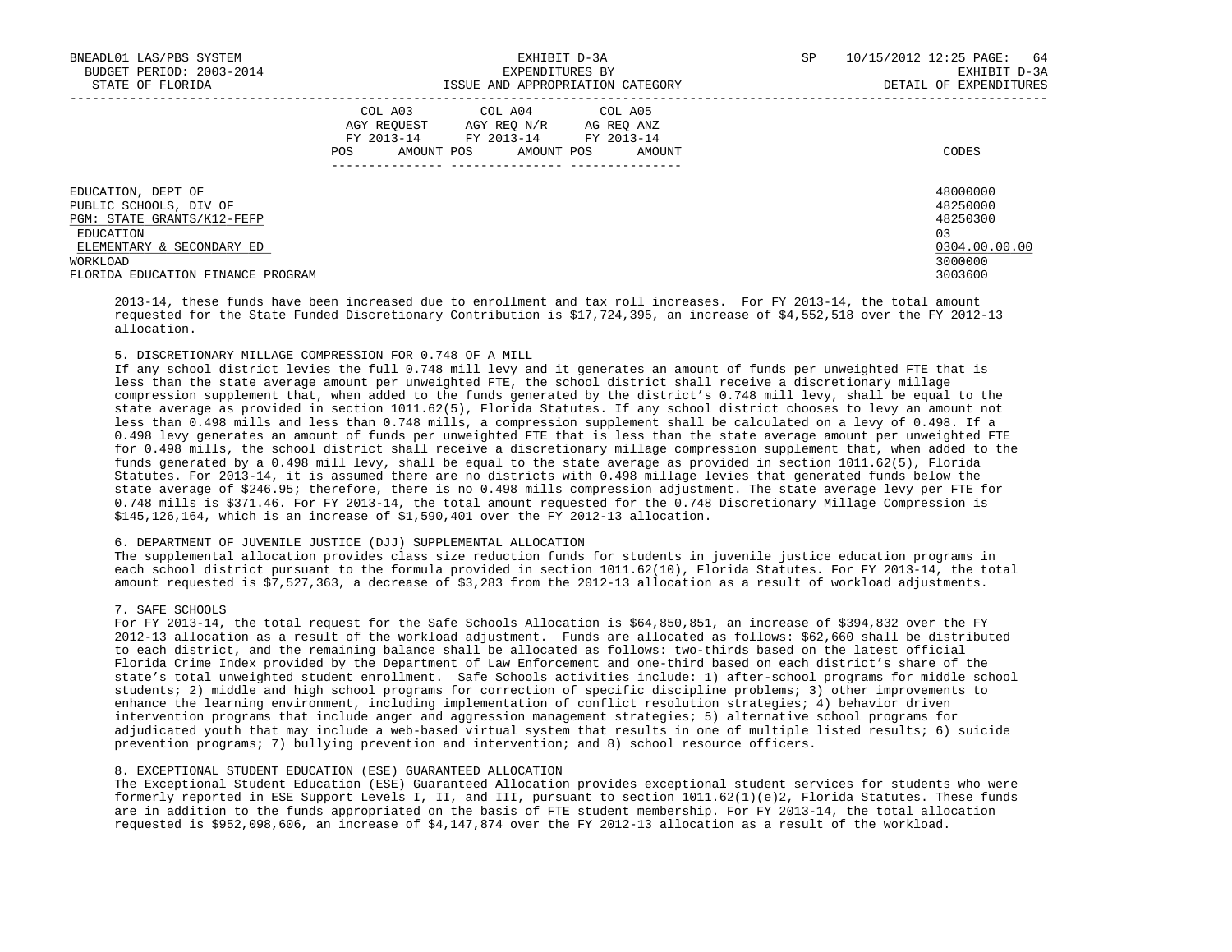| BNEADL01 LAS/PBS SYSTEM<br>BUDGET PERIOD: 2003-2014<br>STATE OF FLORIDA | EXHIBIT D-3A<br>EXPENDITURES BY<br>ISSUE AND APPROPRIATION CATEGORY |                                                                 |            | SP | 10/15/2012 12:25 PAGE: 65<br>EXHIBIT D-3A<br>DETAIL OF EXPENDITURES |
|-------------------------------------------------------------------------|---------------------------------------------------------------------|-----------------------------------------------------------------|------------|----|---------------------------------------------------------------------|
|                                                                         |                                                                     |                                                                 |            |    |                                                                     |
|                                                                         | AGY REOUEST<br>FY 2013-14                                           | COL A03 COL A04 COL A05<br>AGY REO N/R<br>FY 2013-14 FY 2013-14 | AG REO ANZ |    |                                                                     |
|                                                                         | AMOUNT POS<br>POS                                                   | AMOUNT POS                                                      | AMOUNT     |    | CODES                                                               |
|                                                                         |                                                                     |                                                                 |            |    |                                                                     |
| EDUCATION, DEPT OF                                                      |                                                                     |                                                                 |            |    | 48000000                                                            |
| PUBLIC SCHOOLS, DIV OF                                                  |                                                                     |                                                                 |            |    | 48250000                                                            |
| <b>PGM: STATE GRANTS/K12-FEFP</b>                                       |                                                                     |                                                                 |            |    | 48250300                                                            |
| EDUCATION                                                               |                                                                     |                                                                 |            |    | 03                                                                  |
| ELEMENTARY & SECONDARY ED                                               |                                                                     |                                                                 |            |    | 0304.00.00.00                                                       |
| WORKLOAD                                                                |                                                                     |                                                                 |            |    | 3000000                                                             |
| FLORIDA EDUCATION FINANCE PROGRAM                                       |                                                                     |                                                                 |            |    | 3003600                                                             |

# 9. SUPPLEMENTAL ACADEMIC INSTRUCTION (SAI)

 The Supplemental Academic Instruction (SAI) funds provide flexible resources to schools for supplemental academic instruction at appropriate times throughout the school year pursuant to section 1011.62(1)(f), Florida Statutes. The SAI Allocation is also provided for remediation of students who are falling behind. For FY 2013-14, the total amount requested is \$640,875,575, an increase of \$3,917,202 over the FY 2012-13 allocation as a result of workload adjustments.

### 10. INSTRUCTIONAL MATERIALS

 The requested funds provide for core subject instructional materials, library/media materials, and science lab materials and supplies. For FY 2013-14, the amount requested is \$212,962,494, an increase of \$1,296,581 over the FY 2012-13 allocation as a result of the workload adjustments.

### 11. STUDENT TRANSPORTATION

 To provide the equitable distribution of funds for safe and efficient transportation services in school districts in support of student learning, \$422,838,706 is requested for Student Transportation in FY 2013-14. This is an increase of \$2,574,371 over the FY 2012-13 allocation as a result of the workload adjustments. The formula for allocating the requested funds as outlined in section 1011.68, Florida Statutes, contains the following provisions in the state allocation for student transportation: 1) base funding for each district is established by the district's proportionate share of the total number of statewide students eligible for transportation; and 2) indices are applied that modify the base funding amount to reward more efficient bus utilization, compensate for rural population density, and adjust funding based on the cost of living. A portion of the overall allocation request is also identified in the formula to assist districts with the cost of providing transportation for students with disabilities.

### 12. FLORIDA TEACHERS LEAD

 The Florida Teachers Lead appropriation provides an allocation to each school district based on the prorated total of each school district's share of the total K-12 unweighted FTE student enrollment. Pursuant to section 1012.71, Florida Statutes, the funds are provided to classroom teachers for the purchase of classroom instructional materials and supplies for use in teaching students. For FY 2013-14, the total amount requested is \$32,090,751, an increase of \$195,378 over the FY 2012-13 allocation because of workload adjustments.

### 13. READING ALLOCATION

 For FY 2013-14, the total amount for Reading Allocation FEFP funds requested is \$130,796,328, an increase of \$796,328 over the FY 2012-13 allocation as a result of the workload adjustments. The amount requested for the Reading component of the FEFP is to sustain the gains Florida schools have demonstrated in reading achievement. The amount of \$115,000 shall be allocated to each school district and the remaining balance shall be allocated based on each district's proportion of the state's total base funding, pursuant to section 1011.62(9), Florida Statutes.

## 14. VIRTUAL EDUCATION CONTRIBUTION

 For FY 2013-14, the total amount for the Virtual Education Contribution FEFP funds requested is \$55,817,471, an increase of \$18,880,489 over the FY 2012-13 allocation as a result of the workload adjustments. The Virtual Education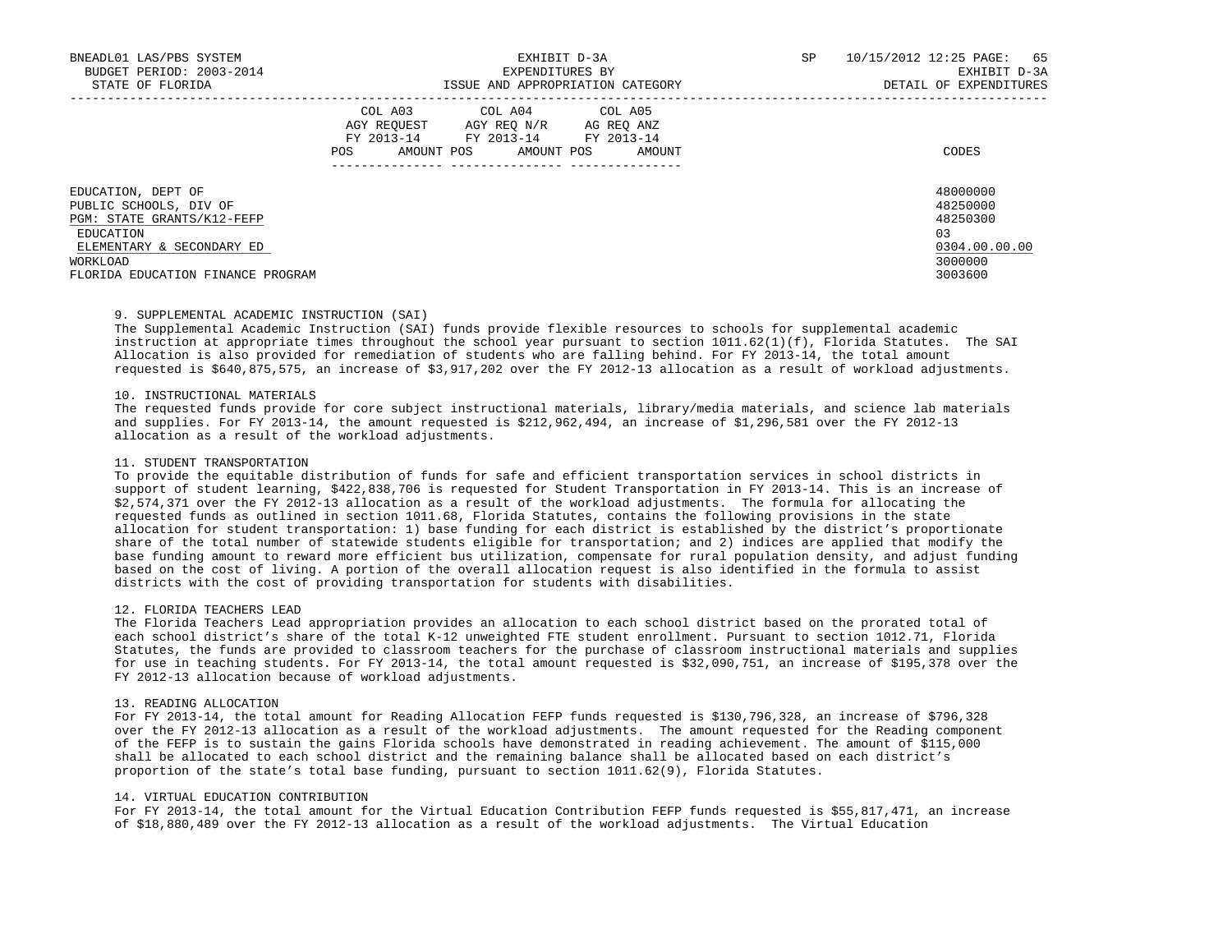| BNEADL01 LAS/PBS SYSTEM<br>BUDGET PERIOD: 2003-2014<br>STATE OF FLORIDA                                              | EXHIBIT D-3A<br>EXPENDITURES BY<br>ISSUE AND APPROPRIATION CATEGORY                                                                                  | 66<br>SP<br>10/15/2012 12:25 PAGE:<br>EXHIBIT D-3A<br>DETAIL OF EXPENDITURES |
|----------------------------------------------------------------------------------------------------------------------|------------------------------------------------------------------------------------------------------------------------------------------------------|------------------------------------------------------------------------------|
|                                                                                                                      | COL A03 COL A04 COL A05<br>AGY REOUEST<br>AGY REO N/R<br>AG REO ANZ<br>FY 2013-14 FY 2013-14 FY 2013-14<br>AMOUNT POS<br>AMOUNT POS<br>POS<br>AMOUNT | CODES                                                                        |
| EDUCATION, DEPT OF<br>PUBLIC SCHOOLS, DIV OF<br>PGM: STATE GRANTS/K12-FEFP<br>EDUCATION<br>ELEMENTARY & SECONDARY ED |                                                                                                                                                      | 48000000<br>48250000<br>48250300<br>03<br>0304.00.00.00                      |
| WORKLOAD<br>FLORIDA EDUCATION FINANCE PROGRAM                                                                        |                                                                                                                                                      | 3000000<br>3003600                                                           |

 Contribution allows all Virtual Education programs to earn a minimum amount of \$5,200 per student. Virtual funding per FTE is calculated utilizing the following FEFP components: Base Funding, State Funded Discretionary Contribution, 0.748 Mills Discretionary Compression, 0.748 Mills Discretionary Local Revenue, Reading Allocation, and Instructional Materials.

# 15. 0.25 MILLS DISCRETIONARY COMPRESSION

 The 0.25 Mills Discretionary Compression is not authorized after FY 2012-13. This represents a reduction to the FEFP of \$9,359,116. Pursuant to section 1011.71(3)(c), Florida Statutes, districts were allowed to levy an additional voter approved 0.25 mills for FY 2011-12 and FY 2012-13. Authority does not exist in law to levy 0.25 mills or to calculate a compression adjustment in FY 2013-14.

## 16. REQUIRED LOCAL EFFORT (RLE) REVENUE

 The RLE from ad valorem property taxes is calculated based upon a statewide average millage rate of 5.295 mills, which is the millage rate set by the Commissioner in the FY 2012-13 FEFP Second Calculation. The tax roll used for the calculation was approved by the Ad Valorem Tax Revenue Estimating Conference in July 2012. The millage rates for each district were adjusted for levels of assessment and the 90% policy as provided in section 1011.62(4), Florida Statutes. For FY 2013-14, the total RLE requested is \$6,769,099,257, which reflects an increase of \$45,670,511 due to a 0.75% increase in the tax roll for school purposes.

# 17. DISCRETIONARY LOCAL EFFORT REVENUE

Florida Education Finance Program (ACT0660)

 Discretionary local effort is based on FY 2011-12 discretionary millage rates and districts may levy up to 0.748 mills for discretionary operating funds. The tax roll used for the calculation was approved by the Ad Valorem Tax Revenue Estimating Conference in July 2012. For 2013-14, the total discretionary local effort requested is \$932,163,793, which reflects an increase of \$7,872,585 due to a 0.75% increase in the tax roll for school purposes. \*\*\*\*\*\*\*\*\*\*\*\*\*\*\*\*\*\*\*\*\*\*\*\*\*\*\*\*\*\*\*\*\*\*\*\*\*\*\*\*\*\*\*\*\*\*\*\*\*\*\*\*\*\*\*\*\*\*\*\*\*\*\*\*\*\*\*\*\*\*\*\*\*\*\*\*\*\*\*\*\*\*\*\*\*\*\*\*\*\*\*\*\*\*\*\*\*\*\*\*\*\*\*\*\*\*\*\*\*\*\*\*\*\*\*\*\*\*\*\*\*\*\*\*\*\*\*

| DISTRICT DISCRETIONARY LOTTERY   |         |                  |         |
|----------------------------------|---------|------------------|---------|
| FUNDS/SCHOOL RECOGNITION         |         |                  | 3003710 |
| AID TO LOCAL GOVERNMENTS         |         |                  | 050000  |
| G/A-DIST LOTTERY/SCH RECOG       |         |                  | 050570  |
| EDUCATIONAL ENHANCEMENT TF-STATE | 824,401 |                  | 2178 1  |
|                                  |         |                  |         |
|                                  |         |                  |         |
| AGENCY ISSUE NARRATIVE:          |         |                  |         |
| 2013-2014 BUDGET YEAR NARRATIVE: |         | IT COMPONENT? NO |         |
| LONG RANGE PROGRAM PLAN:         |         |                  |         |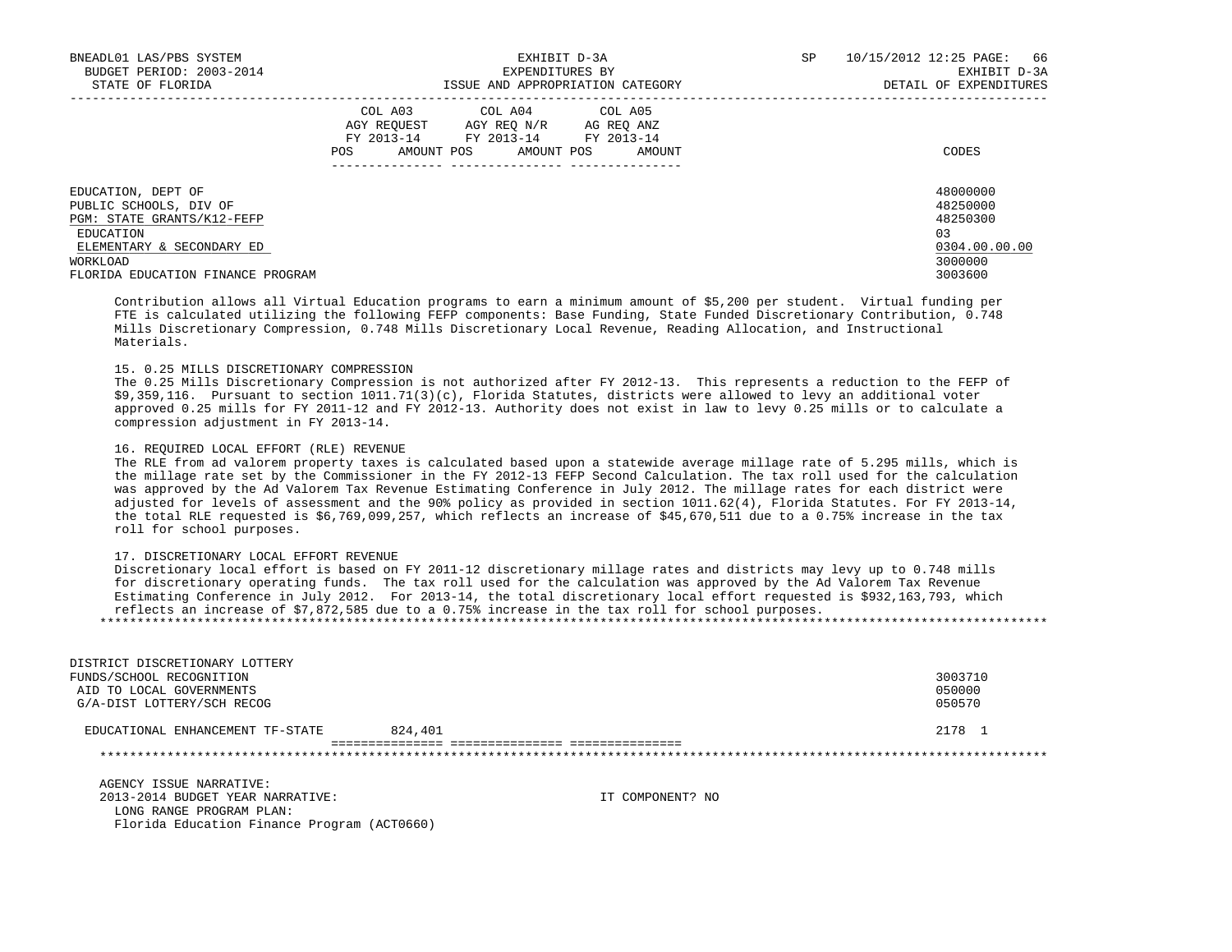| BNEADL01 LAS/PBS SYSTEM<br>BUDGET PERIOD: 2003-2014<br>STATE OF FLORIDA                                                                                                                               | EXHIBIT D-3A<br>EXPENDITURES BY<br>ISSUE AND APPROPRIATION CATEGORY                                                                                                                                                 | <b>SP</b> | 10/15/2012 12:25 PAGE:<br>67<br>EXHIBIT D-3A<br>DETAIL OF EXPENDITURES        |
|-------------------------------------------------------------------------------------------------------------------------------------------------------------------------------------------------------|---------------------------------------------------------------------------------------------------------------------------------------------------------------------------------------------------------------------|-----------|-------------------------------------------------------------------------------|
|                                                                                                                                                                                                       | FY 2013-14 FY 2013-14 FY 2013-14<br>POS<br>AMOUNT POS AMOUNT POS<br>AMOUNT                                                                                                                                          |           | CODES                                                                         |
| EDUCATION, DEPT OF<br>PUBLIC SCHOOLS, DIV OF<br>PGM: STATE GRANTS/K12-FEFP<br><b>EDUCATION</b><br>ELEMENTARY & SECONDARY ED<br>WORKLOAD<br>DISTRICT DISCRETIONARY LOTTERY<br>FUNDS/SCHOOL RECOGNITION |                                                                                                                                                                                                                     |           | 48000000<br>48250000<br>48250300<br>03<br>0304.00.00.00<br>3000000<br>3003710 |
| 1. Highest Student Achievement                                                                                                                                                                        | DEPARTMENT OF EDUCATION GOALS (section 1008.31(2)(c), Florida Statutes):                                                                                                                                            |           |                                                                               |
| ISSUE NARRATIVE:                                                                                                                                                                                      | An increase of \$824,401 is requested for the District Discretionary Lottery portion of the School Recognition Program to<br>fund an additional 28,746.56 full-time equivalent (FTE) students at \$100 per student. |           |                                                                               |
| FUND SHIFT<br>TRANSFER FUNDING FROM PRINCIPAL                                                                                                                                                         |                                                                                                                                                                                                                     |           | 3400000                                                                       |
| STATE SCHOOL TRUST FUND TO GENERAL<br>REVENUE - DEDUCT<br>AID TO LOCAL GOVERNMENTS<br>G/A-FL ED FINANCE PROGRAM                                                                                       |                                                                                                                                                                                                                     |           | 3408030<br>050000<br>050560                                                   |
| STATE SCHOOL TF                                                                                                                                                                                       | -STATE 17,585,000-                                                                                                                                                                                                  |           | 2543 1                                                                        |
|                                                                                                                                                                                                       |                                                                                                                                                                                                                     |           |                                                                               |
| AGENCY ISSUE NARRATIVE:<br>2013-2014 BUDGET YEAR NARRATIVE:<br>LONG RANGE PROGRAM PLAN:<br>Florida Education Finance Program (ACT0660)                                                                | IT COMPONENT? NO                                                                                                                                                                                                    |           |                                                                               |
| 1. Highest Student Achievement<br>2. Seamless Articulation and Maximum Access<br>3. Skilled Workforce and Economic Development<br>4. Ouality Efficient Services                                       | DEPARTMENT OF EDUCATION GOALS (section $1008.31(2)(c)$ , Florida Statutes):                                                                                                                                         |           |                                                                               |
| ISSUE NARRATIVE:<br>August 3, 2012 Financial Outlook Statement.                                                                                                                                       | A fund shift of \$17,585,000 is requested from the Principal State School Trust Fund to General Revenue based on the                                                                                                |           |                                                                               |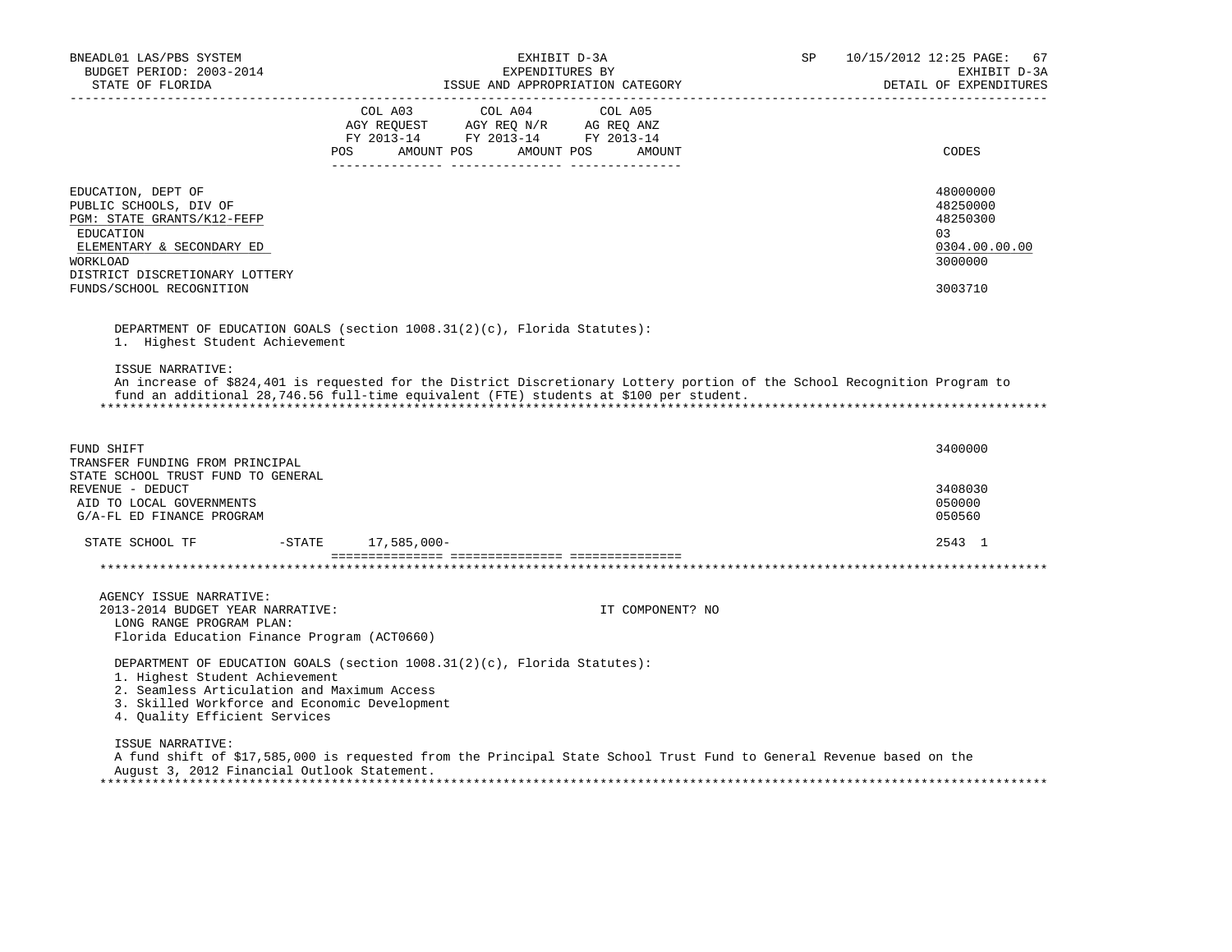| BNEADL01 LAS/PBS SYSTEM<br>BUDGET PERIOD: 2003-2014<br>STATE OF FLORIDA                                                                                                                                                                     |                   | EXHIBIT D-3A<br>EXPENDITURES BY<br>ISSUE AND APPROPRIATION CATEGORY                                                                                        | SP                                                                                                                   | 10/15/2012 12:25 PAGE: 68<br>EXHIBIT D-3A<br>DETAIL OF EXPENDITURES |
|---------------------------------------------------------------------------------------------------------------------------------------------------------------------------------------------------------------------------------------------|-------------------|------------------------------------------------------------------------------------------------------------------------------------------------------------|----------------------------------------------------------------------------------------------------------------------|---------------------------------------------------------------------|
|                                                                                                                                                                                                                                             |                   | $\begin{tabular}{lcccc} COL A03 & COL A04 & COL A05 \\ AGY REQUEST & AGY REQ N/R & AG REQ ANZ \\ FY & 2013-14 & FY & 2013-14 & FY & 2013-14 \end{tabular}$ |                                                                                                                      |                                                                     |
|                                                                                                                                                                                                                                             |                   | POS AMOUNT POS AMOUNT POS AMOUNT                                                                                                                           |                                                                                                                      | CODES                                                               |
| EDUCATION, DEPT OF<br>PUBLIC SCHOOLS, DIV OF<br>PGM: STATE GRANTS/K12-FEFP<br>EDUCATION<br>ELEMENTARY & SECONDARY ED<br>FUND SHIFT<br>TRANSFER FUNDING FROM PRINCIPAL                                                                       |                   |                                                                                                                                                            |                                                                                                                      | 48000000<br>48250000<br>48250300<br>03<br>0304.00.00.00<br>3400000  |
| STATE SCHOOL TRUST FUND TO GENERAL<br>REVENUE - ADD                                                                                                                                                                                         |                   |                                                                                                                                                            |                                                                                                                      | 3408040                                                             |
| AID TO LOCAL GOVERNMENTS<br>G/A-FL ED FINANCE PROGRAM                                                                                                                                                                                       |                   |                                                                                                                                                            |                                                                                                                      | 050000<br>050560                                                    |
| GENERAL REVENUE FUND                                                                                                                                                                                                                        | -STATE 17,585,000 |                                                                                                                                                            |                                                                                                                      | 1000 1                                                              |
|                                                                                                                                                                                                                                             |                   |                                                                                                                                                            |                                                                                                                      |                                                                     |
| AGENCY ISSUE NARRATIVE:<br>2013-2014 BUDGET YEAR NARRATIVE:<br>LONG RANGE PROGRAM PLAN:                                                                                                                                                     |                   |                                                                                                                                                            | IT COMPONENT? NO                                                                                                     |                                                                     |
| Florida Education Finance Program (ACT0660)                                                                                                                                                                                                 |                   |                                                                                                                                                            |                                                                                                                      |                                                                     |
| DEPARTMENT OF EDUCATION GOALS (section 1008.31(2)(c), Florida Statutes):<br>1. Highest Student Achievement<br>2. Seamless Articulation and Maximum Access<br>3. Skilled Workforce and Economic Development<br>4. Quality Efficient Services |                   |                                                                                                                                                            |                                                                                                                      |                                                                     |
| ISSUE NARRATIVE:<br>August 3, 2012 Financial Outlook Statement.                                                                                                                                                                             |                   |                                                                                                                                                            | A fund shift of \$17,585,000 is requested from the Principal State School Trust Fund to General Revenue based on the |                                                                     |
|                                                                                                                                                                                                                                             |                   |                                                                                                                                                            |                                                                                                                      |                                                                     |
| HIGHEST STUDENT ACHIEVEMENT<br>EDUCATION TECHNOLOGY MODERNIZATION                                                                                                                                                                           |                   |                                                                                                                                                            |                                                                                                                      | 4100000                                                             |
| INITIATIVE<br>AID TO LOCAL GOVERNMENTS<br>G/A-FL ED FINANCE PROGRAM                                                                                                                                                                         |                   |                                                                                                                                                            |                                                                                                                      | 4100010<br>050000<br>050560                                         |
| EDUCATIONAL ENHANCEMENT TF-STATE 202,797,338                                                                                                                                                                                                |                   |                                                                                                                                                            |                                                                                                                      | 2178 1                                                              |
|                                                                                                                                                                                                                                             |                   |                                                                                                                                                            |                                                                                                                      |                                                                     |
| AGENCY ISSUE NARRATIVE:<br>2013-2014 BUDGET YEAR NARRATIVE:<br>LONG RANGE PROGRAM PLAN:<br>Florida Education Finance Program (ACT0660)                                                                                                      |                   |                                                                                                                                                            | IT COMPONENT? NO                                                                                                     |                                                                     |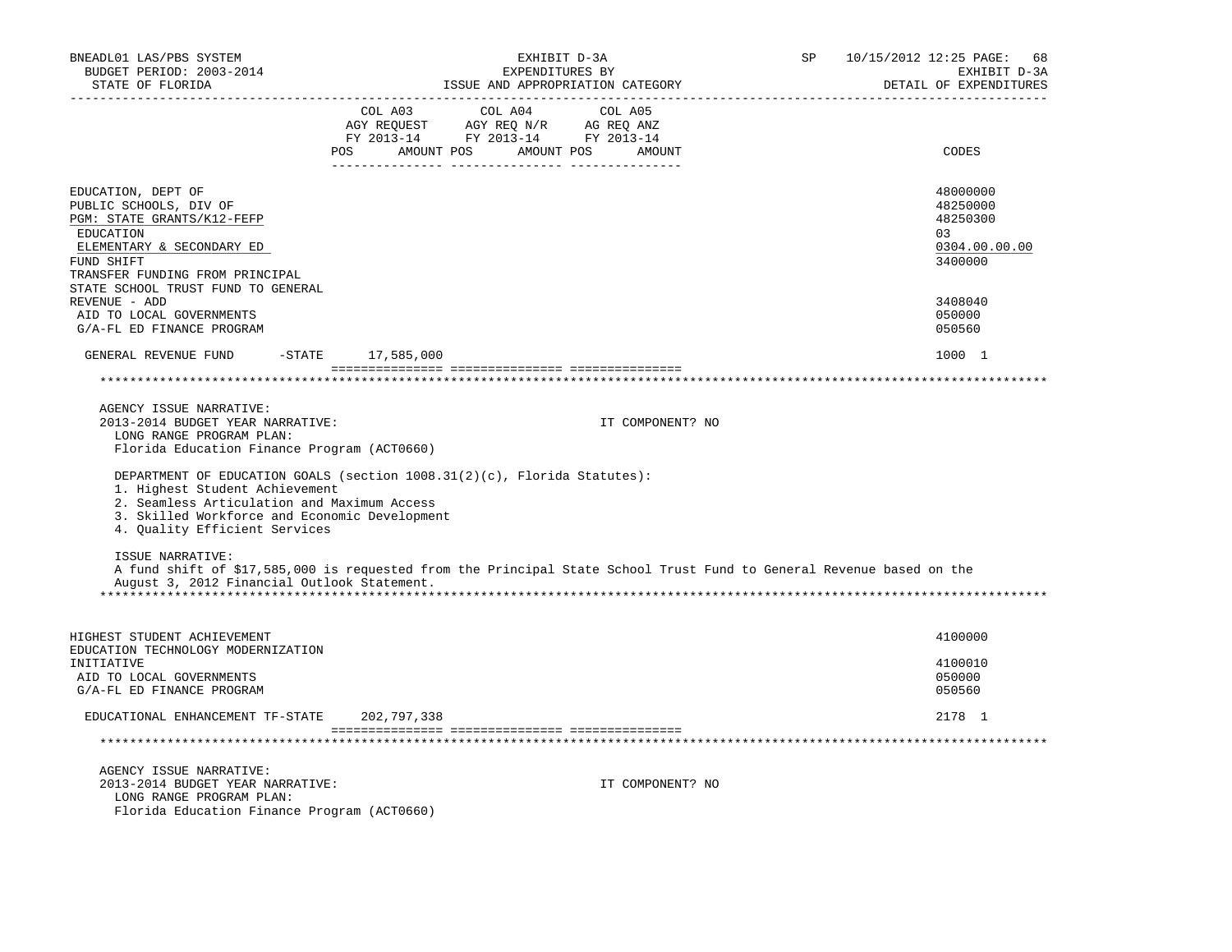| BNEADL01 LAS/PBS SYSTEM<br>BUDGET PERIOD: 2003-2014<br>STATE OF FLORIDA                                                                                                                   | EXHIBIT D-3A<br>EXPENDITURES BY<br>ISSUE AND APPROPRIATION CATEGORY                                                                         | SP | 69<br>10/15/2012 12:25 PAGE:<br>EXHIBIT D-3A<br>DETAIL OF EXPENDITURES |
|-------------------------------------------------------------------------------------------------------------------------------------------------------------------------------------------|---------------------------------------------------------------------------------------------------------------------------------------------|----|------------------------------------------------------------------------|
|                                                                                                                                                                                           | COL A03 COL A04 COL A05<br>AGY REOUEST AGY REO N/R AG REO ANZ<br>FY 2013-14 FY 2013-14 FY 2013-14<br>AMOUNT POS AMOUNT POS<br>POS<br>AMOUNT |    | CODES                                                                  |
| EDUCATION, DEPT OF<br>PUBLIC SCHOOLS, DIV OF<br>PGM: STATE GRANTS/K12-FEFP<br>EDUCATION<br>ELEMENTARY & SECONDARY ED<br>HIGHEST STUDENT ACHIEVEMENT<br>EDUCATION TECHNOLOGY MODERNIZATION |                                                                                                                                             |    | 48000000<br>48250000<br>48250300<br>0.3<br>0304.00.00.00<br>4100000    |
| INITIATIVE                                                                                                                                                                                |                                                                                                                                             |    | 4100010                                                                |

DEPARTMENT OF EDUCATION GOALS (section 1008.31(2)(c), Florida Statutes):

- 1. Highest Student Achievement
- 2. Seamless Articulation and Maximum Access
- 3. Skilled Workforce and Economic Development
- 4. Quality Efficient Services

### ISSUE NARRATIVE:

 An increase of \$202,797,338 is requested to fund two of the three components of the Education Technology Modernization Initiative, Technological Tools in the amount of \$51,722,330 and Internet Bandwidth in the amount of \$151,075,008. The third component of this initiative, Wireless Capacity Enhancement in the amount of \$238,992,550, is requested in the Non-FEFP budget. The total request for the Education Technology Modernization Initiative is \$441,789,888.

 This request is the State Board of Education's (Board's) major initiative for the FY 2013-14 Public Schools legislative agenda. The Board supports the future needs of an increasingly digital world through this funding request and proposed statutory changes for classroom enhancements that will enable Florida's public school teachers and students to benefit from the rapidly evolving advantages that can be achieved through harnessing digital technologies. This initiative is included in the Board's budget guidelines approved on July 17, 2012 and is based on recommendations of the Florida 2.0 Digital Learning Group and the Digital Learning Council's report "10 Elements for High Quality Digital Learning."

 The Florida 2.0 Digital Learning Group was comprised of state educators, parents, and business and community leaders and met April 24-25, 2012 to review the current status of digital resources in Florida public schools and identify opportunities for improved teaching and learning that could be achieved through the greater use of technology in the classroom. The Board conducted a technology workshop on May 10, 2012 to review the group's recommendations and to hear recommendations from invited experts in the field of digital learning. A proposal for increasing school districts' infrastructure, access to computer devices, and increased Internet bandwidth services was developed over the course of several additional meetings during which the Board continued to study the current status of digital capabilities in Florida public school classrooms, review practices of other states regarding the use of technology to support instruction, discuss minimum standards, and explore the most cost-effective strategies for expanding the availability of digital technology in schools.

 The recommendations from the Digital Learning Council's report, "10 Elements of High Quality Digital Learning," were released at the 2010 Excellence in Action National Summit on Education Reform in Washington, D.C. The Digital Learning Council defined the elements and identified the actions needed to be taken by lawmakers and policymakers to foster a high-quality, customized education for all students. This includes technology-enhanced learning in traditional schools, online and virtual learning, and blended learning, which combines online and onsite learning.

 Currently, Florida is one of a few states that has been moving forward to transform its educational instructional delivery to one that makes use of 21st century tools for learning. Some of the steps already taken include moving to computer-based statewide assessments, requiring digital instructional materials, and developing a web-based teacher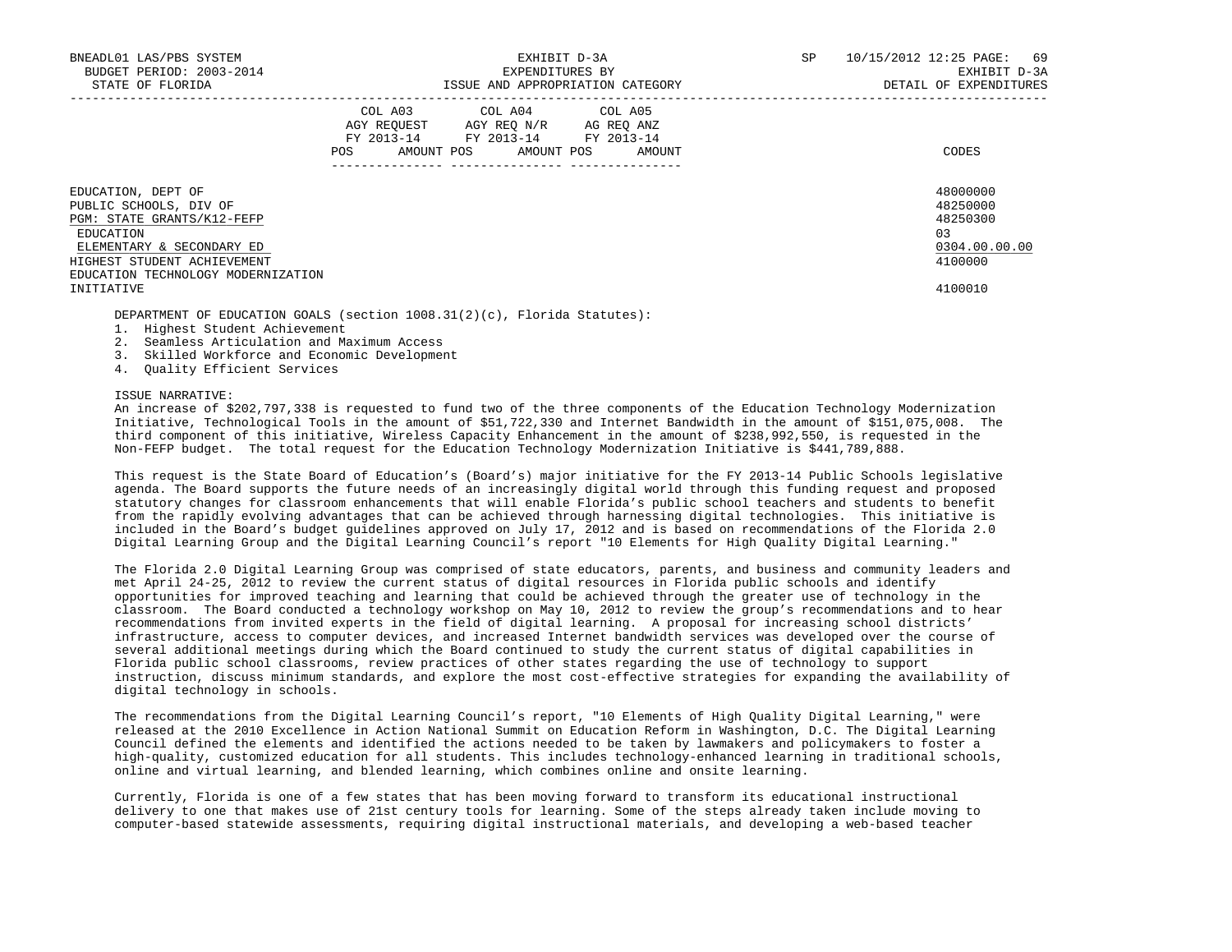| BNEADL01 LAS/PBS SYSTEM<br>BUDGET PERIOD: 2003-2014<br>STATE OF FLORIDA                                                                                                                   | EXHIBIT D-3A<br>EXPENDITURES BY<br>ISSUE AND APPROPRIATION CATEGORY                                                                         | 10/15/2012 12:25 PAGE: 70<br>SP<br>EXHIBIT D-3A<br>DETAIL OF EXPENDITURES |
|-------------------------------------------------------------------------------------------------------------------------------------------------------------------------------------------|---------------------------------------------------------------------------------------------------------------------------------------------|---------------------------------------------------------------------------|
|                                                                                                                                                                                           | COL A03 COL A04 COL A05<br>AGY REQUEST AGY REQ N/R AG REQ ANZ<br>FY 2013-14 FY 2013-14 FY 2013-14<br>AMOUNT POS AMOUNT POS<br>POS<br>AMOUNT | CODES                                                                     |
| EDUCATION, DEPT OF<br>PUBLIC SCHOOLS, DIV OF<br>PGM: STATE GRANTS/K12-FEFP<br>EDUCATION<br>ELEMENTARY & SECONDARY ED<br>HIGHEST STUDENT ACHIEVEMENT<br>EDUCATION TECHNOLOGY MODERNIZATION |                                                                                                                                             | 48000000<br>48250000<br>48250300<br>0.3<br>0304.00.00.00<br>4100000       |
| INITIATIVE                                                                                                                                                                                |                                                                                                                                             | 4100010                                                                   |

 standards database that includes digital teaching resources. Unfortunately, even with these efforts, many Florida classrooms continue to be heavily dependent upon whole class instruction with paper-based materials where all students are expected to learn at the same rate with support for learning from a finite set of resources.

 With the expectation that all students have access to and provide evidence of learning the content of more rigorous standards including the Common Core State Standards (CCSS), paired with computer-based student assessments that improve student future opportunities, it is imperative that students have experiences in the classroom that match those they will be exposed to during testing. The funds requested for this technology initiative will support infrastructure improvements and the purchase of computer access devices to ensure the efficient administration of performance assessments and to support the requirements of digital learning instruction. Funding will improve the school districts' infrastructure for high-speed, wireless Internet service and provide for adequate dedicated devices to ensure that digital instruction and assessments are available throughout the school year. Some of these assessments include the Partnership for Assessment of Readiness for College and Career (PARCC), Postsecondary Education Readiness Test (PERT), Graduate Record Examination (GRE), College Level Examination Program (CLEP), and CAT-ASVAB (computer adaptive test for assessment of military recruits), which represent only a short list of assessments Florida students will be able to access. The greatest technology need is in grades 3-11 due to the implementation in 2014 of the PARCC assessments for the national CCSS assessment.

 In "Overcoming the Obstacles to Digital Learning," Chester Finn, Jr. and Daniela R. Fairchild wrote, "American education has the potential to be completely rerouted and accelerated by digital learning. Indeed, truly boosting student achievement as well as individualizing instruction and creating high-quality options for children and families among, within, and beyond schools will depend to a considerable extent on how deftly our K-12 system can exploit this potential, both in its pure form (full-time online instruction) and in various 'blended' combinations of digital and brick-and-mortar-based instruction." Florida students and their teachers must be provided access to digital tools and content that are already available, or they will have a disadvantage when faced with these assessments with high expectations for performance. Additionally, the quality of Florida students' lives is dependent upon the ability to communicate using electronic devices, to access information and supply information electronically, utilize digital tools in the workplace, and think critically to accurately assess the amount of digital information they receive daily. It is imperative that Florida's PreK-12 system supports students' futures with a strong foundation in how to use and assess digital information to be successful employees and consumers.

 For this to happen, it is imperative that the state system provide the resources necessary to provide 24/7 equitable access through digital tools to the content specific to each student's needs. Utilizing the guidance identified in the "10 Elements of High Quality Digital Learning," by the Digital Learning Council, Florida can close the gap from a system that supports the past to a system that supports the future by providing educational digital access for all students. The 10 elements used to guide this effort include:

 - Student Access - All students are digital learners. All students have a right to a high quality education. In the 21st century, a high quality education must include digital learning. Students who are eligible for public school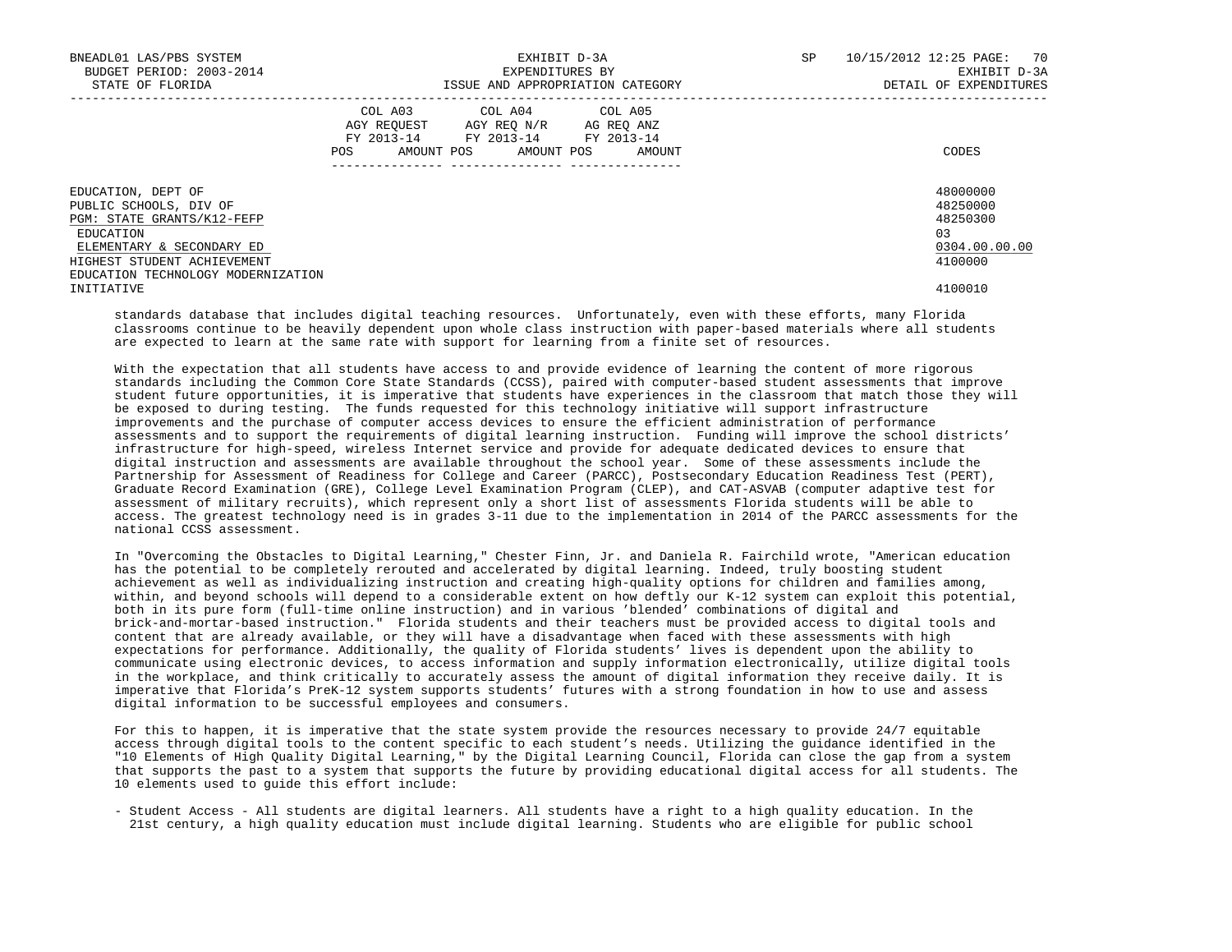| BNEADL01 LAS/PBS SYSTEM<br>BUDGET PERIOD: 2003-2014<br>STATE OF FLORIDA                                                                                                                                                                                                                                                                                                                                                                                                                                                                                                                                                                                                                                                                                                                                                                                                                                                                                                                                                                                                                                                                                                                                                                                                                                                                                                                                                                                                                                                                                                                                                                                                                                                                                                                                                                                                                                                                                                                                                                                                                                                                                                                                                                                                                                                                                                                                                                                                                                                                                                                                                                   |     | EXPENDITURES BY                                                                                                            | EXHIBIT D-3A | SP | 10/15/2012 12:25 PAGE: 71<br>EXHIBIT D-3A<br>DETAIL OF EXPENDITURES           |
|-------------------------------------------------------------------------------------------------------------------------------------------------------------------------------------------------------------------------------------------------------------------------------------------------------------------------------------------------------------------------------------------------------------------------------------------------------------------------------------------------------------------------------------------------------------------------------------------------------------------------------------------------------------------------------------------------------------------------------------------------------------------------------------------------------------------------------------------------------------------------------------------------------------------------------------------------------------------------------------------------------------------------------------------------------------------------------------------------------------------------------------------------------------------------------------------------------------------------------------------------------------------------------------------------------------------------------------------------------------------------------------------------------------------------------------------------------------------------------------------------------------------------------------------------------------------------------------------------------------------------------------------------------------------------------------------------------------------------------------------------------------------------------------------------------------------------------------------------------------------------------------------------------------------------------------------------------------------------------------------------------------------------------------------------------------------------------------------------------------------------------------------------------------------------------------------------------------------------------------------------------------------------------------------------------------------------------------------------------------------------------------------------------------------------------------------------------------------------------------------------------------------------------------------------------------------------------------------------------------------------------------------|-----|----------------------------------------------------------------------------------------------------------------------------|--------------|----|-------------------------------------------------------------------------------|
|                                                                                                                                                                                                                                                                                                                                                                                                                                                                                                                                                                                                                                                                                                                                                                                                                                                                                                                                                                                                                                                                                                                                                                                                                                                                                                                                                                                                                                                                                                                                                                                                                                                                                                                                                                                                                                                                                                                                                                                                                                                                                                                                                                                                                                                                                                                                                                                                                                                                                                                                                                                                                                           | POS | COL A03 COL A04 COL A05<br>AGY REQUEST AGY REQ N/R AG REQ ANZ<br>FY 2013-14 FY 2013-14 FY 2013-14<br>AMOUNT POS AMOUNT POS | AMOUNT       |    | CODES                                                                         |
|                                                                                                                                                                                                                                                                                                                                                                                                                                                                                                                                                                                                                                                                                                                                                                                                                                                                                                                                                                                                                                                                                                                                                                                                                                                                                                                                                                                                                                                                                                                                                                                                                                                                                                                                                                                                                                                                                                                                                                                                                                                                                                                                                                                                                                                                                                                                                                                                                                                                                                                                                                                                                                           |     |                                                                                                                            |              |    |                                                                               |
| EDUCATION, DEPT OF<br>PUBLIC SCHOOLS, DIV OF<br>PGM: STATE GRANTS/K12-FEFP<br>EDUCATION<br>ELEMENTARY & SECONDARY ED<br>HIGHEST STUDENT ACHIEVEMENT<br>EDUCATION TECHNOLOGY MODERNIZATION<br>INITIATIVE                                                                                                                                                                                                                                                                                                                                                                                                                                                                                                                                                                                                                                                                                                                                                                                                                                                                                                                                                                                                                                                                                                                                                                                                                                                                                                                                                                                                                                                                                                                                                                                                                                                                                                                                                                                                                                                                                                                                                                                                                                                                                                                                                                                                                                                                                                                                                                                                                                   |     |                                                                                                                            |              |    | 48000000<br>48250000<br>48250300<br>03<br>0304.00.00.00<br>4100000<br>4100010 |
| - Barriers to Access - All students have access to high quality digital learning. Capacity, not arbitrary caps on<br>enrollment or budget, should be the only factor in limiting access to digital learning.<br>- Personalized Learning - All students can use digital learning to customize their education. In today's world,<br>learning does not have to start when a student enters the classroom and end when the school bell rings.<br>Students can access digital learning virtually whenever and wherever they are, both physically and<br>figuratively.<br>- Advancement - All students progress based on demonstrated competency. Digital learning offers the potential<br>for students to study at their own pace and advance based upon competency and mastery of the material;<br>it is student-centered, not school-centered. In this environment, seat time requirements and the all-too-common<br>practice of social promotion become obsolete. A student will spend as much time as necessary to gain<br>competency. Additionally, digital learning adapts to situations where a student is ahead in one subject and<br>behind in another.<br>- Quality Content - Digital content and courses are high quality. Like print content, digital content should be aligned<br>to state academic standards or common core standards for what students are expected to learn.<br>- Quality Instruction - Digital instruction is high quality. Digital learning erases physical barriers that have<br>prevented the widespread connection between effective teachers and eager students.<br>- Quality Choices - All students have access to multiple high quality digital providers. To maximize the potential<br>of digital learning, states must provide a rich offering of providers that can cater to the diverse and distinctly<br>unique needs of different students.<br>- Assessment and Accountability - Student learning is the metric for evaluating the quality of content and<br>instruction. Learning management systems, digital curriculum, and online summative and formative<br>assessments have the distinctive capability of collecting real-time data on the progress of each student<br>against learning objectives.<br>- Funding - Funding creates incentives for performance, options and innovation. As digital learning grows,<br>economies of scale will drive down costs.<br>- Infrastructure - Infrastructure supports digital learning. States can adopt a variety of approaches to<br>accelerate the shift to digital content, online assessment, and high access environments including learning |     |                                                                                                                            |              |    |                                                                               |

## Internet Bandwidth Access - \$151,075,008

-------------------------------------------------------------------------------------------------

 The requested amount of \$151,075,008 is to pay the costs to improve the bandwidth required for administering digital assessments and accessing digital learning content and instruction. The request is for recurring funding to provide the necessary bandwidth, which includes the statewide Education Rate (E-Rate) discount of 70%. The increase in funds takes into account the State Educational Technology Directors Association (SETDA) recommendation, in its "The Broadband Imperative: Recommendations to Address K-12 Educational Infrastructure Needs," that schools have by FY 2014-15 an external Internet connection of at least 100 Mbps per 1,000 students/staff to their Internet service provider (ISP) and at least 1 Gbps per 1,000 students/staff by FY 2017-18. The recurring cost of 1 GB bandwidth access is \$44,856 (cost of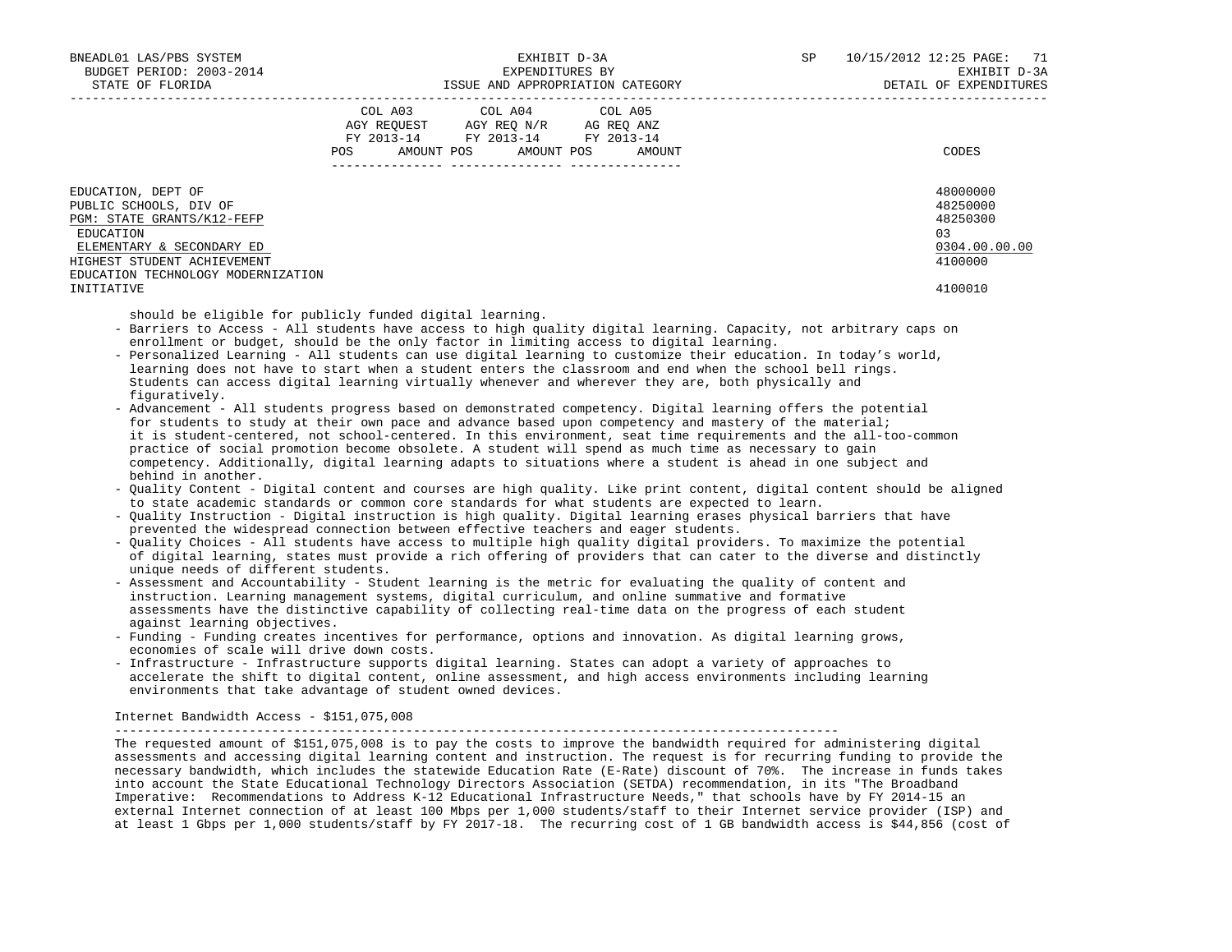| BNEADL01 LAS/PBS SYSTEM<br>BUDGET PERIOD: 2003-2014<br>STATE OF FLORIDA                                                                                                                   | EXHIBIT D-3A<br>EXPENDITURES BY<br>ISSUE AND APPROPRIATION CATEGORY                                                                                                       |        | 10/15/2012 12:25 PAGE: 72<br>SP<br>EXHIBIT D-3A<br>DETAIL OF EXPENDITURES |                                                                     |  |
|-------------------------------------------------------------------------------------------------------------------------------------------------------------------------------------------|---------------------------------------------------------------------------------------------------------------------------------------------------------------------------|--------|---------------------------------------------------------------------------|---------------------------------------------------------------------|--|
|                                                                                                                                                                                           | COL A03 COL A04 COL A05<br>AGY REQUEST AGY REQ N/R AG REQ ANZ<br>FY 2013-14 FY 2013-14 FY 2013-14<br>AMOUNT POS AMOUNT POS<br><b>POS</b><br>_____________ _______________ | AMOUNT |                                                                           | CODES                                                               |  |
| EDUCATION, DEPT OF<br>PUBLIC SCHOOLS, DIV OF<br>PGM: STATE GRANTS/K12-FEFP<br>EDUCATION<br>ELEMENTARY & SECONDARY ED<br>HIGHEST STUDENT ACHIEVEMENT<br>EDUCATION TECHNOLOGY MODERNIZATION |                                                                                                                                                                           |        |                                                                           | 48000000<br>48250000<br>48250300<br>0.3<br>0304.00.00.00<br>4100000 |  |
| INITIATIVE                                                                                                                                                                                |                                                                                                                                                                           |        |                                                                           | 4100010                                                             |  |

1GB network connection per year less 70% E-Rate discount) needed for 3,368 schools.

## Technological Tools - \$51,722,330

-------------------------------------------------------------------------------------------------

 The requested amount of \$51,722,330 is to lease 304,249 computer devices at an estimated leasing price of \$170 per unit. The department intends to negotiate a statewide contract to reach maximum economies of scale. The leasing price of \$170 is based on a netbook; however, districts are authorized to purchase any kind of device they prefer as long as they meet the minimum requirements of computer-based testing. At the end of three years, the districts will own these devices and leasing will no longer be necessary. The greatest technology need is in grades 3-11, due to the implementation in 2014 of the Partnership for Assessment of Readiness for College and Careers (PARCC) assessments for the national Common Core State Standards.

 Based on data from the FY 2011-12 Technology Resources Survey, the current statewide student-to-computer ratio is 3:1. For the schools to meet the minimum device specifications as recommended by PARCC and achieve the ultimate goal of a one-to-one student-to-computer ratio (1:1), 912,746 additional computer devices will need to be purchased. The recommended approach is for the state to fund 304,249 computer devices, or one-third of the cost. School districts will provide one-third of the required devices. The remaining one-third cost will be covered by students bringing their own devices to the schools.

 The statewide level of funding requested for each of the three components that comprise this issue is based on a gap analysis built on information from school district surveys. The survey results show broad variation among districts regarding digital capabilities. Allocating resources specifically based on the identified deficiencies would have the effect of rewarding districts which have not been as proactive in the implementation of digital capabilities as others. Consequently, the department is requesting that these funds be allocated to districts in an equitable manner based each district's proportional share of base FEFP funding.

 Each district's receipt of these funds will be contingent upon the department's approval of a digital implementation plan by the district indicating how the funds will be spent to address the following goals:

- Average ratio of two digital devices which meet minimum department standards for every three students in grades 3 through 11. The price for any device acquired with these funds may not exceed the price the department negotiates through a competitive procurement based on broad district participation.
- Improve existing networking capabilities and bandwidth (1 GB per school) in which digital instruction or assessments will occur.
- High density wireless capability in each classroom in which digital instruction or computer-based testing will occur.
- Professional development for teachers on the effective integration of digital technology for instructional enhancement.

Each district plan may use funds associated with each of the three funding components for this issue in a fungible manner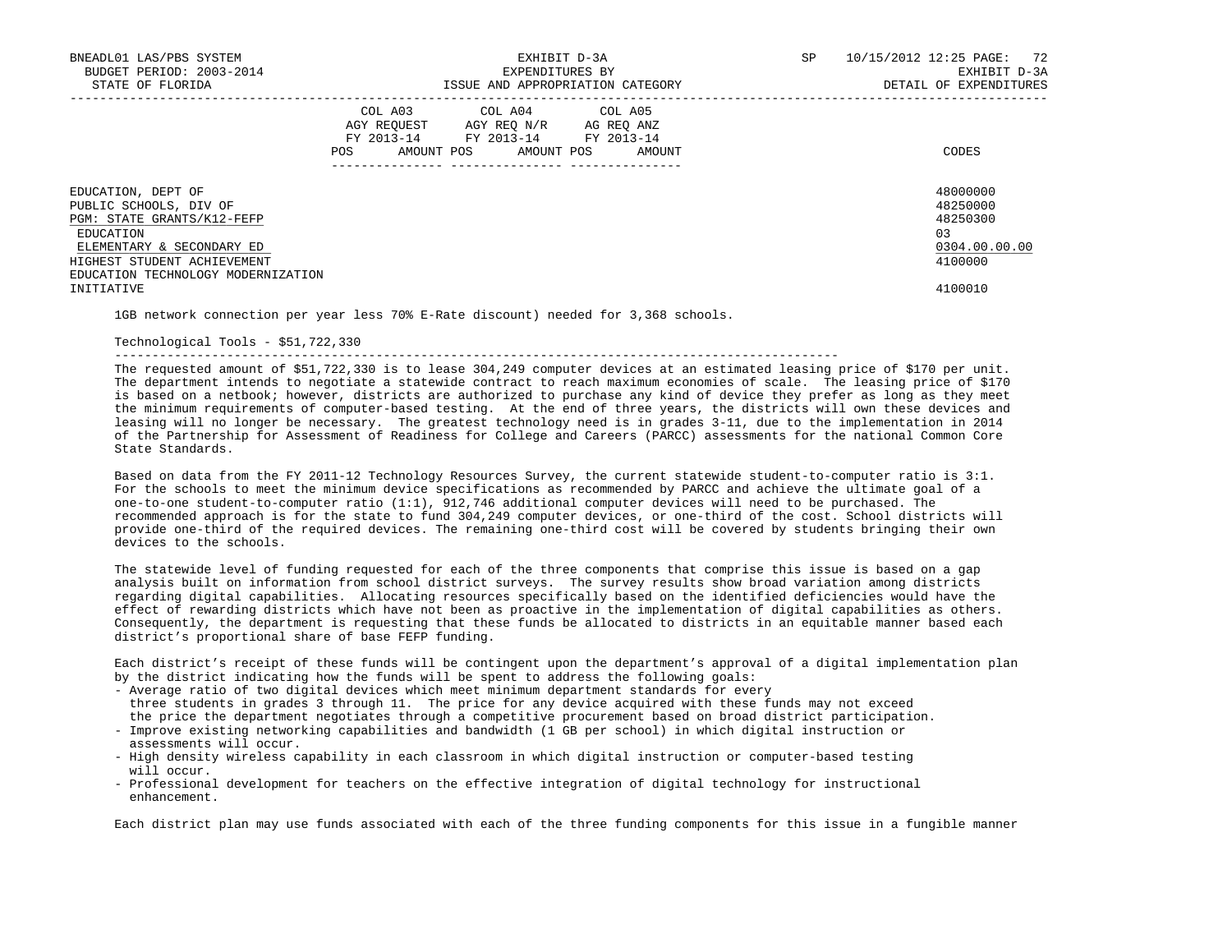| BNEADL01 LAS/PBS SYSTEM<br>BUDGET PERIOD: 2003-2014<br>STATE OF FLORIDA                                                                                                                                                                                                                                                                                                                                                                                                                                                                                                                                                                                                                                                                                                                                                                                                                                                                                                                                                                                                                                                                                                                                                                                                  |                | EXHIBIT D-3A<br>EXPENDITURES BY<br>ISSUE AND APPROPRIATION CATEGORY                                                    |                   | <b>SP</b> | 10/15/2012 12:25 PAGE: | 73<br>EXHIBIT D-3A<br>DETAIL OF EXPENDITURES                                   |
|--------------------------------------------------------------------------------------------------------------------------------------------------------------------------------------------------------------------------------------------------------------------------------------------------------------------------------------------------------------------------------------------------------------------------------------------------------------------------------------------------------------------------------------------------------------------------------------------------------------------------------------------------------------------------------------------------------------------------------------------------------------------------------------------------------------------------------------------------------------------------------------------------------------------------------------------------------------------------------------------------------------------------------------------------------------------------------------------------------------------------------------------------------------------------------------------------------------------------------------------------------------------------|----------------|------------------------------------------------------------------------------------------------------------------------|-------------------|-----------|------------------------|--------------------------------------------------------------------------------|
|                                                                                                                                                                                                                                                                                                                                                                                                                                                                                                                                                                                                                                                                                                                                                                                                                                                                                                                                                                                                                                                                                                                                                                                                                                                                          |                | COL A03 COL A04<br>AGY REQUEST AGY REQ N/R AG REQ ANZ<br>FY 2013-14 FY 2013-14 FY 2013-14<br>POS AMOUNT POS AMOUNT POS | COL A05<br>AMOUNT |           |                        | CODES                                                                          |
| EDUCATION, DEPT OF<br>PUBLIC SCHOOLS, DIV OF<br>PGM: STATE GRANTS/K12-FEFP<br>EDUCATION<br>ELEMENTARY & SECONDARY ED<br>HIGHEST STUDENT ACHIEVEMENT<br>EDUCATION TECHNOLOGY MODERNIZATION<br>INITIATIVE                                                                                                                                                                                                                                                                                                                                                                                                                                                                                                                                                                                                                                                                                                                                                                                                                                                                                                                                                                                                                                                                  |                |                                                                                                                        |                   |           |                        | 48000000<br>48250000<br>48250300<br>0.3<br>0304.00.00.00<br>4100000<br>4100010 |
| to accomplish these four goals. If a district is able to fully meet these four goals, any remaining funds from the<br>allocation may be spent for any other lawful purpose of the district.                                                                                                                                                                                                                                                                                                                                                                                                                                                                                                                                                                                                                                                                                                                                                                                                                                                                                                                                                                                                                                                                              |                |                                                                                                                        |                   |           |                        |                                                                                |
| It is also requested that proviso language be included in both the FEFP and Non-FEFP appropriations to require that in<br>order to receive these funds, each school district must:<br>- Certify it will maximize the use of E-Rate discounting where allowable to support technology initiatives;<br>- Certify it will use E-Rate discounting to provide broadband access as needed to support digital instruction<br>at the classroom level;<br>- Certify it has sufficient dedicated technology space in each school to support the orderly administration<br>of computer-based state assessments pursuant to department quidelines and assessment calendars, or submit<br>a plan indicating how it intends to meet this requirement by FY 2014-15; and<br>- Cooperate with department information survey requests designed to determine instructional technology<br>utilization within the district.<br>As part of the Education Technology Modernization Initiative, the Board is also recommending legislation to provide<br>flexibility in the use of Instructional Materials funding, and to revise the instructional materials adoption process to<br>ensure greater availability of unbundled digital content and supplemental digital instructional materials. |                |                                                                                                                        |                   |           |                        |                                                                                |
| FLORIDA EDUCATION FINANCE PROGRAM<br>AD VALOREM OFFSET ADJUSTMENT<br>AID TO LOCAL GOVERNMENTS<br>G/A-FL ED FINANCE PROGRAM<br>GENERAL REVENUE FUND<br>$-$ STATE                                                                                                                                                                                                                                                                                                                                                                                                                                                                                                                                                                                                                                                                                                                                                                                                                                                                                                                                                                                                                                                                                                          | $53,681,491 -$ |                                                                                                                        |                   |           |                        | 4600000<br>4603100<br>050000<br>050560<br>1000 1                               |
|                                                                                                                                                                                                                                                                                                                                                                                                                                                                                                                                                                                                                                                                                                                                                                                                                                                                                                                                                                                                                                                                                                                                                                                                                                                                          |                | *******************************                                                                                        |                   |           |                        |                                                                                |
| AGENCY ISSUE NARRATIVE:<br>2013-2014 BUDGET YEAR NARRATIVE:<br>LONG RANGE PROGRAM PLAN:<br>Florida Education Finance Program (ACT0660)                                                                                                                                                                                                                                                                                                                                                                                                                                                                                                                                                                                                                                                                                                                                                                                                                                                                                                                                                                                                                                                                                                                                   |                |                                                                                                                        | IT COMPONENT? NO  |           |                        |                                                                                |

DEPARTMENT OF EDUCATION GOALS (section 1008.31(2)(c), Florida Statutes):

1. Highest Student Achievement

2. Seamless Articulation and Maximum Access

3. Skilled Workforce and Economic Development

4. Quality Efficient Services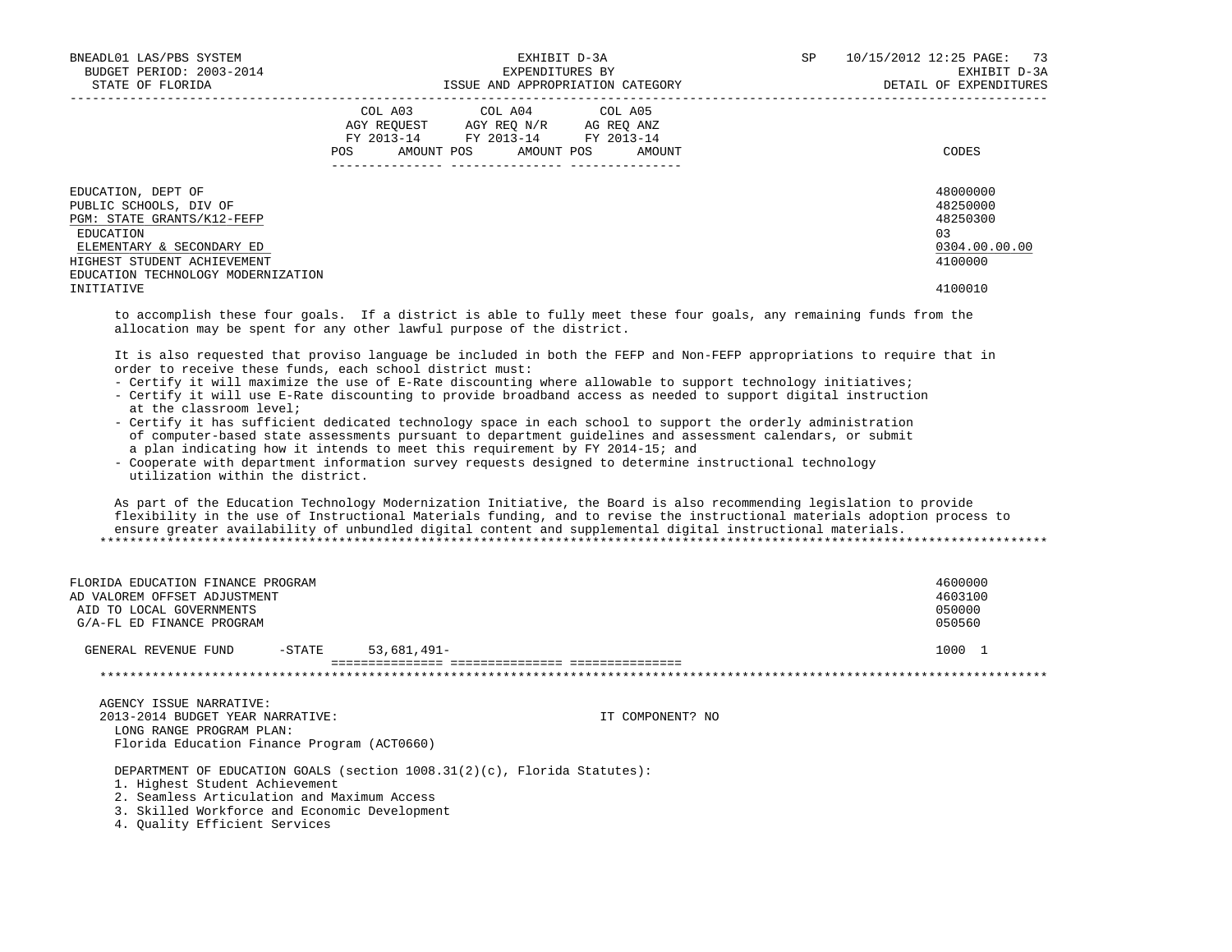| BNEADL01 LAS/PBS SYSTEM<br>BUDGET PERIOD: 2003-2014<br>STATE OF FLORIDA<br>.                                                                                                              | EXHIBIT D-3A<br>EXPENDITURES BY<br>ISSUE AND APPROPRIATION CATEGORY                                                                                                                                                                                                                                                    | SP | 10/15/2012 12:25 PAGE:<br>74<br>EXHIBIT D-3A<br>DETAIL OF EXPENDITURES        |
|-------------------------------------------------------------------------------------------------------------------------------------------------------------------------------------------|------------------------------------------------------------------------------------------------------------------------------------------------------------------------------------------------------------------------------------------------------------------------------------------------------------------------|----|-------------------------------------------------------------------------------|
|                                                                                                                                                                                           | COL A04<br>COL A03<br>COL A05<br>AGY REQUEST AGY REQ N/R AG REQ ANZ<br>FY 2013-14 FY 2013-14 FY 2013-14<br>AMOUNT POS<br>AMOUNT POS<br>POS FOR<br>AMOUNT                                                                                                                                                               |    | CODES                                                                         |
| EDUCATION, DEPT OF<br>PUBLIC SCHOOLS, DIV OF<br>PGM: STATE GRANTS/K12-FEFP<br>EDUCATION<br>ELEMENTARY & SECONDARY ED<br>FLORIDA EDUCATION FINANCE PROGRAM<br>AD VALOREM OFFSET ADJUSTMENT |                                                                                                                                                                                                                                                                                                                        |    | 48000000<br>48250000<br>48250300<br>03<br>0304.00.00.00<br>4600000<br>4603100 |
| ISSUE NARRATIVE:<br>compression adjustment.                                                                                                                                               | A decrease of \$53,681,491 is requested as a result of an adjustment in local fund revenues and the removal of the 0.25                                                                                                                                                                                                |    |                                                                               |
| RESTORE NONRECURRING APPROPRIATION<br>RESTORATION OF NONRECURRING FUNDS -<br>FLORIDA EDUCATION FINANCE PROGRAM<br>AID TO LOCAL GOVERNMENTS<br>G/A-FL ED FINANCE PROGRAM                   |                                                                                                                                                                                                                                                                                                                        |    | 5300000<br>5301070<br>050000<br>050560                                        |
| GENERAL REVENUE FUND -STATE 39,661,524<br>STATE SCHOOL TF  -STATE  50,700,000                                                                                                             |                                                                                                                                                                                                                                                                                                                        |    | 1000 1<br>2543 1                                                              |
| TOTAL APPRO                                                                                                                                                                               | 90,361,524                                                                                                                                                                                                                                                                                                             |    |                                                                               |
|                                                                                                                                                                                           |                                                                                                                                                                                                                                                                                                                        |    |                                                                               |
| AGENCY ISSUE NARRATIVE:<br>2013-2014 BUDGET YEAR NARRATIVE:<br>LONG RANGE PROGRAM PLAN:<br>Florida Education Finance Program (ACT0660)                                                    | IT COMPONENT? NO                                                                                                                                                                                                                                                                                                       |    |                                                                               |
| 1. Highest Student Achievement<br>2. Seamless Articulation and Maximum Access<br>3. Skilled Workforce and Economic Development<br>4. Quality Efficient Services                           | DEPARTMENT OF EDUCATION GOALS (section $1008.31(2)(c)$ , Florida Statutes):                                                                                                                                                                                                                                            |    |                                                                               |
| ISSUE NARRATIVE:                                                                                                                                                                          | The requested restoration of \$90,361,524 nonrecurring funds is comprised of \$39,661,524 in General Revenue Funds and<br>\$50,700,000 in Principal State School Trust Funds. These funds are requested to maintain the current level of education<br>services funded by the Florida Education Finance Program (FEFP). |    |                                                                               |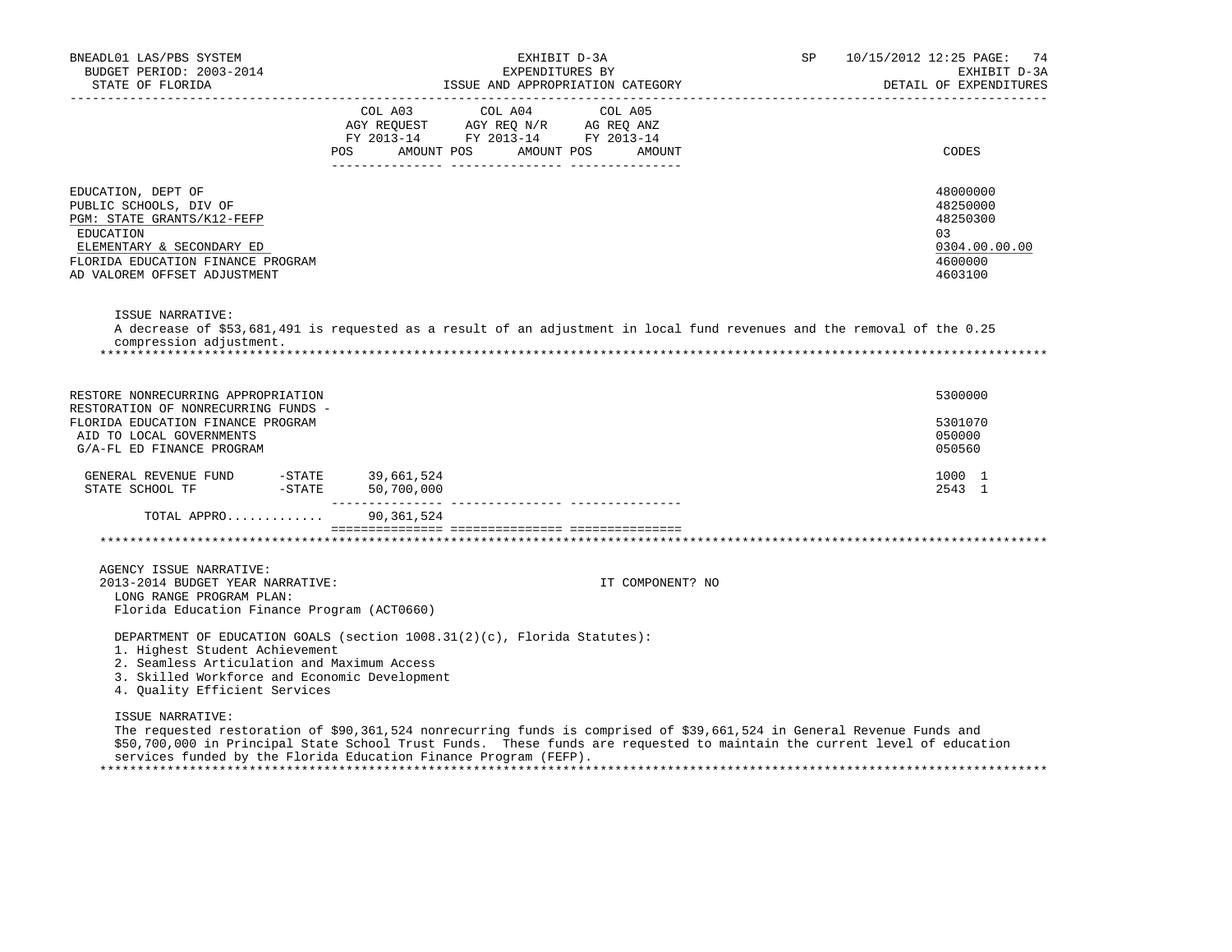| BNEADL01 LAS/PBS SYSTEM<br>BUDGET PERIOD: 2003-2014<br>STATE OF FLORIDA                                              | EXHIBIT D-3A<br>EXPENDITURES BY<br>ISSUE AND APPROPRIATION CATEGORY                                                                   | SP and the set of the set of the set of the set of the set of the set of the set of the set of the set of the set of the set of the set of the set of the set of the set of the set of the set of the set of the set of the se<br>10/15/2012 12:25 PAGE: 75<br>EXHIBIT D-3A<br>DETAIL OF EXPENDITURES |
|----------------------------------------------------------------------------------------------------------------------|---------------------------------------------------------------------------------------------------------------------------------------|-------------------------------------------------------------------------------------------------------------------------------------------------------------------------------------------------------------------------------------------------------------------------------------------------------|
|                                                                                                                      | COL A03 COL A04 COL A05<br>AGY REQUEST AGY REQ N/R AG REQ ANZ<br>FY 2013-14 FY 2013-14 FY 2013-14<br>POS AMOUNT POS AMOUNT POS AMOUNT | CODES                                                                                                                                                                                                                                                                                                 |
| EDUCATION, DEPT OF<br>PUBLIC SCHOOLS, DIV OF<br>PGM: STATE GRANTS/K12-FEFP<br>EDUCATION<br>ELEMENTARY & SECONDARY ED |                                                                                                                                       | 48000000<br>48250000<br>48250300<br>0.3<br>0304.00.00.00                                                                                                                                                                                                                                              |
| TOTAL: ELEMENTARY & SECONDARY ED<br>BY FUND TYPE                                                                     |                                                                                                                                       | 0304.00.00.00                                                                                                                                                                                                                                                                                         |
| GENERAL REVENUE FUND<br>TRUST FUNDS                                                                                  | 9108,032,257<br>767,236,739<br>______________ _______________                                                                         | 1000<br>2000                                                                                                                                                                                                                                                                                          |
| TOTAL PROG COMP 9875,268,996                                                                                         |                                                                                                                                       |                                                                                                                                                                                                                                                                                                       |

=============== =============== ===============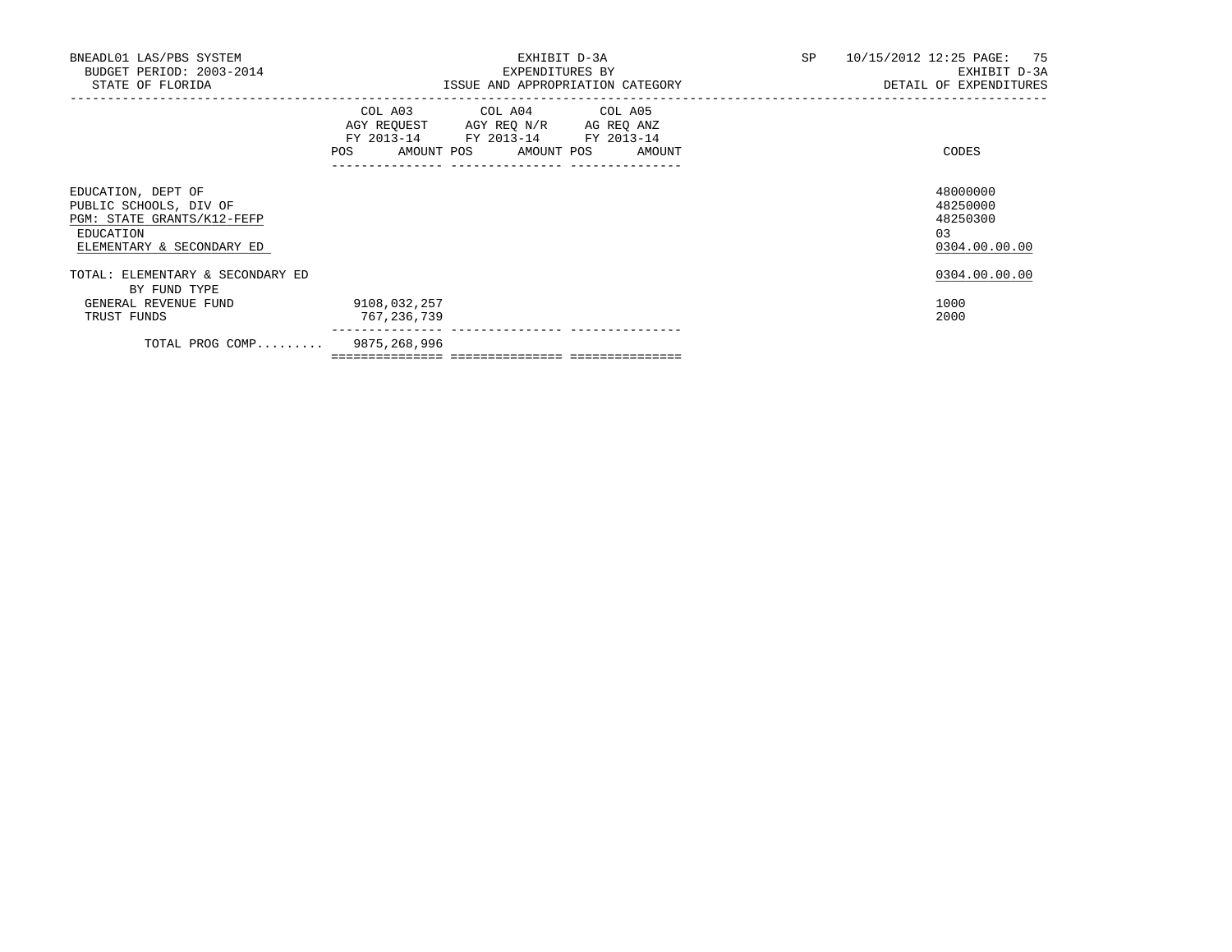| BNEADL01 LAS/PBS SYSTEM<br>BUDGET PERIOD: 2003-2014<br>STATE OF FLORIDA<br>-----------------                                                                                                                                                    | EXHIBIT D-3A<br>EXPENDITURES BY<br>ISSUE AND APPROPRIATION CATEGORY |                                                    |                                                                                                             | 10/15/2012 12:25 PAGE:<br>SP<br>EXHIBIT D-3A<br>DETAIL OF EXPENDITURES |                                                                                                   |  |
|-------------------------------------------------------------------------------------------------------------------------------------------------------------------------------------------------------------------------------------------------|---------------------------------------------------------------------|----------------------------------------------------|-------------------------------------------------------------------------------------------------------------|------------------------------------------------------------------------|---------------------------------------------------------------------------------------------------|--|
|                                                                                                                                                                                                                                                 |                                                                     | COL A03<br>AGY REQUEST<br><b>POS</b><br>AMOUNT POS | COL A04<br>COL A05<br>AGY REQ N/R<br>AG REQ ANZ<br>FY 2013-14 FY 2013-14 FY 2013-14<br>AMOUNT POS<br>AMOUNT |                                                                        | CODES                                                                                             |  |
| EDUCATION, DEPT OF<br>PUBLIC SCHOOLS, DIV OF<br>PGM: ST GRANT/K12-NON FEFP<br>EDUCATION<br>ELEMENTARY & SECONDARY ED<br>ESTIMATED EXPENDITURES<br>ESTIMATED EXPENDITURES - OPERATIONS<br>AID TO LOCAL GOVERNMENTS<br>G/A-INSTRUCTIONAL MATERIAL |                                                                     |                                                    |                                                                                                             |                                                                        | 48000000<br>48250000<br>48250400<br>03<br>0304.00.00.00<br>1000000<br>1001000<br>050000<br>050686 |  |
| GENERAL REVENUE FUND                                                                                                                                                                                                                            | $-$ STATE                                                           | 760,000                                            |                                                                                                             |                                                                        | 1000 1                                                                                            |  |
| SPECIAL CATEGORIES<br>G/A-ASST/LOW PERF SCHOOLS                                                                                                                                                                                                 |                                                                     |                                                    |                                                                                                             |                                                                        | 100000<br>100291                                                                                  |  |
| GENERAL REVENUE FUND                                                                                                                                                                                                                            | $-$ STATE                                                           | 3,500,000                                          |                                                                                                             |                                                                        | 1000 1                                                                                            |  |
| G/A-MENTORING/STUDENT INIT                                                                                                                                                                                                                      |                                                                     |                                                    |                                                                                                             |                                                                        | 100295                                                                                            |  |
| GENERAL REVENUE FUND                                                                                                                                                                                                                            | $-$ STATE                                                           | 11,103,873                                         |                                                                                                             |                                                                        | 1000 1                                                                                            |  |
| G/A-COLLEGE REACH OUT PROG                                                                                                                                                                                                                      |                                                                     |                                                    |                                                                                                             |                                                                        | 100485                                                                                            |  |
| GENERAL REVENUE FUND                                                                                                                                                                                                                            | $-$ STATE                                                           | 1,000,000                                          |                                                                                                             |                                                                        | 1000 1                                                                                            |  |
| G/A-DIAGNOST/LEARN RES CTR                                                                                                                                                                                                                      |                                                                     |                                                    |                                                                                                             |                                                                        | 100952                                                                                            |  |
| GENERAL REVENUE FUND                                                                                                                                                                                                                            | $-$ STATE                                                           | 1,982,626                                          |                                                                                                             |                                                                        | 1000 1                                                                                            |  |
| G/A-NEW WORLD SCHOOL-ARTS                                                                                                                                                                                                                       |                                                                     |                                                    |                                                                                                             |                                                                        | 101433                                                                                            |  |
| GENERAL REVENUE FUND                                                                                                                                                                                                                            | $-$ STATE                                                           | 400,000                                            |                                                                                                             |                                                                        | 1000 1                                                                                            |  |
| G/A-SCH DIST MAT GRANT PRG                                                                                                                                                                                                                      |                                                                     |                                                    |                                                                                                             |                                                                        | 101447                                                                                            |  |
| GENERAL REVENUE FUND                                                                                                                                                                                                                            | $-$ STATE                                                           | 2,307,146                                          |                                                                                                             |                                                                        | 1000 1                                                                                            |  |
| TEACHER DEATH BENEFITS                                                                                                                                                                                                                          |                                                                     |                                                    |                                                                                                             |                                                                        | 102112                                                                                            |  |
| GENERAL REVENUE FUND                                                                                                                                                                                                                            | $-$ STATE                                                           | 18,000                                             |                                                                                                             |                                                                        | 1000 1                                                                                            |  |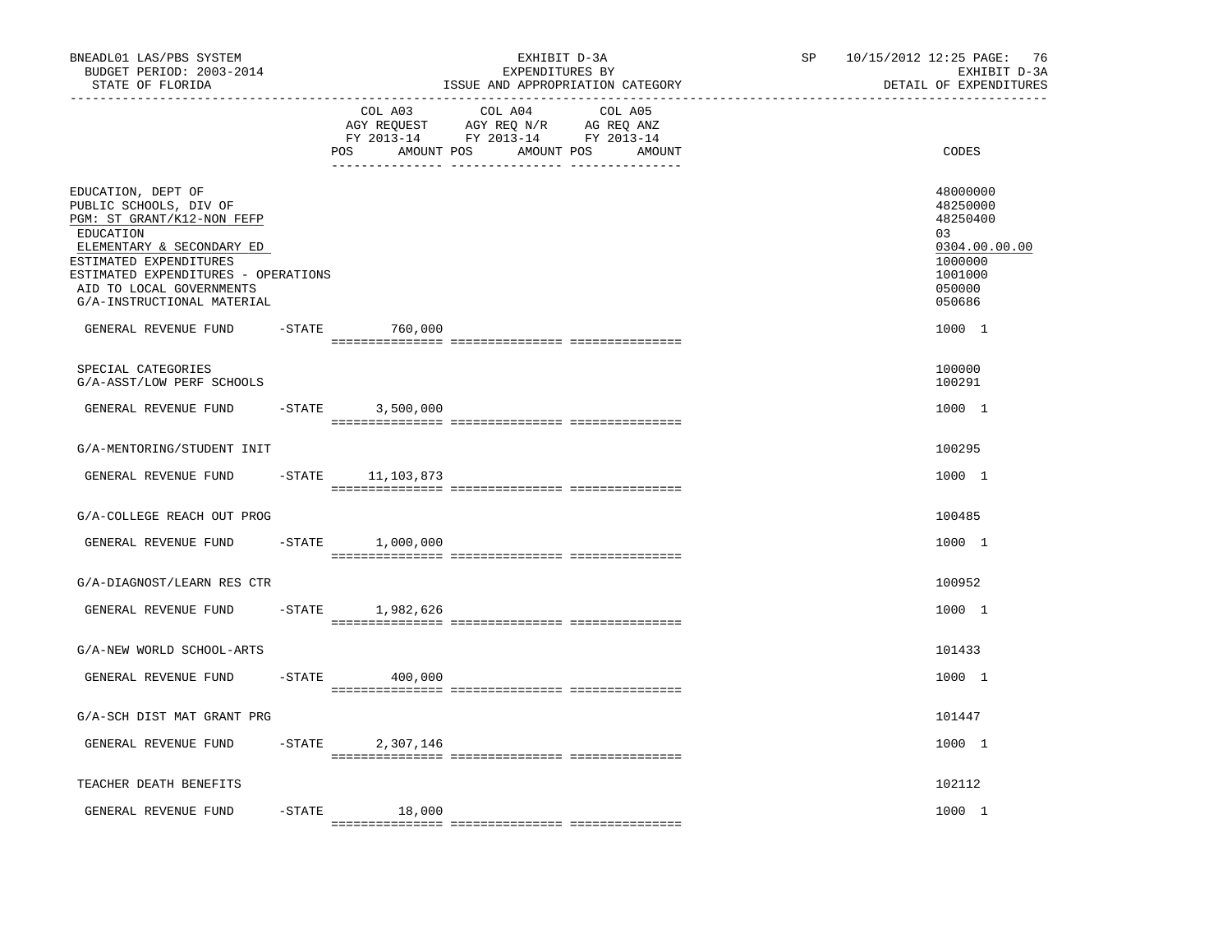| BNEADL01 LAS/PBS SYSTEM<br>BUDGET PERIOD: 2003-2014<br>STATE OF FLORIDA                                                                                                                                                                             | EXHIBIT D-3A<br>EXPENDITURES BY<br>ISSUE AND APPROPRIATION CATEGORY                                                                                                                            | SP 10/15/2012 12:25 PAGE: 77<br>EXHIBIT D-3A<br>DETAIL OF EXPENDITURES                            |
|-----------------------------------------------------------------------------------------------------------------------------------------------------------------------------------------------------------------------------------------------------|------------------------------------------------------------------------------------------------------------------------------------------------------------------------------------------------|---------------------------------------------------------------------------------------------------|
| ---------------------------------                                                                                                                                                                                                                   | $\begin{tabular}{lcccc} COL A03 & COL A04 & COL A05 \\ AGY REQUEST & AGY REQ N/R & AG REQ ANZ \\ FY & 2013-14 & FY & 2013-14 & FY & 2013-14 \end{tabular}$<br>POS AMOUNT POS AMOUNT POS AMOUNT | CODES                                                                                             |
| EDUCATION, DEPT OF<br>PUBLIC SCHOOLS, DIV OF<br>PGM: ST GRANT/K12-NON FEFP<br>EDUCATION<br>ELEMENTARY & SECONDARY ED<br>ESTIMATED EXPENDITURES<br>ESTIMATED EXPENDITURES - OPERATIONS<br>SPECIAL CATEGORIES<br>RISK MANAGEMENT INSURANCE            |                                                                                                                                                                                                | 48000000<br>48250000<br>48250400<br>03<br>0304.00.00.00<br>1000000<br>1001000<br>100000<br>103241 |
| GENERAL REVENUE FUND $-$ STATE 578,868<br>FEDERAL GRANTS TRUST FUND -FEDERL<br>GRANTS AND DONATIONS TF -STATE                                                                                                                                       | 38,099<br>9,521<br>---------------                                                                                                                                                             | 1000 1<br>2261 3<br>2339 1                                                                        |
| TOTAL APPRO                                                                                                                                                                                                                                         | 626,488                                                                                                                                                                                        |                                                                                                   |
| G/A-AUTISM PROGRAM                                                                                                                                                                                                                                  |                                                                                                                                                                                                | 103410                                                                                            |
| $-STATE$<br>GENERAL REVENUE FUND                                                                                                                                                                                                                    | 5,472,967                                                                                                                                                                                      | 1000 1                                                                                            |
| TEACHER PROFESSIONAL DEV                                                                                                                                                                                                                            |                                                                                                                                                                                                | 103774                                                                                            |
| GENERAL REVENUE FUND -STATE 272,051<br>FEDERAL GRANTS TRUST FUND -FEDERL 134,580,906                                                                                                                                                                |                                                                                                                                                                                                | 1000 1<br>2261 3                                                                                  |
| TOTAL APPRO 134,852,957                                                                                                                                                                                                                             |                                                                                                                                                                                                |                                                                                                   |
| G/A-SCHOOL/INSTRUCT ENHANC                                                                                                                                                                                                                          |                                                                                                                                                                                                | 104052                                                                                            |
| GENERAL REVENUE FUND                                                                                                                                                                                                                                | -STATE 4,599,417                                                                                                                                                                               | 1000 1                                                                                            |
| G/A-EXCEPTIONAL EDUCATION                                                                                                                                                                                                                           |                                                                                                                                                                                                | 104053                                                                                            |
| GENERAL REVENUE FUND - STATE 1,013,726<br>FEDERAL GRANTS TRUST FUND -FEDERL 2,333,354                                                                                                                                                               |                                                                                                                                                                                                | 1000 1<br>2261 3                                                                                  |
| TOTAL APPRO                                                                                                                                                                                                                                         | 3,347,080                                                                                                                                                                                      |                                                                                                   |
| FL SCH/DEAF & BLIND                                                                                                                                                                                                                                 |                                                                                                                                                                                                | 104166                                                                                            |
| GENERAL REVENUE FUND -STATE 39,755,955<br>${\tt FEDERAL} \quad {\tt GRANTS} \quad {\tt FUND}-{\tt FEDERL} \qquad \qquad 2,604,709 \\ {\tt GRANTS} \quad {\tt AND} \quad {\tt DONATIONS} \quad {\tt TF} \qquad -{\tt STATE} \qquad \qquad 1,734,145$ |                                                                                                                                                                                                | 1000 1<br>2261 3<br>2339 1                                                                        |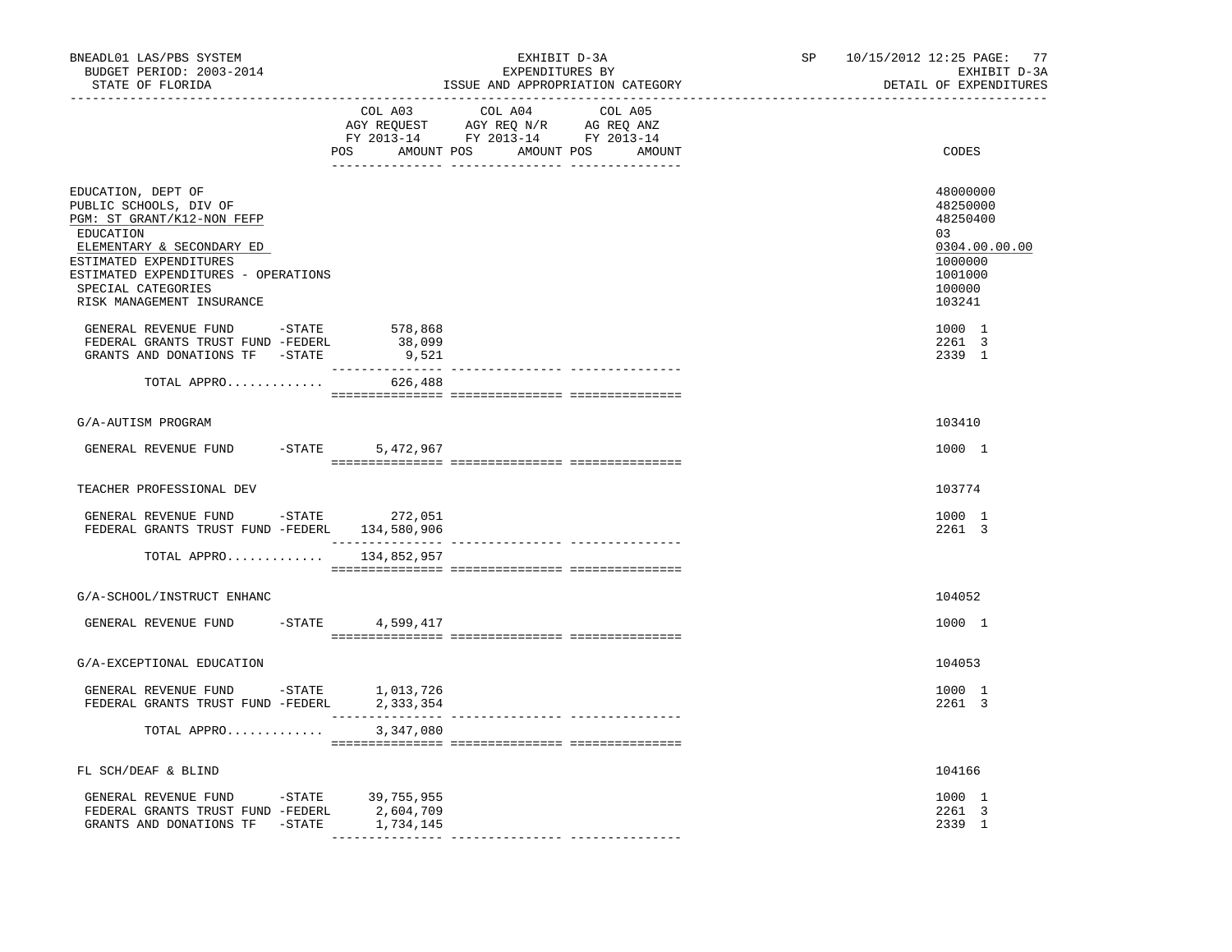| BNEADL01 LAS/PBS SYSTEM<br>BUDGET PERIOD: 2003-2014<br>STATE OF FLORIDA                                                                                                                                                                           |                                           | EXHIBIT D-3A<br>EXPENDITURES BY<br>ISSUE AND APPROPRIATION CATEGORY                                                                                                                            | 10/15/2012 12:25 PAGE:<br>SP | 78<br>EXHIBIT D-3A<br>DETAIL OF EXPENDITURES                                                       |
|---------------------------------------------------------------------------------------------------------------------------------------------------------------------------------------------------------------------------------------------------|-------------------------------------------|------------------------------------------------------------------------------------------------------------------------------------------------------------------------------------------------|------------------------------|----------------------------------------------------------------------------------------------------|
|                                                                                                                                                                                                                                                   |                                           | $\begin{tabular}{lcccc} COL A03 & COL A04 & COL A05 \\ AGY REQUEST & AGY REQ N/R & AG REQ ANZ \\ FY & 2013-14 & FY & 2013-14 & FY & 2013-14 \end{tabular}$<br>POS AMOUNT POS AMOUNT POS AMOUNT |                              | CODES                                                                                              |
| EDUCATION, DEPT OF<br>PUBLIC SCHOOLS, DIV OF<br>PGM: ST GRANT/K12-NON FEFP<br>EDUCATION<br>ELEMENTARY & SECONDARY ED<br>ESTIMATED EXPENDITURES<br>ESTIMATED EXPENDITURES - OPERATIONS<br>SPECIAL CATEGORIES<br>FL SCH/DEAF & BLIND<br>TOTAL APPRO | 44,094,809                                |                                                                                                                                                                                                |                              | 48000000<br>48250000<br>48250400<br>0.3<br>0304.00.00.00<br>1000000<br>1001000<br>100000<br>104166 |
| TR/DMS/HR SVCS/STW CONTRCT                                                                                                                                                                                                                        |                                           |                                                                                                                                                                                                |                              | 107040                                                                                             |
| GENERAL REVENUE FUND -STATE 214,472<br>FEDERAL GRANTS TRUST FUND -FEDERL<br>GRANTS AND DONATIONS TF -STATE                                                                                                                                        | 22,764<br>15,690<br>---------------       |                                                                                                                                                                                                |                              | 1000 1<br>2261 3<br>2339 1                                                                         |
| TOTAL APPRO 252,926                                                                                                                                                                                                                               |                                           |                                                                                                                                                                                                |                              |                                                                                                    |
| TOTAL: ESTIMATED EXPENDITURES - OPERATIONS<br>TOTAL ISSUE $214,318,289$                                                                                                                                                                           |                                           |                                                                                                                                                                                                |                              | 1001000                                                                                            |
| CASUALTY INSURANCE PREMIUM<br>ADJUSTMENT<br>SPECIAL CATEGORIES<br>RISK MANAGEMENT INSURANCE                                                                                                                                                       |                                           |                                                                                                                                                                                                |                              | 1001090<br>100000<br>103241                                                                        |
| GENERAL REVENUE FUND -STATE 234,905<br>FEDERAL GRANTS TRUST FUND -FEDERL<br>GRANTS AND DONATIONS TF -STATE                                                                                                                                        | 15,320<br>5,107                           |                                                                                                                                                                                                |                              | 1000 1<br>2261 3<br>2339 1                                                                         |
| TOTAL APPRO                                                                                                                                                                                                                                       | 255,332                                   |                                                                                                                                                                                                |                              |                                                                                                    |
| FLORIDA RETIREMENT SYSTEM<br>CONTRIBUTION ADJUSTMENT FOR                                                                                                                                                                                          |                                           |                                                                                                                                                                                                |                              |                                                                                                    |
| FISCAL YEAR 2012-2013<br>SPECIAL CATEGORIES<br>FL SCH/DEAF & BLIND                                                                                                                                                                                |                                           |                                                                                                                                                                                                |                              | 1001240<br>100000<br>104166                                                                        |
| GENERAL REVENUE FUND - STATE<br>FEDERAL GRANTS TRUST FUND -FEDERL<br>GRANTS AND DONATIONS TF -STATE                                                                                                                                               | 82,575<br>3,477<br>869<br>_______________ |                                                                                                                                                                                                |                              | 1000 1<br>2261 3<br>2339 1                                                                         |
| TOTAL APPRO                                                                                                                                                                                                                                       | 86,921                                    |                                                                                                                                                                                                |                              |                                                                                                    |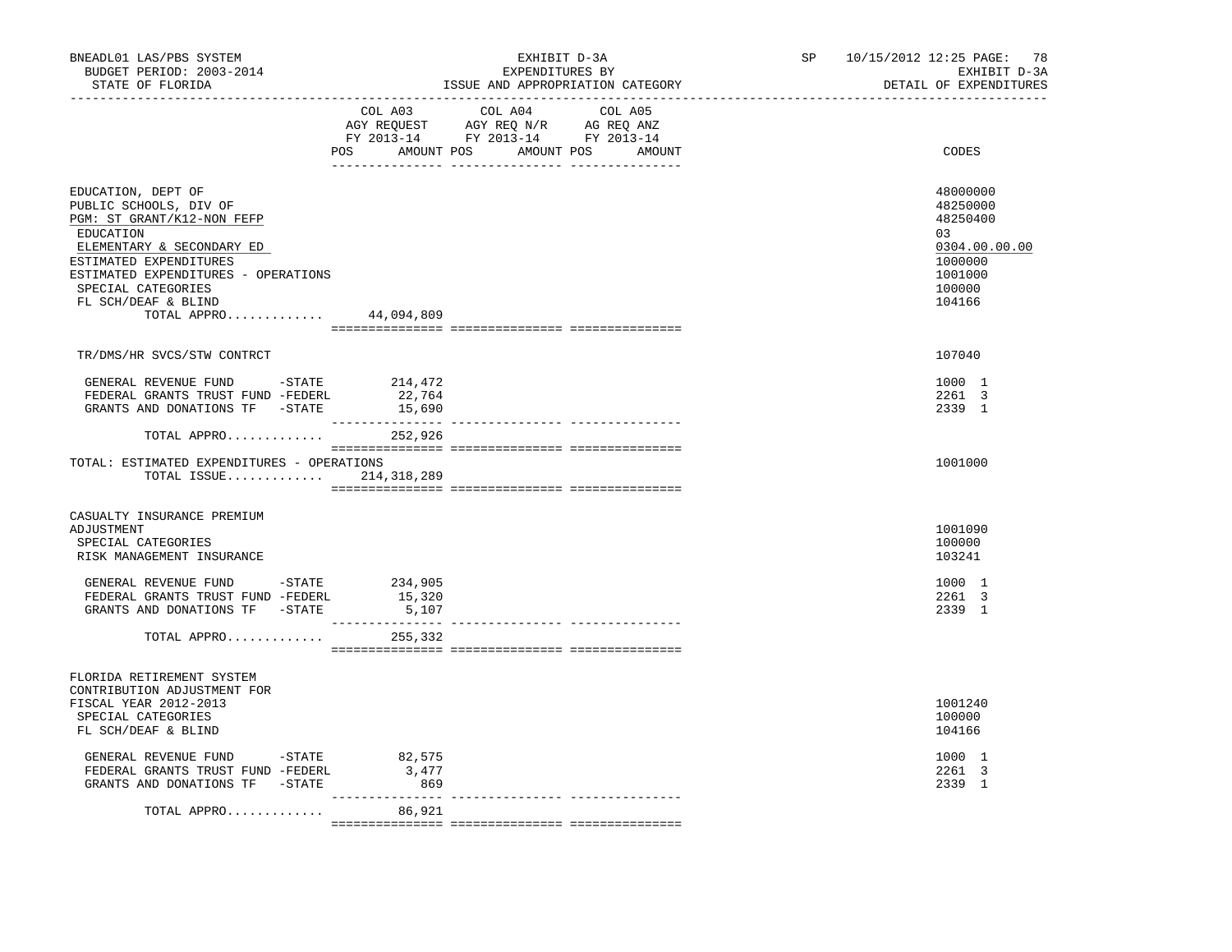| BNEADL01 LAS/PBS SYSTEM<br>BUDGET PERIOD: 2003-2014<br>STATE OF FLORIDA                                                                                                                                          |                   | EXHIBIT D-3A<br>EXPENDITURES BY<br>ISSUE AND APPROPRIATION CATEGORY                                                                   | SP | 10/15/2012 12:25 PAGE: 79<br>EXHIBIT D-3A<br>DETAIL OF EXPENDITURES |
|------------------------------------------------------------------------------------------------------------------------------------------------------------------------------------------------------------------|-------------------|---------------------------------------------------------------------------------------------------------------------------------------|----|---------------------------------------------------------------------|
|                                                                                                                                                                                                                  |                   | COL A03 COL A04 COL A05<br>AGY REQUEST AGY REQ N/R AG REQ ANZ<br>FY 2013-14 FY 2013-14 FY 2013-14<br>POS AMOUNT POS AMOUNT POS AMOUNT |    | CODES                                                               |
| EDUCATION, DEPT OF<br>PUBLIC SCHOOLS, DIV OF<br>PGM: ST GRANT/K12-NON FEFP<br>EDUCATION<br>ELEMENTARY & SECONDARY ED<br>ESTIMATED EXPENDITURES<br>ADJUSTMENT TO STATE HEALTH<br>INSURANCE PREMIUM CONTRIBUTION - |                   |                                                                                                                                       |    | 48000000<br>48250000<br>48250400<br>03<br>0304.00.00.00<br>1000000  |
| FISCAL YEAR 2012-13<br>SPECIAL CATEGORIES<br>FL SCH/DEAF & BLIND                                                                                                                                                 |                   |                                                                                                                                       |    | 1001830<br>100000<br>104166                                         |
| GENERAL REVENUE FUND -STATE 75,085<br>FEDERAL GRANTS TRUST FUND -FEDERL<br>GRANTS AND DONATIONS TF -STATE                                                                                                        | 3,161<br>790      |                                                                                                                                       |    | 1000 1<br>2261 3<br>2339 1                                          |
| TOTAL APPRO                                                                                                                                                                                                      | 79,036            |                                                                                                                                       |    |                                                                     |
| REALLOCATION OF HUMAN RESOURCES<br>OUTSOURCING<br>SPECIAL CATEGORIES<br>TR/DMS/HR SVCS/STW CONTRCT                                                                                                               |                   |                                                                                                                                       |    | 1005900<br>100000<br>107040                                         |
| GENERAL REVENUE FUND -STATE 9,360<br>FEDERAL GRANTS TRUST FUND -FEDERL<br>GRANTS AND DONATIONS TF -STATE                                                                                                         | 994<br>685        |                                                                                                                                       |    | 1000 1<br>2261 3<br>2339 1                                          |
| TOTAL APPRO $11,039$                                                                                                                                                                                             |                   |                                                                                                                                       |    |                                                                     |
| NONRECURRING EXPENDITURES<br>LEARNING FOR LIFE<br>SPECIAL CATEGORIES<br>G/A-SCHOOL/INSTRUCT ENHANC                                                                                                               |                   |                                                                                                                                       |    | 2100000<br>2103160<br>100000<br>104052                              |
| GENERAL REVENUE FUND                                                                                                                                                                                             | $-STATE$ 550,000- |                                                                                                                                       |    | 1000 1                                                              |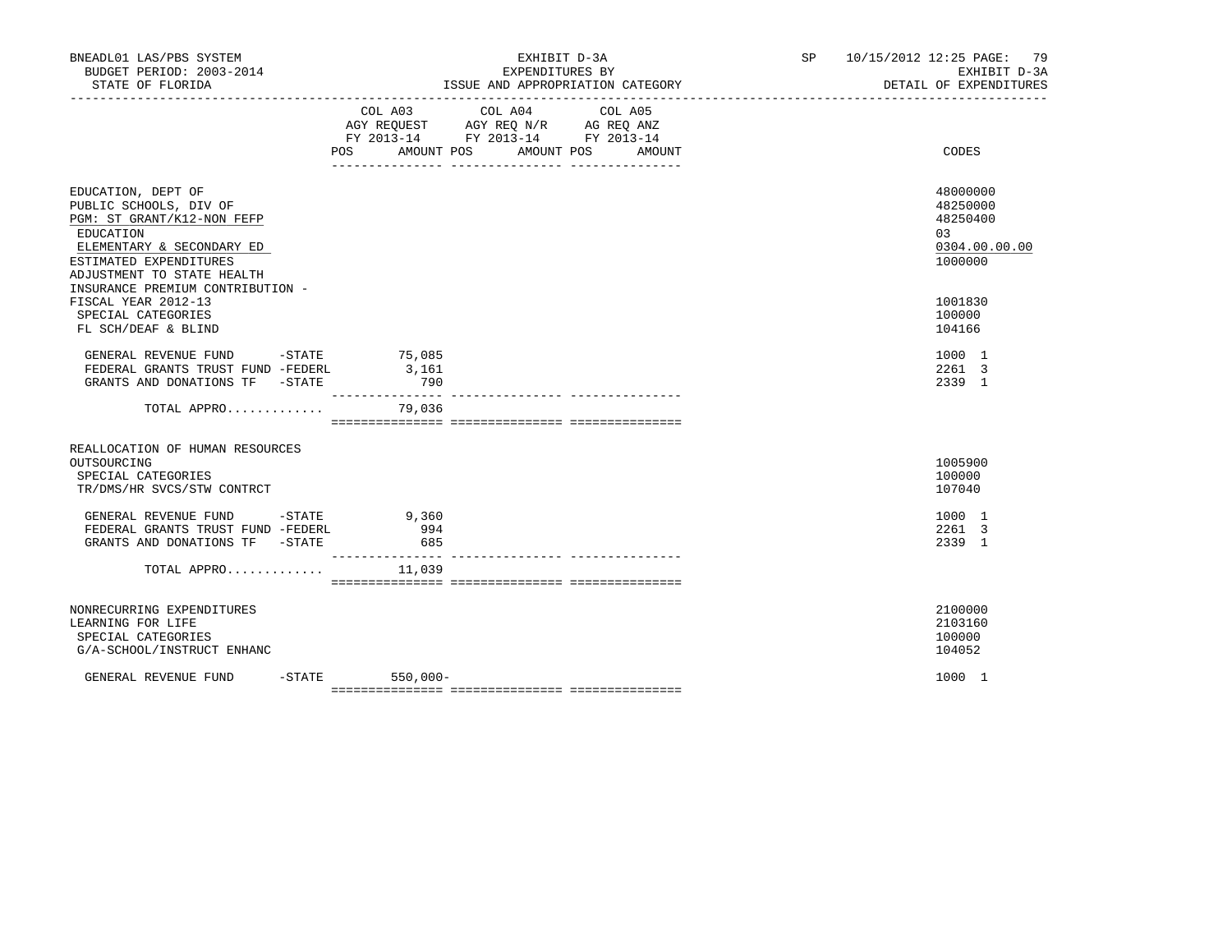| BNEADL01 LAS/PBS SYSTEM<br>BUDGET PERIOD: 2003-2014<br>STATE OF FLORIDA                                                                                                                                                         | EXHIBIT D-3A<br>EXPENDITURES BY<br>ISSUE AND APPROPRIATION CATEGORY |                                                                                                                                                      |  | 10/15/2012 12:25 PAGE:<br>80<br>SP <sub>2</sub><br>EXHIBIT D-3A<br>DETAIL OF EXPENDITURES         |
|---------------------------------------------------------------------------------------------------------------------------------------------------------------------------------------------------------------------------------|---------------------------------------------------------------------|------------------------------------------------------------------------------------------------------------------------------------------------------|--|---------------------------------------------------------------------------------------------------|
|                                                                                                                                                                                                                                 |                                                                     | COL A03<br>COL A04<br>COL A05<br>AGY REQUEST AGY REQ N/R AG REQ ANZ<br>FY 2013-14 FY 2013-14 FY 2013-14<br>POS<br>AMOUNT POS<br>AMOUNT POS<br>AMOUNT |  | CODES                                                                                             |
| EDUCATION, DEPT OF<br>PUBLIC SCHOOLS, DIV OF<br>PGM: ST GRANT/K12-NON FEFP<br>EDUCATION<br>ELEMENTARY & SECONDARY ED<br>NONRECURRING EXPENDITURES<br>GIRL SCOUTS OF FLORIDA<br>SPECIAL CATEGORIES<br>G/A-SCHOOL/INSTRUCT ENHANC |                                                                     |                                                                                                                                                      |  | 48000000<br>48250000<br>48250400<br>03<br>0304.00.00.00<br>2100000<br>2103161<br>100000<br>104052 |
| GENERAL REVENUE FUND                                                                                                                                                                                                            |                                                                     | $-$ STATE 100,000-                                                                                                                                   |  | 1000 1                                                                                            |
| BIG BROTHERS BIG SISTERS<br>SPECIAL CATEGORIES<br>G/A-MENTORING/STUDENT INIT                                                                                                                                                    |                                                                     |                                                                                                                                                      |  | 2103196<br>100000<br>100295                                                                       |
| GENERAL REVENUE FUND -STATE                                                                                                                                                                                                     |                                                                     | $500,000 -$                                                                                                                                          |  | 1000 1                                                                                            |
| PROJECT TO ADVANCE SCHOOL SUCCESS<br>SPECIAL CATEGORIES<br>G/A-SCHOOL/INSTRUCT ENHANC                                                                                                                                           |                                                                     |                                                                                                                                                      |  | 2103324<br>100000<br>104052                                                                       |
| GENERAL REVENUE FUND                                                                                                                                                                                                            | $-$ STATE                                                           | 100,000-                                                                                                                                             |  | 1000 1                                                                                            |
| BLACK MALE EXPLORERS<br>SPECIAL CATEGORIES<br>G/A-SCHOOL/INSTRUCT ENHANC                                                                                                                                                        |                                                                     |                                                                                                                                                      |  | 2103325<br>100000<br>104052                                                                       |
| GENERAL REVENUE FUND                                                                                                                                                                                                            |                                                                     | $-$ STATE 200,000 -                                                                                                                                  |  | 1000 1                                                                                            |
| SCHOOL DISTRICT MATCHING GRANTS<br>PROGRAM<br>SPECIAL CATEGORIES<br>G/A-SCH DIST MAT GRANT PRG                                                                                                                                  |                                                                     |                                                                                                                                                      |  | 2103400<br>100000<br>101447                                                                       |
| GENERAL REVENUE FUND                                                                                                                                                                                                            | $-STATE$                                                            | 500,000-                                                                                                                                             |  | 1000 1                                                                                            |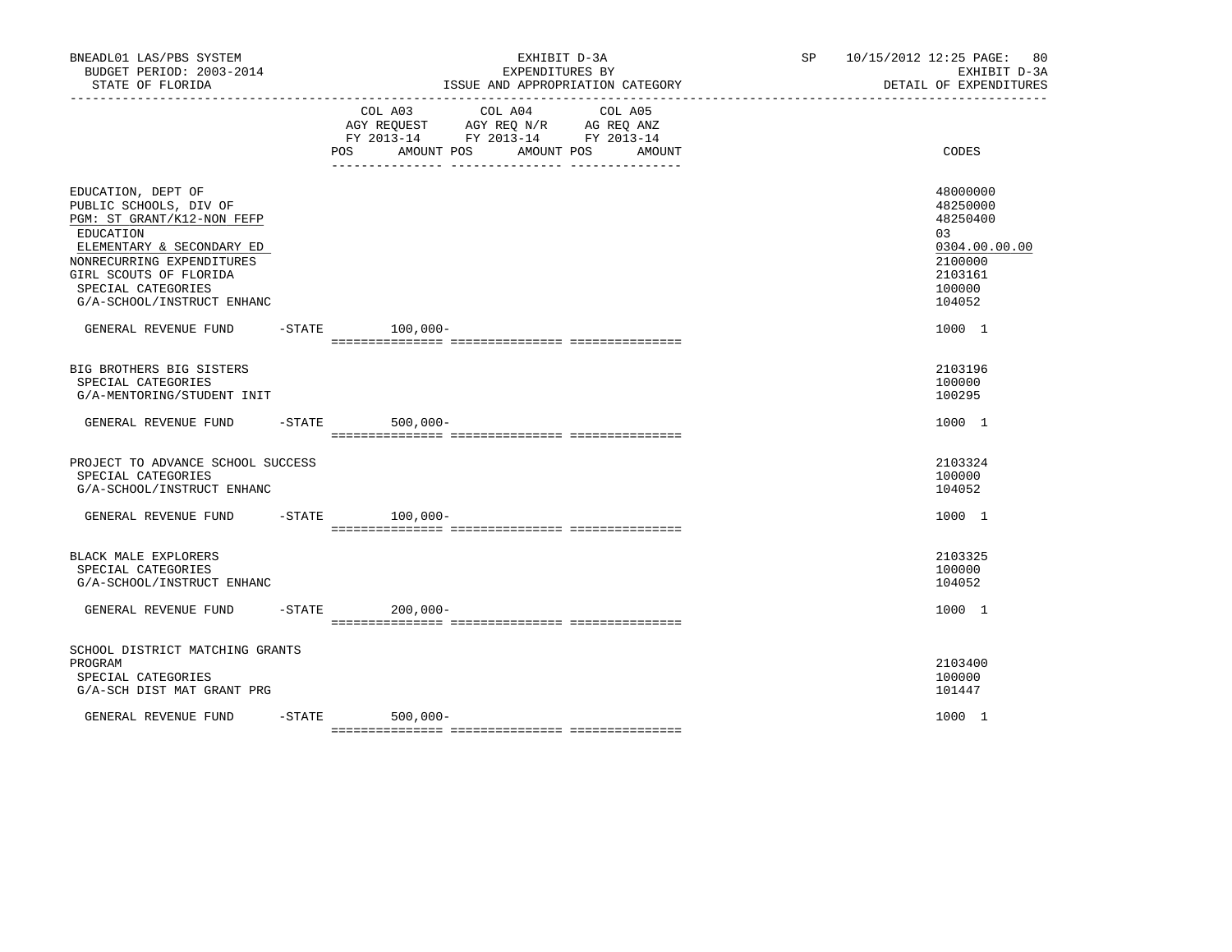| BNEADL01 LAS/PBS SYSTEM<br>BUDGET PERIOD: 2003-2014<br>STATE OF FLORIDA                                                                                                                                                                |           | EXHIBIT D-3A<br>EXPENDITURES BY<br>ISSUE AND APPROPRIATION CATEGORY                                                                                                                      | SP 10/15/2012 12:25 PAGE: 81<br>EXHIBIT D-3A<br>DETAIL OF EXPENDITURES                             |
|----------------------------------------------------------------------------------------------------------------------------------------------------------------------------------------------------------------------------------------|-----------|------------------------------------------------------------------------------------------------------------------------------------------------------------------------------------------|----------------------------------------------------------------------------------------------------|
|                                                                                                                                                                                                                                        |           | COL A04<br>COL A03<br>COL A05<br>AGY REQUEST AGY REQ N/R AG REQ ANZ<br>FY 2013-14 FY 2013-14 FY 2013-14<br>POS<br>AMOUNT POS AMOUNT POS AMOUNT<br>_____ ________________ _______________ | CODES                                                                                              |
| EDUCATION, DEPT OF<br>PUBLIC SCHOOLS, DIV OF<br>PGM: ST GRANT/K12-NON FEFP<br>EDUCATION<br>ELEMENTARY & SECONDARY ED<br>NONRECURRING EXPENDITURES<br>VALPARAISO STEM MIDDLE SCHOOL<br>SPECIAL CATEGORIES<br>G/A-SCHOOL/INSTRUCT ENHANC |           |                                                                                                                                                                                          | 48000000<br>48250000<br>48250400<br>0.3<br>0304.00.00.00<br>2100000<br>2103625<br>100000<br>104052 |
| GENERAL REVENUE FUND                                                                                                                                                                                                                   | $-$ STATE | 389,825-                                                                                                                                                                                 | 1000 1                                                                                             |
| INTEGRATED TECHNOLOGY PILOT PROJECT<br>SPECIAL CATEGORIES<br>G/A-SCHOOL/INSTRUCT ENHANC                                                                                                                                                |           |                                                                                                                                                                                          | 2103626<br>100000<br>104052                                                                        |
| GENERAL REVENUE FUND -STATE 850,000-                                                                                                                                                                                                   |           |                                                                                                                                                                                          | 1000 1                                                                                             |
| AVID HIGHLANDS COUNTY INTERNATIONAL<br>BACCALAUREATE PROGRAM<br>SPECIAL CATEGORIES<br>G/A-MENTORING/STUDENT INIT                                                                                                                       |           |                                                                                                                                                                                          | 2103627<br>100000<br>100295<br>1000 1                                                              |
| GENERAL REVENUE FUND                                                                                                                                                                                                                   |           | -STATE 520,203-                                                                                                                                                                          |                                                                                                    |
| ANNUALIZATION OF ADMINISTERED<br>FUNDS APPROPRIATIONS<br>STATE HEALTH INSURANCE ADJUSTMENT<br>FOR FY 2012-13 - 10 MONTHS                                                                                                               |           |                                                                                                                                                                                          | 26A0000                                                                                            |
| <b>ANNUALIZATION</b><br>SPECIAL CATEGORIES<br>FL SCH/DEAF & BLIND                                                                                                                                                                      |           |                                                                                                                                                                                          | 26A1830<br>100000<br>104166                                                                        |
| GENERAL REVENUE FUND - STATE<br>FEDERAL GRANTS TRUST FUND -FEDERL<br>GRANTS AND DONATIONS TF -STATE                                                                                                                                    |           | 375,425<br>15,805<br>3,950<br>________________                                                                                                                                           | 1000 1<br>2261 3<br>2339 1                                                                         |
| TOTAL APPRO                                                                                                                                                                                                                            |           | 395,180                                                                                                                                                                                  |                                                                                                    |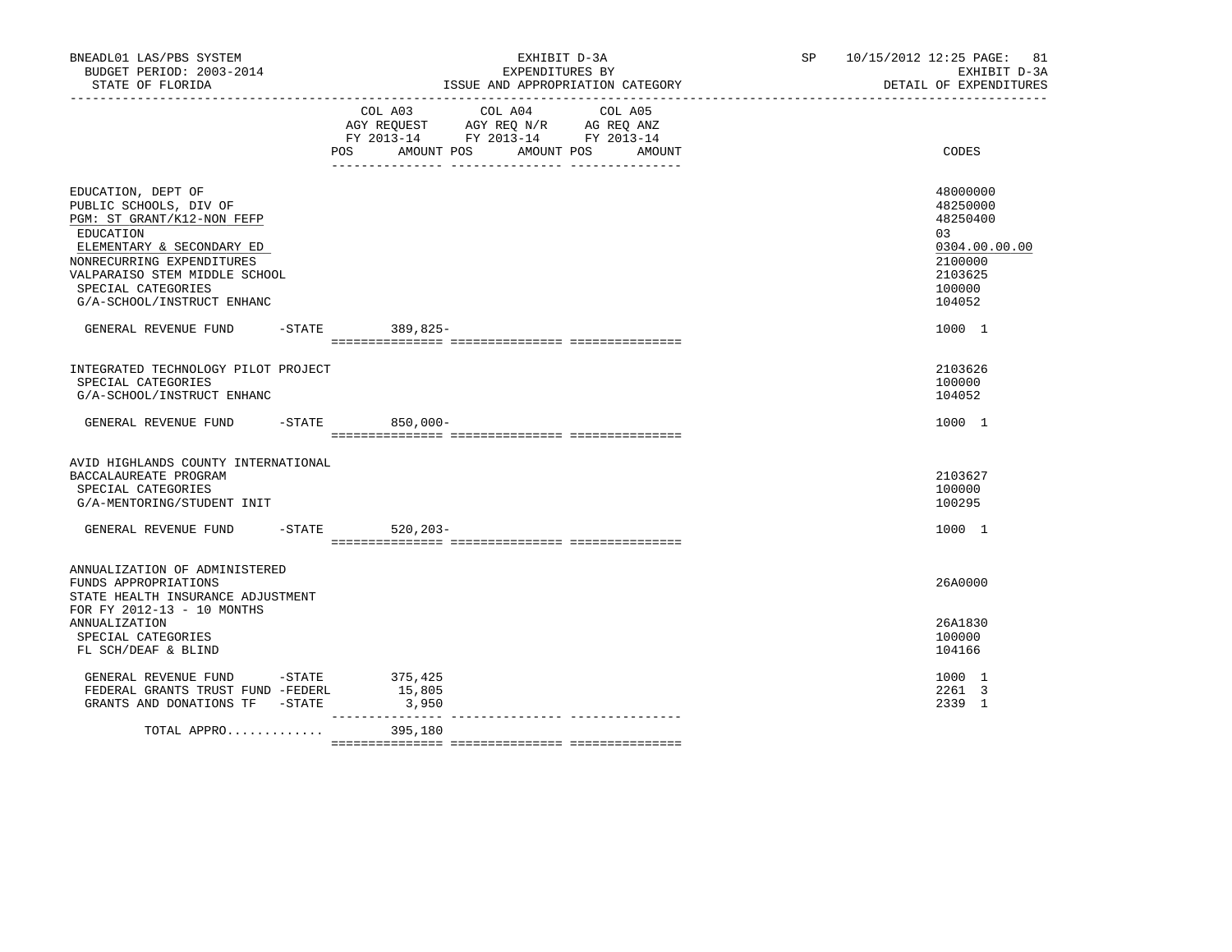| BNEADL01 LAS/PBS SYSTEM<br>EXPENDITURES BY EXEMPLES BY EXHIBITION CATEGORY EXEMPTION CALL OF EXEMPLES AND APPROPRIATION CATEGORY DETAIL OF EXPEND TURES AND APPROPRIATION CATEGORY DETAIL OF EXPEND                                                                                                                                                                                                                                                                                                                                                   |                                                                                                          | EXHIBIT D-3A          | SP 10/15/2012 12:25 PAGE: 82<br>EXHIBIT D-3A<br>DETAIL OF EXPENDITURES |                                                                                                   |
|-------------------------------------------------------------------------------------------------------------------------------------------------------------------------------------------------------------------------------------------------------------------------------------------------------------------------------------------------------------------------------------------------------------------------------------------------------------------------------------------------------------------------------------------------------|----------------------------------------------------------------------------------------------------------|-----------------------|------------------------------------------------------------------------|---------------------------------------------------------------------------------------------------|
|                                                                                                                                                                                                                                                                                                                                                                                                                                                                                                                                                       | COL A03 COL A04 COL A05<br>AGY REQUEST AGY REQ N/R AG REQ ANZ<br>FY 2013-14 FY 2013-14 FY 2013-14<br>POS | AMOUNT POS AMOUNT POS | AMOUNT                                                                 | CODES                                                                                             |
| EDUCATION, DEPT OF<br>PUBLIC SCHOOLS, DIV OF<br>PGM: ST GRANT/K12-NON FEFP<br>EDUCATION<br>ELEMENTARY & SECONDARY ED<br>WORKLOAD<br>INTERSTATE COMPACT ON EDUCATIONAL<br>OPPORTUNITY FOR MILITARY CHILDREN<br>SPECIAL CATEGORIES<br>INT ST CMT/EDU OPTY/MIL CH                                                                                                                                                                                                                                                                                        |                                                                                                          |                       |                                                                        | 48000000<br>48250000<br>48250400<br>03<br>0304.00.00.00<br>3000000<br>3000130<br>100000<br>100530 |
| GENERAL REVENUE FUND                                                                                                                                                                                                                                                                                                                                                                                                                                                                                                                                  | -STATE 62,911 30,911                                                                                     |                       |                                                                        | 1000 1                                                                                            |
|                                                                                                                                                                                                                                                                                                                                                                                                                                                                                                                                                       |                                                                                                          |                       |                                                                        |                                                                                                   |
| AGENCY ISSUE NARRATIVE:<br>2013-2014 BUDGET YEAR NARRATIVE:<br>LONG RANGE PROGRAM PLAN:<br>State Grants to School Districts/Non-Florida Education Finance Program (ACT0695)<br>DEPARTMENT OF EDUCATION GOALS (section 1008.31(2)(c), Florida Statutes):<br>1. Highest Student Achievement<br>4. Ouality Efficient Services                                                                                                                                                                                                                            |                                                                                                          |                       | IT COMPONENT? NO                                                       |                                                                                                   |
| ISSUE NARRATIVE:<br>An increase of \$62,911 is requested to cover the cost of two years of membership dues to the Interstate Commission on<br>Education for Military Children for membership in the Interstate Compact on Educational Opportunity for Military<br>Children. Of the funds requested, \$30,911 is requested in nonrecurring funds to pay the fees that are due for the FY<br>2012-13 (\$30,911) membership dues and \$32,000 in recurring funds is requested to pay dues for the FY 2013-14 membership<br>fee (anticipated $$32,000$ ). |                                                                                                          |                       |                                                                        |                                                                                                   |
| Sections 1000.36-39, Florida Statutes, requires the state to execute the Interstate Compact on Educational Opportunity<br>for Military Children. Membership in the compact allows member states to aid transitioning military students by removing<br>barriers to: a) school enrollment caused by delayed transfer of education records or variations in entrance or age<br>requirements; b) program placement caused by variations in attendance requirements, scheduling, course sequencing,                                                        |                                                                                                          |                       |                                                                        |                                                                                                   |

 grading, course content, or assessment; c) program enrollment and participation in extracurricular activities; and d) timely graduation. \*\*\*\*\*\*\*\*\*\*\*\*\*\*\*\*\*\*\*\*\*\*\*\*\*\*\*\*\*\*\*\*\*\*\*\*\*\*\*\*\*\*\*\*\*\*\*\*\*\*\*\*\*\*\*\*\*\*\*\*\*\*\*\*\*\*\*\*\*\*\*\*\*\*\*\*\*\*\*\*\*\*\*\*\*\*\*\*\*\*\*\*\*\*\*\*\*\*\*\*\*\*\*\*\*\*\*\*\*\*\*\*\*\*\*\*\*\*\*\*\*\*\*\*\*\*\*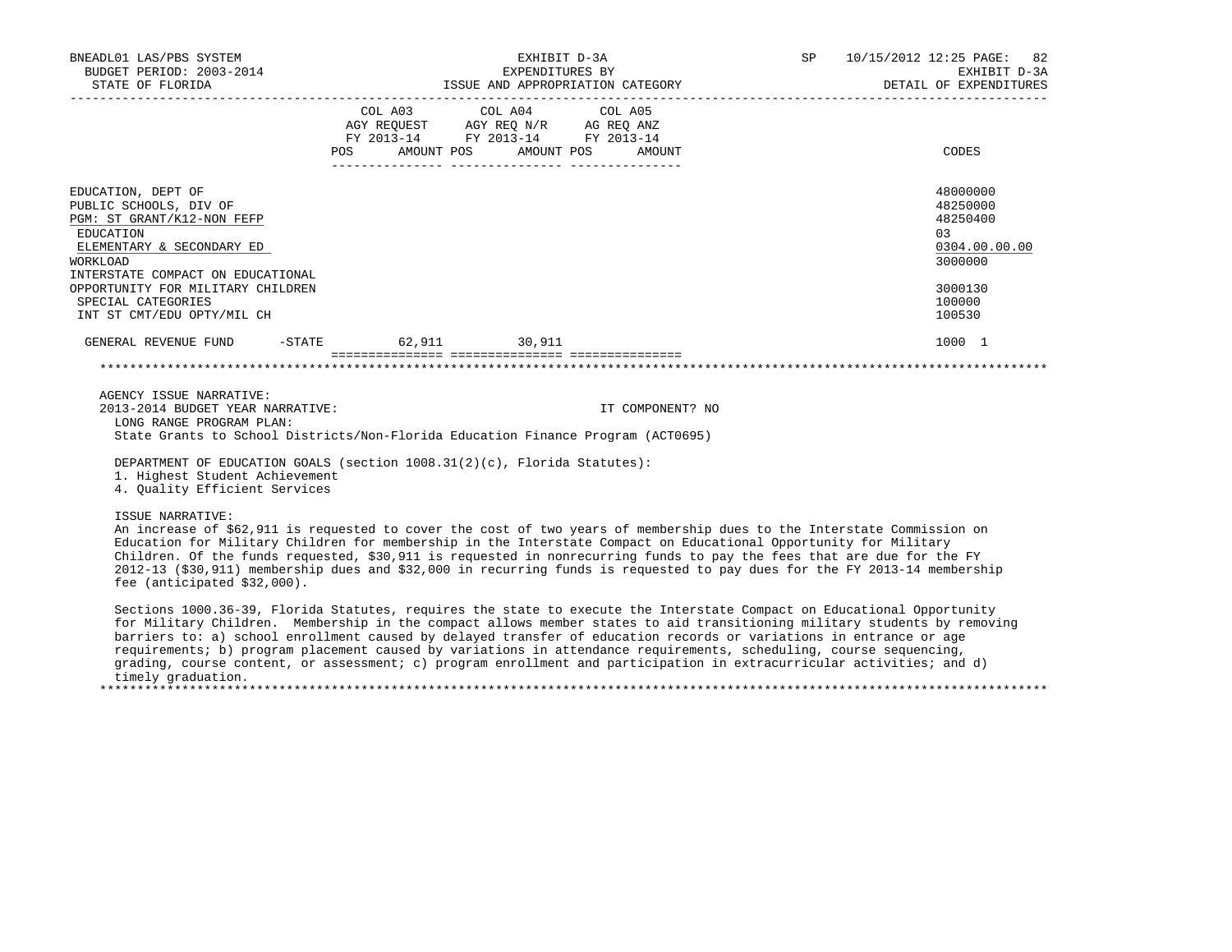| BNEADL01 LAS/PBS SYSTEM<br>BUDGET PERIOD: 2003-2014<br>STATE OF FLORIDA                                                                                                                                                                                                                                                                                                                                                                                                                                                                                                                                                                                                                                                                                                                      |                                                                                                                            | EXHIBIT D-3A<br>EXPENDITURES BY | ISSUE AND APPROPRIATION CATEGORY | SP | 10/15/2012 12:25 PAGE: 83<br>EXHIBIT D-3A<br>DETAIL OF EXPENDITURES |
|----------------------------------------------------------------------------------------------------------------------------------------------------------------------------------------------------------------------------------------------------------------------------------------------------------------------------------------------------------------------------------------------------------------------------------------------------------------------------------------------------------------------------------------------------------------------------------------------------------------------------------------------------------------------------------------------------------------------------------------------------------------------------------------------|----------------------------------------------------------------------------------------------------------------------------|---------------------------------|----------------------------------|----|---------------------------------------------------------------------|
|                                                                                                                                                                                                                                                                                                                                                                                                                                                                                                                                                                                                                                                                                                                                                                                              | COL A03 COL A04 COL A05<br>AGY REQUEST AGY REQ N/R AG REQ ANZ<br>FY 2013-14 FY 2013-14 FY 2013-14<br>AMOUNT POS AMOUNT POS |                                 | AMOUNT                           |    | CODES                                                               |
| EDUCATION, DEPT OF<br>PUBLIC SCHOOLS, DIV OF<br>PGM: ST GRANT/K12-NON FEFP<br>EDUCATION<br>ELEMENTARY & SECONDARY ED<br>WORKLOAD<br>FLORIDA ASSOCIATION OF DISTRICTS                                                                                                                                                                                                                                                                                                                                                                                                                                                                                                                                                                                                                         |                                                                                                                            |                                 |                                  |    | 48000000<br>48250000<br>48250400<br>03<br>0304.00.00.00<br>3000000  |
| SUPERINTENDENTS TRAINING<br>SPECIAL CATEGORIES<br>TEACHER PROFESSIONAL DEV                                                                                                                                                                                                                                                                                                                                                                                                                                                                                                                                                                                                                                                                                                                   |                                                                                                                            |                                 |                                  |    | 3000345<br>100000<br>103774                                         |
| GENERAL REVENUE FUND -STATE 225,000                                                                                                                                                                                                                                                                                                                                                                                                                                                                                                                                                                                                                                                                                                                                                          |                                                                                                                            |                                 |                                  |    | 1000 1                                                              |
|                                                                                                                                                                                                                                                                                                                                                                                                                                                                                                                                                                                                                                                                                                                                                                                              |                                                                                                                            |                                 |                                  |    |                                                                     |
| AGENCY ISSUE NARRATIVE:<br>2013-2014 BUDGET YEAR NARRATIVE:<br>LONG RANGE PROGRAM PLAN:<br>State Grants to School Districts/Non-Florida Education Finance Program (ACT0695)<br>DEPARTMENT OF EDUCATION GOALS (section 1008.31(2)(c), Florida Statutes):<br>1. Highest Student Achievement<br>3. Skilled Workforce and Economic Development                                                                                                                                                                                                                                                                                                                                                                                                                                                   |                                                                                                                            |                                 | IT COMPONENT? NO                 |    |                                                                     |
| 4. Quality Efficient Services<br>ISSUE NARRATIVE:<br>An increase of \$225,000 in General Revenue funds is requested to enhance the technical assistance provided to individual<br>school districts through the Florida Association of District School Superintendents. These funds will increase a<br>district's effectiveness and efficiency, particularly when the district is encountering serious organizational problems,<br>economic or academic distress and requires expertise beyond that available in the district. Specialized assistance would<br>be provided with an emphasis on the use of student data to improve curriculum and instruction. This request is needed to<br>replace Title II Part A federal funds which are no longer available for these types of activities. |                                                                                                                            |                                 |                                  |    |                                                                     |
| Services include but may not be limited to:<br>- Developing economic recovery plans for districts in economic distress<br>- Monitoring implementation of economic recovery plans<br>- Developing academic recovery plans<br>- Monitoring implementation of academic recovery plans<br>- Conducting organization and management reviews<br>- Targeting special functions<br>- Focusing on management practices<br>- Focusing on teaching and learning in high schools, middle schools and elementary schools<br>- Preparing follow-up implementation plans to audits and special studies                                                                                                                                                                                                      |                                                                                                                            |                                 |                                  |    |                                                                     |

\*\*\*\*\*\*\*\*\*\*\*\*\*\*\*\*\*\*\*\*\*\*\*\*\*\*\*\*\*\*\*\*\*\*\*\*\*\*\*\*\*\*\*\*\*\*\*\*\*\*\*\*\*\*\*\*\*\*\*\*\*\*\*\*\*\*\*\*\*\*\*\*\*\*\*\*\*\*\*\*\*\*\*\*\*\*\*\*\*\*\*\*\*\*\*\*\*\*\*\*\*\*\*\*\*\*\*\*\*\*\*\*\*\*\*\*\*\*\*\*\*\*\*\*\*\*\*

- Coordinating organizational culture and climate studies

- Consulting with individual school leaders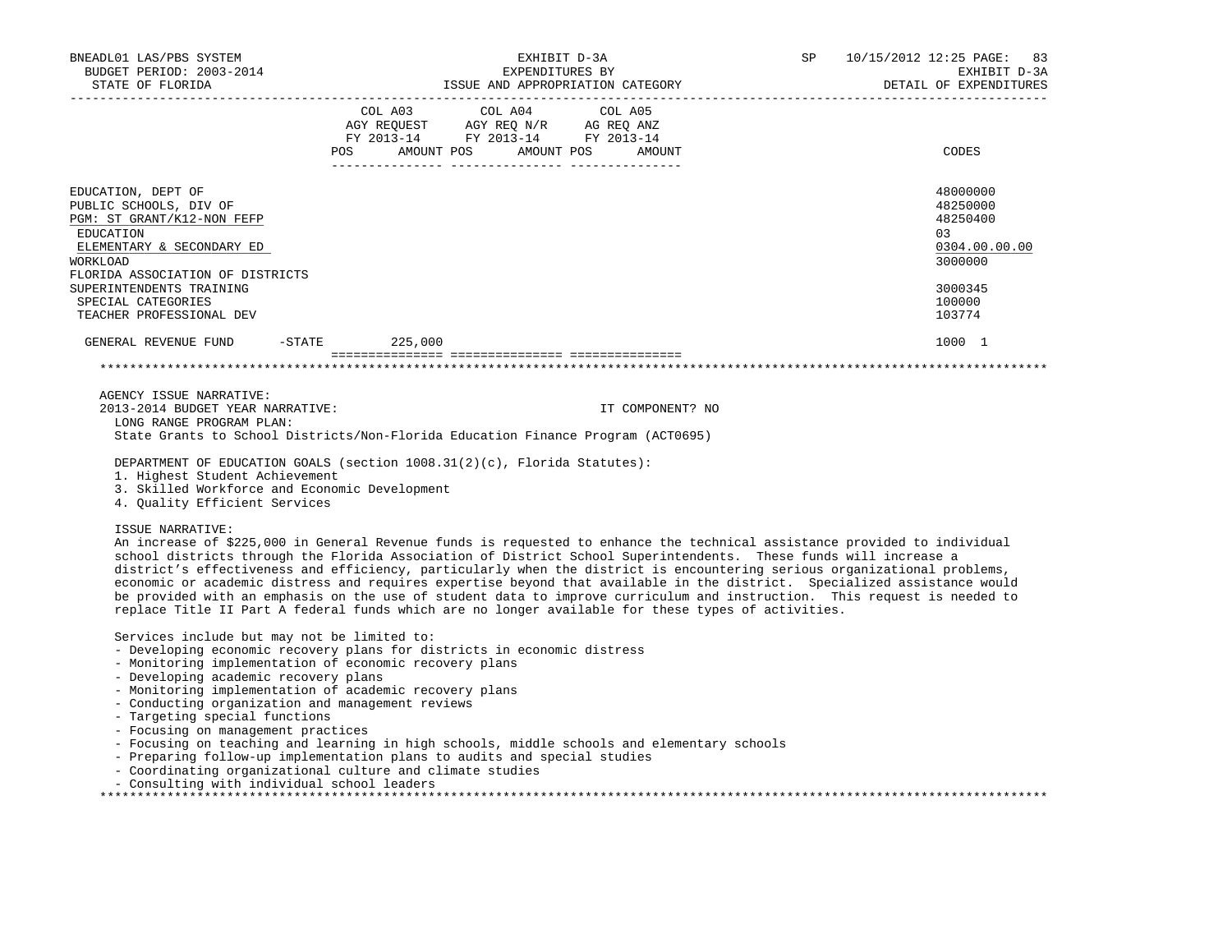| BNEADL01 LAS/PBS SYSTEM                                                                                                                                                                                                                                                                                                                                                                                                                                                                                           | EXHIBIT D-3A                                                                                                                                                                                                                                    | SP 10/15/2012 12:25 PAGE: 84     |                                                                                                    |
|-------------------------------------------------------------------------------------------------------------------------------------------------------------------------------------------------------------------------------------------------------------------------------------------------------------------------------------------------------------------------------------------------------------------------------------------------------------------------------------------------------------------|-------------------------------------------------------------------------------------------------------------------------------------------------------------------------------------------------------------------------------------------------|----------------------------------|----------------------------------------------------------------------------------------------------|
| BUDGET PERIOD: 2003-2014<br>STATE OF FLORIDA                                                                                                                                                                                                                                                                                                                                                                                                                                                                      | EXPENDITURES BY                                                                                                                                                                                                                                 | ISSUE AND APPROPRIATION CATEGORY | EXHIBIT D-3A<br>DETAIL OF EXPENDITURES                                                             |
|                                                                                                                                                                                                                                                                                                                                                                                                                                                                                                                   | COL A03 COL A04 COL A05<br>$\begin{tabular}{lllllllll} \bf AGY \,\, {\sf REQUEST} & \bf AGY \,\, {\sf REQ} \,\, N/R & \bf AG \,\, {\sf REQ} \,\, {\tt ANZ} \\ \bf FY \,\, 2013-14 & \bf FY \,\, 2013-14 & \bf FY \,\, 2013-14 \\ \end{tabular}$ | POS AMOUNT POS AMOUNT POS AMOUNT | CODES                                                                                              |
| EDUCATION, DEPT OF<br>PUBLIC SCHOOLS, DIV OF<br>PGM: ST GRANT/K12-NON FEFP<br>EDUCATION<br>ELEMENTARY & SECONDARY ED<br><b>WORKLOAD</b><br>SCHOOL DISTRICT MATCHING GRANTS<br>PROGRAM<br>SPECIAL CATEGORIES<br>G/A-SCH DIST MAT GRANT PRG                                                                                                                                                                                                                                                                         |                                                                                                                                                                                                                                                 |                                  | 48000000<br>48250000<br>48250400<br>0.3<br>0304.00.00.00<br>3000000<br>3000480<br>100000<br>101447 |
| GENERAL REVENUE FUND -STATE 1,692,854                                                                                                                                                                                                                                                                                                                                                                                                                                                                             |                                                                                                                                                                                                                                                 |                                  | 1000 1                                                                                             |
|                                                                                                                                                                                                                                                                                                                                                                                                                                                                                                                   |                                                                                                                                                                                                                                                 |                                  |                                                                                                    |
| AGENCY ISSUE NARRATIVE:<br>2013-2014 BUDGET YEAR NARRATIVE:<br>LONG RANGE PROGRAM PLAN:<br>State Grants to School Districts/Non-Florida Education Finance Program (ACT0695)                                                                                                                                                                                                                                                                                                                                       |                                                                                                                                                                                                                                                 | IT COMPONENT? NO                 |                                                                                                    |
| DEPARTMENT OF EDUCATION GOALS (section 1008.31(2)(c), Florida Statutes):<br>1. Highest Student Achievement<br>2. Seamless Articulation and Maximum Access<br>4. Quality Efficient Services                                                                                                                                                                                                                                                                                                                        |                                                                                                                                                                                                                                                 |                                  |                                                                                                    |
| ISSUE NARRATIVE:<br>An increase of \$1,692,854 is requested for the School District Education Foundation Matching Grants Program to provide<br>the match for private cash contributions (dollar-for-dollar) made to local education foundations for activities or<br>programs designed to improve academic achievement of low performing public school students. These funds will assist the<br>state in meeting its strategic focus areas of strengthening foundation skills, improving the quality of teaching, |                                                                                                                                                                                                                                                 |                                  |                                                                                                    |

expanding opportunities for postsecondary degrees and certificates, and aligning resources with strategic goals.

 With increasing private sector desire to drive innovation in classrooms, the President of the Consortium of Florida Education Foundations (CFEF) has proved the ability to raise the matching funds, and has also demonstrated a consistent level of accountability to the State in reporting quarterly updates and outcomes of CFEF's fund raising efforts. Recognizing the difficult economic times, these funds provide a powerful incentive for the private sector to invest in public education. \*\*\*\*\*\*\*\*\*\*\*\*\*\*\*\*\*\*\*\*\*\*\*\*\*\*\*\*\*\*\*\*\*\*\*\*\*\*\*\*\*\*\*\*\*\*\*\*\*\*\*\*\*\*\*\*\*\*\*\*\*\*\*\*\*\*\*\*\*\*\*\*\*\*\*\*\*\*\*\*\*\*\*\*\*\*\*\*\*\*\*\*\*\*\*\*\*\*\*\*\*\*\*\*\*\*\*\*\*\*\*\*\*\*\*\*\*\*\*\*\*\*\*\*\*\*\*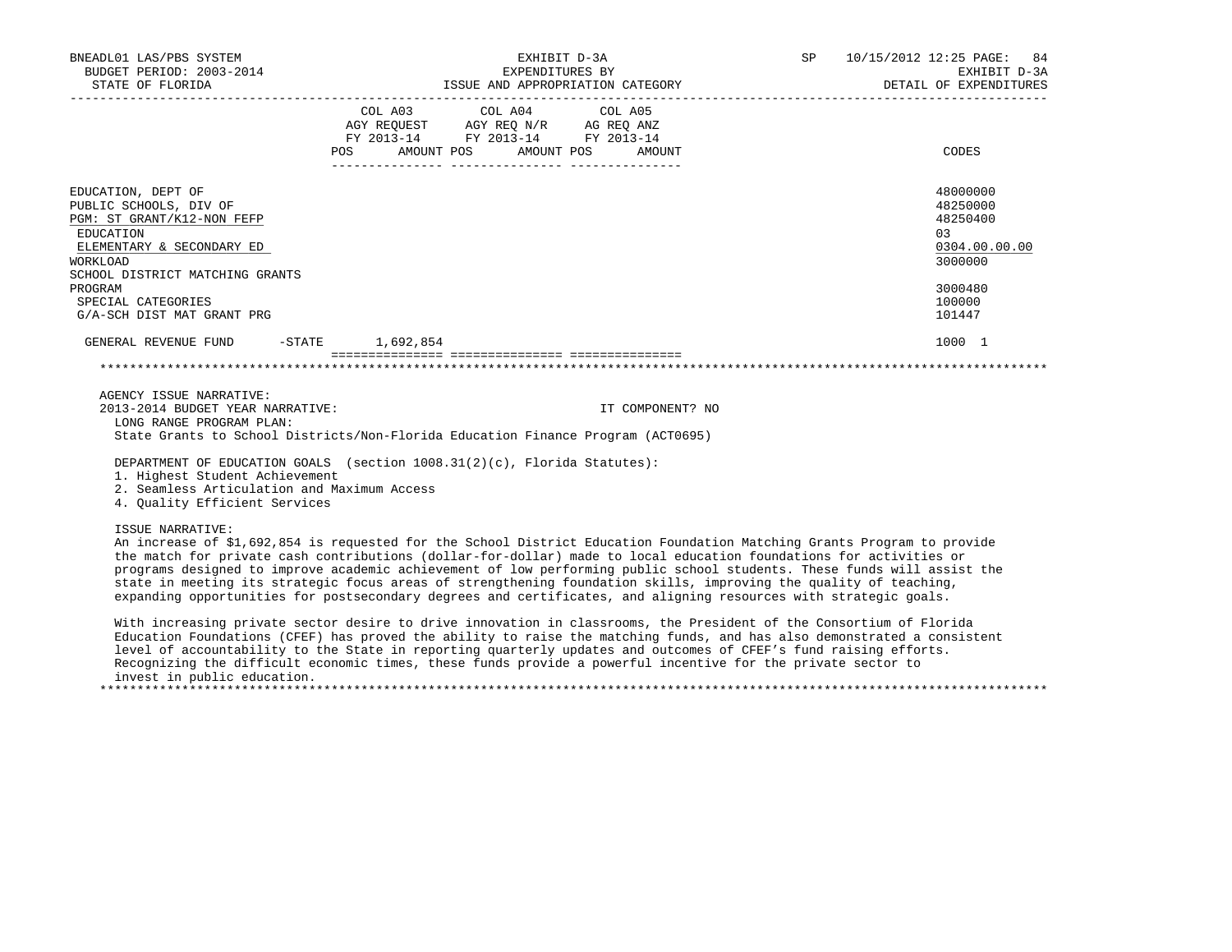| BNEADL01 LAS/PBS SYSTEM<br>BUDGET PERIOD: 2003-2014<br>STATE OF FLORIDA                                                                                                                   |                       | EXHIBIT D-3A<br>EXPENDITURES BY<br>ISSUE AND APPROPRIATION CATEGORY                                                                   | 10/15/2012 12:25 PAGE: 85<br>SP <sub>2</sub><br>EXHIBIT D-3A<br>DETAIL OF EXPENDITURES |
|-------------------------------------------------------------------------------------------------------------------------------------------------------------------------------------------|-----------------------|---------------------------------------------------------------------------------------------------------------------------------------|----------------------------------------------------------------------------------------|
|                                                                                                                                                                                           |                       | COL A03 COL A04 COL A05<br>AGY REQUEST AGY REQ N/R AG REQ ANZ<br>FY 2013-14 FY 2013-14 FY 2013-14<br>POS AMOUNT POS AMOUNT POS AMOUNT | CODES                                                                                  |
| EDUCATION, DEPT OF<br>PUBLIC SCHOOLS, DIV OF<br>PGM: ST GRANT/K12-NON FEFP<br>EDUCATION<br>ELEMENTARY & SECONDARY ED<br>HIGHEST STUDENT ACHIEVEMENT<br>EDUCATION TECHNOLOGY MODERNIZATION |                       |                                                                                                                                       | 48000000<br>48250000<br>48250400<br>0.3<br>0304.00.00.00<br>4100000                    |
| INITIATIVE<br>AID TO LOCAL GOVERNMENTS<br>G/A-INFO TECH ENHCMNT GRNT                                                                                                                      |                       |                                                                                                                                       | 4100010<br>050000<br>050599                                                            |
| GENERAL REVENUE FUND -STATE 224,094,216 224,094,216<br>EDUCATIONAL ENHANCEMENT TF-STATE                                                                                                   | 14,898,334 14,898,334 |                                                                                                                                       | 1000 1<br>2178 1                                                                       |
| TOTAL APPRO 238,992,550 238,992,550                                                                                                                                                       |                       |                                                                                                                                       |                                                                                        |
|                                                                                                                                                                                           |                       |                                                                                                                                       |                                                                                        |

 AGENCY ISSUE NARRATIVE: 2013-2014 BUDGET YEAR NARRATIVE: IT COMPONENT? NO LONG RANGE PROGRAM PLAN: Florida Education Finance Program (ACT0660)

DEPARTMENT OF EDUCATION GOALS (section 1008.31(2)(c), Florida Statutes):

- 1. Highest Student Achievement
- 2. Seamless Articulation and Maximum Access
- 3. Skilled Workforce and Economic Development
- 4. Quality Efficient Services

## ISSUE NARRATIVE:

 An increase in the amount \$238,992,550 is requested for one component of the Education Technology Modernization Initiative; Wireless Capacity Enhancement. The other two components of this initiative, Technological Tools in the amount of \$51,722,330 and Internet Bandwidth in the amount of \$151,075,008, are requested in the FEFP budget. The total request for the Education Technology Modernization Initiative is \$441,789,888.

 This request is the State Board of Education's (Board's) major initiative for the FY 2013-14 Public Schools legislative agenda. The Board supports the future needs of an increasingly digital world through this funding request and proposed statutory changes for classroom enhancements that will enable Florida's public school teachers and students to benefit from the rapidly evolving advantages that can be achieved through harnessing digital technologies. This initiative is included in the Board's budget guidelines approved on July 17, 2012 and is based on recommendations of the Florida 2.0 Digital Learning Group and the Digital Learning Council's report, "10 Elements for High Quality Digital Learning."

 The Florida 2.0 Digital Learning Group was comprised of state educators, parents, and business and community leaders and met April 24-25, 2012 to review the current status of digital resources in Florida public schools and identify opportunities for improved teaching and learning that could be achieved through the greater use of technology in the classroom. The Board conducted a technology workshop on May 10, 2012 to review the group's recommendations and to hear recommendations from invited experts in the field of digital learning. A proposal for increasing school districts' infrastructure, access to computer devices, and increased Internet bandwidth services was developed over the course of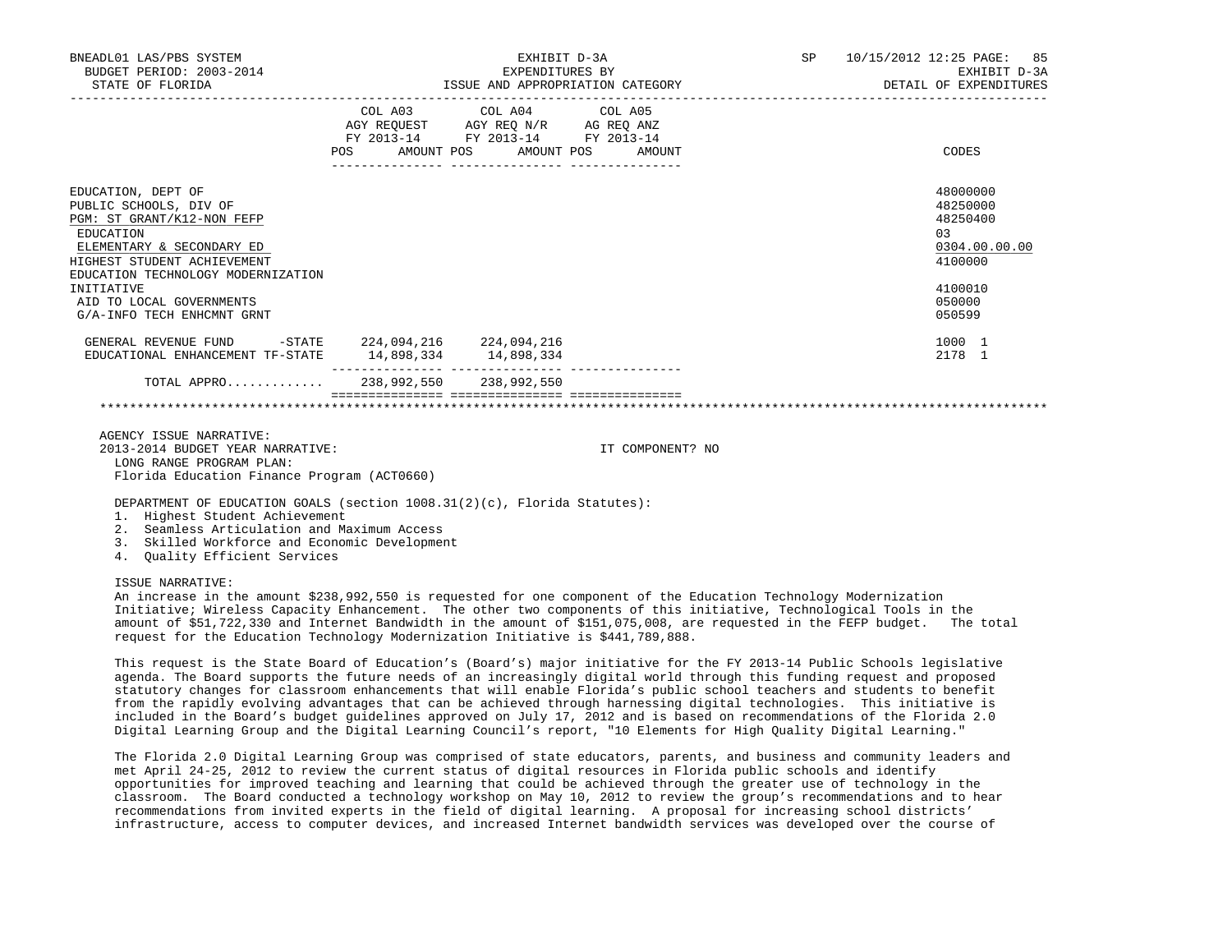| BNEADL01 LAS/PBS SYSTEM<br>BUDGET PERIOD: 2003-2014<br>STATE OF FLORIDA                                                                             |                                                                                                                | EXHIBIT D-3A<br>EXPENDITURES BY<br>ISSUE AND APPROPRIATION CATEGORY                                                               | SP | 10/15/2012 12:25 PAGE: 86<br>EXHIBIT D-3A<br>DETAIL OF EXPENDITURES |                                                                    |
|-----------------------------------------------------------------------------------------------------------------------------------------------------|----------------------------------------------------------------------------------------------------------------|-----------------------------------------------------------------------------------------------------------------------------------|----|---------------------------------------------------------------------|--------------------------------------------------------------------|
|                                                                                                                                                     | POS FOR THE POST OF THE POST OF THE POST OF THE POST OF THE POST OF THE POST OF THE POST OF THE POST OF THE PO | COL A03 COL A04 COL A05<br>AGY REQUEST AGY REQ N/R AG REQ ANZ<br>FY 2013-14 FY 2013-14 FY 2013-14<br>AMOUNT POS AMOUNT POS AMOUNT |    |                                                                     | CODES                                                              |
| EDUCATION, DEPT OF<br>PUBLIC SCHOOLS, DIV OF<br>PGM: ST GRANT/K12-NON FEFP<br>EDUCATION<br>ELEMENTARY & SECONDARY ED<br>HIGHEST STUDENT ACHIEVEMENT |                                                                                                                |                                                                                                                                   |    |                                                                     | 48000000<br>48250000<br>48250400<br>03<br>0304.00.00.00<br>4100000 |
| EDUCATION TECHNOLOGY MODERNIZATION<br>INITIATIVE                                                                                                    |                                                                                                                |                                                                                                                                   |    |                                                                     | 4100010                                                            |

 several additional meetings during which the Board continued to study the current status of digital capabilities in Florida public school classrooms, review practices of other states regarding the use of technology to support instruction, discuss minimum standards, and explore the most cost-effective strategies for expanding the availability of digital technology in schools.

 The recommendations from the Digital Learning Council's report, "10 Elements of High Quality Digital Learning," were released at the 2010 Excellence in Action National Summit on Education Reform in Washington, D.C. The Digital Learning Council defined the elements and identified the actions needed to be taken by lawmakers and policymakers to foster a high-quality, customized education for all students. This includes technology-enhanced learning in traditional schools, online and virtual learning, and blended learning, which combines online and onsite learning.

 Currently, Florida is one of a few states that has been moving forward to transform its educational instructional delivery to one that makes use of 21st century tools for learning. Some of the steps already taken include moving to computer-based statewide assessments, requiring digital instructional materials, and developing a web-based teacher standards database that includes digital teaching resources. Unfortunately, even with these efforts, many Florida classrooms continue to be heavily dependent upon whole class instruction with paper-based materials where all students are expected to learn at the same rate with support for learning from a finite set of resources.

 With the expectation that all students have access to and provide evidence of learning the content of more rigorous standards including the Common Core State Standards (CCSS), paired with computer-based student assessments that improve student future opportunities, it is imperative that students have experiences in the classroom that match those they will be exposed to during testing. The funds requested for this technology initiative will support infrastructure improvements and the purchase of computer access devices to ensure the efficient administration of performance assessments and to support the requirements of digital learning instruction. Funding will improve the school districts' infrastructure for high-speed, wireless Internet service and provide for adequate dedicated devices to ensure that digital instruction and assessments are available throughout the school year. Some of these assessments include the Partnership for Assessment of Readiness for College and Career (PARCC), Postsecondary Education Readiness Test (PERT), Graduate Record Examination (GRE), College Level Examination Program (CLEP), and CAT-ASVAB (computer adaptive test for assessment of military recruits), which represent only a short list of assessments Florida students will be able to access. The greatest technology need is in grades 3-11 due to the implementation in 2014 of the PARCC assessments for the national CCSS assessment.

 In "Overcoming the Obstacles to Digital Learning," Chester Finn, Jr. and Daniela R. Fairchild wrote, "American education has the potential to be completely rerouted and accelerated by digital learning. Indeed, truly boosting student achievement as well as individualizing instruction and creating high-quality options for children and families among, within, and beyond schools will depend to a considerable extent on how deftly our K-12 system can exploit this potential, both in its pure form (full-time online instruction) and in various 'blended' combinations of digital and brick-and-mortar-based instruction." Florida students and their teachers must be provided access to digital tools and content that are already available, or they will have a disadvantage when faced with these assessments with high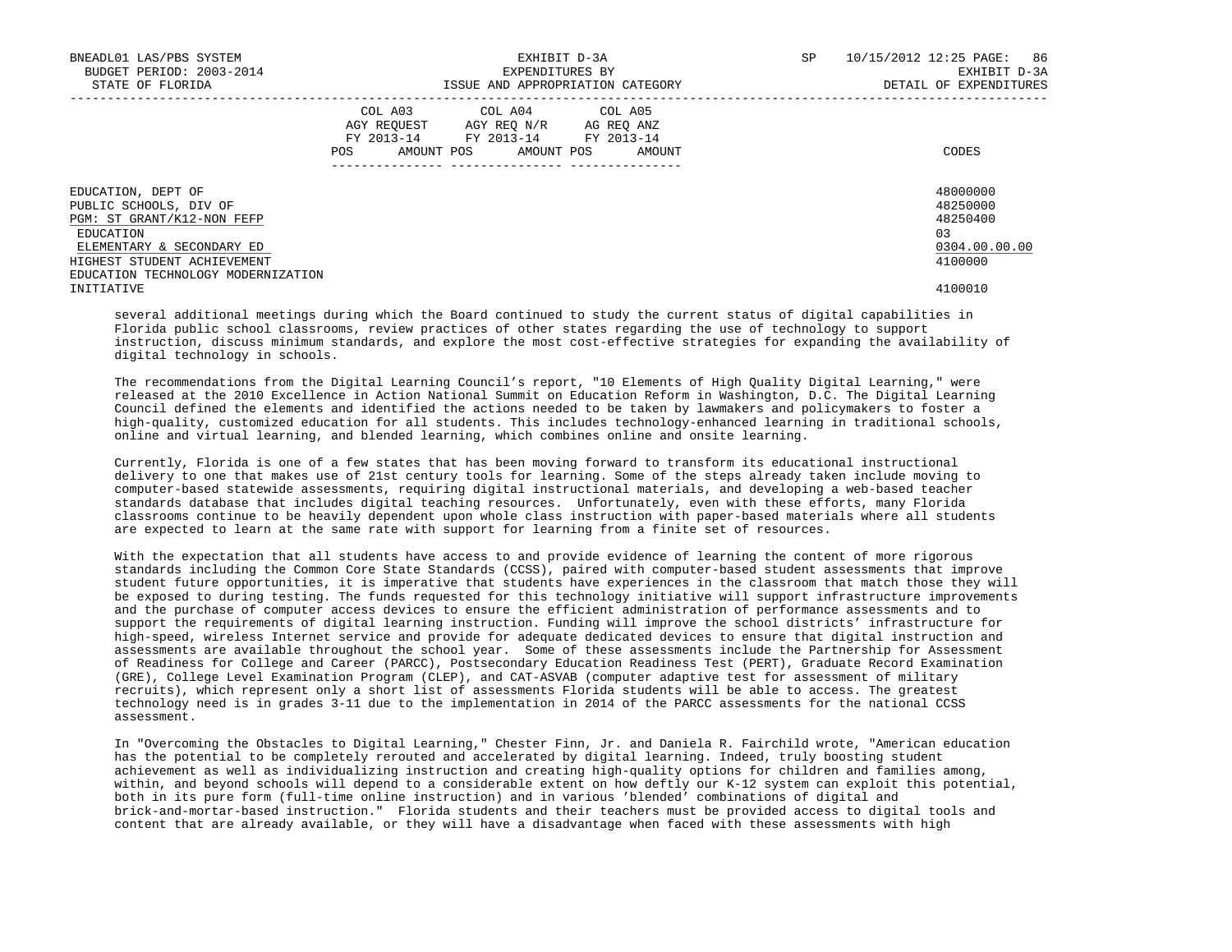| BNEADL01 LAS/PBS SYSTEM<br>BUDGET PERIOD: 2003-2014<br>STATE OF FLORIDA                                                                                                                   | EXHIBIT D-3A<br>EXPENDITURES BY<br>ISSUE AND APPROPRIATION CATEGORY |            |  |                                                                                                                 |  | SP     | 10/15/2012 12:25 PAGE: 87<br>EXHIBIT D-3A<br>DETAIL OF EXPENDITURES |                                                                    |
|-------------------------------------------------------------------------------------------------------------------------------------------------------------------------------------------|---------------------------------------------------------------------|------------|--|-----------------------------------------------------------------------------------------------------------------|--|--------|---------------------------------------------------------------------|--------------------------------------------------------------------|
|                                                                                                                                                                                           | POS                                                                 | AMOUNT POS |  | COL A03 COL A04 COL A05<br>AGY REQUEST AGY REO N/R AG REO ANZ<br>FY 2013-14 FY 2013-14 FY 2013-14<br>AMOUNT POS |  | AMOUNT |                                                                     | CODES                                                              |
| EDUCATION, DEPT OF<br>PUBLIC SCHOOLS, DIV OF<br>PGM: ST GRANT/K12-NON FEFP<br>EDUCATION<br>ELEMENTARY & SECONDARY ED<br>HIGHEST STUDENT ACHIEVEMENT<br>EDUCATION TECHNOLOGY MODERNIZATION |                                                                     |            |  |                                                                                                                 |  |        |                                                                     | 48000000<br>48250000<br>48250400<br>03<br>0304.00.00.00<br>4100000 |
| INITIATIVE                                                                                                                                                                                |                                                                     |            |  |                                                                                                                 |  |        |                                                                     | 4100010                                                            |

 expectations for performance. Additionally, the quality of Florida students' lives is dependent upon the ability to communicate using electronic devices, to access information and supply information electronically, utilize digital tools in the workplace, and think critically to accurately assess the amount of digital information they receive daily. It is imperative that Florida's PreK-12 system supports students' futures with a strong foundation in how to use and assess digital information to be successful employees and consumers.

 For this to happen, it is imperative that the state system provide the resources necessary to provide 24/7 equitable access through digital tools to the content specific to each student's needs. Utilizing the guidance identified in the "10 Elements of High Quality Digital Learning," by the Digital Learning Council, Florida can close the gap from a system that supports the past to a system that supports the future by providing educational digital access for all students. The 10 elements used to guide this effort include:

- Student Access All students are digital learners. All students have a right to a high quality education. In the 21st century, a high quality education must include digital learning. Students who are eligible for public school should be eligible for publicly funded digital learning.
- Barriers to Access All students have access to high quality digital learning. Capacity, not arbitrary caps on enrollment or budget, should be the only factor in limiting access to digital learning.
- Personalized Learning All students can use digital learning to customize their education. In today's world, learning does not have to start when a student enters the classroom and end when the school bell rings. Students can access digital learning virtually whenever and wherever they are, both physically and figuratively.
- Advancement All students progress based on demonstrated competency. Digital learning offers the potential for students to study at their own pace and advance based upon competency and mastery of the material; it is student-centered, not school-centered. In this environment, seat time requirements and the all-too-common practice of social promotion become obsolete. A student will spend as much time as necessary to gain competency. Additionally, digital learning adapts to situations where a student is ahead in one subject and behind in another.
- Quality Content Digital content and courses are high quality. Like print content, digital content should be aligned to state academic standards or common core standards for what students are expected to learn.
- Quality Instruction Digital instruction is high quality. Digital learning erases physical barriers that have prevented the widespread connection between effective teachers and eager students.
- Quality Choices All students have access to multiple high quality digital providers. To maximize the potential of digital learning, states must provide a rich offering of providers that can cater to the diverse and distinctly unique needs of different students.
- Assessment and Accountability Student learning is the metric for evaluating the quality of content and instruction. Learning management systems, digital curriculum, and online summative and formative assessments have the distinctive capability of collecting real-time data on the progress of each student against learning objectives.
- Funding Funding creates incentives for performance, options and innovation. As digital learning grows,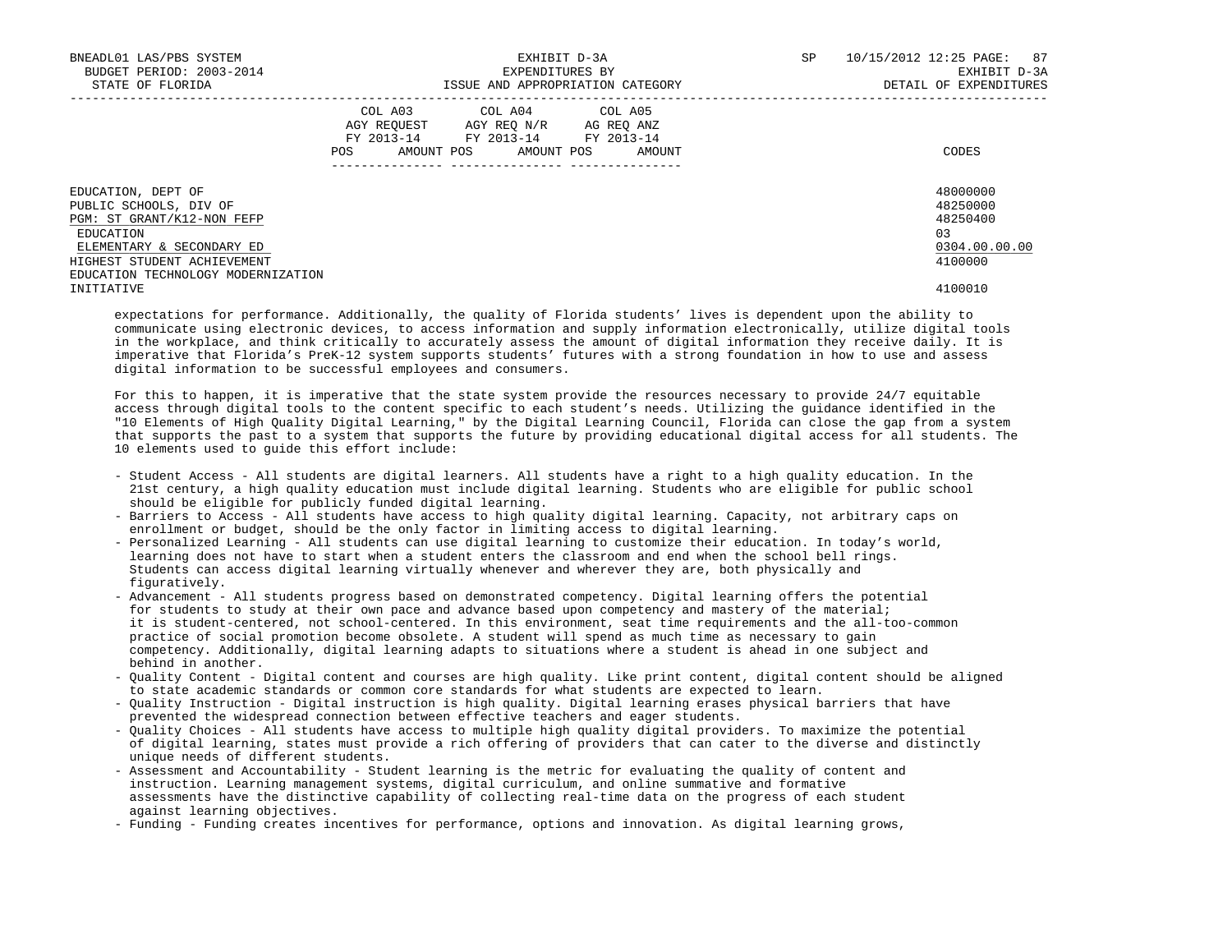| BNEADL01 LAS/PBS SYSTEM<br>BUDGET PERIOD: 2003-2014<br>STATE OF FLORIDA                                                                                                                                 |            | EXHIBIT D-3A<br>EXPENDITURES BY<br>ISSUE AND APPROPRIATION CATEGORY                                                                                   | SP | 10/15/2012 12:25 PAGE: 88<br>EXHIBIT D-3A<br>DETAIL OF EXPENDITURES           |
|---------------------------------------------------------------------------------------------------------------------------------------------------------------------------------------------------------|------------|-------------------------------------------------------------------------------------------------------------------------------------------------------|----|-------------------------------------------------------------------------------|
|                                                                                                                                                                                                         | <b>POS</b> | COL A03 COL A04 COL A05<br>AGY REOUEST AGY REO N/R AG REO ANZ<br>FY 2013-14 FY 2013-14 FY 2013-14<br>AMOUNT POS AMOUNT POS AMOUNT<br>---------------- |    | CODES                                                                         |
| EDUCATION, DEPT OF<br>PUBLIC SCHOOLS, DIV OF<br>PGM: ST GRANT/K12-NON FEFP<br>EDUCATION<br>ELEMENTARY & SECONDARY ED<br>HIGHEST STUDENT ACHIEVEMENT<br>EDUCATION TECHNOLOGY MODERNIZATION<br>INITIATIVE |            |                                                                                                                                                       |    | 48000000<br>48250000<br>48250400<br>03<br>0304.00.00.00<br>4100000<br>4100010 |

economies of scale will drive down costs.

 - Infrastructure - Infrastructure supports digital learning. States can adopt a variety of approaches to accelerate the shift to digital content, online assessment, and high access environments including learning environments that take advantage of student owned devices.

 The statewide level of funding requested for each of the three components that comprise this issue is based on a gap analysis built on information from school district surveys. The survey results show broad variation among districts regarding digital capabilities. Allocating resources specifically based on the identified deficiencies would have the effect of rewarding districts which have not been as proactive in the implementation of digital capabilities as others. Consequently, the department is requesting that these funds be allocated to districts in an equitable manner based each district's proportional share of base FEFP funding.

 Each district's receipt of these funds will be contingent upon the department's approval of a digital implementation plan by the district indicating how the funds will be spent to address the following goals:

- Average ratio of two digital devices which meet minimum department standards for every three students in grades 3 through 11. The price for any device acquired with these funds may not exceed the price the department negotiates through a competitive procurement based on broad district participation.
- Improve existing networking capabilities and bandwidth (1 GB per school) in which digital instruction or assessments will occur.
- High density wireless capability in each classroom in which digital instruction or computer-based testing will occur.
- Professional development for teachers on the effective integration of digital technology for instructional enhancement.

 Each district plan may use funds associated with each of the three funding components for this issue in a fungible manner to accomplish these four goals. If a district is able to fully meet these four goals, any remaining funds from the allocation may be spent for any other lawful purpose of the district.

 It is also requested that proviso language be included in both the FEFP and Non-FEFP appropriations to require that in order to receive these funds, each school district must:

- Certify it will maximize the use of E-Rate discounting where allowable to support technology initiatives;
- Certify it will use E-Rate discounting to provide broadband access as needed to support digital instruction at the classroom level;
- Certify it has sufficient dedicated technology space in each school to support the orderly administration of computer-based state assessments pursuant to department guidelines and assessment calendars, or submit a plan indicating how it intends to meet this requirement by FY 2014-15; and
- Cooperate with department information survey requests designed to determine instructional technology utilization within the district.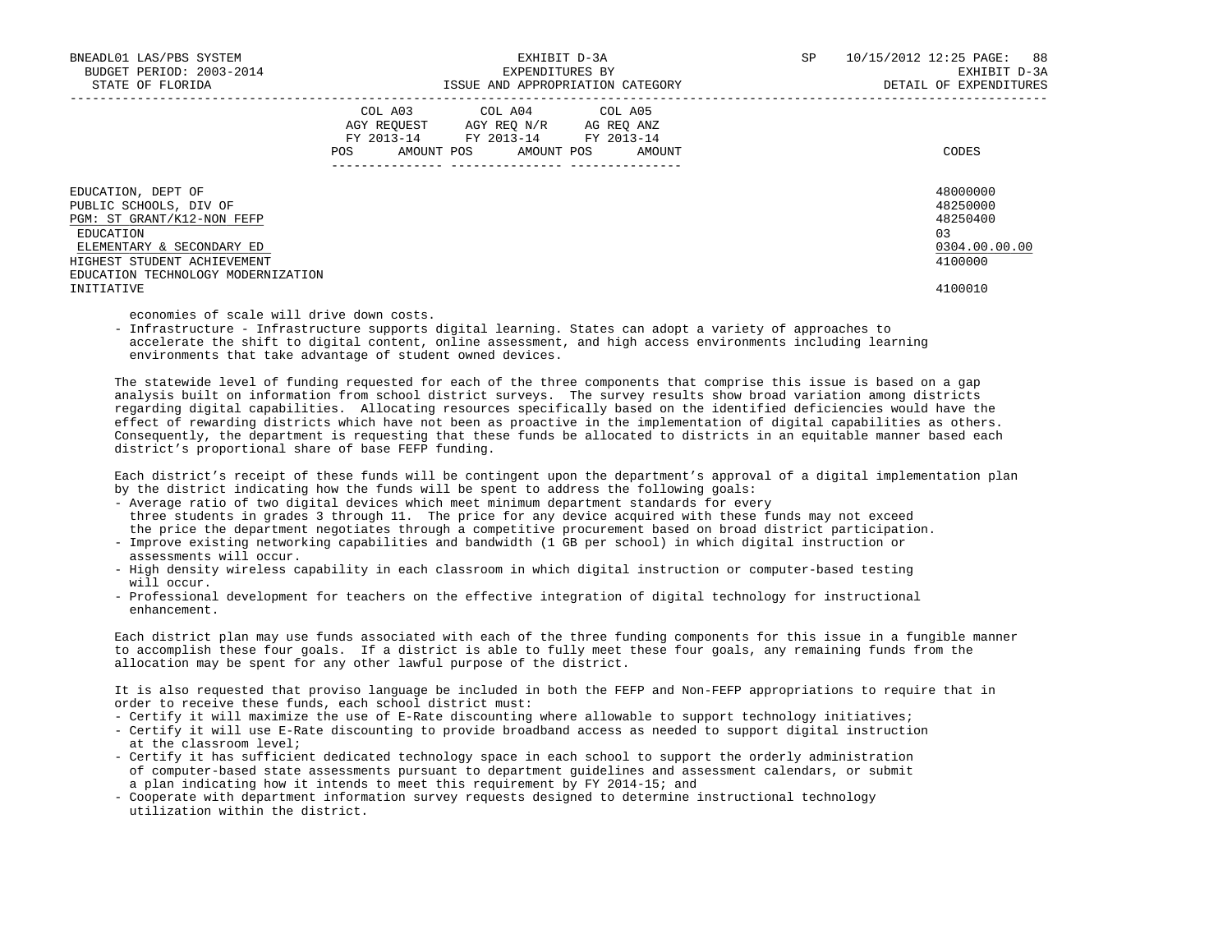| BNEADL01 LAS/PBS SYSTEM<br>BUDGET PERIOD: 2003-2014<br>STATE OF FLORIDA                                                                                                                                                                                                                                                                                                                                                                                                                                                                                                                                                                                                                                                                                                                              | EXHIBIT D-3A<br>EXPENDITURES BY<br>ISSUE AND APPROPRIATION CATEGORY |                                                                                                                                                                                                                                        |                   | SP | 10/15/2012 12:25 PAGE: 89<br>EXHIBIT D-3A<br>DETAIL OF EXPENDITURES           |
|------------------------------------------------------------------------------------------------------------------------------------------------------------------------------------------------------------------------------------------------------------------------------------------------------------------------------------------------------------------------------------------------------------------------------------------------------------------------------------------------------------------------------------------------------------------------------------------------------------------------------------------------------------------------------------------------------------------------------------------------------------------------------------------------------|---------------------------------------------------------------------|----------------------------------------------------------------------------------------------------------------------------------------------------------------------------------------------------------------------------------------|-------------------|----|-------------------------------------------------------------------------------|
|                                                                                                                                                                                                                                                                                                                                                                                                                                                                                                                                                                                                                                                                                                                                                                                                      | COL A03<br>AMOUNT POS<br>POS                                        | COL A04<br>$\begin{tabular}{lllllll} \bf AGY \,\,\, REQUEST \,\,\, & \bf AG \,\,\, REQ \,\, N/R & \,\, AC \,\, REQ \,\, ANZ \\ \bf FY \,\,\, 2013-14 & \,\, FY \,\,\, 2013-14 & \,\, FY \,\,\, 2013-14 \\ \end{tabular}$<br>AMOUNT POS | COL A05<br>AMOUNT |    | CODES                                                                         |
| EDUCATION, DEPT OF<br>PUBLIC SCHOOLS, DIV OF<br>PGM: ST GRANT/K12-NON FEFP<br>EDUCATION<br>ELEMENTARY & SECONDARY ED<br>HIGHEST STUDENT ACHIEVEMENT<br>EDUCATION TECHNOLOGY MODERNIZATION<br>INITIATIVE                                                                                                                                                                                                                                                                                                                                                                                                                                                                                                                                                                                              |                                                                     |                                                                                                                                                                                                                                        |                   |    | 48000000<br>48250000<br>48250400<br>03<br>0304.00.00.00<br>4100000<br>4100010 |
| As part of the Education Technology Modernization Initiative, the Board is also recommending legislation to provide<br>flexibility in the use of Instructional Materials funding, and to revise the instructional materials adoption process to<br>ensure greater availability of unbundled digital content and supplemental digital instructional materials.                                                                                                                                                                                                                                                                                                                                                                                                                                        |                                                                     |                                                                                                                                                                                                                                        |                   |    |                                                                               |
| INSTRUCTIONAL TECHNOLOGY<br>SPECIAL CATEGORIES<br>G/A-SCHOOL/INSTRUCT ENHANC                                                                                                                                                                                                                                                                                                                                                                                                                                                                                                                                                                                                                                                                                                                         |                                                                     |                                                                                                                                                                                                                                        |                   |    | 4100030<br>100000<br>104052                                                   |
| $-STATE$<br>GENERAL REVENUE FUND                                                                                                                                                                                                                                                                                                                                                                                                                                                                                                                                                                                                                                                                                                                                                                     | 2,277,572                                                           |                                                                                                                                                                                                                                        |                   |    | 1000 1                                                                        |
|                                                                                                                                                                                                                                                                                                                                                                                                                                                                                                                                                                                                                                                                                                                                                                                                      |                                                                     |                                                                                                                                                                                                                                        |                   |    |                                                                               |
| AGENCY ISSUE NARRATIVE:<br>2013-2014 BUDGET YEAR NARRATIVE:<br>LONG RANGE PROGRAM PLAN:<br>State Grants to School Districts/Non-Florida Education Finance Program (ACT0695)                                                                                                                                                                                                                                                                                                                                                                                                                                                                                                                                                                                                                          |                                                                     |                                                                                                                                                                                                                                        | IT COMPONENT? NO  |    |                                                                               |
| DEPARTMENT OF EDUCATION GOALS (section $1008.31(2)(c)$ , Florida Statutes):<br>1. Highest Student Achievement                                                                                                                                                                                                                                                                                                                                                                                                                                                                                                                                                                                                                                                                                        |                                                                     |                                                                                                                                                                                                                                        |                   |    |                                                                               |
| ISSUE NARRATIVE:<br>An increase of \$2,277,572 is requested to provide annual site licenses at 1,628 schools at a cost of \$1,399 per school to<br>operate the Microsoft IT Academy programs. These licenses allow students participating in the program the opportunity to<br>attain any one of the dozens of industry recognized Microsoft certifications.                                                                                                                                                                                                                                                                                                                                                                                                                                         |                                                                     |                                                                                                                                                                                                                                        |                   |    |                                                                               |
| The Microsoft IT Academy program is a college- and career-ready program designed to provide technology skills. Students<br>focus on learning the skills and technology relevant to all programs in the Microsoft Office suite, including Excel,<br>PowerPoint, and Access, by completing the hands-on labs, quizzes and projects modeled after real life scenarios. Students<br>earn certifications by completing the coursework and passing internationally recognized certification exams. A pilot<br>program launched in June 2012 provided annual subscriptions to 213 middle and high schools in 63 districts and one<br>program in a Department of Juvenile Justice residential facility. The pilot project and the federal Race to the Top funds<br>allocated for this project end June 2013. |                                                                     |                                                                                                                                                                                                                                        |                   |    |                                                                               |
| The schools that were part of the pilot project, as well as the additional schools that will be part of the statewide<br>implementation, require recurring funds for the annual license renewals. The annual subscription per school includes the<br>following services and products: Microsoft e-learning courses, class curricula for multiple Microsoft technologies,<br>digital literacy curricula and end of course assessments/certificates, educator lesson plans, teacher classroom resources                                                                                                                                                                                                                                                                                                |                                                                     |                                                                                                                                                                                                                                        |                   |    |                                                                               |
|                                                                                                                                                                                                                                                                                                                                                                                                                                                                                                                                                                                                                                                                                                                                                                                                      |                                                                     |                                                                                                                                                                                                                                        |                   |    |                                                                               |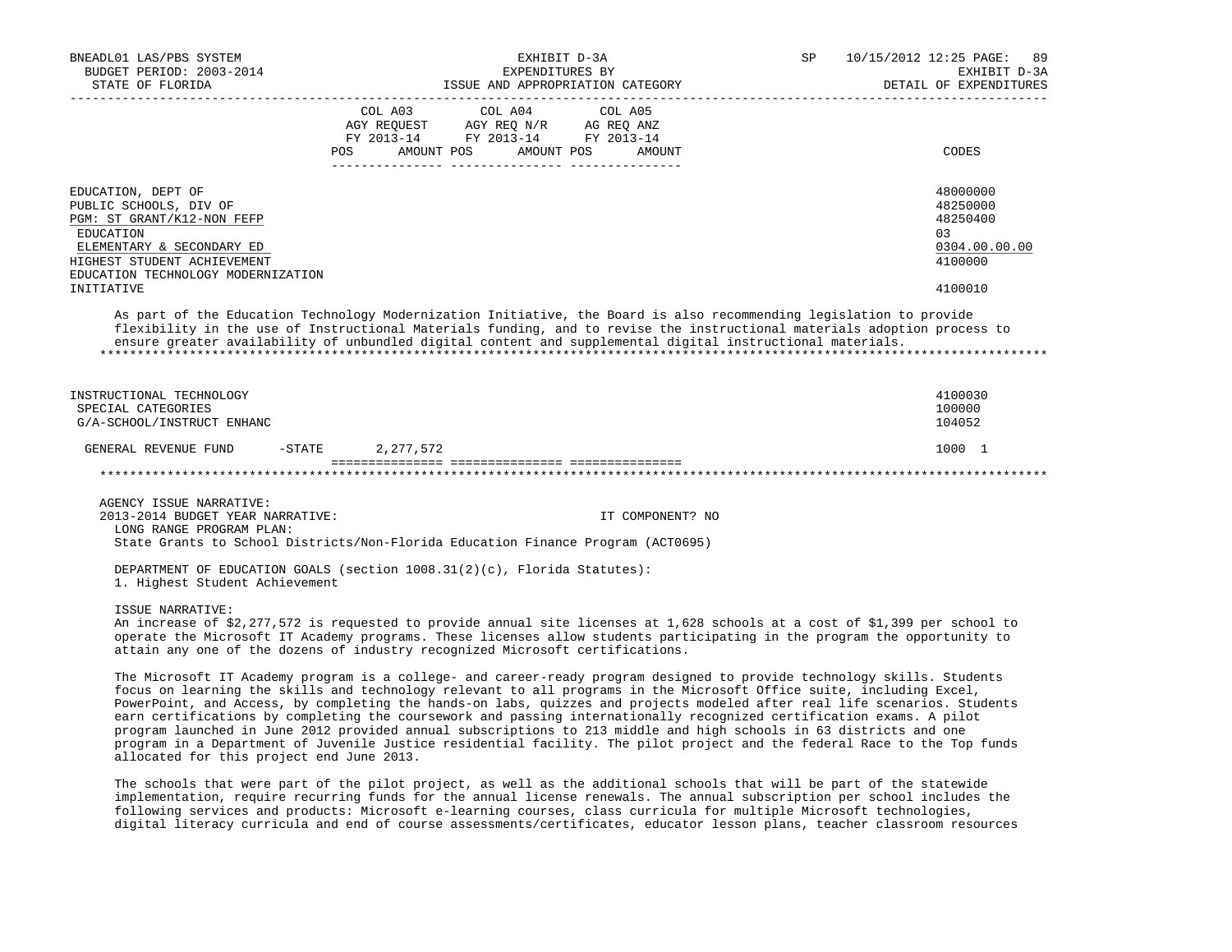| BNEADL01 LAS/PBS SYSTEM<br>BUDGET PERIOD: 2003-2014                                                                                                                                                                                                                                                                                                                                                                                        |                  | EXHIBIT D-3A<br>EXPENDITURES BY                                      |                   | SP | 10/15/2012 12:25 PAGE: 90<br>EXHIBIT D-3A<br>DETAIL OF EXPENDITURES            |
|--------------------------------------------------------------------------------------------------------------------------------------------------------------------------------------------------------------------------------------------------------------------------------------------------------------------------------------------------------------------------------------------------------------------------------------------|------------------|----------------------------------------------------------------------|-------------------|----|--------------------------------------------------------------------------------|
|                                                                                                                                                                                                                                                                                                                                                                                                                                            | COL A03<br>POS   | COL A04<br>FY 2013-14 FY 2013-14 FY 2013-14<br>AMOUNT POS AMOUNT POS | COL A05<br>AMOUNT |    | CODES                                                                          |
| EDUCATION, DEPT OF<br>PUBLIC SCHOOLS, DIV OF<br>PGM: ST GRANT/K12-NON FEFP<br><b>EDUCATION</b><br>ELEMENTARY & SECONDARY ED<br>HIGHEST STUDENT ACHIEVEMENT<br>INSTRUCTIONAL TECHNOLOGY                                                                                                                                                                                                                                                     |                  |                                                                      |                   |    | 48000000<br>48250000<br>48250400<br>0.3<br>0304.00.00.00<br>4100000<br>4100030 |
| such a test bank questions, 50 classroom lab licenses of Office 2010, 30 certification exam vouchers, subscription to the<br>Microsoft Certified Trainer program, student to business jobs portal, marketing materials and posters, and deployment<br>support.                                                                                                                                                                             |                  |                                                                      |                   |    |                                                                                |
| SPECIALIZED EDUCATION<br>INSTRUCTIONAL MATERIALS FOR<br>PARTIALLY SIGHTED PUPILS<br>AID TO LOCAL GOVERNMENTS<br>G/A-INSTRUCTIONAL MATERIAL                                                                                                                                                                                                                                                                                                 |                  |                                                                      |                   |    | 4700000<br>4700300<br>050000<br>050686                                         |
| GENERAL REVENUE FUND                                                                                                                                                                                                                                                                                                                                                                                                                       | $-STATE$ 131,493 |                                                                      |                   |    | 1000 1                                                                         |
|                                                                                                                                                                                                                                                                                                                                                                                                                                            |                  |                                                                      |                   |    |                                                                                |
| AGENCY ISSUE NARRATIVE:<br>2013-2014 BUDGET YEAR NARRATIVE:<br>LONG RANGE PROGRAM PLAN:<br>State Grants to School Districts/Non-Florida Education Finance Program (ACT0695)                                                                                                                                                                                                                                                                |                  |                                                                      | IT COMPONENT? NO  |    |                                                                                |
| DEPARTMENT OF EDUCATION GOALS (section $1008.31(2)(c)$ , Florida Statutes):<br>1. Highest Student Achievement<br>2. Seamless Articulation and Maximum Access                                                                                                                                                                                                                                                                               |                  |                                                                      |                   |    |                                                                                |
| ISSUE NARRATIVE:<br>An increase of \$131,493 is requested to provide funding for the Instructional Materials for Partially Sighted Pupils.<br>This program ensures that students with visual impairments and dual sensory impairments have access to textbooks, other<br>state-adopted instructional materials, and assessments in accessible formats, including Braille, large print, tangible<br>apparatus, and other specialized means. |                  |                                                                      |                   |    |                                                                                |

 The Florida Instructional Materials Center for the Visually Impaired (FIMC-VI) is a statewide resource center designed to assist schools in obtaining specialized materials for students with visual impairments. Established in 1972 by the Florida Legislature, FIMC-VI operates under the department's Bureau of Exceptional Education and Student Services, through a grant agreement with the School District of Hillsborough County. FIMC-VI provides instructional materials and assessments in accessible formats, as appropriate for eligible students throughout the State of Florida, administers Federal Quota Funds (for students who are legally blind), maintains a professional lending library for teachers and families of students who are visually impaired, provides statewide and regional trainings, and provides proofreading and transcription services for the statewide assessment program. FIMC-VI processed 5,657 orders for specialized materials during 2011-12, and served 2,044 students with visual impairments.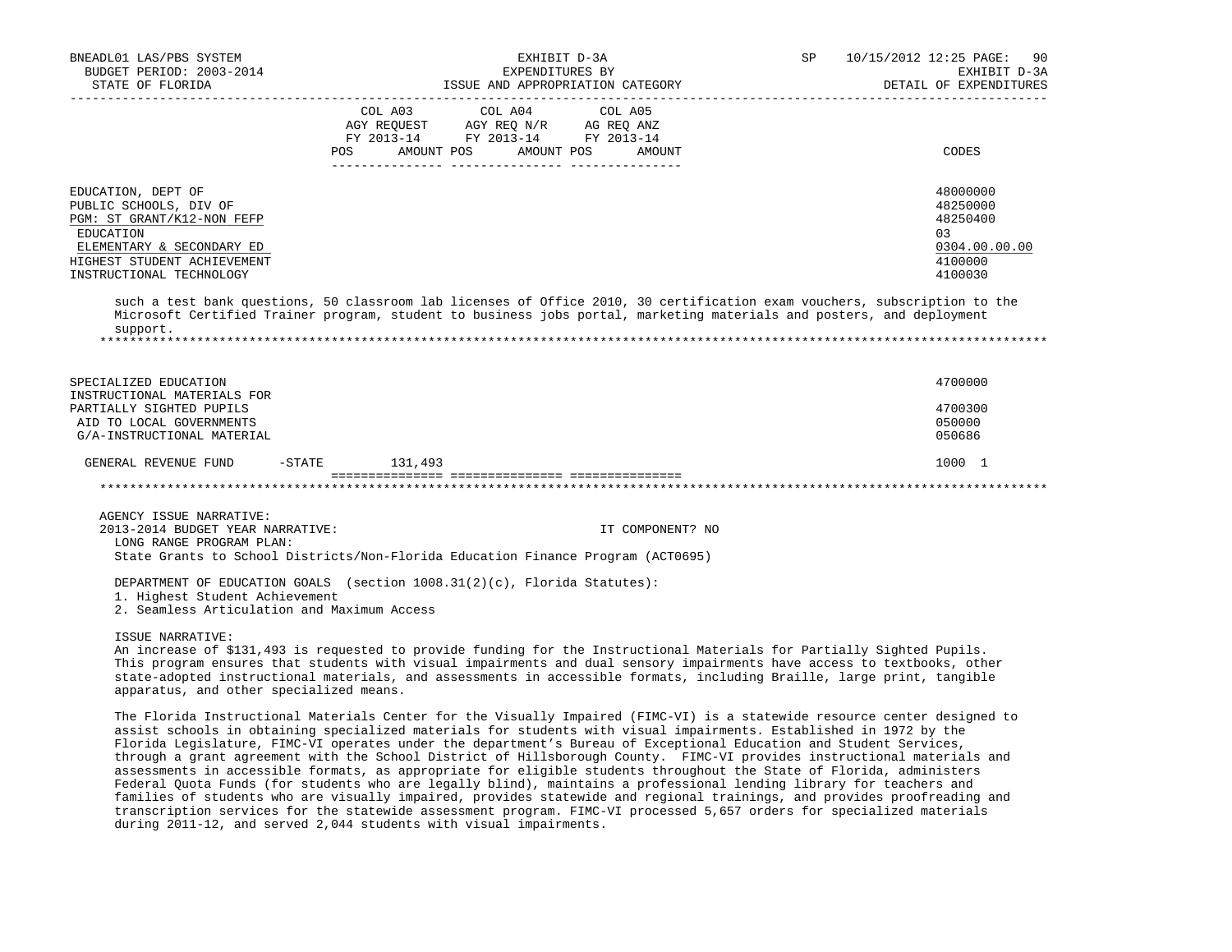| BNEADL01 LAS/PBS SYSTEM<br>BUDGET PERIOD: 2003-2014<br>STATE OF FLORIDA                                                                                                                                  | EXHIBIT D-3A<br>EXPENDITURES BY<br>ISSUE AND APPROPRIATION CATEGORY                                                                                                                                                                                                                                                                                                                                                                                                                                                                                                                                                                 | 10/15/2012 12:25 PAGE: 91<br>SP | EXHIBIT D-3A<br>DETAIL OF EXPENDITURES                                  |
|----------------------------------------------------------------------------------------------------------------------------------------------------------------------------------------------------------|-------------------------------------------------------------------------------------------------------------------------------------------------------------------------------------------------------------------------------------------------------------------------------------------------------------------------------------------------------------------------------------------------------------------------------------------------------------------------------------------------------------------------------------------------------------------------------------------------------------------------------------|---------------------------------|-------------------------------------------------------------------------|
| ___________________________________                                                                                                                                                                      | COL A03<br>COL A04 COL A05<br>AGY REQUEST AGY REQ N/R AG REQ ANZ<br>FY 2013-14 FY 2013-14 FY 2013-14<br><b>POS</b><br>AMOUNT POS AMOUNT POS<br>AMOUNT                                                                                                                                                                                                                                                                                                                                                                                                                                                                               | _________________________       | CODES                                                                   |
| EDUCATION, DEPT OF<br>PUBLIC SCHOOLS, DIV OF<br>PGM: ST GRANT/K12-NON FEFP<br>EDUCATION<br>ELEMENTARY & SECONDARY ED<br>SPECIALIZED EDUCATION<br>INSTRUCTIONAL MATERIALS FOR<br>PARTIALLY SIGHTED PUPILS |                                                                                                                                                                                                                                                                                                                                                                                                                                                                                                                                                                                                                                     | 03                              | 48000000<br>48250000<br>48250400<br>0304.00.00.00<br>4700000<br>4700300 |
| - Comprehensive Intervention Reading Program<br>- Mathematics                                                                                                                                            | In 2013-14, K-5 instructional materials will be adopted, which include:<br>- Comprehensive Core Reading, Writing, Speaking, Listening, and Language Program<br>- Comprehensive Supplemental/Intervention Reading Program                                                                                                                                                                                                                                                                                                                                                                                                            |                                 |                                                                         |
| FLORIDA DIAGNOSTIC LEARNING<br>RESOURCES CENTERS (FDLRS)<br>SPECIAL CATEGORIES<br>G/A-EXCEPTIONAL EDUCATION                                                                                              |                                                                                                                                                                                                                                                                                                                                                                                                                                                                                                                                                                                                                                     | 100000<br>104053                | 4700400                                                                 |
| GENERAL REVENUE FUND                                                                                                                                                                                     | $-STATE$ 101,373                                                                                                                                                                                                                                                                                                                                                                                                                                                                                                                                                                                                                    |                                 | 1000 1                                                                  |
|                                                                                                                                                                                                          |                                                                                                                                                                                                                                                                                                                                                                                                                                                                                                                                                                                                                                     |                                 |                                                                         |
| AGENCY ISSUE NARRATIVE:<br>2013-2014 BUDGET YEAR NARRATIVE:<br>LONG RANGE PROGRAM PLAN:                                                                                                                  | IT COMPONENT? NO<br>State Grants to School Districts/Non-Florida Education Finance Program (ACT0695)                                                                                                                                                                                                                                                                                                                                                                                                                                                                                                                                |                                 |                                                                         |
| 1. Highest Student Achievement<br>2. Seamless Articulation and Maximum Access                                                                                                                            | DEPARTMENT OF EDUCATION GOALS (section $1008.31(2)(c)$ , Florida Statutes):                                                                                                                                                                                                                                                                                                                                                                                                                                                                                                                                                         |                                 |                                                                         |
| ISSUE NARRATIVE:                                                                                                                                                                                         | An increase of \$101,373 is requested to provide additional professional development and technical assistance through the<br>Florida Diagnostic and Learning Resources (FDLRS) Associate Centers. FDLRS provides extensive professional development<br>to general and special education teachers, specifically related to supporting the instructional needs of students with<br>disabilities. In FY 2010-2011, FDLRS provided training to over 168,000 individuals. Since an increasing percentage of<br>students with disabilities (69.2%*) receive instruction in the general education classroom for at least 80% of the school |                                 |                                                                         |

 moves forward with implementation of the Common Core State Standards (CCSS). Based on CCSS, professional development needs will likely relate to areas such as text complexity, differentiation of instruction for diverse learners, instructional support for learning based on principles of Universal Design for Learning, implementation of accommodations, and use of assistive technology.

day, it is anticipated that more general educators will need technical assistance and professional development as Florida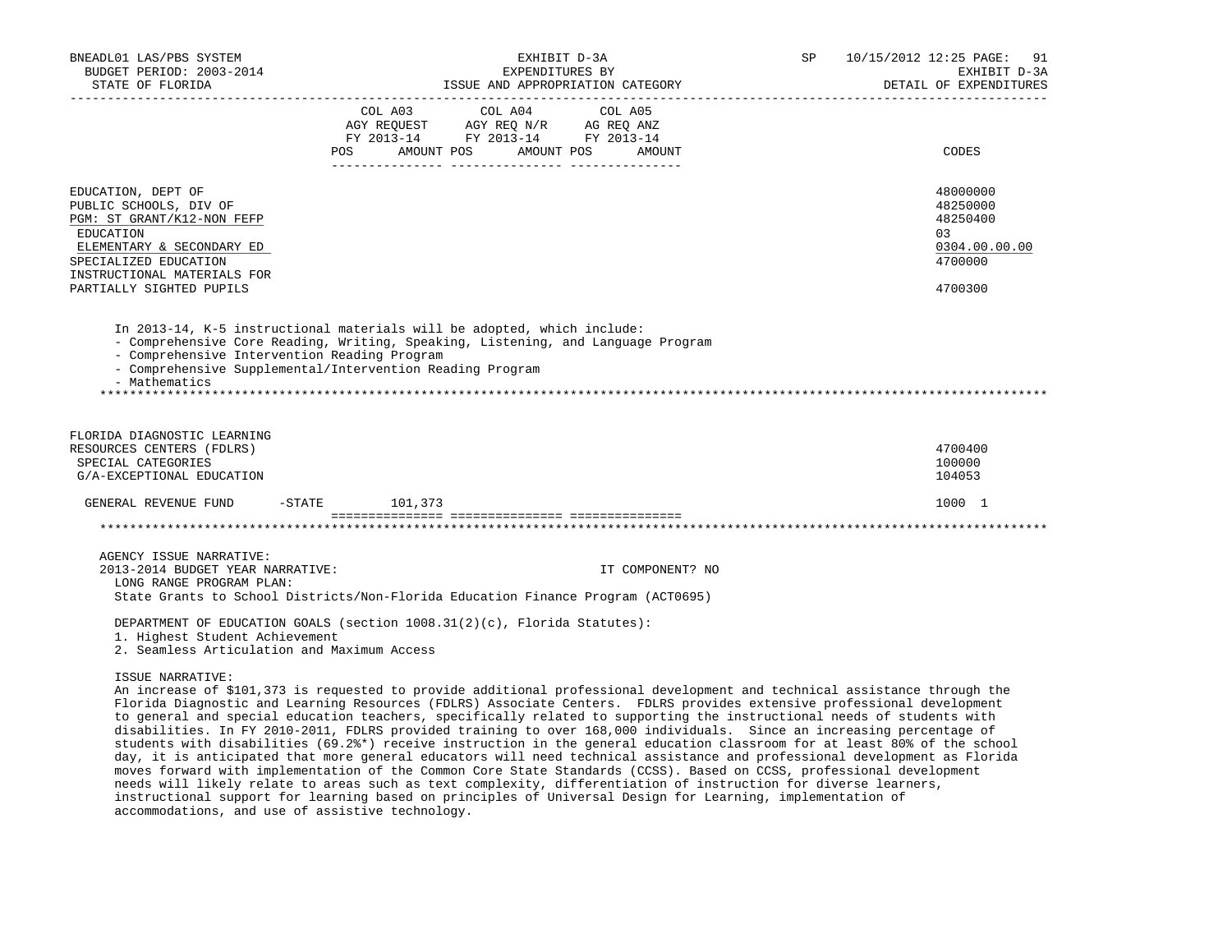| BNEADL01 LAS/PBS SYSTEM<br>BUDGET PERIOD: 2003-2014<br>STATE OF FLORIDA                                                                                                                                   | EXHIBIT D-3A<br>EXPENDITURES BY<br>EXPENDITURES BY<br>ISSUE AND APPROPRIATION CATEGORY                                                                                                                                                                                                                                                                                                                                                                                                                                                                                            | SP | 10/15/2012 12:25 PAGE: 92<br>EXHIBIT D-3A<br>DETAIL OF EXPENDITURES           |
|-----------------------------------------------------------------------------------------------------------------------------------------------------------------------------------------------------------|-----------------------------------------------------------------------------------------------------------------------------------------------------------------------------------------------------------------------------------------------------------------------------------------------------------------------------------------------------------------------------------------------------------------------------------------------------------------------------------------------------------------------------------------------------------------------------------|----|-------------------------------------------------------------------------------|
| --------------------------------------                                                                                                                                                                    | ---------------------------------<br>COL A03 COL A04 COL A05<br>$\begin{tabular}{lllllll} \texttt{AGY} & \texttt{REQUEST} & \texttt{AGY} & \texttt{REQ} & \texttt{N/R} & \texttt{AG} & \texttt{REQ} & \texttt{ANZ} \\ \texttt{FY} & 2013\texttt{-14} & \texttt{FY} & 2013\texttt{-14} & \texttt{FY} & 2013\texttt{-14} \\ \end{tabular}$<br>POS AMOUNT POS AMOUNT POS AMOUNT                                                                                                                                                                                                      |    | _________________________<br>CODES                                            |
| EDUCATION, DEPT OF<br>PUBLIC SCHOOLS, DIV OF<br>PGM: ST GRANT/K12-NON FEFP<br>EDUCATION<br>ELEMENTARY & SECONDARY ED<br>SPECIALIZED EDUCATION<br>FLORIDA DIAGNOSTIC LEARNING<br>RESOURCES CENTERS (FDLRS) |                                                                                                                                                                                                                                                                                                                                                                                                                                                                                                                                                                                   |    | 48000000<br>48250000<br>48250400<br>03<br>0304.00.00.00<br>4700000<br>4700400 |
| *Source: 2010-11 Annual Performance Report                                                                                                                                                                |                                                                                                                                                                                                                                                                                                                                                                                                                                                                                                                                                                                   |    |                                                                               |
| FLORIDA SCHOOL FOR THE DEAF & BLIND<br>SPECIAL CATEGORIES<br>FL SCH/DEAF & BLIND                                                                                                                          |                                                                                                                                                                                                                                                                                                                                                                                                                                                                                                                                                                                   |    | 4700500<br>100000<br>104166                                                   |
| GENERAL REVENUE FUND -STATE 986,451                                                                                                                                                                       |                                                                                                                                                                                                                                                                                                                                                                                                                                                                                                                                                                                   |    | 1000 1                                                                        |
|                                                                                                                                                                                                           |                                                                                                                                                                                                                                                                                                                                                                                                                                                                                                                                                                                   |    |                                                                               |
| AGENCY ISSUE NARRATIVE:<br>2013-2014 BUDGET YEAR NARRATIVE:<br>LONG RANGE PROGRAM PLAN:                                                                                                                   | IT COMPONENT? NO<br>State Grants to School Districts/Non-Florida Education Finance Program (ACT0695)                                                                                                                                                                                                                                                                                                                                                                                                                                                                              |    |                                                                               |
| 1. Highest Student Achievement<br>2. Seamless Articulation and Maximum Access<br>3. Skilled Workforce and Economic Development<br>4. Ouality Efficient Services                                           | DEPARTMENT OF EDUCATION GOALS (section $1008.31(2)(c)$ , Florida Statutes):                                                                                                                                                                                                                                                                                                                                                                                                                                                                                                       |    |                                                                               |
| ISSUE NARRATIVE:                                                                                                                                                                                          | An increase of \$986,451 is requested in General Revenue funds to provide for the education, support services, residential<br>activities and outreach services for deaf, blind, special needs, and career education and transition (CET) high school<br>programs for students. The requested increase is 1.1% of the 2012-13 total recurring per student base budget of the<br>school. The 1.1% increase in per student funds is the same percentage increase for 2013-14 as that requested for Florida<br>school districts through the Florida Education Finance Program (FEFP). |    |                                                                               |
|                                                                                                                                                                                                           | It is estimated 978 students will be served by the school in 2012-13. The recurring base operating budget for education<br>and residential services for the school is \$44,094,809. The 2012-13 budget per student is \$45,086.72. The school is<br>expected to serve 989 students in 2013-14. A 2013-14 increase of 1.1% in the 2012-13 per student amount is \$495.95 for a                                                                                                                                                                                                     |    |                                                                               |

 of \$45,081,260; a requested increase of \$986,451 for 2013-14. \*\*\*\*\*\*\*\*\*\*\*\*\*\*\*\*\*\*\*\*\*\*\*\*\*\*\*\*\*\*\*\*\*\*\*\*\*\*\*\*\*\*\*\*\*\*\*\*\*\*\*\*\*\*\*\*\*\*\*\*\*\*\*\*\*\*\*\*\*\*\*\*\*\*\*\*\*\*\*\*\*\*\*\*\*\*\*\*\*\*\*\*\*\*\*\*\*\*\*\*\*\*\*\*\*\*\*\*\*\*\*\*\*\*\*\*\*\*\*\*\*\*\*\*\*\*\*

total per student cost of \$45,582.67. The school estimates that it will serve 989 students in 2013-14 for a total cost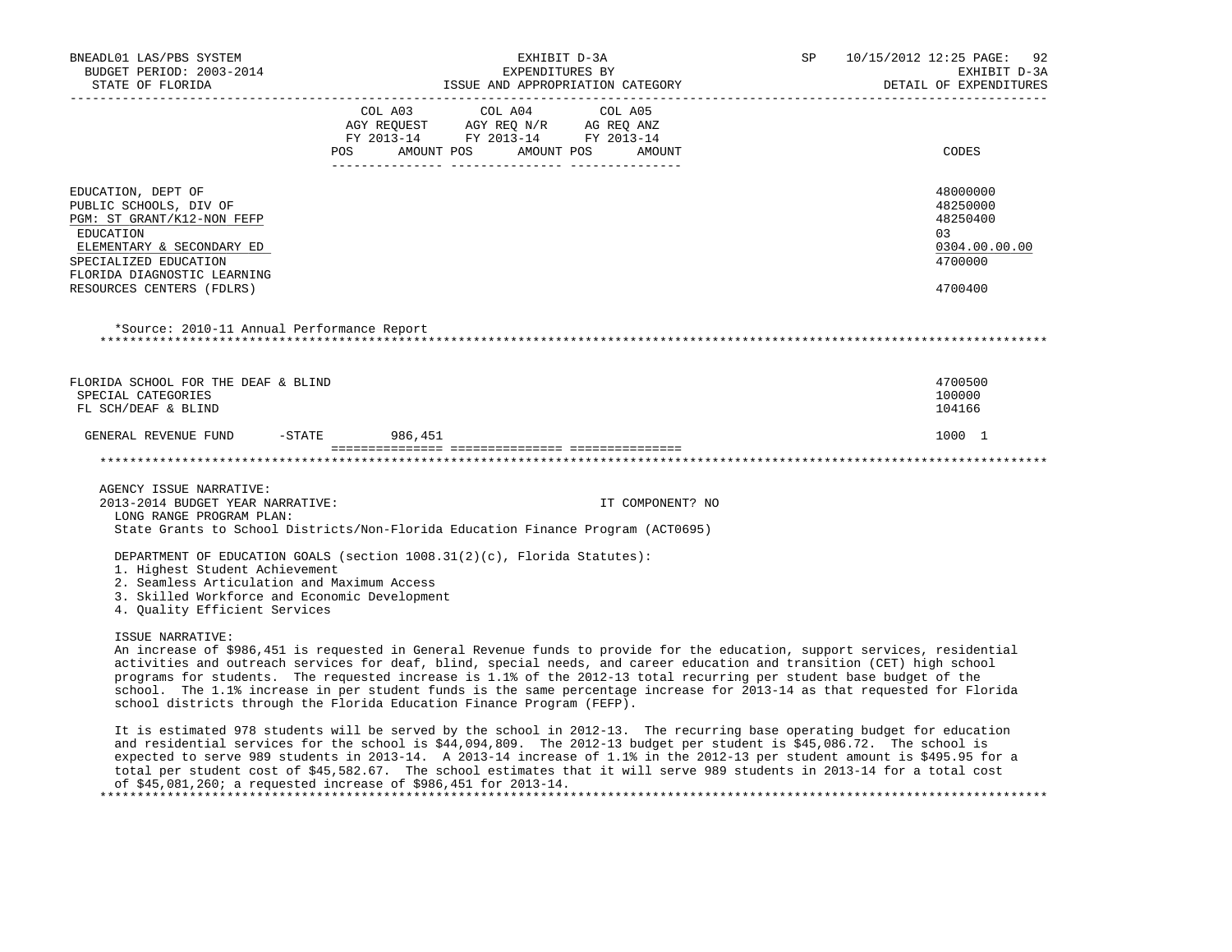| BNEADL01 LAS/PBS SYSTEM<br>BUDGET PERIOD: 2003-2014<br>STATE OF FLORIDA<br>______________________                                                                                                                                                                                                                                                                                                                                                                                                                                                                                                                                                                                                        |                                                                                                     | EXHIBIT D-3A<br>EXPENDITURES BY | ISSUE AND APPROPRIATION CATEGORY | SP | 10/15/2012 12:25 PAGE:<br>93<br>EXHIBIT D-3A<br>DETAIL OF EXPENDITURES                             |
|----------------------------------------------------------------------------------------------------------------------------------------------------------------------------------------------------------------------------------------------------------------------------------------------------------------------------------------------------------------------------------------------------------------------------------------------------------------------------------------------------------------------------------------------------------------------------------------------------------------------------------------------------------------------------------------------------------|-----------------------------------------------------------------------------------------------------|---------------------------------|----------------------------------|----|----------------------------------------------------------------------------------------------------|
|                                                                                                                                                                                                                                                                                                                                                                                                                                                                                                                                                                                                                                                                                                          | AGY REQUEST AGY REQ N/R AG REQ ANZ<br>FY 2013-14 FY 2013-14 FY 2013-14<br>POS AMOUNT POS AMOUNT POS | COL A03 COL A04 COL A05         | AMOUNT                           |    | CODES                                                                                              |
| EDUCATION, DEPT OF<br>PUBLIC SCHOOLS, DIV OF<br>PGM: ST GRANT/K12-NON FEFP<br>EDUCATION<br>ELEMENTARY & SECONDARY ED<br>RESTORE NONRECURRING APPROPRIATION<br>G/A - SCHOOL DISTRICT MATCHING<br>GRANT PROGRAM<br>SPECIAL CATEGORIES<br>G/A-SCH DIST MAT GRANT PRG                                                                                                                                                                                                                                                                                                                                                                                                                                        |                                                                                                     |                                 |                                  |    | 48000000<br>48250000<br>48250400<br>0.3<br>0304.00.00.00<br>5300000<br>5302800<br>100000<br>101447 |
| $-STATE$<br>GENERAL REVENUE FUND                                                                                                                                                                                                                                                                                                                                                                                                                                                                                                                                                                                                                                                                         | 500,000                                                                                             |                                 |                                  |    | 1000 1                                                                                             |
|                                                                                                                                                                                                                                                                                                                                                                                                                                                                                                                                                                                                                                                                                                          |                                                                                                     |                                 |                                  |    |                                                                                                    |
| AGENCY ISSUE NARRATIVE:<br>2013-2014 BUDGET YEAR NARRATIVE:<br>LONG RANGE PROGRAM PLAN:<br>State Grants to School Districts/Non-Florida Education Finance Program (ACT0695)                                                                                                                                                                                                                                                                                                                                                                                                                                                                                                                              |                                                                                                     |                                 | IT COMPONENT? NO                 |    |                                                                                                    |
| DEPARTMENT OF EDUCATION GOALS (section 1008.31(2)(c), Florida Statutes):<br>1. Highest Student Achievement<br>2. Seamless Articulation and Maximum Access<br>4. Quality Efficient Services                                                                                                                                                                                                                                                                                                                                                                                                                                                                                                               |                                                                                                     |                                 |                                  |    |                                                                                                    |
| ISSUE NARRATIVE:<br>The restoration of \$500,000 of nonrecurring General Revenue is requested to continue the current level of services for<br>the School District Matching Grants Program. Funds will provide the match for private cash contributions<br>(dollar-for-dollar) made to local education foundations for activities or programs designed to improve academic<br>achievement of low-performing public school students. These funds will assist the state in meeting its strategic focus<br>areas of strengthening foundation skills, improving the quality of teaching, expanding opportunities for postsecondary<br>degrees and certificates, and aligning resources with strategic goals. |                                                                                                     |                                 |                                  |    |                                                                                                    |
| TOTAL: ELEMENTARY & SECONDARY ED                                                                                                                                                                                                                                                                                                                                                                                                                                                                                                                                                                                                                                                                         |                                                                                                     |                                 |                                  |    | 0304.00.00.00                                                                                      |
| BY FUND TYPE<br>GENERAL REVENUE FUND<br>TRUST FUNDS                                                                                                                                                                                                                                                                                                                                                                                                                                                                                                                                                                                                                                                      | 300, 118, 293 224, 125, 127                                                                         |                                 |                                  |    | 1000<br>2000                                                                                       |
| TOTAL PROG COMP 456,405,973 239,023,461                                                                                                                                                                                                                                                                                                                                                                                                                                                                                                                                                                                                                                                                  |                                                                                                     |                                 |                                  |    |                                                                                                    |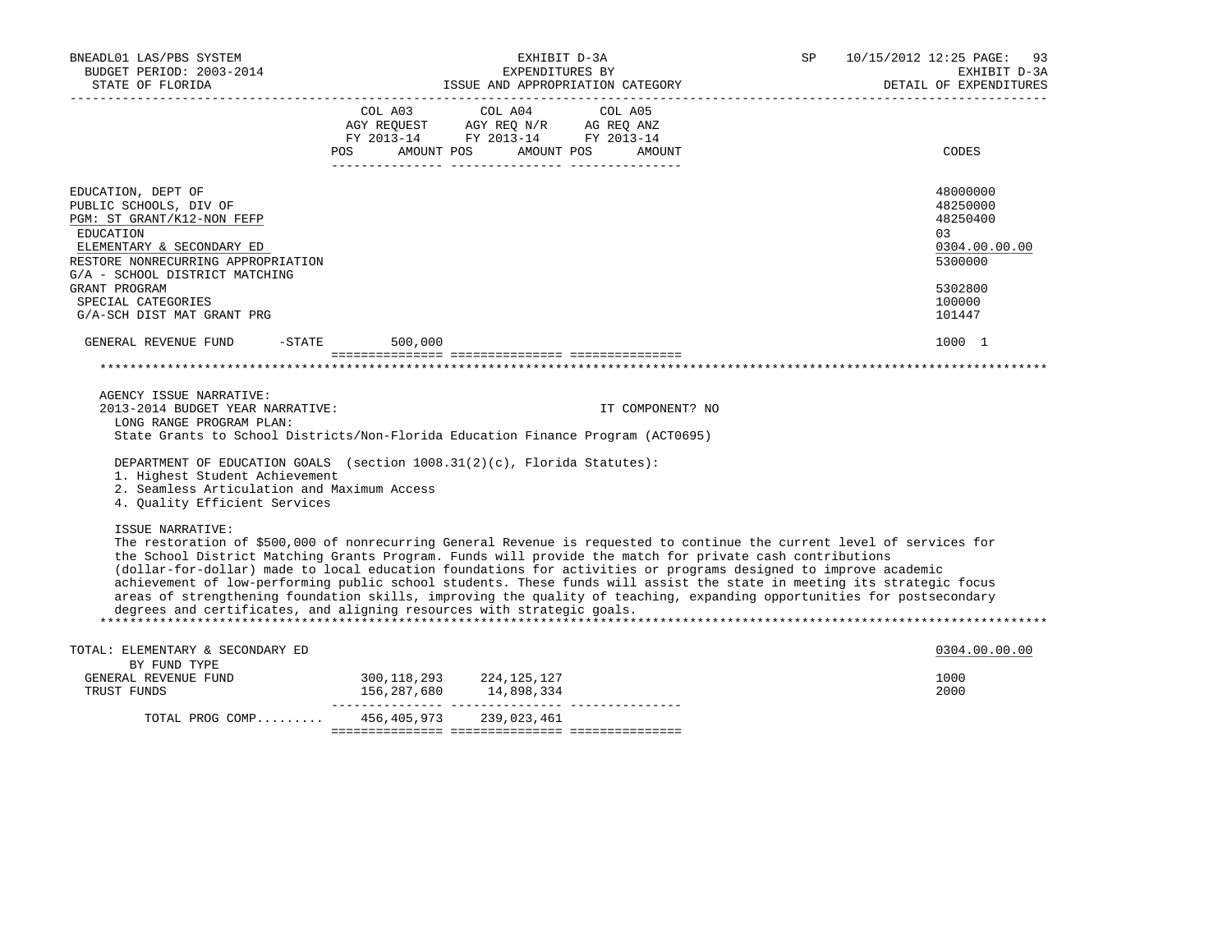| BNEADL01 LAS/PBS SYSTEM<br>BUDGET PERIOD: 2003-2014<br>STATE OF FLORIDA                                                                                                                                                                        | EXHIBIT D-3A<br>EXPENDITURES BY<br>ISSUE AND APPROPRIATION CATEGORY                                                                            | SP 10/15/2012 12:25 PAGE: 94<br>EXHIBIT D-3A<br>DETAIL OF EXPENDITURES                            |
|------------------------------------------------------------------------------------------------------------------------------------------------------------------------------------------------------------------------------------------------|------------------------------------------------------------------------------------------------------------------------------------------------|---------------------------------------------------------------------------------------------------|
|                                                                                                                                                                                                                                                | COL A03<br>COL A04<br>COL A05<br>AGY REQUEST AGY REQ N/R AG REQ ANZ<br>FY 2013-14 FY 2013-14 FY 2013-14<br>POS AMOUNT POS AMOUNT POS<br>AMOUNT | CODES                                                                                             |
| EDUCATION, DEPT OF<br>PUBLIC SCHOOLS, DIV OF<br>PGM: FED GRANTS K/12 PROG<br>EDUCATION<br>ELEMENTARY & SECONDARY ED<br>ESTIMATED EXPENDITURES<br>ESTIMATED EXPENDITURES - OPERATIONS<br>AID TO LOCAL GOVERNMENTS<br>G/A-PROJECTS, CONTR & GRTS |                                                                                                                                                | 48000000<br>48250000<br>48250500<br>03<br>0304.00.00.00<br>1000000<br>1001000<br>050000<br>050235 |
| GRANTS AND DONATIONS TF -STATE                                                                                                                                                                                                                 | 3,999,420                                                                                                                                      | 2339 1                                                                                            |
| G/A-FEDERAL GRANTS & AIDS                                                                                                                                                                                                                      |                                                                                                                                                | 050546                                                                                            |
| ADMINISTRATIVE TRUST FUND -FEDERL 353,962<br>FEDERAL GRANTS TRUST FUND -FEDERL 1512,358,793                                                                                                                                                    |                                                                                                                                                | 2021 3<br>2261 3                                                                                  |
| TOTAL APPRO 1512, 712, 755                                                                                                                                                                                                                     |                                                                                                                                                |                                                                                                   |
| SPECIAL CATEGORIES<br>DOMESTIC SECURITY                                                                                                                                                                                                        |                                                                                                                                                | 100000<br>100851                                                                                  |
| FEDERAL GRANTS TRUST FUND -FEDERL                                                                                                                                                                                                              | 5,409,971                                                                                                                                      | 2261 3                                                                                            |
| G/A-STRAT EDUC INITIATIVES                                                                                                                                                                                                                     |                                                                                                                                                | 100930                                                                                            |
| FEDERAL GRANTS TRUST FUND -FEDERL 212,741,302                                                                                                                                                                                                  |                                                                                                                                                | 2261 3                                                                                            |
| $G/A-PARCC$                                                                                                                                                                                                                                    |                                                                                                                                                | 100946                                                                                            |
| FEDERAL GRANTS TRUST FUND -FEDERL 64,410,773                                                                                                                                                                                                   |                                                                                                                                                | $2261$ 3                                                                                          |
| TOTAL: ESTIMATED EXPENDITURES - OPERATIONS<br>TOTAL ISSUE $1799, 274, 221$                                                                                                                                                                     |                                                                                                                                                | 1001000                                                                                           |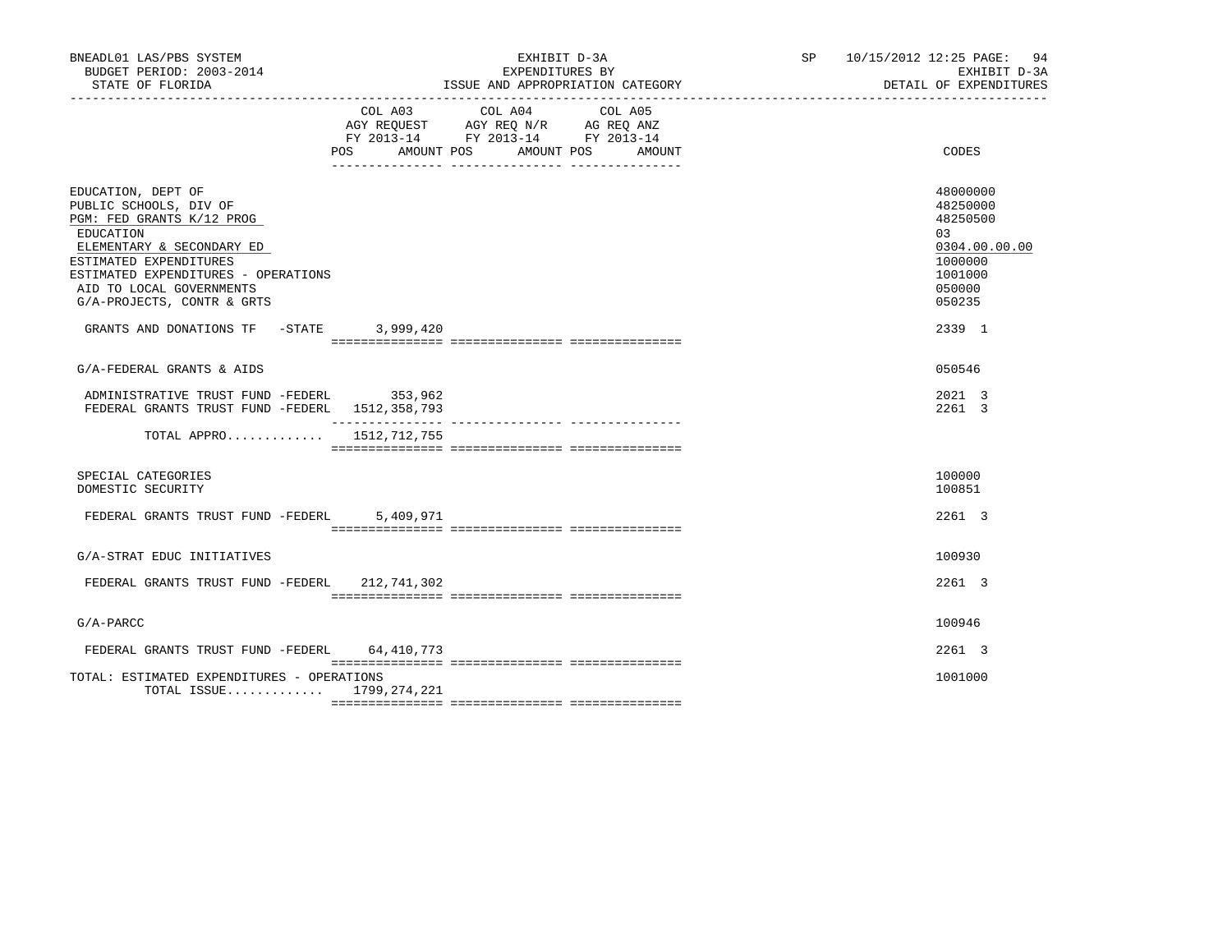| BNEADL01 LAS/PBS SYSTEM<br>BUDGET PERIOD: 2003-2014<br>STATE OF FLORIDA                                                                                                                       | EXHIBIT D-3A<br>EXPENDITURES BY<br>ISSUE AND APPROPRIATION CATEGORY                                                                   | SP 10/15/2012 12:25 PAGE: 95<br>EXHIBIT D-3A<br>DETAIL OF EXPENDITURES |
|-----------------------------------------------------------------------------------------------------------------------------------------------------------------------------------------------|---------------------------------------------------------------------------------------------------------------------------------------|------------------------------------------------------------------------|
|                                                                                                                                                                                               | COL A03 COL A04 COL A05<br>AGY REQUEST AGY REQ N/R AG REQ ANZ<br>FY 2013-14 FY 2013-14 FY 2013-14<br>POS AMOUNT POS AMOUNT POS AMOUNT | CODES                                                                  |
| EDUCATION, DEPT OF<br>PUBLIC SCHOOLS, DIV OF<br>PGM: FED GRANTS K/12 PROG<br>EDUCATION<br>ELEMENTARY & SECONDARY ED<br>WORKLOAD<br>PARTNERSHIP FOR ASSESSMENT OF<br>READINESS FOR COLLEGE AND |                                                                                                                                       | 48000000<br>48250000<br>48250500<br>0.3<br>0304.00.00.00<br>3000000    |
| CAREERS<br>SPECIAL CATEGORIES<br>G/A-PARCC                                                                                                                                                    |                                                                                                                                       | 3004080<br>100000<br>100946                                            |
| FEDERAL GRANTS TRUST FUND -FEDERL 16,796,076                                                                                                                                                  |                                                                                                                                       | 2261 3                                                                 |
|                                                                                                                                                                                               |                                                                                                                                       |                                                                        |

 AGENCY ISSUE NARRATIVE: 2013-2014 BUDGET YEAR NARRATIVE: IT COMPONENT? NO LONG RANGE PROGRAM PLAN: School Improvement (ACT 0605) Assessment and Evaluation (ACT 0635)

DEPARTMENT OF EDUCATION GOALS (section 1008.31(2)(c), Florida Statutes):

## 1. Highest Student Achievement

- 2. Seamless Articulation and Maximum Access
- 3. Skilled Workforce and Economic Development

4. Quality Efficient Services

## ISSUE NARRATIVE:

 An increase of \$16,796,076 is requested to align the budget with the estimated federal grant award for FY 2013-14 of \$81,206,849 and continue the Partnership for Assessment of Readiness for College and Careers (Partnership) under the guidance of the multi-state Governing Board. Through the Partnership, the following goals will be accomplished:

 - A greater proportion of students will graduate from high school prepared for postsecondary success by leveraging the Partnership's collective intellectual resources to develop an innovative K-12 assessment system that signals to students, parents, teachers and policymakers the kinds of instruction and student performance needed to improve readiness rates; - Advancements in collaboration will occur between K-12 and higher education stakeholders within their states and across the Partnership to develop a clear definition of college and career readiness that can serve as a rallying point for education reform and focus schools and families on that common, critical goal;

 - A common assessment system will be shared that annually reports on students' progress toward the Partnership's primary goal - college and career readiness;

 - Results from the Partnership's high school assessments will be used to inform placement decisions for entering students; and

 - By FY 2014-15, an innovative common assessment system will be built that will provide a wide range of stakeholders with powerful new tools to improve education so that all students can get on track and stay on track to graduate from high school prepared for postsecondary success.

\*\*\*\*\*\*\*\*\*\*\*\*\*\*\*\*\*\*\*\*\*\*\*\*\*\*\*\*\*\*\*\*\*\*\*\*\*\*\*\*\*\*\*\*\*\*\*\*\*\*\*\*\*\*\*\*\*\*\*\*\*\*\*\*\*\*\*\*\*\*\*\*\*\*\*\*\*\*\*\*\*\*\*\*\*\*\*\*\*\*\*\*\*\*\*\*\*\*\*\*\*\*\*\*\*\*\*\*\*\*\*\*\*\*\*\*\*\*\*\*\*\*\*\*\*\*\*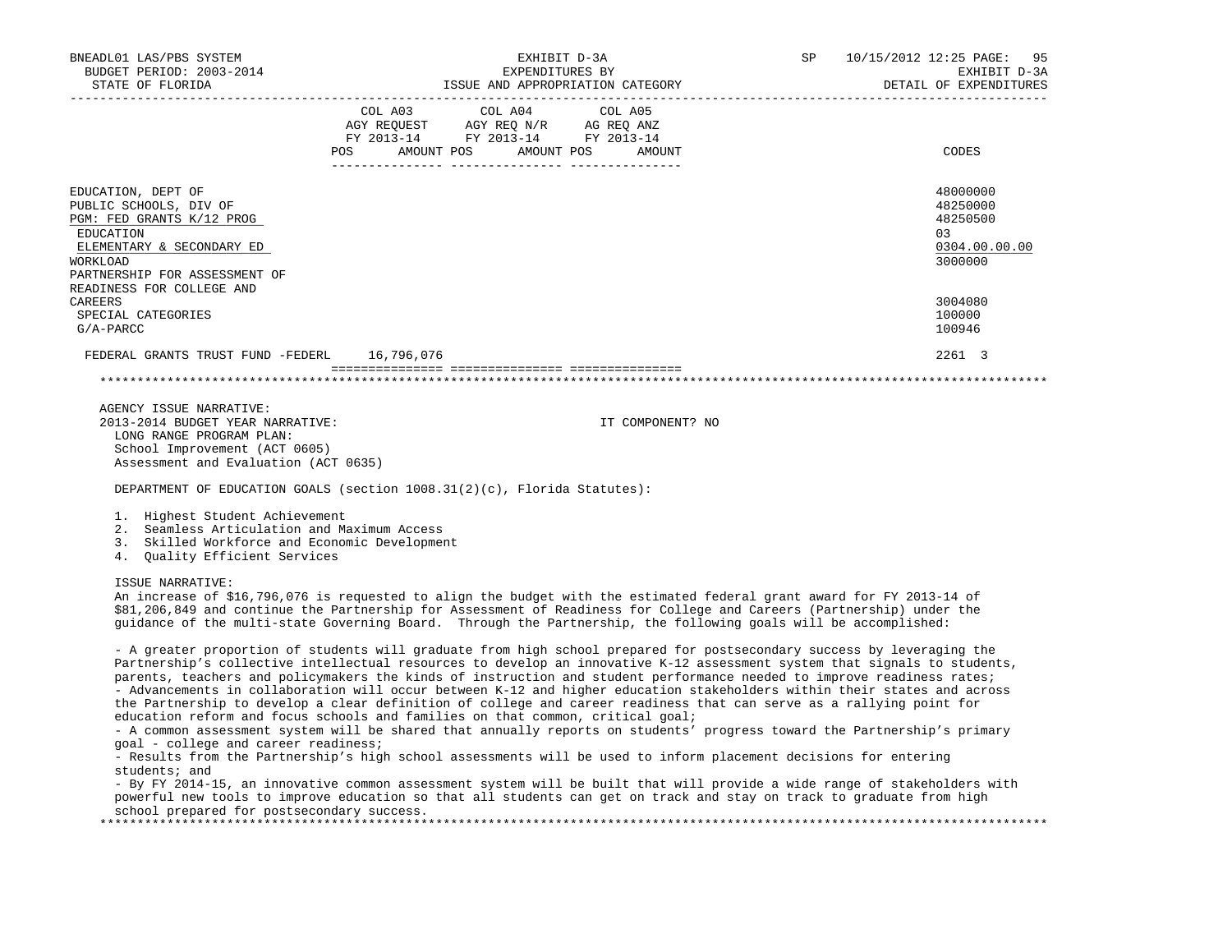| BNEADL01 LAS/PBS SYSTEM<br>BUDGET PERIOD: 2003-2014<br>STATE OF FLORIDA                                                                                                                  | EXHIBIT D-3A<br>EXPENDITURES BY<br>ISSUE AND APPROPRIATION CATEGORY                                                                                                                                                                                                                                                                           | SP | 10/15/2012 12:25 PAGE:<br>96<br>EXHIBIT D-3A<br>DETAIL OF EXPENDITURES |
|------------------------------------------------------------------------------------------------------------------------------------------------------------------------------------------|-----------------------------------------------------------------------------------------------------------------------------------------------------------------------------------------------------------------------------------------------------------------------------------------------------------------------------------------------|----|------------------------------------------------------------------------|
|                                                                                                                                                                                          | COL A03 COL A04 COL A05<br>$\begin{tabular}{lllllll} \bf AGY \,\, REQUEST \,\, & \bf AGY \,\, REQ \,\, N/R & \,\, AG \,\, REQ \,\, ANZ \\ \bf FY \,\, 2013-14 & \,\, FY \,\, 2013-14 & \,\, FY \,\, 2013-14 \\ \end{tabular}$<br>POS<br>AMOUNT POS AMOUNT POS<br>AMOUNT                                                                       |    | CODES                                                                  |
| EDUCATION, DEPT OF<br>PUBLIC SCHOOLS, DIV OF<br>PGM: FED GRANTS K/12 PROG<br>EDUCATION<br>ELEMENTARY & SECONDARY ED<br>FEDERAL FUNDING REDUCTIONS<br>ALIGN BUDGET AUTHORITY WITH FEDERAL |                                                                                                                                                                                                                                                                                                                                               |    | 48000000<br>48250000<br>48250500<br>03<br>0304.00.00.00<br>3200000     |
| FUNDING<br>SPECIAL CATEGORIES<br>G/A-STRAT EDUC INITIATIVES                                                                                                                              |                                                                                                                                                                                                                                                                                                                                               |    | 3200100<br>100000<br>100930                                            |
| FEDERAL GRANTS TRUST FUND -FEDERL 44,122,031-                                                                                                                                            |                                                                                                                                                                                                                                                                                                                                               |    | 2261 3                                                                 |
|                                                                                                                                                                                          |                                                                                                                                                                                                                                                                                                                                               |    |                                                                        |
| AGENCY ISSUE NARRATIVE:<br>2013-2014 BUDGET YEAR NARRATIVE:<br>LONG RANGE PROGRAM PLAN:<br>School Improvement (ACT0605)<br>Assessment and Evaluation (ACT0635)                           | IT COMPONENT? NO                                                                                                                                                                                                                                                                                                                              |    |                                                                        |
| 1. Highest Student Achievement<br>2. Seamless Articulation and Maximum Access<br>3. Skilled Workforce and Economic Development<br>4. Quality Efficient Services                          | DEPARTMENT OF EDUCATION GOALS (section 1008.31(2)(c), Florida Statutes):                                                                                                                                                                                                                                                                      |    |                                                                        |
| <b>ISSUE NARRATIVE:</b>                                                                                                                                                                  | The department is requesting a reduction of \$44,122,031 to realign the budget authority with the estimated FY 2013-14<br>federal grant award amounts for Race to the Top (RTTT) and Statewide Longitudinal Data Systems (SLDS) to \$168,617,271 and<br>\$2,000 respectively. The final fiscal year for both federal grant awards is 2013-14. |    |                                                                        |
| RACE TO THE TOP                                                                                                                                                                          | The budget authority requested for RTTT will enable the department to continue implementing key education reforms which<br>address four central areas that will drive school improvement:                                                                                                                                                     |    |                                                                        |
| instruction;<br>4) Turning around the lowest-achieving schools.                                                                                                                          | 1) Adopting standards and assessments that prepare students to succeed in college and the workplace;<br>2) Building data systems that measure student success and inform teachers and principals about how they can improve<br>3) Recruiting, developing, rewarding, and retaining effective teachers and principals; and                     |    |                                                                        |
|                                                                                                                                                                                          | The state's total award,50% will be distributed to participating school districts according to a federal funding formula<br>and the remaining 50% will fund state-level projects benefiting school districts statewide.                                                                                                                       |    |                                                                        |

## STATEWIDE LONGITUDINAL DATA SYSTEMS

 The budget authority requested for SLDS will enable the department to continue enhancements to support improvements in the access and usability of data through a self-service research tool, automate the approval process for data requests,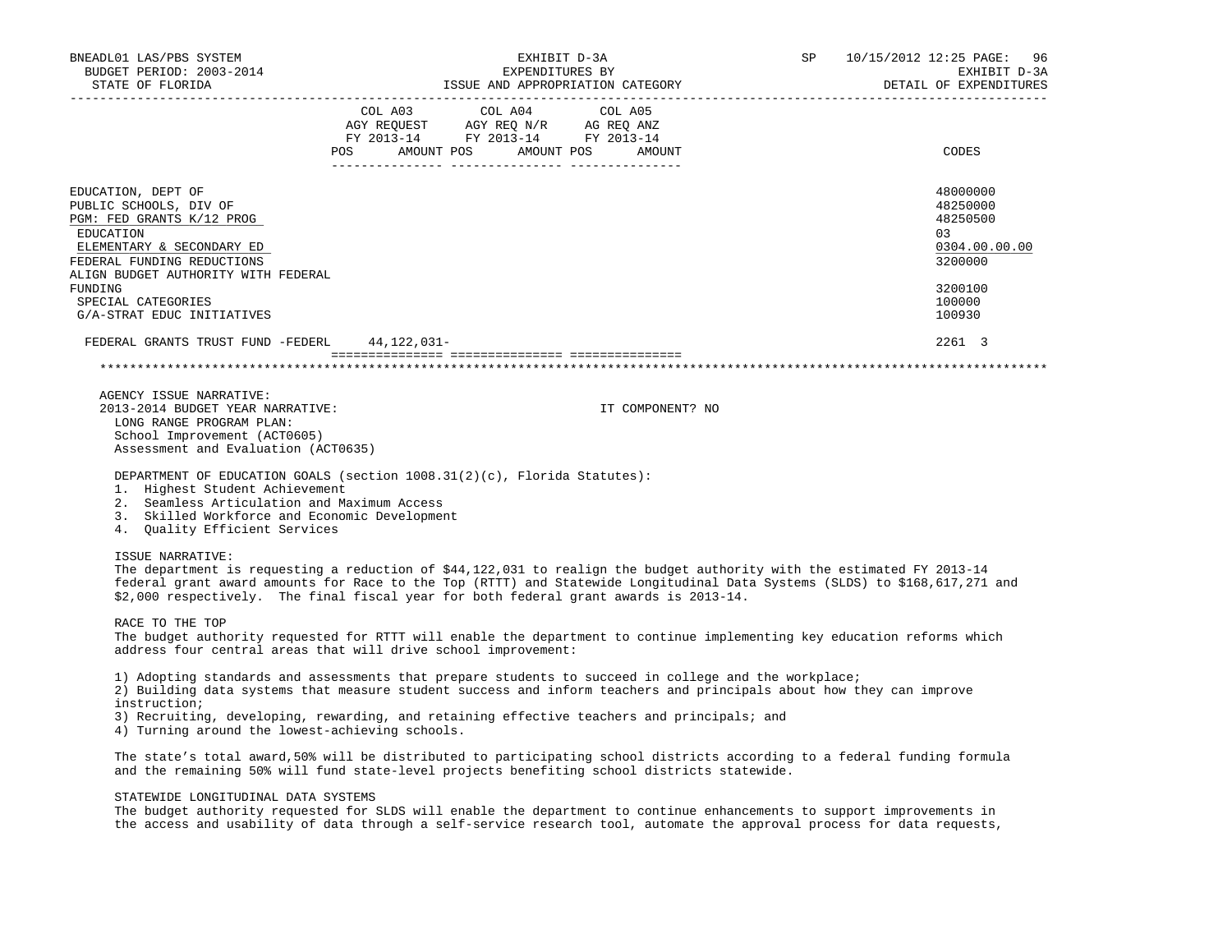| BNEADL01 LAS/PBS SYSTEM<br>BUDGET PERIOD: 2003-2014<br>STATE OF FLORIDA                                                                                                                                                                                         |                                  | EXHIBIT D-3A<br>EXPENDITURES BY                                                                                                                                  | ISSUE AND APPROPRIATION CATEGORY | SP 10/15/2012 12:25 PAGE: 97<br>EXHIBIT D-3A<br>DETAIL OF EXPENDITURES |
|-----------------------------------------------------------------------------------------------------------------------------------------------------------------------------------------------------------------------------------------------------------------|----------------------------------|------------------------------------------------------------------------------------------------------------------------------------------------------------------|----------------------------------|------------------------------------------------------------------------|
|                                                                                                                                                                                                                                                                 |                                  | COL A03 COL A04 COL A05                                                                                                                                          |                                  |                                                                        |
|                                                                                                                                                                                                                                                                 |                                  | $\begin{tabular}{lllllll} \bf AGY & \bf REQUEST & \bf AGY & \bf REQ & \bf N/R & \bf AG & \bf REQ & \bf ANZ \\ \end{tabular}$<br>FY 2013-14 FY 2013-14 FY 2013-14 |                                  |                                                                        |
|                                                                                                                                                                                                                                                                 | POS AMOUNT POS AMOUNT POS AMOUNT |                                                                                                                                                                  |                                  | CODES                                                                  |
| EDUCATION, DEPT OF                                                                                                                                                                                                                                              |                                  |                                                                                                                                                                  |                                  | 48000000                                                               |
| PUBLIC SCHOOLS, DIV OF                                                                                                                                                                                                                                          |                                  |                                                                                                                                                                  |                                  | 48250000                                                               |
| PGM: FED GRANTS K/12 PROG                                                                                                                                                                                                                                       |                                  |                                                                                                                                                                  |                                  | 48250500                                                               |
| EDUCATION                                                                                                                                                                                                                                                       |                                  |                                                                                                                                                                  |                                  | 0.3                                                                    |
| ELEMENTARY & SECONDARY ED<br>FEDERAL FUNDING REDUCTIONS                                                                                                                                                                                                         |                                  |                                                                                                                                                                  |                                  | 0304.00.00.00<br>3200000                                               |
| ALIGN BUDGET AUTHORITY WITH FEDERAL                                                                                                                                                                                                                             |                                  |                                                                                                                                                                  |                                  |                                                                        |
| FUNDING                                                                                                                                                                                                                                                         |                                  |                                                                                                                                                                  |                                  | 3200100                                                                |
| and expand the reporting capabilities of Florida by creating a process to determine common definitions across the<br>education sectors. System enhancements will allow stakeholders to more efficiently and accurately manage, analyze and use<br>student data. |                                  |                                                                                                                                                                  |                                  |                                                                        |
| The total grant awards were \$700,000,000 for RTTT and \$2,450,000 for SLDS.                                                                                                                                                                                    |                                  |                                                                                                                                                                  |                                  |                                                                        |
| TOTAL: ELEMENTARY & SECONDARY ED                                                                                                                                                                                                                                |                                  |                                                                                                                                                                  |                                  | 0304.00.00.00                                                          |
| BY FUND TYPE                                                                                                                                                                                                                                                    |                                  |                                                                                                                                                                  |                                  | 2000                                                                   |
| TRUST FUNDS 1771,948,266                                                                                                                                                                                                                                        |                                  |                                                                                                                                                                  |                                  |                                                                        |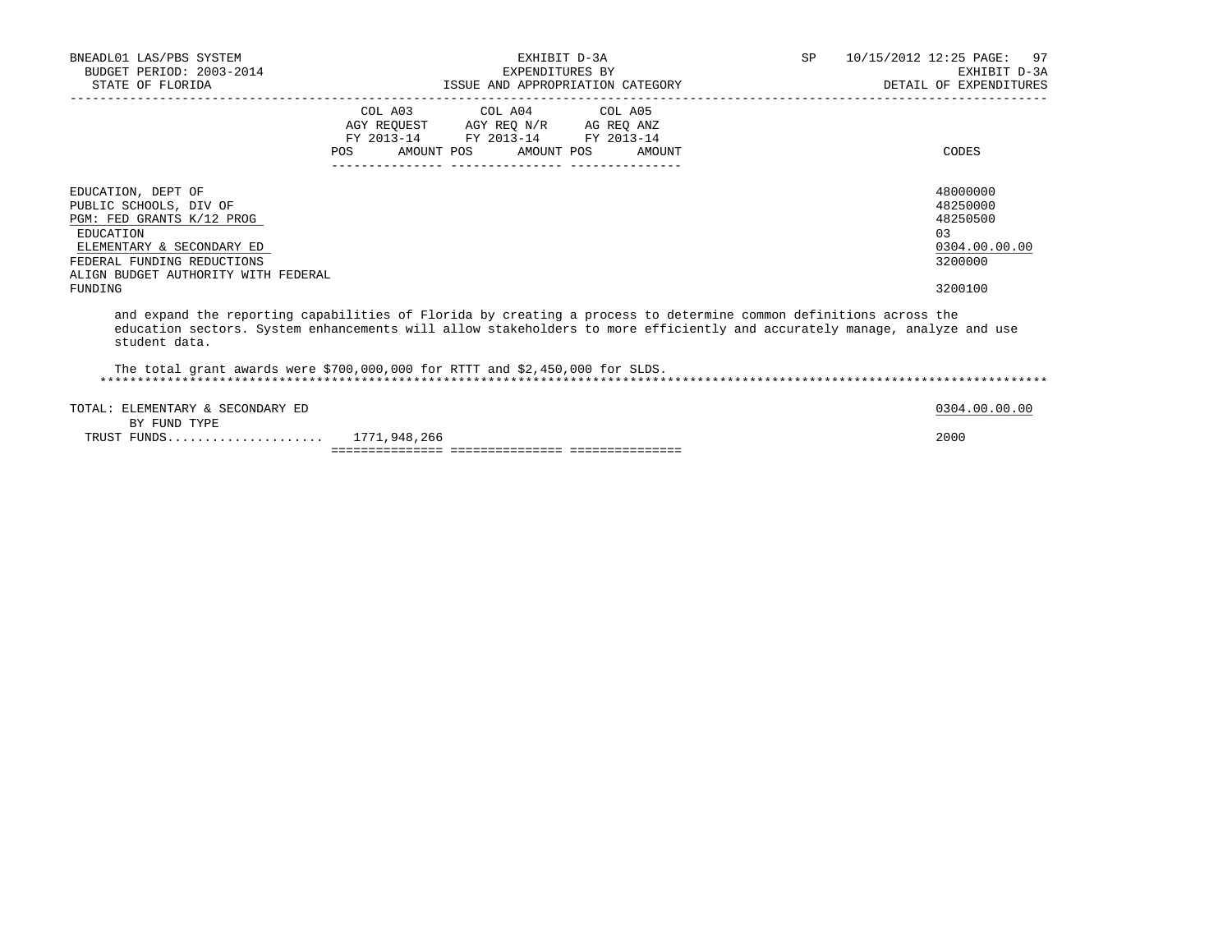| BNEADL01 LAS/PBS SYSTEM<br>BUDGET PERIOD: 2003-2014<br>STATE OF FLORIDA                                                                                                                                                                          |                     | EXHIBIT D-3A<br>EXPENDITURES BY<br>ISSUE AND APPROPRIATION CATEGORY                                                            |        | _______________________________ | SP 10/15/2012 12:25 PAGE: 98<br>EXHIBIT D-3A<br>DETAIL OF EXPENDITURES                            |
|--------------------------------------------------------------------------------------------------------------------------------------------------------------------------------------------------------------------------------------------------|---------------------|--------------------------------------------------------------------------------------------------------------------------------|--------|---------------------------------|---------------------------------------------------------------------------------------------------|
|                                                                                                                                                                                                                                                  |                     | COL A03 COL A04 COL A05<br>AGY REQUEST AGY REQ N/R AG REQ ANZ<br>FY 2013-14 FY 2013-14 FY 2013-14<br>POS AMOUNT POS AMOUNT POS | AMOUNT |                                 | CODES                                                                                             |
| EDUCATION, DEPT OF<br>PUBLIC SCHOOLS, DIV OF<br>PGM: ED MEDIA & TECH SERV<br>GOV OPERATIONS/SUPPORT<br>INFORMATION TECHNOLOGY<br>ESTIMATED EXPENDITURES<br>ESTIMATED EXPENDITURES - OPERATIONS<br>SPECIAL CATEGORIES<br>CAPITOL TECHNICAL CENTER |                     |                                                                                                                                |        |                                 | 48000000<br>48250000<br>48250600<br>16<br>1603.00.00.00<br>1000000<br>1001000<br>100000<br>100301 |
| GENERAL REVENUE FUND -STATE 1,149,624                                                                                                                                                                                                            |                     |                                                                                                                                |        |                                 | 1000 1                                                                                            |
| G/A-PUBLIC BROADCASTING                                                                                                                                                                                                                          |                     |                                                                                                                                |        |                                 | 102816                                                                                            |
| GENERAL REVENUE FUND -STATE 6,641,871                                                                                                                                                                                                            |                     |                                                                                                                                |        |                                 | 1000 1                                                                                            |
| TOTAL: ESTIMATED EXPENDITURES - OPERATIONS<br>TOTAL ISSUE                                                                                                                                                                                        | 7,791,495           |                                                                                                                                |        |                                 | 1001000                                                                                           |
| NONRECURRING EXPENDITURES<br>CAPITOL TECHNICAL CENTER<br>SPECIAL CATEGORIES<br>CAPITOL TECHNICAL CENTER                                                                                                                                          |                     |                                                                                                                                |        |                                 | 2100000<br>2103428<br>100000<br>100301                                                            |
| GENERAL REVENUE FUND                                                                                                                                                                                                                             | $-STATE$ 1,000,000- |                                                                                                                                |        |                                 | 1000 1                                                                                            |
| TOTAL: INFORMATION TECHNOLOGY<br>BY FUND TYPE                                                                                                                                                                                                    |                     |                                                                                                                                |        |                                 | 1603.00.00.00                                                                                     |
| GENERAL REVENUE FUND $6.791.495$                                                                                                                                                                                                                 |                     |                                                                                                                                |        |                                 | 1000                                                                                              |
|                                                                                                                                                                                                                                                  |                     |                                                                                                                                |        |                                 |                                                                                                   |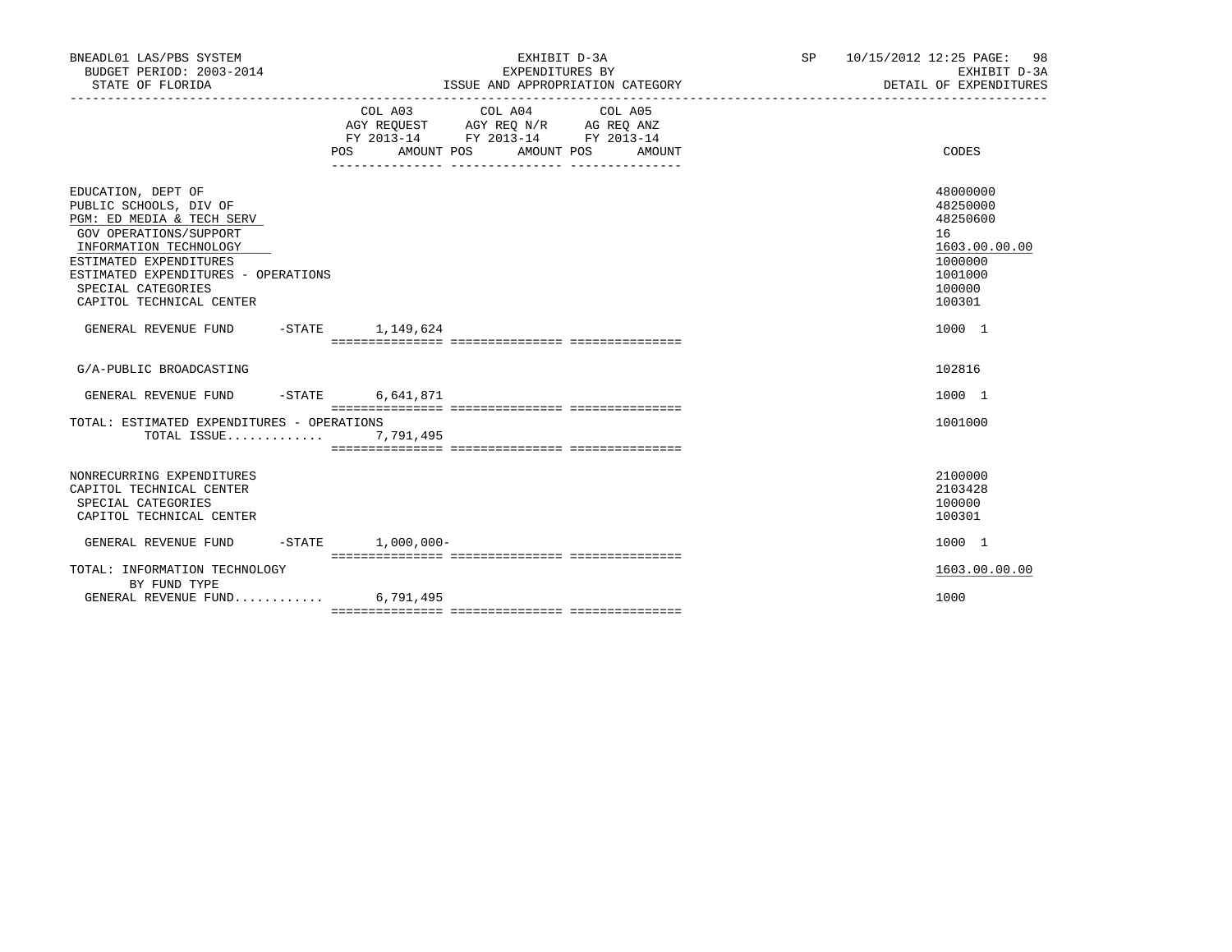| BNEADL01 LAS/PBS SYSTEM<br>BUDGET PERIOD: 2003-2014<br>STATE OF FLORIDA                                                                                                                                                                             |                                              | EXHIBIT D-3A<br>EXPENDITURES BY<br>ISSUE AND APPROPRIATION CATEGORY                                                                      | SP 10/15/2012 12:25 PAGE:<br>99<br>EXHIBIT D-3A<br>DETAIL OF EXPENDITURES                         |
|-----------------------------------------------------------------------------------------------------------------------------------------------------------------------------------------------------------------------------------------------------|----------------------------------------------|------------------------------------------------------------------------------------------------------------------------------------------|---------------------------------------------------------------------------------------------------|
|                                                                                                                                                                                                                                                     |                                              | COL A03 COL A04<br>COL A05<br>AGY REQUEST AGY REQ N/R AG REQ ANZ<br>FY 2013-14 FY 2013-14 FY 2013-14<br>POS AMOUNT POS AMOUNT POS AMOUNT | CODES                                                                                             |
| EDUCATION, DEPT OF<br>PUBLIC SCHOOLS, DIV OF<br>PGM: WORKFORCE EDUCATION<br>ECONOMIC OPPORTUNITIES<br>WORKFORCE SERVICES<br>ESTIMATED EXPENDITURES<br>ESTIMATED EXPENDITURES - OPERATIONS<br>AID TO LOCAL GOVERNMENTS<br>PERFORMANCE BASED INCENTIV |                                              |                                                                                                                                          | 48000000<br>48250000<br>48250800<br>11<br>1102.00.00.00<br>1000000<br>1001000<br>050000<br>050035 |
| GENERAL REVENUE FUND -STATE 4,986,825                                                                                                                                                                                                               |                                              |                                                                                                                                          | 1000 1                                                                                            |
| G/A-ABE FED FLOW-THROUGH                                                                                                                                                                                                                            |                                              |                                                                                                                                          | 050050                                                                                            |
| FEDERAL GRANTS TRUST FUND -FEDERL 41,552,472                                                                                                                                                                                                        |                                              |                                                                                                                                          | 2261 3                                                                                            |
| WORKFORCE DEVELOPMENT                                                                                                                                                                                                                               |                                              |                                                                                                                                          | 050562                                                                                            |
| GENERAL REVENUE FUND                                                                                                                                                                                                                                | $-$ STATE 266, 342, 851<br>-MATCH 54,423,291 |                                                                                                                                          | 1000 1<br>1000 2                                                                                  |
| TOTAL GENERAL REVENUE FUND                                                                                                                                                                                                                          | 320,766,142                                  |                                                                                                                                          | 1000                                                                                              |
| EDUCATIONAL ENHANCEMENT TF-STATE 48,722,232                                                                                                                                                                                                         |                                              |                                                                                                                                          | 2178 1                                                                                            |
| TOTAL APPRO 369,488,374                                                                                                                                                                                                                             |                                              |                                                                                                                                          |                                                                                                   |
| G/A-VOCATIONAL FORMULA FDS                                                                                                                                                                                                                          |                                              |                                                                                                                                          | 051333                                                                                            |
| FEDERAL GRANTS TRUST FUND -FEDERL 72,144,852                                                                                                                                                                                                        |                                              |                                                                                                                                          | 2261 3                                                                                            |
| TOTAL: ESTIMATED EXPENDITURES - OPERATIONS<br>TOTAL ISSUE 488, 172, 523                                                                                                                                                                             |                                              |                                                                                                                                          | 1001000                                                                                           |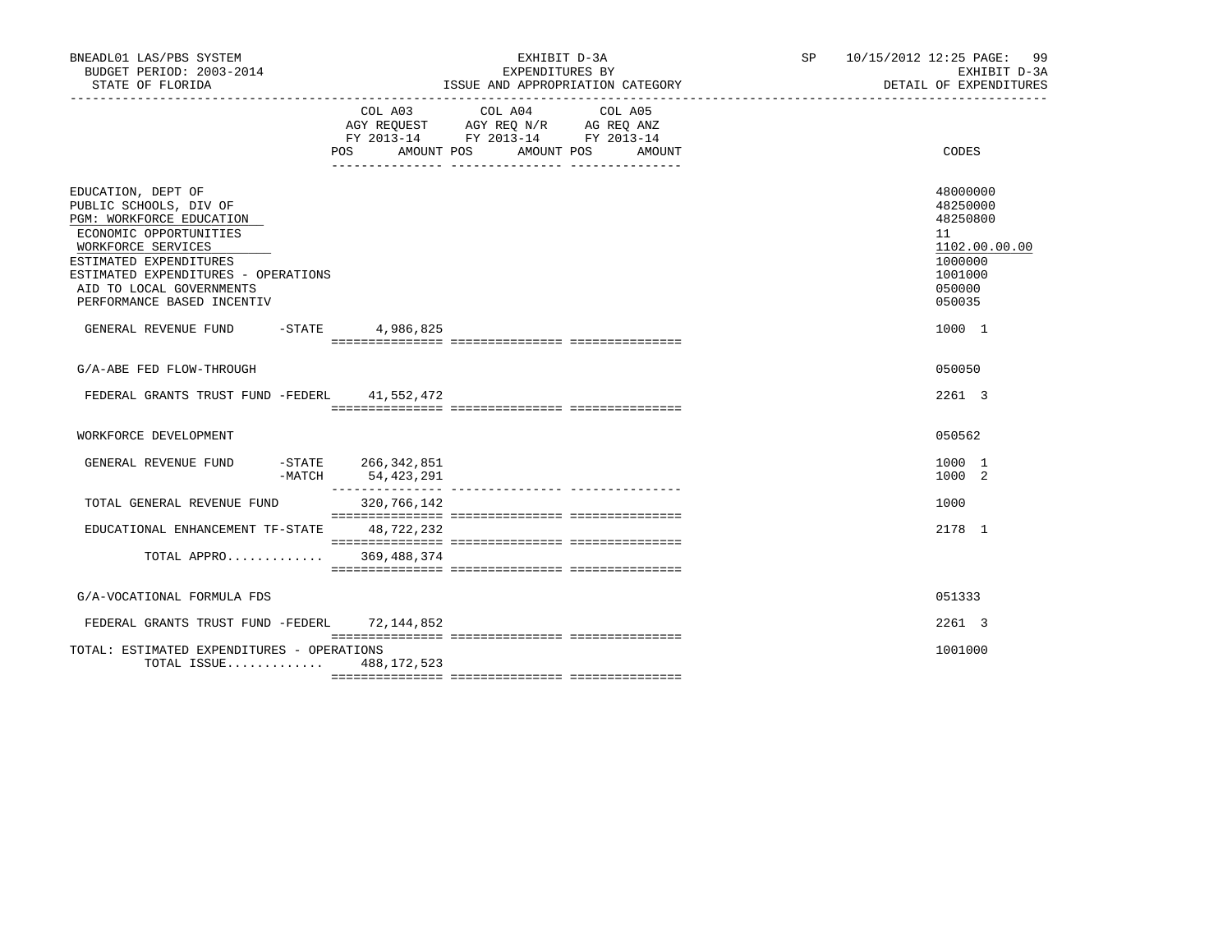| BNEADL01 LAS/PBS SYSTEM<br>BUDGET PERIOD: 2003-2014<br>STATE OF FLORIDA                                                                                                                                                   | EXHIBIT D-3A<br>EXPENDITURES BY<br>ISSUE AND APPROPRIATION CATEGORY |  |                                                                                                                                                                                                               |  |                  | SP | 10/15/2012 12:25 PAGE: 100<br>EXHIBIT D-3A<br>DETAIL OF EXPENDITURES                              |
|---------------------------------------------------------------------------------------------------------------------------------------------------------------------------------------------------------------------------|---------------------------------------------------------------------|--|---------------------------------------------------------------------------------------------------------------------------------------------------------------------------------------------------------------|--|------------------|----|---------------------------------------------------------------------------------------------------|
|                                                                                                                                                                                                                           | POS                                                                 |  | COL A03 COL A04 COL A05<br>$\begin{tabular}{lllllll} AGY & \texttt{REQUEST} & \texttt{AGY REQ} \texttt{N/R} & \texttt{AG REQ ANZ} \end{tabular}$<br>FY 2013-14 FY 2013-14 FY 2013-14<br>AMOUNT POS AMOUNT POS |  | AMOUNT           |    | CODES                                                                                             |
| EDUCATION, DEPT OF<br>PUBLIC SCHOOLS, DIV OF<br><b>PGM: WORKFORCE EDUCATION</b><br>ECONOMIC OPPORTUNITIES<br>WORKFORCE SERVICES<br>WORKLOAD<br>WORKFORCE DEVELOPMENT<br>AID TO LOCAL GOVERNMENTS<br>WORKFORCE DEVELOPMENT |                                                                     |  |                                                                                                                                                                                                               |  |                  |    | 48000000<br>48250000<br>48250800<br>11<br>1102.00.00.00<br>3000000<br>3005400<br>050000<br>050562 |
| GENERAL REVENUE FUND -STATE 13,718,639-                                                                                                                                                                                   |                                                                     |  |                                                                                                                                                                                                               |  |                  |    | 1000 1                                                                                            |
|                                                                                                                                                                                                                           |                                                                     |  |                                                                                                                                                                                                               |  |                  |    |                                                                                                   |
| AGENCY ISSUE NARRATIVE:<br>2013-2014 BUDGET YEAR NARRATIVE:<br>LONG RANGE PROGRAM PLAN:<br>State Grants to Districts and Community Colleges (ACT3050)                                                                     |                                                                     |  |                                                                                                                                                                                                               |  | IT COMPONENT? NO |    |                                                                                                   |
| DEPARTMENT OF EDUCATION GOALS (section 1008.31(2)(c), Florida Statutes):<br>3. Skilled Workforce and Economic Development                                                                                                 |                                                                     |  |                                                                                                                                                                                                               |  |                  |    |                                                                                                   |

 ISSUE NARRATIVE: An overall reduction of \$13,718,639 is requested for the Workforce Development Program as follows:

 A decrease of \$29,718,639 is requested in General Revenue as a result of an anticipated decline in the three-year average enrollment in workforce education programs, primarily in adult general education. The adult general education enrollment is projected to decline approximately 30% at the state level as a result of the implementation of a new block tuition for students in this program. The total decline in full-time equivalents (FTE) from 2010-11 to 2011-12 is projected to be 18.5%.

 Of the decreased recurring base funds, it is requested that \$16,000,000 be redirected for a two-year competitive grant program to school districts to develop or expand program offerings leading to industry certification in high skill, high wage, or high demand areas. The funds will be awarded by the department through a competitive request for proposals process in which the programs scoring the highest in the competition would be awarded funds. Adult education programs will be permitted to apply for funds to create adult education pathways to lead students toward programs with industry certifications. Currently funds are used for the following programs: Adult General Education programs, Career Certificate and Applied Technology Diploma programs, and Apprenticeship and Pre-apprenticeship programs. The remaining reduction of funds of \$13,718,639 have been redirected to the Performance Based Incentives category. See issue code 3005600. \*\*\*\*\*\*\*\*\*\*\*\*\*\*\*\*\*\*\*\*\*\*\*\*\*\*\*\*\*\*\*\*\*\*\*\*\*\*\*\*\*\*\*\*\*\*\*\*\*\*\*\*\*\*\*\*\*\*\*\*\*\*\*\*\*\*\*\*\*\*\*\*\*\*\*\*\*\*\*\*\*\*\*\*\*\*\*\*\*\*\*\*\*\*\*\*\*\*\*\*\*\*\*\*\*\*\*\*\*\*\*\*\*\*\*\*\*\*\*\*\*\*\*\*\*\*\*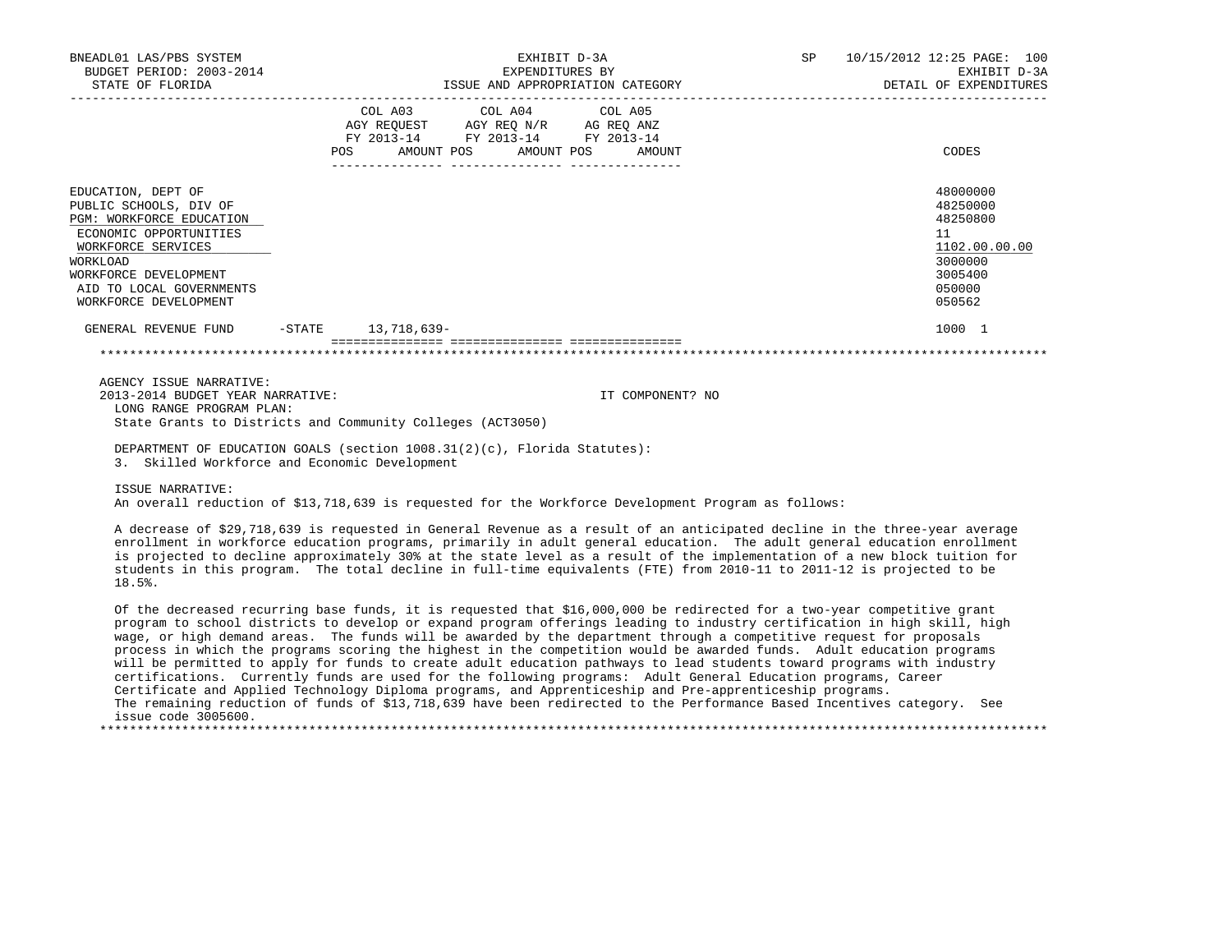| BNEADL01 LAS/PBS SYSTEM<br>BUDGET PERIOD: 2003-2014                                                                                                                                                                                                                                                                                                                                                                                                                                                                                          |                       |                                                                                                                                                                                                                                                                                               | EXPENDITURES BY | EXHIBIT D-3A |                  |  | SP 10/15/2012 12:25 PAGE: 101<br>EXHIBIT D-3A<br>DETAIL OF EXPENDITURES                           |
|----------------------------------------------------------------------------------------------------------------------------------------------------------------------------------------------------------------------------------------------------------------------------------------------------------------------------------------------------------------------------------------------------------------------------------------------------------------------------------------------------------------------------------------------|-----------------------|-----------------------------------------------------------------------------------------------------------------------------------------------------------------------------------------------------------------------------------------------------------------------------------------------|-----------------|--------------|------------------|--|---------------------------------------------------------------------------------------------------|
|                                                                                                                                                                                                                                                                                                                                                                                                                                                                                                                                              | POS                   | COL A03 COL A04 COL A05<br>$\begin{tabular}{lllllll} \bf AGY \,\, &\bf REQUEST \,\, &\bf AGY \,\, &\bf REQ \,\, &\bf N/R \,\, &\bf AG \,\, &\bf REQ \,\, &\bf ANZ \,\, \\ \bf FY \,\, &\bf 2013-14 \,\, &\bf FY \,\, &\bf 2013-14 \,\, &\bf FY \,\, &\bf 2013-14 \end{tabular}$<br>AMOUNT POS |                 | AMOUNT POS   | AMOUNT           |  | CODES                                                                                             |
| EDUCATION, DEPT OF<br>PUBLIC SCHOOLS, DIV OF<br>PGM: WORKFORCE EDUCATION<br>ECONOMIC OPPORTUNITIES<br>WORKFORCE SERVICES<br>WORKLOAD<br>PERFORMANCE BASED INCENTIVES<br>AID TO LOCAL GOVERNMENTS<br>PERFORMANCE BASED INCENTIV                                                                                                                                                                                                                                                                                                               |                       |                                                                                                                                                                                                                                                                                               |                 |              |                  |  | 48000000<br>48250000<br>48250800<br>11<br>1102.00.00.00<br>3000000<br>3005600<br>050000<br>050035 |
| GENERAL REVENUE FUND                                                                                                                                                                                                                                                                                                                                                                                                                                                                                                                         | $-STATE$ 13, 718, 639 |                                                                                                                                                                                                                                                                                               |                 |              |                  |  | 1000 1                                                                                            |
|                                                                                                                                                                                                                                                                                                                                                                                                                                                                                                                                              |                       |                                                                                                                                                                                                                                                                                               |                 |              |                  |  |                                                                                                   |
| AGENCY ISSUE NARRATIVE:<br>2013-2014 BUDGET YEAR NARRATIVE:<br>LONG RANGE PROGRAM PLAN:<br>State Grants to Districts and Community Colleges (ACT3050)                                                                                                                                                                                                                                                                                                                                                                                        |                       |                                                                                                                                                                                                                                                                                               |                 |              | IT COMPONENT? NO |  |                                                                                                   |
| DEPARTMENT OF EDUCATION GOALS (section 1008.31(2)(c), Florida Statutes):<br>3. Skilled Workforce and Economic Development                                                                                                                                                                                                                                                                                                                                                                                                                    |                       |                                                                                                                                                                                                                                                                                               |                 |              |                  |  |                                                                                                   |
| ISSUE NARRATIVE:<br>An overall increase of \$13,718,639 is requested for the Performance Based Incentives as follows:                                                                                                                                                                                                                                                                                                                                                                                                                        |                       |                                                                                                                                                                                                                                                                                               |                 |              |                  |  |                                                                                                   |
| An increase of \$12,718,639 is requested to expand performance-incentive funds available to district workforce education<br>programs. These additional funds will increase the percentage of performance incentive funds as a percentage of total<br>workforce education funds from 1.3% to 5.2%. Since performance incentive funds are "earned back" each year based on the<br>most recent performance data, a greater percentage of a district's operating funds will be at risk each year if their<br>completions and placements decline. |                       |                                                                                                                                                                                                                                                                                               |                 |              |                  |  |                                                                                                   |
| An increase of \$1,000,000 is requested to provide performance funding for students earning an approved industry<br>certification in an area of high demand as identified by Florida's employers. This initiative is expected to result in<br>increased technical skills for program completers seeking employment in high demand, high wage areas. The requested                                                                                                                                                                            |                       |                                                                                                                                                                                                                                                                                               |                 |              |                  |  |                                                                                                   |

amount per completer is \$500 with anticipation of 2,000 completers.

 This request for additional funds is offset by a reduction of funds in the Workforce Development appropriation due to declining enrollment. See issue code 3005400. \*\*\*\*\*\*\*\*\*\*\*\*\*\*\*\*\*\*\*\*\*\*\*\*\*\*\*\*\*\*\*\*\*\*\*\*\*\*\*\*\*\*\*\*\*\*\*\*\*\*\*\*\*\*\*\*\*\*\*\*\*\*\*\*\*\*\*\*\*\*\*\*\*\*\*\*\*\*\*\*\*\*\*\*\*\*\*\*\*\*\*\*\*\*\*\*\*\*\*\*\*\*\*\*\*\*\*\*\*\*\*\*\*\*\*\*\*\*\*\*\*\*\*\*\*\*\*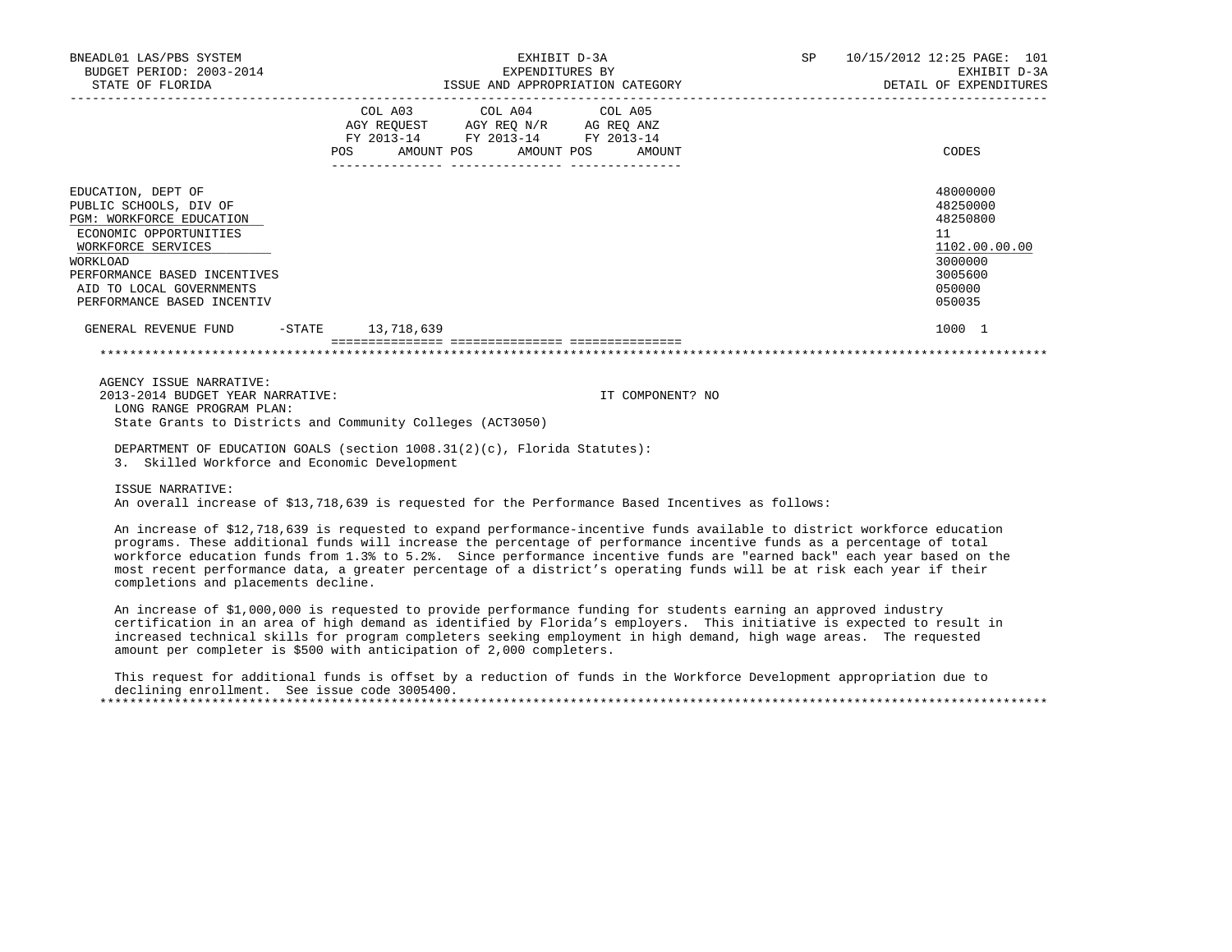| BNEADL01 LAS/PBS SYSTEM<br>BUDGET PERIOD: 2003-2014<br>STATE OF FLORIDA                                                                                                 | EXHIBIT D-3A<br>EXPENDITURES BY<br>ISSUE AND APPROPRIATION CATEGORY                                                                                                                                                                                                                                                                                                                                                                                                                                                                                                                                          | SP | 10/15/2012 12:25 PAGE: 102<br>EXHIBIT D-3A<br>DETAIL OF EXPENDITURES |
|-------------------------------------------------------------------------------------------------------------------------------------------------------------------------|--------------------------------------------------------------------------------------------------------------------------------------------------------------------------------------------------------------------------------------------------------------------------------------------------------------------------------------------------------------------------------------------------------------------------------------------------------------------------------------------------------------------------------------------------------------------------------------------------------------|----|----------------------------------------------------------------------|
|                                                                                                                                                                         | COL A03<br>COL A04<br>COL A05<br>$\begin{tabular}{lllllll} \bf AGY \;\; RegUEST \hspace{1cm} AGY \;\; REG \;\; N/R \hspace{1cm} \bf AG \;\; REG \;\; ANZ \\ \hline \tt FY \;\; 2013-14 \hspace{1cm} FY \;\; 2013-14 \hspace{1cm} FY \;\; 2013-14 \end{tabular}$<br>AMOUNT POS AMOUNT POS<br>POS<br>AMOUNT                                                                                                                                                                                                                                                                                                    |    | CODES                                                                |
| EDUCATION, DEPT OF<br>PUBLIC SCHOOLS, DIV OF<br>PGM: WORKFORCE EDUCATION<br>ECONOMIC OPPORTUNITIES<br>WORKFORCE SERVICES<br>FUND SHIFT<br>TRANSFER FROM THE EDUCATIONAL |                                                                                                                                                                                                                                                                                                                                                                                                                                                                                                                                                                                                              |    | 48000000<br>48250000<br>48250800<br>11<br>1102.00.00.00<br>3400000   |
| ENHANCEMENT TRUST FUND TO GENERAL<br>REVENUE - DEDUCT<br>AID TO LOCAL GOVERNMENTS<br>WORKFORCE DEVELOPMENT                                                              |                                                                                                                                                                                                                                                                                                                                                                                                                                                                                                                                                                                                              |    | 3401110<br>050000<br>050562                                          |
| EDUCATIONAL ENHANCEMENT TF-STATE                                                                                                                                        | 48,722,232-                                                                                                                                                                                                                                                                                                                                                                                                                                                                                                                                                                                                  |    | 2178 1                                                               |
|                                                                                                                                                                         |                                                                                                                                                                                                                                                                                                                                                                                                                                                                                                                                                                                                              |    |                                                                      |
| AGENCY ISSUE NARRATIVE:<br>2013-2014 BUDGET YEAR NARRATIVE:<br>LONG RANGE PROGRAM PLAN:                                                                                 | IT COMPONENT? NO<br>State Grants to Districts and Community Colleges (ACT3050)                                                                                                                                                                                                                                                                                                                                                                                                                                                                                                                               |    |                                                                      |
| 3. Skilled Workforce and Economic Development                                                                                                                           | DEPARTMENT OF EDUCATION GOALS (section 1008.31(2)(c), Florida Statutes):                                                                                                                                                                                                                                                                                                                                                                                                                                                                                                                                     |    |                                                                      |
|                                                                                                                                                                         | A fund shift of \$48,722,232 is requested from the Educational Enhancement Trust Fund to General Revenue based on the July<br>31, 2012 Financial Outlook Statement. The distribution of the Educational Enhancement funds includes priority funding of<br>the Bright Futures Scholarships, followed by the traditional allocation of 70% for K-12 Programs and 15% each for the<br>Florida College System and the State University System. A decrease of \$48,722,232 is necessary to balance the<br>distribution of the Educational Enhancement funds (please see issue code 3401120 for offsetting entry). |    |                                                                      |
| TRANSFER FROM THE EDUCATIONAL<br>ENHANCEMENT TRUST FUND TO GENERAL<br>REVENUE - ADD<br>AID TO LOCAL GOVERNMENTS                                                         |                                                                                                                                                                                                                                                                                                                                                                                                                                                                                                                                                                                                              |    | 3401120<br>050000                                                    |
| WORKFORCE DEVELOPMENT                                                                                                                                                   |                                                                                                                                                                                                                                                                                                                                                                                                                                                                                                                                                                                                              |    | 050562                                                               |
| $-$ STATE<br>GENERAL REVENUE FUND                                                                                                                                       | 48,722,232                                                                                                                                                                                                                                                                                                                                                                                                                                                                                                                                                                                                   |    | 1000 1                                                               |
|                                                                                                                                                                         |                                                                                                                                                                                                                                                                                                                                                                                                                                                                                                                                                                                                              |    |                                                                      |
| AGENCY ISSUE NARRATIVE:<br>2013-2014 BUDGET YEAR NARRATIVE:<br>LONG RANGE PROGRAM PLAN:                                                                                 | IT COMPONENT? NO<br>State Grants to Districts and Community Colleges (ACT3050)                                                                                                                                                                                                                                                                                                                                                                                                                                                                                                                               |    |                                                                      |
|                                                                                                                                                                         | DEPARTMENT OF EDUCATION GOALS (section 1008.31(2)(c), Florida Statutes):                                                                                                                                                                                                                                                                                                                                                                                                                                                                                                                                     |    |                                                                      |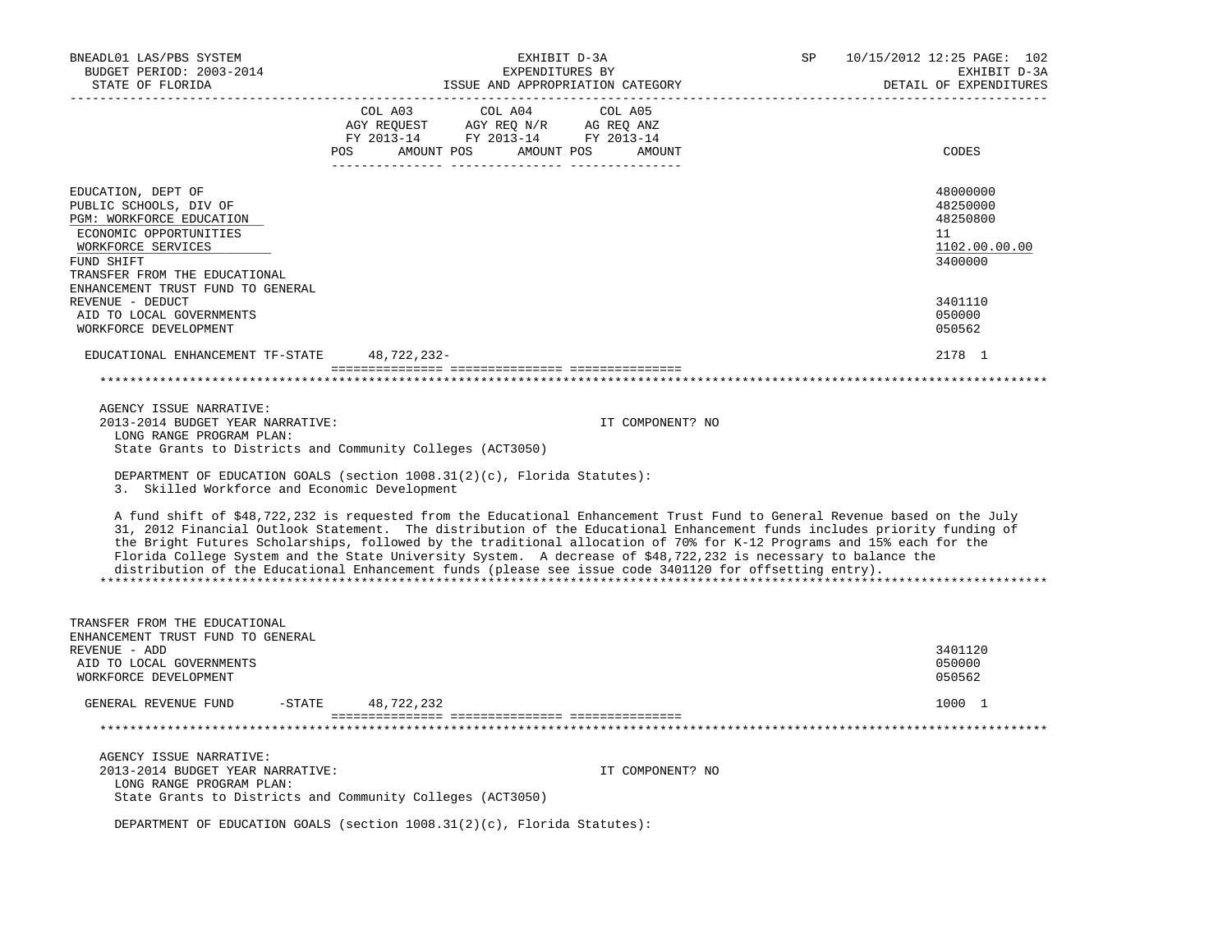| BNEADL01 LAS/PBS SYSTEM<br>BUDGET PERIOD: 2003-2014<br>STATE OF FLORIDA                                                                                                                                      | EXHIBIT D-3A<br>EXPENDITURES BY<br>ISSUE AND APPROPRIATION CATEGORY                                                                                                                                                                                                                                                                                                                                                                                                                                                                                                                                          | SP | 10/15/2012 12:25 PAGE: 103<br>EXHIBIT D-3A<br>DETAIL OF EXPENDITURES |
|--------------------------------------------------------------------------------------------------------------------------------------------------------------------------------------------------------------|--------------------------------------------------------------------------------------------------------------------------------------------------------------------------------------------------------------------------------------------------------------------------------------------------------------------------------------------------------------------------------------------------------------------------------------------------------------------------------------------------------------------------------------------------------------------------------------------------------------|----|----------------------------------------------------------------------|
|                                                                                                                                                                                                              | COL A03<br>COL A04<br>COL A05<br>AGY REQUEST<br>AGY REQ N/R<br>AG REQ ANZ<br>FY 2013-14 FY 2013-14 FY 2013-14<br>POS<br>AMOUNT POS<br>AMOUNT POS<br>AMOUNT                                                                                                                                                                                                                                                                                                                                                                                                                                                   |    | CODES                                                                |
| EDUCATION, DEPT OF<br>PUBLIC SCHOOLS, DIV OF<br>PGM: WORKFORCE EDUCATION<br>ECONOMIC OPPORTUNITIES<br>WORKFORCE SERVICES<br>FUND SHIFT<br>TRANSFER FROM THE EDUCATIONAL<br>ENHANCEMENT TRUST FUND TO GENERAL |                                                                                                                                                                                                                                                                                                                                                                                                                                                                                                                                                                                                              |    | 48000000<br>48250000<br>48250800<br>11<br>1102.00.00.00<br>3400000   |
| REVENUE - ADD                                                                                                                                                                                                |                                                                                                                                                                                                                                                                                                                                                                                                                                                                                                                                                                                                              |    | 3401120                                                              |
| 3. Skilled Workforce and Economic Development                                                                                                                                                                |                                                                                                                                                                                                                                                                                                                                                                                                                                                                                                                                                                                                              |    |                                                                      |
| ISSUE NARRATIVE:                                                                                                                                                                                             | A fund shift of \$48,722,232 is requested from the Educational Enhancement Trust Fund to General Revenue based on the July<br>31, 2012 Financial Outlook Statement. The distribution of the Educational Enhancement funds includes priority funding of<br>the Bright Futures Scholarships, followed by the traditional allocation of 70% for K-12 Programs and 15% each for the<br>Florida College System and the State University System. A decrease of \$48,722,232 is necessary to balance the<br>distribution of the Educational Enhancement funds (please see issue code 3401110 for offsetting entry). |    |                                                                      |
| TRANSFERS<br>TRANSFER ADULT EDUCATION FROM<br>PUTNAM COUNTY SCHOOL DISTRICT TO<br>ST. JOHNS RIVER STATE COLLEGE -                                                                                            |                                                                                                                                                                                                                                                                                                                                                                                                                                                                                                                                                                                                              |    | 6400000                                                              |
| DEDUCT<br>AID TO LOCAL GOVERNMENTS<br>PERFORMANCE BASED INCENTIV                                                                                                                                             |                                                                                                                                                                                                                                                                                                                                                                                                                                                                                                                                                                                                              |    | 6400330<br>050000<br>050035                                          |
| GENERAL REVENUE FUND<br>$-$ STATE                                                                                                                                                                            | $4,103-$                                                                                                                                                                                                                                                                                                                                                                                                                                                                                                                                                                                                     |    | 1000 1                                                               |
| WORKFORCE DEVELOPMENT                                                                                                                                                                                        |                                                                                                                                                                                                                                                                                                                                                                                                                                                                                                                                                                                                              |    | 050562                                                               |
| GENERAL REVENUE FUND<br>$-$ STATE                                                                                                                                                                            | 443,886-                                                                                                                                                                                                                                                                                                                                                                                                                                                                                                                                                                                                     |    | 1000 1                                                               |
| TOTAL: TRANSFER ADULT EDUCATION FROM<br>PUTNAM COUNTY SCHOOL DISTRICT TO<br>ST. JOHNS RIVER STATE COLLEGE -                                                                                                  |                                                                                                                                                                                                                                                                                                                                                                                                                                                                                                                                                                                                              |    | 6400330                                                              |
| DEDUCT<br>TOTAL ISSUE                                                                                                                                                                                        | 447,989-                                                                                                                                                                                                                                                                                                                                                                                                                                                                                                                                                                                                     |    |                                                                      |
|                                                                                                                                                                                                              |                                                                                                                                                                                                                                                                                                                                                                                                                                                                                                                                                                                                              |    |                                                                      |
| AGENCY ISSUE NARRATIVE:<br>2013-2014 BUDGET YEAR NARRATIVE:<br>LONG RANGE PROGRAM PLAN:                                                                                                                      | IT COMPONENT? NO<br>State Grants to Districts and Community Colleges (ACT3050)                                                                                                                                                                                                                                                                                                                                                                                                                                                                                                                               |    |                                                                      |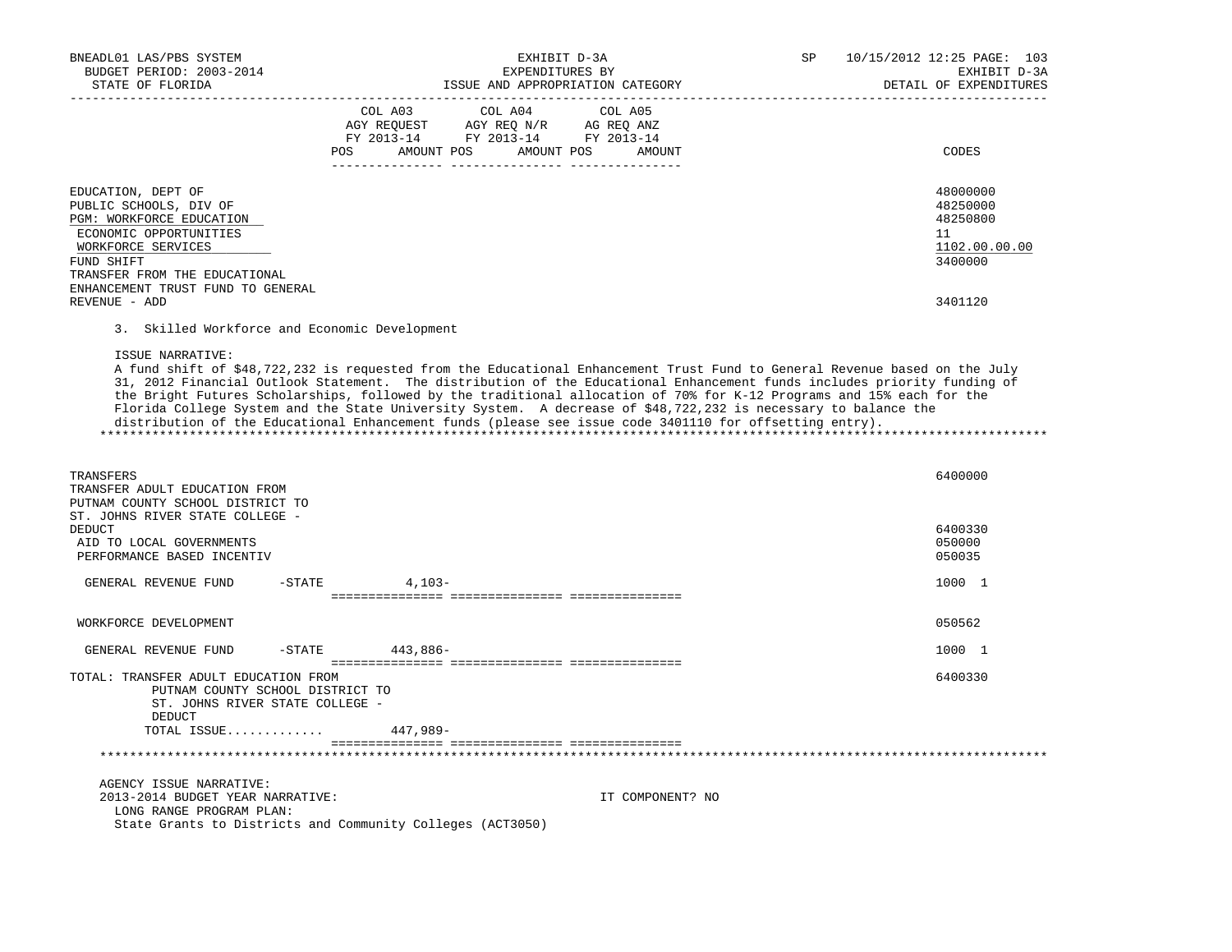| BNEADL01 LAS/PBS SYSTEM<br>BUDGET PERIOD: 2003-2014<br>STATE OF FLORIDA                                                                                                | EXHIBIT D-3A<br>EXPENDITURES BY<br>ISSUE AND APPROPRIATION CATEGORY                                                                      | 10/15/2012 12:25 PAGE: 104<br>SP.<br>EXHIBIT D-3A<br>DETAIL OF EXPENDITURES |
|------------------------------------------------------------------------------------------------------------------------------------------------------------------------|------------------------------------------------------------------------------------------------------------------------------------------|-----------------------------------------------------------------------------|
|                                                                                                                                                                        | COL A03 COL A04 COL A05<br>AGY REQUEST AGY REQ N/R AG REQ ANZ<br>FY 2013-14 FY 2013-14 FY 2013-14<br>AMOUNT POS AMOUNT POS AMOUNT<br>POS | CODES                                                                       |
| EDUCATION, DEPT OF<br>PUBLIC SCHOOLS, DIV OF<br>PGM: WORKFORCE EDUCATION<br>ECONOMIC OPPORTUNITIES<br>WORKFORCE SERVICES<br>TRANSFERS<br>TRANSFER ADULT EDUCATION FROM |                                                                                                                                          | 48000000<br>48250000<br>48250800<br>11<br>1102.00.00.00<br>6400000          |
| PUTNAM COUNTY SCHOOL DISTRICT TO<br>ST. JOHNS RIVER STATE COLLEGE -<br>DEDUCT                                                                                          |                                                                                                                                          | 6400330                                                                     |

 DEPARTMENT OF EDUCATION GOALS (section 1008.31(2)(c), Florida Statutes): 3. Skilled Workforce and Economic Development

ISSUE NARRATIVE:

 A decrease of \$447,989 is requested in the Workforce Education budget entity, including \$4,103 in Performance Based Incentives and \$443,886 in Workforce Development to realign budget authority associated with the transfer of adult general education programs from the Putnam County School District to St. Johns River State College, as authorized in Specific Appropriations 104 and 106 of the 2012-13 General Appropriations Act. A corresponding increase is requested in the Florida College System Program Fund (please see issue code 6400310).

 St. Johns River State College assumed responsibilty for the adult education programs on July 1, 2012. For FY 2012-13, the department is disbursing funds to the college using the existing Workforce Education budget authority. This transfer is requested to move the budget authority to the Florida College System budget entity. \*\*\*\*\*\*\*\*\*\*\*\*\*\*\*\*\*\*\*\*\*\*\*\*\*\*\*\*\*\*\*\*\*\*\*\*\*\*\*\*\*\*\*\*\*\*\*\*\*\*\*\*\*\*\*\*\*\*\*\*\*\*\*\*\*\*\*\*\*\*\*\*\*\*\*\*\*\*\*\*\*\*\*\*\*\*\*\*\*\*\*\*\*\*\*\*\*\*\*\*\*\*\*\*\*\*\*\*\*\*\*\*\*\*\*\*\*\*\*\*\*\*\*\*\*\*\*

| TOTAL: WORKFORCE SERVICES |             | 1102.00.00.00 |
|---------------------------|-------------|---------------|
| BY FUND TYPE              |             |               |
| GENERAL REVENUE FUND      | 374,027,210 | 1000          |
| TRUST FUNDS               | 113,697,324 | 2000          |
| TOTAL PROG COMP           | 487,724,534 |               |

=============== =============== ===============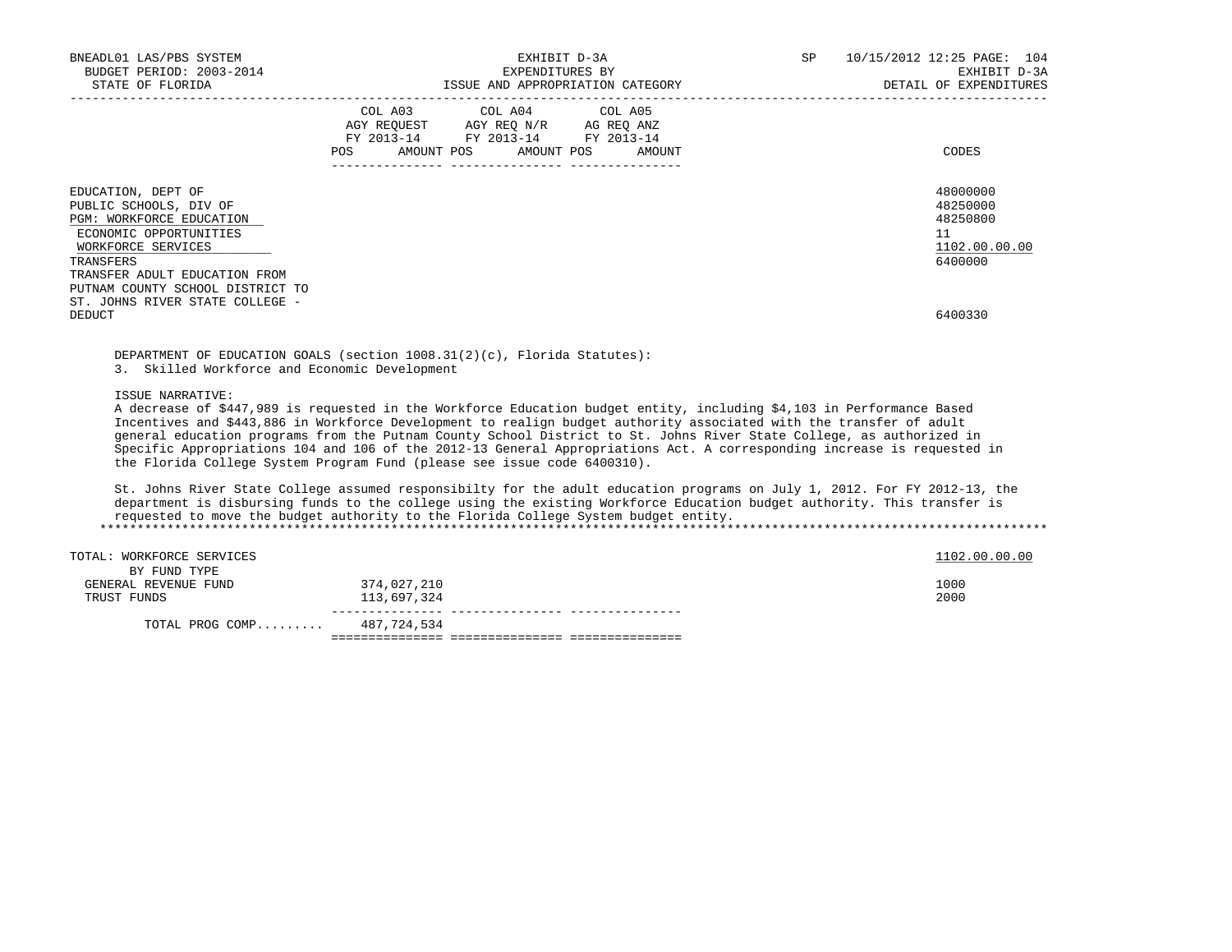| BNEADL01 LAS/PBS SYSTEM<br>BUDGET PERIOD: 2003-2014<br>STATE OF FLORIDA                                                                                                                                                                     |     | EXHIBIT D-3A<br>EXPENDITURES BY<br>ISSUE AND APPROPRIATION CATEGORY                                                        | SP <sub>2</sub> | 10/15/2012 12:25 PAGE: 105<br>EXHIBIT D-3A<br>DETAIL OF EXPENDITURES |       |                                                                                                   |
|---------------------------------------------------------------------------------------------------------------------------------------------------------------------------------------------------------------------------------------------|-----|----------------------------------------------------------------------------------------------------------------------------|-----------------|----------------------------------------------------------------------|-------|---------------------------------------------------------------------------------------------------|
|                                                                                                                                                                                                                                             | POS | COL A03 COL A04 COL A05<br>AGY REQUEST AGY REQ N/R AG REQ ANZ<br>FY 2013-14 FY 2013-14 FY 2013-14<br>AMOUNT POS AMOUNT POS | AMOUNT          |                                                                      | CODES |                                                                                                   |
| EDUCATION, DEPT OF<br>FLORIDA COLLEGES, DIV OF<br>PGM: FLORIDA COLLEGES<br>EDUCATION<br>OTHER POSTSECONDARY EDUC<br>ESTIMATED EXPENDITURES<br>ESTIMATED EXPENDITURES - OPERATIONS<br>AID TO LOCAL GOVERNMENTS<br>G/A-FL COLL SYS LOTT FUNDS |     |                                                                                                                            |                 |                                                                      |       | 48000000<br>48400000<br>48400600<br>03<br>0305.07.00.00<br>1000000<br>1001000<br>050000<br>050048 |
| EDUCATIONAL ENHANCEMENT TF-STATE 180,808,060                                                                                                                                                                                                |     |                                                                                                                            |                 |                                                                      |       | 2178 1                                                                                            |
| G/A-FL COLL SYS PRG FUND                                                                                                                                                                                                                    |     |                                                                                                                            |                 |                                                                      |       | 050217                                                                                            |
| GENERAL REVENUE FUND                                                                                                                                                                                                                        |     | -STATE 854, 128, 569<br>-MATCH 16,853,645                                                                                  |                 |                                                                      |       | 1000 1<br>1000 2                                                                                  |
| TOTAL GENERAL REVENUE FUND                                                                                                                                                                                                                  |     | 870,982,214                                                                                                                |                 |                                                                      |       | 1000                                                                                              |
| TOTAL APPRO 870,982,214                                                                                                                                                                                                                     |     |                                                                                                                            |                 |                                                                      |       |                                                                                                   |
| SPECIAL CATEGORIES<br>COMM ON COMMUNITY SERVICE                                                                                                                                                                                             |     |                                                                                                                            |                 |                                                                      |       | 100000<br>103644                                                                                  |
| GENERAL REVENUE FUND                                                                                                                                                                                                                        |     | -STATE 433,182                                                                                                             |                 |                                                                      |       | 1000 1                                                                                            |
| G/A-FLA VIRTUAL CAMPUS                                                                                                                                                                                                                      |     |                                                                                                                            |                 |                                                                      |       | 104048                                                                                            |
| GENERAL REVENUE FUND                                                                                                                                                                                                                        |     | -STATE 10,963,647                                                                                                          |                 |                                                                      |       | 1000 1                                                                                            |
| $G/A - 2 + 2$ PUB AND PVT PART                                                                                                                                                                                                              |     |                                                                                                                            |                 |                                                                      |       | 104159                                                                                            |
| GENERAL REVENUE FUND                                                                                                                                                                                                                        |     | $-STATE$ 3,000,000                                                                                                         |                 |                                                                      |       | 1000 1                                                                                            |
| TOTAL: ESTIMATED EXPENDITURES - OPERATIONS<br>TOTAL ISSUE $1066, 187, 103$                                                                                                                                                                  |     |                                                                                                                            |                 |                                                                      |       | 1001000                                                                                           |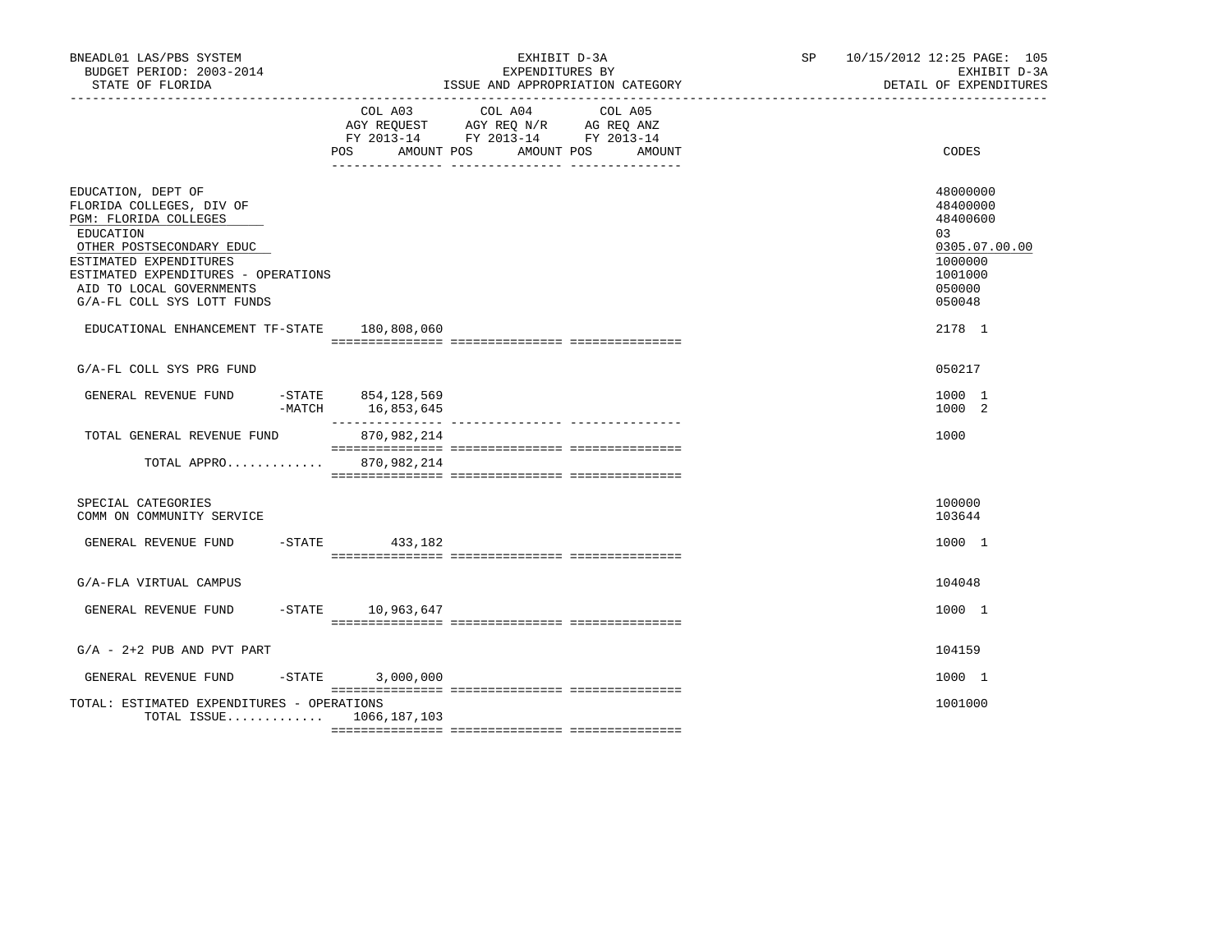| BNEADL01 LAS/PBS SYSTEM<br>BUDGET PERIOD: 2003-2014<br>STATE OF FLORIDA                                                                                                                                                                                       | EXHIBIT D-3A<br>EXPENDITURES BY<br>ISSUE AND APPROPRIATION CATEGORY                                                                                                                                                                                                                                                                                                 | 10/15/2012 12:25 PAGE: 106<br>SP<br>EXHIBIT D-3A<br>DETAIL OF EXPENDITURES                         |
|---------------------------------------------------------------------------------------------------------------------------------------------------------------------------------------------------------------------------------------------------------------|---------------------------------------------------------------------------------------------------------------------------------------------------------------------------------------------------------------------------------------------------------------------------------------------------------------------------------------------------------------------|----------------------------------------------------------------------------------------------------|
|                                                                                                                                                                                                                                                               | COL A03 COL A04 COL A05<br>AGY REQUEST AGY REQ N/R AG REQ ANZ<br>FY 2013-14 FY 2013-14 FY 2013-14<br>POS AMOUNT POS AMOUNT POS AMOUNT                                                                                                                                                                                                                               | CODES                                                                                              |
| EDUCATION, DEPT OF<br>FLORIDA COLLEGES, DIV OF<br>PGM: FLORIDA COLLEGES<br>EDUCATION<br>OTHER POSTSECONDARY EDUC<br>ESTIMATED EXPENDITURES REALIGNMENT<br>REALIGNMENT OF OPERATING<br>EXPENDITURES - ADD<br>DATA PROCESSING SERVICES<br>NORTHWEST REGIONAL DC |                                                                                                                                                                                                                                                                                                                                                                     | 48000000<br>48400000<br>48400600<br>0.3<br>0305.07.00.00<br>2000000<br>2000020<br>210000<br>210023 |
| GENERAL REVENUE FUND                                                                                                                                                                                                                                          | $-STATE$<br>50,400                                                                                                                                                                                                                                                                                                                                                  | 1000 1                                                                                             |
|                                                                                                                                                                                                                                                               |                                                                                                                                                                                                                                                                                                                                                                     |                                                                                                    |
| AGENCY ISSUE NARRATIVE:<br>2013-2014 BUDGET YEAR NARRATIVE:<br>LONG RANGE PROGRAM PLAN:<br>Community College Program Fund (ACT0571)                                                                                                                           | IT COMPONENT? NO                                                                                                                                                                                                                                                                                                                                                    |                                                                                                    |
| 4. Quality Efficient Services                                                                                                                                                                                                                                 | DEPARTMENT OF EDUCATION GOALS (s. $1008.31(2)(c)$ , Florida Statutes):                                                                                                                                                                                                                                                                                              |                                                                                                    |
| ISSUE NARRATIVE:<br>Education to the Florida Virtual Campus.                                                                                                                                                                                                  | The amount of \$50,400 in General Revenue is requested be transferred to the Florida Colleges budget entity in the<br>Northwest Regional Data Center (NWRDC) category from the State Board of Education budget entity in the NWRDC category due<br>to the transfer of the Florida Academic Counseling and Tracking for Students (FACTS.org) from the State Board of |                                                                                                    |
|                                                                                                                                                                                                                                                               | See issue code 2000030 in the State Board of Education budget entity for the corresponding issue.                                                                                                                                                                                                                                                                   |                                                                                                    |
| NONRECURRING EXPENDITURES                                                                                                                                                                                                                                     |                                                                                                                                                                                                                                                                                                                                                                     | 2100000                                                                                            |
| SEMINOLE STATE COLLEGE EXPANSION OF<br>HEALTHCARE PROGRAMS<br>AID TO LOCAL GOVERNMENTS<br>G/A-FL COLL SYS PRG FUND                                                                                                                                            |                                                                                                                                                                                                                                                                                                                                                                     | 2103659<br>050000<br>050217                                                                        |
| GENERAL REVENUE FUND                                                                                                                                                                                                                                          | $-STATE$ 1,500,000-                                                                                                                                                                                                                                                                                                                                                 | 1000 1                                                                                             |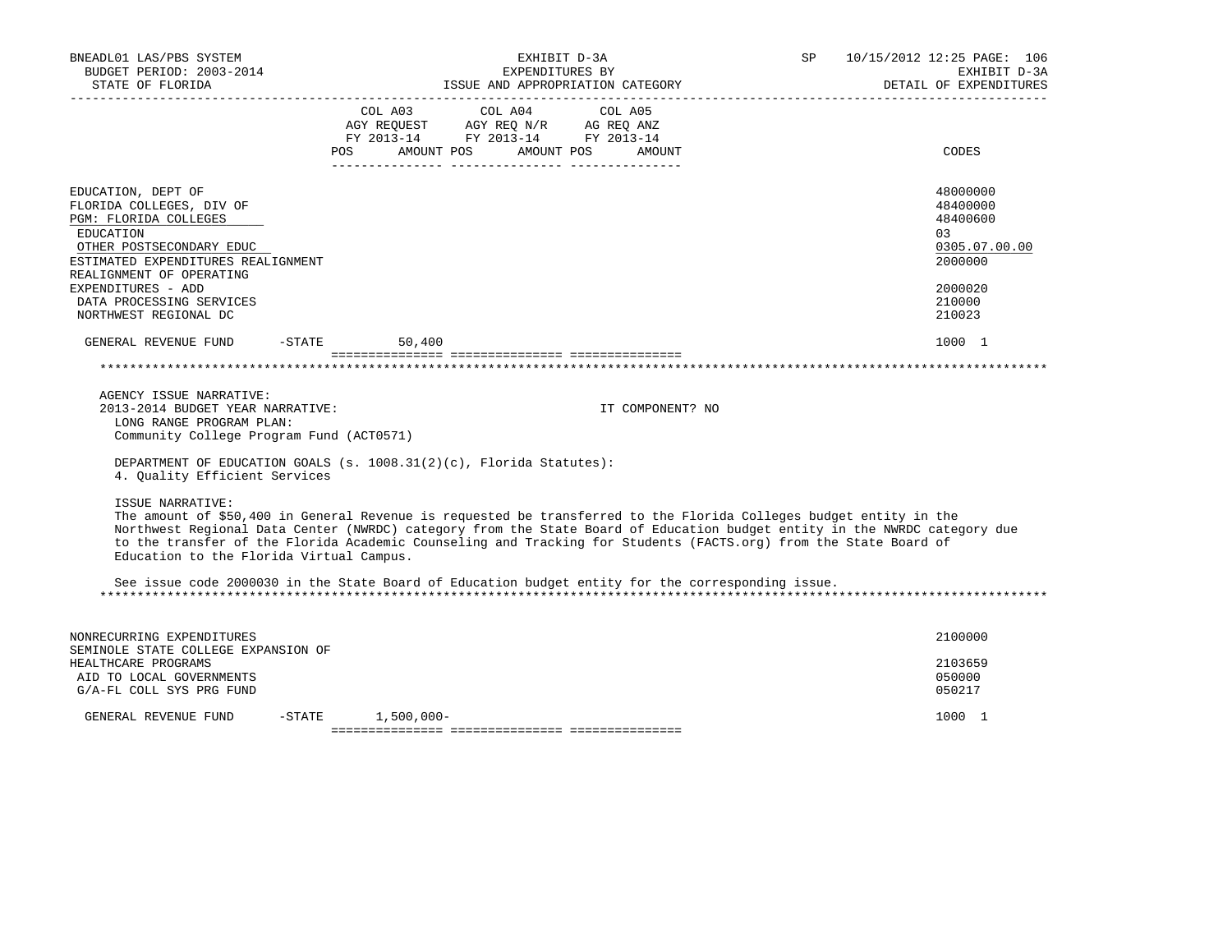| BNEADL01 LAS/PBS SYSTEM<br>BUDGET PERIOD: 2003-2014<br>STATE OF FLORIDA<br>---------------------                                                                                                                                                        |           | EXHIBIT D-3A<br>EXPENDITURES BY<br>ISSUE AND APPROPRIATION CATEGORY                                                                            | SP and the set of the set of the set of the set of the set of the set of the set of the set of the set of the set of the set of the set of the set of the set of the set of the set of the set of the set of the set of the se | 10/15/2012 12:25 PAGE: 107<br>EXHIBIT D-3A<br>DETAIL OF EXPENDITURES                              |  |
|---------------------------------------------------------------------------------------------------------------------------------------------------------------------------------------------------------------------------------------------------------|-----------|------------------------------------------------------------------------------------------------------------------------------------------------|--------------------------------------------------------------------------------------------------------------------------------------------------------------------------------------------------------------------------------|---------------------------------------------------------------------------------------------------|--|
|                                                                                                                                                                                                                                                         |           | COL A03 COL A04 COL A05<br>AGY REQUEST AGY REQ N/R AG REQ ANZ<br>FY 2013-14 FY 2013-14 FY 2013-14<br>AMOUNT POS<br>AMOUNT POS<br>POS<br>AMOUNT |                                                                                                                                                                                                                                | CODES                                                                                             |  |
| EDUCATION, DEPT OF<br>FLORIDA COLLEGES, DIV OF<br>PGM: FLORIDA COLLEGES<br>EDUCATION<br>OTHER POSTSECONDARY EDUC<br>NONRECURRING EXPENDITURES<br>NEWS JOURNAL CENTER - DAYTONA<br>STATE COLLEGE<br>AID TO LOCAL GOVERNMENTS<br>G/A-FL COLL SYS PRG FUND |           |                                                                                                                                                |                                                                                                                                                                                                                                | 48000000<br>48400000<br>48400600<br>03<br>0305.07.00.00<br>2100000<br>2103661<br>050000<br>050217 |  |
| GENERAL REVENUE FUND                                                                                                                                                                                                                                    |           | $-STATE$ 2,000,000-                                                                                                                            |                                                                                                                                                                                                                                | 1000 1                                                                                            |  |
| PALM COAST CAMPUS - DAYTONA STATE<br>COLLEGE<br>AID TO LOCAL GOVERNMENTS<br>G/A-FL COLL SYS PRG FUND                                                                                                                                                    |           |                                                                                                                                                |                                                                                                                                                                                                                                | 2103662<br>050000<br>050217                                                                       |  |
| GENERAL REVENUE FUND -STATE 4,200,000-                                                                                                                                                                                                                  |           |                                                                                                                                                |                                                                                                                                                                                                                                | 1000 1                                                                                            |  |
| ENTERPRISE RESOURCE PLANNING<br>SYSTEM - MIAMI-DADE COLLEGE<br>AID TO LOCAL GOVERNMENTS<br>G/A-FL COLL SYS PRG FUND                                                                                                                                     |           |                                                                                                                                                |                                                                                                                                                                                                                                | 2103664<br>050000<br>050217                                                                       |  |
| GENERAL REVENUE FUND                                                                                                                                                                                                                                    |           | $-STATE$<br>$50,000-$                                                                                                                          |                                                                                                                                                                                                                                | 1000 1                                                                                            |  |
| VALENCIA COLLEGE OPERATIONAL<br>SUPPORT<br>AID TO LOCAL GOVERNMENTS<br>G/A-FL COLL SYS PRG FUND                                                                                                                                                         |           |                                                                                                                                                |                                                                                                                                                                                                                                | 2103665<br>050000<br>050217                                                                       |  |
| GENERAL REVENUE FUND                                                                                                                                                                                                                                    |           | $-$ STATE<br>$6,036,296-$                                                                                                                      |                                                                                                                                                                                                                                | 1000 1                                                                                            |  |
| ST. PETERSBURG COLLEGE - A DAY ON<br>SERVICE<br>AID TO LOCAL GOVERNMENTS<br>G/A-FL COLL SYS PRG FUND                                                                                                                                                    |           |                                                                                                                                                |                                                                                                                                                                                                                                | 2103666<br>050000<br>050217                                                                       |  |
| GENERAL REVENUE FUND                                                                                                                                                                                                                                    | $-$ STATE | 500,000-                                                                                                                                       |                                                                                                                                                                                                                                | 1000 1                                                                                            |  |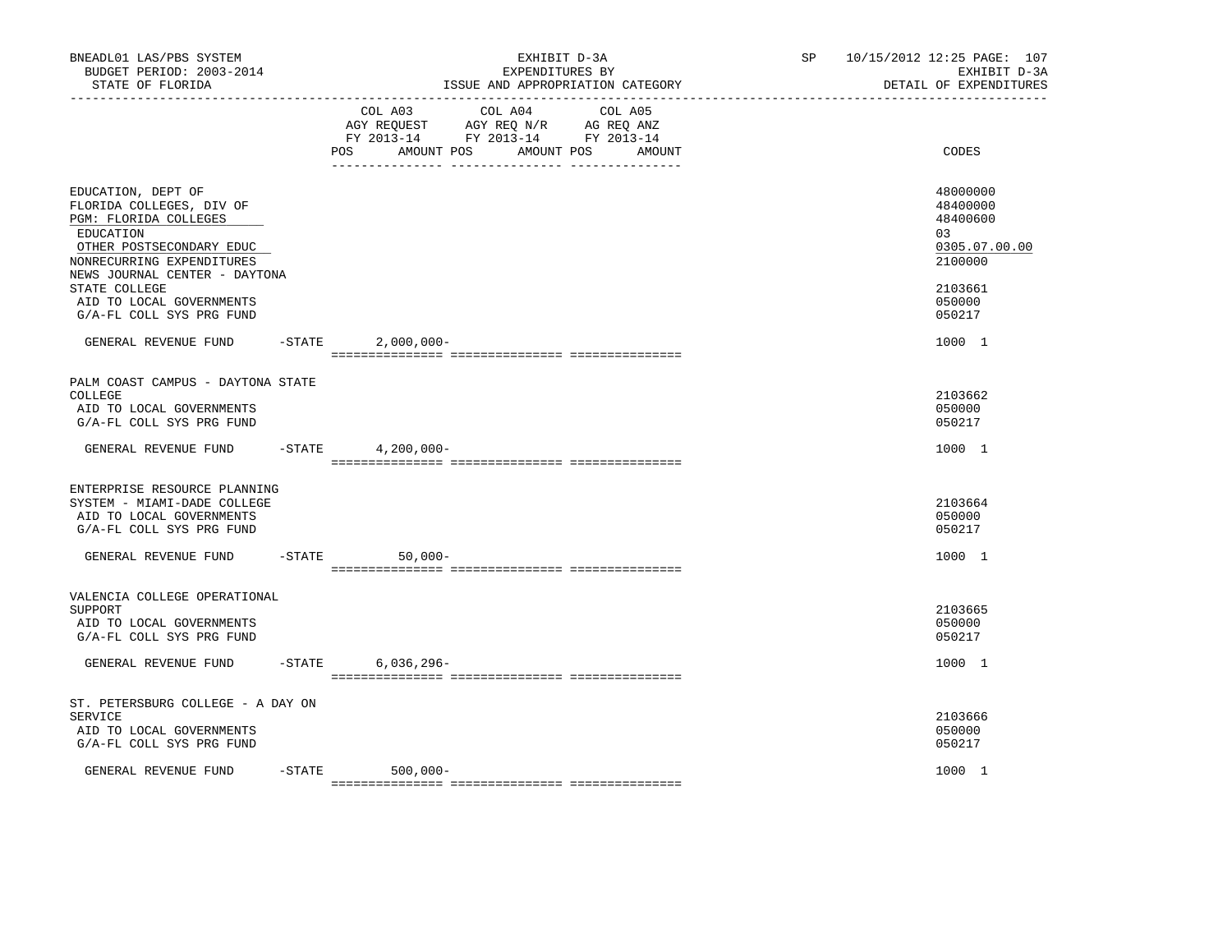| BNEADL01 LAS/PBS SYSTEM<br>BUDGET PERIOD: 2003-2014<br>STATE OF FLORIDA                                                                                                                                                                                                                                                                                                                                                                                                                                                |           | EXHIBIT D-3A<br>EXPENDITURES BY<br>ISSUE AND APPROPRIATION CATEGORY |                                                                                                                                                                                                                                            |  |         |                  |                   | SP | 10/15/2012 12:25 PAGE: 108<br>EXHIBIT D-3A<br>DETAIL OF EXPENDITURES |
|------------------------------------------------------------------------------------------------------------------------------------------------------------------------------------------------------------------------------------------------------------------------------------------------------------------------------------------------------------------------------------------------------------------------------------------------------------------------------------------------------------------------|-----------|---------------------------------------------------------------------|--------------------------------------------------------------------------------------------------------------------------------------------------------------------------------------------------------------------------------------------|--|---------|------------------|-------------------|----|----------------------------------------------------------------------|
|                                                                                                                                                                                                                                                                                                                                                                                                                                                                                                                        |           | <b>POS</b>                                                          | COL A03<br>$\begin{tabular}{lllllllll} \bf AGY \,\,\, REQUEST \,\, & \bf AGY \,\, REQ \,\, N/R & \,\, AG \,\, REQ \,\, ANZ \\ \bf FY \,\, 2013-14 & \,\, FY \,\, 2013-14 & \,\, FY \,\, 2013-14 \\ \end{tabular}$<br>AMOUNT POS AMOUNT POS |  | COL A04 |                  | COL A05<br>AMOUNT |    | CODES                                                                |
| EDUCATION, DEPT OF<br>FLORIDA COLLEGES, DIV OF<br>PGM: FLORIDA COLLEGES<br>EDUCATION<br>OTHER POSTSECONDARY EDUC<br>NONRECURRING EXPENDITURES<br>BREVARD COMMUNITY COLLEGE PROGRAM                                                                                                                                                                                                                                                                                                                                     |           |                                                                     |                                                                                                                                                                                                                                            |  |         |                  |                   |    | 48000000<br>48400000<br>48400600<br>03<br>0305.07.00.00<br>2100000   |
| <b>ENHANCEMENT</b><br>AID TO LOCAL GOVERNMENTS<br>G/A-FL COLL SYS PRG FUND                                                                                                                                                                                                                                                                                                                                                                                                                                             |           |                                                                     |                                                                                                                                                                                                                                            |  |         |                  |                   |    | 2103667<br>050000<br>050217                                          |
| GENERAL REVENUE FUND                                                                                                                                                                                                                                                                                                                                                                                                                                                                                                   | $-$ STATE |                                                                     | $2,000,000 -$                                                                                                                                                                                                                              |  |         |                  |                   |    | 1000 1                                                               |
| POLK STATE COLLEGE PROGRAM<br><b>ENHANCEMENT</b><br>AID TO LOCAL GOVERNMENTS<br>G/A-FL COLL SYS PRG FUND                                                                                                                                                                                                                                                                                                                                                                                                               |           |                                                                     |                                                                                                                                                                                                                                            |  |         |                  |                   |    | 2103669<br>050000<br>050217                                          |
| GENERAL REVENUE FUND                                                                                                                                                                                                                                                                                                                                                                                                                                                                                                   | $-$ STATE |                                                                     | $2,000,000-$                                                                                                                                                                                                                               |  |         |                  |                   |    | 1000 1                                                               |
| ANNUALIZATION OF ISSUES PARTIALLY<br>FUNDED IN PRIOR YEAR<br>FACILITIES ANNUALIZATION FOR PRIOR<br>YEAR<br>AID TO LOCAL GOVERNMENTS<br>G/A-FL COLL SYS PRG FUND                                                                                                                                                                                                                                                                                                                                                        |           |                                                                     |                                                                                                                                                                                                                                            |  |         |                  |                   |    | 2600000<br>2601100<br>050000<br>050217                               |
| GENERAL REVENUE FUND                                                                                                                                                                                                                                                                                                                                                                                                                                                                                                   | $-$ STATE |                                                                     | 2,428,374                                                                                                                                                                                                                                  |  |         |                  |                   |    | 1000 1                                                               |
|                                                                                                                                                                                                                                                                                                                                                                                                                                                                                                                        |           |                                                                     |                                                                                                                                                                                                                                            |  |         |                  |                   |    |                                                                      |
| AGENCY ISSUE NARRATIVE:<br>2013-2014 BUDGET YEAR NARRATIVE:<br>LONG RANGE PROGRAM PLAN:<br>Community College Program Fund (ACT0571)                                                                                                                                                                                                                                                                                                                                                                                    |           |                                                                     |                                                                                                                                                                                                                                            |  |         | IT COMPONENT? NO |                   |    |                                                                      |
| DEPARTMENT OF EDUCATION GOALS (section $1008.31(2)(c)$ , Florida Statutes):<br>2. Seamless Articulation and Maximum Access<br>3. Skilled Workforce and Economic Development                                                                                                                                                                                                                                                                                                                                            |           |                                                                     |                                                                                                                                                                                                                                            |  |         |                  |                   |    |                                                                      |
| ISSUE NARRATIVE:<br>An increase of \$2,428,374 is requested for annualized costs of operations and maintenance of new facilities. This<br>annualized amount represents the balance necessary to complete a full year of funding for the facilities that opened in<br>FY 2012-13. This funding will enable the Florida College System to provide for necessary operations and maintenance,<br>including custodial services and security, for new facilities opening during FY 2012-13 that received only a partial year |           |                                                                     |                                                                                                                                                                                                                                            |  |         |                  |                   |    |                                                                      |

of funding in the 2012-13 fiscal year.

\*\*\*\*\*\*\*\*\*\*\*\*\*\*\*\*\*\*\*\*\*\*\*\*\*\*\*\*\*\*\*\*\*\*\*\*\*\*\*\*\*\*\*\*\*\*\*\*\*\*\*\*\*\*\*\*\*\*\*\*\*\*\*\*\*\*\*\*\*\*\*\*\*\*\*\*\*\*\*\*\*\*\*\*\*\*\*\*\*\*\*\*\*\*\*\*\*\*\*\*\*\*\*\*\*\*\*\*\*\*\*\*\*\*\*\*\*\*\*\*\*\*\*\*\*\*\*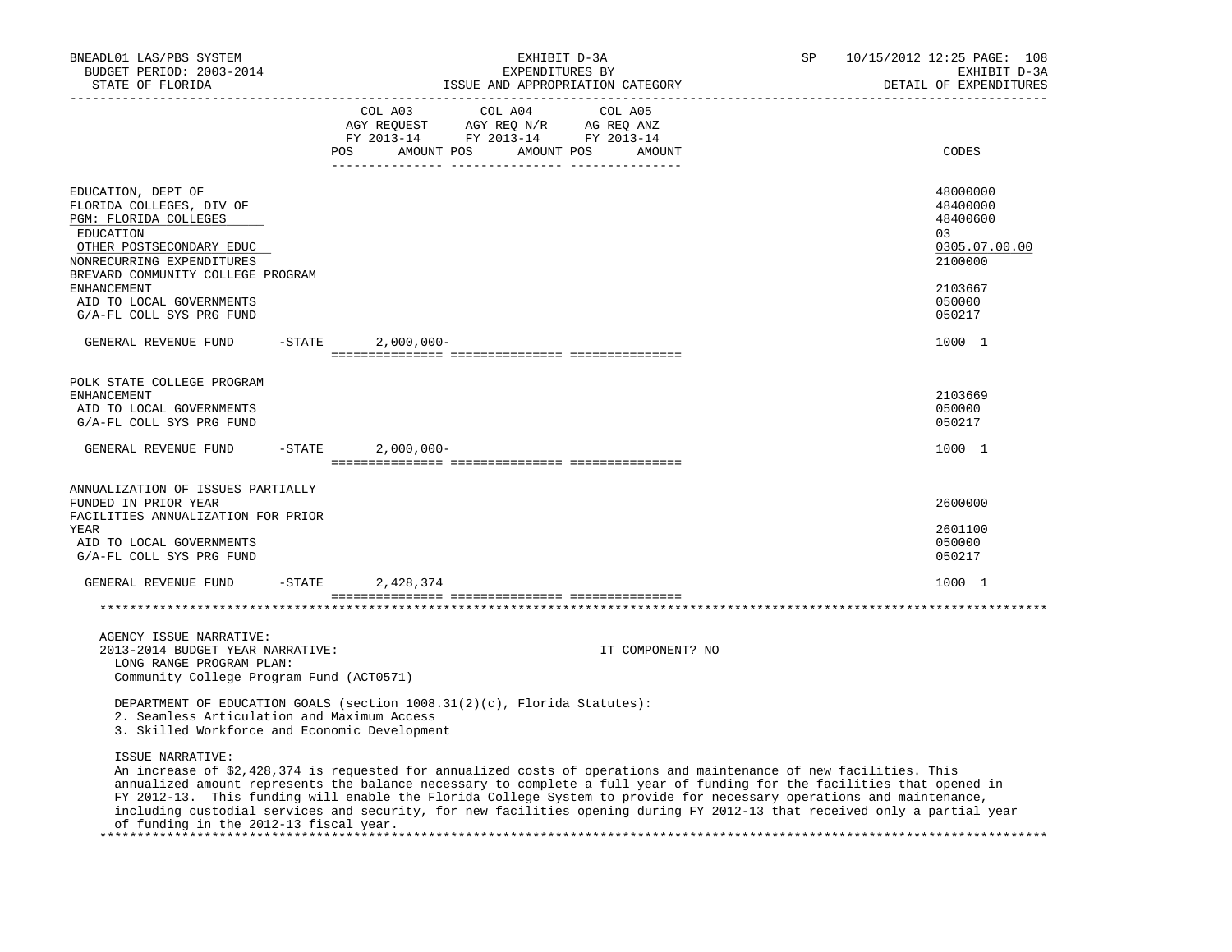| BNEADL01 LAS/PBS SYSTEM<br>BUDGET PERIOD: 2003-2014<br>STATE OF FLORIDA                                                                                                                                                                                                                                                                                                                                                                                                                                                                                                                                                                                                                                                                                                                                                                                                                                                                                                                                                                                                                              | EXHIBIT D-3A<br>EXPENDITURES BY<br>ISSUE AND APPROPRIATION CATEGORY<br>__________________________ |                                                                                                                                                                                                                                                 |                                        | SP      | 10/15/2012 12:25 PAGE: 109<br>EXHIBIT D-3A<br>DETAIL OF EXPENDITURES |  |                                                                                                   |
|------------------------------------------------------------------------------------------------------------------------------------------------------------------------------------------------------------------------------------------------------------------------------------------------------------------------------------------------------------------------------------------------------------------------------------------------------------------------------------------------------------------------------------------------------------------------------------------------------------------------------------------------------------------------------------------------------------------------------------------------------------------------------------------------------------------------------------------------------------------------------------------------------------------------------------------------------------------------------------------------------------------------------------------------------------------------------------------------------|---------------------------------------------------------------------------------------------------|-------------------------------------------------------------------------------------------------------------------------------------------------------------------------------------------------------------------------------------------------|----------------------------------------|---------|----------------------------------------------------------------------|--|---------------------------------------------------------------------------------------------------|
|                                                                                                                                                                                                                                                                                                                                                                                                                                                                                                                                                                                                                                                                                                                                                                                                                                                                                                                                                                                                                                                                                                      | COL A03                                                                                           | $\begin{tabular}{lllllllll} \bf AGY \,\, {\sf REQUEST} & \bf AGY \,\, {\sf REQ} \,\, N/R & \bf AG \,\, {\sf REQ} \,\, \tt ANZ \\ \bf FY \,\, 2013-14 & \bf FY \,\, 2013-14 & \bf FY \,\, 2013-14 \\ \end{tabular}$<br>POS AMOUNT POS AMOUNT POS | COL A04<br>___________________________ | COL A05 | AMOUNT                                                               |  | CODES                                                                                             |
| EDUCATION, DEPT OF<br>FLORIDA COLLEGES, DIV OF<br>PGM: FLORIDA COLLEGES<br>EDUCATION<br>OTHER POSTSECONDARY EDUC<br>WORKLOAD<br>ENROLLMENT GROWTH<br>AID TO LOCAL GOVERNMENTS<br>G/A-FL COLL SYS PRG FUND                                                                                                                                                                                                                                                                                                                                                                                                                                                                                                                                                                                                                                                                                                                                                                                                                                                                                            |                                                                                                   |                                                                                                                                                                                                                                                 |                                        |         |                                                                      |  | 48000000<br>48400000<br>48400600<br>03<br>0305.07.00.00<br>3000000<br>3001000<br>050000<br>050217 |
| GENERAL REVENUE FUND                                                                                                                                                                                                                                                                                                                                                                                                                                                                                                                                                                                                                                                                                                                                                                                                                                                                                                                                                                                                                                                                                 | $-STATE$                                                                                          | 5,064,869                                                                                                                                                                                                                                       |                                        |         |                                                                      |  | 1000 1                                                                                            |
|                                                                                                                                                                                                                                                                                                                                                                                                                                                                                                                                                                                                                                                                                                                                                                                                                                                                                                                                                                                                                                                                                                      |                                                                                                   |                                                                                                                                                                                                                                                 |                                        |         |                                                                      |  |                                                                                                   |
| AGENCY ISSUE NARRATIVE:<br>2013-2014 BUDGET YEAR NARRATIVE:<br>LONG RANGE PROGRAM PLAN:<br>Community College Program Fund (ACT0571)<br>DEPARTMENT OF EDUCATION GOALS (section 1008.31(2)(c), Florida Statutes):<br>2. Seamless Articulation and Maximum Access<br>3. Skilled Workforce and Economic Development<br>ISSUE NARRATIVE:<br>An increase of \$5,064,869 is requested to fund a projected additional 1,791.6 full-time equivalent (FTE) students at the<br>current average state funding per FTE of approximately \$2,827.01. Currently, 19 colleges are projected to increase<br>enrollment by a total of 6,726.6 FTE. However, the other nine colleges are projected to have a decline of 4,935.0 FTE,<br>resulting in a net system increase of 1,791.6 FTE. The colleges will utilize these funds to hire faculty, provide student<br>support services, and provide additional courses and course sections to accommodate the additional student enrollment.<br>Updated enrollment estimates will be available in November 2012 after the Fall College Enrollment Estimating Conference. |                                                                                                   |                                                                                                                                                                                                                                                 |                                        |         | IT COMPONENT? NO                                                     |  |                                                                                                   |
|                                                                                                                                                                                                                                                                                                                                                                                                                                                                                                                                                                                                                                                                                                                                                                                                                                                                                                                                                                                                                                                                                                      |                                                                                                   |                                                                                                                                                                                                                                                 |                                        |         |                                                                      |  |                                                                                                   |
| FLORIDA VIRTUAL CAMPUS<br>SPECIAL CATEGORIES<br>G/A-FLA VIRTUAL CAMPUS                                                                                                                                                                                                                                                                                                                                                                                                                                                                                                                                                                                                                                                                                                                                                                                                                                                                                                                                                                                                                               |                                                                                                   |                                                                                                                                                                                                                                                 |                                        |         |                                                                      |  | 3001110<br>100000<br>104048                                                                       |
| GENERAL REVENUE FUND                                                                                                                                                                                                                                                                                                                                                                                                                                                                                                                                                                                                                                                                                                                                                                                                                                                                                                                                                                                                                                                                                 | $-$ STATE                                                                                         | 795,000                                                                                                                                                                                                                                         |                                        |         |                                                                      |  | 1000 1                                                                                            |
|                                                                                                                                                                                                                                                                                                                                                                                                                                                                                                                                                                                                                                                                                                                                                                                                                                                                                                                                                                                                                                                                                                      |                                                                                                   |                                                                                                                                                                                                                                                 |                                        |         |                                                                      |  |                                                                                                   |
| AGENCY ISSUE NARRATIVE:<br>2013-2014 BUDGET YEAR NARRATIVE:<br>LONG RANGE PROGRAM PLAN:<br>Community College Program Fund (ACT0571)                                                                                                                                                                                                                                                                                                                                                                                                                                                                                                                                                                                                                                                                                                                                                                                                                                                                                                                                                                  |                                                                                                   |                                                                                                                                                                                                                                                 |                                        |         | IT COMPONENT? NO                                                     |  |                                                                                                   |
| DEPARTMENT OF EDUCATION GOALS (section $1008.31(2)(c)$ , Florida Statutes):<br>2. Seamless Articulation and Maximum Access                                                                                                                                                                                                                                                                                                                                                                                                                                                                                                                                                                                                                                                                                                                                                                                                                                                                                                                                                                           |                                                                                                   |                                                                                                                                                                                                                                                 |                                        |         |                                                                      |  |                                                                                                   |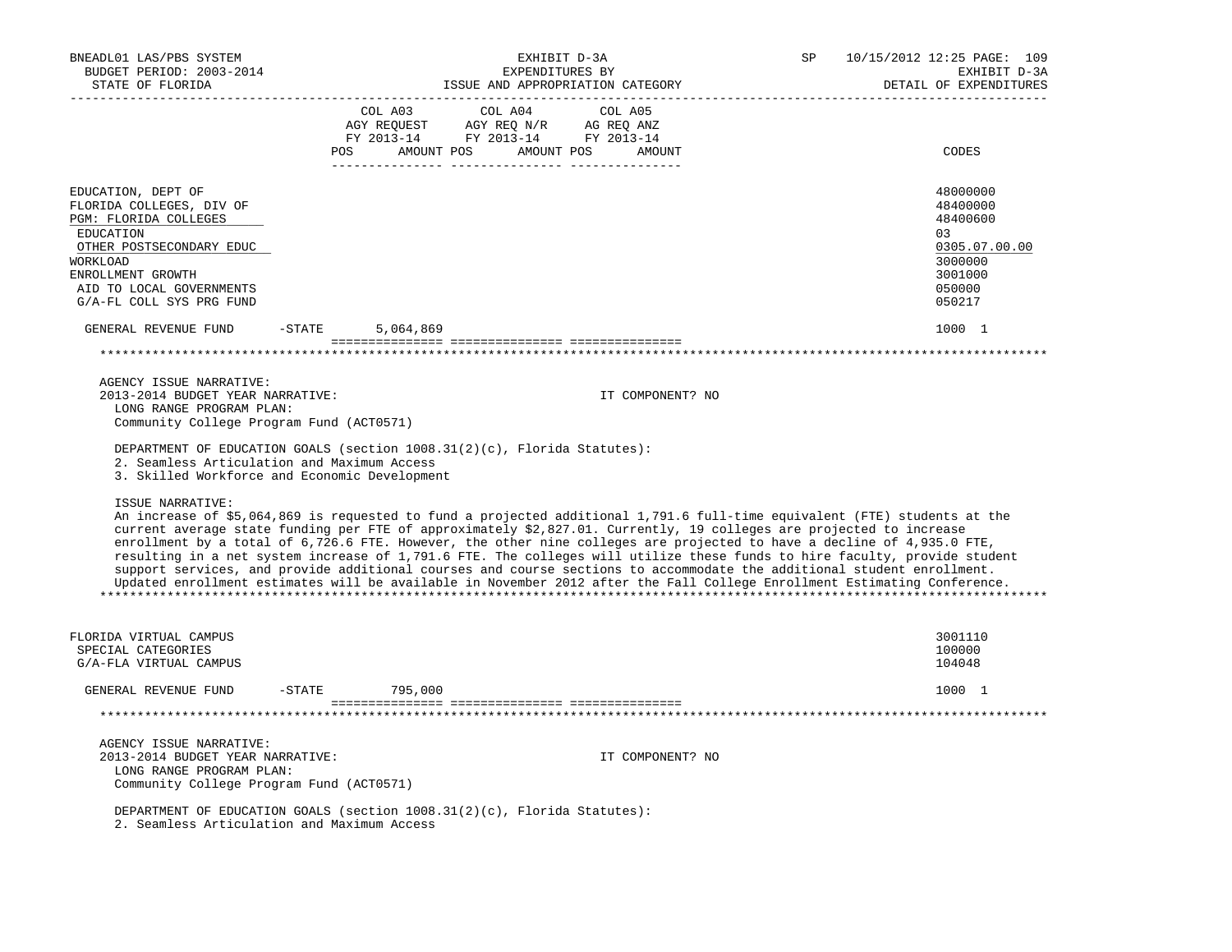| BNEADL01 LAS/PBS SYSTEM<br>BUDGET PERIOD: 2003-2014                                                                          | EXHIBIT D-3A<br>EXPENDITURES BY                                                                                                                | SP | 10/15/2012 12:25 PAGE: 110<br>EXHIBIT D-3A                          |  |
|------------------------------------------------------------------------------------------------------------------------------|------------------------------------------------------------------------------------------------------------------------------------------------|----|---------------------------------------------------------------------|--|
| STATE OF FLORIDA                                                                                                             | ISSUE AND APPROPRIATION CATEGORY                                                                                                               |    | DETAIL OF EXPENDITURES                                              |  |
|                                                                                                                              | COL A03 COL A04 COL A05<br>AGY REOUEST<br>AGY REO N/R AG REO ANZ<br>FY 2013-14 FY 2013-14 FY 2013-14<br>AMOUNT POS AMOUNT POS<br>POS<br>AMOUNT |    | CODES                                                               |  |
| EDUCATION, DEPT OF<br>FLORIDA COLLEGES, DIV OF<br>PGM: FLORIDA COLLEGES<br>EDUCATION<br>OTHER POSTSECONDARY EDUC<br>WORKLOAD |                                                                                                                                                |    | 48000000<br>48400000<br>48400600<br>0.3<br>0305.07.00.00<br>3000000 |  |
| FLORIDA VIRTUAL CAMPUS                                                                                                       |                                                                                                                                                |    | 3001110                                                             |  |

3. Skilled Workforce and Economic Development

4. Quality Efficient Services

 An increase of \$795,000 is requested to support increased costs of operations and provide for additional infrastructure development of the newly created Florida Virtual Campus (FLVC). Funding will allow for the selection, development, and implementation of an organization-wide web platform to replace the existing outdated platforms. This will provide a common enhanced tool set to mount a robust competitive web presence across the FLVC. The funding will also provide for design changes and recurring maintenance as well as provide a state-of-the-art communications environment which will enable teleconferencing and other capabilities across the organization in support of the multi-location environment and the new scope and scale of the advisory and governance structure. This expenditure will result in a recurring cost savings of about \$20,000 a year.

 Funding for the FLVC is appropriated one-half in the Florida College System budget and one-half in the State University System budget. The total requested increase for workload is \$1,590,000, with half of the request included in the State University System Legislative Budget Request (see issue code 3001110 in budget entity 48900100). \*\*\*\*\*\*\*\*\*\*\*\*\*\*\*\*\*\*\*\*\*\*\*\*\*\*\*\*\*\*\*\*\*\*\*\*\*\*\*\*\*\*\*\*\*\*\*\*\*\*\*\*\*\*\*\*\*\*\*\*\*\*\*\*\*\*\*\*\*\*\*\*\*\*\*\*\*\*\*\*\*\*\*\*\*\*\*\*\*\*\*\*\*\*\*\*\*\*\*\*\*\*\*\*\*\*\*\*\*\*\*\*\*\*\*\*\*\*\*\*\*\*\*\*\*\*\*

| OPERATING COST OF NEW FACILITIES |           |           | 3001500 |
|----------------------------------|-----------|-----------|---------|
| AID TO LOCAL GOVERNMENTS         |           |           | 050000  |
| G/A-FL COLL SYS PRG FUND         |           |           | 050217  |
| GENERAL REVENUE FUND             | $-$ STATE | 1,999,656 | 1000 1  |
|                                  |           |           |         |

 AGENCY ISSUE NARRATIVE: 2013-2014 BUDGET YEAR NARRATIVE: IT COMPONENT? NO LONG RANGE PROGRAM PLAN: Community College Program Fund (ACT0571)

 DEPARTMENT OF EDUCATION GOALS (section 1008.31(2)(c), Florida Statutes): 2. Seamless Articulation and Maximum Access

3. Skilled Workforce and Economic Development

## ISSUE NARRATIVE:

 An increase of \$1,999,656 is requested to provide for the necessary operations and maintenance, including custodial services and security, for new facilities opening during FY 2013-14. The annual amount for each college is based on the system annual average cost per gross square foot multiplied by the number of eligible gross square feet for each college. The FY 2013-14 average cost per square foot is estimated at \$7.31. The requested amount is based on the number of months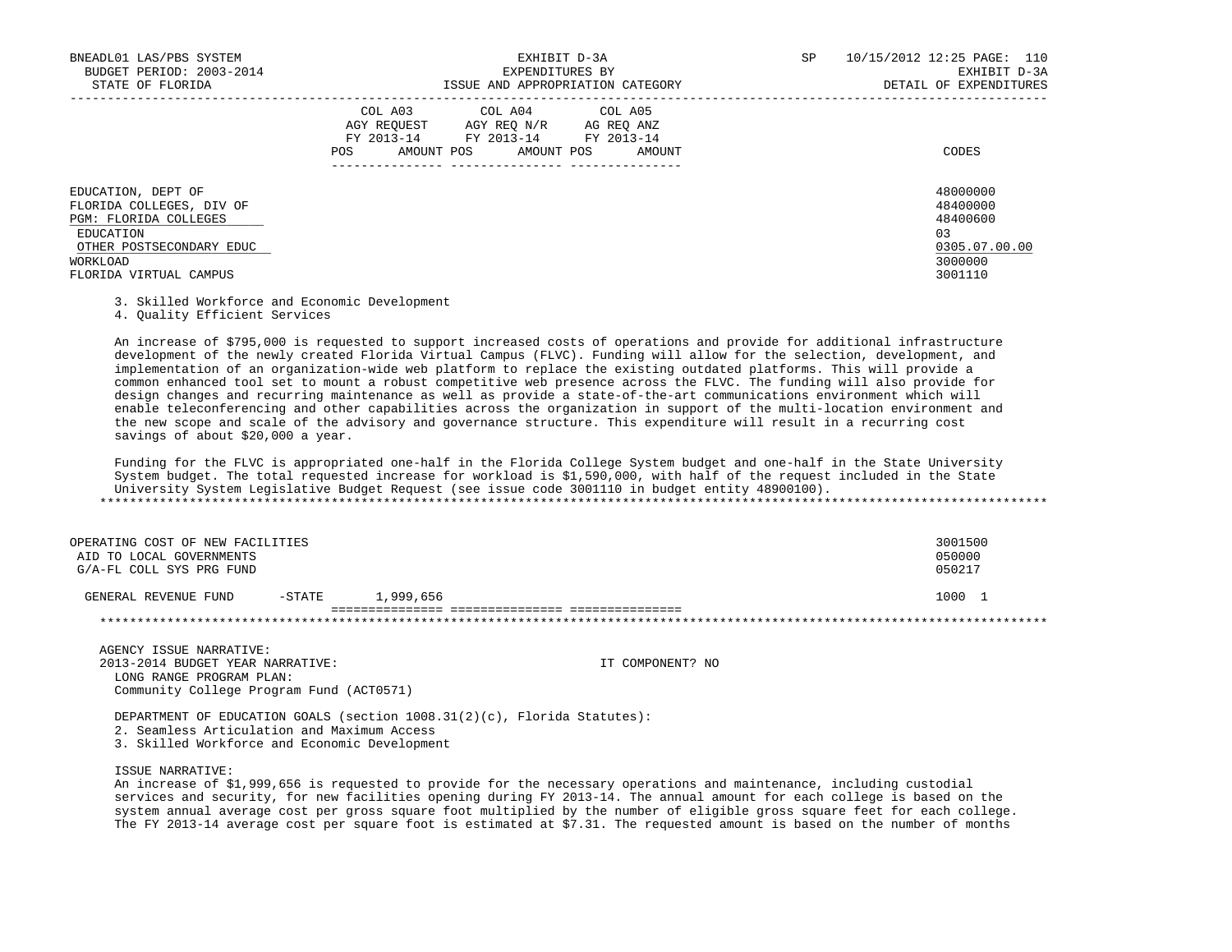| BNEADL01 LAS/PBS SYSTEM<br>BUDGET PERIOD: 2003-2014<br>STATE OF FLORIDA                                                                                                                                                                                                                                                                                                                                                                                                                               |                       | EXPENDITURES BY                                                                                                   | EXHIBIT D-3A<br>ISSUE AND APPROPRIATION CATEGORY | SP | 10/15/2012 12:25 PAGE: 111<br>EXHIBIT D-3A<br>DETAIL OF EXPENDITURES           |
|-------------------------------------------------------------------------------------------------------------------------------------------------------------------------------------------------------------------------------------------------------------------------------------------------------------------------------------------------------------------------------------------------------------------------------------------------------------------------------------------------------|-----------------------|-------------------------------------------------------------------------------------------------------------------|--------------------------------------------------|----|--------------------------------------------------------------------------------|
|                                                                                                                                                                                                                                                                                                                                                                                                                                                                                                       | COL A03<br><b>POS</b> | COL A04<br>AGY REQUEST AGY REQ N/R AG REQ ANZ<br>FY 2013-14 FY 2013-14 FY 2013-14<br>AMOUNT POS AMOUNT POS AMOUNT | COL A05                                          |    | CODES                                                                          |
|                                                                                                                                                                                                                                                                                                                                                                                                                                                                                                       |                       |                                                                                                                   |                                                  |    |                                                                                |
| EDUCATION, DEPT OF<br>FLORIDA COLLEGES, DIV OF<br>PGM: FLORIDA COLLEGES<br>EDUCATION<br>OTHER POSTSECONDARY EDUC<br>WORKLOAD<br>OPERATING COST OF NEW FACILITIES                                                                                                                                                                                                                                                                                                                                      |                       |                                                                                                                   |                                                  |    | 48000000<br>48400000<br>48400600<br>0.3<br>0305.07.00.00<br>3000000<br>3001500 |
| that each facility will be open during the 2013-14 fiscal year. The final certification of square footage and opening<br>dates of new facilities will be submitted in February 2013.                                                                                                                                                                                                                                                                                                                  |                       |                                                                                                                   |                                                  |    |                                                                                |
| IMPROVING THE OUALITY OF<br>INSTRUCTION<br>DEGREE COMPLETION INITIATIVES<br>SPECIAL CATEGORIES<br>G/A-FLA VIRTUAL CAMPUS                                                                                                                                                                                                                                                                                                                                                                              |                       |                                                                                                                   |                                                  |    | 5100000<br>5103100<br>100000<br>104048                                         |
| GENERAL REVENUE FUND                                                                                                                                                                                                                                                                                                                                                                                                                                                                                  | -STATE 1,250,000      |                                                                                                                   |                                                  |    | 1000 1                                                                         |
|                                                                                                                                                                                                                                                                                                                                                                                                                                                                                                       |                       |                                                                                                                   |                                                  |    |                                                                                |
| AGENCY ISSUE NARRATIVE:<br>2013-2014 BUDGET YEAR NARRATIVE:<br>LONG RANGE PROGRAM PLAN:<br>Community College Program Fund (ACT0571)                                                                                                                                                                                                                                                                                                                                                                   |                       |                                                                                                                   | IT COMPONENT? NO                                 |    |                                                                                |
| DEPARTMENT OF EDUCATION GOALS (section 1008.31(2)(c), Florida Statutes):<br>2. Seamless Articulation and Maximum Access<br>3. Skilled Workforce and Economic Development<br>4. Ouality Efficient Services                                                                                                                                                                                                                                                                                             |                       |                                                                                                                   |                                                  |    |                                                                                |
| An increase of \$1,250,000 is requested to support Degree Completion Initiatives to help Florida citizens complete a<br>baccalaureate degree. Funds will support the Florida College System and the State University System by providing a single<br>point of access to distance learning information and courses, library support services, and online advising services for<br>students. These initiatives will help maintain affordability and access, improve postsecondary completion rates, and |                       |                                                                                                                   |                                                  |    |                                                                                |

 Funding for the FLVC is appropriated one-half in the Florida College System budget and one-half in the State University System budget. The total requested increase for Degree Completion Initiatives is \$2,500,000, with half of the request included in the State University System Legislative Budget Request (see issue code 5103100 in budget entity 48900100). \*\*\*\*\*\*\*\*\*\*\*\*\*\*\*\*\*\*\*\*\*\*\*\*\*\*\*\*\*\*\*\*\*\*\*\*\*\*\*\*\*\*\*\*\*\*\*\*\*\*\*\*\*\*\*\*\*\*\*\*\*\*\*\*\*\*\*\*\*\*\*\*\*\*\*\*\*\*\*\*\*\*\*\*\*\*\*\*\*\*\*\*\*\*\*\*\*\*\*\*\*\*\*\*\*\*\*\*\*\*\*\*\*\*\*\*\*\*\*\*\*\*\*\*\*\*\*

improve employment outcomes for postsecondary students. Funding will also provide for marketing of the program and the

Florida Virtual Campus (FLVC).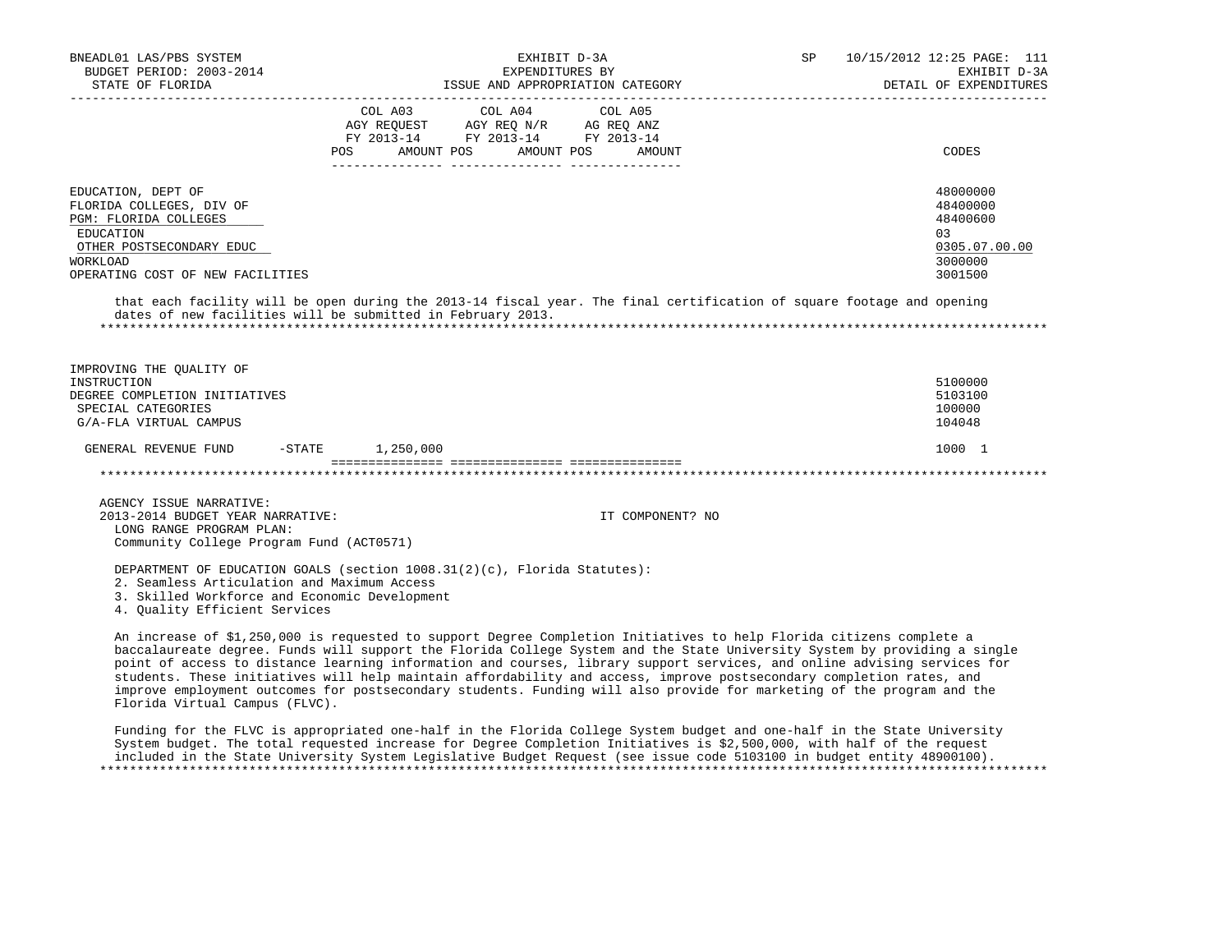| BNEADL01 LAS/PBS SYSTEM<br>BUDGET PERIOD: 2003-2014<br>STATE OF FLORIDA                                                                      | EXHIBIT D-3A<br>EXPENDITURES BY<br>ISSUE AND APPROPRIATION CATEGORY                                                                      | SP 10/15/2012 12:25 PAGE: 112<br>EXHIBIT D-3A<br>DETAIL OF EXPENDITURES |
|----------------------------------------------------------------------------------------------------------------------------------------------|------------------------------------------------------------------------------------------------------------------------------------------|-------------------------------------------------------------------------|
|                                                                                                                                              | COL A03 COL A04 COL A05<br>AGY REQUEST AGY REQ N/R AG REQ ANZ<br>FY 2013-14 FY 2013-14 FY 2013-14<br>POS<br>AMOUNT POS AMOUNT POS AMOUNT | CODES                                                                   |
| EDUCATION, DEPT OF<br>FLORIDA COLLEGES, DIV OF<br>PGM: FLORIDA COLLEGES<br>EDUCATION<br>OTHER POSTSECONDARY EDUC<br>IMPROVING THE OUALITY OF |                                                                                                                                          | 48000000<br>48400000<br>48400600<br>0.3<br>0305.07.00.00                |
| INSTRUCTION<br>FLORIDA FIRST IN EDUCATION PLAN<br>AID TO LOCAL GOVERNMENTS<br>G/A-FL COLL SYS PRG FUND                                       |                                                                                                                                          | 5100000<br>5104000<br>050000<br>050217                                  |
| GENERAL REVENUE FUND                                                                                                                         | -STATE 42,500,000                                                                                                                        | 1000 1                                                                  |

 AGENCY ISSUE NARRATIVE: 2013-2014 BUDGET YEAR NARRATIVE: IT COMPONENT? NO LONG RANGE PROGRAM PLAN: Community College Program Fund (ACT0571)

DEPARTMENT OF EDUCATION GOALS (section 1008.31(2)(c), Florida Statutes):

2. Seamless Articulation and Maximum Access

3. Skilled Workforce and Economic Development

 An increase of \$42,500,000 is requested to support the Florida First in Education Performance Initiative to raise Florida's performance in postsecondary education to first in the country using the unique strengths and opportunities of The Florida College System. This initiative is being developed by the Council of Presidents as a multi-year effort to improve the performance of Florida's colleges so that Florida is:

- First in Preparation for Careers
- First in Success and Completion
- First in Access and Affordability

- First in Accountability

 \$20,500,000 is requested to expand job training, increase job placements, and fund performance incentives. Funds will be distributed as follows:

 - \$10,500,000 for outcome-based performance funding. Funds will be allocated based on colleges' performance on key indicators including completions and job placements.

 - \$10,000,000 for competitive workforce funds. Funds will be awarded to create or expand sustainable capacity in workforce education programs that prepare students for careers in high-skill/high-wage/high-demand occupations. Funded programs must meet specific performance criteria.

 \$22,000,000 is requested to increase graduates and completers, improve access, and improve affordability. Funds will be distributed as follows:

- \$12,000,000 to increase capacity at the lowest funded colleges in order to meet completion goals and provide an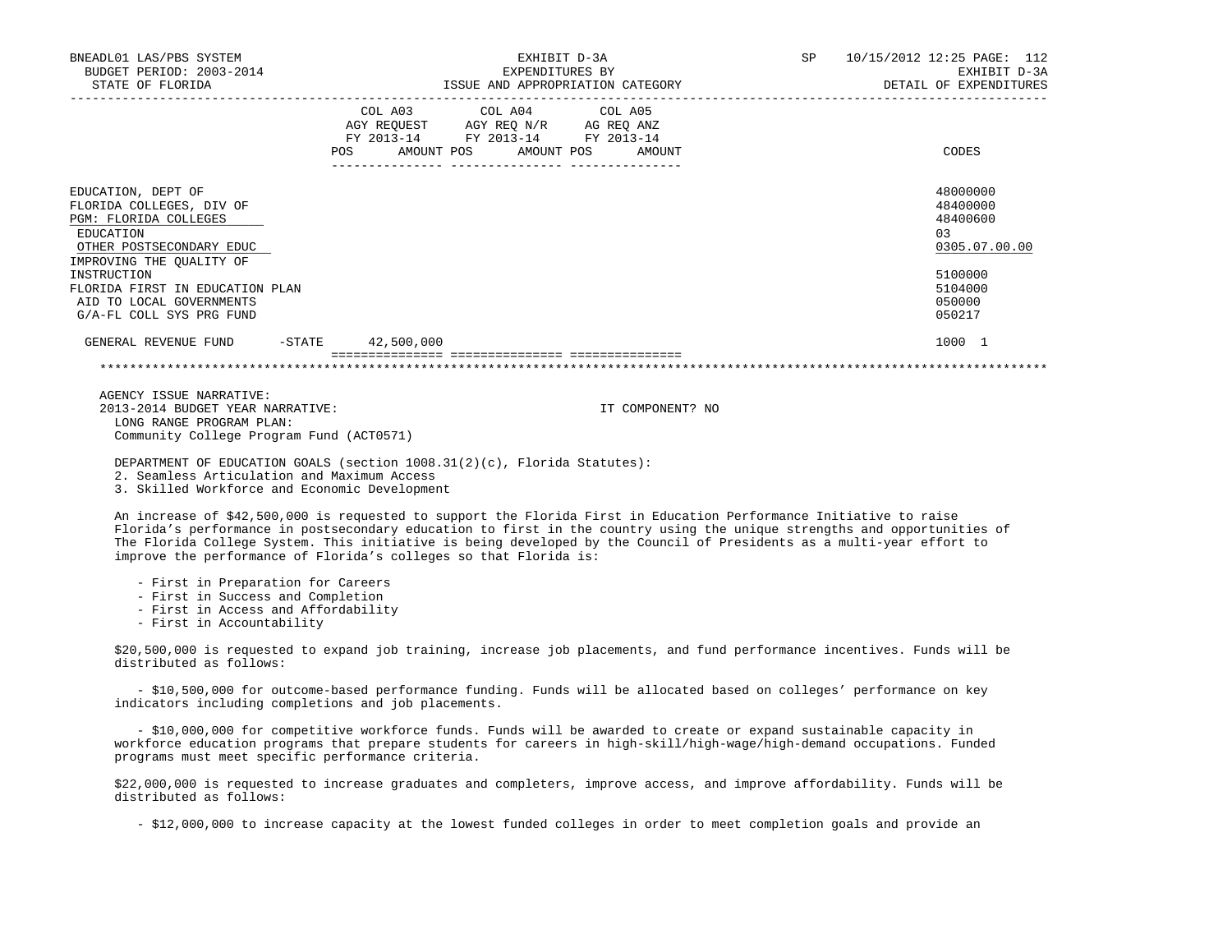| BNEADL01 LAS/PBS SYSTEM<br>BUDGET PERIOD: 2003-2014<br>STATE OF FLORIDA                                                                                                                        | EXHIBIT D-3A<br>EXPENDITURES BY<br>ISSUE AND APPROPRIATION CATEGORY                                                                                                                                                                                                                                                                                                                                                                                                                                       | SP | 10/15/2012 12:25 PAGE: 113<br>EXHIBIT D-3A<br>DETAIL OF EXPENDITURES          |
|------------------------------------------------------------------------------------------------------------------------------------------------------------------------------------------------|-----------------------------------------------------------------------------------------------------------------------------------------------------------------------------------------------------------------------------------------------------------------------------------------------------------------------------------------------------------------------------------------------------------------------------------------------------------------------------------------------------------|----|-------------------------------------------------------------------------------|
|                                                                                                                                                                                                | COL A04<br>COL A03<br>COL A05<br>AGY REQUEST AGY REQ N/R AG REQ ANZ<br>FY 2013-14 FY 2013-14 FY 2013-14<br>POS AMOUNT POS AMOUNT POS AMOUNT                                                                                                                                                                                                                                                                                                                                                               |    | CODES                                                                         |
| EDUCATION, DEPT OF<br>FLORIDA COLLEGES, DIV OF<br>PGM: FLORIDA COLLEGES<br>EDUCATION<br>OTHER POSTSECONDARY EDUC<br>IMPROVING THE QUALITY OF<br>INSTRUCTION<br>FLORIDA FIRST IN EDUCATION PLAN |                                                                                                                                                                                                                                                                                                                                                                                                                                                                                                           |    | 48000000<br>48400000<br>48400600<br>03<br>0305.07.00.00<br>5100000<br>5104000 |
| equitable baseline funding level for performance.                                                                                                                                              |                                                                                                                                                                                                                                                                                                                                                                                                                                                                                                           |    |                                                                               |
| revenue.                                                                                                                                                                                       | - \$10,000,000 for dual enrollment to offset a portion of the approximately \$50 million annual loss of tuition and fee                                                                                                                                                                                                                                                                                                                                                                                   |    |                                                                               |
| PHILIP BENJAMIN MATCHING GRANT<br>PROGRAM<br>AID TO LOCAL GOVERNMENTS<br>G/A-PGM CHALLENGE GRANTS                                                                                              |                                                                                                                                                                                                                                                                                                                                                                                                                                                                                                           |    | 5107500<br>050000<br>051305                                                   |
| GENERAL REVENUE FUND -STATE 61,758,560<br>EDUCATIONAL ENHANCEMENT TF-STATE                                                                                                                     | 2,981,517                                                                                                                                                                                                                                                                                                                                                                                                                                                                                                 |    | 1000 1<br>2178 1                                                              |
| TOTAL APPRO 64,740,077                                                                                                                                                                         |                                                                                                                                                                                                                                                                                                                                                                                                                                                                                                           |    |                                                                               |
|                                                                                                                                                                                                |                                                                                                                                                                                                                                                                                                                                                                                                                                                                                                           |    |                                                                               |
| AGENCY ISSUE NARRATIVE:<br>2013-2014 BUDGET YEAR NARRATIVE:<br>LONG RANGE PROGRAM PLAN:<br>Community College Program Fund (ACT0571)                                                            | IT COMPONENT? NO                                                                                                                                                                                                                                                                                                                                                                                                                                                                                          |    |                                                                               |
| 2. Seamless Articulation and Maximum Access<br>3. Skilled Workforce and Economic Development                                                                                                   | DEPARTMENT OF EDUCATION GOALS (section 1008.31(2)(c), Florida Statutes):                                                                                                                                                                                                                                                                                                                                                                                                                                  |    |                                                                               |
| ISSUE NARRATIVE:                                                                                                                                                                               | An increase of \$64,740,077 is requested in General Revenue (\$61,758,560) and Educational Enhancement Trust Funds<br>(\$2,981,517) to match 36.7% of the eligible private contributions received under the Dr. Philip Benjamin Matching Grant<br>Program prior to June 30, 2011. The total outstanding match request is \$176,458,406. Pursuant to section 1011.85, Florida<br>Statutes, contributions must have been received before June 30, 2011 to be considered for state matching. The most recent |    |                                                                               |

\*\*\*\*\*\*\*\*\*\*\*\*\*\*\*\*\*\*\*\*\*\*\*\*\*\*\*\*\*\*\*\*\*\*\*\*\*\*\*\*\*\*\*\*\*\*\*\*\*\*\*\*\*\*\*\*\*\*\*\*\*\*\*\*\*\*\*\*\*\*\*\*\*\*\*\*\*\*\*\*\*\*\*\*\*\*\*\*\*\*\*\*\*\*\*\*\*\*\*\*\*\*\*\*\*\*\*\*\*\*\*\*\*\*\*\*\*\*\*\*\*\*\*\*\*\*\*

appropriation for this program was \$48,658,783 in FY 2007-08.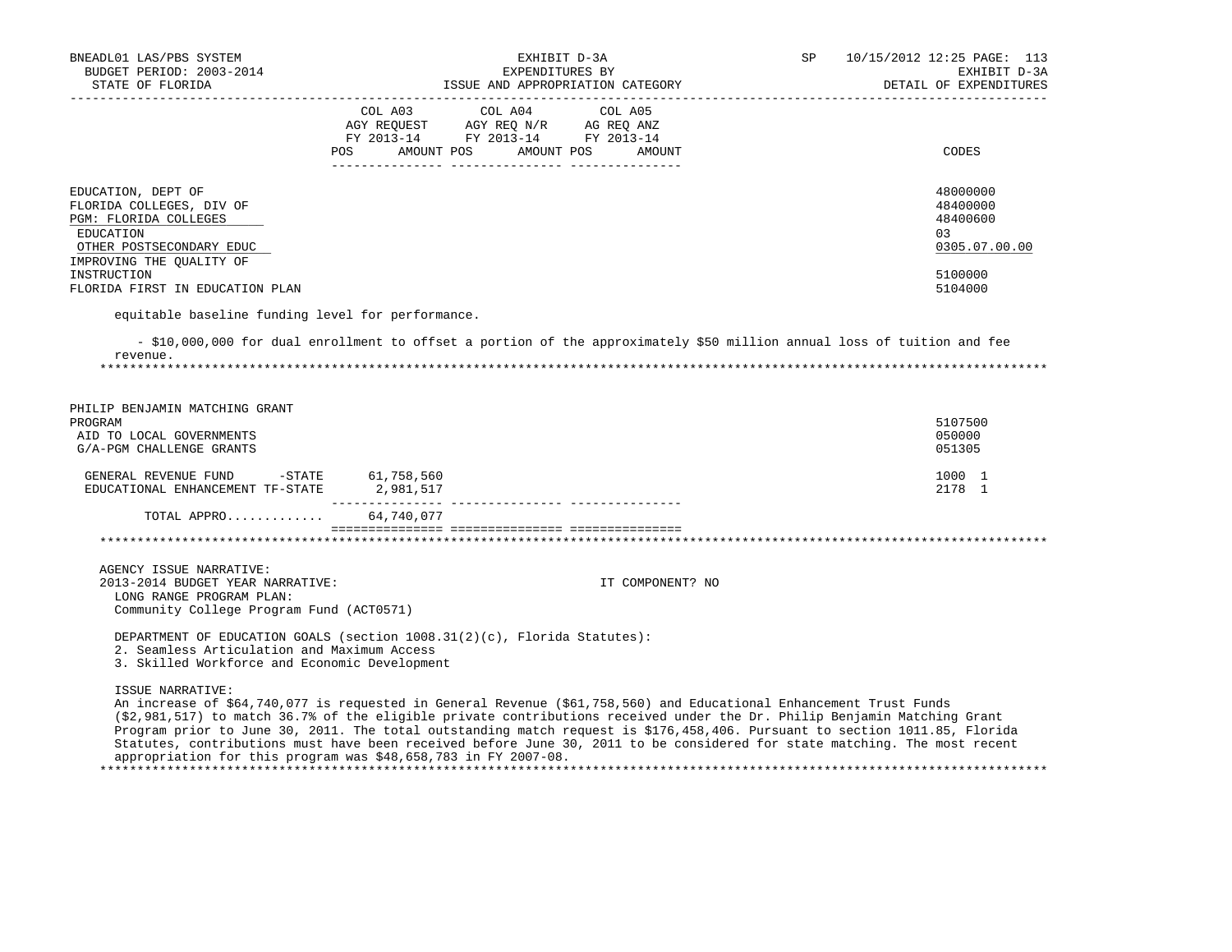| BNEADL01 LAS/PBS SYSTEM<br>BUDGET PERIOD: 2003-2014<br>STATE OF FLORIDA<br>----------------                                                                              | EXHIBIT D-3A<br>EXPENDITURES BY<br>ISSUE AND APPROPRIATION CATEGORY |                                                                                                                                                                                                                                                                                                                                                                                                                                                                                                                                                                                        |  | 10/15/2012 12:25 PAGE: 114<br>EXHIBIT D-3A<br>DETAIL OF EXPENDITURES |
|--------------------------------------------------------------------------------------------------------------------------------------------------------------------------|---------------------------------------------------------------------|----------------------------------------------------------------------------------------------------------------------------------------------------------------------------------------------------------------------------------------------------------------------------------------------------------------------------------------------------------------------------------------------------------------------------------------------------------------------------------------------------------------------------------------------------------------------------------------|--|----------------------------------------------------------------------|
|                                                                                                                                                                          | COL A03<br>AMOUNT POS AMOUNT POS<br>POS                             | COL A04<br>COL A05<br>AGY REQUEST AGY REQ N/R AG REQ ANZ<br>FY 2013-14 FY 2013-14 FY 2013-14<br>AMOUNT                                                                                                                                                                                                                                                                                                                                                                                                                                                                                 |  | CODES                                                                |
| EDUCATION, DEPT OF<br>FLORIDA COLLEGES, DIV OF<br>PGM: FLORIDA COLLEGES<br>EDUCATION<br>OTHER POSTSECONDARY EDUC<br>TRANSFERS<br>TRANSFER ADULT EDUCATION TO ST.         |                                                                     |                                                                                                                                                                                                                                                                                                                                                                                                                                                                                                                                                                                        |  | 48000000<br>48400000<br>48400600<br>03<br>0305.07.00.00<br>6400000   |
| JOHNS RIVER STATE COLLEGE FROM<br>PUTNAM COUNTY SCHOOL DISTRICT - ADD<br>AID TO LOCAL GOVERNMENTS<br>G/A-FL COLL SYS PRG FUND                                            |                                                                     |                                                                                                                                                                                                                                                                                                                                                                                                                                                                                                                                                                                        |  | 6400310<br>050000<br>050217                                          |
| GENERAL REVENUE FUND<br>$-$ STATE                                                                                                                                        | 447,989                                                             |                                                                                                                                                                                                                                                                                                                                                                                                                                                                                                                                                                                        |  | 1000 1                                                               |
|                                                                                                                                                                          |                                                                     |                                                                                                                                                                                                                                                                                                                                                                                                                                                                                                                                                                                        |  |                                                                      |
| AGENCY ISSUE NARRATIVE:<br>2013-2014 BUDGET YEAR NARRATIVE:<br>LONG RANGE PROGRAM PLAN:<br>Community College Program Fund (ACT0571)                                      |                                                                     | IT COMPONENT? NO                                                                                                                                                                                                                                                                                                                                                                                                                                                                                                                                                                       |  |                                                                      |
| DEPARTMENT OF EDUCATION GOALS (section 1008.31(2)(c), Florida Statutes):<br>2. Seamless Articulation and Maximum Access<br>3. Skilled Workforce and Economic Development |                                                                     |                                                                                                                                                                                                                                                                                                                                                                                                                                                                                                                                                                                        |  |                                                                      |
| ISSUE NARRATIVE:                                                                                                                                                         |                                                                     | An increase of \$447,989 is requested in the Florida College System Program Fund to realign budget authority associated<br>with the transfer of adult general education programs from the Putnam County School District to St. Johns River State<br>College, as authorized in Specific Appropriations 104 and 106 of the FY 2012-13 General Appropriations Act. A<br>corresponding decrease is requested in the Workforce Education budget entity, including reductions of \$4,103 in<br>Performance Based Incentives and \$443,886 in Workforce Development (see issue code 6400330). |  |                                                                      |
|                                                                                                                                                                          |                                                                     | St. Johns River State College assumed responsibility for the adult education programs on July 1, 2012. For FY 2012-13,<br>the department is disbursing funds to the college using the existing Workforce Education budget authority. This transfer<br>is requested to move the budget authority to the Florida College System budget entity.                                                                                                                                                                                                                                           |  |                                                                      |
| TRANSFER COLLEGE LOTTERY FUNDS TO                                                                                                                                        |                                                                     |                                                                                                                                                                                                                                                                                                                                                                                                                                                                                                                                                                                        |  |                                                                      |
| COLLEGE PROGRAM FUND CATEGORY -<br><b>DEDUCT</b><br>AID TO LOCAL GOVERNMENTS                                                                                             |                                                                     |                                                                                                                                                                                                                                                                                                                                                                                                                                                                                                                                                                                        |  | 6407100<br>050000                                                    |
| G/A-FL COLL SYS LOTT FUNDS<br>EDUCATIONAL ENHANCEMENT TF-STATE                                                                                                           | 180,808,060-                                                        |                                                                                                                                                                                                                                                                                                                                                                                                                                                                                                                                                                                        |  | 050048<br>2178 1                                                     |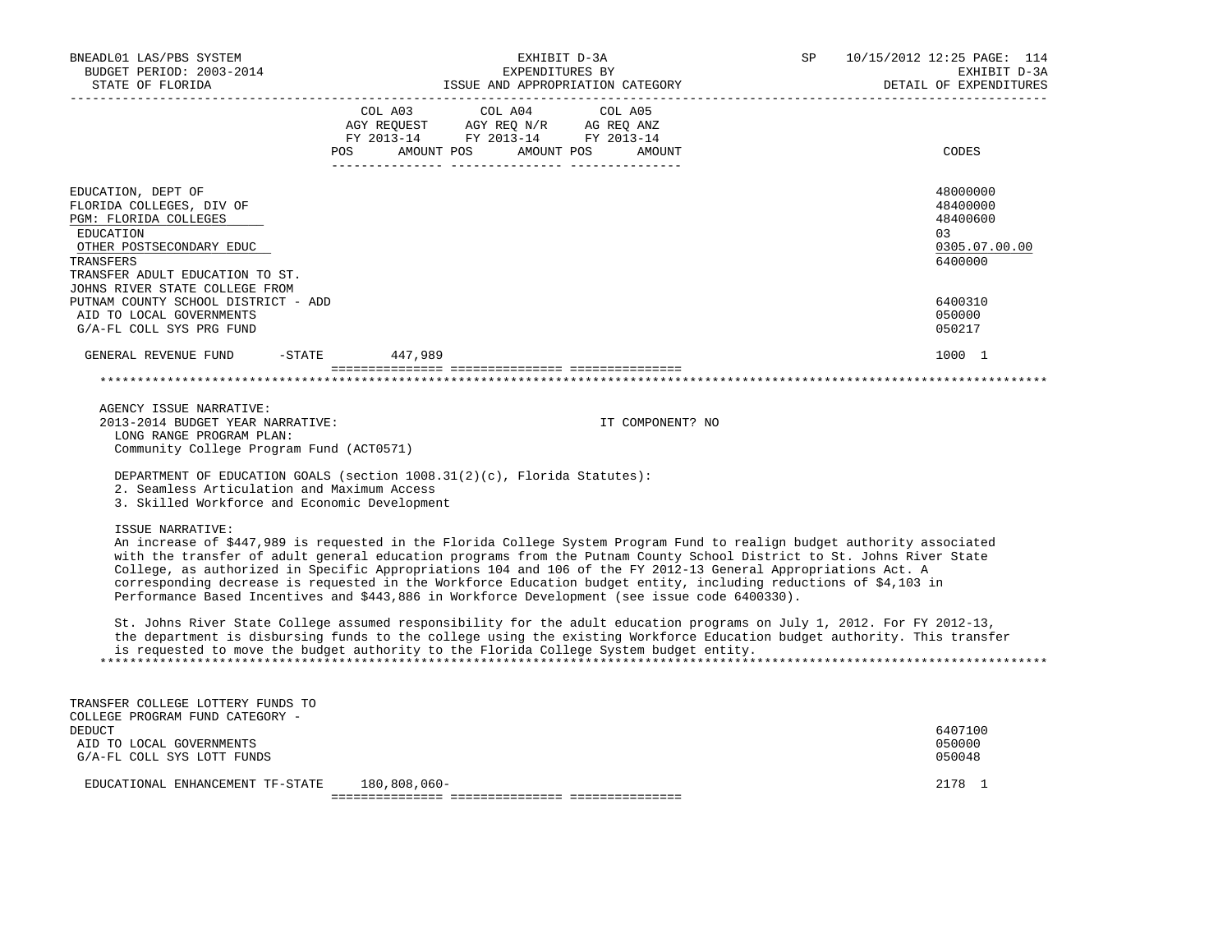| BNEADL01 LAS/PBS SYSTEM<br>BUDGET PERIOD: 2003-2014<br>STATE OF FLORIDA                                                                                                                               | EXHIBIT D-3A<br>EXPENDITURES BY<br>ISSUE AND APPROPRIATION CATEGORY                                                                                                                                                                                                                                                                                                                                                                                                                                                                                                                                                                                                                                                                                                                                                                                                       | <b>SP</b><br>10/15/2012 12:25 PAGE: 115<br>EXHIBIT D-3A<br>DETAIL OF EXPENDITURES |
|-------------------------------------------------------------------------------------------------------------------------------------------------------------------------------------------------------|---------------------------------------------------------------------------------------------------------------------------------------------------------------------------------------------------------------------------------------------------------------------------------------------------------------------------------------------------------------------------------------------------------------------------------------------------------------------------------------------------------------------------------------------------------------------------------------------------------------------------------------------------------------------------------------------------------------------------------------------------------------------------------------------------------------------------------------------------------------------------|-----------------------------------------------------------------------------------|
|                                                                                                                                                                                                       | COL A03<br>COL A04<br>COL A05<br>$\begin{tabular}{lllllll} \bf AGY \;\; RegUEST \hspace{1cm} AGY \;\; REG \;\; N/R \hspace{1cm} \bf AG \;\; REG \;\; ANZ \\ \hline \texttt{FY} \;\; 2013\text{--}14 \hspace{1cm} & \texttt{FY} \;\; 2013\text{--}14 \hspace{1cm} & \texttt{FY} \;\; 2013\text{--}14 \end{tabular}$<br>POS AMOUNT POS AMOUNT POS AMOUNT                                                                                                                                                                                                                                                                                                                                                                                                                                                                                                                    | CODES                                                                             |
| EDUCATION, DEPT OF<br>FLORIDA COLLEGES, DIV OF<br>PGM: FLORIDA COLLEGES<br>EDUCATION<br>OTHER POSTSECONDARY EDUC<br>TRANSFERS<br>TRANSFER COLLEGE LOTTERY FUNDS TO<br>COLLEGE PROGRAM FUND CATEGORY - |                                                                                                                                                                                                                                                                                                                                                                                                                                                                                                                                                                                                                                                                                                                                                                                                                                                                           | 48000000<br>48400000<br>48400600<br>03<br>0305.07.00.00<br>6400000                |
| <b>DEDUCT</b>                                                                                                                                                                                         |                                                                                                                                                                                                                                                                                                                                                                                                                                                                                                                                                                                                                                                                                                                                                                                                                                                                           | 6407100                                                                           |
| AGENCY ISSUE NARRATIVE:<br>2013-2014 BUDGET YEAR NARRATIVE:<br>LONG RANGE PROGRAM PLAN:<br>Community College Program Fund (ACT0571)                                                                   | IT COMPONENT? NO                                                                                                                                                                                                                                                                                                                                                                                                                                                                                                                                                                                                                                                                                                                                                                                                                                                          |                                                                                   |
| 2. Seamless Articulation and Maximum Access<br>3. Skilled Workforce and Economic Development                                                                                                          | DEPARTMENT OF EDUCATION GOALS (section 1008.31(2)(c), Florida Statutes):                                                                                                                                                                                                                                                                                                                                                                                                                                                                                                                                                                                                                                                                                                                                                                                                  |                                                                                   |
| ISSUE NARRATIVE:                                                                                                                                                                                      | A decrease of \$180,808,060 is requested to transfer Florida College System Lottery Funds from a separate appropriation<br>category into the Florida College System Program Fund appropriation category. Pursuant to section 1011.81, Florida<br>Statutes, the Florida College System Program Fund "shall comprise all appropriations made by the Legislature for the<br>support of the current operating program." The Lottery Funds appropriated to the colleges are provided to support and<br>enhance the general operations of the colleges. This transfer is requested in order for all operating appropriations to<br>be included in the Program Fund appropriation category and will streamline the budget structure for the Florida College<br>System. The corresponding increase in the Program Fund appropriation category is requested in issue code 6407110. |                                                                                   |
| TRANSFER COLLEGE LOTTERY FUNDS TO                                                                                                                                                                     |                                                                                                                                                                                                                                                                                                                                                                                                                                                                                                                                                                                                                                                                                                                                                                                                                                                                           |                                                                                   |
| COLLEGE PROGRAM FUND CATEGORY - ADD<br>AID TO LOCAL GOVERNMENTS<br>G/A-FL COLL SYS PRG FUND                                                                                                           |                                                                                                                                                                                                                                                                                                                                                                                                                                                                                                                                                                                                                                                                                                                                                                                                                                                                           | 6407110<br>050000<br>050217                                                       |
| EDUCATIONAL ENHANCEMENT TF-STATE                                                                                                                                                                      | 180,808,060                                                                                                                                                                                                                                                                                                                                                                                                                                                                                                                                                                                                                                                                                                                                                                                                                                                               | 2178 1                                                                            |
|                                                                                                                                                                                                       |                                                                                                                                                                                                                                                                                                                                                                                                                                                                                                                                                                                                                                                                                                                                                                                                                                                                           |                                                                                   |
| AGENCY ISSUE NARRATIVE:<br>2013-2014 BUDGET YEAR NARRATIVE:<br>LONG RANGE PROGRAM PLAN:<br>Community College Program Fund (ACT0571)                                                                   | IT COMPONENT? NO                                                                                                                                                                                                                                                                                                                                                                                                                                                                                                                                                                                                                                                                                                                                                                                                                                                          |                                                                                   |
| 2. Seamless Articulation and Maximum Access<br>3. Skilled Workforce and Economic Development                                                                                                          | DEPARTMENT OF EDUCATION GOALS (section 1008.31(2)(c), Florida Statutes):                                                                                                                                                                                                                                                                                                                                                                                                                                                                                                                                                                                                                                                                                                                                                                                                  |                                                                                   |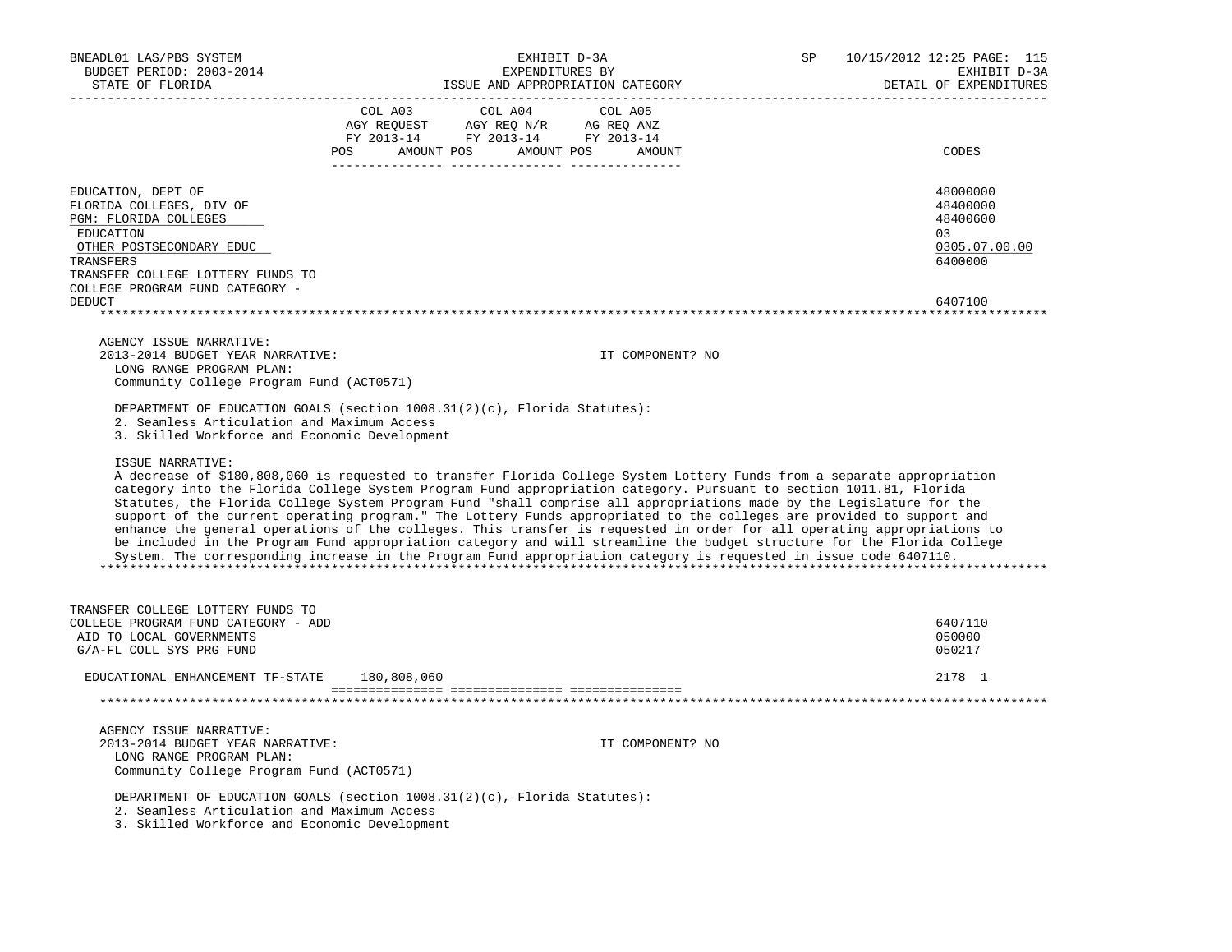| BNEADL01 LAS/PBS SYSTEM<br>BUDGET PERIOD: 2003-2014<br>STATE OF FLORIDA                                                                                                                                   | EXHIBIT D-3A<br>EXPENDITURES BY<br>ISSUE AND APPROPRIATION CATEGORY |                                                                                                                                       |  | SP | 10/15/2012 12:25 PAGE: 116<br>EXHIBIT D-3A<br>DETAIL OF EXPENDITURES |                                                                                |
|-----------------------------------------------------------------------------------------------------------------------------------------------------------------------------------------------------------|---------------------------------------------------------------------|---------------------------------------------------------------------------------------------------------------------------------------|--|----|----------------------------------------------------------------------|--------------------------------------------------------------------------------|
|                                                                                                                                                                                                           |                                                                     | COL A03 COL A04 COL A05<br>AGY REQUEST AGY REQ N/R AG REQ ANZ<br>FY 2013-14 FY 2013-14 FY 2013-14<br>POS AMOUNT POS AMOUNT POS AMOUNT |  |    |                                                                      | CODES                                                                          |
| EDUCATION, DEPT OF<br>FLORIDA COLLEGES, DIV OF<br>PGM: FLORIDA COLLEGES<br>EDUCATION<br>OTHER POSTSECONDARY EDUC<br>TRANSFERS<br>TRANSFER COLLEGE LOTTERY FUNDS TO<br>COLLEGE PROGRAM FUND CATEGORY - ADD |                                                                     |                                                                                                                                       |  |    |                                                                      | 48000000<br>48400000<br>48400600<br>0.3<br>0305.07.00.00<br>6400000<br>6407110 |

ISSUE NARRATIVE:

 An increase of \$180,808,060 is requested to transfer Florida College System Lottery Funds from a separate appropriation category into the Florida College System Program Fund appropriation category. Pursuant to section 1011.81, Florida Statutes, the Florida College System Program Fund "shall comprise all appropriations made by the Legislature for the support of the current operating program." The Lottery Funds appropriated to the colleges are provided to support and enhance the general operations of the colleges. This transfer is requested in order for all operating appropriations to be included in the Program Fund appropriation category and will streamline the budget structure for the Florida College System. A corresponding decrease in the Lottery Funds appropriation category is requested in issue code 6407100. \*\*\*\*\*\*\*\*\*\*\*\*\*\*\*\*\*\*\*\*\*\*\*\*\*\*\*\*\*\*\*\*\*\*\*\*\*\*\*\*\*\*\*\*\*\*\*\*\*\*\*\*\*\*\*\*\*\*\*\*\*\*\*\*\*\*\*\*\*\*\*\*\*\*\*\*\*\*\*\*\*\*\*\*\*\*\*\*\*\*\*\*\*\*\*\*\*\*\*\*\*\*\*\*\*\*\*\*\*\*\*\*\*\*\*\*\*\*\*\*\*\*\*\*\*\*\*

| TOTAL: OTHER POSTSECONDARY EDUC |             | 0305.07.00.00 |
|---------------------------------|-------------|---------------|
| BY FUND TYPE                    |             |               |
| GENERAL REVENUE FUND            | 983,387,595 | 1000          |
| TRUST FUNDS                     | 183,789,577 | 2000          |
| TOTAL PROG COMP 1167,177,172    |             |               |
|                                 |             |               |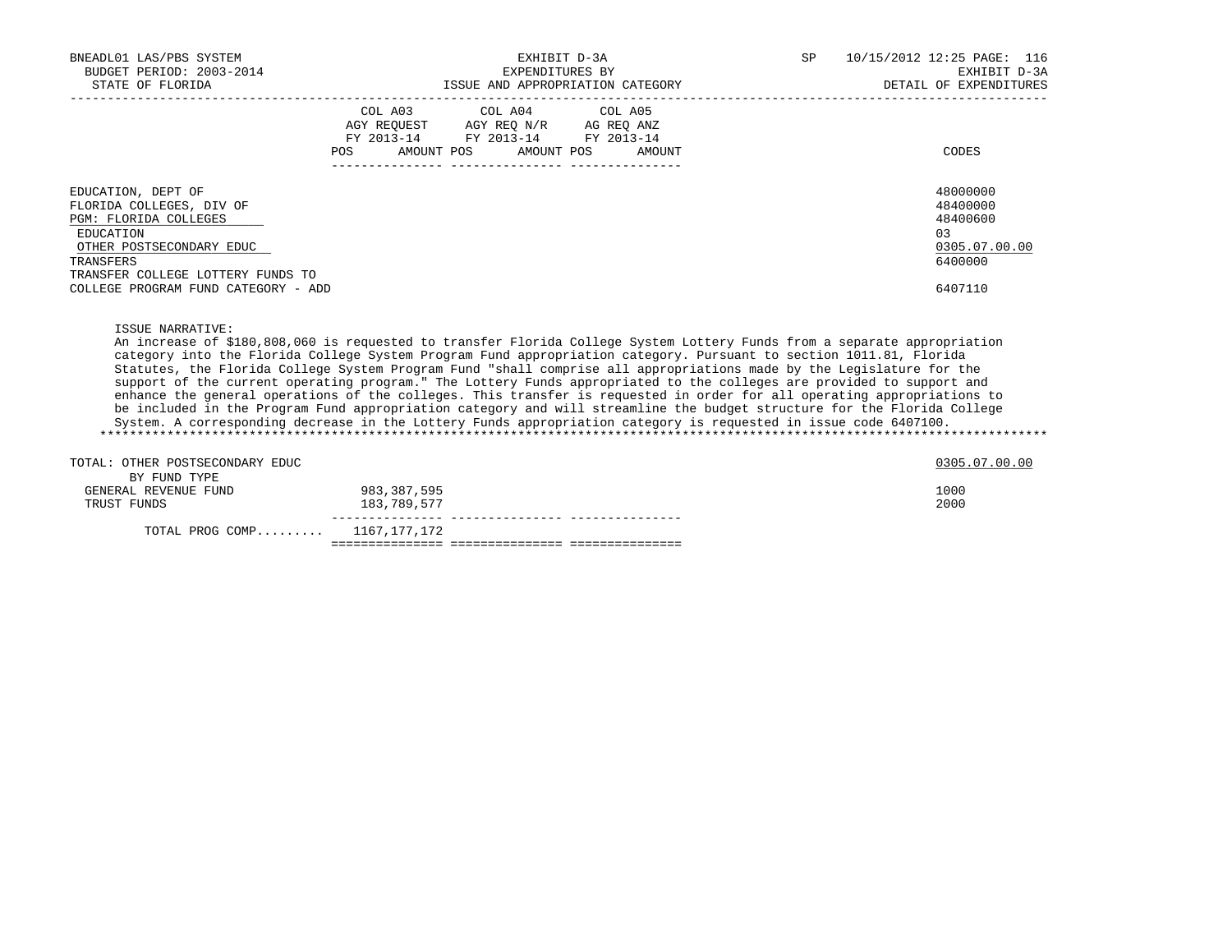| BNEADL01 LAS/PBS SYSTEM<br>BUDGET PERIOD: 2003-2014<br>STATE OF FLORIDA<br>---------------                                                          | EXHIBIT D-3A<br>EXPENDITURES BY<br>ISSUE AND APPROPRIATION CATEGORY |                                                                                                 |                   | SP 10/15/2012 12:25 PAGE: 117 |  | EXHIBIT D-3A<br>DETAIL OF EXPENDITURES                 |  |
|-----------------------------------------------------------------------------------------------------------------------------------------------------|---------------------------------------------------------------------|-------------------------------------------------------------------------------------------------|-------------------|-------------------------------|--|--------------------------------------------------------|--|
|                                                                                                                                                     | COL A03<br>AMOUNT POS<br>POS                                        | COL A04<br>AGY REQUEST AGY REQ N/R AG REQ ANZ<br>FY 2013-14 FY 2013-14 FY 2013-14<br>AMOUNT POS | COL A05<br>AMOUNT |                               |  | CODES                                                  |  |
| EDUCATION, DEPT OF<br>STATE BOARD OF EDUCATION<br>EDUCATION<br>PK-20 EXECUTIVE BUDGET<br>ESTIMATED EXPENDITURES<br>IMPLEMENTATION OF REORGANIZATION |                                                                     |                                                                                                 |                   |                               |  | 48000000<br>48800000<br>03<br>0312.00.00.00<br>1000000 |  |
| AUTHORIZED IN CHAPTER 2012-184, LOF<br>$-$ HB 1263<br>SALARY RATE<br>SALARY RATE 46,560                                                             |                                                                     |                                                                                                 |                   |                               |  | 100H000<br>000000                                      |  |
| SALARIES AND BENEFITS                                                                                                                               |                                                                     |                                                                                                 |                   |                               |  | 010000                                                 |  |
| NURS STDNT LOAN FORGIVE TF-STATE                                                                                                                    | 1.00<br>65,526                                                      |                                                                                                 |                   |                               |  | 2505 1                                                 |  |
| <b>EXPENSES</b>                                                                                                                                     |                                                                     |                                                                                                 |                   |                               |  | 040000                                                 |  |
| NURS STDNT LOAN FORGIVE TF-STATE                                                                                                                    | 39,050                                                              |                                                                                                 |                   |                               |  | 2505 1                                                 |  |
| OPERATING CAPITAL OUTLAY                                                                                                                            |                                                                     |                                                                                                 |                   |                               |  | 060000                                                 |  |
| NURS STDNT LOAN FORGIVE TF-STATE 6,000                                                                                                              |                                                                     |                                                                                                 |                   |                               |  | 2505 1                                                 |  |
| SPECIAL CATEGORIES<br>CONTRACTED SERVICES                                                                                                           |                                                                     |                                                                                                 |                   |                               |  | 100000<br>100777                                       |  |
| NURS STDNT LOAN FORGIVE TF-STATE 41,188                                                                                                             |                                                                     |                                                                                                 |                   |                               |  | 2505 1                                                 |  |
| TR/DMS/HR SVCS/STW CONTRCT                                                                                                                          |                                                                     |                                                                                                 |                   |                               |  | 107040                                                 |  |
| NURS STDNT LOAN FORGIVE TF-STATE                                                                                                                    | 356                                                                 |                                                                                                 |                   |                               |  | 2505 1                                                 |  |
| TOTAL: IMPLEMENTATION OF REORGANIZATION<br>AUTHORIZED IN CHAPTER 2012-184, LOF<br>$-$ HB 1263                                                       |                                                                     |                                                                                                 |                   |                               |  | 100H000                                                |  |
| TOTAL POSITIONS 1.00<br>TOTAL ISSUE $152,120$<br>TOTAL SALARY RATE 46,560                                                                           |                                                                     |                                                                                                 |                   |                               |  |                                                        |  |
|                                                                                                                                                     |                                                                     |                                                                                                 |                   |                               |  |                                                        |  |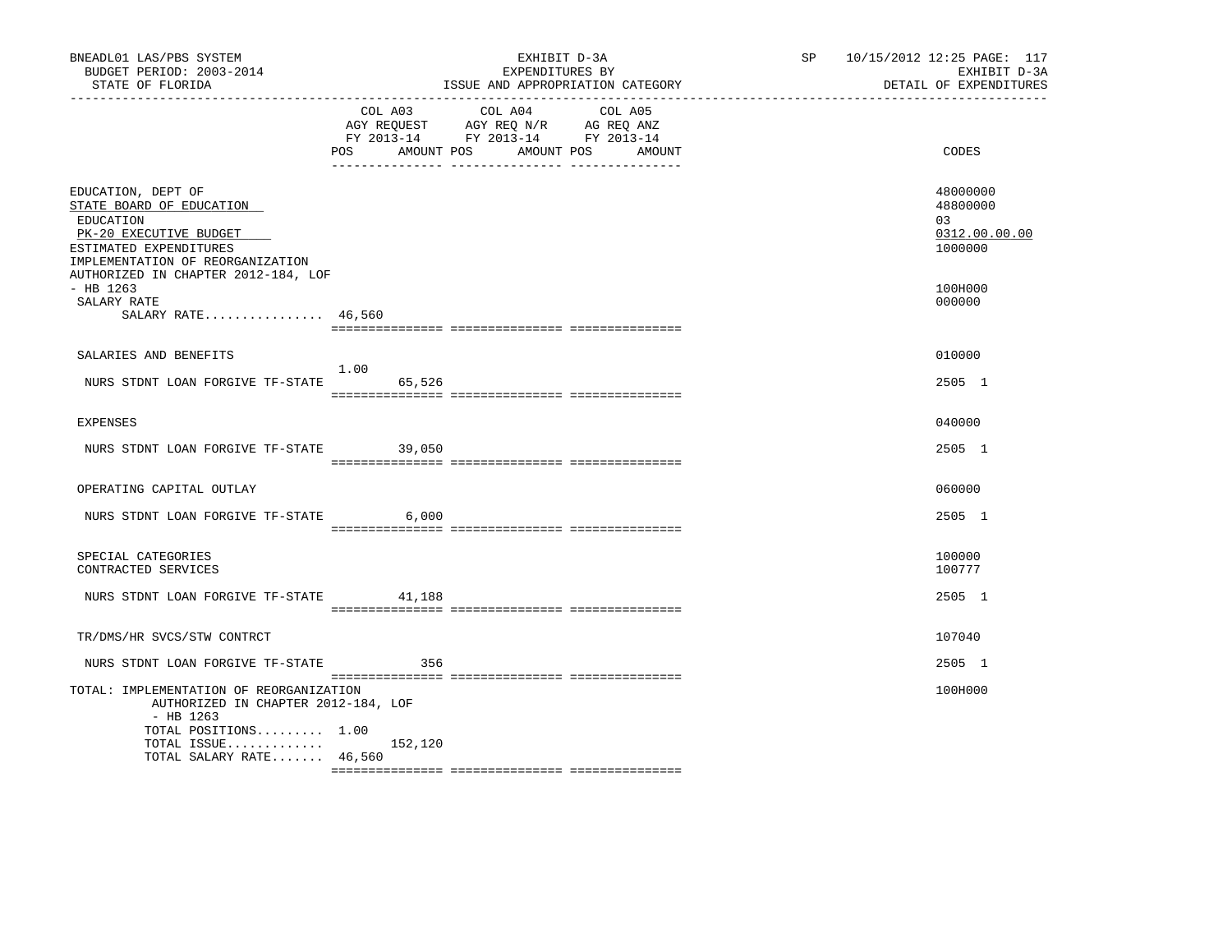| BNEADL01 LAS/PBS SYSTEM<br>BUDGET PERIOD: 2003-2014<br>STATE OF FLORIDA                                                                                                                         |                              | EXHIBIT D-3A<br>EXPENDITURES BY<br>ISSUE AND APPROPRIATION CATEGORY | SP<br>10/15/2012 12:25 PAGE: 118<br>EXHIBIT D-3A<br>DETAIL OF EXPENDITURES  |
|-------------------------------------------------------------------------------------------------------------------------------------------------------------------------------------------------|------------------------------|---------------------------------------------------------------------|-----------------------------------------------------------------------------|
|                                                                                                                                                                                                 | COL A03                      | COL A04<br>COL A05                                                  |                                                                             |
|                                                                                                                                                                                                 |                              | POS AMOUNT POS AMOUNT POS<br>AMOUNT                                 | CODES                                                                       |
| EDUCATION, DEPT OF<br>STATE BOARD OF EDUCATION<br>EDUCATION<br>PK-20 EXECUTIVE BUDGET<br>ESTIMATED EXPENDITURES<br>ESTIMATED EXPENDITURES - OPERATIONS<br>SALARY RATE<br>SALARY RATE 50,031,372 |                              |                                                                     | 48000000<br>48800000<br>03<br>0312.00.00.00<br>1000000<br>1001000<br>000000 |
| SALARIES AND BENEFITS                                                                                                                                                                           |                              |                                                                     | 010000                                                                      |
| GENERAL REVENUE FUND<br>$-MATCH$                                                                                                                                                                | -STATE 17,813,400<br>863,106 |                                                                     | 1000 1<br>1000 2                                                            |
| TOTAL GENERAL REVENUE FUND                                                                                                                                                                      | 18,676,506                   |                                                                     | 1000                                                                        |
| ADMINISTRATIVE TRUST FUND -FEDERL                                                                                                                                                               | 6,625,153                    |                                                                     | 2021 3                                                                      |
| ED CERTIFICATION/SVC TF -STATE                                                                                                                                                                  | 4,302,379                    |                                                                     | 2176 1                                                                      |
| DIV UNIV FAC CONST ADM TF -STATE                                                                                                                                                                | 2,818,889                    |                                                                     | 2222 1                                                                      |
| FEDERAL GRANTS TRUST FUND -FEDERL 13,690,683                                                                                                                                                    | -RECPNT 355,102              |                                                                     | 2261 3<br>2261 9                                                            |
| TOTAL FEDERAL GRANTS TRUST FUND 14,045,785                                                                                                                                                      |                              |                                                                     | 2261                                                                        |
| INSTITUTE ASSESSMENT TF -STATE 2,142,140                                                                                                                                                        |                              |                                                                     | 2380 1                                                                      |
| STUDENT LOAN OPERATING TF -FEDERL                                                                                                                                                               | 7,561,059                    |                                                                     | 2397 3                                                                      |
| OPERATING TRUST FUND                                                                                                                                                                            | -STATE 454,839               |                                                                     | 2510 1                                                                      |
| TEACHER CERT EXAM TF                                                                                                                                                                            | -STATE 281,000               |                                                                     | 2727 1                                                                      |
| WORKING CAPITAL TRUST FUND-STATE 6,637,253                                                                                                                                                      |                              |                                                                     | 2792 1                                                                      |
| TOTAL POSITIONS $1,028.50$<br>TOTAL APPRO 63,545,003                                                                                                                                            |                              |                                                                     |                                                                             |
| OTHER PERSONAL SERVICES                                                                                                                                                                         |                              |                                                                     | 030000                                                                      |
| GENERAL REVENUE FUND<br>-MATCH                                                                                                                                                                  | -STATE 227,317<br>222        |                                                                     | 1000 1<br>1000 2                                                            |
| TOTAL GENERAL REVENUE FUND                                                                                                                                                                      | 227,539                      |                                                                     | 1000                                                                        |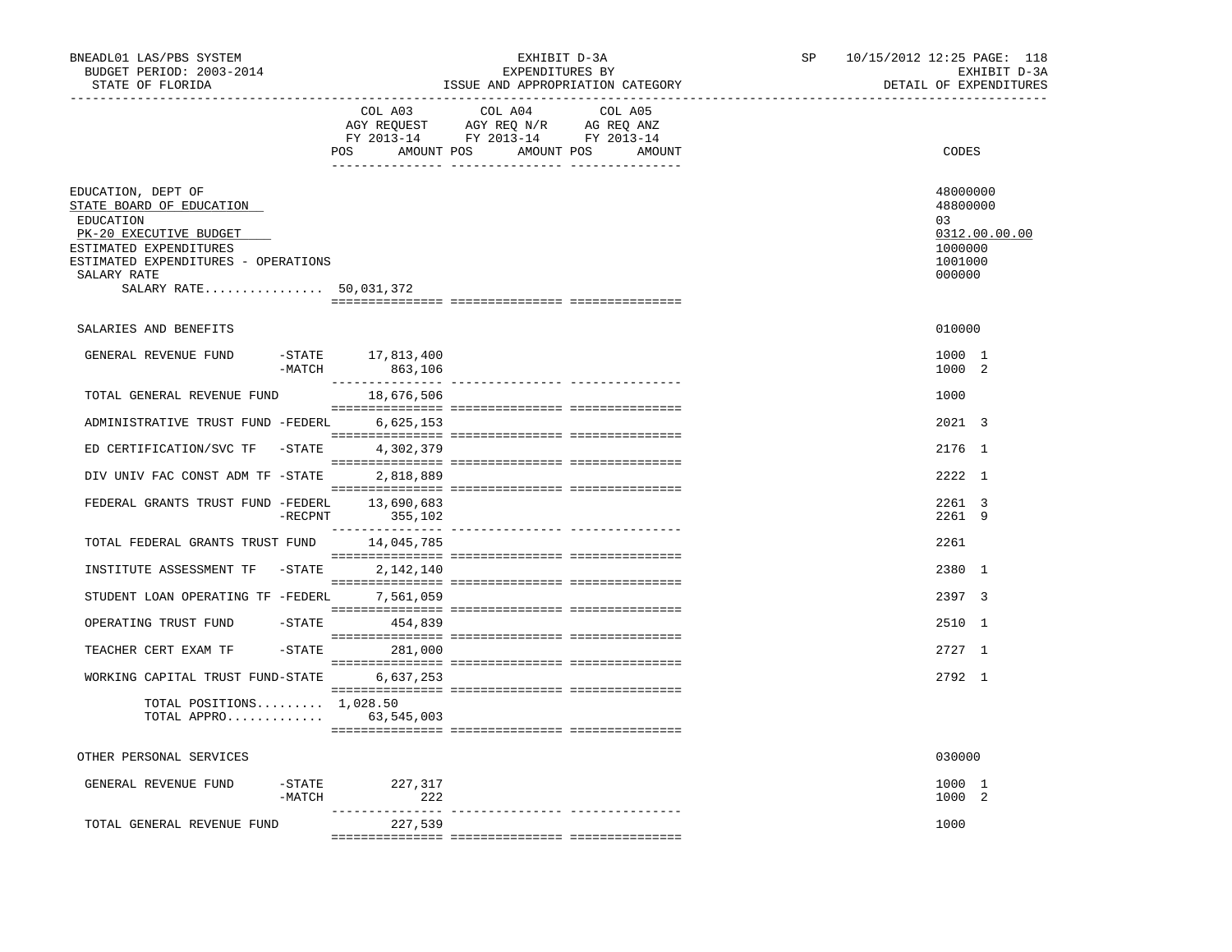| BNEADL01 LAS/PBS SYSTEM<br>BUDGET PERIOD: 2003-2014<br>STATE OF FLORIDA                                                                                                                                                |            |                               | EXHIBIT D-3A<br>EXPENDITURES BY                                                                                       | ISSUE AND APPROPRIATION CATEGORY | SP | 10/15/2012 12:25 PAGE: 119<br>EXHIBIT D-3A<br>DETAIL OF EXPENDITURES                  |
|------------------------------------------------------------------------------------------------------------------------------------------------------------------------------------------------------------------------|------------|-------------------------------|-----------------------------------------------------------------------------------------------------------------------|----------------------------------|----|---------------------------------------------------------------------------------------|
|                                                                                                                                                                                                                        |            | COL A03                       | COL A04<br>AGY REQUEST AGY REQ N/R AG REQ ANZ<br>FY 2013-14 FY 2013-14 FY 2013-14<br>POS AMOUNT POS AMOUNT POS AMOUNT | COL A05                          |    | CODES                                                                                 |
| EDUCATION, DEPT OF<br>STATE BOARD OF EDUCATION<br>EDUCATION<br>PK-20 EXECUTIVE BUDGET<br>ESTIMATED EXPENDITURES<br>ESTIMATED EXPENDITURES - OPERATIONS<br>OTHER PERSONAL SERVICES<br>ADMINISTRATIVE TRUST FUND -FEDERL |            | 135,012                       |                                                                                                                       |                                  |    | 48000000<br>48800000<br>03<br>0312.00.00.00<br>1000000<br>1001000<br>030000<br>2021 3 |
| ED CERTIFICATION/SVC TF -STATE 149,999                                                                                                                                                                                 |            |                               |                                                                                                                       |                                  |    | 2176 1                                                                                |
| DIV UNIV FAC CONST ADM TF -STATE<br>FEDERAL GRANTS TRUST FUND -FEDERL 1,120,779                                                                                                                                        |            | 40,000                        |                                                                                                                       |                                  |    | 2222 1<br>2261 3                                                                      |
|                                                                                                                                                                                                                        | $-$ RECPNT | 13,935                        |                                                                                                                       |                                  |    | 2261 9                                                                                |
| TOTAL FEDERAL GRANTS TRUST FUND                                                                                                                                                                                        |            | 1,134,714                     |                                                                                                                       |                                  |    | 2261                                                                                  |
| INSTITUTE ASSESSMENT TF                                                                                                                                                                                                |            | -STATE 49,600                 |                                                                                                                       |                                  |    | 2380 1                                                                                |
| STUDENT LOAN OPERATING TF -FEDERL 250,000                                                                                                                                                                              |            |                               |                                                                                                                       |                                  |    | 2397 3                                                                                |
| OPERATING TRUST FUND                                                                                                                                                                                                   |            | $-$ STATE $120, 101$          |                                                                                                                       |                                  |    | 2510 1                                                                                |
| WORKING CAPITAL TRUST FUND-STATE 55,480                                                                                                                                                                                |            |                               |                                                                                                                       |                                  |    | 2792 1                                                                                |
| TOTAL APPRO                                                                                                                                                                                                            |            | 2,162,445                     |                                                                                                                       |                                  |    |                                                                                       |
| <b>EXPENSES</b>                                                                                                                                                                                                        |            |                               |                                                                                                                       |                                  |    | 040000                                                                                |
| GENERAL REVENUE FUND                                                                                                                                                                                                   | $-MATCH$   | $-$ STATE 2,355,402<br>79,596 |                                                                                                                       |                                  |    | 1000 1<br>1000 2                                                                      |
| TOTAL GENERAL REVENUE FUND                                                                                                                                                                                             |            | 2,434,998                     |                                                                                                                       |                                  |    | 1000                                                                                  |
| ADMINISTRATIVE TRUST FUND -FEDERL 1,502,031                                                                                                                                                                            |            |                               |                                                                                                                       |                                  |    | 2021 3                                                                                |
| ED CERTIFICATION/SVC TF                                                                                                                                                                                                |            | -STATE 577,908                |                                                                                                                       |                                  |    | 2176 1                                                                                |
| DIV UNIV FAC CONST ADM TF -STATE 868,681                                                                                                                                                                               |            |                               |                                                                                                                       |                                  |    | 2222 1                                                                                |
| FEDERAL GRANTS TRUST FUND -FEDERL                                                                                                                                                                                      | $-$ RECPNT | 3,551,855<br>94,654           |                                                                                                                       |                                  |    | 2261 3<br>2261 9                                                                      |
| TOTAL FEDERAL GRANTS TRUST FUND                                                                                                                                                                                        |            | 3,646,509                     |                                                                                                                       |                                  |    | 2261                                                                                  |
| GRANTS AND DONATIONS TF -STATE                                                                                                                                                                                         |            | 50,000                        |                                                                                                                       |                                  |    | 2339 1                                                                                |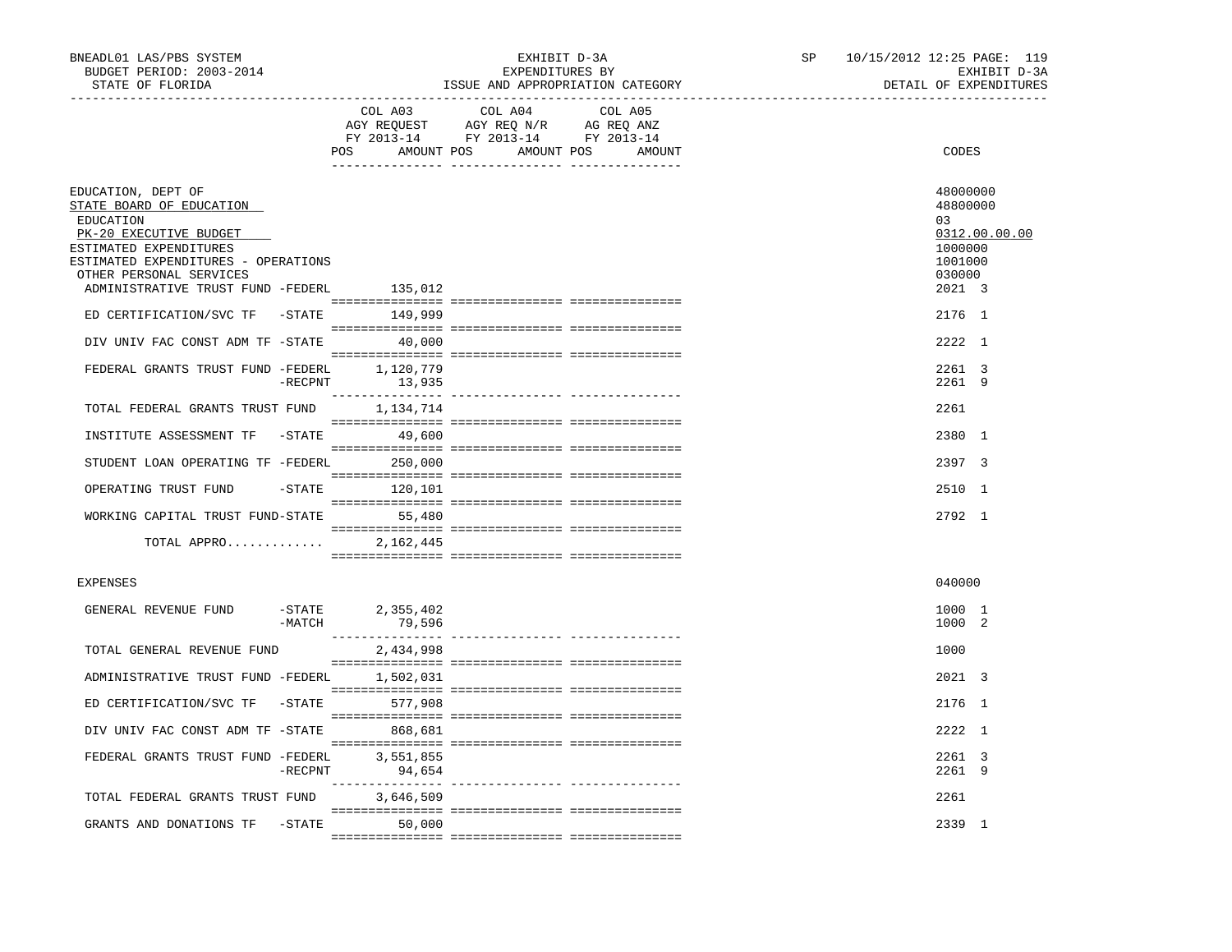| BNEADL01 LAS/PBS SYSTEM<br>BUDGET PERIOD: 2003-2014<br>STATE OF FLORIDA                                                                                                                                                                                                                                                                                                          |                       |                                                  | EXHIBIT D-3A<br>EXPENDITURES BY<br>ISSUE AND APPROPRIATION CATEGORY                                                                                                                                                                                                                                                                                                                                                                 |         | SP | 10/15/2012 12:25 PAGE: 120 |                                                                                                              | EXHIBIT D-3A<br>DETAIL OF EXPENDITURES |
|----------------------------------------------------------------------------------------------------------------------------------------------------------------------------------------------------------------------------------------------------------------------------------------------------------------------------------------------------------------------------------|-----------------------|--------------------------------------------------|-------------------------------------------------------------------------------------------------------------------------------------------------------------------------------------------------------------------------------------------------------------------------------------------------------------------------------------------------------------------------------------------------------------------------------------|---------|----|----------------------------|--------------------------------------------------------------------------------------------------------------|----------------------------------------|
|                                                                                                                                                                                                                                                                                                                                                                                  |                       |                                                  | COL A03 COL A04<br>AGY REQUEST AGY REQ N/R AG REQ ANZ<br>FY 2013-14 FY 2013-14 FY 2013-14<br>POS AMOUNT POS AMOUNT POS AMOUNT                                                                                                                                                                                                                                                                                                       | COL A05 |    |                            | CODES                                                                                                        |                                        |
| EDUCATION, DEPT OF<br>STATE BOARD OF EDUCATION<br>EDUCATION<br>PK-20 EXECUTIVE BUDGET<br>ESTIMATED EXPENDITURES<br>ESTIMATED EXPENDITURES - OPERATIONS<br><b>EXPENSES</b><br>INSTITUTE ASSESSMENT TF -STATE<br>STUDENT LOAN OPERATING TF -FEDERL 2.521.981<br>OPERATING TRUST FUND<br>TEACHER CERT EXAM TF<br>WORKING CAPITAL TRUST FUND-STATE 737,894<br>TOTAL APPRO 14,257,586 |                       | 932,401<br>$-$ STATE 928, 183<br>$-STATE$ 57,000 |                                                                                                                                                                                                                                                                                                                                                                                                                                     |         |    |                            | 48000000<br>48800000<br>03<br>1000000<br>1001000<br>040000<br>2380 1<br>2397 3<br>2510 1<br>2727 1<br>2792 1 | 0312.00.00.00                          |
| OPERATING CAPITAL OUTLAY                                                                                                                                                                                                                                                                                                                                                         |                       |                                                  |                                                                                                                                                                                                                                                                                                                                                                                                                                     |         |    |                            | 060000                                                                                                       |                                        |
| GENERAL REVENUE FUND                                                                                                                                                                                                                                                                                                                                                             | $-$ STATE<br>$-MATCH$ | 43,190<br>2,780                                  |                                                                                                                                                                                                                                                                                                                                                                                                                                     |         |    |                            | 1000 1<br>1000 2                                                                                             |                                        |
| TOTAL GENERAL REVENUE FUND                                                                                                                                                                                                                                                                                                                                                       |                       | 45,970                                           |                                                                                                                                                                                                                                                                                                                                                                                                                                     |         |    |                            | 1000                                                                                                         |                                        |
| ADMINISTRATIVE TRUST FUND -FEDERL 145,428                                                                                                                                                                                                                                                                                                                                        |                       |                                                  |                                                                                                                                                                                                                                                                                                                                                                                                                                     |         |    |                            | 2021 3                                                                                                       |                                        |
| ED CERTIFICATION/SVC TF -STATE 45,440                                                                                                                                                                                                                                                                                                                                            |                       |                                                  |                                                                                                                                                                                                                                                                                                                                                                                                                                     |         |    |                            | 2176 1                                                                                                       |                                        |
| DIV UNIV FAC CONST ADM TF -STATE 15,000                                                                                                                                                                                                                                                                                                                                          |                       |                                                  | $\begin{minipage}{0.03\textwidth} \begin{tabular}{l} \textbf{1} & \textbf{2} & \textbf{3} & \textbf{5} & \textbf{5} & \textbf{6} & \textbf{6} & \textbf{7} & \textbf{8} & \textbf{9} & \textbf{9} & \textbf{9} & \textbf{9} & \textbf{9} & \textbf{9} & \textbf{9} & \textbf{9} & \textbf{9} & \textbf{9} & \textbf{9} & \textbf{9} & \textbf{9} & \textbf{9} & \textbf{9} & \textbf{9} & \textbf{9} & \textbf{9} & \textbf{9} & \$ |         |    |                            | 2222 1                                                                                                       |                                        |
| FEDERAL GRANTS TRUST FUND -FEDERL 770,589                                                                                                                                                                                                                                                                                                                                        | $-$ RECPNT            | 8,245                                            |                                                                                                                                                                                                                                                                                                                                                                                                                                     |         |    |                            | 2261 3<br>2261 9                                                                                             |                                        |
| TOTAL FEDERAL GRANTS TRUST FUND                                                                                                                                                                                                                                                                                                                                                  |                       | 778,834                                          |                                                                                                                                                                                                                                                                                                                                                                                                                                     |         |    |                            | 2261                                                                                                         |                                        |
| INSTITUTE ASSESSMENT TF -STATE 16,375                                                                                                                                                                                                                                                                                                                                            |                       |                                                  |                                                                                                                                                                                                                                                                                                                                                                                                                                     |         |    |                            | 2380 1                                                                                                       |                                        |
| STUDENT LOAN OPERATING TF -FEDERL 518,200                                                                                                                                                                                                                                                                                                                                        |                       |                                                  |                                                                                                                                                                                                                                                                                                                                                                                                                                     |         |    |                            | 2397 3                                                                                                       |                                        |
| WORKING CAPITAL TRUST FUND-STATE 47,921                                                                                                                                                                                                                                                                                                                                          |                       |                                                  |                                                                                                                                                                                                                                                                                                                                                                                                                                     |         |    |                            | 2792 1                                                                                                       |                                        |
| TOTAL APPRO                                                                                                                                                                                                                                                                                                                                                                      |                       | 1,613,168                                        |                                                                                                                                                                                                                                                                                                                                                                                                                                     |         |    |                            |                                                                                                              |                                        |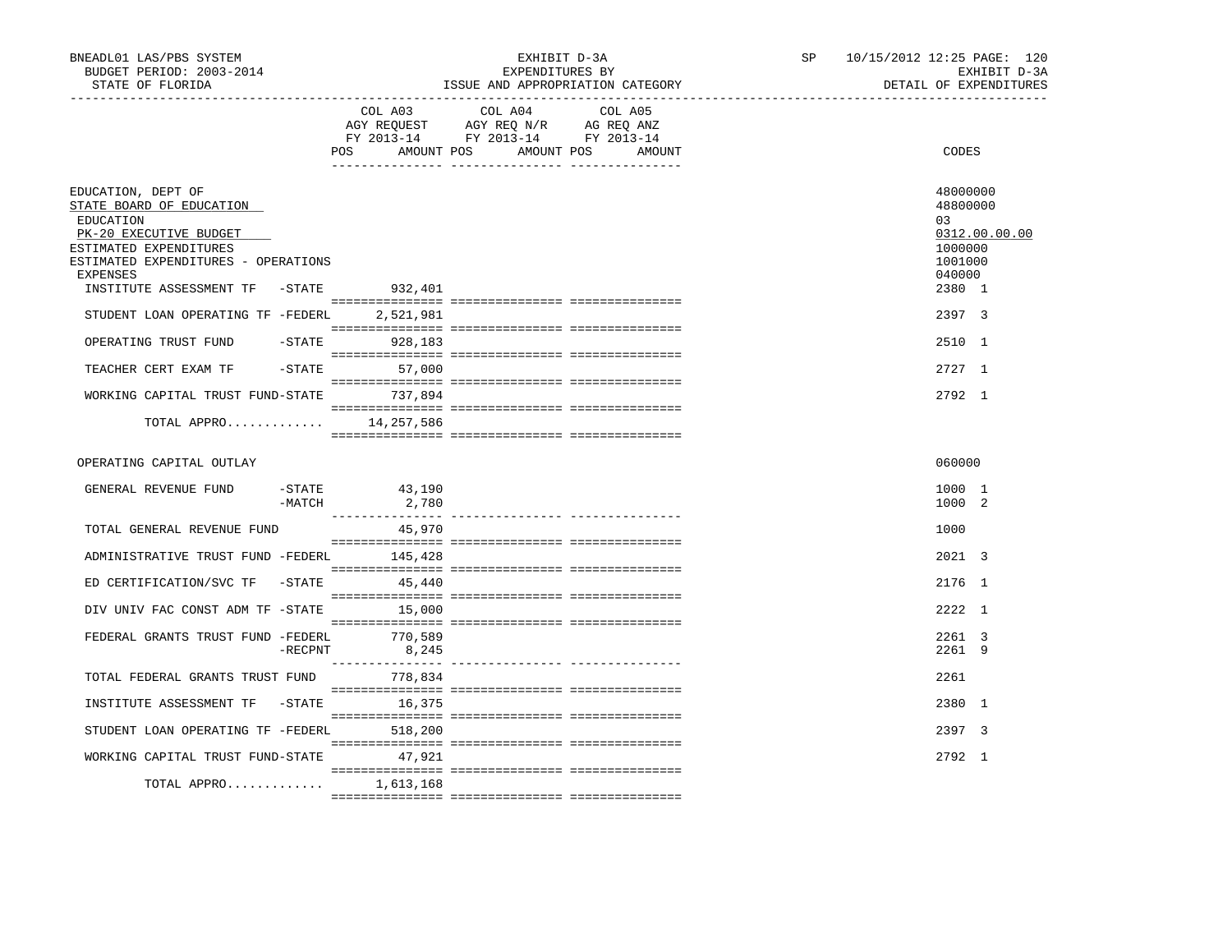| BNEADL01 LAS/PBS SYSTEM<br>BUDGET PERIOD: 2003-2014<br>STATE OF FLORIDA                                                                                                                                                  |           |                                     | EXHIBIT D-3A<br>EXPENDITURES BY<br>ISSUE AND APPROPRIATION CATEGORY                                                    |                   | SP | 10/15/2012 12:25 PAGE: 121<br>EXHIBIT D-3A<br>DETAIL OF EXPENDITURES                  |
|--------------------------------------------------------------------------------------------------------------------------------------------------------------------------------------------------------------------------|-----------|-------------------------------------|------------------------------------------------------------------------------------------------------------------------|-------------------|----|---------------------------------------------------------------------------------------|
|                                                                                                                                                                                                                          |           |                                     | COL A03 COL A04<br>AGY REQUEST AGY REQ N/R AG REQ ANZ<br>FY 2013-14 FY 2013-14 FY 2013-14<br>POS AMOUNT POS AMOUNT POS | COL A05<br>AMOUNT |    | CODES                                                                                 |
| EDUCATION, DEPT OF<br>STATE BOARD OF EDUCATION<br>EDUCATION<br>PK-20 EXECUTIVE BUDGET<br>ESTIMATED EXPENDITURES<br>ESTIMATED EXPENDITURES - OPERATIONS<br>SPECIAL CATEGORIES<br>ASSESSMENT AND EVALUATION                |           |                                     |                                                                                                                        |                   |    | 48000000<br>48800000<br>03<br>0312.00.00.00<br>1000000<br>1001000<br>100000<br>100147 |
| GENERAL REVENUE FUND -STATE 42,551,419<br>ADMINISTRATIVE TRUST FUND -FEDERL 3,500,000<br>FEDERAL GRANTS TRUST FUND -FEDERL<br>STUDENT LOAN OPERATING TF -FEDERL<br>TEACHER CERT EXAM TF -STATE 12,544,268<br>TOTAL APPRO |           | 26,120,008<br>750,000<br>85,465,695 |                                                                                                                        |                   |    | 1000 1<br>2021 3<br>2261 3<br>2397 3<br>2727 1                                        |
|                                                                                                                                                                                                                          |           |                                     |                                                                                                                        |                   |    |                                                                                       |
| TRANS TO DIV ADM HEARINGS                                                                                                                                                                                                |           |                                     |                                                                                                                        |                   |    | 100565                                                                                |
| GENERAL REVENUE FUND -STATE 232,822                                                                                                                                                                                      |           |                                     |                                                                                                                        |                   |    | 1000 1                                                                                |
| CONTRACTED SERVICES                                                                                                                                                                                                      |           |                                     |                                                                                                                        |                   |    | 100777                                                                                |
| GENERAL REVENUE FUND                                                                                                                                                                                                     | $-MATCH$  | -STATE 487,081<br>31,817            |                                                                                                                        |                   |    | 1000 1<br>1000 2                                                                      |
| TOTAL GENERAL REVENUE FUND                                                                                                                                                                                               |           | 518,898                             |                                                                                                                        |                   |    | 1000                                                                                  |
| ADMINISTRATIVE TRUST FUND -FEDERL 374,750                                                                                                                                                                                |           |                                     |                                                                                                                        |                   |    | 2021 3                                                                                |
| ED CERTIFICATION/SVC TF - STATE 1,583,535                                                                                                                                                                                |           |                                     |                                                                                                                        |                   |    | 2176 1                                                                                |
| DIV UNIV FAC CONST ADM TF -STATE 238,200                                                                                                                                                                                 |           |                                     |                                                                                                                        |                   |    | 2222 1                                                                                |
| FEDERAL GRANTS TRUST FUND -FEDERL 1,699,970                                                                                                                                                                              |           |                                     |                                                                                                                        |                   |    | 2261 3                                                                                |
| GRANTS AND DONATIONS TF -STATE                                                                                                                                                                                           |           | 50,000                              |                                                                                                                        |                   |    | 2339 1                                                                                |
| INSTITUTE ASSESSMENT TF -STATE 204,134                                                                                                                                                                                   |           |                                     |                                                                                                                        |                   |    | 2380 1                                                                                |
| STUDENT LOAN OPERATING TF -FEDERL                                                                                                                                                                                        |           | 10,955,478                          |                                                                                                                        |                   |    | 2397 3                                                                                |
| OPERATING TRUST FUND                                                                                                                                                                                                     | $-$ STATE | 264,193                             |                                                                                                                        |                   |    | 2510 1                                                                                |
| TEACHER CERT EXAM TF                                                                                                                                                                                                     | -STATE    | 2,000                               |                                                                                                                        |                   |    | 2727 1                                                                                |
| WORKING CAPITAL TRUST FUND-STATE                                                                                                                                                                                         |           | 149,249                             |                                                                                                                        |                   |    | 2792 1                                                                                |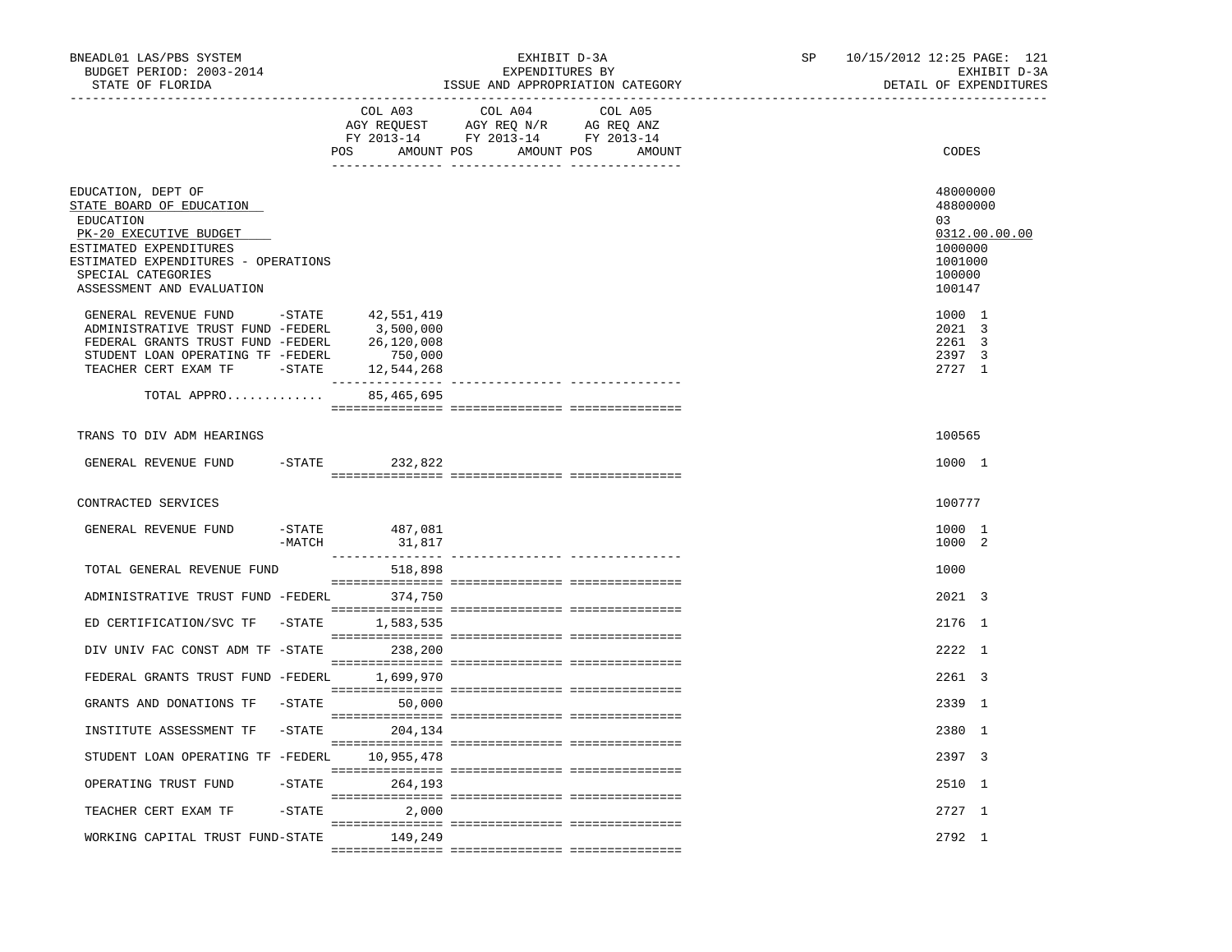| BNEADL01 LAS/PBS SYSTEM<br>BUDGET PERIOD: 2003-2014<br>STATE OF FLORIDA<br>------------------                                                                                                                                 |            | _________________________________ | EXHIBIT D-3A<br>EXPENDITURES BY                                                   | ISSUE AND APPROPRIATION CATEGORY            | SP | 10/15/2012 12:25 PAGE: 122<br>EXHIBIT D-3A<br>DETAIL OF EXPENDITURES                  |
|-------------------------------------------------------------------------------------------------------------------------------------------------------------------------------------------------------------------------------|------------|-----------------------------------|-----------------------------------------------------------------------------------|---------------------------------------------|----|---------------------------------------------------------------------------------------|
|                                                                                                                                                                                                                               |            | COL A03                           | COL A04<br>AGY REQUEST AGY REQ N/R AG REQ ANZ<br>FY 2013-14 FY 2013-14 FY 2013-14 | COL A05<br>POS AMOUNT POS AMOUNT POS AMOUNT |    | CODES                                                                                 |
| EDUCATION, DEPT OF<br>STATE BOARD OF EDUCATION<br>EDUCATION<br>PK-20 EXECUTIVE BUDGET<br>ESTIMATED EXPENDITURES<br>ESTIMATED EXPENDITURES - OPERATIONS<br>SPECIAL CATEGORIES<br>CONTRACTED SERVICES<br>TOTAL APPRO 16,040,407 |            |                                   |                                                                                   |                                             |    | 48000000<br>48800000<br>03<br>0312.00.00.00<br>1000000<br>1001000<br>100000<br>100777 |
| G/A-CHOICES PRODUCT SALES                                                                                                                                                                                                     |            |                                   |                                                                                   |                                             |    | 100793                                                                                |
| ED MEDIA & TECHNOLOGY TF -STATE 153,426                                                                                                                                                                                       |            |                                   |                                                                                   |                                             |    | 2183 1                                                                                |
| ED FAC RES & DEV PROJ                                                                                                                                                                                                         |            |                                   |                                                                                   |                                             |    | 102405                                                                                |
| DIV UNIV FAC CONST ADM TF -STATE                                                                                                                                                                                              |            | 200,000                           |                                                                                   |                                             |    | 2222 1                                                                                |
| STUDENT FIN ASST/MIS                                                                                                                                                                                                          |            |                                   |                                                                                   |                                             |    | 102823                                                                                |
| STUDENT LOAN OPERATING TF -FEDERL 259,845                                                                                                                                                                                     |            |                                   |                                                                                   |                                             |    | 2397 3                                                                                |
| RISK MANAGEMENT INSURANCE                                                                                                                                                                                                     |            |                                   |                                                                                   |                                             |    | 103241                                                                                |
| GENERAL REVENUE FUND                                                                                                                                                                                                          | $-MATCH$   | $-$ STATE $146, 727$<br>6,311     |                                                                                   |                                             |    | 1000 1<br>1000 2                                                                      |
| TOTAL GENERAL REVENUE FUND                                                                                                                                                                                                    |            | 153,038                           |                                                                                   |                                             |    | 1000                                                                                  |
| ADMINISTRATIVE TRUST FUND -FEDERL                                                                                                                                                                                             |            | 68,536                            |                                                                                   |                                             |    | 2021 3                                                                                |
| ED CERTIFICATION/SVC TF -STATE                                                                                                                                                                                                |            | 45,169                            |                                                                                   |                                             |    | 2176 1                                                                                |
| DIV UNIV FAC CONST ADM TF -STATE                                                                                                                                                                                              |            | 18,694                            |                                                                                   |                                             |    | 2222 1                                                                                |
| FEDERAL GRANTS TRUST FUND -FEDERL                                                                                                                                                                                             | $-$ RECPNT | 125,243<br>433                    |                                                                                   |                                             |    | 2261 3<br>2261 9                                                                      |
| TOTAL FEDERAL GRANTS TRUST FUND 125,676                                                                                                                                                                                       |            |                                   |                                                                                   |                                             |    | 2261                                                                                  |
| INSTITUTE ASSESSMENT TF -STATE                                                                                                                                                                                                |            | 9,195                             |                                                                                   |                                             |    | 2380 1                                                                                |
| STUDENT LOAN OPERATING TF -FEDERL 110,026                                                                                                                                                                                     |            |                                   |                                                                                   |                                             |    | 2397 3                                                                                |
| OPERATING TRUST FUND                                                                                                                                                                                                          | $-STATE$   | 4,750                             |                                                                                   |                                             |    | 2510 1                                                                                |
|                                                                                                                                                                                                                               |            |                                   |                                                                                   |                                             |    |                                                                                       |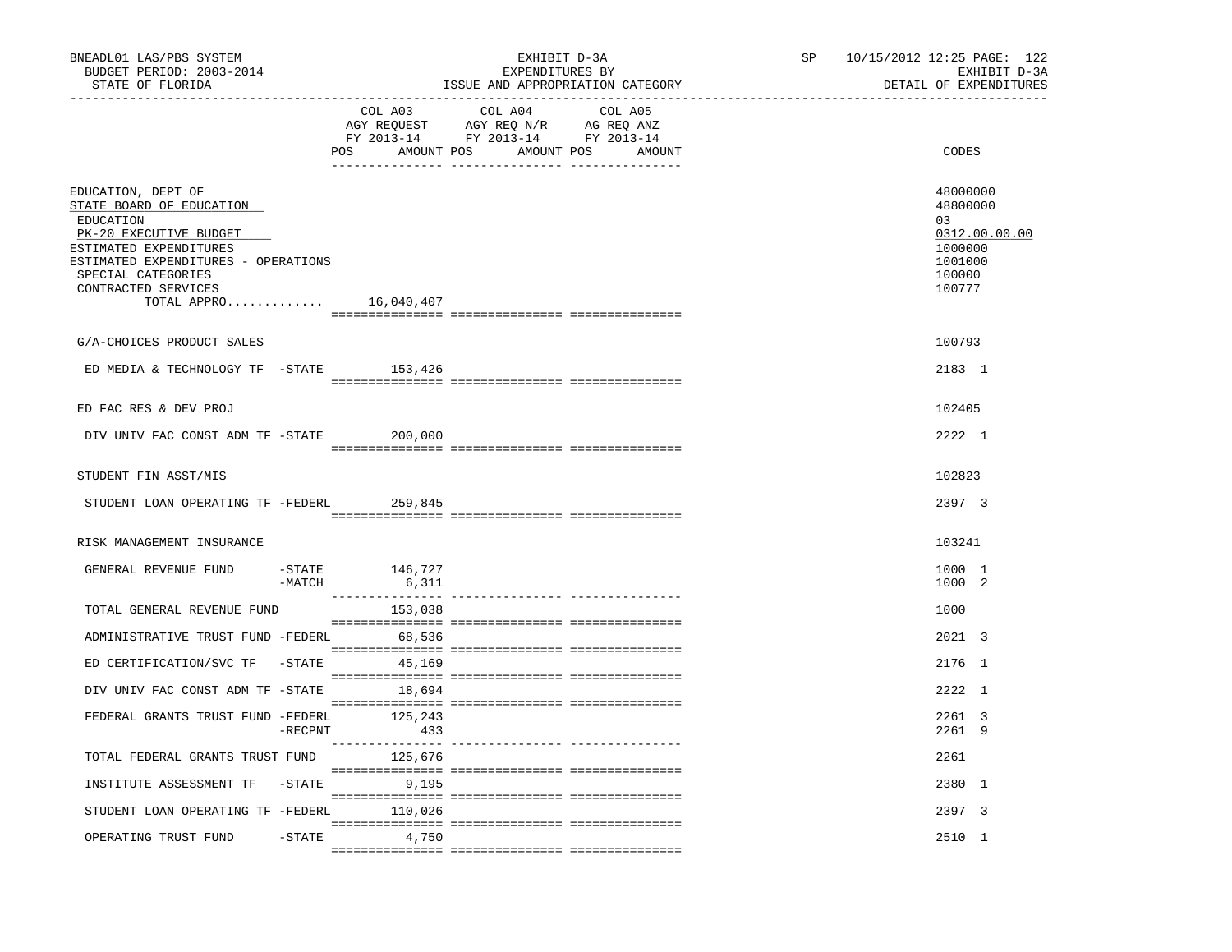| BNEADL01 LAS/PBS SYSTEM<br>BUDGET PERIOD: 2003-2014<br>STATE OF FLORIDA                                                                                                                                                                                      |                              | EXHIBIT D-3A<br>EXPENDITURES BY<br>ISSUE AND APPROPRIATION CATEGORY                                                                                                                                                                                                                        | SP | 10/15/2012 12:25 PAGE: 123<br>EXHIBIT D-3A<br>DETAIL OF EXPENDITURES                            |
|--------------------------------------------------------------------------------------------------------------------------------------------------------------------------------------------------------------------------------------------------------------|------------------------------|--------------------------------------------------------------------------------------------------------------------------------------------------------------------------------------------------------------------------------------------------------------------------------------------|----|-------------------------------------------------------------------------------------------------|
|                                                                                                                                                                                                                                                              | COL A03                      | COL A04<br>COL A05<br>$\begin{tabular}{lllllllll} \bf AGY \;\; RegUEST \hspace{1cm} AGY \;\; REG \;\; N/R \hspace{1cm} \bf AG \;\; REQ \;\; ANZ \\ \hline \bf FY \;\; 2013-14 \hspace{1cm} FY \;\; 2013-14 \hspace{1cm} FY \;\; 2013-14 \end{tabular}$<br>POS AMOUNT POS AMOUNT POS AMOUNT |    | CODES                                                                                           |
| EDUCATION, DEPT OF<br>STATE BOARD OF EDUCATION<br>EDUCATION<br>PK-20 EXECUTIVE BUDGET<br>ESTIMATED EXPENDITURES<br>ESTIMATED EXPENDITURES - OPERATIONS<br>SPECIAL CATEGORIES<br>RISK MANAGEMENT INSURANCE<br>WORKING CAPITAL TRUST FUND-STATE<br>TOTAL APPRO | 40,804<br>575,888            |                                                                                                                                                                                                                                                                                            |    | 48000000<br>48800000<br>03<br>0312.00.00.00<br>1000000<br>1001000<br>100000<br>103241<br>2792 1 |
|                                                                                                                                                                                                                                                              |                              |                                                                                                                                                                                                                                                                                            |    |                                                                                                 |
| TR/DMS/HR SVCS/STW CONTRCT<br>GENERAL REVENUE FUND<br>$-MATCH$                                                                                                                                                                                               | $-$ STATE $142,041$<br>6,952 |                                                                                                                                                                                                                                                                                            |    | 107040<br>1000 1<br>1000 2                                                                      |
| TOTAL GENERAL REVENUE FUND                                                                                                                                                                                                                                   | 148,993                      |                                                                                                                                                                                                                                                                                            |    | 1000                                                                                            |
| ADMINISTRATIVE TRUST FUND -FEDERL                                                                                                                                                                                                                            | 26,209                       |                                                                                                                                                                                                                                                                                            |    | 2021 3                                                                                          |
| ED CERTIFICATION/SVC TF -STATE                                                                                                                                                                                                                               | 21,768                       |                                                                                                                                                                                                                                                                                            |    | 2176 1                                                                                          |
| DIV UNIV FAC CONST ADM TF -STATE                                                                                                                                                                                                                             | 14,337                       |                                                                                                                                                                                                                                                                                            |    | $2222 - 1$                                                                                      |
| FEDERAL GRANTS TRUST FUND -FEDERL 90,206                                                                                                                                                                                                                     |                              |                                                                                                                                                                                                                                                                                            |    | 2261 3                                                                                          |
| INSTITUTE ASSESSMENT TF<br>-STATE                                                                                                                                                                                                                            | 6,308                        |                                                                                                                                                                                                                                                                                            |    | 2380 1                                                                                          |
| STUDENT LOAN OPERATING TF -FEDERL 54,067                                                                                                                                                                                                                     |                              |                                                                                                                                                                                                                                                                                            |    | 2397 3                                                                                          |
| OPERATING TRUST FUND                                                                                                                                                                                                                                         | $-STATE$ 3,536               |                                                                                                                                                                                                                                                                                            |    | 2510 1                                                                                          |
| WORKING CAPITAL TRUST FUND-STATE 32,492                                                                                                                                                                                                                      |                              |                                                                                                                                                                                                                                                                                            |    | $2792 \quad 1$                                                                                  |
| TOTAL APPRO                                                                                                                                                                                                                                                  | 397,916                      |                                                                                                                                                                                                                                                                                            |    |                                                                                                 |
| DATA PROCESSING SERVICES<br>EDU TECH/INFORMATION SRVCS                                                                                                                                                                                                       |                              |                                                                                                                                                                                                                                                                                            |    | 210000<br>210020                                                                                |
| GENERAL REVENUE FUND<br>$-MATCH$                                                                                                                                                                                                                             | $-STATE$ 1,910,348<br>35,480 |                                                                                                                                                                                                                                                                                            |    | 1000 1<br>1000 2                                                                                |
| TOTAL GENERAL REVENUE FUND                                                                                                                                                                                                                                   | 1,945,828                    |                                                                                                                                                                                                                                                                                            |    | 1000                                                                                            |
| ADMINISTRATIVE TRUST FUND -FEDERL                                                                                                                                                                                                                            | 1,359,971                    |                                                                                                                                                                                                                                                                                            |    | 2021 3                                                                                          |
|                                                                                                                                                                                                                                                              |                              |                                                                                                                                                                                                                                                                                            |    |                                                                                                 |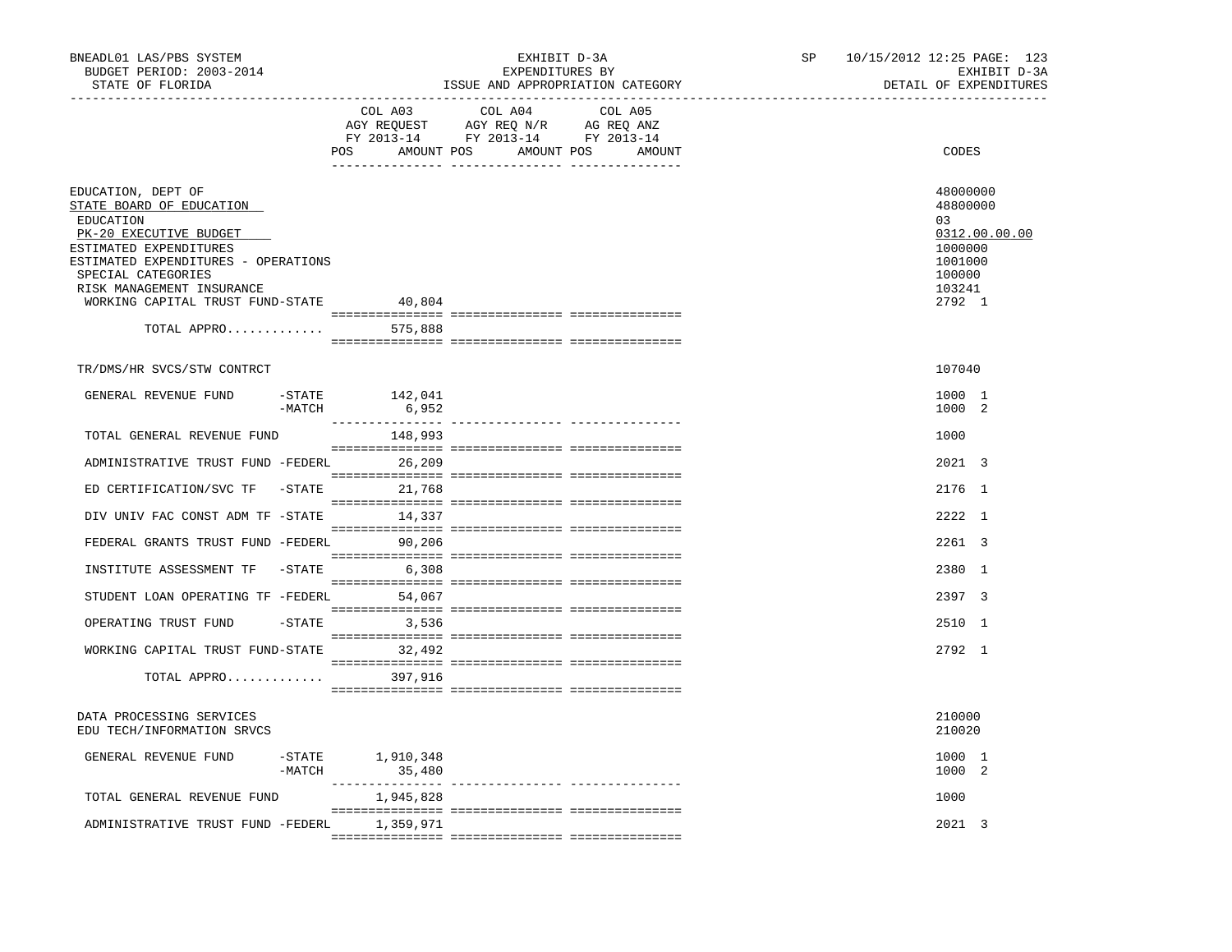| BNEADL01 LAS/PBS SYSTEM<br>BUDGET PERIOD: 2003-2014<br>STATE OF FLORIDA |           |                  | EXHIBIT D-3A<br>EXPENDITURES BY                                                                                                                          | ISSUE AND APPROPRIATION CATEGORY | SP 10/15/2012 12:25 PAGE: 124<br>EXHIBIT D-3A<br>DETAIL OF EXPENDITURES |
|-------------------------------------------------------------------------|-----------|------------------|----------------------------------------------------------------------------------------------------------------------------------------------------------|----------------------------------|-------------------------------------------------------------------------|
|                                                                         |           | POS              | ----------------------------------<br>COL A03 COL A04<br>AGY REQUEST AGY REQ N/R AG REQ ANZ<br>FY 2013-14 FY 2013-14 FY 2013-14<br>AMOUNT POS AMOUNT POS | COL A05<br>AMOUNT                | CODES                                                                   |
| EDUCATION, DEPT OF                                                      |           |                  |                                                                                                                                                          |                                  | 48000000                                                                |
| STATE BOARD OF EDUCATION                                                |           |                  |                                                                                                                                                          |                                  | 48800000<br>03                                                          |
| EDUCATION<br>PK-20 EXECUTIVE BUDGET                                     |           |                  |                                                                                                                                                          |                                  | 0312.00.00.00                                                           |
| ESTIMATED EXPENDITURES                                                  |           |                  |                                                                                                                                                          |                                  | 1000000                                                                 |
| ESTIMATED EXPENDITURES - OPERATIONS                                     |           |                  |                                                                                                                                                          |                                  | 1001000                                                                 |
| DATA PROCESSING SERVICES                                                |           |                  |                                                                                                                                                          |                                  | 210000                                                                  |
| EDU TECH/INFORMATION SRVCS<br>ED CERTIFICATION/SVC TF -STATE 741,882    |           |                  |                                                                                                                                                          |                                  | 210020<br>2176 1                                                        |
|                                                                         |           |                  |                                                                                                                                                          |                                  |                                                                         |
| DIV UNIV FAC CONST ADM TF -STATE 415,540                                |           |                  |                                                                                                                                                          |                                  | 2222 1                                                                  |
| FEDERAL GRANTS TRUST FUND -FEDERL 1,683,122                             |           |                  |                                                                                                                                                          |                                  | 2261 3                                                                  |
|                                                                         |           | -RECPNT 518      |                                                                                                                                                          |                                  | 2261 9                                                                  |
|                                                                         |           |                  |                                                                                                                                                          |                                  |                                                                         |
| TOTAL FEDERAL GRANTS TRUST FUND                                         |           | 1,683,640        |                                                                                                                                                          |                                  | 2261                                                                    |
| INSTITUTE ASSESSMENT TF -STATE 140,952                                  |           |                  |                                                                                                                                                          |                                  | 2380 1                                                                  |
|                                                                         |           |                  |                                                                                                                                                          |                                  |                                                                         |
| STUDENT LOAN OPERATING TF -FEDERL                                       |           | 2,665,071        |                                                                                                                                                          |                                  | 2397 3                                                                  |
|                                                                         |           |                  |                                                                                                                                                          |                                  |                                                                         |
| OPERATING TRUST FUND                                                    |           | $-$ STATE 75,515 |                                                                                                                                                          |                                  | 2510 1                                                                  |
| WORKING CAPITAL TRUST FUND-STATE 747,495                                |           |                  |                                                                                                                                                          |                                  | 2792 1                                                                  |
|                                                                         |           |                  |                                                                                                                                                          |                                  |                                                                         |
| TOTAL APPRO                                                             |           | 9,775,894        |                                                                                                                                                          |                                  |                                                                         |
|                                                                         |           |                  |                                                                                                                                                          |                                  |                                                                         |
| SOUTHWOOD SRC                                                           |           |                  |                                                                                                                                                          |                                  | 210021                                                                  |
| GENERAL REVENUE FUND -STATE 137,869                                     |           |                  |                                                                                                                                                          |                                  |                                                                         |
| DIV UNIV FAC CONST ADM TF -STATE                                        |           | 10,546           |                                                                                                                                                          |                                  | 1000 1<br>2222 1                                                        |
| FEDERAL GRANTS TRUST FUND -FEDERL                                       |           | 19,271           |                                                                                                                                                          |                                  | 2261 3                                                                  |
| STUDENT LOAN OPERATING TF -FEDERL                                       |           | 128,360          |                                                                                                                                                          |                                  | 2397 3                                                                  |
| WORKING CAPITAL TRUST FUND-STATE                                        |           | 91,359           |                                                                                                                                                          |                                  | 2792 1                                                                  |
| TOTAL APPRO                                                             |           | 387,405          |                                                                                                                                                          |                                  |                                                                         |
|                                                                         |           |                  |                                                                                                                                                          |                                  |                                                                         |
| NORTHWEST REGIONAL DC                                                   |           |                  |                                                                                                                                                          |                                  | 210023                                                                  |
|                                                                         |           |                  |                                                                                                                                                          |                                  |                                                                         |
| GENERAL REVENUE FUND -STATE 1,224,001                                   |           |                  |                                                                                                                                                          |                                  | 1000 1                                                                  |
|                                                                         | -MATCH    | 68,514           |                                                                                                                                                          |                                  | 1000 2                                                                  |
| TOTAL GENERAL REVENUE FUND                                              |           | 1,292,515        |                                                                                                                                                          | ------------ ----------------    | 1000                                                                    |
|                                                                         |           |                  |                                                                                                                                                          |                                  |                                                                         |
| ADMINISTRATIVE TRUST FUND -FEDERL                                       |           | 91,757           |                                                                                                                                                          |                                  | 2021 3                                                                  |
|                                                                         |           |                  |                                                                                                                                                          |                                  |                                                                         |
| ED CERTIFICATION/SVC TF                                                 | $-$ STATE | 962              |                                                                                                                                                          |                                  | 2176 1                                                                  |
|                                                                         |           |                  |                                                                                                                                                          |                                  |                                                                         |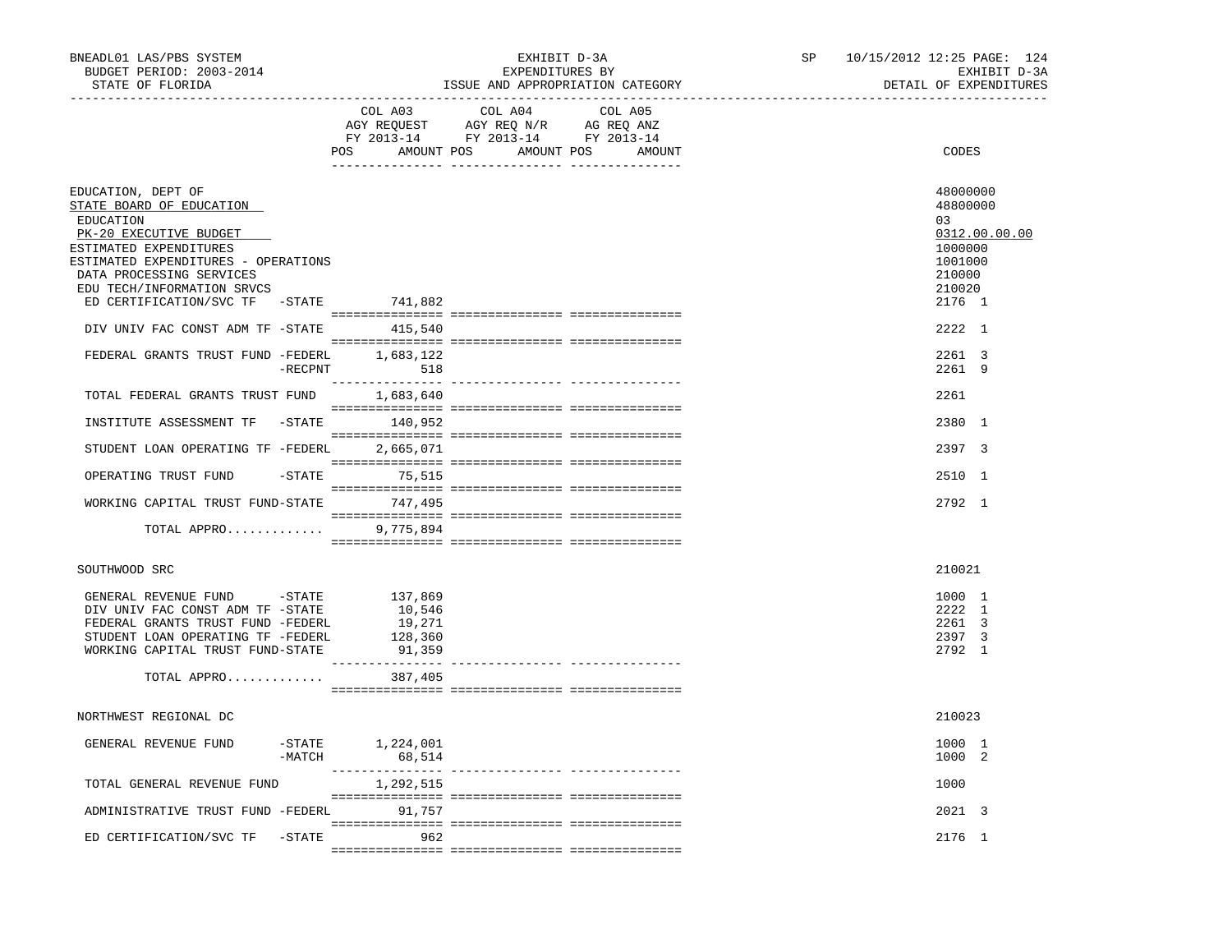| BNEADL01 LAS/PBS SYSTEM<br>BUDGET PERIOD: 2003-2014<br>STATE OF FLORIDA                                                                                                                                                                                                                                                          |            |                                      | EXHIBIT D-3A<br>EXPENDITURES BY<br>ISSUE AND APPROPRIATION CATEGORY               |                   | SP | 10/15/2012 12:25 PAGE: 125<br>EXHIBIT D-3A<br>DETAIL OF EXPENDITURES                                                |
|----------------------------------------------------------------------------------------------------------------------------------------------------------------------------------------------------------------------------------------------------------------------------------------------------------------------------------|------------|--------------------------------------|-----------------------------------------------------------------------------------|-------------------|----|---------------------------------------------------------------------------------------------------------------------|
|                                                                                                                                                                                                                                                                                                                                  |            | COL A03<br>POS AMOUNT POS AMOUNT POS | COL A04<br>AGY REQUEST AGY REQ N/R AG REQ ANZ<br>FY 2013-14 FY 2013-14 FY 2013-14 | COL A05<br>AMOUNT |    | CODES                                                                                                               |
| EDUCATION, DEPT OF<br>STATE BOARD OF EDUCATION<br>EDUCATION<br>PK-20 EXECUTIVE BUDGET<br>ESTIMATED EXPENDITURES<br>ESTIMATED EXPENDITURES - OPERATIONS<br>DATA PROCESSING SERVICES<br>NORTHWEST REGIONAL DC<br>DIV UNIV FAC CONST ADM TF -STATE<br>FEDERAL GRANTS TRUST FUND -FEDERL 49,641<br>STUDENT LOAN OPERATING TF -FEDERL |            | 2,136<br>806,283                     |                                                                                   |                   |    | 48000000<br>48800000<br>03<br>0312.00.00.00<br>1000000<br>1001000<br>210000<br>210023<br>2222 1<br>2261 3<br>2397 3 |
| WORKING CAPITAL TRUST FUND-STATE                                                                                                                                                                                                                                                                                                 | -MATCH     | 975,487<br>700,000                   |                                                                                   |                   |    | 2792 1<br>2792 2                                                                                                    |
| TOTAL WORKING CAPITAL TRUST FUND<br>TOTAL APPRO<br>TOTAL: ESTIMATED EXPENDITURES - OPERATIONS<br>TOTAL POSITIONS $1,028.50$<br>TOTAL ISSUE 198,986,281<br>TOTAL SALARY RATE 50,031,372                                                                                                                                           |            | 1,675,487<br>3,918,781               |                                                                                   |                   |    | 2792<br>1001000                                                                                                     |
| CASUALTY INSURANCE PREMIUM<br>ADJUSTMENT<br>SPECIAL CATEGORIES<br>RISK MANAGEMENT INSURANCE<br>GENERAL REVENUE FUND                                                                                                                                                                                                              | $-$ STATE  | $12,050-$                            |                                                                                   |                   |    | 1001090<br>100000<br>103241<br>1000 1                                                                               |
| TOTAL GENERAL REVENUE FUND                                                                                                                                                                                                                                                                                                       | -MATCH     | $518-$<br>12,568-                    |                                                                                   |                   |    | 1000 2<br>1000                                                                                                      |
| ADMINISTRATIVE TRUST FUND -FEDERL 5,628-                                                                                                                                                                                                                                                                                         |            |                                      |                                                                                   |                   |    | 2021 3                                                                                                              |
| ED CERTIFICATION/SVC TF -STATE 3,709-                                                                                                                                                                                                                                                                                            |            |                                      |                                                                                   |                   |    | 2176 1                                                                                                              |
| DIV UNIV FAC CONST ADM TF -STATE 1,535-                                                                                                                                                                                                                                                                                          |            |                                      |                                                                                   |                   |    | 2222 1                                                                                                              |
| FEDERAL GRANTS TRUST FUND -FEDERL                                                                                                                                                                                                                                                                                                | $-$ RECPNT | $10,285-$<br>$36 -$                  |                                                                                   |                   |    | 2261 3<br>2261 9                                                                                                    |
| TOTAL FEDERAL GRANTS TRUST FUND 10,321-                                                                                                                                                                                                                                                                                          |            |                                      |                                                                                   |                   |    | 2261                                                                                                                |
| INSTITUTE ASSESSMENT TF -STATE 755-                                                                                                                                                                                                                                                                                              |            |                                      |                                                                                   |                   |    | 2380 1                                                                                                              |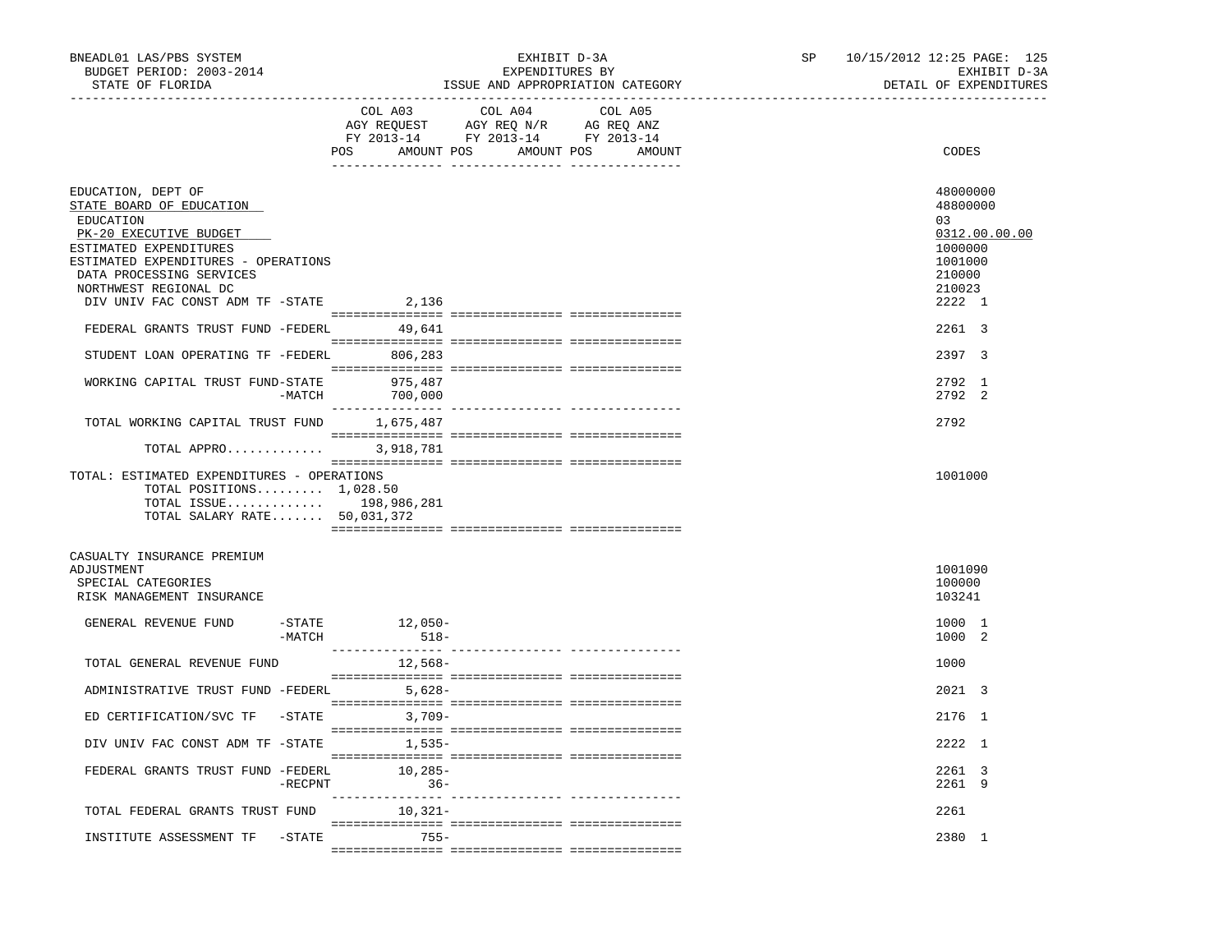| BNEADL01 LAS/PBS SYSTEM<br>BUDGET PERIOD: 2003-2014<br>STATE OF FLORIDA                                                                                                                                                                                                                                                                                                                                                      |                       |                                                                                               | EXHIBIT D-3A<br>EXPENDITURES BY<br>ISSUE AND APPROPRIATION CATEGORY                               |  | SP | 10/15/2012 12:25 PAGE: 126 |                                                                                                             | EXHIBIT D-3A<br>DETAIL OF EXPENDITURES |
|------------------------------------------------------------------------------------------------------------------------------------------------------------------------------------------------------------------------------------------------------------------------------------------------------------------------------------------------------------------------------------------------------------------------------|-----------------------|-----------------------------------------------------------------------------------------------|---------------------------------------------------------------------------------------------------|--|----|----------------------------|-------------------------------------------------------------------------------------------------------------|----------------------------------------|
|                                                                                                                                                                                                                                                                                                                                                                                                                              |                       | POS AMOUNT POS AMOUNT POS AMOUNT                                                              | COL A03 COL A04 COL A05<br>AGY REQUEST AGY REQ N/R AG REQ ANZ<br>FY 2013-14 FY 2013-14 FY 2013-14 |  |    |                            | CODES                                                                                                       |                                        |
| EDUCATION, DEPT OF<br>STATE BOARD OF EDUCATION<br>EDUCATION<br>PK-20 EXECUTIVE BUDGET<br>ESTIMATED EXPENDITURES<br>CASUALTY INSURANCE PREMIUM                                                                                                                                                                                                                                                                                |                       |                                                                                               |                                                                                                   |  |    |                            | 48000000<br>48800000<br>03<br>1000000                                                                       | 0312.00.00.00                          |
| ADJUSTMENT<br>SPECIAL CATEGORIES<br>RISK MANAGEMENT INSURANCE<br>STUDENT LOAN OPERATING TF -FEDERL 9,036-                                                                                                                                                                                                                                                                                                                    |                       |                                                                                               |                                                                                                   |  |    |                            | 1001090<br>100000<br>103241<br>2397 3                                                                       |                                        |
| OPERATING TRUST FUND                                                                                                                                                                                                                                                                                                                                                                                                         |                       | $-STATE$ 390-                                                                                 |                                                                                                   |  |    |                            | 2510 1                                                                                                      |                                        |
| WORKING CAPITAL TRUST FUND-STATE 3,351-                                                                                                                                                                                                                                                                                                                                                                                      |                       |                                                                                               |                                                                                                   |  |    |                            | 2792 1                                                                                                      |                                        |
| TOTAL APPRO                                                                                                                                                                                                                                                                                                                                                                                                                  |                       | $47,293-$                                                                                     |                                                                                                   |  |    |                            |                                                                                                             |                                        |
| DATA PROCESSING SERVICES<br>EDU TECH/INFORMATION SRVCS<br>GENERAL REVENUE FUND -STATE<br>ADMINISTRATIVE TRUST FUND -FEDERL<br>ED CERTIFICATION/SVC TF -STATE<br>DIV UNIV FAC CONST ADM TF -STATE<br>FEDERAL GRANTS TRUST FUND -FEDERL<br>INSTITUTE ASSESSMENT TF -STATE<br>STUDENT LOAN OPERATING TF -FEDERL<br>OPERATING TRUST FUND -STATE<br>TOTAL APPRO<br>TOTAL: CASUALTY INSURANCE PREMIUM<br>ADJUSTMENT<br>TOTAL ISSUE |                       | 517-<br>$505 -$<br>$275-$<br>$154-$<br>625-<br>$-52-$<br>$990-$<br>$28-$<br>3,146-<br>50,439- |                                                                                                   |  |    |                            | 210000<br>210020<br>1000 1<br>2021 3<br>2176 1<br>2222 1<br>2261 3<br>2380 1<br>2397 3<br>2510 1<br>1001090 |                                        |
| FLORIDA RETIREMENT SYSTEM<br>CONTRIBUTION ADJUSTMENT FOR<br>FISCAL YEAR 2012-2013<br>SALARIES AND BENEFITS<br>GENERAL REVENUE FUND                                                                                                                                                                                                                                                                                           | $-$ STATE<br>$-MATCH$ | 46,311<br>2,243                                                                               |                                                                                                   |  |    |                            | 1001240<br>010000<br>1000 1<br>1000 2                                                                       |                                        |
| TOTAL GENERAL REVENUE FUND                                                                                                                                                                                                                                                                                                                                                                                                   |                       | 48,554                                                                                        |                                                                                                   |  |    |                            | 1000                                                                                                        |                                        |
| ADMINISTRATIVE TRUST FUND -FEDERL 17,230                                                                                                                                                                                                                                                                                                                                                                                     |                       |                                                                                               |                                                                                                   |  |    |                            | 2021 3                                                                                                      |                                        |
|                                                                                                                                                                                                                                                                                                                                                                                                                              |                       |                                                                                               |                                                                                                   |  |    |                            |                                                                                                             |                                        |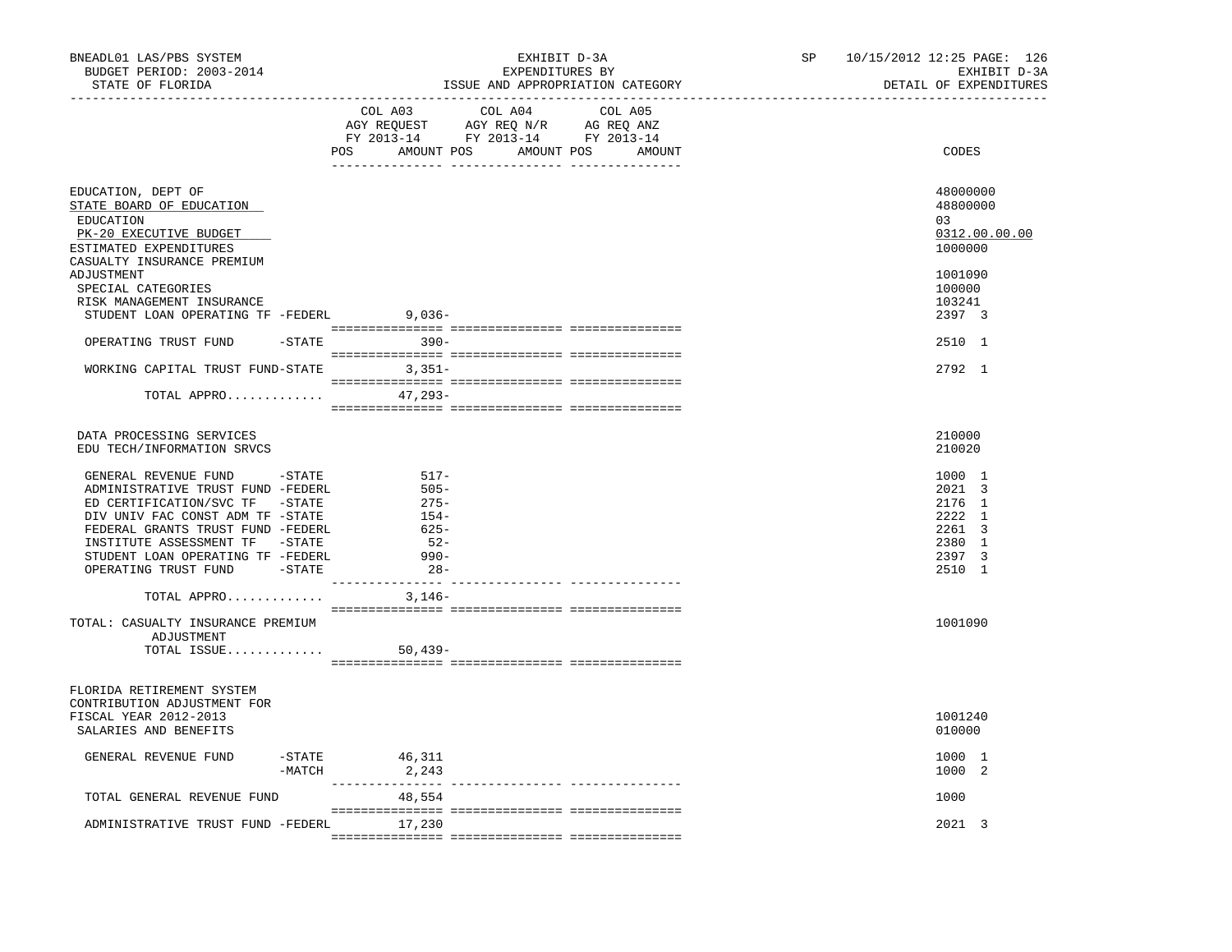| BNEADL01 LAS/PBS SYSTEM<br>BUDGET PERIOD: 2003-2014<br>STATE OF FLORIDA                                                                      |                    |                         | EXHIBIT D-3A<br>EXPENDITURES BY<br>ISSUE AND APPROPRIATION CATEGORY                                                                                                                                                                                         | SP | 10/15/2012 12:25 PAGE: 127<br>EXHIBIT D-3A<br>DETAIL OF EXPENDITURES |
|----------------------------------------------------------------------------------------------------------------------------------------------|--------------------|-------------------------|-------------------------------------------------------------------------------------------------------------------------------------------------------------------------------------------------------------------------------------------------------------|----|----------------------------------------------------------------------|
|                                                                                                                                              |                    | COL A03                 | COL A04 COL A05<br>$\begin{tabular}{lllllllll} \bf AGY & \bf REQUEST & \bf AGY & \bf REQ & \tt M/R & \tt AG & \tt REQ & \tt ANZ \\ \bf FY & \tt 2013-14 & \tt FY & \tt 2013-14 & \tt FY & \tt 2013-14 \\ \end{tabular}$<br>POS AMOUNT POS AMOUNT POS AMOUNT |    | CODES                                                                |
| EDUCATION, DEPT OF<br>STATE BOARD OF EDUCATION<br>EDUCATION<br>PK-20 EXECUTIVE BUDGET<br>ESTIMATED EXPENDITURES<br>FLORIDA RETIREMENT SYSTEM |                    |                         |                                                                                                                                                                                                                                                             |    | 48000000<br>48800000<br>03<br>0312.00.00.00<br>1000000               |
| CONTRIBUTION ADJUSTMENT FOR<br>FISCAL YEAR 2012-2013<br>SALARIES AND BENEFITS<br>ED CERTIFICATION/SVC TF -STATE 11,184                       |                    |                         |                                                                                                                                                                                                                                                             |    | 1001240<br>010000<br>2176 1                                          |
| DIV UNIV FAC CONST ADM TF -STATE 7,335                                                                                                       |                    |                         |                                                                                                                                                                                                                                                             |    | 2222 1                                                               |
| FEDERAL GRANTS TRUST FUND -FEDERL 35,585                                                                                                     | $-$ RECPNT         | 924                     |                                                                                                                                                                                                                                                             |    | 2261 3<br>2261 9                                                     |
| TOTAL FEDERAL GRANTS TRUST FUND 36,509                                                                                                       |                    |                         |                                                                                                                                                                                                                                                             |    | 2261                                                                 |
| INSTITUTE ASSESSMENT TF -STATE 5,567                                                                                                         |                    |                         |                                                                                                                                                                                                                                                             |    | 2380 1                                                               |
| STUDENT LOAN OPERATING TF -FEDERL 19,659                                                                                                     |                    |                         |                                                                                                                                                                                                                                                             |    | 2397 3                                                               |
| OPERATING TRUST FUND                                                                                                                         |                    | -STATE 1,189            |                                                                                                                                                                                                                                                             |    | 2510 1                                                               |
| TEACHER CERT EXAM TF                                                                                                                         |                    | -STATE 727              |                                                                                                                                                                                                                                                             |    | $2727$ 1                                                             |
| WORKING CAPITAL TRUST FUND-STATE 17,247                                                                                                      |                    |                         |                                                                                                                                                                                                                                                             |    | 2792 1                                                               |
| TOTAL APPRO                                                                                                                                  |                    | 165,201                 |                                                                                                                                                                                                                                                             |    |                                                                      |
| DATA PROCESSING SERVICES<br>EDU TECH/INFORMATION SRVCS                                                                                       |                    |                         |                                                                                                                                                                                                                                                             |    | 210000<br>210020                                                     |
| GENERAL REVENUE FUND                                                                                                                         | -STATE<br>$-MATCH$ | 3,190<br>59             |                                                                                                                                                                                                                                                             |    | 1000 1<br>1000 2                                                     |
| TOTAL GENERAL REVENUE FUND                                                                                                                   |                    | 3,249                   |                                                                                                                                                                                                                                                             |    | 1000                                                                 |
| ADMINISTRATIVE TRUST FUND -FEDERL 2,271                                                                                                      |                    |                         |                                                                                                                                                                                                                                                             |    | 2021 3                                                               |
| ED CERTIFICATION/SVC TF                                                                                                                      |                    | $-STATE$ 1,239          |                                                                                                                                                                                                                                                             |    | 2176 1                                                               |
| DIV UNIV FAC CONST ADM TF -STATE                                                                                                             |                    | 694                     |                                                                                                                                                                                                                                                             |    | 2222 1                                                               |
| FEDERAL GRANTS TRUST FUND -FEDERL                                                                                                            | $-$ RECPNT         | 2,811<br>$\overline{1}$ |                                                                                                                                                                                                                                                             |    | 2261 3<br>2261 9                                                     |
| TOTAL FEDERAL GRANTS TRUST FUND                                                                                                              |                    | 2,812                   |                                                                                                                                                                                                                                                             |    | 2261                                                                 |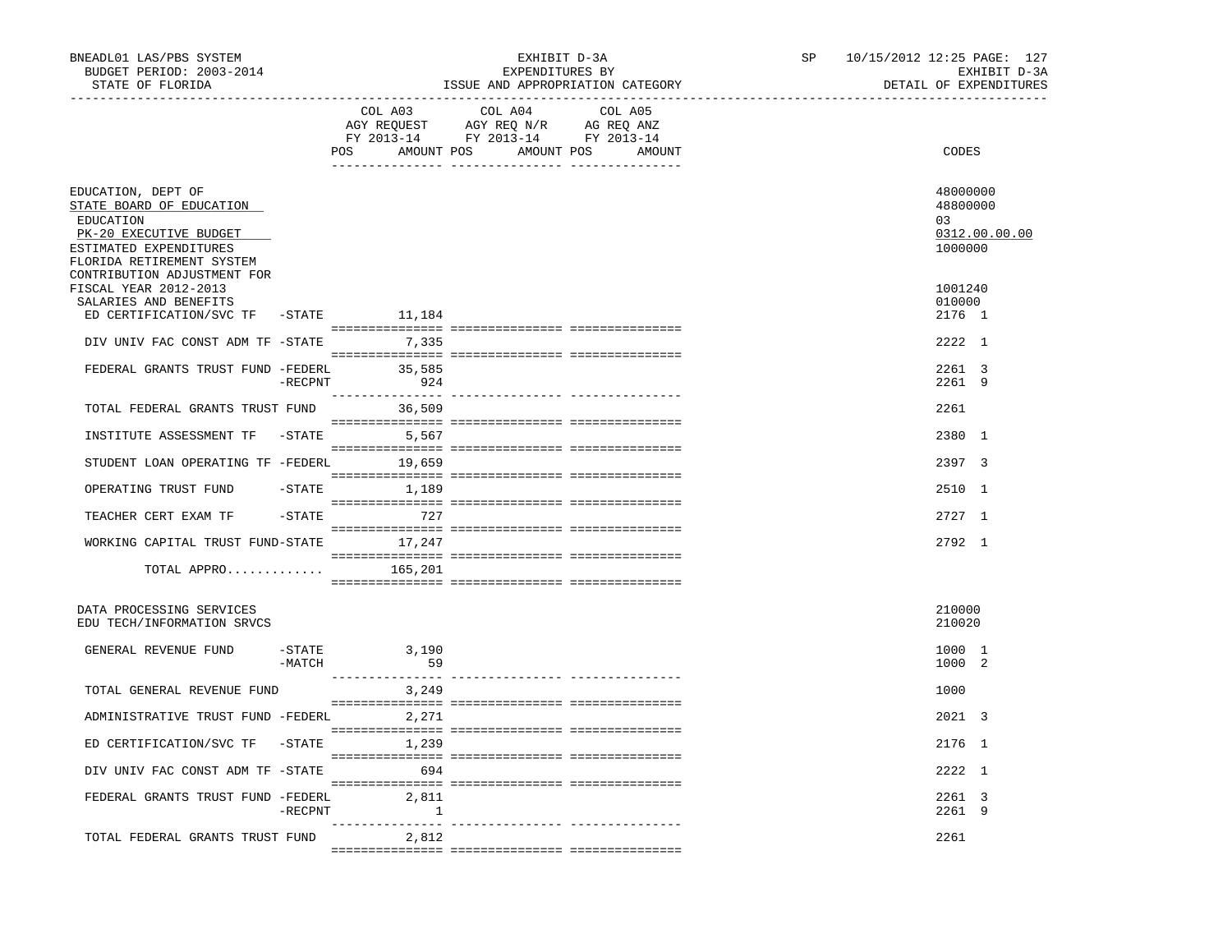| BNEADL01 LAS/PBS SYSTEM<br>BUDGET PERIOD: 2003-2014<br>STATE OF FLORIDA<br>. <u>- - - - - - - - - - - - - -</u> -                                                                                    |                            | EXHIBIT D-3A<br>EXPENDITURES BY<br>ISSUE AND APPROPRIATION CATEGORY                                                           | SP <sub>2</sub> | 10/15/2012 12:25 PAGE: 128<br>EXHIBIT D-3A<br>DETAIL OF EXPENDITURES |
|------------------------------------------------------------------------------------------------------------------------------------------------------------------------------------------------------|----------------------------|-------------------------------------------------------------------------------------------------------------------------------|-----------------|----------------------------------------------------------------------|
|                                                                                                                                                                                                      | COL A03                    | COL A04 COL A05<br>AGY REQUEST AGY REQ N/R AG REQ ANZ<br>FY 2013-14 FY 2013-14 FY 2013-14<br>POS AMOUNT POS AMOUNT POS AMOUNT |                 | CODES                                                                |
| EDUCATION, DEPT OF<br>STATE BOARD OF EDUCATION<br>EDUCATION<br>PK-20 EXECUTIVE BUDGET<br>ESTIMATED EXPENDITURES<br>FLORIDA RETIREMENT SYSTEM<br>CONTRIBUTION ADJUSTMENT FOR<br>FISCAL YEAR 2012-2013 |                            |                                                                                                                               |                 | 48000000<br>48800000<br>03<br>0312.00.00.00<br>1000000<br>1001240    |
| DATA PROCESSING SERVICES<br>EDU TECH/INFORMATION SRVCS<br>INSTITUTE ASSESSMENT TF -STATE                                                                                                             | 235                        |                                                                                                                               |                 | 210000<br>210020<br>2380 1                                           |
| STUDENT LOAN OPERATING TF -FEDERL 4,450                                                                                                                                                              |                            |                                                                                                                               |                 | 2397 3                                                               |
| OPERATING TRUST FUND<br>-STATE<br>WORKING CAPITAL TRUST FUND-STATE 1,248                                                                                                                             | 126                        |                                                                                                                               |                 | 2510 1<br>2792 1                                                     |
| TOTAL APPRO $16,324$<br>SOUTHWOOD SRC                                                                                                                                                                |                            |                                                                                                                               |                 | 210021                                                               |
| GENERAL REVENUE FUND -STATE<br>DIV UNIV FAC CONST ADM TF -STATE<br>FEDERAL GRANTS TRUST FUND -FEDERL<br>STUDENT LOAN OPERATING TF -FEDERL<br>WORKING CAPITAL TRUST FUND-STATE                        | 78<br>-6<br>11<br>72<br>51 |                                                                                                                               |                 | 1000 1<br>2222 1<br>2261 3<br>2397 3<br>2792 1                       |
| TOTAL APPRO<br>TOTAL: FLORIDA RETIREMENT SYSTEM<br>CONTRIBUTION ADJUSTMENT FOR<br>FISCAL YEAR 2012-2013<br>TOTAL ISSUE 181,743                                                                       | 218                        |                                                                                                                               |                 | 1001240                                                              |
| ADJUSTMENT TO STATE HEALTH<br>INSURANCE PREMIUM CONTRIBUTION -<br>FISCAL YEAR 2012-13<br>SALARIES AND BENEFITS                                                                                       |                            |                                                                                                                               |                 | 1001830<br>010000                                                    |
| $-$ STATE<br>GENERAL REVENUE FUND<br>$-MATCH$                                                                                                                                                        | 34,784<br>1,685            |                                                                                                                               |                 | 1000 1<br>1000 2                                                     |
| TOTAL GENERAL REVENUE FUND                                                                                                                                                                           | 36,469                     |                                                                                                                               |                 | 1000                                                                 |
| ADMINISTRATIVE TRUST FUND -FEDERL 12,942                                                                                                                                                             |                            |                                                                                                                               |                 | 2021 3                                                               |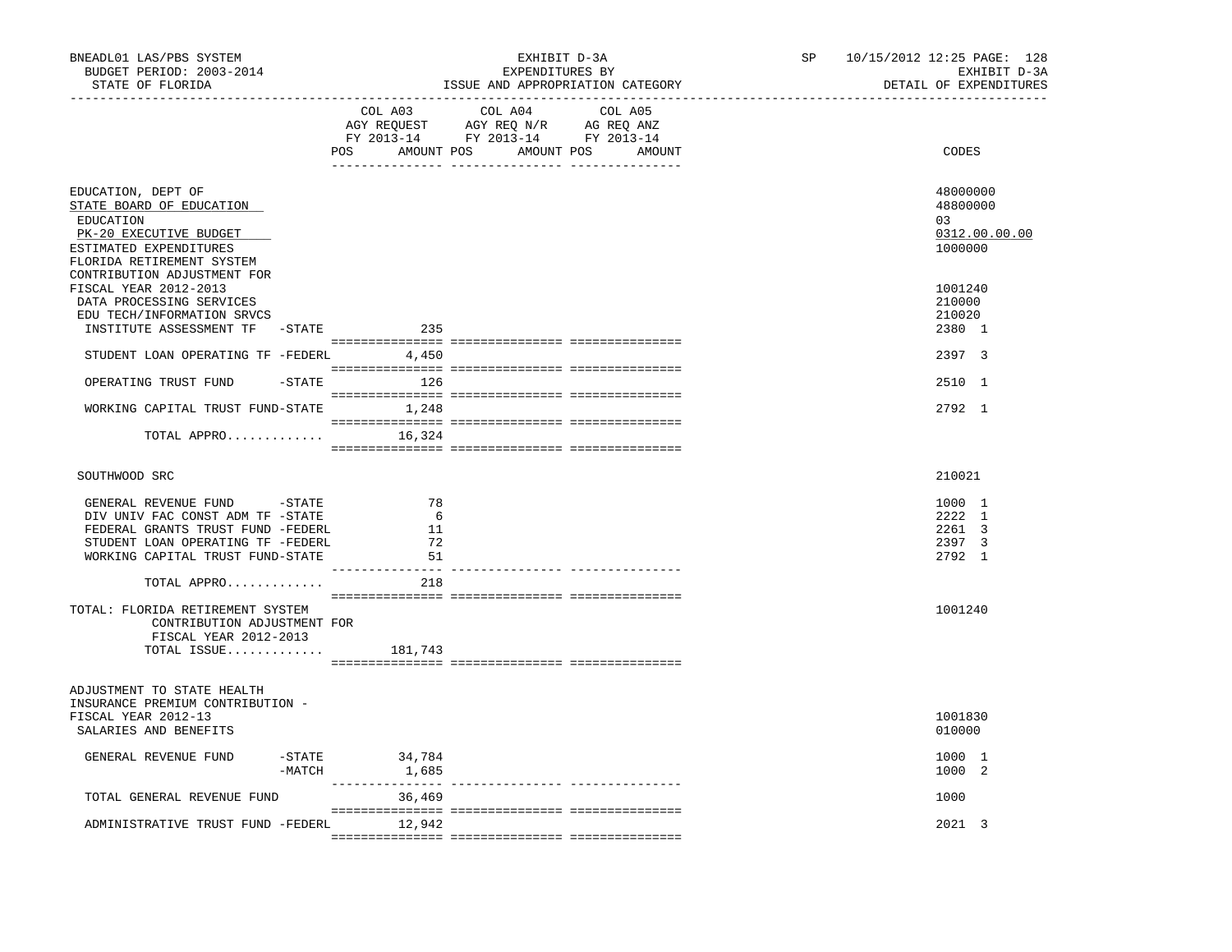| BNEADL01 LAS/PBS SYSTEM<br>BUDGET PERIOD: 2003-2014<br>STATE OF FLORIDA<br>----------------                                                                                       |          | __________________________________ | EXHIBIT D-3A<br>EXPENDITURES BY                                                                                       | ISSUE AND APPROPRIATION CATEGORY | SP | 10/15/2012 12:25 PAGE: 129<br>EXHIBIT D-3A<br>DETAIL OF EXPENDITURES |
|-----------------------------------------------------------------------------------------------------------------------------------------------------------------------------------|----------|------------------------------------|-----------------------------------------------------------------------------------------------------------------------|----------------------------------|----|----------------------------------------------------------------------|
|                                                                                                                                                                                   |          | COL A03                            | COL A04<br>AGY REQUEST AGY REQ N/R AG REQ ANZ<br>FY 2013-14 FY 2013-14 FY 2013-14<br>POS AMOUNT POS AMOUNT POS AMOUNT | COL A05                          |    | CODES                                                                |
| EDUCATION, DEPT OF<br>STATE BOARD OF EDUCATION<br>EDUCATION<br>PK-20 EXECUTIVE BUDGET<br>ESTIMATED EXPENDITURES<br>ADJUSTMENT TO STATE HEALTH<br>INSURANCE PREMIUM CONTRIBUTION - |          |                                    |                                                                                                                       |                                  |    | 48000000<br>48800000<br>03<br>0312.00.00.00<br>1000000               |
| FISCAL YEAR 2012-13<br>SALARIES AND BENEFITS<br>ED CERTIFICATION/SVC TF -STATE                                                                                                    |          | 8,401                              |                                                                                                                       |                                  |    | 1001830<br>010000<br>2176 1                                          |
| DIV UNIV FAC CONST ADM TF -STATE 5,509                                                                                                                                            |          |                                    |                                                                                                                       |                                  |    | 2222 1                                                               |
| FEDERAL GRANTS TRUST FUND -FEDERL 26,729                                                                                                                                          |          | $-RECPNT$ 694                      |                                                                                                                       |                                  |    | 2261 3<br>2261 9                                                     |
| TOTAL FEDERAL GRANTS TRUST FUND 27,423                                                                                                                                            |          |                                    |                                                                                                                       |                                  |    | 2261                                                                 |
| INSTITUTE ASSESSMENT TF -STATE 4,182                                                                                                                                              |          |                                    |                                                                                                                       |                                  |    | 2380 1                                                               |
| STUDENT LOAN OPERATING TF -FEDERL 14,766                                                                                                                                          |          |                                    |                                                                                                                       |                                  |    | 2397 3                                                               |
| OPERATING TRUST FUND                                                                                                                                                              |          | $-STATE$ 893                       |                                                                                                                       |                                  |    | 2510 1                                                               |
| TEACHER CERT EXAM TF                                                                                                                                                              |          | $-$ STATE 546                      |                                                                                                                       |                                  |    | 2727 1                                                               |
| WORKING CAPITAL TRUST FUND-STATE 12,955                                                                                                                                           |          |                                    |                                                                                                                       |                                  |    | 2792 1                                                               |
| TOTAL APPRO $124,086$                                                                                                                                                             |          |                                    |                                                                                                                       |                                  |    |                                                                      |
| DATA PROCESSING SERVICES<br>EDU TECH/INFORMATION SRVCS                                                                                                                            |          |                                    |                                                                                                                       |                                  |    | 210000<br>210020                                                     |
| GENERAL REVENUE FUND                                                                                                                                                              | $-MATCH$ | $-$ STATE 2,396<br>45              |                                                                                                                       |                                  |    | 1000 1<br>1000 2                                                     |
| TOTAL GENERAL REVENUE FUND                                                                                                                                                        |          | 2,441                              |                                                                                                                       |                                  |    | 1000                                                                 |
| ADMINISTRATIVE TRUST FUND -FEDERL 1,706                                                                                                                                           |          |                                    |                                                                                                                       |                                  |    | 2021 3                                                               |
| ED CERTIFICATION/SVC TF -STATE 931                                                                                                                                                |          |                                    |                                                                                                                       |                                  |    | 2176 1                                                               |
| DIV UNIV FAC CONST ADM TF -STATE                                                                                                                                                  |          | 521                                |                                                                                                                       |                                  |    | 2222 1                                                               |
| FEDERAL GRANTS TRUST FUND -FEDERL                                                                                                                                                 |          | 2,111<br>-RECPNT 1                 |                                                                                                                       |                                  |    | 2261 3<br>2261 9                                                     |
| TOTAL FEDERAL GRANTS TRUST FUND                                                                                                                                                   |          | 2,112                              |                                                                                                                       |                                  |    | 2261                                                                 |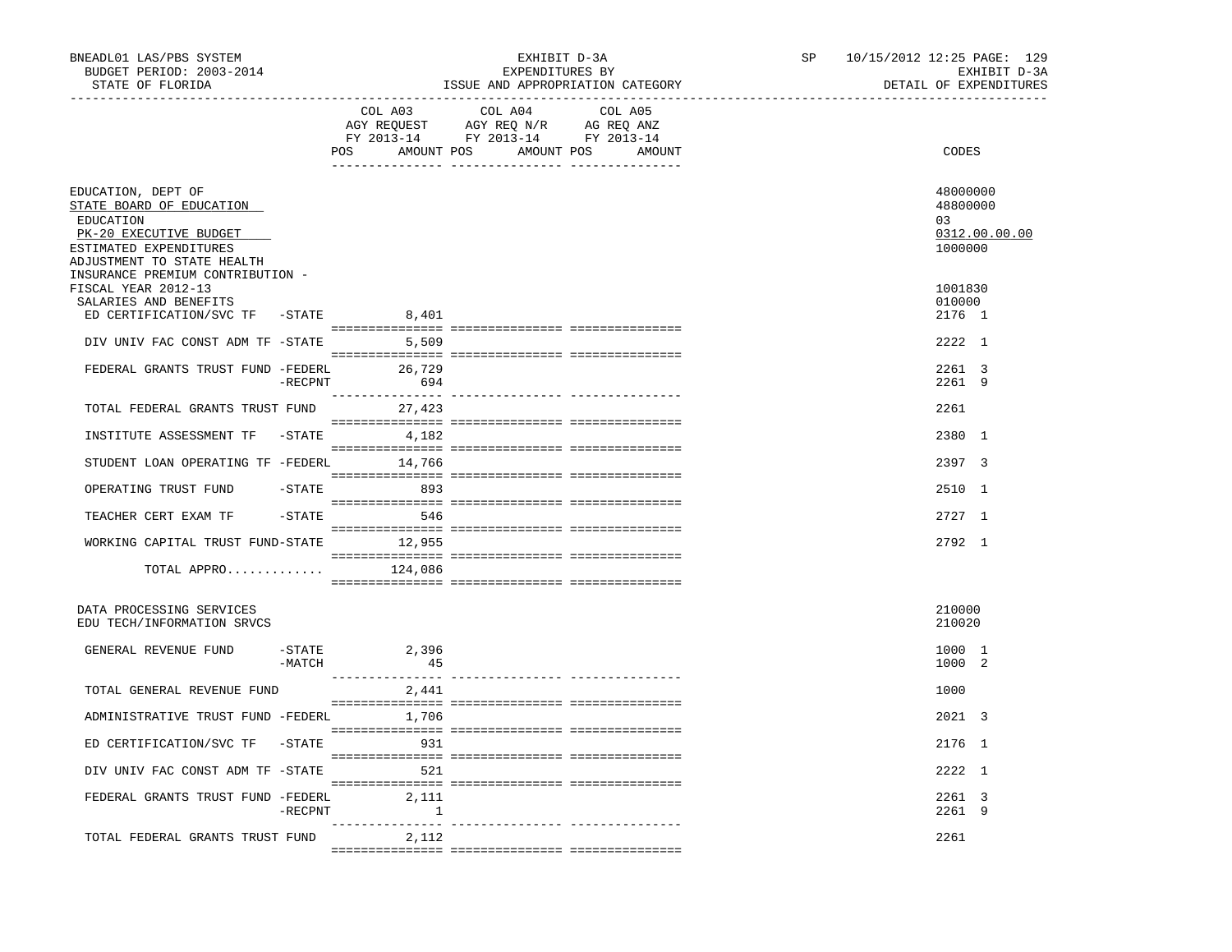| BNEADL01 LAS/PBS SYSTEM<br>BUDGET PERIOD: 2003-2014<br>STATE OF FLORIDA                                                                                                           | EXHIBIT D-3A<br>EXPENDITURES BY<br>ISSUE AND APPROPRIATION CATEGORY<br>____________________________                                                                                                                                                                           | 10/15/2012 12:25 PAGE: 130<br>SP<br>EXHIBIT D-3A<br>DETAIL OF EXPENDITURES |
|-----------------------------------------------------------------------------------------------------------------------------------------------------------------------------------|-------------------------------------------------------------------------------------------------------------------------------------------------------------------------------------------------------------------------------------------------------------------------------|----------------------------------------------------------------------------|
|                                                                                                                                                                                   | COL A03<br>COL A04<br>COL A05<br>$\begin{tabular}{lllllllll} \bf AGY \,\,\, REQUEST \,\,\, & \bf AGY \,\, REQ \,\, N/R & \,\, AG \,\, REQ \,\, ANZ \\ \bf FY \,\, 2013-14 & \,\, FY \,\, 2013-14 & \,\, FY \,\, 2013-14 \\ \end{tabular}$<br>POS AMOUNT POS AMOUNT POS AMOUNT | CODES                                                                      |
| EDUCATION, DEPT OF<br>STATE BOARD OF EDUCATION<br>EDUCATION<br>PK-20 EXECUTIVE BUDGET<br>ESTIMATED EXPENDITURES<br>ADJUSTMENT TO STATE HEALTH<br>INSURANCE PREMIUM CONTRIBUTION - |                                                                                                                                                                                                                                                                               | 48000000<br>48800000<br>03<br>0312.00.00.00<br>1000000                     |
| FISCAL YEAR 2012-13<br>DATA PROCESSING SERVICES<br>EDU TECH/INFORMATION SRVCS<br>INSTITUTE ASSESSMENT TF -STATE                                                                   | 177                                                                                                                                                                                                                                                                           | 1001830<br>210000<br>210020<br>2380 1                                      |
| STUDENT LOAN OPERATING TF -FEDERL 3,343                                                                                                                                           |                                                                                                                                                                                                                                                                               | 2397 3                                                                     |
| OPERATING TRUST FUND<br>-STATE                                                                                                                                                    | $\sim$ 95                                                                                                                                                                                                                                                                     | 2510 1                                                                     |
| WORKING CAPITAL TRUST FUND-STATE 938                                                                                                                                              |                                                                                                                                                                                                                                                                               | 2792 1                                                                     |
| TOTAL APPRO $12,264$                                                                                                                                                              |                                                                                                                                                                                                                                                                               |                                                                            |
| SOUTHWOOD SRC                                                                                                                                                                     |                                                                                                                                                                                                                                                                               | 210021                                                                     |
| GENERAL REVENUE FUND -STATE<br>DIV UNIV FAC CONST ADM TF -STATE<br>FEDERAL GRANTS TRUST FUND -FEDERL<br>STUDENT LOAN OPERATING TF -FEDERL<br>WORKING CAPITAL TRUST FUND-STATE     | 70<br>- 5<br>10<br>- 66<br>47                                                                                                                                                                                                                                                 | 1000 1<br>2222 1<br>2261 3<br>2397 3<br>2792 1                             |
| TOTAL APPRO                                                                                                                                                                       | 198                                                                                                                                                                                                                                                                           |                                                                            |
| TOTAL: ADJUSTMENT TO STATE HEALTH<br>INSURANCE PREMIUM CONTRIBUTION -<br>FISCAL YEAR 2012-13<br>TOTAL ISSUE $136,548$                                                             |                                                                                                                                                                                                                                                                               | 1001830                                                                    |
| REALLOCATION OF HUMAN RESOURCES<br>OUTSOURCING<br>SPECIAL CATEGORIES<br>TR/DMS/HR SVCS/STW CONTRCT                                                                                |                                                                                                                                                                                                                                                                               | 1005900<br>100000<br>107040                                                |
| GENERAL REVENUE FUND<br>$-$ STATE<br>-MATCH                                                                                                                                       | 6,627-<br>$324-$                                                                                                                                                                                                                                                              | 1000 1<br>1000 2                                                           |
| TOTAL GENERAL REVENUE FUND                                                                                                                                                        | 6,951-                                                                                                                                                                                                                                                                        | 1000                                                                       |
| ADMINISTRATIVE TRUST FUND -FEDERL 1,223-                                                                                                                                          |                                                                                                                                                                                                                                                                               | 2021 3                                                                     |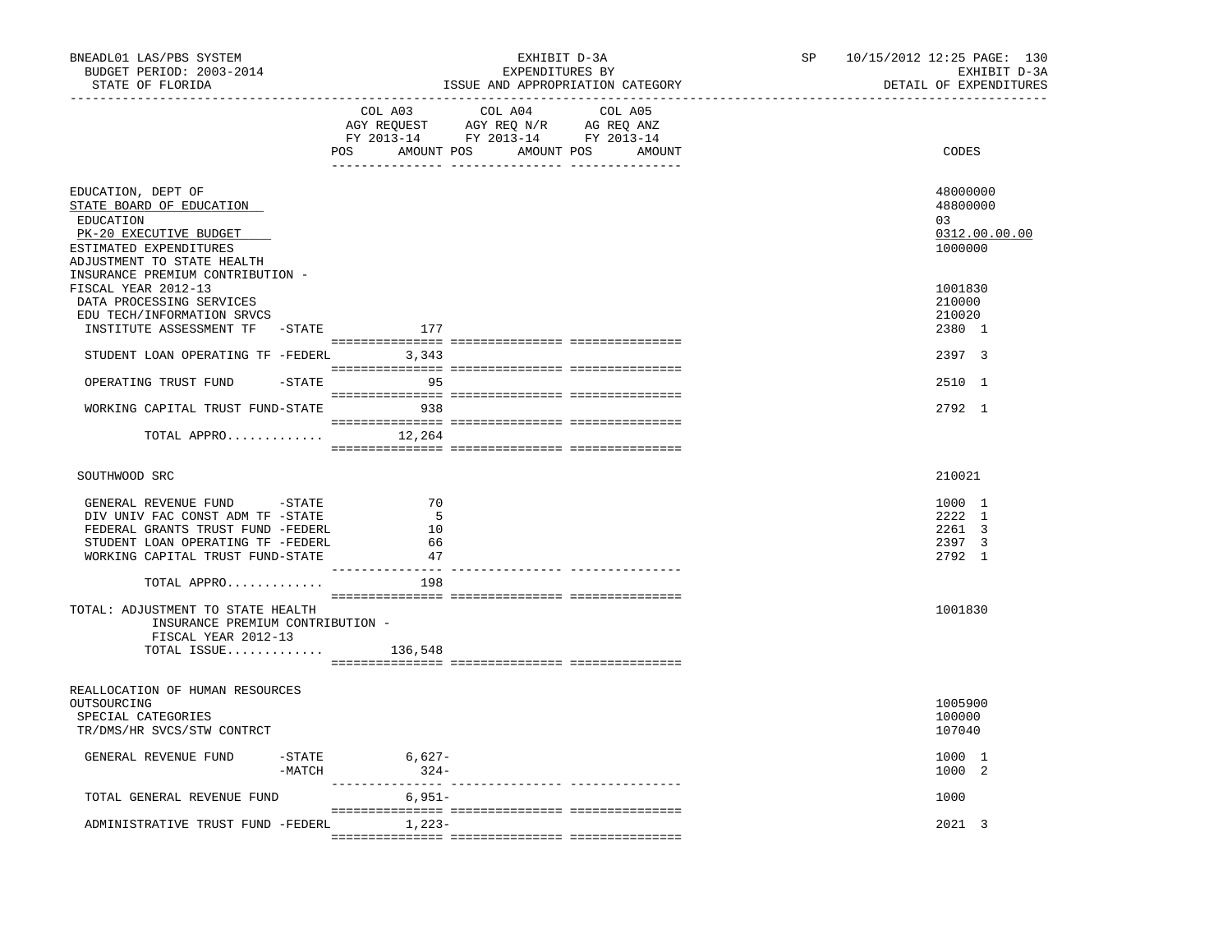| BNEADL01 LAS/PBS SYSTEM<br>BUDGET PERIOD: 2003-2014<br>STATE OF FLORIDA<br>----------------------                                                  |                   | EXHIBIT D-3A<br>EXPENDITURES BY                                                                   | ISSUE AND APPROPRIATION CATEGORY |  | SP 10/15/2012 12:25 PAGE: 131<br>EXHIBIT D-3A<br>DETAIL OF EXPENDITURES |
|----------------------------------------------------------------------------------------------------------------------------------------------------|-------------------|---------------------------------------------------------------------------------------------------|----------------------------------|--|-------------------------------------------------------------------------|
|                                                                                                                                                    | POS<br>AMOUNT POS | COL A03 COL A04 COL A05<br>AGY REQUEST AGY REQ N/R AG REQ ANZ<br>FY 2013-14 FY 2013-14 FY 2013-14 | AMOUNT POS<br>AMOUNT             |  | CODES                                                                   |
| EDUCATION, DEPT OF<br>STATE BOARD OF EDUCATION<br>EDUCATION<br>PK-20 EXECUTIVE BUDGET<br>ESTIMATED EXPENDITURES<br>REALLOCATION OF HUMAN RESOURCES |                   |                                                                                                   |                                  |  | 48000000<br>48800000<br>0.3<br>0312.00.00.00<br>1000000                 |
| OUTSOURCING<br>SPECIAL CATEGORIES<br>TR/DMS/HR SVCS/STW CONTRCT<br>ED CERTIFICATION/SVC TF -STATE 1,016-                                           |                   |                                                                                                   |                                  |  | 1005900<br>100000<br>107040<br>2176 1                                   |
| DIV UNIV FAC CONST ADM TF -STATE                                                                                                                   | $669-$            |                                                                                                   |                                  |  | 2222 1                                                                  |
| FEDERAL GRANTS TRUST FUND -FEDERL 4,209-                                                                                                           |                   |                                                                                                   |                                  |  | 2261 3                                                                  |
| INSTITUTE ASSESSMENT TF -STATE 294-                                                                                                                |                   |                                                                                                   |                                  |  | 2380 1                                                                  |
| STUDENT LOAN OPERATING TF -FEDERL 2,523-                                                                                                           |                   |                                                                                                   |                                  |  | 2397 3                                                                  |
| OPERATING TRUST FUND                                                                                                                               | $-$ STATE $165-$  |                                                                                                   |                                  |  | 2510 1                                                                  |
| WORKING CAPITAL TRUST FUND-STATE 1,516-                                                                                                            |                   |                                                                                                   |                                  |  | 2792 1                                                                  |
| TOTAL APPRO                                                                                                                                        | 18,566-           |                                                                                                   |                                  |  |                                                                         |
| ESTIMATED EXPENDITURES REALIGNMENT<br>REALIGNMENT OF OPERATING                                                                                     |                   |                                                                                                   |                                  |  | 2000000                                                                 |
| EXPENDITURES - ADD<br>SALARIES AND BENEFITS                                                                                                        |                   |                                                                                                   |                                  |  | 2000020<br>010000                                                       |
| ADMINISTRATIVE TRUST FUND -FEDERL 200,000<br>FEDERAL GRANTS TRUST FUND -FEDERL<br>TEACHER CERT EXAM TF - STATE 45,000                              | 250,000           |                                                                                                   |                                  |  | 2021 3<br>2261 3<br>2727 1                                              |
| TOTAL APPRO $475,000$                                                                                                                              |                   |                                                                                                   |                                  |  |                                                                         |
| OTHER PERSONAL SERVICES                                                                                                                            |                   |                                                                                                   |                                  |  | 030000                                                                  |
| INSTITUTE ASSESSMENT TF -STATE 26,000                                                                                                              |                   |                                                                                                   |                                  |  | 2380 1                                                                  |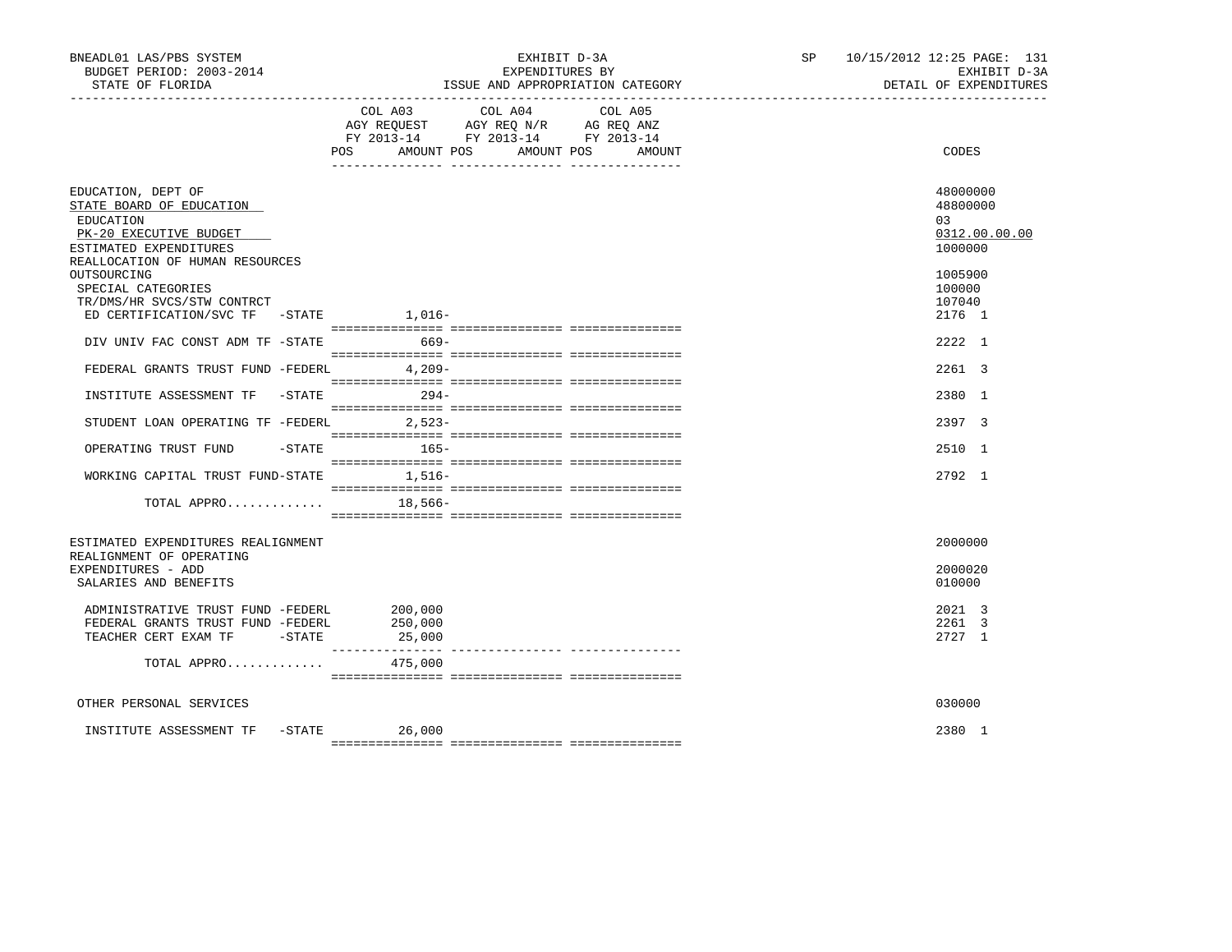| BNEADL01 LAS/PBS SYSTEM<br>BUDGET PERIOD: 2003-2014<br>STATE OF FLORIDA                                                                                                                     |                             | EXHIBIT D-3A<br>EXPENDITURES BY<br>ISSUE AND APPROPRIATION CATEGORY                                                              | SP<br>10/15/2012 12:25 PAGE: 132<br>EXHIBIT D-3A<br>DETAIL OF EXPENDITURES |
|---------------------------------------------------------------------------------------------------------------------------------------------------------------------------------------------|-----------------------------|----------------------------------------------------------------------------------------------------------------------------------|----------------------------------------------------------------------------|
|                                                                                                                                                                                             | COL A03                     | COL A04<br>COL A05<br>AGY REQUEST AGY REQ N/R AG REQ ANZ<br>FY 2013-14 FY 2013-14 FY 2013-14<br>POS AMOUNT POS AMOUNT POS AMOUNT | CODES                                                                      |
| EDUCATION, DEPT OF<br>STATE BOARD OF EDUCATION<br>EDUCATION<br>PK-20 EXECUTIVE BUDGET<br>ESTIMATED EXPENDITURES REALIGNMENT<br>REALIGNMENT OF OPERATING                                     |                             |                                                                                                                                  | 48000000<br>48800000<br>0.3<br>0312.00.00.00<br>2000000                    |
| EXPENDITURES - ADD<br><b>EXPENSES</b>                                                                                                                                                       |                             |                                                                                                                                  | 2000020<br>040000                                                          |
| ED MEDIA & TECHNOLOGY TF - STATE 153,426                                                                                                                                                    |                             |                                                                                                                                  | 2183 1                                                                     |
| OPERATING CAPITAL OUTLAY                                                                                                                                                                    |                             |                                                                                                                                  | 060000                                                                     |
| OPERATING TRUST FUND                                                                                                                                                                        | $-STATE$<br>5,000           |                                                                                                                                  | 2510 1                                                                     |
| SPECIAL CATEGORIES<br>CONTRACTED SERVICES                                                                                                                                                   |                             |                                                                                                                                  | 100000<br>100777                                                           |
| INSTITUTE ASSESSMENT TF -STATE 15,000                                                                                                                                                       |                             |                                                                                                                                  | 2380 1                                                                     |
| DATA PROCESSING SERVICES<br>EDU TECH/INFORMATION SRVCS                                                                                                                                      |                             |                                                                                                                                  | 210000<br>210020                                                           |
| ADMINISTRATIVE TRUST FUND -FEDERL<br>FEDERAL GRANTS TRUST FUND -FEDERL 700,000<br>INSTITUTE ASSESSMENT TF -STATE<br>STUDENT LOAN OPERATING TF -FEDERL<br>OPERATING TRUST FUND -STATE 50,000 | 35,000<br>25,000<br>150,000 |                                                                                                                                  | 2021 3<br>2261 3<br>2380 1<br>2397 3<br>2510 1                             |
| TOTAL APPRO                                                                                                                                                                                 | 960,000                     |                                                                                                                                  |                                                                            |
| TOTAL: REALIGNMENT OF OPERATING<br>EXPENDITURES - ADD<br>TOTAL ISSUE $1,634,426$                                                                                                            |                             |                                                                                                                                  | 2000020                                                                    |
|                                                                                                                                                                                             |                             |                                                                                                                                  |                                                                            |
| AGENCY ISSUE NARRATIVE:<br>2013-2014 BUDGET YEAR NARRATIVE:<br>LONG RANGE PROGRAM PLAN:<br>All Activities                                                                                   |                             | IT COMPONENT? NO                                                                                                                 |                                                                            |
| 1. Highest Student Achievement<br>2. Seamless Articulation and Maximum Access                                                                                                               |                             | DEPARTMENT OF EDUCATION GOALS (section 1008.31(2)(c), Florida Statutes):                                                         |                                                                            |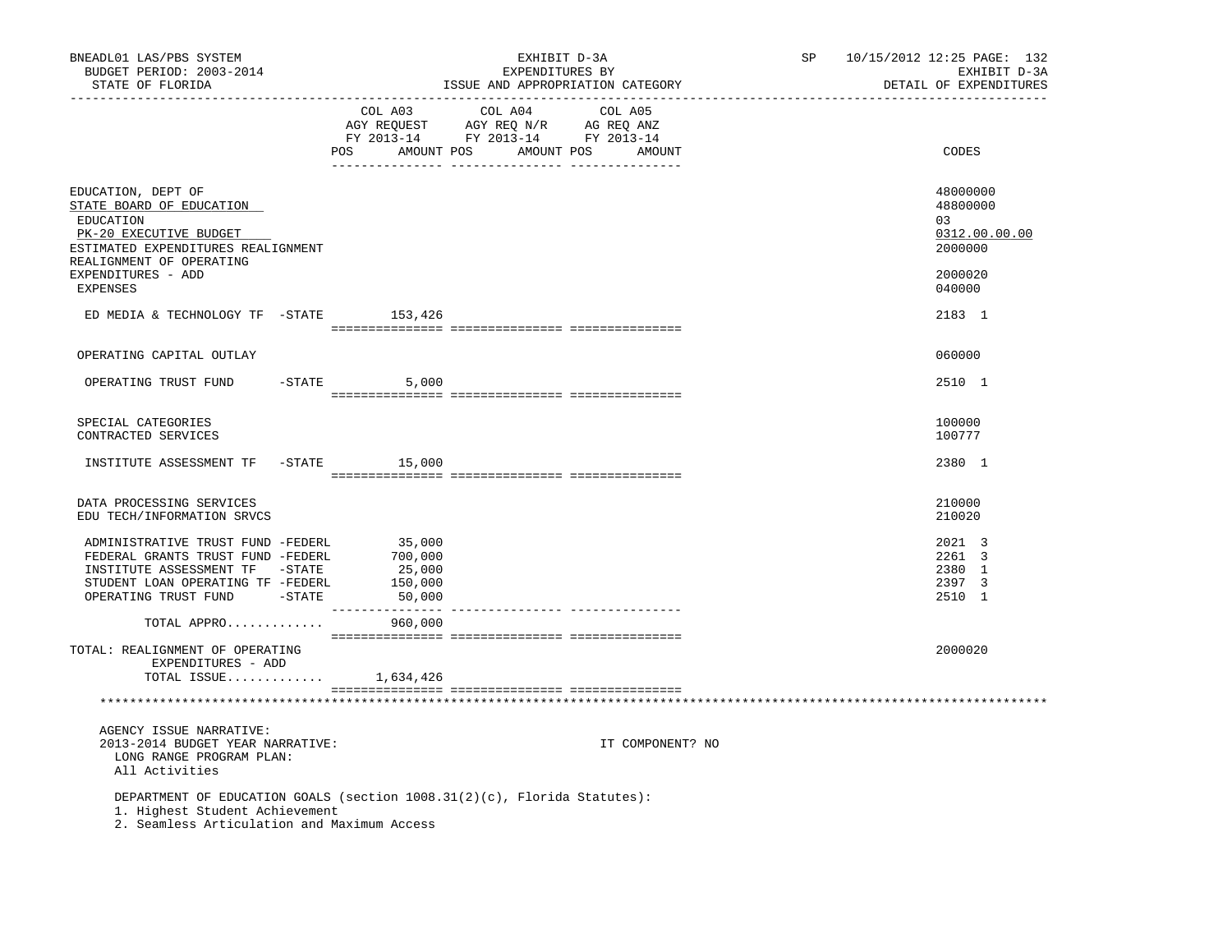| BNEADL01 LAS/PBS SYSTEM<br>BUDGET PERIOD: 2003-2014<br>STATE OF FLORIDA                                                                                 |     | EXHIBIT D-3A<br>EXPENDITURES BY<br>ISSUE AND APPROPRIATION CATEGORY                                                                            |                            | SP. | 10/15/2012 12:25 PAGE: 133<br>EXHIBIT D-3A<br>DETAIL OF EXPENDITURES |
|---------------------------------------------------------------------------------------------------------------------------------------------------------|-----|------------------------------------------------------------------------------------------------------------------------------------------------|----------------------------|-----|----------------------------------------------------------------------|
|                                                                                                                                                         | POS | COL A03 COL A04 COL A05<br>AGY REOUEST AGY REO N/R AG REO ANZ<br>FY 2013-14 FY 2013-14 FY 2013-14<br>AMOUNT POS AMOUNT POS<br>________________ | AMOUNT<br>---------------- |     | CODES                                                                |
| EDUCATION, DEPT OF<br>STATE BOARD OF EDUCATION<br>EDUCATION<br>PK-20 EXECUTIVE BUDGET<br>ESTIMATED EXPENDITURES REALIGNMENT<br>REALIGNMENT OF OPERATING |     |                                                                                                                                                |                            |     | 48000000<br>48800000<br>03<br>0312.00.00.00<br>2000000               |
| EXPENDITURES - ADD                                                                                                                                      |     |                                                                                                                                                |                            |     | 2000020                                                              |

3. Skilled Workforce and Economic Development

4. Quality Efficient Services

 A budget realignment is requested in a variety of funds and categories throughout the department to properly align budget with anticipated expenditures. Provided below is a detail of the various budget realignments requested.

 Education Technology and Information Services Category -------------------------------------------------------

 An increase of \$960,000 is requested in the Education Technology and Information Services category for the support and management of information technology resources within the department. This request is based on the projected FY 2013-14 information technology needs of the department to be provided by the department's Office of Technology and Information Services.

The requested increase of \$960,000 in the Education Technology category, comes from a decrease from the following:

| Amount                 | Fund                                                                       | From Category       |
|------------------------|----------------------------------------------------------------------------|---------------------|
| ( \$700,000 )          | Federal Grants Trust Fund                                                  | Expenses            |
| (\$150,000)            | Student Loan Operating Trust Fund                                          | Expenses            |
| (S, 50, 000)           | Operating Trust Fund                                                       | Contracted Services |
| (S <sub>35,000</sub> ) | Administrative Trust Fund                                                  | Contracted Services |
| (S 25,000)             | Institute Assessment Trust Fund                                            | Expenses            |
| (\$960,000)            | Total Transfer into the Education Technology Information Services Category |                     |

# Salaries and Benefits Category

--------------------------------

A realignment of budget authority in the Salary and Benefits category is requested as follows:

| Amount        | Fund                                                            |
|---------------|-----------------------------------------------------------------|
| \$250,000     | Increase in the Federal Grants Trust Fund                       |
| \$200,000     | Increase in the Administrative Trust Fund                       |
| \$25,000      | Increase in the Teacher Certification Exam Trust Fund           |
| (S205,000)    | Decrease in the Student Loan Operating Trust Fund               |
| ( \$200,000 ) | Decrease in the Operating Trust Fund                            |
| (\$70,000)    | Decrease in the Education Certification and Services Trust Fund |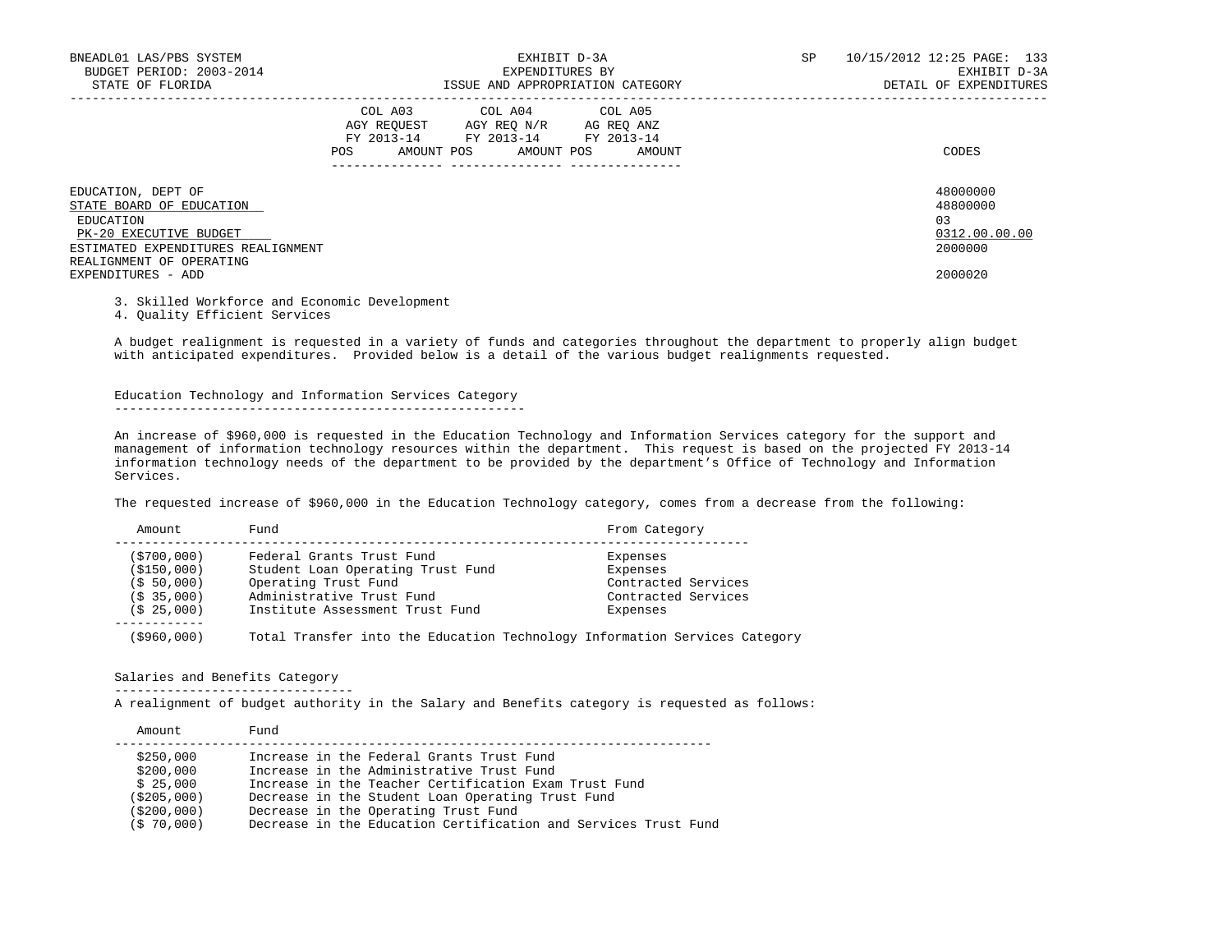| BNEADL01 LAS/PBS SYSTEM<br>BUDGET PERIOD: 2003-2014<br>STATE OF FLORIDA                                                                                 | EXHIBIT D-3A<br>EXPENDITURES BY<br>ISSUE AND APPROPRIATION CATEGORY                                                                            | SP | 10/15/2012 12:25 PAGE: 134<br>EXHIBIT D-3A<br>DETAIL OF EXPENDITURES |
|---------------------------------------------------------------------------------------------------------------------------------------------------------|------------------------------------------------------------------------------------------------------------------------------------------------|----|----------------------------------------------------------------------|
| EDUCATION, DEPT OF                                                                                                                                      | COL A03 COL A04 COL A05<br>AGY REQUEST AGY REQ N/R AG REQ ANZ<br>FY 2013-14 FY 2013-14 FY 2013-14<br>AMOUNT POS AMOUNT POS<br>AMOUNT<br>POS DO |    | CODES<br>48000000                                                    |
| STATE BOARD OF EDUCATION<br>EDUCATION<br>PK-20 EXECUTIVE BUDGET<br>ESTIMATED EXPENDITURES REALIGNMENT<br>REALIGNMENT OF OPERATING<br>EXPENDITURES - ADD |                                                                                                                                                |    | 48800000<br>0.3<br>0312.00.00.00<br>2000000<br>2000020               |

 -------------------------------------------------------------------------------- Total Net Change in Salaries and Benefits Category

 CHOICES Program ----------------

 The distribution and sale of CHOICES products was discontinued in May 2009. Although this function was discontinued there are other expenditures related to the CHOICES program which are more appropriately aligned with the Expenses category. In order to properly account for expenditures related for CHOICES through the Educational Media Trust Fund budget authority needs to be provided in the Expenses category. Requested is a transfer of \$153,426 in the Educational Media and Technology Trust Fund from the CHOICES Product Sales category to the Expenses category.

### General Education Development Program --------------------------------------

 In order to align budget authority with anticipated expenditures related to the General Education Development Program, a transfer of \$5,000 in the Operating Trust Fund is requested from the Other Personal Services category to the Operating Capital Outlay category.

 See issue 2000030 for the corresponding transfer requests. \*\*\*\*\*\*\*\*\*\*\*\*\*\*\*\*\*\*\*\*\*\*\*\*\*\*\*\*\*\*\*\*\*\*\*\*\*\*\*\*\*\*\*\*\*\*\*\*\*\*\*\*\*\*\*\*\*\*\*\*\*\*\*\*\*\*\*\*\*\*\*\*\*\*\*\*\*\*\*\*\*\*\*\*\*\*\*\*\*\*\*\*\*\*\*\*\*\*\*\*\*\*\*\*\*\*\*\*\*\*\*\*\*\*\*\*\*\*\*\*\*\*\*\*\*\*\*

|                                                                  | FTE | BASE RATE | ADDITIVES | BENEFITS | SUBTOTAL | LAPSE<br>ႜႜ | LAPSED SALARIES<br>AND BENEFITS |
|------------------------------------------------------------------|-----|-----------|-----------|----------|----------|-------------|---------------------------------|
|                                                                  |     |           |           |          |          |             |                                 |
| A03 - AGY REOUEST FY 2013-14                                     |     |           |           |          |          |             |                                 |
| CHANGES TO CURRENTLY AUTHORIZED POSITIONS<br>OTHER SALARY AMOUNT |     |           |           |          |          |             |                                 |
| 2021 ADMINISTRATIVE TRUST FUND                                   |     |           |           |          |          |             | 200,000                         |
| 2261 FEDERAL GRANTS TRUST FUND                                   |     |           |           |          |          |             | 250,000                         |
| 2727 TEACHER CERT EXAM TF                                        |     |           |           |          |          |             | 25,000                          |
|                                                                  |     |           |           |          |          |             | 475,000                         |
|                                                                  |     |           |           |          |          |             |                                 |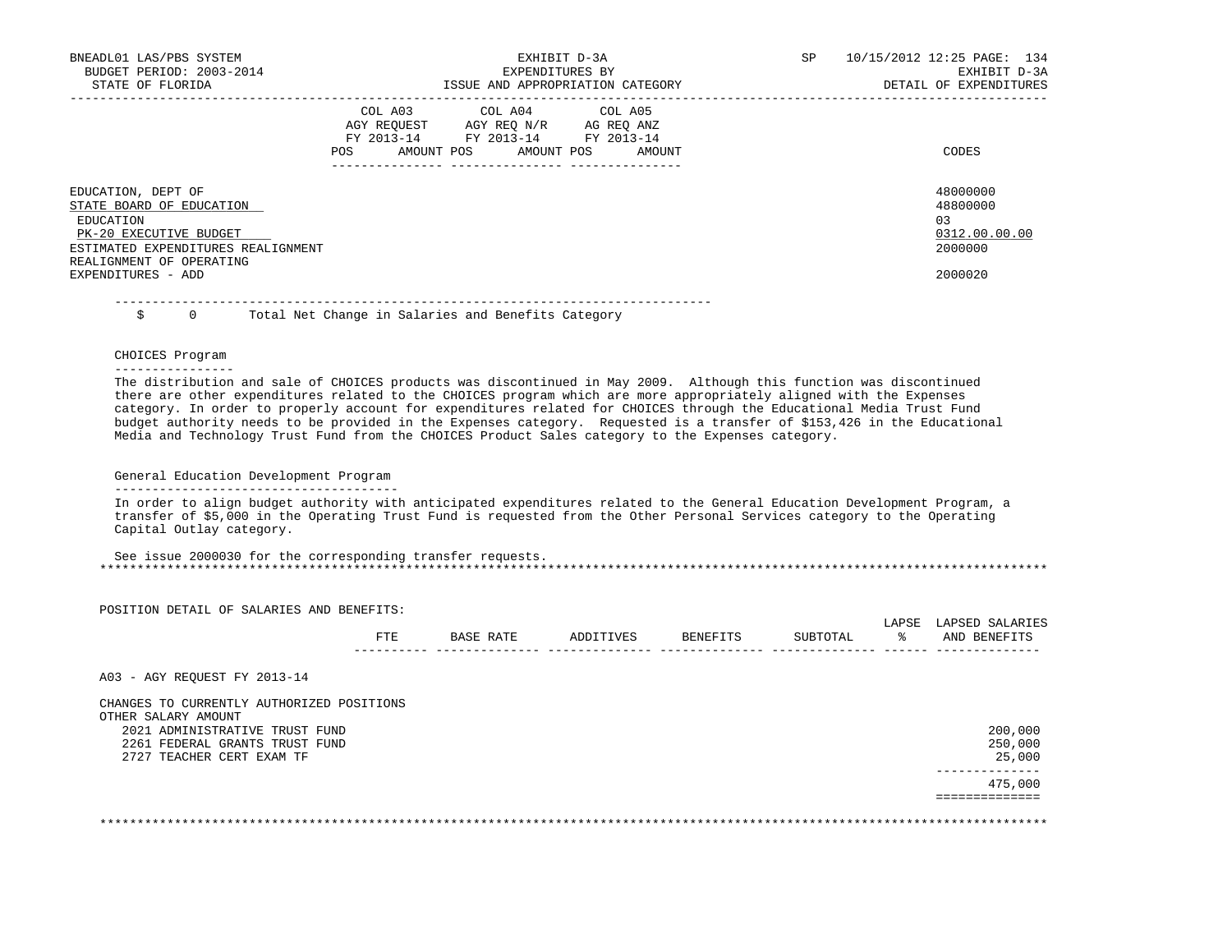| COL A03 COL A04 COL A05<br>AGY REQUEST AGY REQ N/R AG REQ ANZ<br>FY 2013-14 FY 2013-14 FY 2013-14<br><b>POS</b><br>AMOUNT POS<br>AMOUNT POS<br>CODES<br>AMOUNT<br>EDUCATION, DEPT OF<br>48000000<br>STATE BOARD OF EDUCATION<br>48800000<br>EDUCATION<br>03<br>0312.00.00.00<br>PK-20 EXECUTIVE BUDGET<br>2000000<br>ESTIMATED EXPENDITURES REALIGNMENT<br>REALIGNMENT OF OPERATING<br>EXPENDITURES - DEDUCT<br>2000030<br>SALARIES AND BENEFITS<br>010000<br>$70,000-$<br>ED CERTIFICATION/SVC TF -STATE<br>2176 1<br>STUDENT LOAN OPERATING TF -FEDERL<br>$205,000-$<br>2397 3<br>OPERATING TRUST FUND -STATE 200,000-<br>2510 1<br>TOTAL APPRO 475,000-<br>030000<br>OTHER PERSONAL SERVICES<br>OPERATING TRUST FUND<br>$-STATE$ 5,000-<br>2510 1<br>040000<br><b>EXPENSES</b><br>FEDERAL GRANTS TRUST FUND -FEDERL<br>2261 3<br>$700,000-$<br>INSTITUTE ASSESSMENT TF - STATE<br>66,000-<br>2380 1<br>STUDENT LOAN OPERATING TF -FEDERL<br>150,000-<br>2397 3<br>$916,000 -$<br>TOTAL APPRO<br>SPECIAL CATEGORIES<br>100000<br>CONTRACTED SERVICES<br>100777<br>ADMINISTRATIVE TRUST FUND -FEDERL $35,000-$ OPERATING TRUST FUND -STATE $50,000-$<br>2021 3<br>2510 1<br>TOTAL APPRO<br>$85,000-$<br>G/A-CHOICES PRODUCT SALES<br>100793 | BNEADL01 LAS/PBS SYSTEM<br>BUDGET PERIOD: 2003-2014<br>STATE OF FLORIDA | EXHIBIT D-3A<br>EXPENDITURES BY<br>ISSUE AND APPROPRIATION CATEGORY | SP 10/15/2012 12:25 PAGE: 135<br>EXHIBIT D-3A<br>DETAIL OF EXPENDITURES |
|----------------------------------------------------------------------------------------------------------------------------------------------------------------------------------------------------------------------------------------------------------------------------------------------------------------------------------------------------------------------------------------------------------------------------------------------------------------------------------------------------------------------------------------------------------------------------------------------------------------------------------------------------------------------------------------------------------------------------------------------------------------------------------------------------------------------------------------------------------------------------------------------------------------------------------------------------------------------------------------------------------------------------------------------------------------------------------------------------------------------------------------------------------------------------------------------------------------------------------------------|-------------------------------------------------------------------------|---------------------------------------------------------------------|-------------------------------------------------------------------------|
|                                                                                                                                                                                                                                                                                                                                                                                                                                                                                                                                                                                                                                                                                                                                                                                                                                                                                                                                                                                                                                                                                                                                                                                                                                              |                                                                         |                                                                     |                                                                         |
|                                                                                                                                                                                                                                                                                                                                                                                                                                                                                                                                                                                                                                                                                                                                                                                                                                                                                                                                                                                                                                                                                                                                                                                                                                              |                                                                         |                                                                     |                                                                         |
|                                                                                                                                                                                                                                                                                                                                                                                                                                                                                                                                                                                                                                                                                                                                                                                                                                                                                                                                                                                                                                                                                                                                                                                                                                              |                                                                         |                                                                     |                                                                         |
|                                                                                                                                                                                                                                                                                                                                                                                                                                                                                                                                                                                                                                                                                                                                                                                                                                                                                                                                                                                                                                                                                                                                                                                                                                              |                                                                         |                                                                     |                                                                         |
|                                                                                                                                                                                                                                                                                                                                                                                                                                                                                                                                                                                                                                                                                                                                                                                                                                                                                                                                                                                                                                                                                                                                                                                                                                              |                                                                         |                                                                     |                                                                         |
|                                                                                                                                                                                                                                                                                                                                                                                                                                                                                                                                                                                                                                                                                                                                                                                                                                                                                                                                                                                                                                                                                                                                                                                                                                              |                                                                         |                                                                     |                                                                         |
|                                                                                                                                                                                                                                                                                                                                                                                                                                                                                                                                                                                                                                                                                                                                                                                                                                                                                                                                                                                                                                                                                                                                                                                                                                              |                                                                         |                                                                     |                                                                         |
|                                                                                                                                                                                                                                                                                                                                                                                                                                                                                                                                                                                                                                                                                                                                                                                                                                                                                                                                                                                                                                                                                                                                                                                                                                              |                                                                         |                                                                     |                                                                         |
|                                                                                                                                                                                                                                                                                                                                                                                                                                                                                                                                                                                                                                                                                                                                                                                                                                                                                                                                                                                                                                                                                                                                                                                                                                              |                                                                         |                                                                     |                                                                         |
|                                                                                                                                                                                                                                                                                                                                                                                                                                                                                                                                                                                                                                                                                                                                                                                                                                                                                                                                                                                                                                                                                                                                                                                                                                              |                                                                         |                                                                     |                                                                         |
|                                                                                                                                                                                                                                                                                                                                                                                                                                                                                                                                                                                                                                                                                                                                                                                                                                                                                                                                                                                                                                                                                                                                                                                                                                              |                                                                         |                                                                     |                                                                         |
|                                                                                                                                                                                                                                                                                                                                                                                                                                                                                                                                                                                                                                                                                                                                                                                                                                                                                                                                                                                                                                                                                                                                                                                                                                              |                                                                         |                                                                     |                                                                         |
|                                                                                                                                                                                                                                                                                                                                                                                                                                                                                                                                                                                                                                                                                                                                                                                                                                                                                                                                                                                                                                                                                                                                                                                                                                              |                                                                         |                                                                     |                                                                         |
|                                                                                                                                                                                                                                                                                                                                                                                                                                                                                                                                                                                                                                                                                                                                                                                                                                                                                                                                                                                                                                                                                                                                                                                                                                              |                                                                         |                                                                     |                                                                         |
| 2183 1<br>ED MEDIA & TECHNOLOGY TF -STATE 153,426-                                                                                                                                                                                                                                                                                                                                                                                                                                                                                                                                                                                                                                                                                                                                                                                                                                                                                                                                                                                                                                                                                                                                                                                           |                                                                         |                                                                     |                                                                         |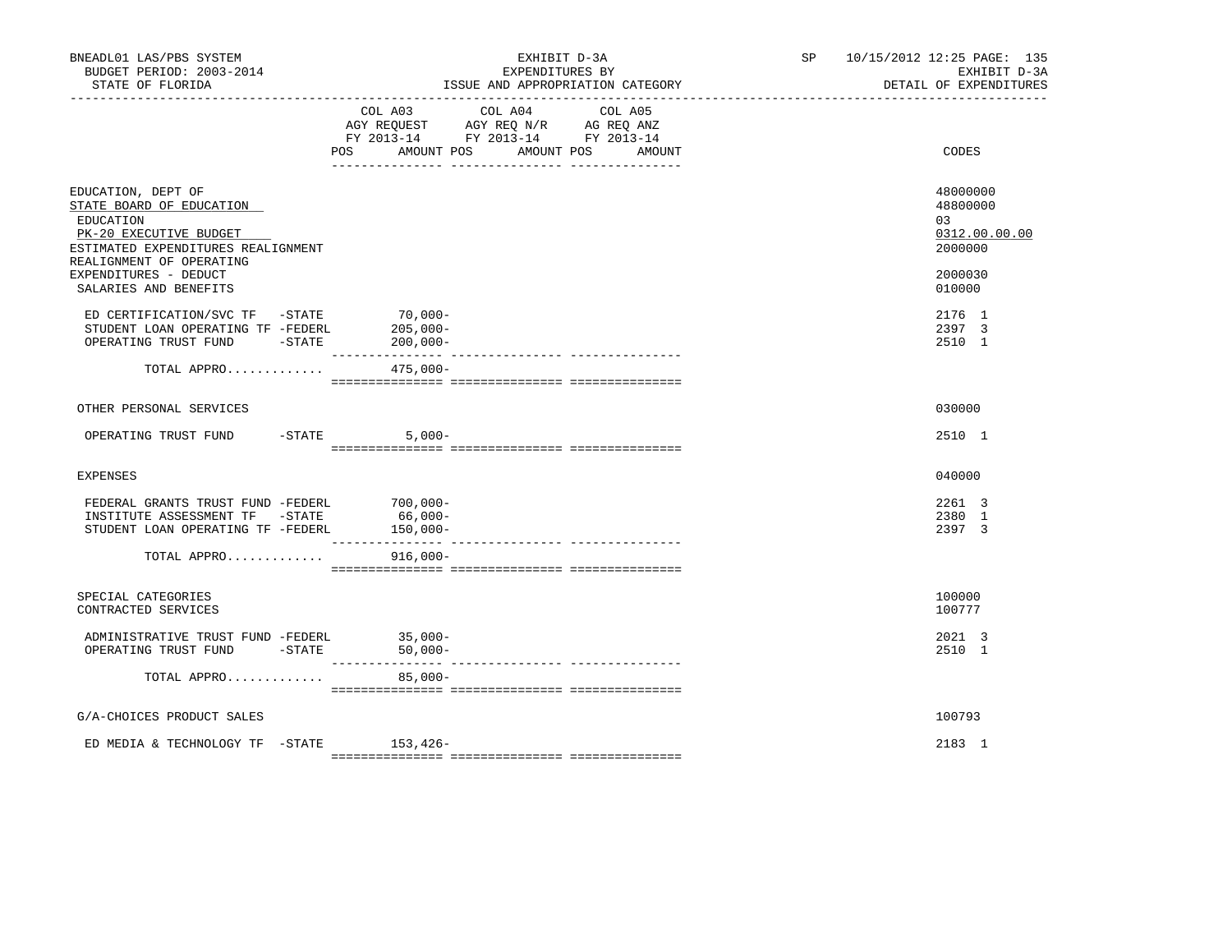| COL A03 COL A04 COL A05                                                |                                                                                                                                                                                                                                                                                                                                                                                                                                                                                                                       |
|------------------------------------------------------------------------|-----------------------------------------------------------------------------------------------------------------------------------------------------------------------------------------------------------------------------------------------------------------------------------------------------------------------------------------------------------------------------------------------------------------------------------------------------------------------------------------------------------------------|
| AGY REQUEST AGY REQ N/R AG REQ ANZ<br>FY 2013-14 FY 2013-14 FY 2013-14 | CODES                                                                                                                                                                                                                                                                                                                                                                                                                                                                                                                 |
|                                                                        | 48000000<br>48800000<br>03<br>0312.00.00.00<br>2000000<br>2000030<br>210000<br>210023                                                                                                                                                                                                                                                                                                                                                                                                                                 |
|                                                                        | 1000 1                                                                                                                                                                                                                                                                                                                                                                                                                                                                                                                |
|                                                                        | 2000030                                                                                                                                                                                                                                                                                                                                                                                                                                                                                                               |
| IT COMPONENT? NO                                                       |                                                                                                                                                                                                                                                                                                                                                                                                                                                                                                                       |
|                                                                        |                                                                                                                                                                                                                                                                                                                                                                                                                                                                                                                       |
| Education Technology and Information Services Category                 |                                                                                                                                                                                                                                                                                                                                                                                                                                                                                                                       |
|                                                                        | POS AMOUNT POS AMOUNT POS AMOUNT<br>GENERAL REVENUE FUND -STATE 50,400-<br>TOTAL ISSUE 1,684,826-<br>DEPARTMENT OF EDUCATION GOALS (section 1008.31(2)(c), Florida Statutes):<br>2. Seamless Articulation and Maximum Access<br>3. Skilled Workforce and Economic Development<br>A budget realignment is requested in a variety of funds and categories throughout the department to properly align budget<br>with anticipated expenditures. Provided below is a detail of the various budget realignments requested. |

 information technology needs of the department to be provided by the department's Office of Technology and Information Services.

The requested increase of \$960,000 in the Education Technology category, comes from a decrease from the following:

| Amount                 | Fund                              | From Category       |
|------------------------|-----------------------------------|---------------------|
| (\$700,000)            | Federal Grants Trust Fund         | Expenses            |
| (S150, 000)            | Student Loan Operating Trust Fund | Expenses            |
| (S, 50, 000)           | Operating Trust Fund              | Contracted Services |
| (S <sub>35,000</sub> ) | Administrative Trust Fund         | Contracted Services |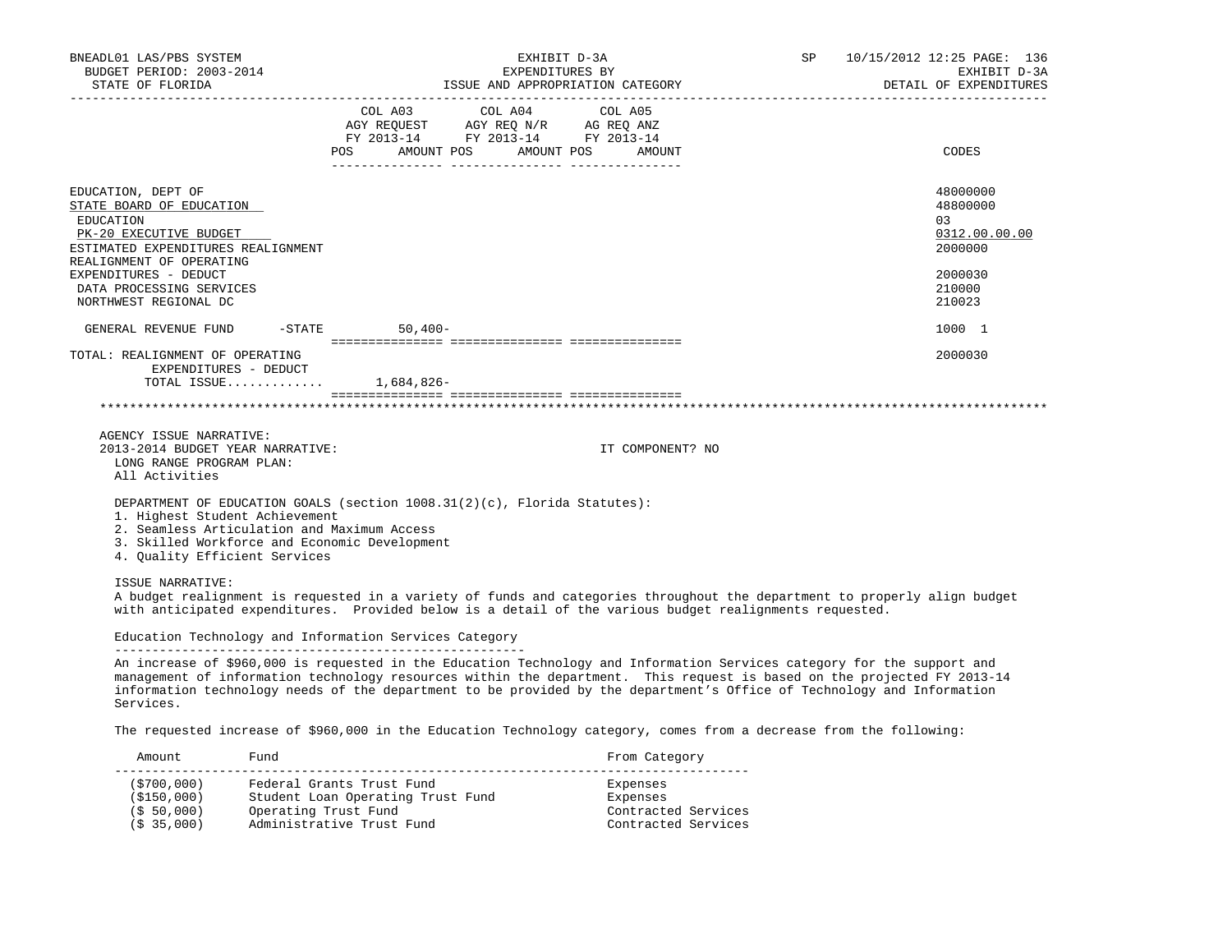| BNEADL01 LAS/PBS SYSTEM<br>BUDGET PERIOD: 2003-2014<br>STATE OF FLORIDA                                                                                                          |                                                                                                                                   | EXHIBIT D-3A<br>EXPENDITURES BY<br>ISSUE AND APPROPRIATION CATEGORY                            | SP - | 10/15/2012 12:25 PAGE: 137<br>EXHIBIT D-3A<br>DETAIL OF EXPENDITURES |
|----------------------------------------------------------------------------------------------------------------------------------------------------------------------------------|-----------------------------------------------------------------------------------------------------------------------------------|------------------------------------------------------------------------------------------------|------|----------------------------------------------------------------------|
|                                                                                                                                                                                  | COL A03 COL A04 COL A05<br>AGY REQUEST AGY REQ N/R AG REQ ANZ<br>FY 2013-14 FY 2013-14 FY 2013-14<br>AMOUNT POS AMOUNT POS<br>POS | AMOUNT                                                                                         |      | CODES                                                                |
| EDUCATION, DEPT OF<br>STATE BOARD OF EDUCATION<br>EDUCATION<br>PK-20 EXECUTIVE BUDGET<br>ESTIMATED EXPENDITURES REALIGNMENT<br>REALIGNMENT OF OPERATING<br>EXPENDITURES - DEDUCT |                                                                                                                                   |                                                                                                |      | 48000000<br>48800000<br>0.3<br>0312.00.00.00<br>2000000<br>2000030   |
|                                                                                                                                                                                  | (\$ 25,000) Institute Assessment Trust Fund                                                                                       | Expenses                                                                                       |      |                                                                      |
|                                                                                                                                                                                  |                                                                                                                                   | (\$960,000) Total Transfer into the Education Technology Information Services Category         |      |                                                                      |
| Salaries and Benefits Category                                                                                                                                                   |                                                                                                                                   |                                                                                                |      |                                                                      |
|                                                                                                                                                                                  |                                                                                                                                   | A realignment of budget authority in the Salary and Benefits category is requested as follows: |      |                                                                      |

| \$250,000    | Increase in the Federal Grants Trust Fund                       |
|--------------|-----------------------------------------------------------------|
| \$200,000    | Increase in the Administrative Trust Fund                       |
| \$25,000     | Increase in the Teacher Certification Exam Trust Fund           |
| (\$205,000)  | Decrease in the Student Loan Operating Trust Fund               |
| ( \$200,000) | Decrease in the Operating Trust Fund                            |
| (S 70,000)   | Decrease in the Education Certification and Services Trust Fund |
|              |                                                                 |
| U            | Total Net Change in Salaries and Benefits Category              |

### CHOICES Program

Amount Fund

#### ----------------

 The distribution and sale of CHOICES products was discontinued in May 2009. Although this function was discontinued there are other expenditures related to the CHOICES program which are more appropriately aligned with the Expenses category. In order to properly account for expenditures related for CHOICES through the Educational Media Trust Fund budget authority needs to be provided in the Expenses category. Requested is a transfer of \$153,426 in the Educational Media and Technology Trust Fund from the CHOICES Product Sales category to the Expenses category.

### General Education Development Program --------------------------------------

 In order to align budget authority with anticipated expenditures related to the General Education Development Program, a transfer of \$5,000 in the Operating Trust Fund is requested from the Other Personal Services category to the Operating Capital Outlay category.

# Florida Virtual Campus

### ----------------------

 The amount of \$50,400 in General Revenue is requested be transferred to the Florida Colleges budget entity in the Northwest Regional Data Center (NWRDC) category from the State Board of Education budget entity in the NWRDC category due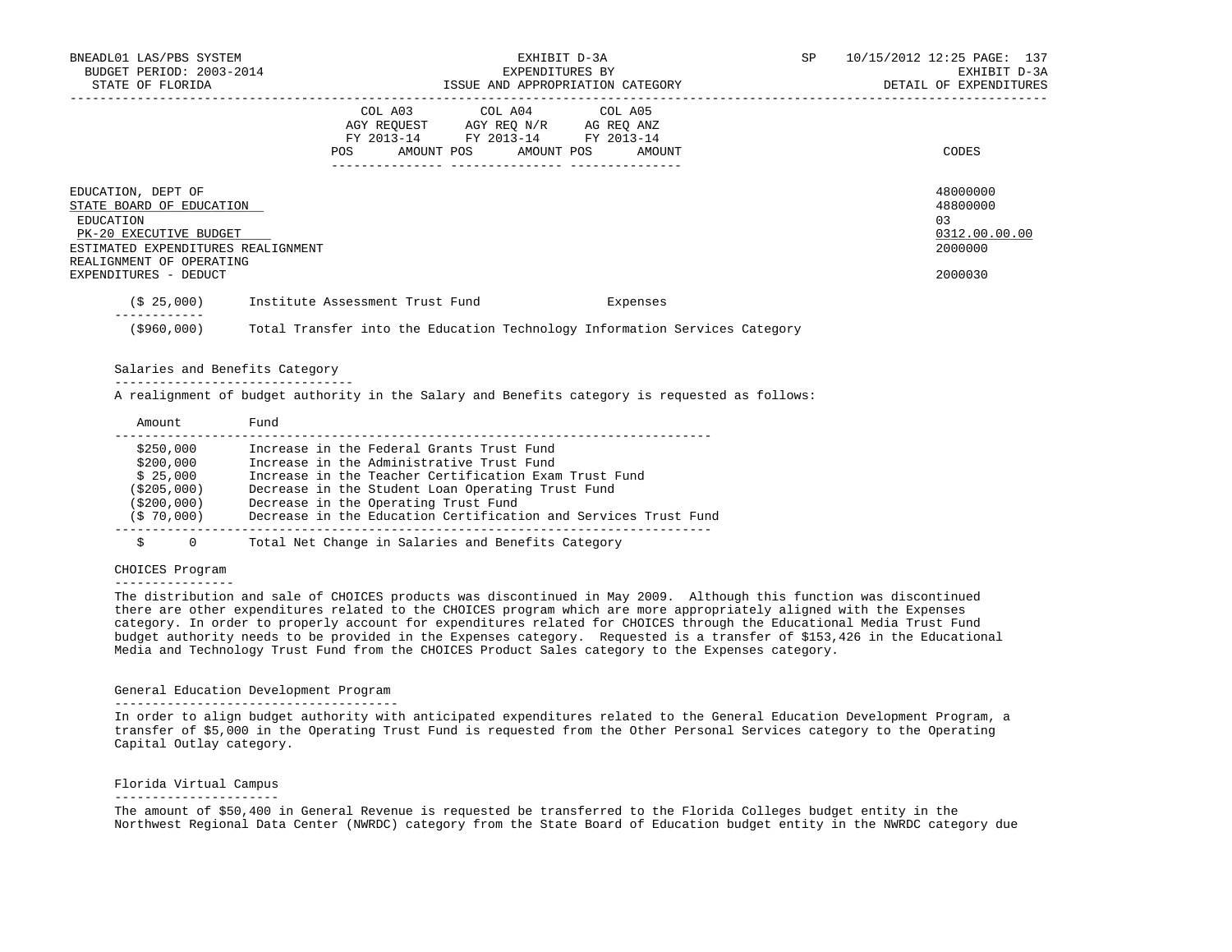| BNEADL01 LAS/PBS SYSTEM<br>BUDGET PERIOD: 2003-2014                                                                                                          |                       |                            |                  | EXHIBIT D-3A<br>EXPENDITURES BY                                                                                          |                    | SP       | 10/15/2012 12:25 PAGE: 138<br>EXHIBIT D-3A             |
|--------------------------------------------------------------------------------------------------------------------------------------------------------------|-----------------------|----------------------------|------------------|--------------------------------------------------------------------------------------------------------------------------|--------------------|----------|--------------------------------------------------------|
| STATE OF FLORIDA                                                                                                                                             |                       |                            |                  | ISSUE AND APPROPRIATION CATEGORY                                                                                         |                    |          | DETAIL OF EXPENDITURES                                 |
|                                                                                                                                                              |                       | COL A03<br>_________ _____ | COL A04          | COL A05<br>CO AGY REQUEST AGY REQ N/R AG REQ ANZ<br>FY 2013-14 FY 2013-14 FY 2013-14<br>POS AMOUNT POS AMOUNT POS AMOUNT |                    |          | CODES                                                  |
| EDUCATION, DEPT OF<br>STATE BOARD OF EDUCATION<br>EDUCATION<br>PK-20 EXECUTIVE BUDGET<br>ESTIMATED EXPENDITURES REALIGNMENT<br>REALIGNMENT OF OPERATING      |                       |                            |                  |                                                                                                                          |                    |          | 48000000<br>48800000<br>03<br>0312.00.00.00<br>2000000 |
| EXPENDITURES - DEDUCT                                                                                                                                        |                       |                            |                  |                                                                                                                          |                    |          | 2000030                                                |
| to the transfer of the Florida Academic Counseling and Tracking for Students (FACTS.org) from the State Board of<br>Education to the Florida Virtual Campus. |                       |                            |                  |                                                                                                                          |                    |          |                                                        |
| See issue 2000020 for the corresponding transfer requests.                                                                                                   |                       |                            |                  |                                                                                                                          |                    |          |                                                        |
|                                                                                                                                                              |                       |                            |                  |                                                                                                                          |                    |          |                                                        |
|                                                                                                                                                              |                       |                            |                  |                                                                                                                          |                    |          |                                                        |
| POSITION DETAIL OF SALARIES AND BENEFITS:                                                                                                                    |                       |                            |                  |                                                                                                                          |                    |          | LAPSE LAPSED SALARIES                                  |
|                                                                                                                                                              |                       | ETE                        | <b>BASE RATE</b> |                                                                                                                          | ADDITIVES BENEFITS | SUBTOTAL | % AND BENEFITS                                         |
| A03 - AGY REQUEST FY 2013-14                                                                                                                                 |                       |                            |                  |                                                                                                                          |                    |          |                                                        |
| CHANGES TO CURRENTLY AUTHORIZED POSITIONS                                                                                                                    |                       |                            |                  |                                                                                                                          |                    |          |                                                        |
| OTHER SALARY AMOUNT                                                                                                                                          |                       |                            |                  |                                                                                                                          |                    |          |                                                        |
| 2176 ED CERTIFICATION/SVC TF<br>2510 OPERATING TRUST FUND                                                                                                    |                       |                            |                  |                                                                                                                          |                    |          | 70,000-<br>$200,000 -$                                 |
| 2397 STUDENT LOAN OPERATING TF                                                                                                                               |                       |                            |                  |                                                                                                                          |                    |          | $205,000 -$<br>--------------                          |
|                                                                                                                                                              |                       |                            |                  |                                                                                                                          |                    |          | $475,000 -$<br>==============                          |
|                                                                                                                                                              |                       |                            |                  |                                                                                                                          |                    |          |                                                        |
|                                                                                                                                                              |                       |                            |                  |                                                                                                                          |                    |          |                                                        |
| ANNUALIZATION OF ADMINISTERED<br>FUNDS APPROPRIATIONS<br>STATE HEALTH INSURANCE ADJUSTMENT<br>FOR FY 2012-13 - 10 MONTHS                                     |                       |                            |                  |                                                                                                                          |                    |          | 26A0000                                                |
| ANNUALIZATION<br>SALARIES AND BENEFITS                                                                                                                       |                       |                            |                  |                                                                                                                          |                    |          | 26A1830<br>010000                                      |
| GENERAL REVENUE FUND                                                                                                                                         | $-$ STATE<br>$-MATCH$ | 173,920<br>8,425           |                  |                                                                                                                          |                    |          | 1000 1<br>1000 2                                       |
| TOTAL GENERAL REVENUE FUND                                                                                                                                   |                       | 182,345                    |                  |                                                                                                                          |                    |          | 1000                                                   |
| ADMINISTRATIVE TRUST FUND -FEDERL                                                                                                                            |                       | 64,710                     |                  |                                                                                                                          |                    |          | 2021 3                                                 |
| ED CERTIFICATION/SVC TF                                                                                                                                      | $-$ STATE 42,005      |                            |                  |                                                                                                                          |                    |          | 2176 1                                                 |
|                                                                                                                                                              |                       |                            |                  |                                                                                                                          |                    |          |                                                        |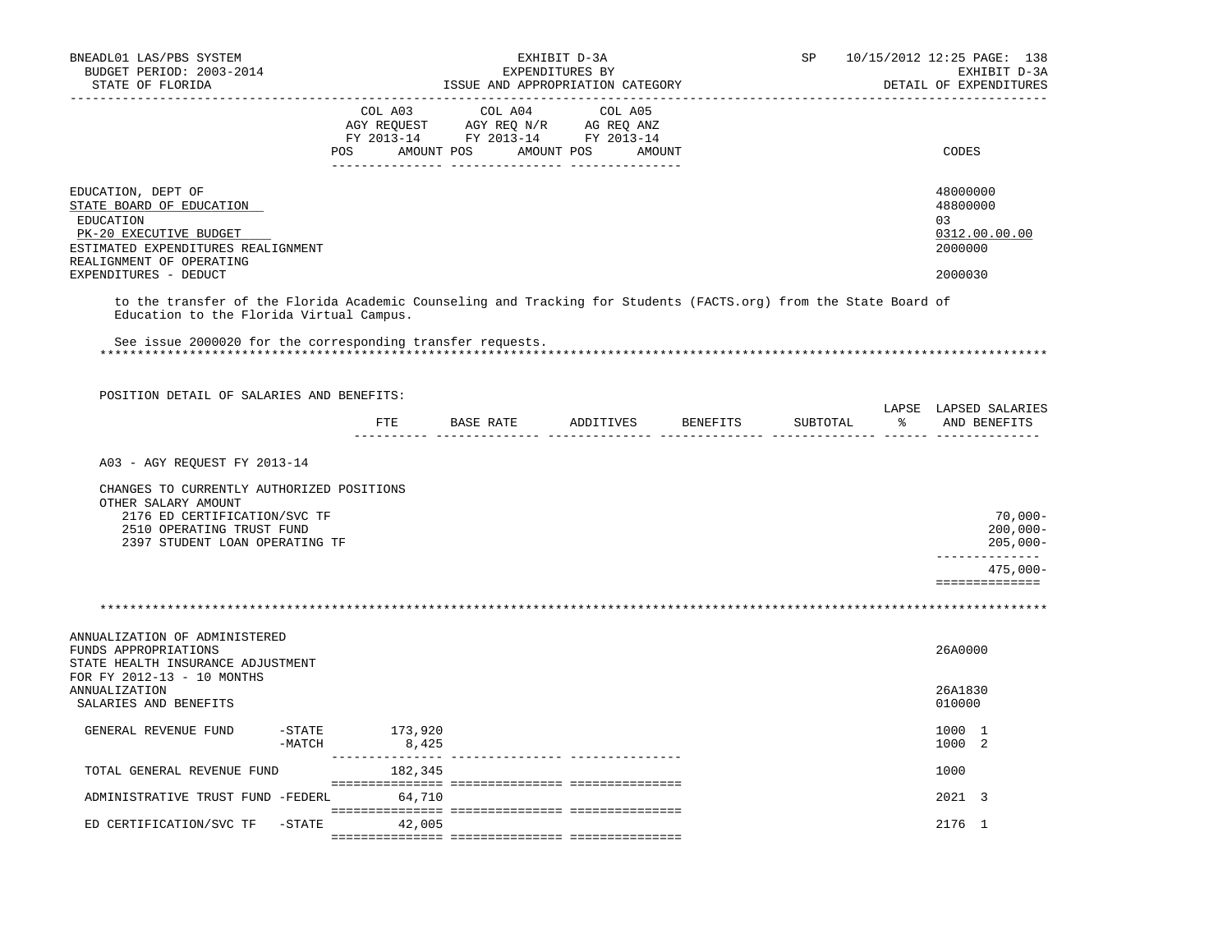| BNEADL01 LAS/PBS SYSTEM<br>BUDGET PERIOD: 2003-2014<br>STATE OF FLORIDA                                                |            |                      | EXHIBIT D-3A<br>EXPENDITURES BY<br>ISSUE AND APPROPRIATION CATEGORY                                                              | SP | 10/15/2012 12:25 PAGE: 139<br>EXHIBIT D-3A<br>DETAIL OF EXPENDITURES |
|------------------------------------------------------------------------------------------------------------------------|------------|----------------------|----------------------------------------------------------------------------------------------------------------------------------|----|----------------------------------------------------------------------|
|                                                                                                                        |            | COL A03              | COL A04<br>COL A05<br>AGY REQUEST AGY REQ N/R AG REQ ANZ<br>FY 2013-14 FY 2013-14 FY 2013-14<br>POS AMOUNT POS AMOUNT POS AMOUNT |    | CODES                                                                |
| EDUCATION, DEPT OF<br>STATE BOARD OF EDUCATION<br>EDUCATION<br>PK-20 EXECUTIVE BUDGET<br>ANNUALIZATION OF ADMINISTERED |            |                      |                                                                                                                                  |    | 48000000<br>48800000<br>03<br>0312.00.00.00                          |
| FUNDS APPROPRIATIONS<br>STATE HEALTH INSURANCE ADJUSTMENT<br>FOR FY 2012-13 - 10 MONTHS                                |            |                      |                                                                                                                                  |    | 26A0000                                                              |
| <b>ANNUALIZATION</b><br>SALARIES AND BENEFITS<br>DIV UNIV FAC CONST ADM TF -STATE 27,545                               |            |                      |                                                                                                                                  |    | 26A1830<br>010000<br>2222 1                                          |
| FEDERAL GRANTS TRUST FUND -FEDERL                                                                                      | -RECPNT    | 133,645<br>3,470     |                                                                                                                                  |    | 2261 3<br>2261 9                                                     |
| TOTAL FEDERAL GRANTS TRUST FUND                                                                                        |            | 137,115              |                                                                                                                                  |    | 2261                                                                 |
| INSTITUTE ASSESSMENT TF -STATE                                                                                         |            | 20,910               |                                                                                                                                  |    | 2380 1                                                               |
| STUDENT LOAN OPERATING TF -FEDERL 73,830                                                                               |            |                      |                                                                                                                                  |    | 2397 3                                                               |
| OPERATING TRUST FUND                                                                                                   | -STATE     | 4,465                |                                                                                                                                  |    | 2510 1                                                               |
| TEACHER CERT EXAM TF                                                                                                   |            | $-STATE$ 2,730       |                                                                                                                                  |    | 2727 1                                                               |
| WORKING CAPITAL TRUST FUND-STATE 64,775                                                                                |            |                      |                                                                                                                                  |    | 2792 1                                                               |
| TOTAL APPRO $\ldots \ldots \ldots$ 620,430                                                                             |            |                      |                                                                                                                                  |    |                                                                      |
| DATA PROCESSING SERVICES<br>EDU TECH/INFORMATION SRVCS                                                                 |            |                      |                                                                                                                                  |    | 210000<br>210020                                                     |
| GENERAL REVENUE FUND                                                                                                   | -MATCH     | -STATE 11,980<br>225 |                                                                                                                                  |    | 1000 1<br>1000 2                                                     |
| TOTAL GENERAL REVENUE FUND                                                                                             |            | 12,205               |                                                                                                                                  |    | 1000                                                                 |
| ADMINISTRATIVE TRUST FUND -FEDERL 8,530                                                                                |            |                      |                                                                                                                                  |    | 2021 3                                                               |
| ED CERTIFICATION/SVC TF -STATE 4,655                                                                                   |            |                      |                                                                                                                                  |    | 2176 1                                                               |
| DIV UNIV FAC CONST ADM TF -STATE 2,605                                                                                 |            |                      |                                                                                                                                  |    | 2222 1                                                               |
| FEDERAL GRANTS TRUST FUND -FEDERL                                                                                      | $-$ RECPNT | 10,555<br>$\sim$ 5   |                                                                                                                                  |    | 2261 3<br>2261 9                                                     |
| TOTAL FEDERAL GRANTS TRUST FUND 10,560                                                                                 |            |                      |                                                                                                                                  |    | 2261                                                                 |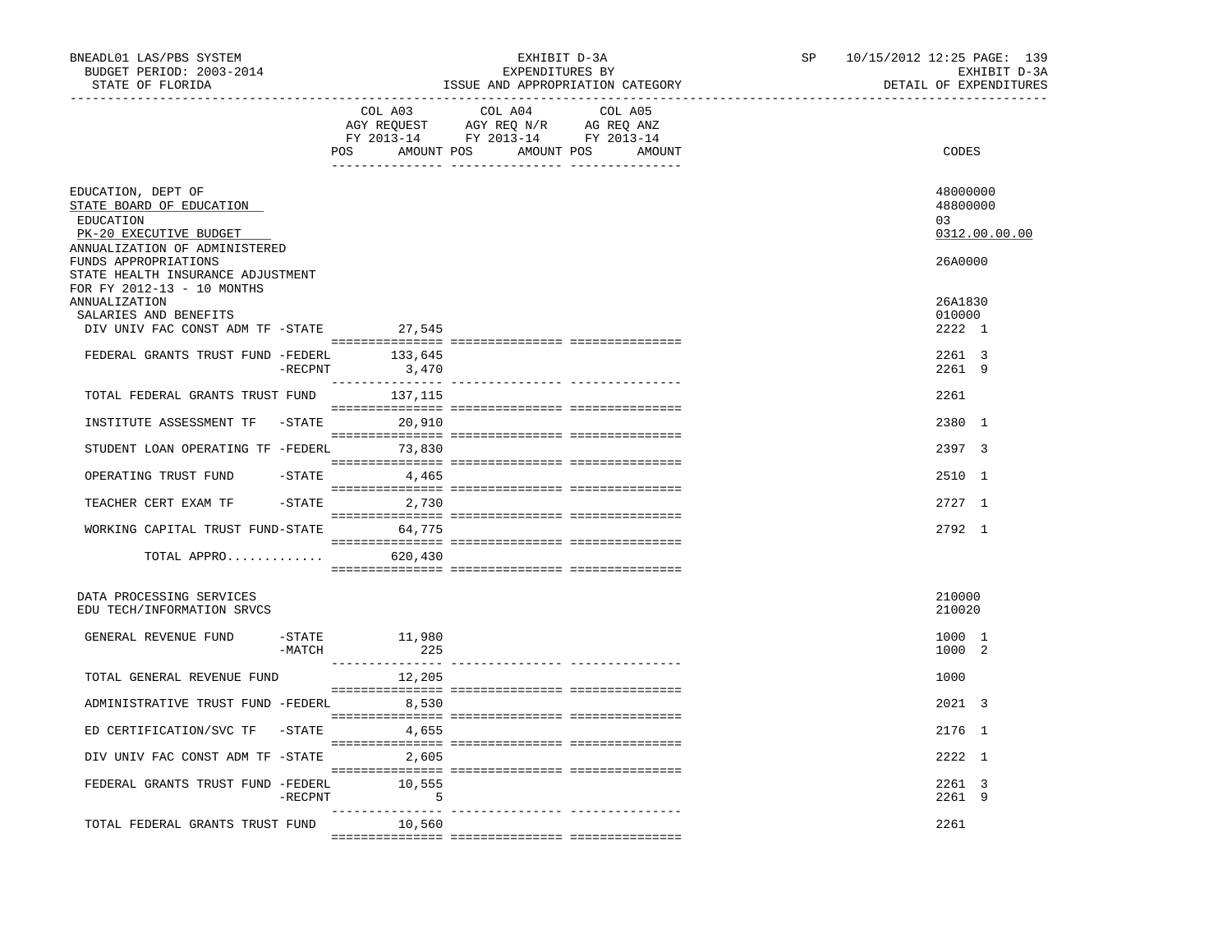| COL A03<br>COL A04<br>COL A05<br>AGY REQUEST AGY REQ N/R AG REQ ANZ<br>FY 2013-14 FY 2013-14 FY 2013-14<br>POS AMOUNT POS AMOUNT POS AMOUNT<br>CODES<br>48000000<br>EDUCATION, DEPT OF<br>STATE BOARD OF EDUCATION<br>48800000<br>EDUCATION<br>0.3<br>PK-20 EXECUTIVE BUDGET<br>ANNUALIZATION OF ADMINISTERED<br>FUNDS APPROPRIATIONS<br>26A0000<br>STATE HEALTH INSURANCE ADJUSTMENT<br>FOR FY 2012-13 - 10 MONTHS<br><b>ANNUALIZATION</b><br>26A1830<br>DATA PROCESSING SERVICES<br>210000<br>EDU TECH/INFORMATION SRVCS<br>210020<br>INSTITUTE ASSESSMENT TF -STATE<br>885<br>2380 1<br>STUDENT LOAN OPERATING TF -FEDERL 16,715<br>2397 3<br>$-$ STATE 475<br>OPERATING TRUST FUND<br>2510 1<br>WORKING CAPITAL TRUST FUND-STATE<br>4,690<br>2792 1<br>TOTAL APPRO<br>61,320<br>210021<br>SOUTHWOOD SRC<br>GENERAL REVENUE FUND -STATE<br>1000 1<br>350<br>2222 1<br>DIV UNIV FAC CONST ADM TF -STATE<br>25<br>FEDERAL GRANTS TRUST FUND -FEDERL<br>2261 3<br>50<br>STUDENT LOAN OPERATING TF -FEDERL<br>330<br>2397 3<br>WORKING CAPITAL TRUST FUND-STATE<br>235<br>2792 1<br>990<br>TOTAL APPRO<br>26A1830<br>TOTAL: STATE HEALTH INSURANCE ADJUSTMENT | BNEADL01 LAS/PBS SYSTEM<br>BUDGET PERIOD: 2003-2014<br>STATE OF FLORIDA | EXHIBIT D-3A<br>EXPENDITURES BY<br>ISSUE AND APPROPRIATION CATEGORY | SP 10/15/2012 12:25 PAGE: 140 | EXHIBIT D-3A<br>DETAIL OF EXPENDITURES |
|--------------------------------------------------------------------------------------------------------------------------------------------------------------------------------------------------------------------------------------------------------------------------------------------------------------------------------------------------------------------------------------------------------------------------------------------------------------------------------------------------------------------------------------------------------------------------------------------------------------------------------------------------------------------------------------------------------------------------------------------------------------------------------------------------------------------------------------------------------------------------------------------------------------------------------------------------------------------------------------------------------------------------------------------------------------------------------------------------------------------------------------------------------------|-------------------------------------------------------------------------|---------------------------------------------------------------------|-------------------------------|----------------------------------------|
|                                                                                                                                                                                                                                                                                                                                                                                                                                                                                                                                                                                                                                                                                                                                                                                                                                                                                                                                                                                                                                                                                                                                                              |                                                                         |                                                                     |                               |                                        |
|                                                                                                                                                                                                                                                                                                                                                                                                                                                                                                                                                                                                                                                                                                                                                                                                                                                                                                                                                                                                                                                                                                                                                              |                                                                         |                                                                     |                               | 0312.00.00.00                          |
|                                                                                                                                                                                                                                                                                                                                                                                                                                                                                                                                                                                                                                                                                                                                                                                                                                                                                                                                                                                                                                                                                                                                                              |                                                                         |                                                                     |                               |                                        |
|                                                                                                                                                                                                                                                                                                                                                                                                                                                                                                                                                                                                                                                                                                                                                                                                                                                                                                                                                                                                                                                                                                                                                              |                                                                         |                                                                     |                               |                                        |
|                                                                                                                                                                                                                                                                                                                                                                                                                                                                                                                                                                                                                                                                                                                                                                                                                                                                                                                                                                                                                                                                                                                                                              |                                                                         |                                                                     |                               |                                        |
|                                                                                                                                                                                                                                                                                                                                                                                                                                                                                                                                                                                                                                                                                                                                                                                                                                                                                                                                                                                                                                                                                                                                                              |                                                                         |                                                                     |                               |                                        |
|                                                                                                                                                                                                                                                                                                                                                                                                                                                                                                                                                                                                                                                                                                                                                                                                                                                                                                                                                                                                                                                                                                                                                              |                                                                         |                                                                     |                               |                                        |
|                                                                                                                                                                                                                                                                                                                                                                                                                                                                                                                                                                                                                                                                                                                                                                                                                                                                                                                                                                                                                                                                                                                                                              |                                                                         |                                                                     |                               |                                        |
|                                                                                                                                                                                                                                                                                                                                                                                                                                                                                                                                                                                                                                                                                                                                                                                                                                                                                                                                                                                                                                                                                                                                                              |                                                                         |                                                                     |                               |                                        |
|                                                                                                                                                                                                                                                                                                                                                                                                                                                                                                                                                                                                                                                                                                                                                                                                                                                                                                                                                                                                                                                                                                                                                              |                                                                         |                                                                     |                               |                                        |
|                                                                                                                                                                                                                                                                                                                                                                                                                                                                                                                                                                                                                                                                                                                                                                                                                                                                                                                                                                                                                                                                                                                                                              |                                                                         |                                                                     |                               |                                        |
| FOR FY 2012-13 - 10 MONTHS<br>ANNUALIZATION                                                                                                                                                                                                                                                                                                                                                                                                                                                                                                                                                                                                                                                                                                                                                                                                                                                                                                                                                                                                                                                                                                                  |                                                                         |                                                                     |                               |                                        |
|                                                                                                                                                                                                                                                                                                                                                                                                                                                                                                                                                                                                                                                                                                                                                                                                                                                                                                                                                                                                                                                                                                                                                              |                                                                         |                                                                     |                               |                                        |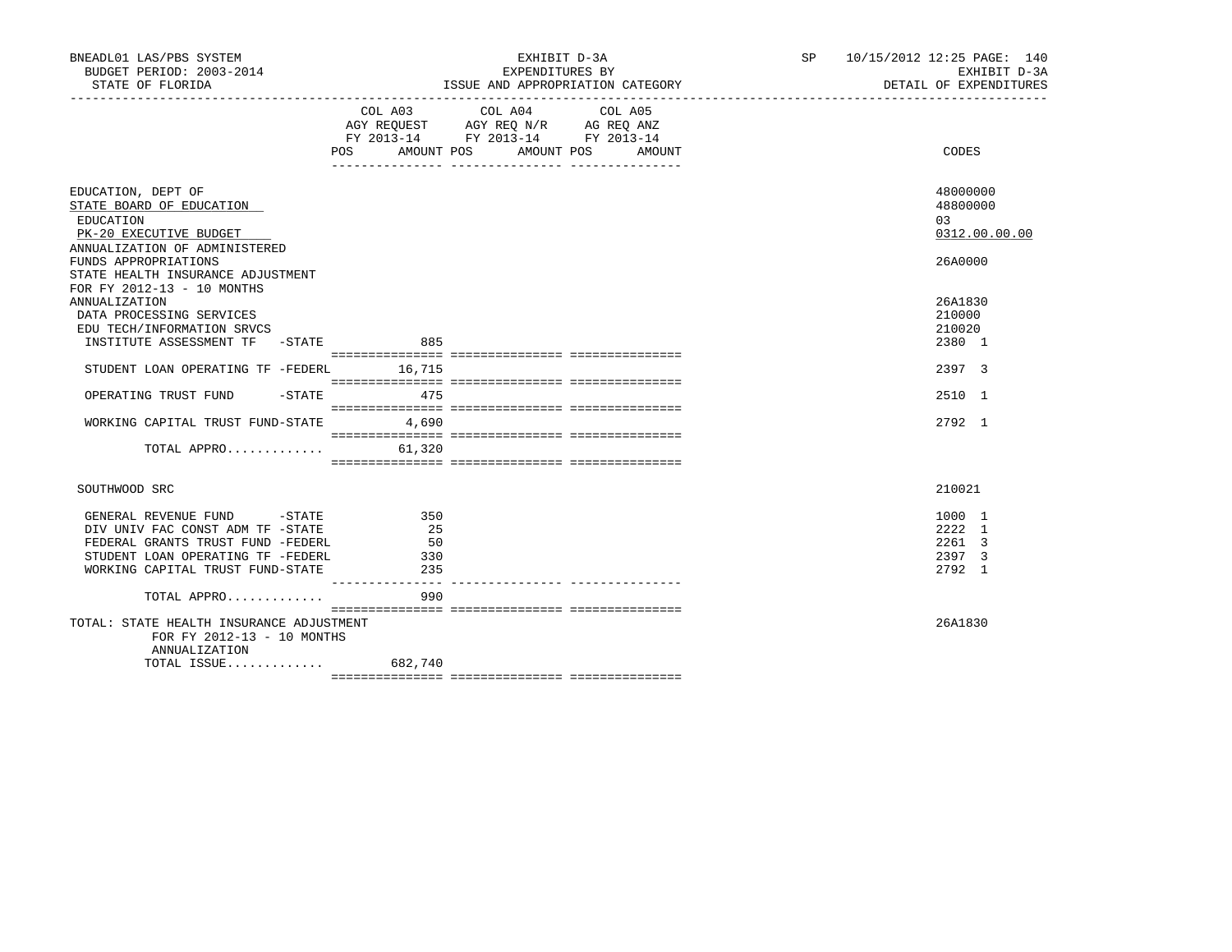| BNEADL01 LAS/PBS SYSTEM<br>BUDGET PERIOD: 2003-2014<br>STATE OF FLORIDA                                                                                                                                                                                                                                                                                                        |                                      | EXHIBIT D-3A<br>EXPENDITURES BY<br>ISSUE AND APPROPRIATION CATEGORY                                                                                                                                                                                                                                                                                                                                                                                                                                                                                                                                           | SP <sub>2</sub> | 10/15/2012 12:25 PAGE: 141<br>EXHIBIT D-3A<br>DETAIL OF EXPENDITURES                  |
|--------------------------------------------------------------------------------------------------------------------------------------------------------------------------------------------------------------------------------------------------------------------------------------------------------------------------------------------------------------------------------|--------------------------------------|---------------------------------------------------------------------------------------------------------------------------------------------------------------------------------------------------------------------------------------------------------------------------------------------------------------------------------------------------------------------------------------------------------------------------------------------------------------------------------------------------------------------------------------------------------------------------------------------------------------|-----------------|---------------------------------------------------------------------------------------|
|                                                                                                                                                                                                                                                                                                                                                                                | COL A03<br>POS AMOUNT POS AMOUNT POS | COL A04<br>COL A05<br>AGY REQUEST AGY REQ N/R AG REQ ANZ<br>FY 2013-14 FY 2013-14 FY 2013-14<br>AMOUNT                                                                                                                                                                                                                                                                                                                                                                                                                                                                                                        |                 | CODES                                                                                 |
| EDUCATION, DEPT OF<br>STATE BOARD OF EDUCATION<br>EDUCATION<br>PK-20 EXECUTIVE BUDGET<br>WORKLOAD<br>STATEWIDE ASSESSMENT PROGRAM<br>SPECIAL CATEGORIES<br>ASSESSMENT AND EVALUATION                                                                                                                                                                                           |                                      |                                                                                                                                                                                                                                                                                                                                                                                                                                                                                                                                                                                                               |                 | 48000000<br>48800000<br>03<br>0312.00.00.00<br>3000000<br>3001600<br>100000<br>100147 |
| GENERAL REVENUE FUND -STATE<br>FEDERAL GRANTS TRUST FUND -FEDERL 2,832,622                                                                                                                                                                                                                                                                                                     | 3,615,645                            |                                                                                                                                                                                                                                                                                                                                                                                                                                                                                                                                                                                                               |                 | 1000 1<br>2261 3                                                                      |
| TOTAL APPRO                                                                                                                                                                                                                                                                                                                                                                    | 6,448,267                            |                                                                                                                                                                                                                                                                                                                                                                                                                                                                                                                                                                                                               |                 |                                                                                       |
| AGENCY ISSUE NARRATIVE:<br>2013-2014 BUDGET YEAR NARRATIVE:<br>LONG RANGE PROGRAM PLAN:<br>Assessment and Evaluation (ACT 0635)<br>DEPARTMENT OF EDUCATION GOALS (section 1008.31(2)(c), Florida Statutes):<br>1. Highest Student Achievement<br>2. Seamless Articulation and Maximum Access<br>3. Skilled Workforce and Economic Development<br>4. Quality Efficient Services |                                      | IT COMPONENT? NO                                                                                                                                                                                                                                                                                                                                                                                                                                                                                                                                                                                              |                 |                                                                                       |
| ISSUE NARRATIVE:                                                                                                                                                                                                                                                                                                                                                               |                                      | An increase of \$6,448,267 is requested for the Assessment and Evaluation category. Most assessment contracts are<br>multi-phase, multi-year contracts with contract periods of three to five years. Contractual obligations for multi-year<br>contracts vary from fiscal year to fiscal year depending on the contractual phases being completed in a given year. As a<br>result, the total assessment obligations vary from year to year. The department makes every effort to write contracts to<br>limit the amount of variance. This is requested for the Assessment and Evaluation category as follows: |                 |                                                                                       |
| -FCAT/Common Core Standards Cost Increase of \$5,071,375<br>--\$ 624,238 Increase in the scheduled FCAT Pearson contract amount<br>--\$ 500,000 Increase for Science EOC Assessment                                                                                                                                                                                            |                                      | --\$3,500,000 Increase to transition from FCAT to Common Core Standards Assessments<br>--\$ 500,000 Increase for fourth administration of End of Course (EOC) Assessments<br>--\$ 50,000 Increase in external audits and technical review of annual FCAT results<br>--\$ 21,407 Increase for review and proof-reading large print and Braille materials for FCAT/CELLA<br>--\$ (124,270)Decrease in General Revenue for other related FCAT/Common Core Assessments costs                                                                                                                                      |                 |                                                                                       |
| -Other PreK-12 assessment increases of \$1,376,892                                                                                                                                                                                                                                                                                                                             |                                      |                                                                                                                                                                                                                                                                                                                                                                                                                                                                                                                                                                                                               |                 |                                                                                       |

 --\$ 966,441 Increase in anticipated costs for the English Language Learners Assessment --\$ 250,000 Increase in the Florida Assessment in Reading Instruction (FAIR) to maintain the new database and for modifications to support the single sign on initiative

--\$ 150,000 Increase to fund the International Computer Drivers Licenses Pilot Assessment for 11th grade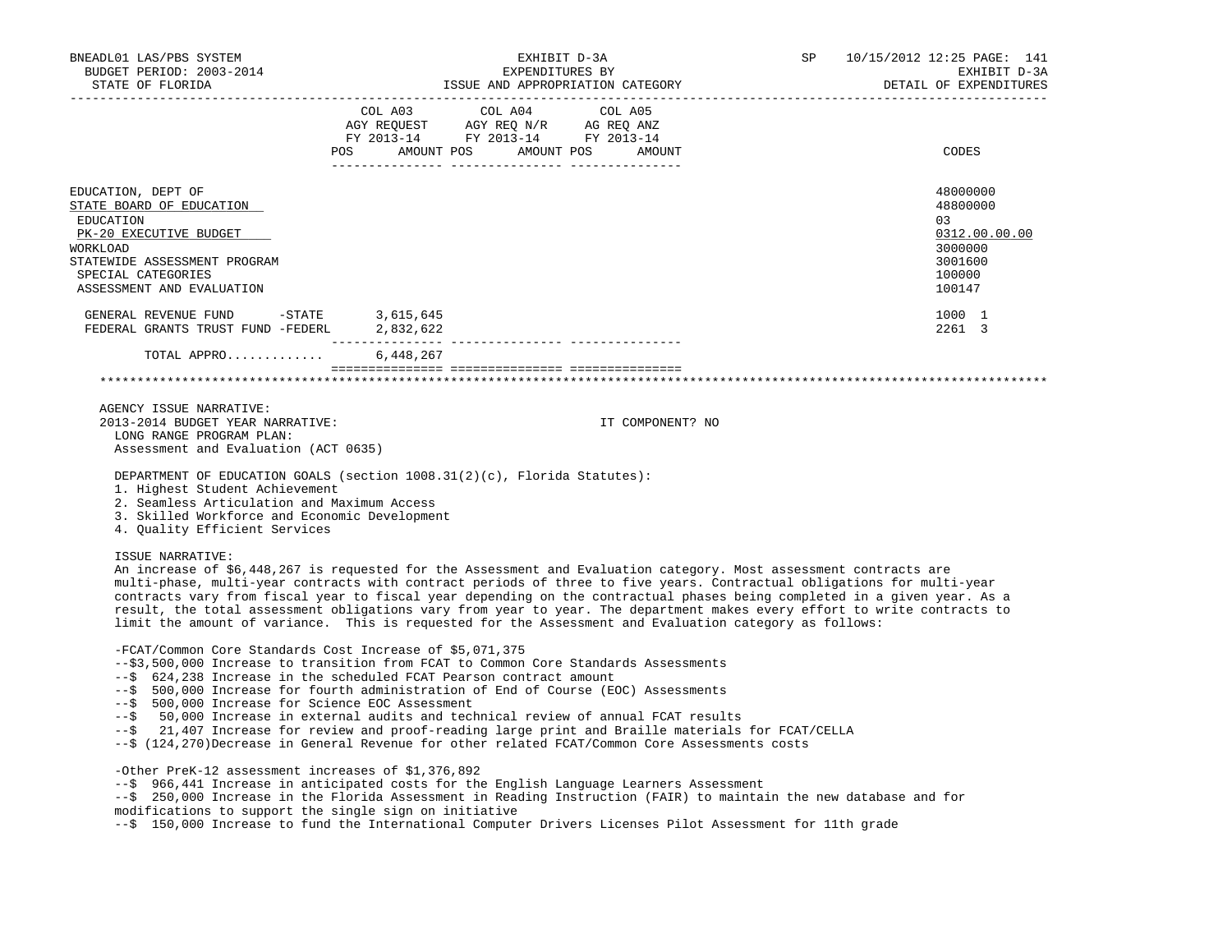| BNEADL01 LAS/PBS SYSTEM<br>BUDGET PERIOD: 2003-2014<br>STATE OF FLORIDA                                                                              | EXHIBIT D-3A<br>EXPENDITURES BY<br>ISSUE AND APPROPRIATION CATEGORY                                                                      | SP | 10/15/2012 12:25 PAGE: 142<br>EXHIBIT D-3A<br>DETAIL OF EXPENDITURES |
|------------------------------------------------------------------------------------------------------------------------------------------------------|------------------------------------------------------------------------------------------------------------------------------------------|----|----------------------------------------------------------------------|
| --------------                                                                                                                                       | COL A03 COL A04<br>COL A05<br>AGY REQUEST AGY REQ N/R AG REQ ANZ<br>FY 2013-14 FY 2013-14 FY 2013-14<br>POS AMOUNT POS AMOUNT POS AMOUNT |    | CODES                                                                |
| EDUCATION, DEPT OF<br>STATE BOARD OF EDUCATION<br>EDUCATION<br>PK-20 EXECUTIVE BUDGET<br>WORKLOAD<br>STATEWIDE ASSESSMENT PROGRAM                    | --\$ 10,451 Increase in scheduled contract amounts for other PreK-12 contracts                                                           |    | 48000000<br>48800000<br>03<br>0312.00.00.00<br>3000000<br>3001600    |
| PROGRAM REDUCTIONS<br>REALIGN OPERATING BUDGET AUTHORITY<br>WITH PROJECTED EXPENDITURES<br>OTHER PERSONAL SERVICES                                   |                                                                                                                                          |    | 33V0000<br>33V5000<br>030000                                         |
| ED CERTIFICATION/SVC TF -STATE<br>OPERATING TRUST FUND -STATE                                                                                        | 60,000-<br>80,000-                                                                                                                       |    | 2176 1<br>2510 1                                                     |
| TOTAL APPRO                                                                                                                                          | 140,000-                                                                                                                                 |    |                                                                      |
| <b>EXPENSES</b>                                                                                                                                      |                                                                                                                                          |    | 040000                                                               |
| ED CERTIFICATION/SVC TF -STATE<br>ED MEDIA & TECHNOLOGY TF -STATE<br>STUDENT LOAN OPERATING TF -FEDERL<br>OPERATING TRUST FUND -STATE<br>TOTAL APPRO | $9,000-$<br>$20,000-$<br>$350,000 -$<br>495,000-<br>$874,000-$                                                                           |    | 2176 1<br>2183 1<br>2397 3<br>2510 1                                 |
| OPERATING CAPITAL OUTLAY                                                                                                                             |                                                                                                                                          |    | 060000                                                               |
| ED CERTIFICATION/SVC TF<br>$-STATE$                                                                                                                  | 38,000-                                                                                                                                  |    | 2176 1                                                               |
| SPECIAL CATEGORIES<br>CONTRACTED SERVICES                                                                                                            |                                                                                                                                          |    | 100000<br>100777                                                     |
| ED CERTIFICATION/SVC TF -STATE 226,000-<br>STUDENT LOAN OPERATING TF -FEDERL<br>OPERATING TRUST FUND -STATE                                          | $1,000,000-$<br>$150,000-$<br>-------------                                                                                              |    | 2176 1<br>2397 3<br>2510 1                                           |
| TOTAL APPRO                                                                                                                                          | $1,376,000 -$                                                                                                                            |    |                                                                      |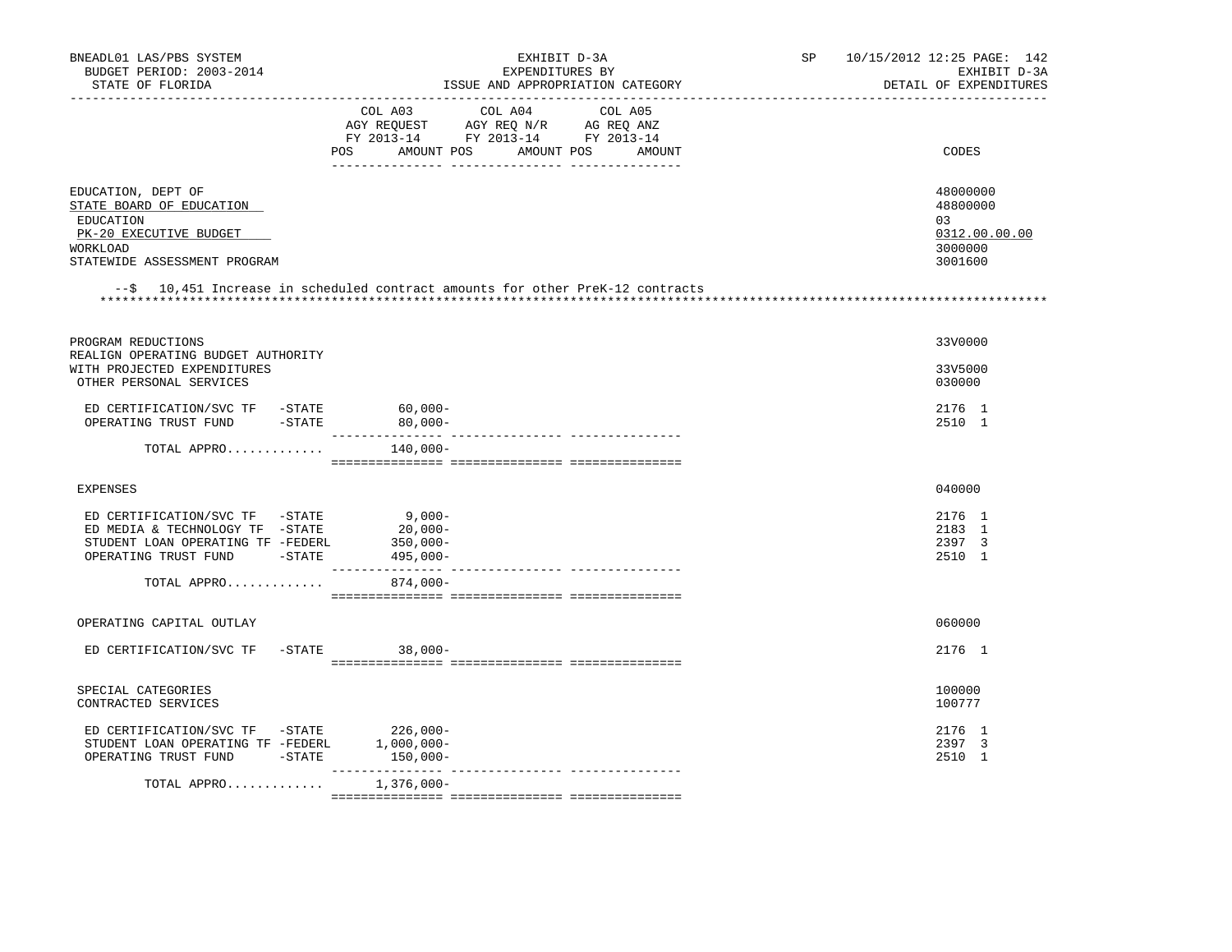| BNEADL01 LAS/PBS SYSTEM<br>BUDGET PERIOD: 2003-2014<br>STATE OF FLORIDA                                                                                                          | EXHIBIT D-3A<br>EXPENDITURES BY<br>ISSUE AND APPROPRIATION CATEGORY                                                                                                                                  | 10/15/2012 12:25 PAGE: 143<br>SP<br>EXHIBIT D-3A<br>DETAIL OF EXPENDITURES |
|----------------------------------------------------------------------------------------------------------------------------------------------------------------------------------|------------------------------------------------------------------------------------------------------------------------------------------------------------------------------------------------------|----------------------------------------------------------------------------|
|                                                                                                                                                                                  | $\begin{tabular}{lcccc} CDL A03 & CDL A04 & CDL A05 \\ AGY REQUEST & AGY REQ N/R & AG REQ ANZ \\ FY & 2013-14 & FY & 2013-14 & FY & 2013-14 \end{tabular}$<br>AMOUNT POS AMOUNT POS<br>POS<br>AMOUNT | CODES                                                                      |
| EDUCATION, DEPT OF<br>STATE BOARD OF EDUCATION<br>EDUCATION<br>PK-20 EXECUTIVE BUDGET<br>PROGRAM REDUCTIONS<br>REALIGN OPERATING BUDGET AUTHORITY<br>WITH PROJECTED EXPENDITURES |                                                                                                                                                                                                      | 48000000<br>48800000<br>03<br>0312.00.00.00<br>33V0000<br>33V5000          |
| DATA PROCESSING SERVICES<br>EDU TECH/INFORMATION SRVCS                                                                                                                           |                                                                                                                                                                                                      | 210000<br>210020                                                           |
| ED CERTIFICATION/SVC TF -STATE                                                                                                                                                   | $97,000-$                                                                                                                                                                                            | 2176 1                                                                     |
| TOTAL: REALIGN OPERATING BUDGET AUTHORITY<br>WITH PROJECTED EXPENDITURES<br>TOTAL ISSUE                                                                                          | $2,525,000-$                                                                                                                                                                                         | 33V5000                                                                    |
|                                                                                                                                                                                  |                                                                                                                                                                                                      |                                                                            |
| AGENCY ISSUE NARRATIVE:<br>2013-2014 BUDGET YEAR NARRATIVE:<br>LONG RANGE PROGRAM PLAN:<br>All Activities                                                                        | IT COMPONENT? NO                                                                                                                                                                                     |                                                                            |
| 4. Quality Efficient Services                                                                                                                                                    | DEPARTMENT OF EDUCATION GOALS (section $1008.31(2)(c)$ , Florida Statutes):                                                                                                                          |                                                                            |
| ISSUE NARRATIVE:                                                                                                                                                                 | In order to align budget authority with anticipated expenditures, the following reductions are requested:                                                                                            |                                                                            |
| - \$226,000 in Contracted Services<br>- \$ 60,000 in Other Personal Services<br>- \$ 38,000 in Operating Capital Outlay<br>$-$ \$ 9,000 in Expenses                              | - \$430,000 in the Education Certification and Services Trust Fund<br>- \$ 97,000 in Education Technology Information Services                                                                       |                                                                            |
| - \$725,000 in the Operating Trust Fund<br>$-$ \$495,000 in Expenses<br>- \$150,000 in Contracted Services<br>- \$ 80,000 in Other Personal Services                             |                                                                                                                                                                                                      |                                                                            |
| - \$1,350,000 in the Student Loan Operating Trust Fund<br>- \$1,000,000 in Contracted Services<br>$-$ \$ 350,000 in Expenses                                                     |                                                                                                                                                                                                      |                                                                            |
|                                                                                                                                                                                  | - A decrease of \$20,000 in the Education Media and Technology Trust Fund Expenses category.                                                                                                         |                                                                            |

\*\*\*\*\*\*\*\*\*\*\*\*\*\*\*\*\*\*\*\*\*\*\*\*\*\*\*\*\*\*\*\*\*\*\*\*\*\*\*\*\*\*\*\*\*\*\*\*\*\*\*\*\*\*\*\*\*\*\*\*\*\*\*\*\*\*\*\*\*\*\*\*\*\*\*\*\*\*\*\*\*\*\*\*\*\*\*\*\*\*\*\*\*\*\*\*\*\*\*\*\*\*\*\*\*\*\*\*\*\*\*\*\*\*\*\*\*\*\*\*\*\*\*\*\*\*\*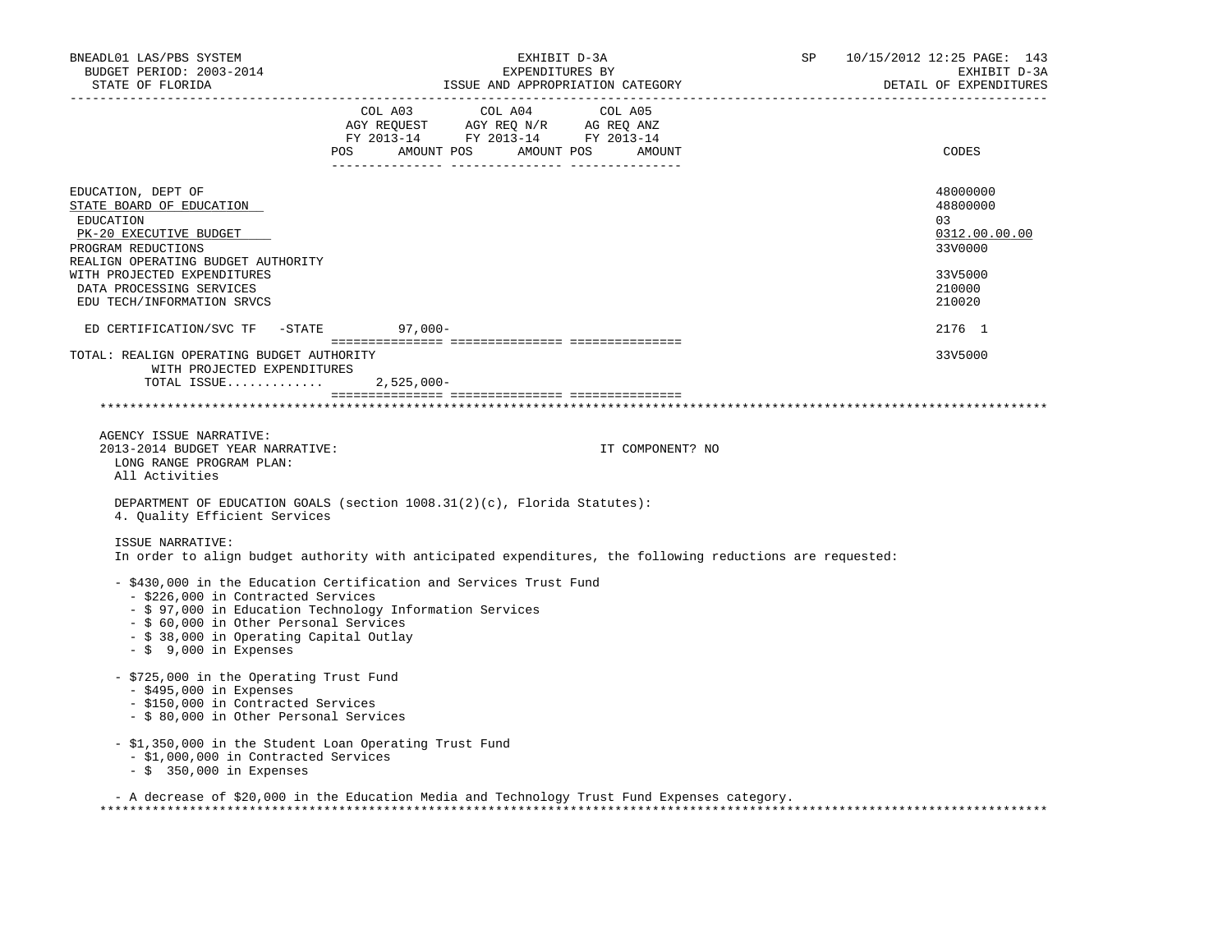| BNEADL01 LAS/PBS SYSTEM<br>BUDGET PERIOD: 2003-2014<br>STATE OF FLORIDA<br>------------------                                                                             |                                     | EXHIBIT D-3A<br>EXPENDITURES BY<br>ISSUE AND APPROPRIATION CATEGORY               |                              | SP | 10/15/2012 12:25 PAGE: 144<br>EXHIBIT D-3A<br>DETAIL OF EXPENDITURES |
|---------------------------------------------------------------------------------------------------------------------------------------------------------------------------|-------------------------------------|-----------------------------------------------------------------------------------|------------------------------|----|----------------------------------------------------------------------|
|                                                                                                                                                                           | COL A03<br><b>POS</b><br>AMOUNT POS | COL A04<br>AGY REQUEST AGY REQ N/R AG REQ ANZ<br>FY 2013-14 FY 2013-14 FY 2013-14 | COL A05<br>AMOUNT POS AMOUNT |    | CODES                                                                |
| EDUCATION, DEPT OF<br>STATE BOARD OF EDUCATION<br>EDUCATION<br>PK-20 EXECUTIVE BUDGET<br>FUND SHIFT<br>FUND SHIFT FROM EDUCATIONAL<br>CERTIFICATION TRUST FUND TO TEACHER |                                     |                                                                                   |                              |    | 48000000<br>48800000<br>03<br>0312.00.00.00<br>3400000               |
| CERTIFICATION EXAMINATION TRUST<br>FUND - ADD<br>SALARIES AND BENEFITS                                                                                                    |                                     |                                                                                   |                              |    | 3400040<br>010000                                                    |
| TEACHER CERT EXAM TF                                                                                                                                                      | $-$ STATE $106,000$                 |                                                                                   |                              |    | 2727 1                                                               |
| OTHER PERSONAL SERVICES                                                                                                                                                   |                                     |                                                                                   |                              |    | 030000                                                               |
| TEACHER CERT EXAM TF                                                                                                                                                      | $-STATE$ 10,000                     |                                                                                   |                              |    | 2727 1                                                               |
| <b>EXPENSES</b>                                                                                                                                                           |                                     |                                                                                   |                              |    | 040000                                                               |
| TEACHER CERT EXAM TF                                                                                                                                                      | $-STATE$<br>34,000                  |                                                                                   |                              |    | 2727 1                                                               |
| SPECIAL CATEGORIES<br>CONTRACTED SERVICES                                                                                                                                 |                                     |                                                                                   |                              |    | 100000<br>100777                                                     |
| TEACHER CERT EXAM TF                                                                                                                                                      | $-$ STATE 495,000                   |                                                                                   |                              |    | 2727 1                                                               |
| DATA PROCESSING SERVICES<br>EDU TECH/INFORMATION SRVCS                                                                                                                    |                                     |                                                                                   |                              |    | 210000<br>210020                                                     |
| TEACHER CERT EXAM TF                                                                                                                                                      | $-STATE$<br>7,500                   |                                                                                   |                              |    | 2727 1                                                               |
| TOTAL: FUND SHIFT FROM EDUCATIONAL<br>CERTIFICATION TRUST FUND TO TEACHER<br>CERTIFICATION EXAMINATION TRUST<br>FUND - ADD                                                |                                     |                                                                                   |                              |    | 3400040                                                              |
| TOTAL ISSUE                                                                                                                                                               | 652,500                             |                                                                                   |                              |    |                                                                      |
|                                                                                                                                                                           |                                     |                                                                                   |                              |    |                                                                      |
| AGENCY ISSUE NARRATIVE:<br>2013-2014 BUDGET YEAR NARRATIVE:<br>LONG RANGE PROGRAM PLAN:<br>All Activities                                                                 |                                     |                                                                                   | IT COMPONENT? NO             |    |                                                                      |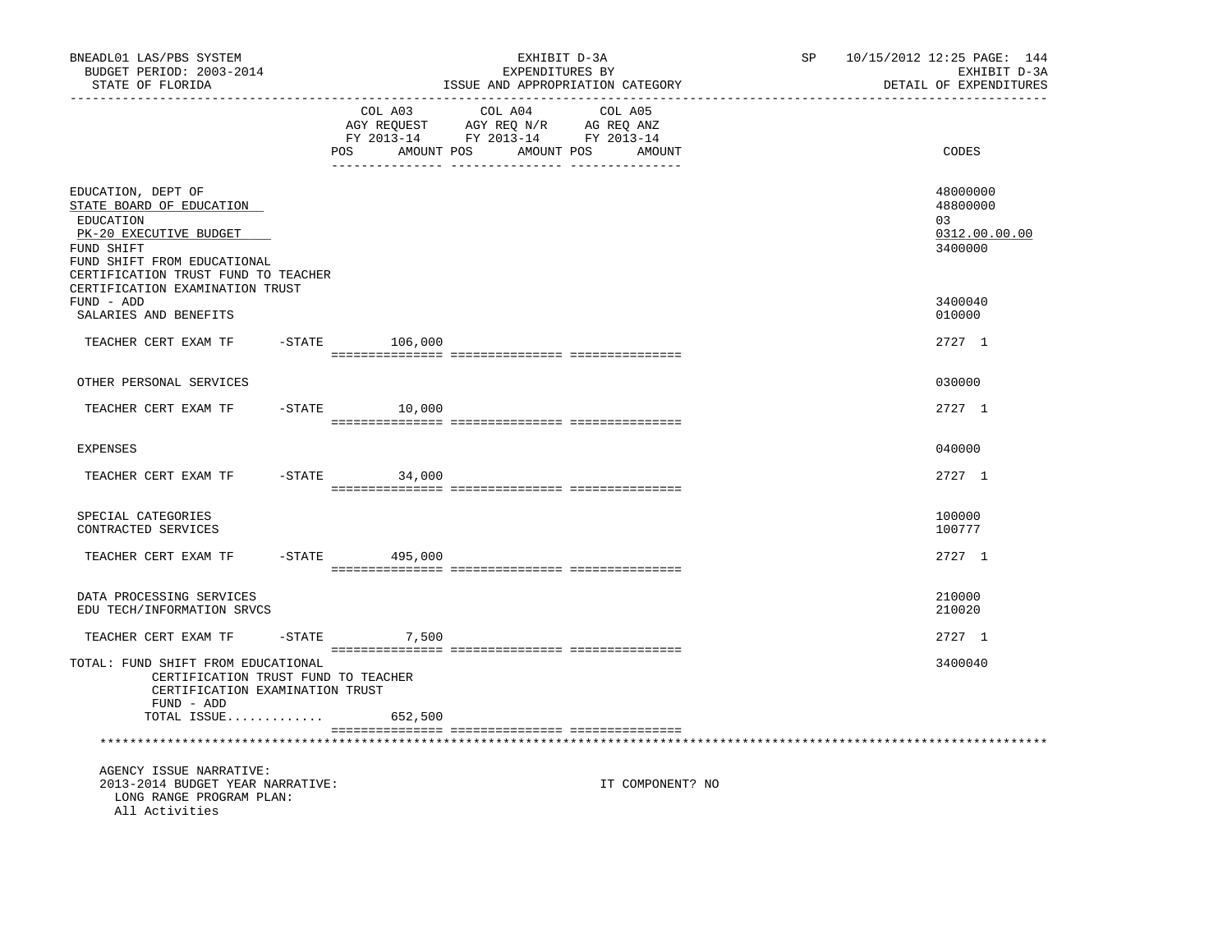| BUDGET PERIOD: 2003-2014<br>STATE OF FLORIDA                                                                                                                                                                                                                                                                                                                                                                                                                                      |                                                                                                                                                                        | EXHIBIT D-3A<br>EXPENDITURES BY<br>ISSUE AND APPROPRIATION CATEGORY |          | SP       |               | 10/15/2012 12:25 PAGE: 145<br>EXHIBIT D-3A<br>DETAIL OF EXPENDITURES |
|-----------------------------------------------------------------------------------------------------------------------------------------------------------------------------------------------------------------------------------------------------------------------------------------------------------------------------------------------------------------------------------------------------------------------------------------------------------------------------------|------------------------------------------------------------------------------------------------------------------------------------------------------------------------|---------------------------------------------------------------------|----------|----------|---------------|----------------------------------------------------------------------|
| --------------------                                                                                                                                                                                                                                                                                                                                                                                                                                                              | ____________________________________<br>COL A03 COL A04 COL A05<br>AGY REQUEST AGY REQ N/R AG REQ ANZ<br>FY 2013-14 FY 2013-14 FY 2013-14<br>POS AMOUNT POS AMOUNT POS | AMOUNT                                                              |          |          |               | CODES                                                                |
| EDUCATION, DEPT OF<br>STATE BOARD OF EDUCATION<br>EDUCATION<br>PK-20 EXECUTIVE BUDGET<br>FUND SHIFT                                                                                                                                                                                                                                                                                                                                                                               |                                                                                                                                                                        |                                                                     |          |          |               | 48000000<br>48800000<br>03<br>0312.00.00.00<br>3400000               |
| FUND SHIFT FROM EDUCATIONAL<br>CERTIFICATION TRUST FUND TO TEACHER<br>CERTIFICATION EXAMINATION TRUST<br>FUND - ADD                                                                                                                                                                                                                                                                                                                                                               |                                                                                                                                                                        |                                                                     |          |          |               | 3400040                                                              |
| ISSUE NARRATIVE:<br>To align expenditures with available revenues, a fund shift of \$652,500 from the Education Certification Trust Fund to<br>the Teacher Certification Examination Trust Fund is requested as follows:<br>- \$495,000 in Contracted Services<br>- \$106,000 in Salaries and Benefits<br>$-$ \$ 34,000 in Expenses<br>- \$ 10,000 in Other Personal Services<br>- \$ 7,500 in Education Technology Information Services<br>See 3400090 for the offsetting entry. |                                                                                                                                                                        |                                                                     |          |          |               |                                                                      |
|                                                                                                                                                                                                                                                                                                                                                                                                                                                                                   |                                                                                                                                                                        |                                                                     |          |          |               |                                                                      |
| POSITION DETAIL OF SALARIES AND BENEFITS:                                                                                                                                                                                                                                                                                                                                                                                                                                         |                                                                                                                                                                        |                                                                     |          |          |               |                                                                      |
|                                                                                                                                                                                                                                                                                                                                                                                                                                                                                   | FTE BASE RATE                                                                                                                                                          | ADDITIVES                                                           | BENEFITS | SUBTOTAL | $\frac{1}{6}$ | LAPSE LAPSED SALARIES<br>AND BENEFITS                                |
| A03 - AGY REOUEST FY 2013-14                                                                                                                                                                                                                                                                                                                                                                                                                                                      |                                                                                                                                                                        |                                                                     |          |          |               |                                                                      |
| CHANGES TO CURRENTLY AUTHORIZED POSITIONS<br>OTHER SALARY AMOUNT<br>2727 TEACHER CERT EXAM TF                                                                                                                                                                                                                                                                                                                                                                                     |                                                                                                                                                                        |                                                                     |          |          |               | 106,000                                                              |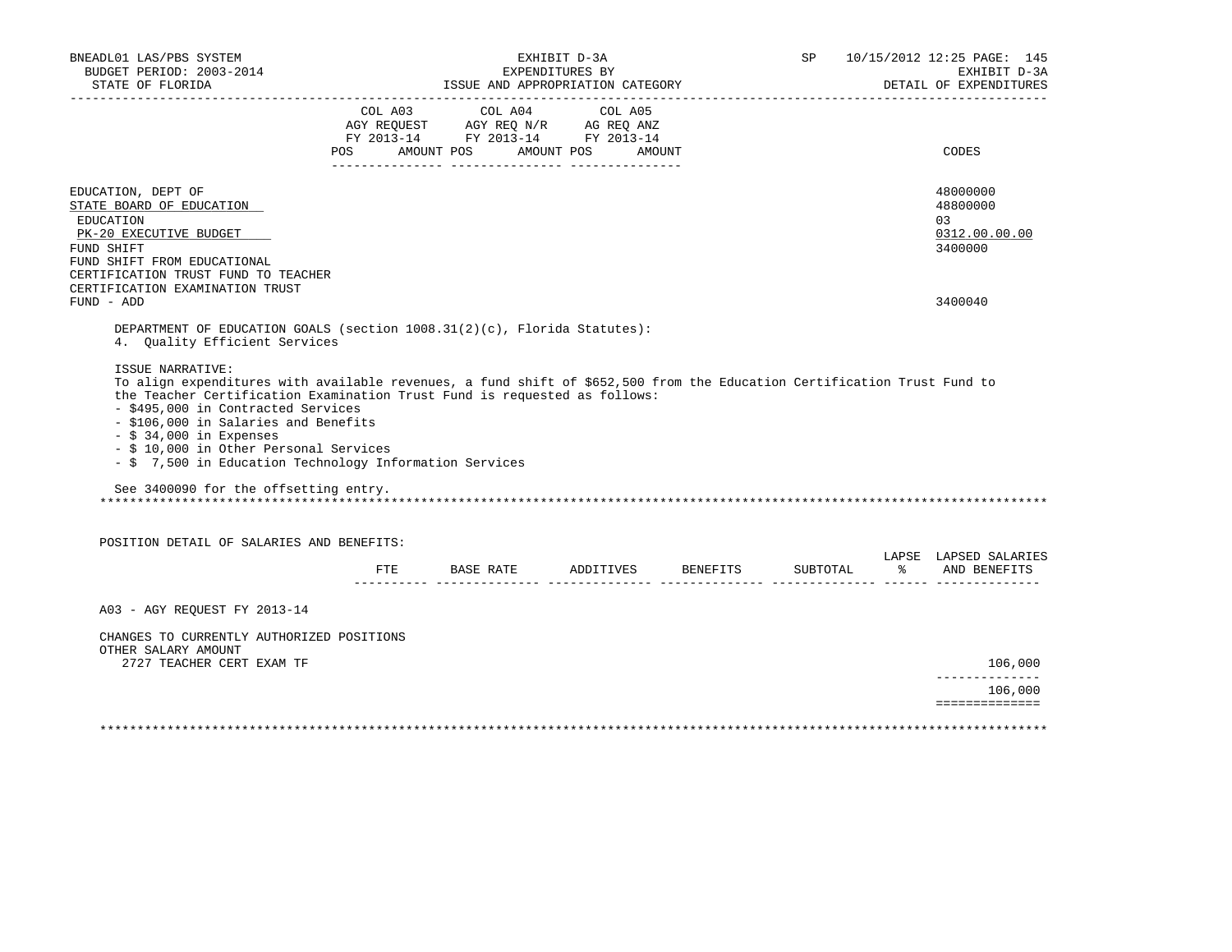| BNEADL01 LAS/PBS SYSTEM<br>BUDGET PERIOD: 2003-2014<br>STATE OF FLORIDA<br>------------------                                                                     | EXHIBIT D-3A<br>EXPENDITURES BY<br>ISSUE AND APPROPRIATION CATEGORY                                                                                   | SP | 10/15/2012 12:25 PAGE: 146<br>EXHIBIT D-3A<br>DETAIL OF EXPENDITURES |
|-------------------------------------------------------------------------------------------------------------------------------------------------------------------|-------------------------------------------------------------------------------------------------------------------------------------------------------|----|----------------------------------------------------------------------|
|                                                                                                                                                                   | COL A03<br>COL A04<br>COL A05<br>AGY REQUEST AGY REQ N/R AG REQ ANZ<br>FY 2013-14 FY 2013-14 FY 2013-14<br><b>POS</b><br>AMOUNT POS AMOUNT POS AMOUNT |    | CODES                                                                |
| EDUCATION, DEPT OF<br>STATE BOARD OF EDUCATION<br>EDUCATION<br>PK-20 EXECUTIVE BUDGET<br>FUND SHIFT<br>FUND SHIFT FROM EDUCATIONAL<br>CERTIFICATION TRUST FUND TO |                                                                                                                                                       |    | 48000000<br>48800000<br>03<br>0312.00.00.00<br>3400000               |
| TEACHER CERTIFICATION EXAMINATION<br>TRUST FUND - DEDUCT<br>SALARIES AND BENEFITS                                                                                 |                                                                                                                                                       |    | 3400090<br>010000                                                    |
| ED CERTIFICATION/SVC TF                                                                                                                                           | $-$ STATE 106,000-                                                                                                                                    |    | 2176 1                                                               |
| OTHER PERSONAL SERVICES                                                                                                                                           |                                                                                                                                                       |    | 030000                                                               |
| ED CERTIFICATION/SVC TF                                                                                                                                           | $-STATE$ 10,000-                                                                                                                                      |    | 2176 1                                                               |
| <b>EXPENSES</b>                                                                                                                                                   |                                                                                                                                                       |    | 040000                                                               |
| ED CERTIFICATION/SVC TF                                                                                                                                           | $-STATE$<br>$34,000-$                                                                                                                                 |    | 2176 1                                                               |
| SPECIAL CATEGORIES<br>CONTRACTED SERVICES                                                                                                                         |                                                                                                                                                       |    | 100000<br>100777                                                     |
| ED CERTIFICATION/SVC TF                                                                                                                                           | -STATE 495,000-                                                                                                                                       |    | 2176 1                                                               |
| DATA PROCESSING SERVICES<br>EDU TECH/INFORMATION SRVCS                                                                                                            |                                                                                                                                                       |    | 210000<br>210020                                                     |
| ED CERTIFICATION/SVC TF -STATE                                                                                                                                    | $7,500-$                                                                                                                                              |    | 2176 1                                                               |
| TOTAL: FUND SHIFT FROM EDUCATIONAL<br>CERTIFICATION TRUST FUND TO<br>TEACHER CERTIFICATION EXAMINATION<br>TRUST FUND - DEDUCT                                     |                                                                                                                                                       |    | 3400090                                                              |
| TOTAL ISSUE                                                                                                                                                       | 652,500-                                                                                                                                              |    |                                                                      |
|                                                                                                                                                                   |                                                                                                                                                       |    |                                                                      |
| AGENCY ISSUE NARRATIVE:<br>2013-2014 BUDGET YEAR NARRATIVE:<br>LONG RANGE PROGRAM PLAN:<br>All Activities                                                         | IT COMPONENT? NO                                                                                                                                      |    |                                                                      |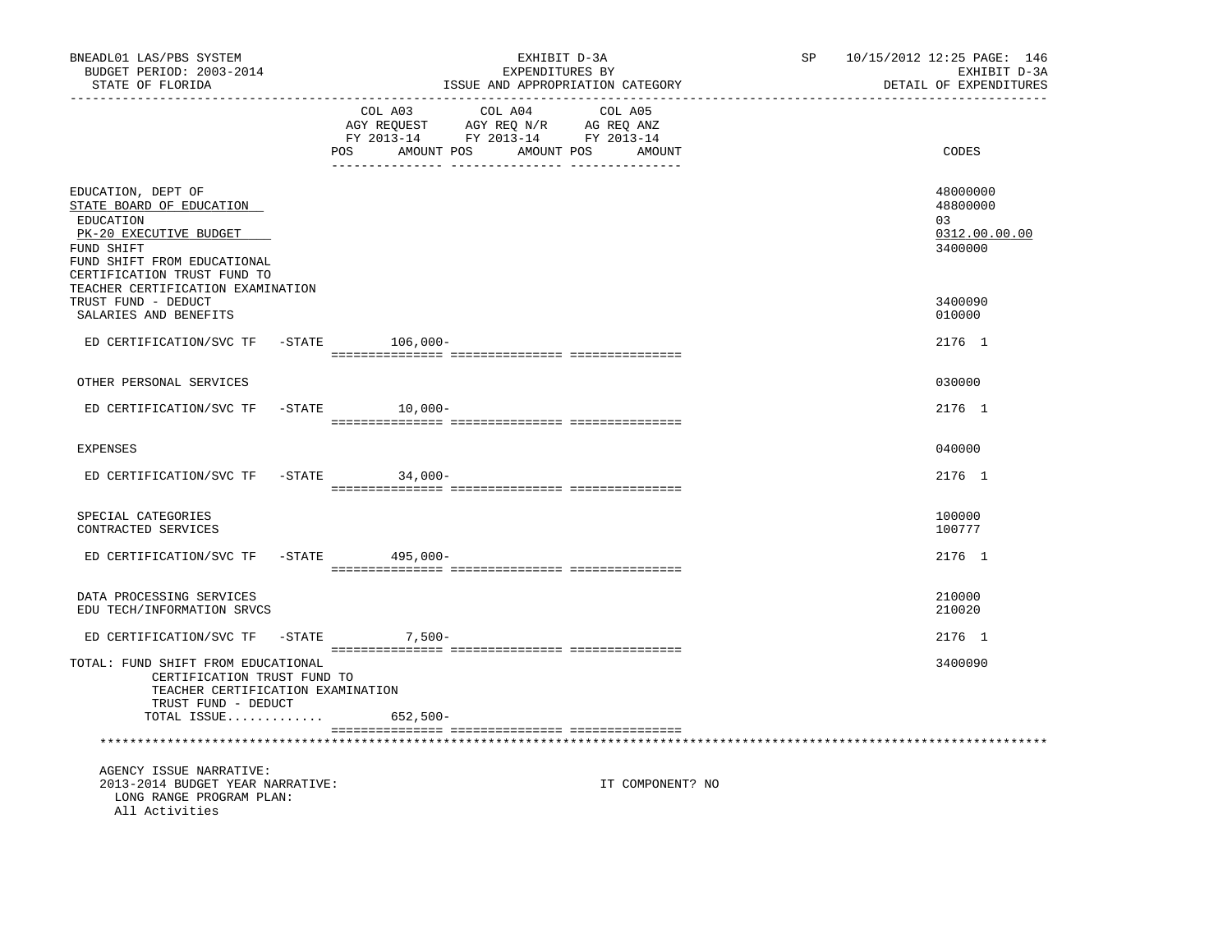|                                                                                                                                                                                                                                                                                                                                                                                                                                                               | ISSUE AND APPROPRIATION CATEGORY                                                                                                      | EXHIBIT D-3A<br>EXPENDITURES BY |                 | SP       |               | 10/15/2012 12:25 PAGE: 147<br>EXHIBIT D-3A<br>DETAIL OF EXPENDITURES |
|---------------------------------------------------------------------------------------------------------------------------------------------------------------------------------------------------------------------------------------------------------------------------------------------------------------------------------------------------------------------------------------------------------------------------------------------------------------|---------------------------------------------------------------------------------------------------------------------------------------|---------------------------------|-----------------|----------|---------------|----------------------------------------------------------------------|
|                                                                                                                                                                                                                                                                                                                                                                                                                                                               | COL A03 COL A04 COL A05<br>AGY REQUEST AGY REQ N/R AG REQ ANZ<br>FY 2013-14 FY 2013-14 FY 2013-14<br>POS AMOUNT POS AMOUNT POS AMOUNT |                                 |                 |          |               | CODES                                                                |
| EDUCATION, DEPT OF<br>STATE BOARD OF EDUCATION<br>EDUCATION<br>PK-20 EXECUTIVE BUDGET<br>FUND SHIFT<br>FUND SHIFT FROM EDUCATIONAL<br>CERTIFICATION TRUST FUND TO                                                                                                                                                                                                                                                                                             |                                                                                                                                       |                                 |                 |          |               | 48000000<br>48800000<br>03<br>0312.00.00.00<br>3400000               |
| TEACHER CERTIFICATION EXAMINATION<br>TRUST FUND - DEDUCT                                                                                                                                                                                                                                                                                                                                                                                                      |                                                                                                                                       |                                 |                 |          |               | 3400090                                                              |
| DEPARTMENT OF EDUCATION GOALS (section 1008.31(2)(c), Florida Statutes):<br>4. Quality Efficient Services<br>ISSUE NARRATIVE:                                                                                                                                                                                                                                                                                                                                 |                                                                                                                                       |                                 |                 |          |               |                                                                      |
| To align expenditures with available revenues, a fund shift of \$652,500 from the Education Certification Trust Fund to<br>the Teacher Certification Examination Trust Fund is requested as follows:<br>- \$495,000 in Contracted Services<br>- \$106,000 in Salaries and Benefits<br>$-$ \$ 34,000 in Expenses<br>- \$ 10,000 in Other Personal Services<br>- \$ 7,500 in Education Technology Information Services<br>See 3400040 for the offsetting entry. |                                                                                                                                       |                                 |                 |          |               |                                                                      |
| POSITION DETAIL OF SALARIES AND BENEFITS:                                                                                                                                                                                                                                                                                                                                                                                                                     |                                                                                                                                       |                                 |                 |          |               |                                                                      |
|                                                                                                                                                                                                                                                                                                                                                                                                                                                               | FTE BASE RATE                                                                                                                         | ADDITIVES                       | <b>BENEFITS</b> | SUBTOTAL | $\frac{1}{6}$ | LAPSE LAPSED SALARIES<br>AND BENEFITS                                |
| A03 - AGY REOUEST FY 2013-14                                                                                                                                                                                                                                                                                                                                                                                                                                  |                                                                                                                                       |                                 |                 |          |               |                                                                      |
| CHANGES TO CURRENTLY AUTHORIZED POSITIONS<br>OTHER SALARY AMOUNT<br>2176 ED CERTIFICATION/SVC TF                                                                                                                                                                                                                                                                                                                                                              |                                                                                                                                       |                                 |                 |          |               | $106,000 -$                                                          |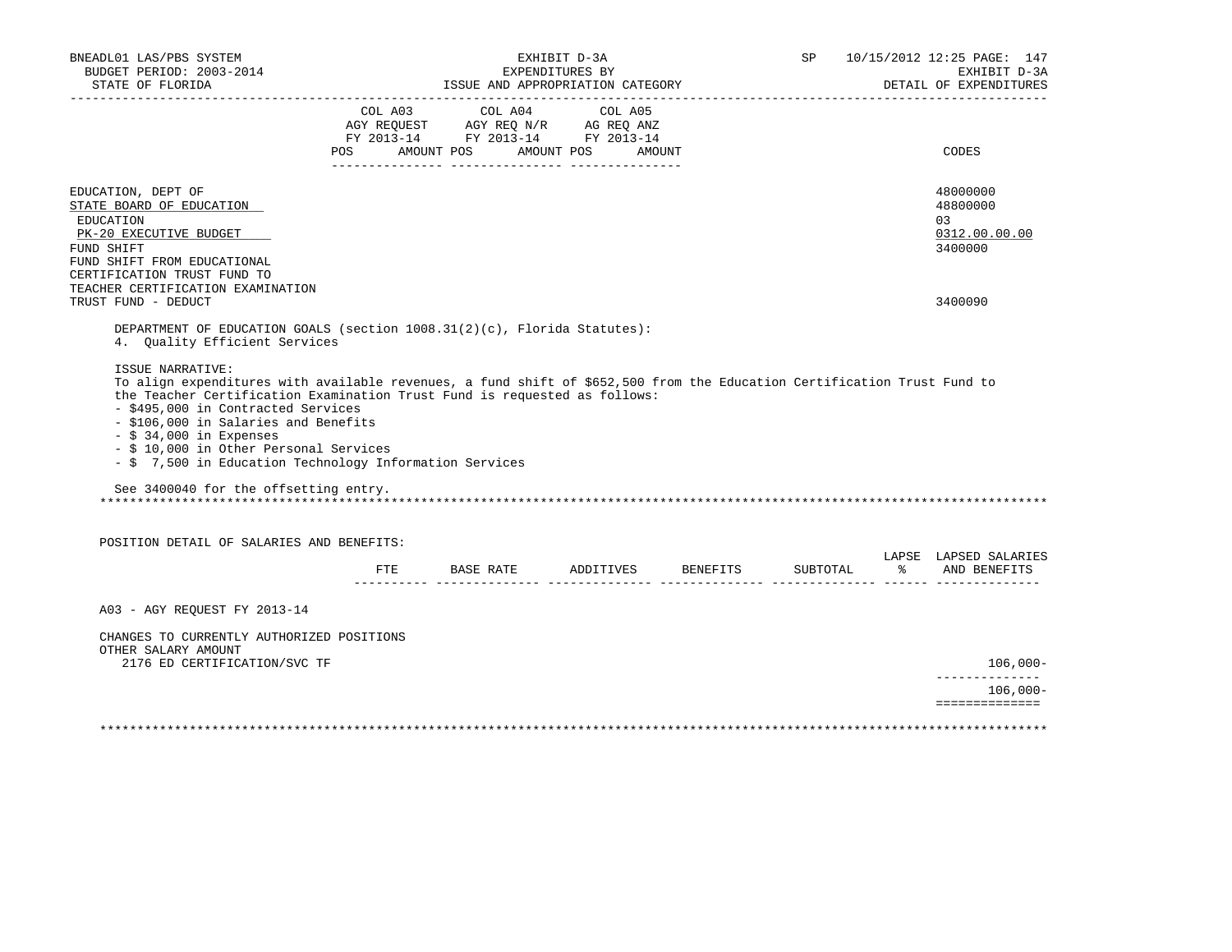| BNEADL01 LAS/PBS SYSTEM<br>BUDGET PERIOD: 2003-2014<br>STATE OF FLORIDA                                                                                                                                                                                                                                               |                   | EXHIBIT D-3A<br>EXPENDITURES BY<br>ISSUE AND APPROPRIATION CATEGORY                                             |                  | SP | 10/15/2012 12:25 PAGE: 148<br>EXHIBIT D-3A<br>DETAIL OF EXPENDITURES |
|-----------------------------------------------------------------------------------------------------------------------------------------------------------------------------------------------------------------------------------------------------------------------------------------------------------------------|-------------------|-----------------------------------------------------------------------------------------------------------------|------------------|----|----------------------------------------------------------------------|
|                                                                                                                                                                                                                                                                                                                       | AMOUNT POS<br>POS | COL A03 COL A04 COL A05<br>AGY REQUEST AGY REQ N/R AG REQ ANZ<br>FY 2013-14 FY 2013-14 FY 2013-14<br>AMOUNT POS | AMOUNT           |    | CODES                                                                |
| EDUCATION, DEPT OF<br>STATE BOARD OF EDUCATION<br>EDUCATION<br>PK-20 EXECUTIVE BUDGET<br>FUND SHIFT<br>FUND SHIFT FROM ADMINISTRATIVE<br>TRUST FUND TO TEACHER CERTIFICATION                                                                                                                                          |                   |                                                                                                                 |                  |    | 48000000<br>48800000<br>03<br>0312.00.00.00<br>3400000               |
| EXAMINATION TRUST FUND - ADD<br>OPERATING CAPITAL OUTLAY                                                                                                                                                                                                                                                              |                   |                                                                                                                 |                  |    | 3401980<br>060000                                                    |
|                                                                                                                                                                                                                                                                                                                       | 1,000             |                                                                                                                 |                  |    | 2727 1                                                               |
| SPECIAL CATEGORIES<br>CONTRACTED SERVICES                                                                                                                                                                                                                                                                             |                   |                                                                                                                 |                  |    | 100000<br>100777                                                     |
| TEACHER CERT EXAM TF                                                                                                                                                                                                                                                                                                  | $-$ STATE $1,000$ |                                                                                                                 |                  |    | 2727 1                                                               |
| DATA PROCESSING SERVICES<br>EDU TECH/INFORMATION SRVCS                                                                                                                                                                                                                                                                |                   |                                                                                                                 |                  |    | 210000<br>210020                                                     |
| TEACHER CERT EXAM TF                                                                                                                                                                                                                                                                                                  | $-STATE$ 15,000   |                                                                                                                 |                  |    | 2727 1                                                               |
| TOTAL: FUND SHIFT FROM ADMINISTRATIVE<br>TRUST FUND TO TEACHER CERTIFICATION<br>EXAMINATION TRUST FUND - ADD<br>TOTAL ISSUE                                                                                                                                                                                           | 17,000            |                                                                                                                 |                  |    | 3401980                                                              |
|                                                                                                                                                                                                                                                                                                                       |                   |                                                                                                                 |                  |    |                                                                      |
| AGENCY ISSUE NARRATIVE:<br>2013-2014 BUDGET YEAR NARRATIVE:<br>LONG RANGE PROGRAM PLAN:<br>All Activities                                                                                                                                                                                                             |                   |                                                                                                                 | IT COMPONENT? NO |    |                                                                      |
| DEPARTMENT OF EDUCATION GOALS (section $1008.31(2)(c)$ , Florida Statutes):<br>4. Quality Efficient Services                                                                                                                                                                                                          |                   |                                                                                                                 |                  |    |                                                                      |
| ISSUE NARRATIVE:<br>A fund shift of \$17,000 is requested from the Administrative Trust Fund to the Teacher Certification Examination Trust<br>Fund to properly record the expenditures associated with the Teacher Certification Examination Program. The fund shift<br>is for the following amounts and categories: |                   |                                                                                                                 |                  |    |                                                                      |

- \$15,000 in the Education Technology category

- \$ 1,000 in the Other Capital Outlay category

- \$ 1,000 in the Contracted Services category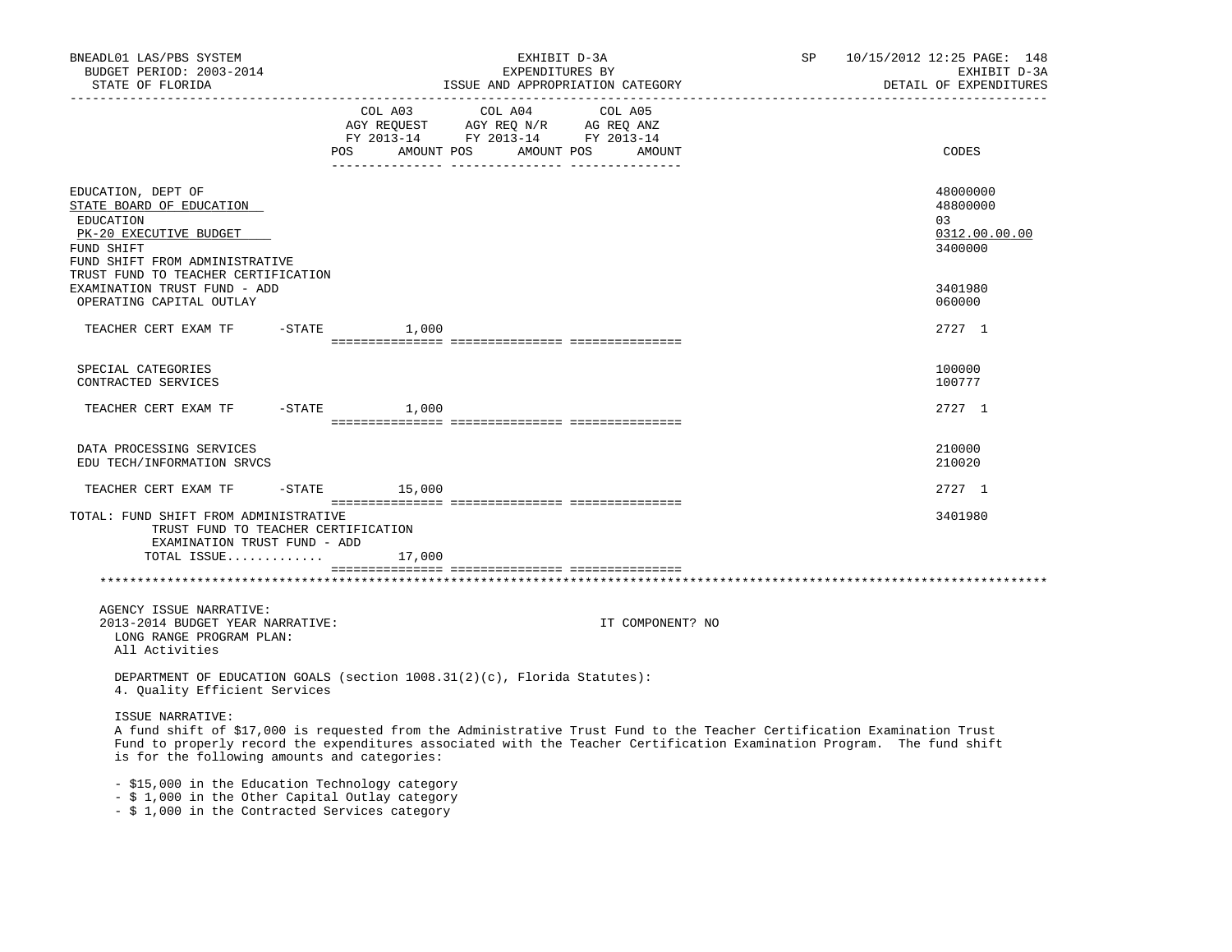| BNEADL01 LAS/PBS SYSTEM<br>BUDGET PERIOD: 2003-2014<br>STATE OF FLORIDA                                                                                                      |           | EXHIBIT D-3A<br>EXPENDITURES BY                                                                                                  | ISSUE AND APPROPRIATION CATEGORY | SP | 10/15/2012 12:25 PAGE: 149<br>EXHIBIT D-3A<br>DETAIL OF EXPENDITURES |
|------------------------------------------------------------------------------------------------------------------------------------------------------------------------------|-----------|----------------------------------------------------------------------------------------------------------------------------------|----------------------------------|----|----------------------------------------------------------------------|
|                                                                                                                                                                              | COL A03   | COL A04<br>COL AUS<br>AGY REQUEST AGY REQ N/R AG REQ ANZ<br>FY 2013-14 FY 2013-14 FY 2013-14<br>POS AMOUNT POS AMOUNT POS AMOUNT | COL A05                          |    | CODES                                                                |
| EDUCATION, DEPT OF<br>STATE BOARD OF EDUCATION<br>EDUCATION<br>PK-20 EXECUTIVE BUDGET<br>FUND SHIFT<br>FUND SHIFT FROM ADMINISTRATIVE<br>TRUST FUND TO TEACHER CERTIFICATION |           |                                                                                                                                  |                                  |    | 48000000<br>48800000<br>03<br>0312.00.00.00<br>3400000               |
| EXAMINATION TRUST FUND - ADD<br>See 34001990 for the offsetting entry.                                                                                                       |           |                                                                                                                                  |                                  |    | 3401980                                                              |
| FUND SHIFT FROM ADMINISTRATIVE<br>TRUST FUND TO TEACHER CERTIFICATION<br>EXAMINATION TRUST FUND - DEDUCT<br>OPERATING CAPITAL OUTLAY                                         |           |                                                                                                                                  |                                  |    | 3401990<br>060000                                                    |
| ADMINISTRATIVE TRUST FUND -FEDERL 1,000-                                                                                                                                     |           |                                                                                                                                  |                                  |    | 2021 3                                                               |
| SPECIAL CATEGORIES<br>CONTRACTED SERVICES                                                                                                                                    |           |                                                                                                                                  |                                  |    | 100000<br>100777                                                     |
| ADMINISTRATIVE TRUST FUND -FEDERL 1,000-                                                                                                                                     |           |                                                                                                                                  |                                  |    | 2021 3                                                               |
| DATA PROCESSING SERVICES<br>EDU TECH/INFORMATION SRVCS                                                                                                                       |           |                                                                                                                                  |                                  |    | 210000<br>210020                                                     |
| ADMINISTRATIVE TRUST FUND -FEDERL 15,000-                                                                                                                                    |           |                                                                                                                                  |                                  |    | 2021 3                                                               |
| TOTAL: FUND SHIFT FROM ADMINISTRATIVE<br>TRUST FUND TO TEACHER CERTIFICATION<br>EXAMINATION TRUST FUND - DEDUCT<br>TOTAL ISSUE                                               | $17,000-$ |                                                                                                                                  |                                  |    | 3401990                                                              |
|                                                                                                                                                                              |           |                                                                                                                                  |                                  |    |                                                                      |
| AGENCY ISSUE NARRATIVE:<br>2013-2014 BUDGET YEAR NARRATIVE:<br>LONG RANGE PROGRAM PLAN:<br>All Activities                                                                    |           |                                                                                                                                  | IT COMPONENT? NO                 |    |                                                                      |
| DEPARTMENT OF EDUCATION GOALS (section 1008.31(2)(c), Florida Statutes):<br>4. Quality Efficient Services                                                                    |           |                                                                                                                                  |                                  |    |                                                                      |
| ISSUE NARRATIVE:                                                                                                                                                             |           |                                                                                                                                  |                                  |    |                                                                      |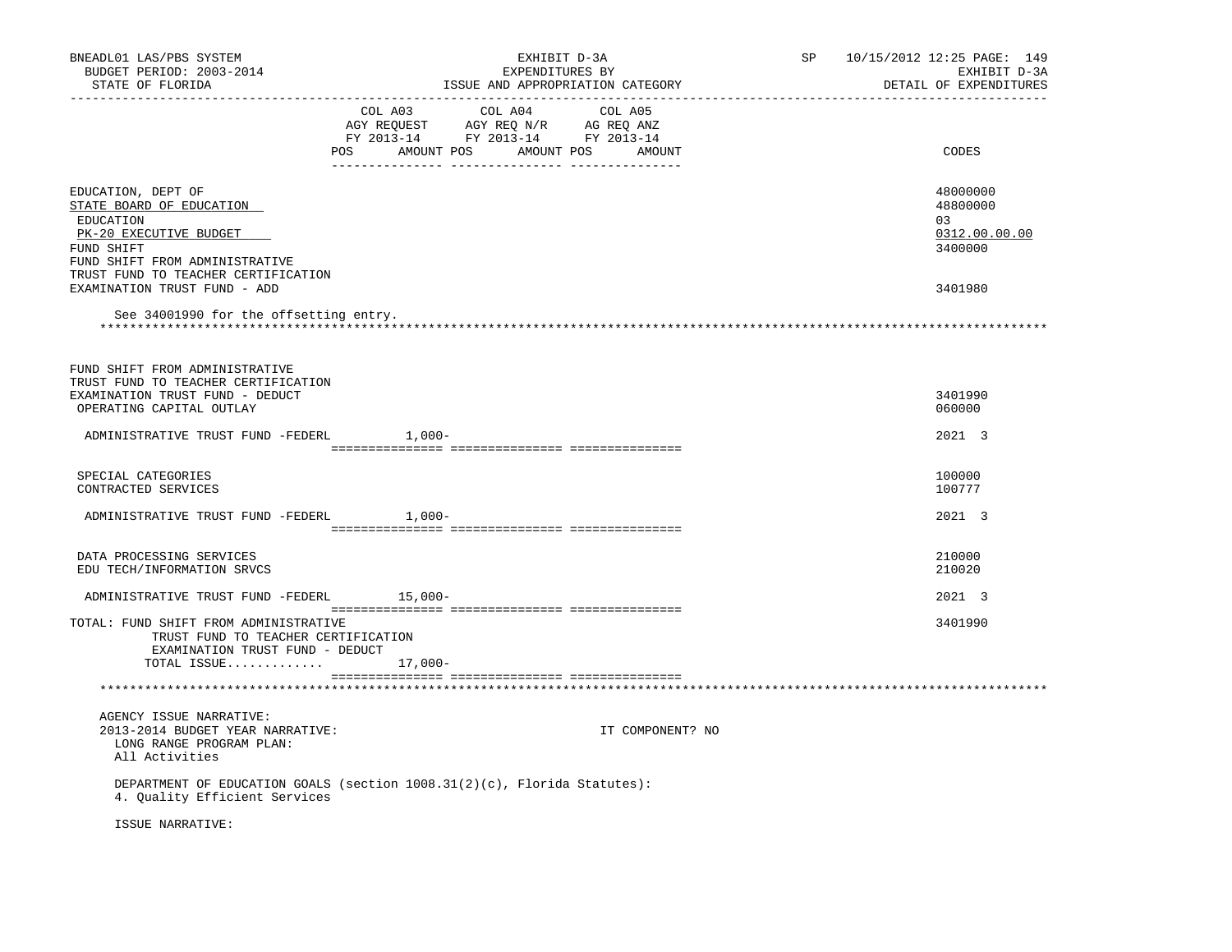| BNEADL01 LAS/PBS SYSTEM<br>BUDGET PERIOD: 2003-2014<br>STATE OF FLORIDA                                                                                                                                                                                                                                                                                                                                                                                                                            |                | EXHIBIT D-3A<br>EXPENDITURES BY                                                                                      | ISSUE AND APPROPRIATION CATEGORY                                                                               | SP | 10/15/2012 12:25 PAGE: 150<br>EXHIBIT D-3A<br>DETAIL OF EXPENDITURES |
|----------------------------------------------------------------------------------------------------------------------------------------------------------------------------------------------------------------------------------------------------------------------------------------------------------------------------------------------------------------------------------------------------------------------------------------------------------------------------------------------------|----------------|----------------------------------------------------------------------------------------------------------------------|----------------------------------------------------------------------------------------------------------------|----|----------------------------------------------------------------------|
|                                                                                                                                                                                                                                                                                                                                                                                                                                                                                                    | COL A03<br>POS | COL A04<br>CO AGY REQUEST AGY REQ N/R AG REQ ANZ<br>FY 2013-14 FY 2013-14 FY 2013-14<br>AMOUNT POS AMOUNT POS AMOUNT | COL A05                                                                                                        |    | CODES                                                                |
|                                                                                                                                                                                                                                                                                                                                                                                                                                                                                                    |                |                                                                                                                      |                                                                                                                |    |                                                                      |
| EDUCATION, DEPT OF<br>STATE BOARD OF EDUCATION<br>EDUCATION<br>PK-20 EXECUTIVE BUDGET<br>FUND SHIFT<br>FUND SHIFT FROM ADMINISTRATIVE                                                                                                                                                                                                                                                                                                                                                              |                |                                                                                                                      |                                                                                                                |    | 48000000<br>48800000<br>03<br>0312.00.00.00<br>3400000               |
| TRUST FUND TO TEACHER CERTIFICATION                                                                                                                                                                                                                                                                                                                                                                                                                                                                |                |                                                                                                                      |                                                                                                                |    |                                                                      |
| EXAMINATION TRUST FUND - DEDUCT                                                                                                                                                                                                                                                                                                                                                                                                                                                                    |                |                                                                                                                      |                                                                                                                |    | 3401990                                                              |
| A fund shift of \$17,000 is requested from the Administrative Trust Fund to the Teacher Certification Examination Trust<br>Fund to properly record the expenditures associated with the Teacher Certification Examination Program. The fund shift<br>is for the following amounts and categories:<br>- \$15,000 in the Education Technology category<br>- \$ 1,000 in the Other Capital Outlay category<br>- \$ 1,000 in the Contracted Services category<br>See 3401980 for the offsetting entry. |                |                                                                                                                      |                                                                                                                |    |                                                                      |
| AGENCY-WIDE INFORMATION TECHNOLOGY<br>DEPARTMENT OF EDUCATION -                                                                                                                                                                                                                                                                                                                                                                                                                                    |                |                                                                                                                      |                                                                                                                |    | 3620000                                                              |
| TECHNOLOGY INFRASTRUCTURE UPGRADES                                                                                                                                                                                                                                                                                                                                                                                                                                                                 |                |                                                                                                                      |                                                                                                                |    |                                                                      |
| PURCHASED BY THE WORKING CAPITAL<br>TRUST FUND                                                                                                                                                                                                                                                                                                                                                                                                                                                     |                |                                                                                                                      |                                                                                                                |    | 36206C0                                                              |
| DATA PROCESSING SERVICES                                                                                                                                                                                                                                                                                                                                                                                                                                                                           |                |                                                                                                                      |                                                                                                                |    | 210000                                                               |
| NORTHWEST REGIONAL DC                                                                                                                                                                                                                                                                                                                                                                                                                                                                              |                |                                                                                                                      |                                                                                                                |    | 210023                                                               |
| WORKING CAPITAL TRUST FUND-STATE                                                                                                                                                                                                                                                                                                                                                                                                                                                                   | 374,513        |                                                                                                                      |                                                                                                                |    | 2792 1                                                               |
|                                                                                                                                                                                                                                                                                                                                                                                                                                                                                                    |                |                                                                                                                      |                                                                                                                |    |                                                                      |
|                                                                                                                                                                                                                                                                                                                                                                                                                                                                                                    |                |                                                                                                                      |                                                                                                                |    |                                                                      |
| AGENCY ISSUE NARRATIVE:<br>2013-2014 BUDGET YEAR NARRATIVE:<br>LONG RANGE PROGRAM PLAN:<br>All Activities                                                                                                                                                                                                                                                                                                                                                                                          |                |                                                                                                                      | IT COMPONENT? YES                                                                                              |    |                                                                      |
| DEPARTMENT OF EDUCATION GOALS (section 1008.31(2)(c), Florida Statutes):<br>1. Highest Student Achievement<br>2. Seamless Articulation and Maximum Access<br>4. Quality Efficient Services                                                                                                                                                                                                                                                                                                         |                |                                                                                                                      |                                                                                                                |    |                                                                      |
| ISSUE NARRATIVE:<br>An increase of \$374,513 is requested in Working Capital Trust Fund to fund State Board of Education Legacy System                                                                                                                                                                                                                                                                                                                                                             |                |                                                                                                                      | 그 그 아이들은 그 사람들은 그 사람들의 사람들을 지르며 그 사람들을 지르며 그 사람들을 지르며 그 사람들을 지르며 그 사람들을 지르며 그 사람들을 지르며 그 사람들을 지르며 그 사람들을 지르며 그 |    |                                                                      |

 Virtualization and increased storage services. The legacy server environment is at or nearing end of life and needs replacement.

- \$250,000 will transition approximately one-quarter of the legacy server environment to the virtual envirnoment of the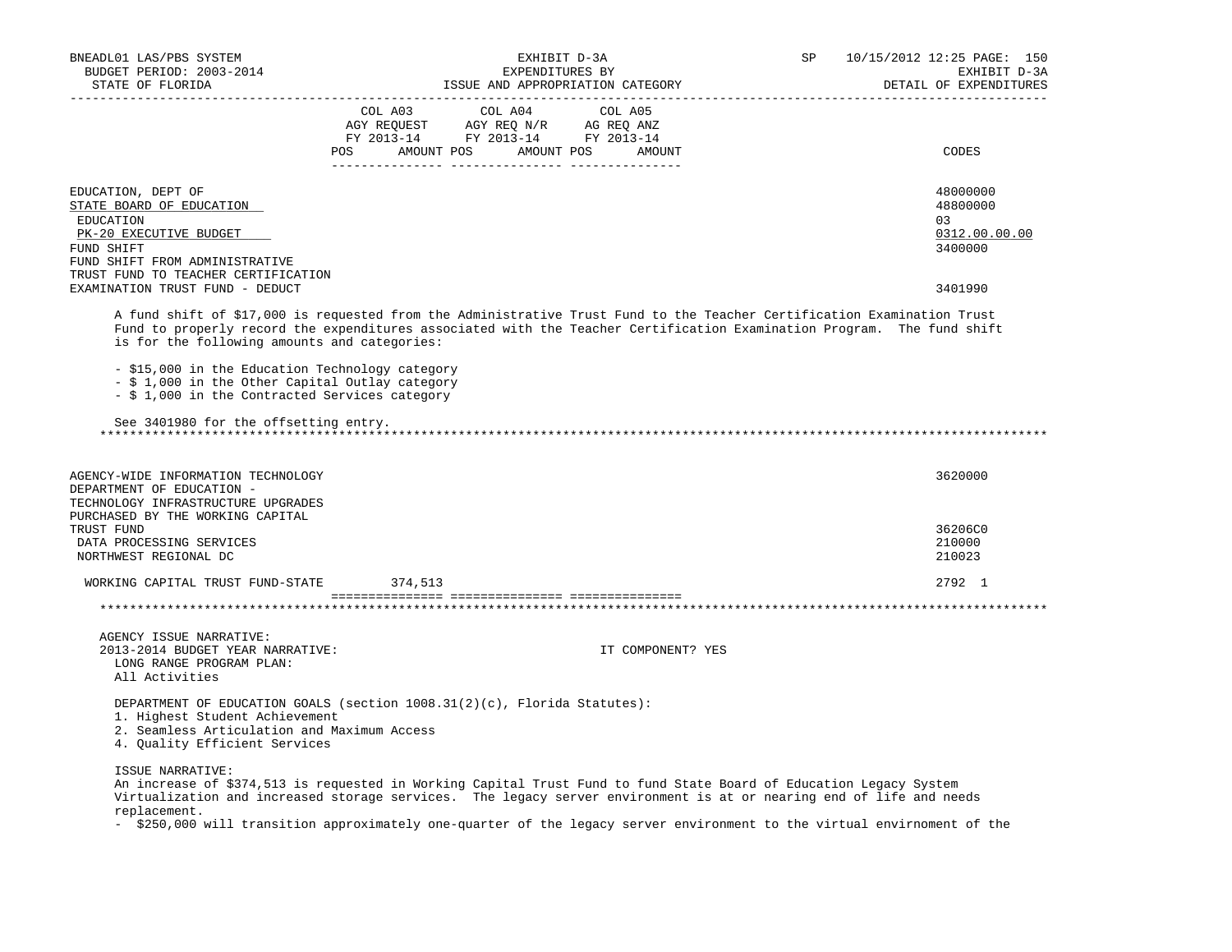| BNEADL01 LAS/PBS SYSTEM<br>BUDGET PERIOD: 2003-2014<br>STATE OF FLORIDA                                                                                                                                                            |                | EXHIBIT D-3A<br>EXPENDITURES BY<br>ISSUE AND APPROPRIATION CATEGORY                                               |                   | SP | 10/15/2012 12:25 PAGE: 151<br>EXHIBIT D-3A<br>DETAIL OF EXPENDITURES |
|------------------------------------------------------------------------------------------------------------------------------------------------------------------------------------------------------------------------------------|----------------|-------------------------------------------------------------------------------------------------------------------|-------------------|----|----------------------------------------------------------------------|
| _________________                                                                                                                                                                                                                  | COL A03<br>POS | COL A04<br>AGY REQUEST AGY REQ N/R AG REQ ANZ<br>FY 2013-14 FY 2013-14 FY 2013-14<br>AMOUNT POS AMOUNT POS AMOUNT | COL A05           |    | CODES                                                                |
| EDUCATION, DEPT OF<br>STATE BOARD OF EDUCATION<br>EDUCATION<br>PK-20 EXECUTIVE BUDGET<br>AGENCY-WIDE INFORMATION TECHNOLOGY<br>DEPARTMENT OF EDUCATION -<br>TECHNOLOGY INFRASTRUCTURE UPGRADES<br>PURCHASED BY THE WORKING CAPITAL |                |                                                                                                                   |                   |    | 48000000<br>48800000<br>03<br>0312.00.00.00<br>3620000               |
| TRUST FUND<br>Education Computing Solution.<br>- \$124,513 will provide additional storage services anticipated from implementation of technology projects.                                                                        |                |                                                                                                                   |                   |    | 36206C0                                                              |
| PROGRAM OR SERVICE-LEVEL<br>INFORMATION TECHNOLOGY<br>APPLICATION MAINTENANCE COSTS                                                                                                                                                |                |                                                                                                                   |                   |    | 3630000                                                              |
| INCREASE FOR EDUCATOR CERTIFICATION<br>SYSTEM<br><b>EXPENSES</b>                                                                                                                                                                   |                |                                                                                                                   |                   |    | 36306C0<br>040000                                                    |
| TEACHER CERT EXAM TF                                                                                                                                                                                                               | $-STATE$       | 250,000 250,000                                                                                                   |                   |    | 2727 1                                                               |
| OPERATING CAPITAL OUTLAY                                                                                                                                                                                                           |                |                                                                                                                   |                   |    | 060000                                                               |
| TEACHER CERT EXAM TF                                                                                                                                                                                                               | $-STATE$       | 28,000 28,000                                                                                                     |                   |    | 2727 1                                                               |
| SPECIAL CATEGORIES<br>CONTRACTED SERVICES                                                                                                                                                                                          |                |                                                                                                                   |                   |    | 100000<br>100777                                                     |
| TEACHER CERT EXAM TF                                                                                                                                                                                                               | $-$ STATE      | 1,006,150 1,006,150                                                                                               |                   |    | 2727 1                                                               |
| TOTAL: APPLICATION MAINTENANCE COSTS<br>INCREASE FOR EDUCATOR CERTIFICATION                                                                                                                                                        |                |                                                                                                                   |                   |    | 36306C0                                                              |
| SYSTEM<br>TOTAL ISSUE                                                                                                                                                                                                              |                | 1,284,150 1,284,150                                                                                               |                   |    |                                                                      |
|                                                                                                                                                                                                                                    |                |                                                                                                                   |                   |    |                                                                      |
| AGENCY ISSUE NARRATIVE:<br>2013-2014 BUDGET YEAR NARRATIVE:<br>LONG RANGE PROGRAM PLAN:<br>All Activities                                                                                                                          |                |                                                                                                                   | IT COMPONENT? YES |    |                                                                      |
| DEPARTMENT OF EDUCATION GOALS (section $1008.31(2)(c)$ , Florida Statutes):                                                                                                                                                        |                |                                                                                                                   |                   |    |                                                                      |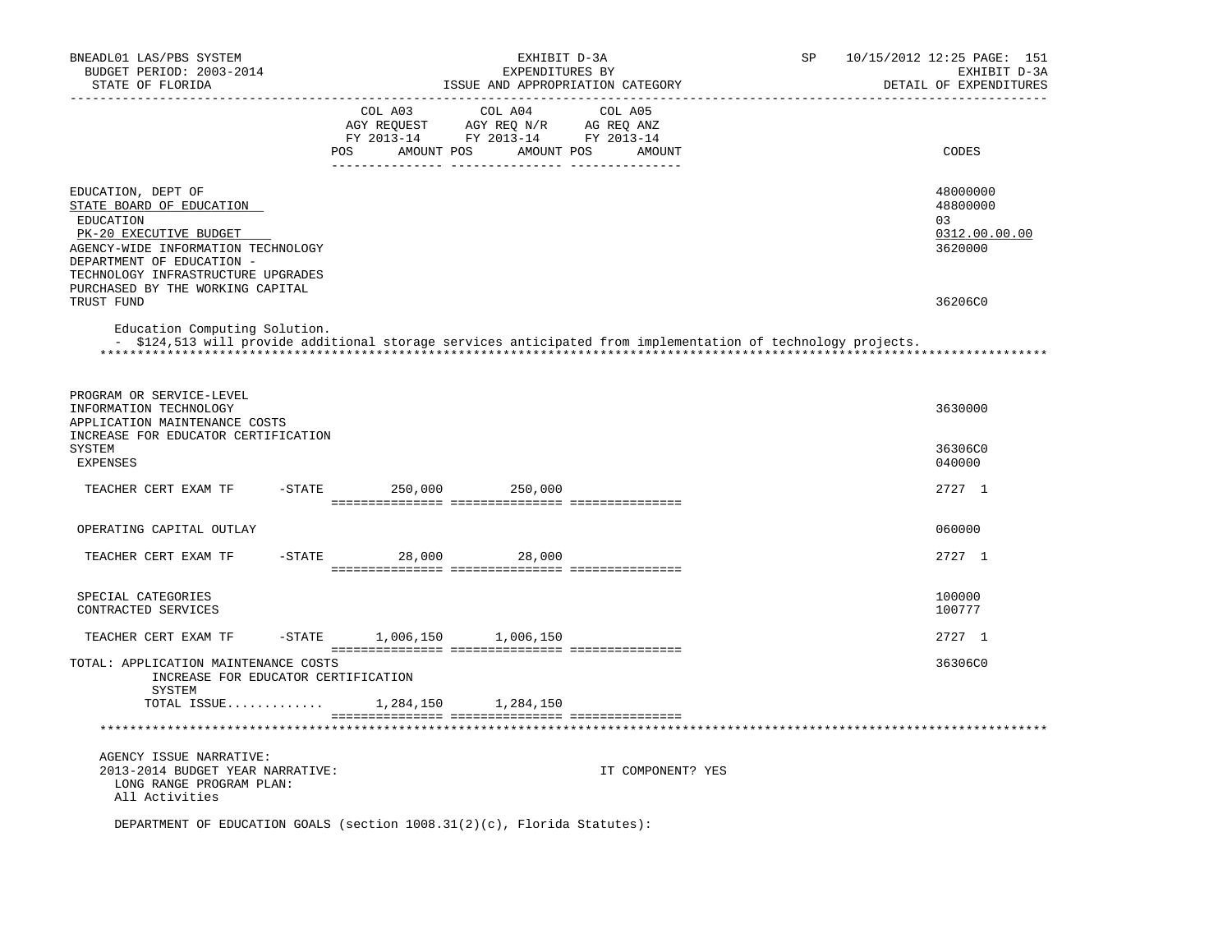| BNEADL01 LAS/PBS SYSTEM<br>BUDGET PERIOD: 2003-2014<br>STATE OF FLORIDA                                           | EXHIBIT D-3A<br>EXPENDITURES BY<br>ISSUE AND APPROPRIATION CATEGORY |  |                                                                                                                            |  |        |  | 10/15/2012 12:25 PAGE: 152<br>EXHIBIT D-3A<br>DETAIL OF EXPENDITURES |
|-------------------------------------------------------------------------------------------------------------------|---------------------------------------------------------------------|--|----------------------------------------------------------------------------------------------------------------------------|--|--------|--|----------------------------------------------------------------------|
|                                                                                                                   | <b>POS</b>                                                          |  | COL A03 COL A04 COL A05<br>AGY REOUEST AGY REO N/R AG REO ANZ<br>FY 2013-14 FY 2013-14 FY 2013-14<br>AMOUNT POS AMOUNT POS |  | AMOUNT |  | CODES                                                                |
| EDUCATION, DEPT OF<br>STATE BOARD OF EDUCATION<br>EDUCATION<br>PK-20 EXECUTIVE BUDGET<br>PROGRAM OR SERVICE-LEVEL |                                                                     |  |                                                                                                                            |  |        |  | 48000000<br>48800000<br>0.3<br>0312.00.00.00                         |
| INFORMATION TECHNOLOGY<br>APPLICATION MAINTENANCE COSTS<br>INCREASE FOR EDUCATOR CERTIFICATION<br>SYSTEM          |                                                                     |  |                                                                                                                            |  |        |  | 3630000<br>36306C0                                                   |

1. Highest Student Achievement

2. Seamless Articulation and Maximum Access

4. Quality Efficient Services

ISSUE NARRATIVE:

 An increase of \$1,284,150 is requested in the Teacher Certification Exam Trust Fund for nonrecurring funds to provide Educator Certification System enhancements.

 The automation of numerous aspects of the department's Bureau of Educator Certification system has benefited the teachers, students, and the taxpayers of the State of Florida. To meet future requirements, all software applications and systems must be maintained at an efficient level. Major development projects remain for the applications to reach their greatest potential and to automate as much of the application processing as possible.

These projects include the following:

- Conversion of the Certification primary database from present International Business Machines-Universal Database (IBM-UDB)to department Enterprise Microsoft System Query Language (MS SQL) platform
- Conversion of Certification Correspondence Templates from MS Word with Visual Basic code to retrievable, view-only documents rendered via SQL Reporting Services
- Conversion of Certification Report Templates from Active Reports to documents rendered via SQL Reporting Services
- Conversion of Certification Records client from Visual Basic 6.0 to department standard (VB.NET or C#.NET)
- Conversion of Certification Evaluation client from Visual Basic 6.0 to department standard (VB.NET or C#.NET)
- Conversion of Certification Partnership System client from Classic ASP to department standard (VB.NET or C#.NET)

 These projects will improve service to the customers and provide more efficient internal processes, while reducing the number of batch processes, reducing the need for remote work, and removing the need to install specialty (in-house and third party) software. The primary motivation of the certification support team is to identify the hardware, software, and any other additional items that are out of maintenance, bring the existing software up to the current state of technology, and document these needs and benefits. The end result will be more user friendly programs and systems at a reduced recurring cost for information technology (IT) support and maintenance. Funds are also requested in other operating categories.

Total costs for the Educator Certification System Enhancements:

| Contracted Services Category            | \$1,006,150 |  |
|-----------------------------------------|-------------|--|
| Expenses Category                       | 250,000     |  |
| Operating Capital Outlay (OCO) Category | 28,000      |  |
| Total                                   | \$1,284,150 |  |
|                                         |             |  |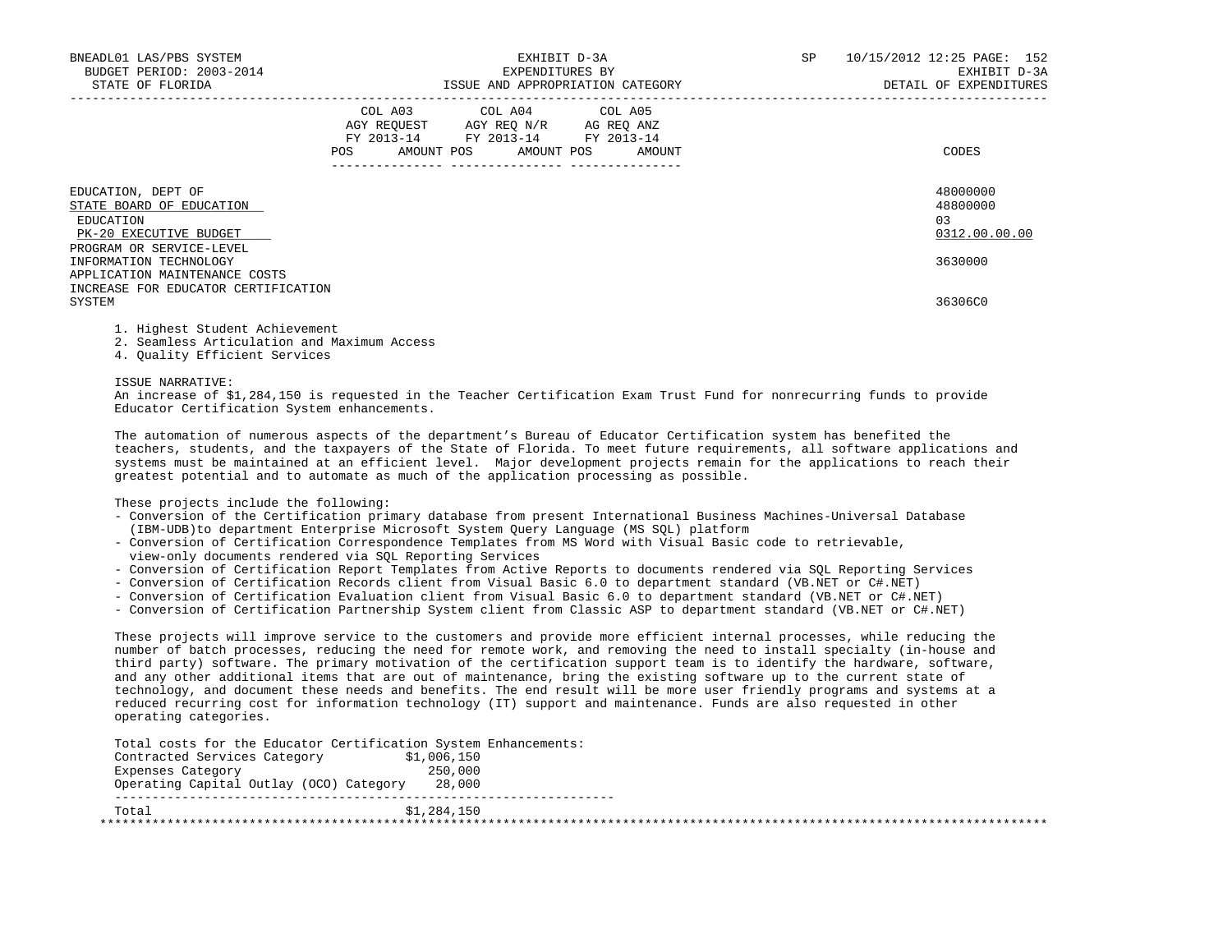| BNEADL01 LAS/PBS SYSTEM<br>BUDGET PERIOD: 2003-2014<br>STATE OF FLORIDA                                                                              |           | ------------------------------ |         | EXHIBIT D-3A<br>EXPENDITURES BY<br>ISSUE AND APPROPRIATION CATEGORY                                    | ----------------- |                  | SP | 10/15/2012 12:25 PAGE: 153<br>EXHIBIT D-3A<br>DETAIL OF EXPENDITURES |
|------------------------------------------------------------------------------------------------------------------------------------------------------|-----------|--------------------------------|---------|--------------------------------------------------------------------------------------------------------|-------------------|------------------|----|----------------------------------------------------------------------|
|                                                                                                                                                      |           | COL A03<br>POS AMOUNT POS      |         | COL A04<br>AGY REQUEST AGY REQ N/R AG REQ ANZ<br>FY 2013-14 FY 2013-14 FY 2013-14<br>AMOUNT POS AMOUNT | COL A05           |                  |    | CODES                                                                |
| EDUCATION, DEPT OF<br>STATE BOARD OF EDUCATION<br>EDUCATION<br>PK-20 EXECUTIVE BUDGET<br>HIGHEST STUDENT ACHIEVEMENT<br>BULLYING PREVENTION AND      |           |                                |         |                                                                                                        |                   |                  |    | 48000000<br>48800000<br>03<br>0312.00.00.00<br>4100000               |
| INTERVENTION<br>SALARY RATE<br>SALARY RATE $87,014$                                                                                                  |           |                                |         |                                                                                                        |                   |                  |    | 4100020<br>000000                                                    |
|                                                                                                                                                      |           |                                |         |                                                                                                        |                   |                  |    |                                                                      |
| SALARIES AND BENEFITS                                                                                                                                |           | 2.00                           |         |                                                                                                        |                   |                  |    | 010000                                                               |
| GENERAL REVENUE FUND                                                                                                                                 | $-STATE$  |                                | 118,530 |                                                                                                        |                   |                  |    | 1000 1                                                               |
| EXPENSES                                                                                                                                             |           |                                |         |                                                                                                        |                   |                  |    | 040000                                                               |
| GENERAL REVENUE FUND                                                                                                                                 | $-$ STATE |                                | 90,352  |                                                                                                        |                   |                  |    | 1000 1                                                               |
| SPECIAL CATEGORIES<br>TR/DMS/HR SVCS/STW CONTRCT                                                                                                     |           |                                |         |                                                                                                        |                   |                  |    | 100000<br>107040                                                     |
| GENERAL REVENUE FUND                                                                                                                                 | $-$ STATE |                                | 708     |                                                                                                        |                   |                  |    | 1000 1                                                               |
| DATA PROCESSING SERVICES<br>EDU TECH/INFORMATION SRVCS                                                                                               |           |                                |         |                                                                                                        |                   |                  |    | 210000<br>210020                                                     |
| GENERAL REVENUE FUND                                                                                                                                 |           | $-STATE$                       | 7,182   |                                                                                                        |                   |                  |    | 1000 1                                                               |
| TOTAL: BULLYING PREVENTION AND<br>INTERVENTION<br>TOTAL POSITIONS 2.00                                                                               |           |                                |         |                                                                                                        |                   |                  |    | 4100020                                                              |
| TOTAL ISSUE<br>TOTAL SALARY RATE 87,014                                                                                                              |           |                                | 216,772 |                                                                                                        |                   |                  |    |                                                                      |
|                                                                                                                                                      |           |                                |         |                                                                                                        |                   |                  |    |                                                                      |
| AGENCY ISSUE NARRATIVE:<br>2013-2014 BUDGET YEAR NARRATIVE:<br>LONG RANGE PROGRAM PLAN:<br>All Activities                                            |           |                                |         |                                                                                                        |                   | IT COMPONENT? NO |    |                                                                      |
| DEPARTMENT OF EDUCATION GOALS (s. 1008.31(2)(c), Florida Statutes):<br>1. Highest Student Achievement<br>2. Seamless Articulation and Maximum Access |           |                                |         |                                                                                                        |                   |                  |    |                                                                      |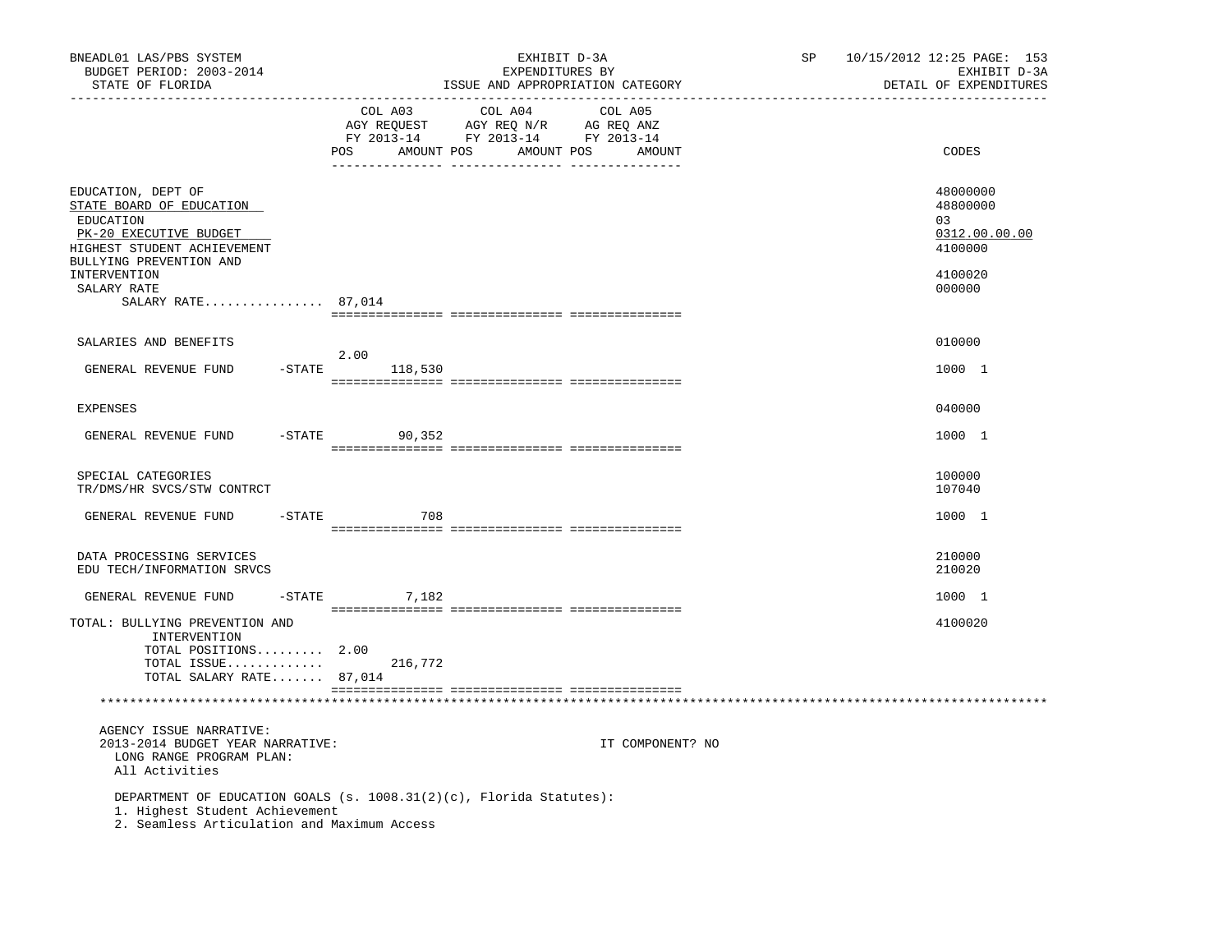| BNEADL01 LAS/PBS SYSTEM<br>BUDGET PERIOD: 2003-2014<br>STATE OF FLORIDA                                                                         | EXHIBIT D-3A<br>EXPENDITURES BY<br>ISSUE AND APPROPRIATION CATEGORY                                                                                     | 10/15/2012 12:25 PAGE: 154<br>SP.<br>EXHIBIT D-3A<br>DETAIL OF EXPENDITURES |
|-------------------------------------------------------------------------------------------------------------------------------------------------|---------------------------------------------------------------------------------------------------------------------------------------------------------|-----------------------------------------------------------------------------|
|                                                                                                                                                 | COL A03 COL A04 COL A05<br>AGY REOUEST<br>AGY REO N/R<br>AG REO ANZ<br>FY 2013-14<br>FY 2013-14 FY 2013-14<br>AMOUNT POS<br>AMOUNT POS<br>POS<br>AMOUNT | CODES                                                                       |
| EDUCATION, DEPT OF<br>STATE BOARD OF EDUCATION<br>EDUCATION<br>PK-20 EXECUTIVE BUDGET<br>HIGHEST STUDENT ACHIEVEMENT<br>BULLYING PREVENTION AND |                                                                                                                                                         | 48000000<br>48800000<br>03<br>0312.00.00.00<br>4100000                      |
| INTERVENTION                                                                                                                                    |                                                                                                                                                         | 4100020                                                                     |

## 4. Quality Efficient Services

ISSUE NARRATIVE:

 An increase of \$216,722 is requested in General Revenue to provide technical assistance and training in the areas of bullying and harassment prevention, intervention, and reporting.

 Proviso language was expanded in the 2012 Session in the Florida Education Finance Program (FEFP) category (line item 84) to include bullying prevention and intervention as one of eight Safe Schools activities. This language also gives the department monitoring authority to oversee district compliance (section 1006.147, Florida Statutes).

 To support the monitoring of district compliance, funds will be requested in the Salaries and Benefits category (\$118,530) to support two full-time equivalent (FTE) positions that will provide technical assistance and monitoring. In addition to the standard expense package of \$19,946, funds for travel and training will be requested in the Expenses category (\$70,406) in order to train school personnel on training modules that will be provided by the U.S. Department of Education. Funds will also be requested in the Human Resources category (\$708) for the standard expense package and in the Education Technology and Information and Information Services category (\$7,182) for data processing charges associated with two FTE.

| Total costs for Bullying Prevention:     |           |
|------------------------------------------|-----------|
| Salaries and Benefits Category \$118,530 |           |
| Expenses Category                        | 90,352    |
| Human Resources Category                 | 708       |
| Education Technology Category            | 7,182     |
|                                          |           |
| Total                                    | \$216,772 |
|                                          |           |
|                                          |           |

| POSITION DETAIL OF SALARIES AND BENEFITS: |      |           |           |                 |          |             |                                 |
|-------------------------------------------|------|-----------|-----------|-----------------|----------|-------------|---------------------------------|
|                                           | FTE  | BASE RATE | ADDITIVES | <b>BENEFITS</b> | SUBTOTAL | LAPSE<br>°≈ | LAPSED SALARIES<br>AND BENEFITS |
| A03 - AGY REOUEST FY 2013-14              |      |           |           |                 |          |             |                                 |
| NEW POSITIONS                             |      |           |           |                 |          |             |                                 |
| 4118 PROGRAM SPECIALIST IV-DOE            |      |           |           |                 |          |             |                                 |
| N1000 001                                 | 1.00 | 43,507    |           | 15,758          | 59,265   | 0.00        | 59,265                          |
| N1001 001                                 | 1.00 | 43,507    |           | 15,758          | 59,265   | 0.00        | 59,265                          |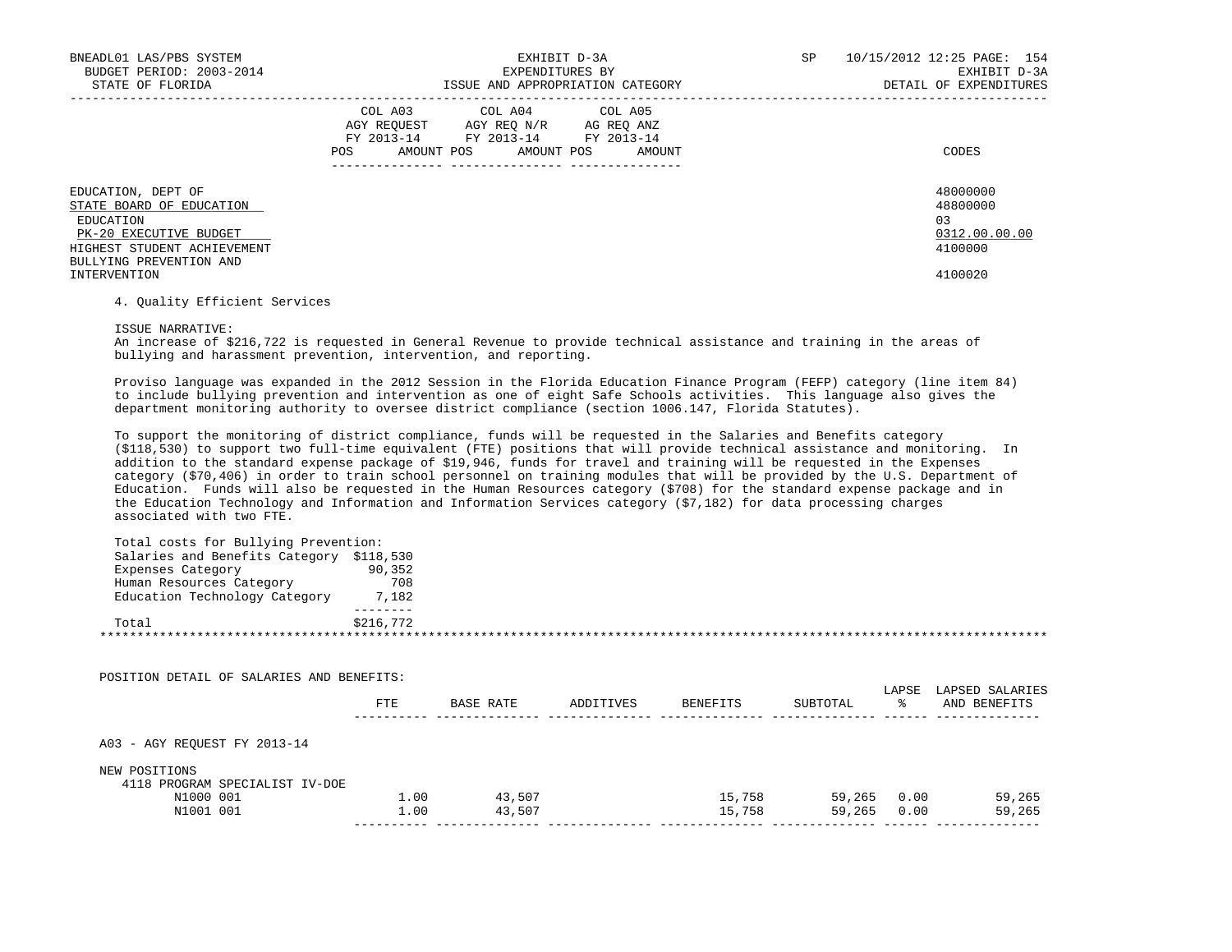| BNEADL01 LAS/PBS SYSTEM<br>BUDGET PERIOD: 2003-2014<br>STATE OF FLORIDA                                                                         | EXHIBIT D-3A<br>EXPENDITURES BY<br>ISSUE AND APPROPRIATION CATEGORY<br>-------------------------------- |                                                                                                                                                                                                                                                                                                     |                                 |                                | SP             | 10/15/2012 12:25 PAGE: 155<br>EXHIBIT D-3A<br>DETAIL OF EXPENDITURES |
|-------------------------------------------------------------------------------------------------------------------------------------------------|---------------------------------------------------------------------------------------------------------|-----------------------------------------------------------------------------------------------------------------------------------------------------------------------------------------------------------------------------------------------------------------------------------------------------|---------------------------------|--------------------------------|----------------|----------------------------------------------------------------------|
|                                                                                                                                                 | POS                                                                                                     | COL A03 COL A04<br>$\begin{tabular}{lllllll} \bf{AGY} & \bf{RcQ} & \bf{Mv} & \bf{Cv} & \bf{Mv} & \bf{RcQ} & \bf{Mv} \\ \bf{AGY} & \bf{RcQ} & \bf{UEST} & \bf{AGY} & \bf{RcQ} & \bf{MNZ} \\ \bf{FY} & \bf{2013-14} & \bf{FY} & \bf{2013-14} & \bf{FY} & \bf{2013-14} \\ \end{tabular}$<br>AMOUNT POS | COL A05<br>AMOUNT POS<br>AMOUNT |                                |                | CODES                                                                |
| EDUCATION, DEPT OF<br>STATE BOARD OF EDUCATION<br>EDUCATION<br>PK-20 EXECUTIVE BUDGET<br>HIGHEST STUDENT ACHIEVEMENT<br>BULLYING PREVENTION AND |                                                                                                         |                                                                                                                                                                                                                                                                                                     |                                 |                                |                | 48000000<br>48800000<br>03<br>0312.00.00.00<br>4100000               |
| <b>INTERVENTION</b>                                                                                                                             |                                                                                                         |                                                                                                                                                                                                                                                                                                     |                                 |                                |                | 4100020                                                              |
| POSITION DETAIL OF SALARIES AND BENEFITS:                                                                                                       | FTE                                                                                                     | BASE RATE ADDITIVES                                                                                                                                                                                                                                                                                 |                                 | BENEFITS                       | SUBTOTAL       | LAPSE LAPSED SALARIES<br>AND BENEFITS                                |
|                                                                                                                                                 |                                                                                                         |                                                                                                                                                                                                                                                                                                     |                                 |                                |                |                                                                      |
| A03 - AGY REQUEST FY 2013-14                                                                                                                    |                                                                                                         |                                                                                                                                                                                                                                                                                                     |                                 |                                |                |                                                                      |
| NEW POSITIONS                                                                                                                                   |                                                                                                         |                                                                                                                                                                                                                                                                                                     |                                 |                                |                |                                                                      |
| TOTALS FOR ISSUE BY FUND<br>1000 GENERAL REVENUE FUND                                                                                           |                                                                                                         |                                                                                                                                                                                                                                                                                                     |                                 |                                |                | 118,530                                                              |
|                                                                                                                                                 | 2.00                                                                                                    | -------------- --------------- --<br>87,014                                                                                                                                                                                                                                                         |                                 | ------------- ---------------- | 31,516 118,530 | --------------<br>118,530<br>==============                          |
|                                                                                                                                                 |                                                                                                         |                                                                                                                                                                                                                                                                                                     |                                 |                                |                |                                                                      |
| UPGRADING AND ENHANCING DATA<br><b>SYSTEMS</b><br>UPGRADING DATA SYSTEMS<br><b>EXPENSES</b>                                                     |                                                                                                         |                                                                                                                                                                                                                                                                                                     |                                 |                                |                | 7800000<br>7800100<br>040000                                         |
| GENERAL REVENUE FUND                                                                                                                            | $-STATE$ 355,000                                                                                        |                                                                                                                                                                                                                                                                                                     |                                 |                                |                | 1000 1                                                               |
| SPECIAL CATEGORIES<br>CONTRACTED SERVICES                                                                                                       |                                                                                                         |                                                                                                                                                                                                                                                                                                     |                                 |                                |                | 100000<br>100777                                                     |
| GENERAL REVENUE FUND                                                                                                                            | $-$ STATE 2,444,800                                                                                     |                                                                                                                                                                                                                                                                                                     |                                 |                                |                | 1000 1                                                               |
| DATA PROCESSING SERVICES<br>NORTHWEST REGIONAL DC                                                                                               |                                                                                                         |                                                                                                                                                                                                                                                                                                     |                                 |                                |                | 210000<br>210023                                                     |
| GENERAL REVENUE FUND                                                                                                                            | $-STATE$ 364,650                                                                                        |                                                                                                                                                                                                                                                                                                     |                                 |                                |                | 1000 1                                                               |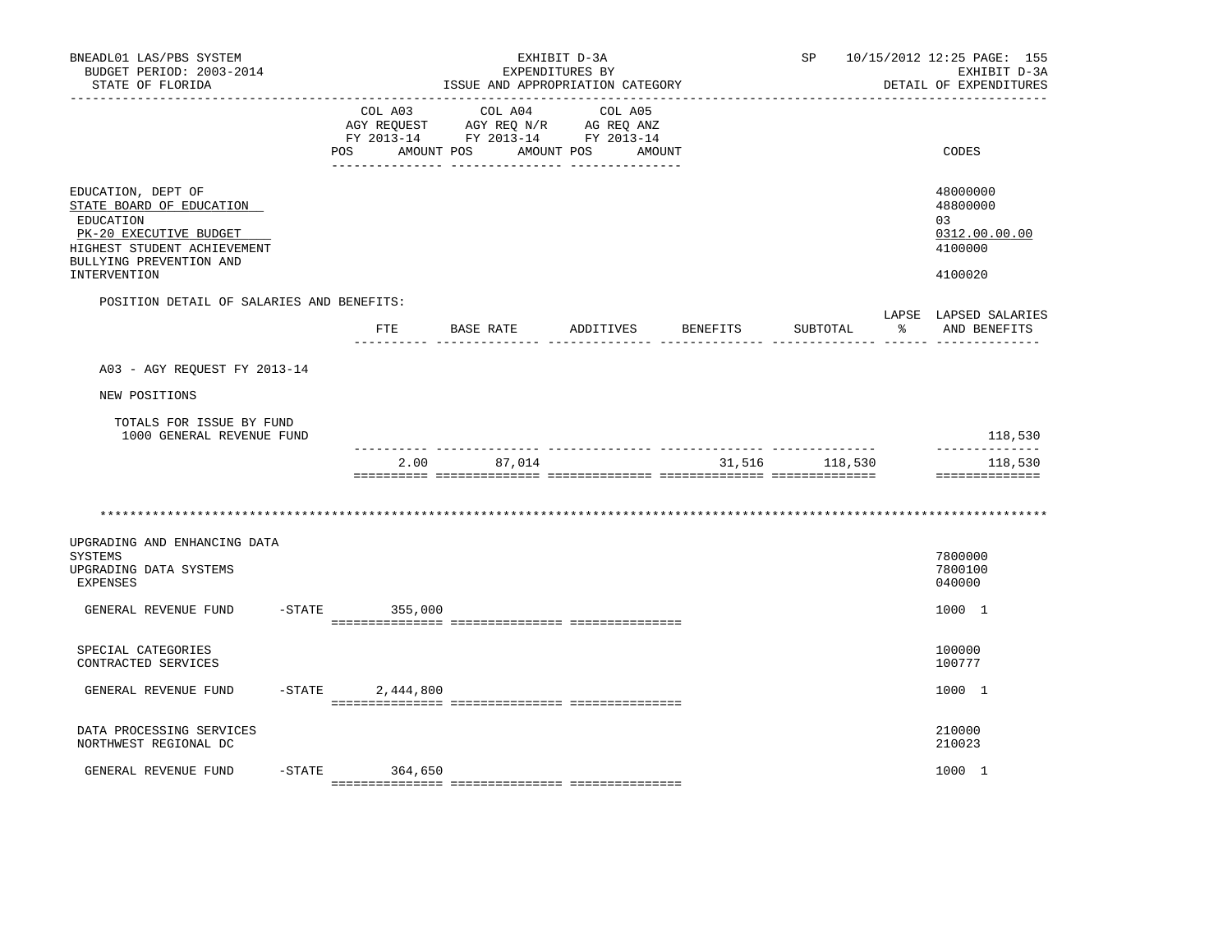| BNEADL01 LAS/PBS SYSTEM<br>BUDGET PERIOD: 2003-2014<br>STATE OF FLORIDA     |                                                                           | EXHIBIT D-3A<br>EXPENDITURES BY                               | ISSUE AND APPROPRIATION CATEGORY |  | SP 10/15/2012 12:25 PAGE: 156<br>EXHIBIT D-3A<br>DETAIL OF EXPENDITURES |  |
|-----------------------------------------------------------------------------|---------------------------------------------------------------------------|---------------------------------------------------------------|----------------------------------|--|-------------------------------------------------------------------------|--|
|                                                                             |                                                                           | COL A03 COL A04 COL A05<br>AGY REQUEST AGY REQ N/R AG REQ ANZ |                                  |  |                                                                         |  |
|                                                                             |                                                                           | FY 2013-14 FY 2013-14 FY 2013-14                              |                                  |  |                                                                         |  |
|                                                                             | POS AMOUNT POS AMOUNT POS AMOUNT<br>_____________________________________ |                                                               |                                  |  | CODES                                                                   |  |
| EDUCATION, DEPT OF                                                          |                                                                           |                                                               |                                  |  | 48000000                                                                |  |
| STATE BOARD OF EDUCATION                                                    |                                                                           |                                                               |                                  |  | 48800000                                                                |  |
| EDUCATION                                                                   |                                                                           |                                                               |                                  |  | 0.3                                                                     |  |
| PK-20 EXECUTIVE BUDGET                                                      |                                                                           |                                                               |                                  |  | 0312.00.00.00                                                           |  |
| UPGRADING AND ENHANCING DATA                                                |                                                                           |                                                               |                                  |  |                                                                         |  |
| SYSTEMS                                                                     |                                                                           |                                                               |                                  |  | 7800000                                                                 |  |
| UPGRADING DATA SYSTEMS                                                      |                                                                           |                                                               |                                  |  | 7800100                                                                 |  |
| TOTAL: UPGRADING DATA SYSTEMS                                               |                                                                           |                                                               |                                  |  | 7800100                                                                 |  |
| TOTAL ISSUE $3,164,450$                                                     |                                                                           |                                                               |                                  |  |                                                                         |  |
|                                                                             |                                                                           |                                                               |                                  |  |                                                                         |  |
| AGENCY ISSUE NARRATIVE:                                                     |                                                                           |                                                               |                                  |  |                                                                         |  |
| 2013-2014 BUDGET YEAR NARRATIVE:                                            |                                                                           |                                                               | IT COMPONENT? NO                 |  |                                                                         |  |
| LONG RANGE PROGRAM PLAN:                                                    |                                                                           |                                                               |                                  |  |                                                                         |  |
| Information Technology - Executive Direction (ACT0300)                      |                                                                           |                                                               |                                  |  |                                                                         |  |
| DEPARTMENT OF EDUCATION GOALS (section $1008.31(2)(c)$ , Florida Statutes): |                                                                           |                                                               |                                  |  |                                                                         |  |

1. Highest Student Achievement

2. Seamless Articulation and Maximum Access

4. Quality efficient Services

## ISSUE NARRATIVE:

 An increase of \$3,164,450 is requested in General Revenue for implementation of the upgraded data systems related to the Statewide Longitudinal Data System (SLDS) project. The project will modernize and consolidate the following data systems: K-12, Florida Colleges, Workforce Development and the Education Data Warehouse. This project has been funded through a federal award received by the department in July 2009 as part of the American Recovery and Reinvestment Act of 2009 (ARRA). The grant award requires the department to pay for the implementation of the consolidated data systems which will occur in July 2013. The new systems will improve the department's ability to support teacher effectiveness (Chapter 736, Florida Statutes), student and teacher accountability systems (Chapter 1008, Florida Statutes), data quality improvements (Chapter 1008, Florida Statutes), and will create greater access to education data for teachers, districts, students, parents, the Legislature and researchers.

 - An increase of \$2,444,800 is requested for contracted services to assist in all phases of implementation, including but not limited to, contracted with two technical business analysts, a project manager and OPS staff; for support of the security for all districts, datamarts and SAS environment and tools.

 - An increase of \$355,000 s requested for expenses for the implementation of the upgraded data systems, which includes annual software license agreements as well as the related maintenance, development and production costs.

 Total costs for the SLDS implementation: Contracted Services Category - \$2,444,800 Northwest Regional Data Ctr - 364,650 Expenses Category - 355,000

 - An increase of \$364,650 for NWRDC requested for storage and for managed services costs, which includes basic, development, testing and production costs.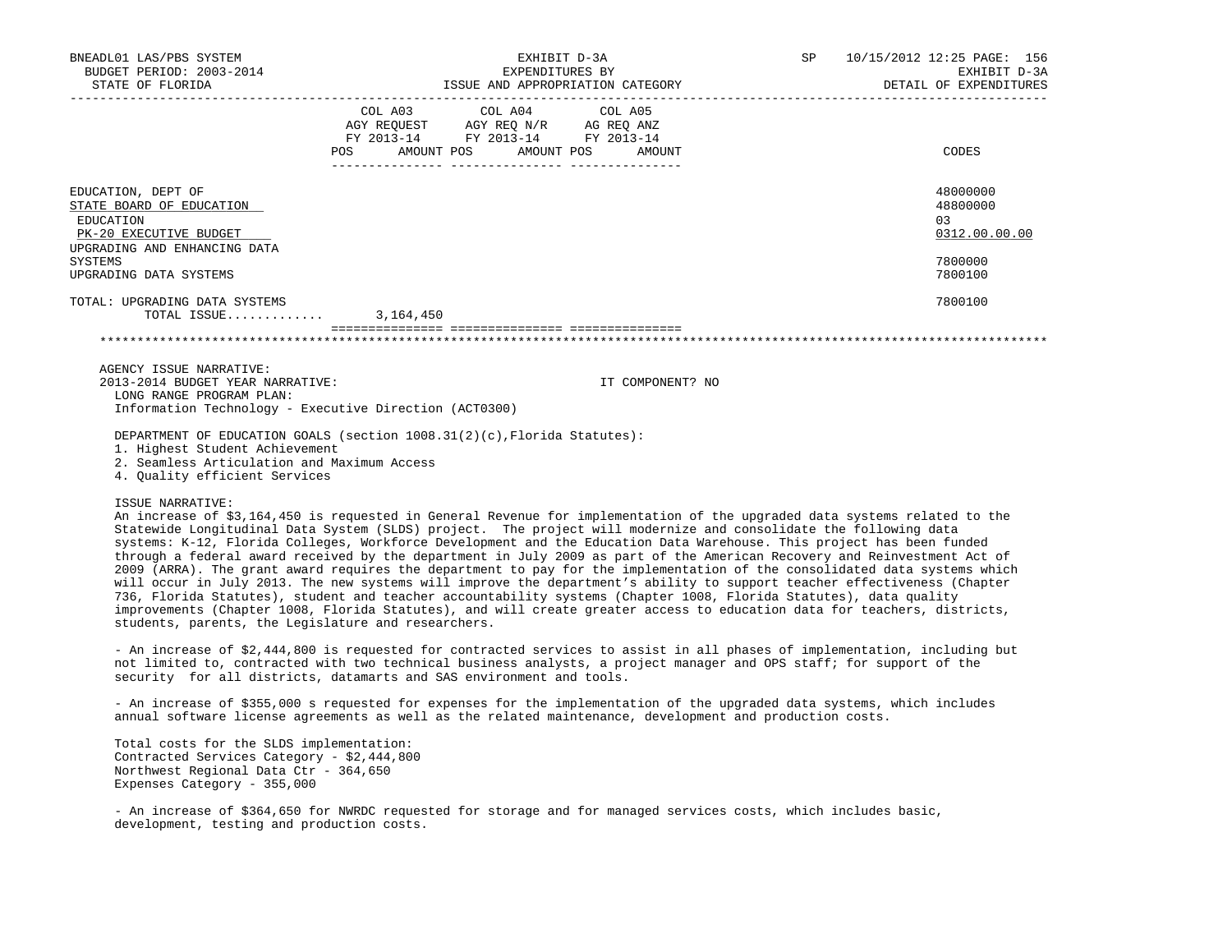| BNEADL01 LAS/PBS SYSTEM<br>BUDGET PERIOD: 2003-2014<br>STATE OF FLORIDA                                                                                    |                           | EXHIBIT D-3A<br>EXPENDITURES BY                             | ISSUE AND APPROPRIATION CATEGORY | SP | 10/15/2012 12:25 PAGE: 157<br>EXHIBIT D-3A<br>DETAIL OF EXPENDITURES |
|------------------------------------------------------------------------------------------------------------------------------------------------------------|---------------------------|-------------------------------------------------------------|----------------------------------|----|----------------------------------------------------------------------|
|                                                                                                                                                            | POS FOR                   | COL A03 COL A04 COL A05<br>FY 2013-14 FY 2013-14 FY 2013-14 | AMOUNT POS AMOUNT POS AMOUNT     |    | CODES                                                                |
| EDUCATION, DEPT OF<br>STATE BOARD OF EDUCATION<br>EDUCATION<br>PK-20 EXECUTIVE BUDGET<br>UPGRADING AND ENHANCING DATA<br>SYSTEMS<br>UPGRADING DATA SYSTEMS |                           |                                                             |                                  |    | 48000000<br>48800000<br>0.3<br>0312.00.00.00<br>7800000<br>7800100   |
| \$3,164,450<br>Total Costs -                                                                                                                               |                           |                                                             |                                  |    |                                                                      |
| TOTAL: PK-20 EXECUTIVE BUDGET<br>BY FUND TYPE<br>GENERAL REVENUE FUND<br>TRUST FUNDS                                                                       | 75,578,587<br>133,404,592 | 1,284,150                                                   |                                  |    | 0312.00.00.00<br>1000<br>2000                                        |
| TOTAL POSITIONS $1,031.50$<br>TOTAL PROG COMP 208,983,179 1,284,150<br>TOTAL SALARY RATE 50,164,946                                                        |                           |                                                             |                                  |    |                                                                      |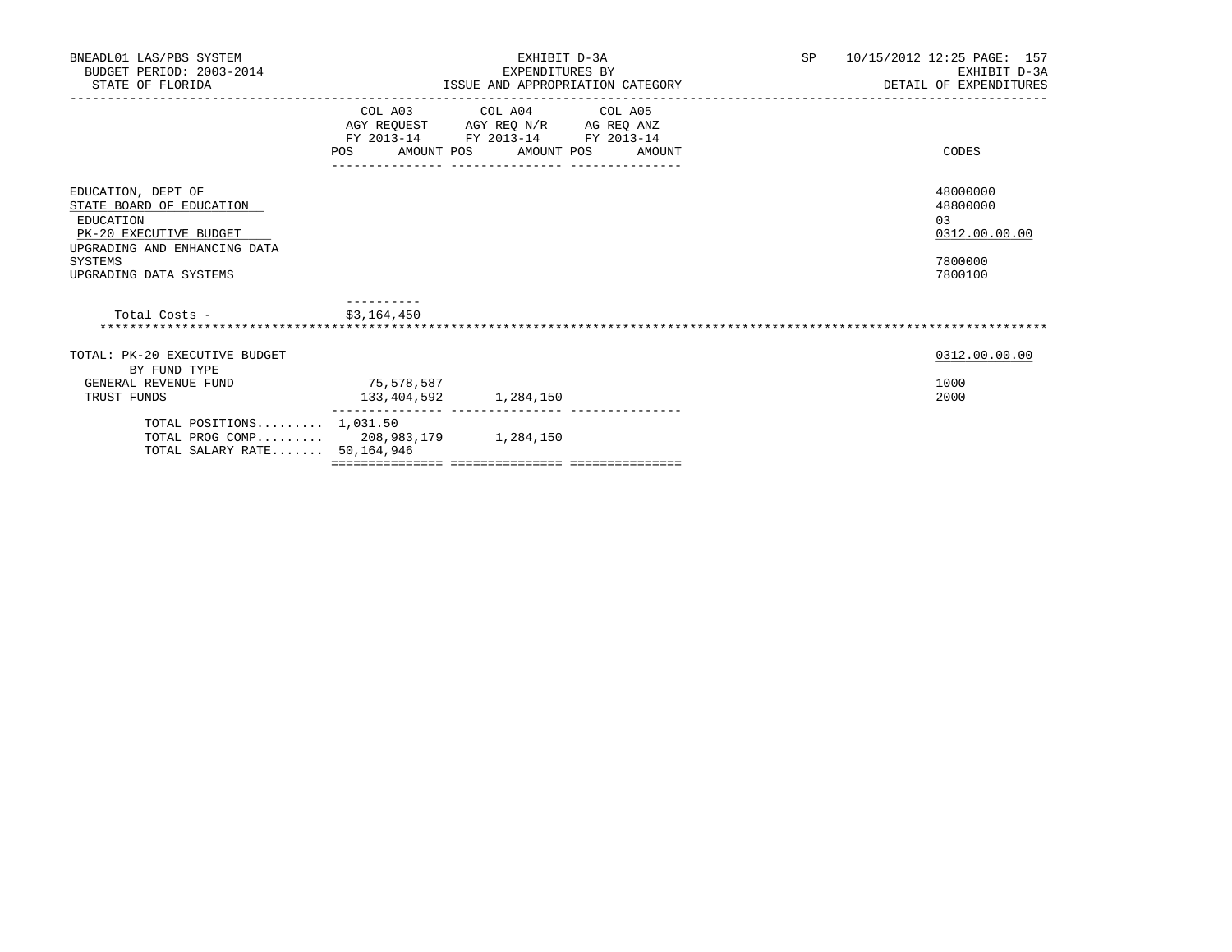|                                                                                                                                                                                        |         | ISSUE AND APPROPRIATION CATEGORY | EXHIBIT D-3A<br>DETAIL OF EXPENDITURES                                                                      |
|----------------------------------------------------------------------------------------------------------------------------------------------------------------------------------------|---------|----------------------------------|-------------------------------------------------------------------------------------------------------------|
| COL A03                                                                                                                                                                                | COL A04 | COL A05                          | CODES                                                                                                       |
| ESTIMATED EXPENDITURES - OPERATIONS<br>-STATE 10,576,930                                                                                                                               |         |                                  | 48000000<br>48900000<br>48900100<br>03<br>0305.01.00.00<br>1000000<br>1001000<br>050000<br>050333<br>1000 1 |
|                                                                                                                                                                                        |         |                                  |                                                                                                             |
|                                                                                                                                                                                        |         |                                  | 052310                                                                                                      |
| GENERAL REVENUE FUND -STATE 1109,269,918<br>ED/GEN STUD & OTHR FEES TF-STATE 1599,792,233<br>EDUCATIONAL ENHANCEMENT TF-STATE 171,566,138<br>PHOSPHATE RESEARCH TF -STATE<br>5,016,106 |         |                                  | 1000 1<br>2164 1<br>2178 1<br>2530 1                                                                        |
| TOTAL APPRO 2885,644,395                                                                                                                                                               |         |                                  |                                                                                                             |
|                                                                                                                                                                                        |         |                                  | 052315                                                                                                      |
| GENERAL REVENUE FUND -STATE 123,458,686<br>EDUCATIONAL ENHANCEMENT TF-STATE<br>12,533,877                                                                                              |         |                                  | 1000 1<br>2178 1                                                                                            |
| 135,992,563<br>TOTAL APPRO                                                                                                                                                             |         |                                  |                                                                                                             |
|                                                                                                                                                                                        |         |                                  | 052320                                                                                                      |
| GENERAL REVENUE FUND -STATE 55,914,781<br>ED/GEN STUD & OTHR FEES TF-STATE<br>52,707,893<br>9,349,672                                                                                  |         |                                  | 1000 1<br>2164 1<br>2178 1                                                                                  |
| TOTAL APPRO $117,972,346$                                                                                                                                                              |         |                                  |                                                                                                             |
|                                                                                                                                                                                        |         |                                  | 052325                                                                                                      |
| $-STATE$ 84,888,355<br>-MATCH<br>2,338,863                                                                                                                                             |         |                                  | 1000 1<br>1000 2                                                                                            |
| 87, 227, 218                                                                                                                                                                           |         |                                  | 1000                                                                                                        |
| 38,463,434                                                                                                                                                                             |         |                                  | 2164 1                                                                                                      |
|                                                                                                                                                                                        |         |                                  | POS AMOUNT POS AMOUNT POS AMOUNT                                                                            |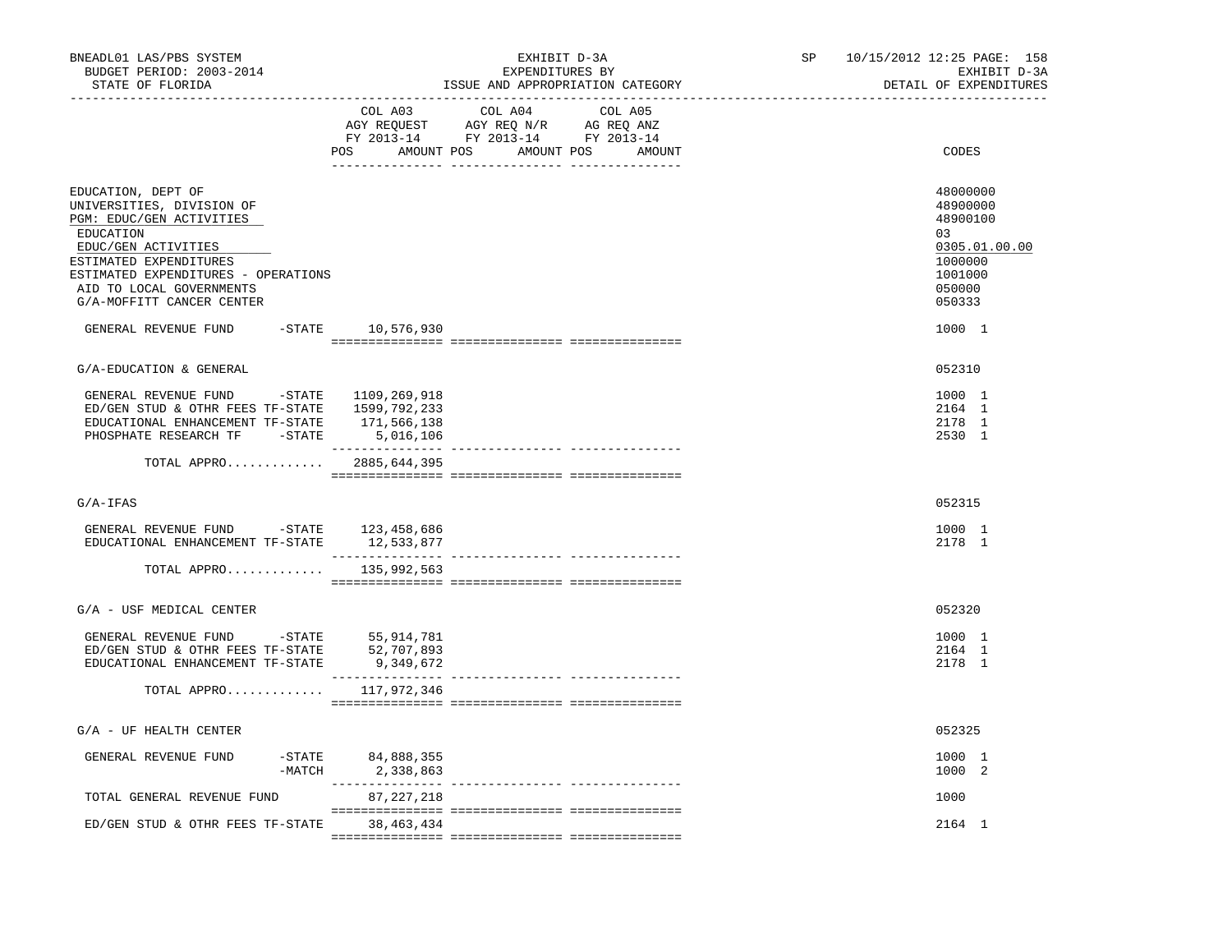| BNEADL01 LAS/PBS SYSTEM<br>BUDGET PERIOD: 2003-2014<br>STATE OF FLORIDA                                                                                                                                                                                                                                   |                             | EXHIBIT D-3A<br>EXPENDITURES BY<br>ISSUE AND APPROPRIATION CATEGORY                                                                  | SP | 10/15/2012 12:25 PAGE: 159<br>EXHIBIT D-3A<br>DETAIL OF EXPENDITURES                                        |
|-----------------------------------------------------------------------------------------------------------------------------------------------------------------------------------------------------------------------------------------------------------------------------------------------------------|-----------------------------|--------------------------------------------------------------------------------------------------------------------------------------|----|-------------------------------------------------------------------------------------------------------------|
|                                                                                                                                                                                                                                                                                                           | POS                         | COL A03 COL A04<br>COL A05<br>AGY REQUEST AGY REQ N/R AG REQ ANZ<br>FY 2013-14 FY 2013-14 FY 2013-14<br>AMOUNT POS AMOUNT POS AMOUNT |    | CODES                                                                                                       |
| EDUCATION, DEPT OF<br>UNIVERSITIES, DIVISION OF<br>PGM: EDUC/GEN ACTIVITIES<br>EDUCATION<br>EDUC/GEN ACTIVITIES<br>ESTIMATED EXPENDITURES<br>ESTIMATED EXPENDITURES - OPERATIONS<br>AID TO LOCAL GOVERNMENTS<br>$G/A$ - UF HEALTH CENTER<br>EDUCATIONAL ENHANCEMENT TF-STATE<br>TOTAL APPRO $131,487,068$ | 5,796,416                   |                                                                                                                                      |    | 48000000<br>48900000<br>48900100<br>03<br>0305.01.00.00<br>1000000<br>1001000<br>050000<br>052325<br>2178 1 |
|                                                                                                                                                                                                                                                                                                           |                             |                                                                                                                                      |    |                                                                                                             |
| G/A - FSU MEDICAL SCHOOL                                                                                                                                                                                                                                                                                  |                             |                                                                                                                                      |    | 052335                                                                                                      |
| GENERAL REVENUE FUND -STATE 32,572,857<br>ED/GEN STUD & OTHR FEES TF-STATE 11,572,716<br>EDUCATIONAL ENHANCEMENT TF-STATE                                                                                                                                                                                 | 605,115<br>---------------- |                                                                                                                                      |    | 1000 1<br>2164 1<br>2178 1                                                                                  |
| TOTAL APPRO                                                                                                                                                                                                                                                                                               | 44,750,688                  |                                                                                                                                      |    |                                                                                                             |
| UCF MEDICAL SCHOOL                                                                                                                                                                                                                                                                                        |                             |                                                                                                                                      |    | 052337                                                                                                      |
| GENERAL REVENUE FUND -STATE 22,963,376<br>ED/GEN STUD & OTHR FEES TF-STATE                                                                                                                                                                                                                                | 8,180,191                   |                                                                                                                                      |    | 1000 1<br>2164 1                                                                                            |
| TOTAL APPRO                                                                                                                                                                                                                                                                                               | 31,143,567                  |                                                                                                                                      |    |                                                                                                             |
| FIU MEDICAL SCHOOL                                                                                                                                                                                                                                                                                        |                             |                                                                                                                                      |    | 052339                                                                                                      |
| GENERAL REVENUE FUND -STATE 26,882,090<br>ED/GEN STUD & OTHR FEES TF-STATE                                                                                                                                                                                                                                | 9,497,901                   |                                                                                                                                      |    | 1000 1<br>2164 1                                                                                            |
| TOTAL APPRO                                                                                                                                                                                                                                                                                               | 36, 379, 991                |                                                                                                                                      |    |                                                                                                             |
| FAU MEDICAL SCHOOL                                                                                                                                                                                                                                                                                        |                             |                                                                                                                                      |    | 052341                                                                                                      |
| GENERAL REVENUE FUND -STATE 12,778,503<br>ED/GEN STUD & OTHR FEES TF-STATE                                                                                                                                                                                                                                | 4,196,880                   |                                                                                                                                      |    | 1000 1<br>2164 1                                                                                            |
| TOTAL APPRO                                                                                                                                                                                                                                                                                               | 16,975,383                  |                                                                                                                                      |    |                                                                                                             |
|                                                                                                                                                                                                                                                                                                           |                             |                                                                                                                                      |    |                                                                                                             |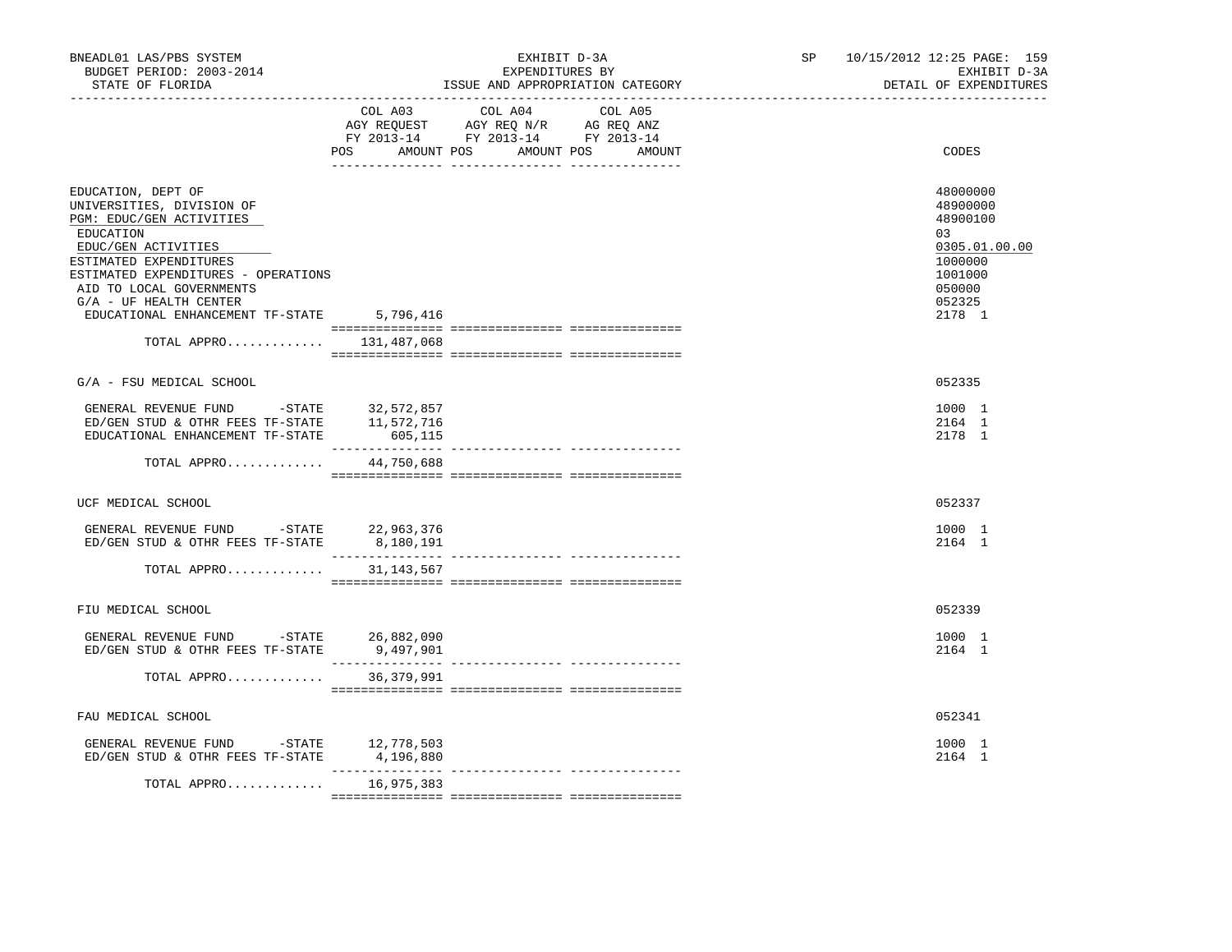| BNEADL01 LAS/PBS SYSTEM<br>BUDGET PERIOD: 2003-2014<br>STATE OF FLORIDA<br>----------------                                                                                                                                               |           |                            | EXHIBIT D-3A<br>EXPENDITURES BY                                                                                 | ISSUE AND APPROPRIATION CATEGORY | SP <sub>2</sub> | 10/15/2012 12:25 PAGE: 160<br>EXHIBIT D-3A<br>DETAIL OF EXPENDITURES                              |
|-------------------------------------------------------------------------------------------------------------------------------------------------------------------------------------------------------------------------------------------|-----------|----------------------------|-----------------------------------------------------------------------------------------------------------------|----------------------------------|-----------------|---------------------------------------------------------------------------------------------------|
|                                                                                                                                                                                                                                           |           | POS<br>AMOUNT POS          | COL A03 COL A04 COL A05<br>AGY REQUEST AGY REQ N/R AG REQ ANZ<br>FY 2013-14 FY 2013-14 FY 2013-14<br>AMOUNT POS | AMOUNT                           |                 | CODES                                                                                             |
| EDUCATION, DEPT OF<br>UNIVERSITIES, DIVISION OF<br>PGM: EDUC/GEN ACTIVITIES<br>EDUCATION<br>EDUC/GEN ACTIVITIES<br>ESTIMATED EXPENDITURES<br>ESTIMATED EXPENDITURES - OPERATIONS<br>AID TO LOCAL GOVERNMENTS<br>G/A-STUDENT FINANCIAL AID |           |                            |                                                                                                                 |                                  |                 | 48000000<br>48900000<br>48900100<br>03<br>0305.01.00.00<br>1000000<br>1001000<br>050000<br>052350 |
| GENERAL REVENUE FUND                                                                                                                                                                                                                      |           | -STATE 7, 140, 378         |                                                                                                                 |                                  |                 | 1000 1                                                                                            |
| G/A-INST HUMAN & MACH COGN                                                                                                                                                                                                                |           |                            |                                                                                                                 |                                  |                 | 052353                                                                                            |
| GENERAL REVENUE FUND                                                                                                                                                                                                                      | $-$ STATE | 2,739,184                  |                                                                                                                 |                                  |                 | 1000 1                                                                                            |
| SPECIAL CATEGORIES<br>RISK MANAGEMENT INSURANCE                                                                                                                                                                                           |           |                            |                                                                                                                 |                                  |                 | 100000<br>103241                                                                                  |
| GENERAL REVENUE FUND -STATE 20,173,496<br>PHOSPHATE RESEARCH TF                                                                                                                                                                           | $-STATE$  | 20,929                     |                                                                                                                 |                                  |                 | 1000 1<br>2530 1                                                                                  |
| TOTAL APPRO                                                                                                                                                                                                                               |           | 20,194,425                 |                                                                                                                 |                                  |                 |                                                                                                   |
| G/A-FLA VIRTUAL CAMPUS                                                                                                                                                                                                                    |           |                            |                                                                                                                 |                                  |                 | 104048                                                                                            |
| GENERAL REVENUE FUND                                                                                                                                                                                                                      |           | -MATCH 10,963,647          |                                                                                                                 |                                  |                 | 1000 2                                                                                            |
| TOTAL: ESTIMATED EXPENDITURES - OPERATIONS<br>TOTAL ISSUE 3451,960,565                                                                                                                                                                    |           |                            |                                                                                                                 |                                  |                 | 1001000                                                                                           |
| CASUALTY INSURANCE PREMIUM<br>ADJUSTMENT<br>SPECIAL CATEGORIES<br>RISK MANAGEMENT INSURANCE                                                                                                                                               |           |                            |                                                                                                                 |                                  |                 | 1001090<br>100000<br>103241                                                                       |
| GENERAL REVENUE FUND<br>PHOSPHATE RESEARCH TF                                                                                                                                                                                             | $-$ STATE | 43,296<br>$-STATE$ 16,941- |                                                                                                                 |                                  |                 | 1000 1<br>2530 1                                                                                  |
| TOTAL APPRO                                                                                                                                                                                                                               |           | _____________<br>26,355    |                                                                                                                 |                                  |                 |                                                                                                   |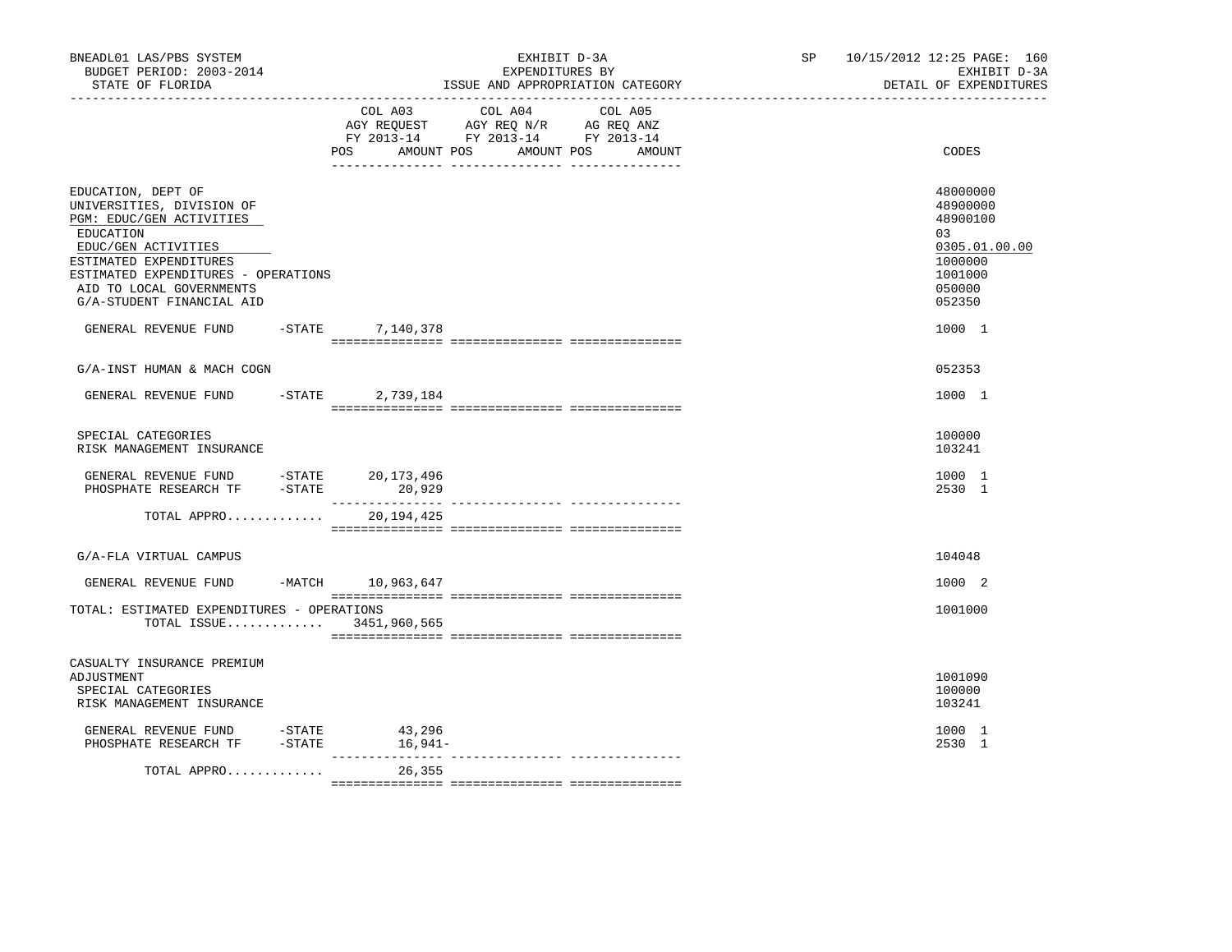| BNEADL01 LAS/PBS SYSTEM<br>BUDGET PERIOD: 2003-2014<br>STATE OF FLORIDA<br>----------------                                                                                                                 |           |                    | EXHIBIT D-3A<br>EXPENDITURES BY<br>ISSUE AND APPROPRIATION CATEGORY                                                          | SP 10/15/2012 12:25 PAGE: 161<br>EXHIBIT D-3A<br>DETAIL OF EXPENDITURES |
|-------------------------------------------------------------------------------------------------------------------------------------------------------------------------------------------------------------|-----------|--------------------|------------------------------------------------------------------------------------------------------------------------------|-------------------------------------------------------------------------|
|                                                                                                                                                                                                             |           | COL A03<br>POS     | COL A04<br>COL A05<br>AGY REQUEST AGY REQ N/R AG REQ ANZ<br>FY 2013-14 FY 2013-14 FY 2013-14<br>AMOUNT POS AMOUNT POS AMOUNT | CODES                                                                   |
| EDUCATION, DEPT OF<br>UNIVERSITIES, DIVISION OF<br>PGM: EDUC/GEN ACTIVITIES<br>EDUCATION<br>EDUC/GEN ACTIVITIES<br>ESTIMATED EXPENDITURES<br>ADJUSTMENT TO STATE HEALTH<br>INSURANCE PREMIUM CONTRIBUTION - |           |                    |                                                                                                                              | 48000000<br>48900000<br>48900100<br>03<br>0305.01.00.00<br>1000000      |
| FISCAL YEAR 2012-13<br>AID TO LOCAL GOVERNMENTS<br>G/A-EDUCATION & GENERAL                                                                                                                                  |           |                    |                                                                                                                              | 1001830<br>050000<br>052310                                             |
| GENERAL REVENUE FUND<br>PHOSPHATE RESEARCH TF -STATE                                                                                                                                                        | $-$ STATE | 3,248,625<br>2,225 |                                                                                                                              | 1000 1<br>2530 1                                                        |
| TOTAL APPRO                                                                                                                                                                                                 |           | 3,250,850          |                                                                                                                              |                                                                         |
| $G/A-IFAS$                                                                                                                                                                                                  |           |                    |                                                                                                                              | 052315                                                                  |
| GENERAL REVENUE FUND                                                                                                                                                                                        |           | -STATE 178,247     |                                                                                                                              | 1000 1                                                                  |
| G/A - USF MEDICAL CENTER                                                                                                                                                                                    |           |                    |                                                                                                                              | 052320                                                                  |
| GENERAL REVENUE FUND                                                                                                                                                                                        |           | $-STATE$ 93,440    |                                                                                                                              | 1000 1                                                                  |
| $G/A$ - UF HEALTH CENTER                                                                                                                                                                                    |           |                    |                                                                                                                              | 052325                                                                  |
| GENERAL REVENUE FUND                                                                                                                                                                                        |           | $-STATE$ 91,828    |                                                                                                                              | 1000 1                                                                  |
| G/A - FSU MEDICAL SCHOOL                                                                                                                                                                                    |           |                    |                                                                                                                              | 052335                                                                  |
| GENERAL REVENUE FUND                                                                                                                                                                                        |           | $-STATE$<br>40,114 |                                                                                                                              | 1000 1                                                                  |
| UCF MEDICAL SCHOOL                                                                                                                                                                                          |           |                    |                                                                                                                              | 052337                                                                  |
| GENERAL REVENUE FUND                                                                                                                                                                                        |           | $-$ STATE 26,487   |                                                                                                                              | 1000 1                                                                  |
| FIU MEDICAL SCHOOL                                                                                                                                                                                          |           |                    |                                                                                                                              | 052339                                                                  |
| GENERAL REVENUE FUND                                                                                                                                                                                        |           | -STATE 27,705      |                                                                                                                              | 1000 1                                                                  |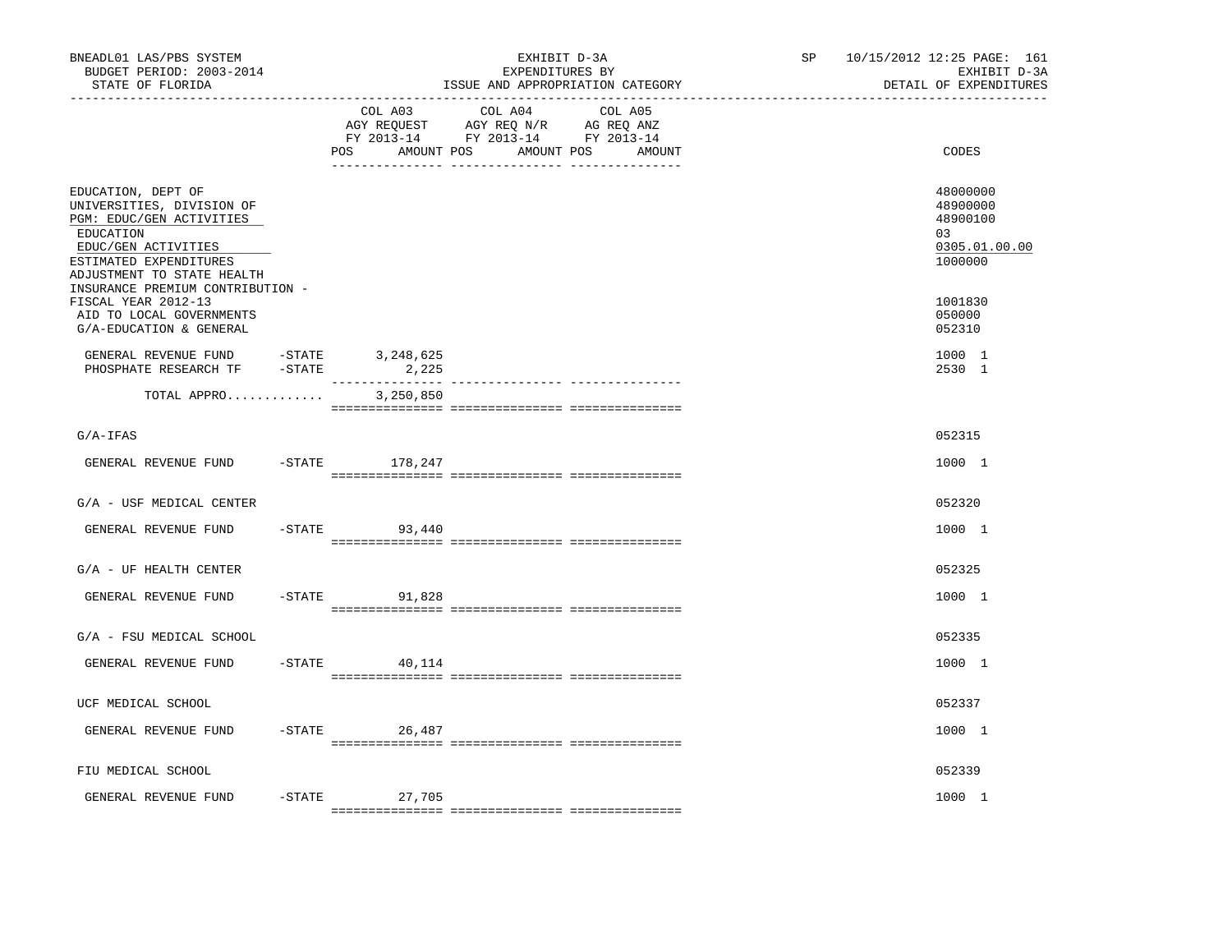| BNEADL01 LAS/PBS SYSTEM<br>BUDGET PERIOD: 2003-2014<br>STATE OF FLORIDA                                                                                                                                     | EXHIBIT D-3A<br>EXPENDITURES BY<br>ISSUE AND APPROPRIATION CATEGORY                                                                                         | SP <sub>2</sub> | 10/15/2012 12:25 PAGE: 162<br>EXHIBIT D-3A<br>DETAIL OF EXPENDITURES |
|-------------------------------------------------------------------------------------------------------------------------------------------------------------------------------------------------------------|-------------------------------------------------------------------------------------------------------------------------------------------------------------|-----------------|----------------------------------------------------------------------|
|                                                                                                                                                                                                             | COL A03<br>COL A04<br>COL A05<br>AGY REQUEST AGY REQ N/R AG REQ ANZ<br>FY 2013-14 FY 2013-14 FY 2013-14<br><b>POS</b><br>AMOUNT POS<br>AMOUNT POS<br>AMOUNT |                 | CODES                                                                |
| EDUCATION, DEPT OF<br>UNIVERSITIES, DIVISION OF<br>PGM: EDUC/GEN ACTIVITIES<br>EDUCATION<br>EDUC/GEN ACTIVITIES<br>ESTIMATED EXPENDITURES<br>ADJUSTMENT TO STATE HEALTH<br>INSURANCE PREMIUM CONTRIBUTION - |                                                                                                                                                             |                 | 48000000<br>48900000<br>48900100<br>03<br>0305.01.00.00<br>1000000   |
| FISCAL YEAR 2012-13<br>TOTAL: ADJUSTMENT TO STATE HEALTH                                                                                                                                                    |                                                                                                                                                             |                 | 1001830<br>1001830                                                   |
| INSURANCE PREMIUM CONTRIBUTION -<br>FISCAL YEAR 2012-13                                                                                                                                                     | TOTAL ISSUE 3,708,671                                                                                                                                       |                 |                                                                      |
| NONRECURRING EXPENDITURES<br>TARGETED STUDENT ASSISTANCE<br>PROGRAMS - FLORIDA AGRICULTURAL AND<br>MECHANICAL UNIVERSITY (FAMU)<br>AID TO LOCAL GOVERNMENTS<br>G/A-EDUCATION & GENERAL                      |                                                                                                                                                             |                 | 2100000<br>2103103<br>050000<br>052310                               |
| GENERAL REVENUE FUND                                                                                                                                                                                        | $-$ STATE<br>$5,000,000 -$                                                                                                                                  |                 | 1000 1                                                               |
| RESEARCH CORRIDORS/ECONOMIC<br>DEVELOPMENT (I-4)<br>AID TO LOCAL GOVERNMENTS<br>G/A-EDUCATION & GENERAL                                                                                                     |                                                                                                                                                             |                 | 2103130<br>050000<br>052310                                          |
| GENERAL REVENUE FUND                                                                                                                                                                                        | $-STATE$<br>$2,000,000 -$                                                                                                                                   |                 | 1000 1                                                               |
| INSTITUTE FOR HUMAN AND MACHINE<br>COGNITION<br>AID TO LOCAL GOVERNMENTS<br>G/A-INST HUMAN & MACH COGN                                                                                                      |                                                                                                                                                             |                 | 2103497<br>050000<br>052353                                          |
| GENERAL REVENUE FUND                                                                                                                                                                                        | $-$ STATE<br>$33,000-$                                                                                                                                      |                 | 1000 1                                                               |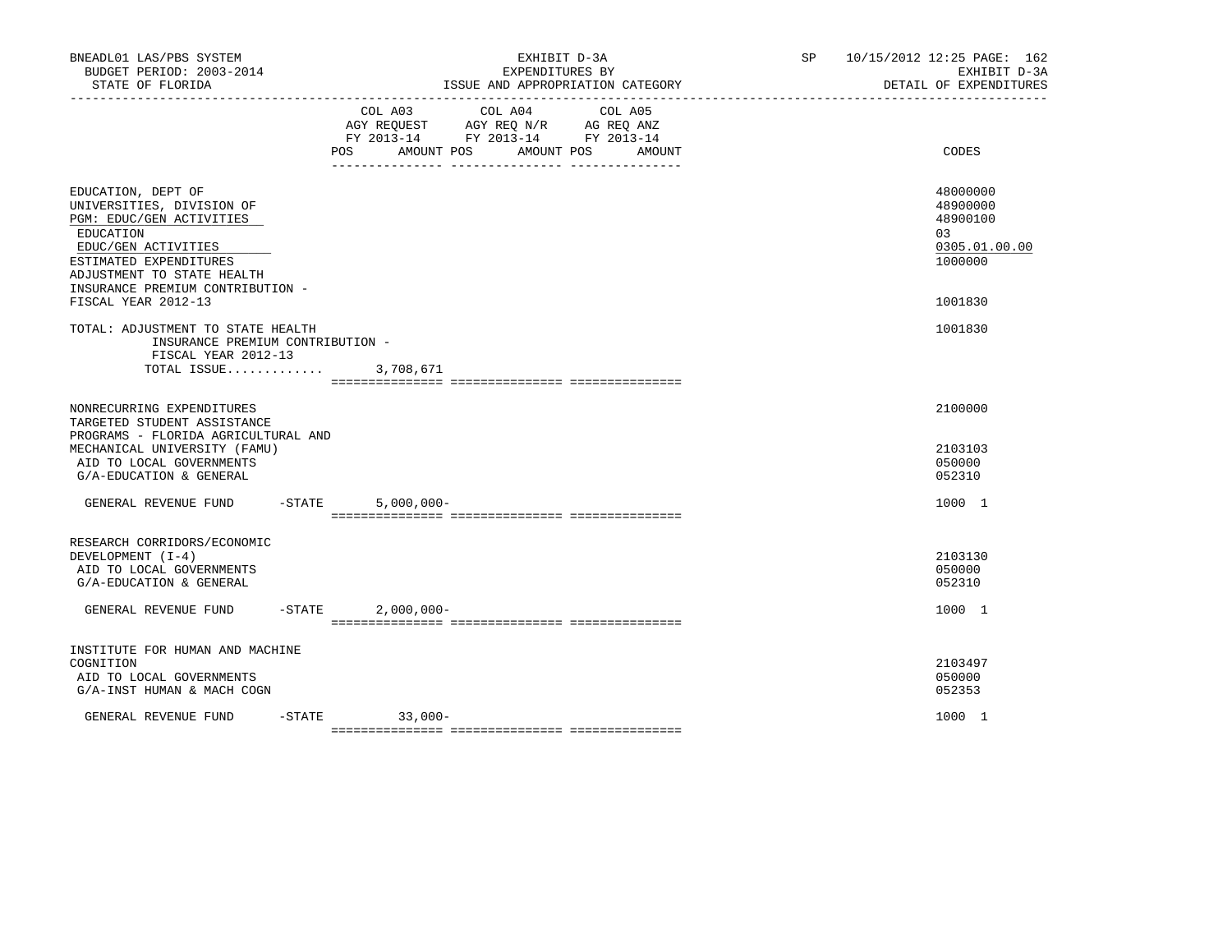| BNEADL01 LAS/PBS SYSTEM<br>BUDGET PERIOD: 2003-2014<br>STATE OF FLORIDA                                                                                                                                                    | EXHIBIT D-3A<br>EXPENDITURES BY<br>ISSUE AND APPROPRIATION CATEGORY |                                                                                                                |  |         |        | SP 10/15/2012 12:25 PAGE: 163<br>EXHIBIT D-3A<br>DETAIL OF EXPENDITURES |                                                                                         |
|----------------------------------------------------------------------------------------------------------------------------------------------------------------------------------------------------------------------------|---------------------------------------------------------------------|----------------------------------------------------------------------------------------------------------------|--|---------|--------|-------------------------------------------------------------------------|-----------------------------------------------------------------------------------------|
|                                                                                                                                                                                                                            | COL A03                                                             | COL A04<br>AGY REQUEST AGY REQ N/R AG REQ ANZ<br>FY 2013-14 FY 2013-14 FY 2013-14<br>POS AMOUNT POS AMOUNT POS |  | COL A05 | AMOUNT |                                                                         | CODES                                                                                   |
| EDUCATION, DEPT OF<br>UNIVERSITIES, DIVISION OF<br>PGM: EDUC/GEN ACTIVITIES<br>EDUCATION<br>EDUC/GEN ACTIVITIES<br>NONRECURRING EXPENDITURES<br>ALIGN APPROPRIATIONS WITH REVENUE<br>ESTIMATES<br>AID TO LOCAL GOVERNMENTS |                                                                     |                                                                                                                |  |         |        |                                                                         | 48000000<br>48900000<br>48900100<br>03<br>0305.01.00.00<br>2100000<br>2103521<br>050000 |
| G/A-EDUCATION & GENERAL<br>GENERAL REVENUE FUND                                                                                                                                                                            | $-STATE$ 300,000,000                                                |                                                                                                                |  |         |        |                                                                         | 052310<br>1000 1                                                                        |
| UNIVERSITY OF SOUTH FLORIDA (USF)<br>SARASOTA-MANATEE CAMPUS<br>OPERATIONAL SUPPORT<br>AID TO LOCAL GOVERNMENTS<br>G/A-EDUCATION & GENERAL                                                                                 |                                                                     |                                                                                                                |  |         |        |                                                                         | 2103711<br>050000<br>052310                                                             |
| GENERAL REVENUE FUND -STATE                                                                                                                                                                                                | $2,000,000-$                                                        |                                                                                                                |  |         |        |                                                                         | 1000 1                                                                                  |
| FLORIDA INTERNATIONAL UNIVERSITY<br>DEMOCRACY CONFERENCE<br>AID TO LOCAL GOVERNMENTS<br>G/A-EDUCATION & GENERAL                                                                                                            |                                                                     |                                                                                                                |  |         |        |                                                                         | 2103712<br>050000<br>052310                                                             |
| GENERAL REVENUE FUND                                                                                                                                                                                                       | -STATE 500,000-                                                     |                                                                                                                |  |         |        |                                                                         | 1000 1                                                                                  |
| FLORIDA ATLANTIC UNIVERSITY<br>AMI EXPERIENTIAL EDUCATION<br>CURRICULUM<br>AID TO LOCAL GOVERNMENTS<br>G/A-EDUCATION & GENERAL                                                                                             |                                                                     |                                                                                                                |  |         |        |                                                                         | 2103713<br>050000<br>052310                                                             |
| GENERAL REVENUE FUND                                                                                                                                                                                                       | $-STATE$ 1,500,000-                                                 |                                                                                                                |  |         |        |                                                                         | 1000 1                                                                                  |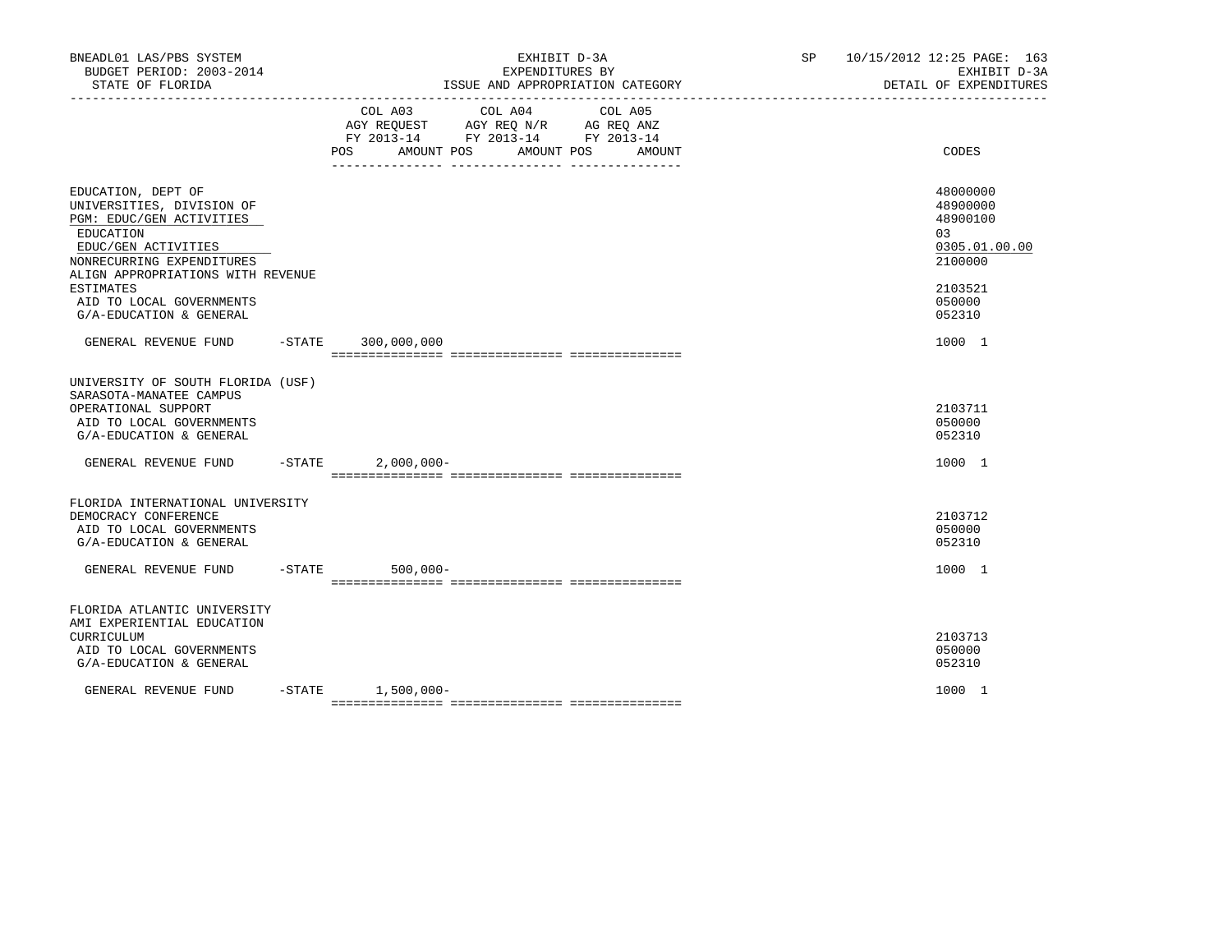| BNEADL01 LAS/PBS SYSTEM<br>BUDGET PERIOD: 2003-2014<br>STATE OF FLORIDA                                                                                                                                                                                     |                     |                                                                                                                | EXHIBIT D-3A<br>EXPENDITURES BY<br>ISSUE AND APPROPRIATION CATEGORY | SP and the set of the set of the set of the set of the set of the set of the set of the set of the set of the set of the set of the set of the set of the set of the set of the set of the set of the set of the set of the se | 10/15/2012 12:25 PAGE: 164<br>EXHIBIT D-3A<br>DETAIL OF EXPENDITURES                              |
|-------------------------------------------------------------------------------------------------------------------------------------------------------------------------------------------------------------------------------------------------------------|---------------------|----------------------------------------------------------------------------------------------------------------|---------------------------------------------------------------------|--------------------------------------------------------------------------------------------------------------------------------------------------------------------------------------------------------------------------------|---------------------------------------------------------------------------------------------------|
|                                                                                                                                                                                                                                                             | COL A03             | COL A04<br>AGY REQUEST AGY REQ N/R AG REQ ANZ<br>FY 2013-14 FY 2013-14 FY 2013-14<br>POS AMOUNT POS AMOUNT POS | COL A05<br>AMOUNT                                                   |                                                                                                                                                                                                                                | CODES                                                                                             |
| EDUCATION, DEPT OF<br>UNIVERSITIES, DIVISION OF<br>PGM: EDUC/GEN ACTIVITIES<br>EDUCATION<br>EDUC/GEN ACTIVITIES<br>NONRECURRING EXPENDITURES<br>FLORIDA STATE UNIVERSITY CROP<br>PROTECTION RESEARCH<br>AID TO LOCAL GOVERNMENTS<br>G/A-EDUCATION & GENERAL |                     |                                                                                                                |                                                                     |                                                                                                                                                                                                                                | 48000000<br>48900000<br>48900100<br>03<br>0305.01.00.00<br>2100000<br>2103714<br>050000<br>052310 |
| GENERAL REVENUE FUND -STATE 300,000-                                                                                                                                                                                                                        |                     |                                                                                                                |                                                                     |                                                                                                                                                                                                                                | 1000 1                                                                                            |
| CROP PROTECTION RESEARCH -<br>INSTITUTE OF FOOD AND AGRICULTURAL<br>SCIENCES<br>AID TO LOCAL GOVERNMENTS<br>$G/A-IFAS$                                                                                                                                      |                     |                                                                                                                |                                                                     |                                                                                                                                                                                                                                | 2103715<br>050000<br>052315                                                                       |
| GENERAL REVENUE FUND -STATE 700,000-                                                                                                                                                                                                                        |                     |                                                                                                                |                                                                     |                                                                                                                                                                                                                                | 1000 1                                                                                            |
| FLORIDA INTERNATIONAL UNIVERSITY<br>WASHINGTON CENTER FOR INTERNSHIPS<br>AND ACADEMIC SEMINARS<br>AID TO LOCAL GOVERNMENTS<br>G/A-EDUCATION & GENERAL<br>GENERAL REVENUE FUND -STATE 250,000-                                                               |                     |                                                                                                                |                                                                     |                                                                                                                                                                                                                                | 2103716<br>050000<br>052310<br>1000 1                                                             |
|                                                                                                                                                                                                                                                             |                     |                                                                                                                |                                                                     |                                                                                                                                                                                                                                |                                                                                                   |
| UNIVERSITY OF WEST FLORIDA PHYSICAL<br>THERAPY EDUCATION PARTNERSHIP<br>AID TO LOCAL GOVERNMENTS<br>G/A-EDUCATION & GENERAL                                                                                                                                 |                     |                                                                                                                |                                                                     |                                                                                                                                                                                                                                | 2103717<br>050000<br>052310                                                                       |
| GENERAL REVENUE FUND                                                                                                                                                                                                                                        | $-STATE$ 1,000,000- |                                                                                                                |                                                                     |                                                                                                                                                                                                                                | 1000 1                                                                                            |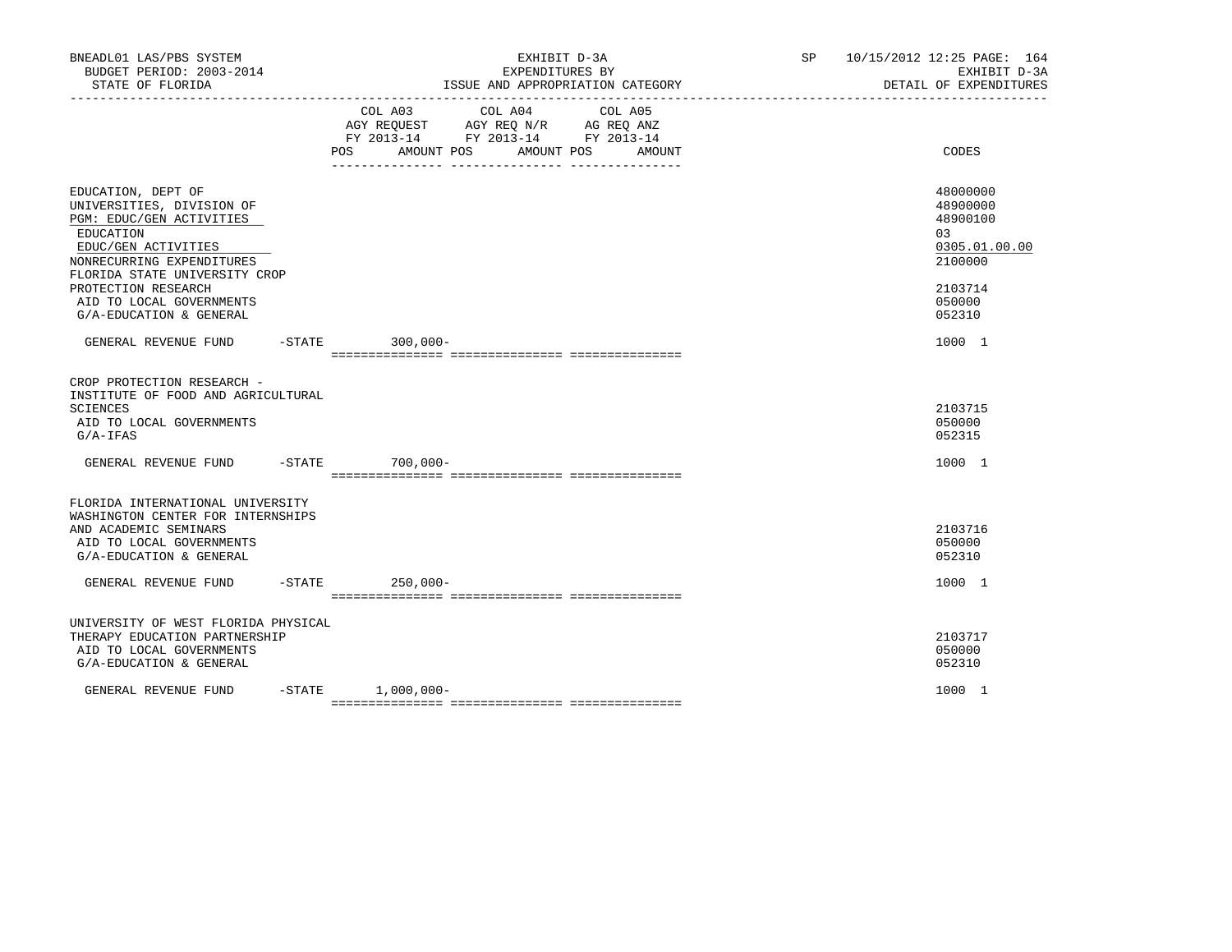| BNEADL01 LAS/PBS SYSTEM<br>BUDGET PERIOD: 2003-2014<br>STATE OF FLORIDA                                                                                                                                              | EXHIBIT D-3A<br>EXPENDITURES BY<br>ISSUE AND APPROPRIATION CATEGORY                                                                                                                                                                                                                                                                                       | SP 10/15/2012 12:25 PAGE: 165<br>EXHIBIT D-3A<br>DETAIL OF EXPENDITURES |
|----------------------------------------------------------------------------------------------------------------------------------------------------------------------------------------------------------------------|-----------------------------------------------------------------------------------------------------------------------------------------------------------------------------------------------------------------------------------------------------------------------------------------------------------------------------------------------------------|-------------------------------------------------------------------------|
|                                                                                                                                                                                                                      | $\begin{tabular}{lllllllllll} &\multicolumn{4}{c}{\text{COL A03}} &\multicolumn{4}{c}{\text{COL A04}} &\multicolumn{4}{c}{\text{COL A05}} \\ \multicolumn{4}{c}{\text{AGY REQUEST}} &\multicolumn{4}{c}{\text{AGY REQ N/R}} &\multicolumn{4}{c}{\text{AG REQ ANZ}} \end{tabular}$<br>FY 2013-14 FY 2013-14 FY 2013-14<br>POS AMOUNT POS AMOUNT POS AMOUNT | CODES                                                                   |
| EDUCATION, DEPT OF<br>UNIVERSITIES, DIVISION OF<br>PGM: EDUC/GEN ACTIVITIES<br>EDUCATION<br>EDUC/GEN ACTIVITIES<br>NONRECURRING EXPENDITURES<br>FLORIDA STATE UNIVERSITY INTEGRATED<br>TECHNOLOGY INNOVATION ECONOMY |                                                                                                                                                                                                                                                                                                                                                           | 48000000<br>48900000<br>48900100<br>03<br>0305.01.00.00<br>2100000      |
| RECRUIT FLORIDA<br>AID TO LOCAL GOVERNMENTS<br>G/A-EDUCATION & GENERAL                                                                                                                                               |                                                                                                                                                                                                                                                                                                                                                           | 2103718<br>050000<br>052310                                             |
| GENERAL REVENUE FUND -STATE 300,000-                                                                                                                                                                                 |                                                                                                                                                                                                                                                                                                                                                           | 1000 1                                                                  |
| EXPANSION OF NURSING DEGREE PROGRAM<br>- FLORIDA INTERNATIONAL UNIVERSITY<br>AID TO LOCAL GOVERNMENTS<br>G/A-EDUCATION & GENERAL                                                                                     |                                                                                                                                                                                                                                                                                                                                                           | 2103721<br>050000<br>052310                                             |
| GENERAL REVENUE FUND -STATE 500,000-                                                                                                                                                                                 |                                                                                                                                                                                                                                                                                                                                                           | 1000 1                                                                  |
| FLORIDA CALADIUM INDUSTRY RESEARCH<br>AID TO LOCAL GOVERNMENTS<br>$G/A-IFAS$                                                                                                                                         |                                                                                                                                                                                                                                                                                                                                                           | 2103727<br>050000<br>052315                                             |
| GENERAL REVENUE FUND -STATE 417,000-                                                                                                                                                                                 |                                                                                                                                                                                                                                                                                                                                                           | 1000 1                                                                  |
| STATE UNIVERSITY PERFORMANCE<br>BASED INCENTIVES<br>AID TO LOCAL GOVERNMENTS<br>G/A-EDUCATION & GENERAL                                                                                                              |                                                                                                                                                                                                                                                                                                                                                           | 2103729<br>050000<br>052310                                             |
| GENERAL REVENUE FUND                                                                                                                                                                                                 | $-STATE$ 15,000,000-                                                                                                                                                                                                                                                                                                                                      | 1000 1                                                                  |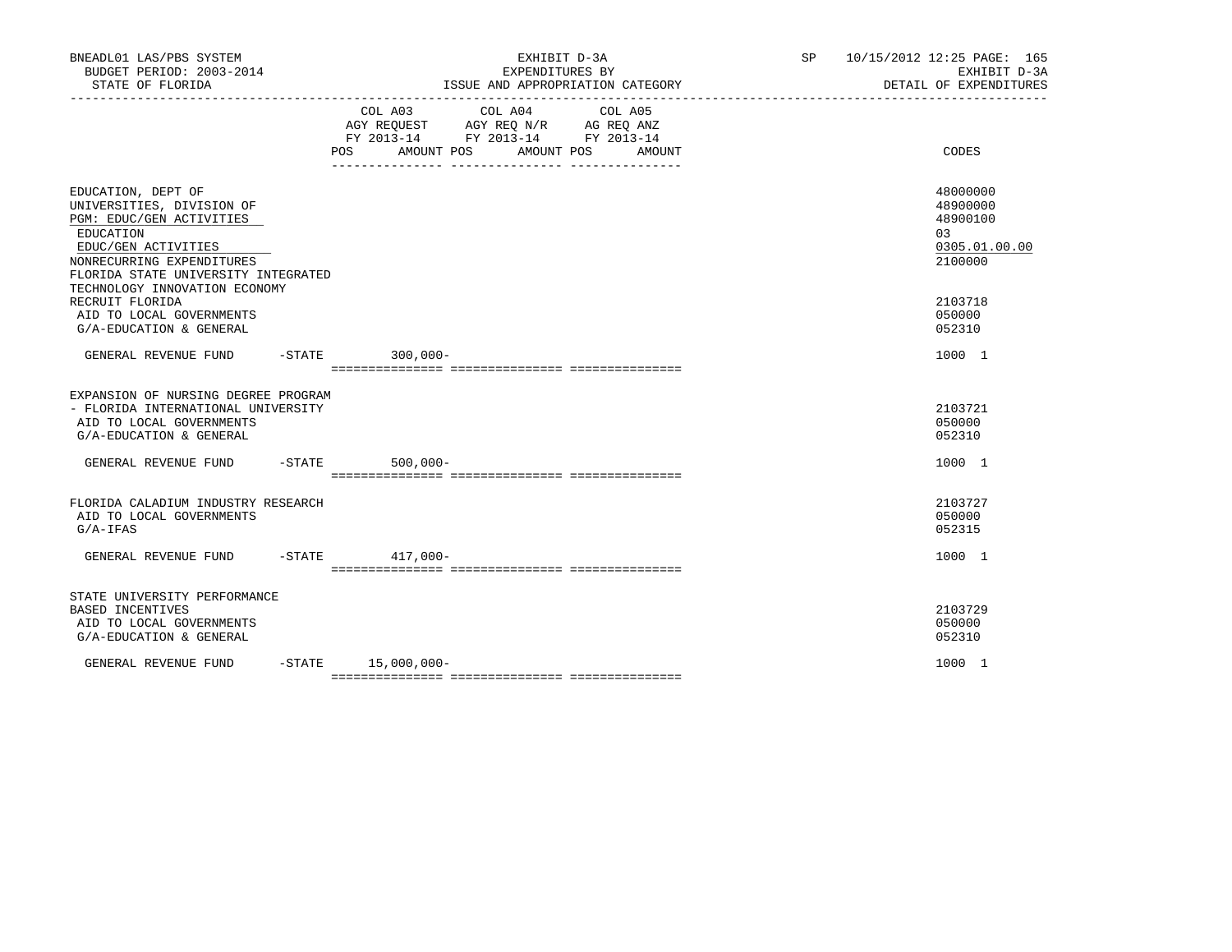| BNEADL01 LAS/PBS SYSTEM<br>BUDGET PERIOD: 2003-2014<br>STATE OF FLORIDA<br>-------------------                                                   |                              |                                            | EXHIBIT D-3A<br>EXPENDITURES BY<br>ISSUE AND APPROPRIATION CATEGORY | SP and the set of the set of the set of the set of the set of the set of the set of the set of the set of the set of the set of the set of the set of the set of the set of the set of the set of the set of the set of the se | 10/15/2012 12:25 PAGE: 166<br>EXHIBIT D-3A<br>DETAIL OF EXPENDITURES |
|--------------------------------------------------------------------------------------------------------------------------------------------------|------------------------------|--------------------------------------------|---------------------------------------------------------------------|--------------------------------------------------------------------------------------------------------------------------------------------------------------------------------------------------------------------------------|----------------------------------------------------------------------|
|                                                                                                                                                  | COL A03<br>POS<br>AMOUNT POS | COL A04<br>COL A05<br>AMOUNT POS<br>AMOUNT |                                                                     | CODES                                                                                                                                                                                                                          |                                                                      |
| EDUCATION, DEPT OF<br>UNIVERSITIES, DIVISION OF<br>PGM: EDUC/GEN ACTIVITIES<br>EDUCATION<br>EDUC/GEN ACTIVITIES<br>ANNUALIZATION OF ADMINISTERED |                              |                                            |                                                                     |                                                                                                                                                                                                                                | 48000000<br>48900000<br>48900100<br>0.3<br>0305.01.00.00             |
| FUNDS APPROPRIATIONS<br>STATE HEALTH INSURANCE ADJUSTMENT<br>FOR FY 2012-13 - 10 MONTHS<br>ANNUALIZATION<br>AID TO LOCAL GOVERNMENTS             |                              |                                            |                                                                     |                                                                                                                                                                                                                                | 26A0000<br>26A1830<br>050000                                         |
| G/A-EDUCATION & GENERAL<br>GENERAL REVENUE FUND -STATE 16,243,125<br>PHOSPHATE RESEARCH TF                                                       | $-$ STATE                    | 11,125                                     |                                                                     |                                                                                                                                                                                                                                | 052310<br>1000 1<br>2530 1                                           |
| TOTAL APPRO                                                                                                                                      |                              | $- - - - - - -$<br>16,254,250              | --------------- ----------------                                    |                                                                                                                                                                                                                                |                                                                      |
| $G/A-IFAS$                                                                                                                                       |                              |                                            |                                                                     |                                                                                                                                                                                                                                | 052315                                                               |
| GENERAL REVENUE FUND                                                                                                                             | $-$ STATE                    | 891,235                                    |                                                                     |                                                                                                                                                                                                                                | 1000 1                                                               |
| G/A - USF MEDICAL CENTER                                                                                                                         |                              |                                            |                                                                     |                                                                                                                                                                                                                                | 052320                                                               |
| GENERAL REVENUE FUND                                                                                                                             |                              | $-STATE$ 467,200                           |                                                                     |                                                                                                                                                                                                                                | 1000 1                                                               |
| $G/A$ - UF HEALTH CENTER                                                                                                                         |                              |                                            |                                                                     |                                                                                                                                                                                                                                | 052325                                                               |
| GENERAL REVENUE FUND                                                                                                                             | $-$ STATE                    | 459,140                                    |                                                                     |                                                                                                                                                                                                                                | 1000 1                                                               |
| G/A - FSU MEDICAL SCHOOL                                                                                                                         |                              |                                            |                                                                     |                                                                                                                                                                                                                                | 052335                                                               |
| GENERAL REVENUE FUND                                                                                                                             | $-$ STATE                    | 200,570                                    |                                                                     |                                                                                                                                                                                                                                | 1000 1                                                               |
| UCF MEDICAL SCHOOL                                                                                                                               |                              |                                            |                                                                     |                                                                                                                                                                                                                                | 052337                                                               |
| GENERAL REVENUE FUND                                                                                                                             |                              | $-STATE$ 132,435                           |                                                                     |                                                                                                                                                                                                                                | 1000 1                                                               |
| FIU MEDICAL SCHOOL                                                                                                                               |                              |                                            |                                                                     |                                                                                                                                                                                                                                | 052339                                                               |
| GENERAL REVENUE FUND                                                                                                                             | -STATE                       | 138,525                                    |                                                                     |                                                                                                                                                                                                                                | 1000 1                                                               |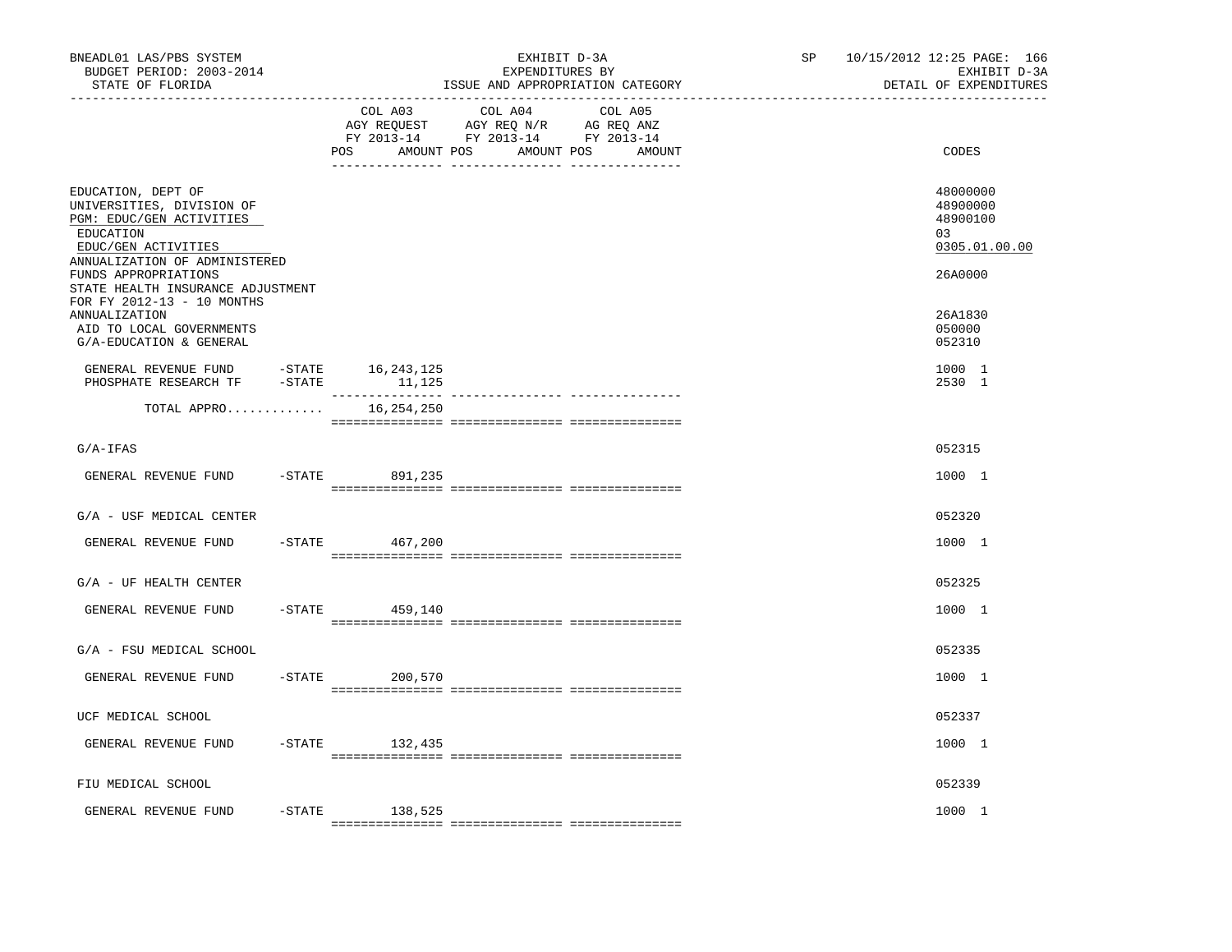| BNEADL01 LAS/PBS SYSTEM<br>BUDGET PERIOD: 2003-2014<br>STATE OF FLORIDA                                                                                                               |                               | EXHIBIT D-3A<br>EXPENDITURES BY<br>ISSUE AND APPROPRIATION CATEGORY               |                                 | SP and the set of the set of the set of the set of the set of the set of the set of the set of the set of the set of the set of the set of the set of the set of the set of the set of the set of the set of the set of the se | 10/15/2012 12:25 PAGE: 167<br>EXHIBIT D-3A<br>DETAIL OF EXPENDITURES |
|---------------------------------------------------------------------------------------------------------------------------------------------------------------------------------------|-------------------------------|-----------------------------------------------------------------------------------|---------------------------------|--------------------------------------------------------------------------------------------------------------------------------------------------------------------------------------------------------------------------------|----------------------------------------------------------------------|
|                                                                                                                                                                                       | COL A03<br>POS.<br>AMOUNT POS | COL A04<br>AGY REQUEST AGY REQ N/R AG REQ ANZ<br>FY 2013-14 FY 2013-14 FY 2013-14 | COL A05<br>AMOUNT POS<br>AMOUNT |                                                                                                                                                                                                                                | CODES                                                                |
| EDUCATION, DEPT OF<br>UNIVERSITIES, DIVISION OF<br>PGM: EDUC/GEN ACTIVITIES<br>EDUCATION<br>EDUC/GEN ACTIVITIES<br>ANNUALIZATION OF ADMINISTERED<br>FUNDS APPROPRIATIONS              |                               |                                                                                   |                                 |                                                                                                                                                                                                                                | 48000000<br>48900000<br>48900100<br>03<br>0305.01.00.00<br>26A0000   |
| STATE HEALTH INSURANCE ADJUSTMENT<br>FOR FY 2012-13 - 10 MONTHS<br><b>ANNUALIZATION</b>                                                                                               |                               |                                                                                   |                                 |                                                                                                                                                                                                                                | 26A1830                                                              |
| TOTAL: STATE HEALTH INSURANCE ADJUSTMENT<br>FOR FY 2012-13 - 10 MONTHS<br>ANNUALIZATION<br>TOTAL ISSUE 18,543,355                                                                     |                               |                                                                                   |                                 |                                                                                                                                                                                                                                | 26A1830                                                              |
| ANNUALIZATION OF ISSUES PARTIALLY<br>FUNDED IN PRIOR YEAR<br>ANNUALIZATION OF PRIOR YEAR PHASED<br>IN PHYSICAL PLANT NEW SPACE<br>AID TO LOCAL GOVERNMENTS<br>G/A-EDUCATION & GENERAL |                               |                                                                                   |                                 |                                                                                                                                                                                                                                | 2600000<br>2602000<br>050000<br>052310                               |
| GENERAL REVENUE FUND                                                                                                                                                                  | -STATE 1,953,901              |                                                                                   |                                 |                                                                                                                                                                                                                                | 1000 1                                                               |
| $G/A-IFAS$                                                                                                                                                                            |                               |                                                                                   |                                 |                                                                                                                                                                                                                                | 052315                                                               |
| GENERAL REVENUE FUND                                                                                                                                                                  | $-$ STATE<br>53,334           |                                                                                   |                                 |                                                                                                                                                                                                                                | 1000 1                                                               |
| $G/A$ - UF HEALTH CENTER                                                                                                                                                              |                               |                                                                                   |                                 |                                                                                                                                                                                                                                | 052325                                                               |
| GENERAL REVENUE FUND                                                                                                                                                                  | -STATE 763,246                |                                                                                   |                                 |                                                                                                                                                                                                                                | 1000 1                                                               |
| TOTAL: ANNUALIZATION OF PRIOR YEAR PHASED<br>IN PHYSICAL PLANT NEW SPACE<br>TOTAL ISSUE                                                                                               | 2,770,481                     |                                                                                   |                                 |                                                                                                                                                                                                                                | 2602000                                                              |
|                                                                                                                                                                                       |                               |                                                                                   |                                 |                                                                                                                                                                                                                                |                                                                      |
| AGENCY ISSUE NARRATIVE:                                                                                                                                                               |                               |                                                                                   |                                 |                                                                                                                                                                                                                                |                                                                      |

2013-2014 BUDGET YEAR NARRATIVE: IT COMPONENT? NO

 This issue requests \$2.8 million in state funds for the annualization of Plant Operations & Maintenance (Phased-in Facilities) for the 2012-2013 fiscal year. The total request is the balance of resources required to support the operational costs for 11 facilities totaling (204,060) gross square feet of E&G space coming on-line throughout the 2012-13 fiscal year.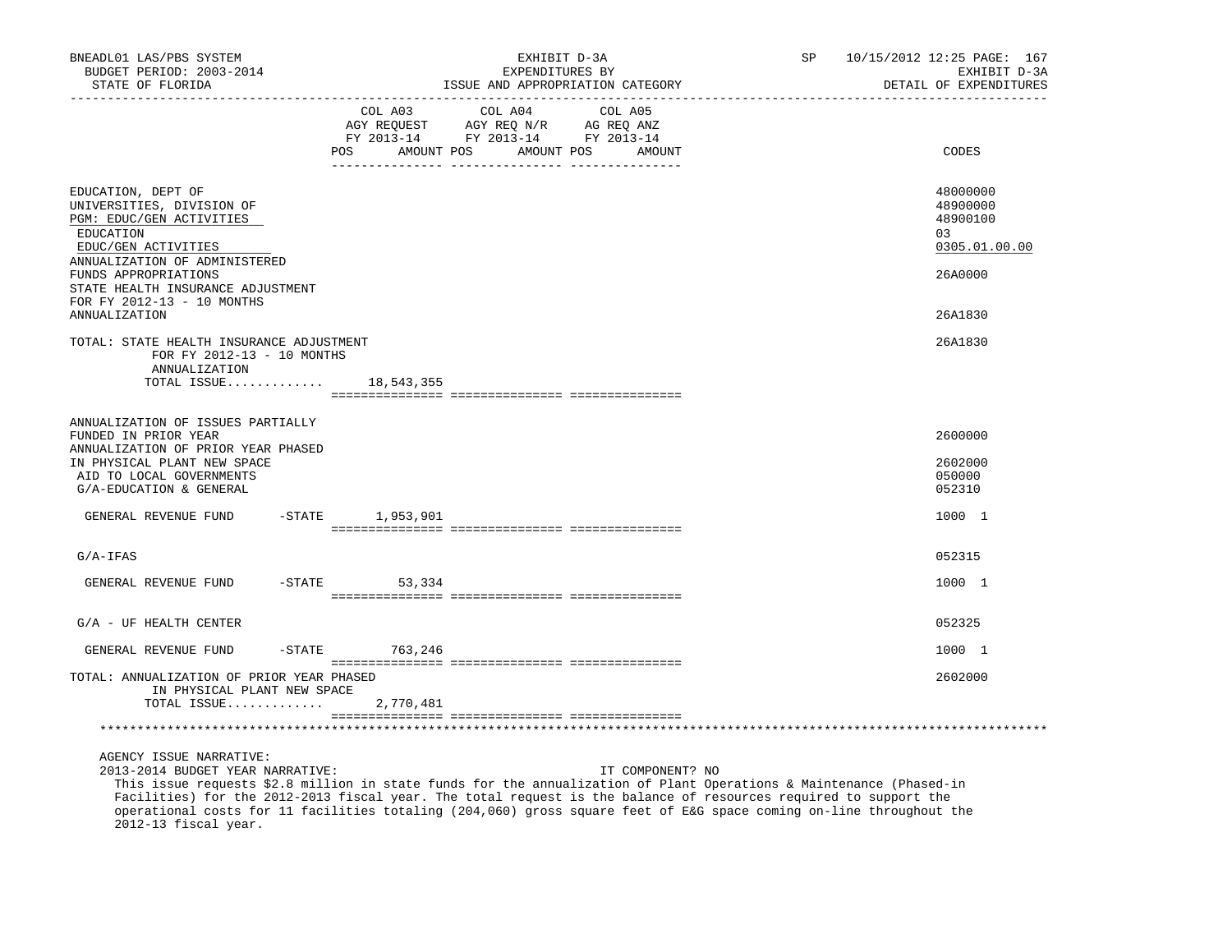| BNEADL01 LAS/PBS SYSTEM<br>BUDGET PERIOD: 2003-2014<br>STATE OF FLORIDA                                                                                                                                                                                                                                                              | EXHIBIT D-3A<br>EXPENDITURES BY<br>ISSUE AND APPROPRIATION CATEGORY                                                                                                                                                                                                                                                                                                                    | SP 10/15/2012 12:25 PAGE: 168<br>EXHIBIT D-3A<br>DETAIL OF EXPENDITURES       |
|--------------------------------------------------------------------------------------------------------------------------------------------------------------------------------------------------------------------------------------------------------------------------------------------------------------------------------------|----------------------------------------------------------------------------------------------------------------------------------------------------------------------------------------------------------------------------------------------------------------------------------------------------------------------------------------------------------------------------------------|-------------------------------------------------------------------------------|
|                                                                                                                                                                                                                                                                                                                                      | $\begin{tabular}{lllllllllll} &\multicolumn{4}{c }{COL A03} &\multicolumn{4}{c }{COL A04} &\multicolumn{4}{c }{COL A05} \\ \multicolumn{4}{c }{AGY REQUEST} &\multicolumn{4}{c }{AGY REQ N/R} &\multicolumn{4}{c }{AG REQ ANZ} \\ \multicolumn{4}{c }{FY 2013-14} &\multicolumn{4}{c }{FY 2013-14} &\multicolumn{4}{c }{FY 2013-14} \end{tabular}$<br>POS AMOUNT POS AMOUNT POS AMOUNT | CODES                                                                         |
| EDUCATION, DEPT OF<br>UNIVERSITIES, DIVISION OF<br>PGM: EDUC/GEN ACTIVITIES<br>EDUCATION<br>EDUC/GEN ACTIVITIES<br>ANNUALIZATION OF ISSUES PARTIALLY<br>FUNDED IN PRIOR YEAR<br>ANNUALIZATION OF PRIOR YEAR PHASED<br>IN PHYSICAL PLANT NEW SPACE                                                                                    |                                                                                                                                                                                                                                                                                                                                                                                        | 48000000<br>48900000<br>48900100<br>03<br>0305.01.00.00<br>2600000<br>2602000 |
| The amounts by university are as follows:<br>University of Florida: \$44,637<br>University of Florida - Health Science Center: \$763,246<br>Florida State University: \$632,101<br>Florida A&M University: \$19,086<br>Florida International University: \$1,235,761<br>University of North Florida: \$22,316<br>Total: $$2,770,481$ | University of Florida - Institute of Food & Agricultural Science: \$53,334                                                                                                                                                                                                                                                                                                             |                                                                               |
| ANNUALIZATION OF FEE INCREASE /<br>INCIDENTAL REVENUE INCREASES<br>AID TO LOCAL GOVERNMENTS<br>G/A-EDUCATION & GENERAL                                                                                                                                                                                                               |                                                                                                                                                                                                                                                                                                                                                                                        | 2605100<br>050000<br>052310                                                   |
| ED/GEN STUD & OTHR FEES TF-STATE 6,137,247                                                                                                                                                                                                                                                                                           |                                                                                                                                                                                                                                                                                                                                                                                        | 2164 1                                                                        |
| G/A - USF MEDICAL CENTER                                                                                                                                                                                                                                                                                                             |                                                                                                                                                                                                                                                                                                                                                                                        | 052320                                                                        |
| ED/GEN STUD & OTHR FEES TF-STATE 221,428                                                                                                                                                                                                                                                                                             |                                                                                                                                                                                                                                                                                                                                                                                        | 2164 1                                                                        |
| TOTAL: ANNUALIZATION OF FEE INCREASE /<br>INCIDENTAL REVENUE INCREASES<br>TOTAL ISSUE                                                                                                                                                                                                                                                | 6,358,675                                                                                                                                                                                                                                                                                                                                                                              | 2605100                                                                       |
|                                                                                                                                                                                                                                                                                                                                      |                                                                                                                                                                                                                                                                                                                                                                                        |                                                                               |
| AGENCY ISSUE NARRATIVE:<br>2013-2014 BUDGET YEAR NARRATIVE:<br>2012-2013 fall increases in tuition rates.                                                                                                                                                                                                                            | IT COMPONENT? NO<br>This issue requests \$6.3 million in tuition budget authority for the 2013-2014 year based on the annualization of the                                                                                                                                                                                                                                             |                                                                               |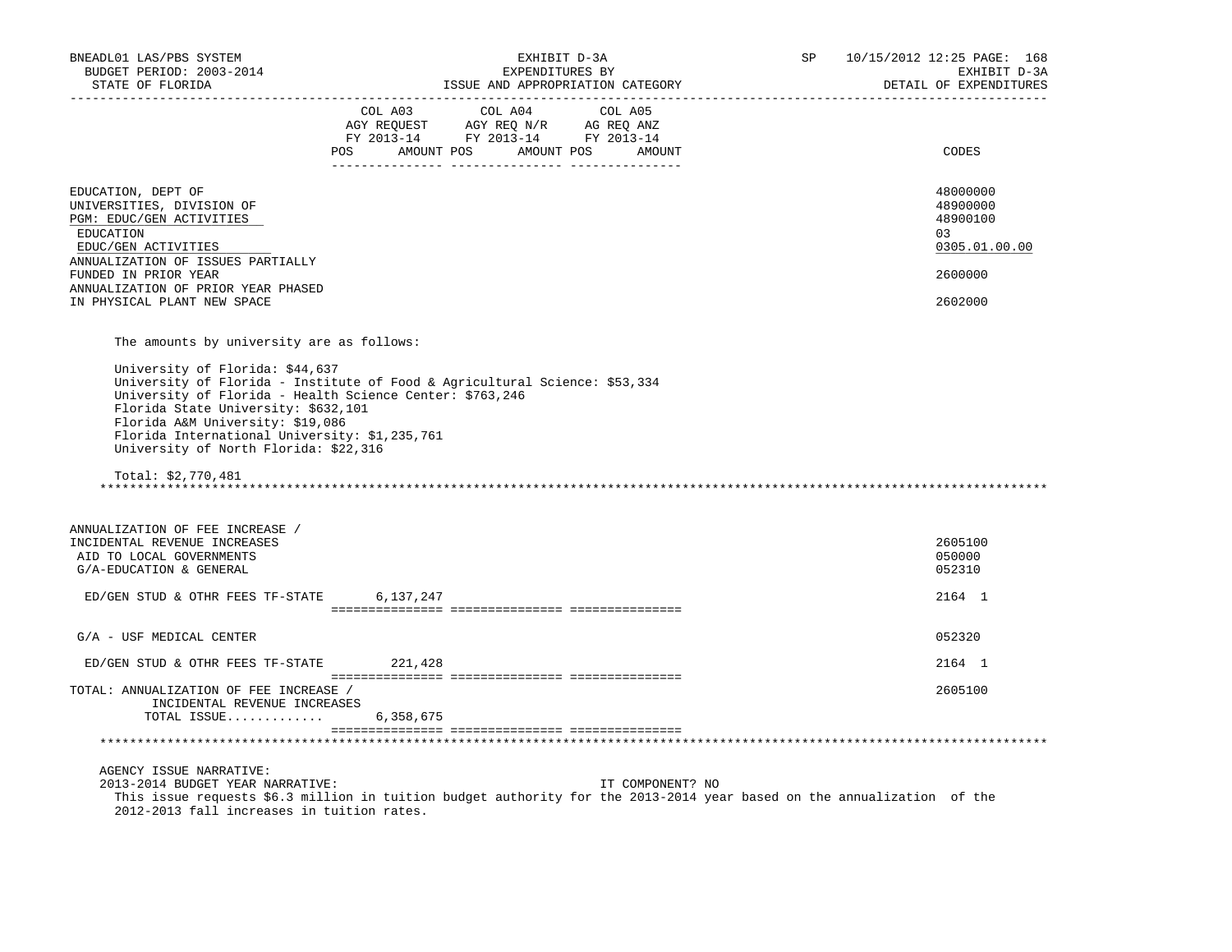| BNEADL01 LAS/PBS SYSTEM<br>BUDGET PERIOD: 2003-2014<br>STATE OF FLORIDA                                                                                                                                                                                                                                                                                                                                                                                                                           | EXHIBIT D-3A<br>EXPENDITURES BY<br>ISSUE AND APPROPRIATION CATEGORY                                                                                                                                                                                                                                                                                                                                                                                                            | SP | 10/15/2012 12:25 PAGE: 169<br>EXHIBIT D-3A<br>DETAIL OF EXPENDITURES           |
|---------------------------------------------------------------------------------------------------------------------------------------------------------------------------------------------------------------------------------------------------------------------------------------------------------------------------------------------------------------------------------------------------------------------------------------------------------------------------------------------------|--------------------------------------------------------------------------------------------------------------------------------------------------------------------------------------------------------------------------------------------------------------------------------------------------------------------------------------------------------------------------------------------------------------------------------------------------------------------------------|----|--------------------------------------------------------------------------------|
|                                                                                                                                                                                                                                                                                                                                                                                                                                                                                                   | $\begin{tabular}{lllllllllll} &\multicolumn{4}{c }{\text{COL A03}} &\multicolumn{4}{c }{\text{COL A04}} &\multicolumn{4}{c }{\text{COL A05}} \\ \multicolumn{4}{c }{\text{AGY REQUEST}} &\multicolumn{4}{c }{\text{AGY REQ N/R}} &\multicolumn{4}{c }{\text{AG REQ ANZ}} \\ \multicolumn{4}{c }{\text{FGY A03--14}} &\multicolumn{4}{c }{\text{FGY A013--14}} &\multicolumn{4}{c }{\text{FC A013--14}} \\ \multicolumn{4}{c }{\text{FY 20$<br>POS AMOUNT POS AMOUNT POS AMOUNT |    | CODES                                                                          |
| EDUCATION, DEPT OF<br>UNIVERSITIES, DIVISION OF<br>PGM: EDUC/GEN ACTIVITIES<br>EDUCATION<br>EDUC/GEN ACTIVITIES<br>ANNUALIZATION OF ISSUES PARTIALLY<br>FUNDED IN PRIOR YEAR<br>ANNUALIZATION OF FEE INCREASE /<br>INCIDENTAL REVENUE INCREASES                                                                                                                                                                                                                                                   |                                                                                                                                                                                                                                                                                                                                                                                                                                                                                |    | 48000000<br>48900000<br>48900100<br>0.3<br>0305.01.00.00<br>2600000<br>2605100 |
| The amounts by university are as follows:<br>University of Florida: \$1,013,904<br>Florida State University: \$1,794,729<br>Florida A&M University: \$257,470<br>University of South Florida: \$935,938<br>Florida Atlantic University: \$425,450<br>University of West Florida: \$267,930<br>University of Central Florida: \$450,564<br>Florida International University: \$600,545<br>University of North Florida: \$376,199<br>Florida Gulf Coast University: \$14,518<br>Total: $$6,358,675$ | University of South Florida - Health Science Center: \$221,428                                                                                                                                                                                                                                                                                                                                                                                                                 |    |                                                                                |
| WORKLOAD<br>ESTIMATED ENROLLMENT ALIGNMENT<br>AID TO LOCAL GOVERNMENTS<br>G/A-EDUCATION & GENERAL<br>ED/GEN STUD & OTHR FEES TF-STATE 44, 129, 693                                                                                                                                                                                                                                                                                                                                                |                                                                                                                                                                                                                                                                                                                                                                                                                                                                                |    | 3000000<br>3001030<br>050000<br>052310<br>2164 1                               |
| G/A - USF MEDICAL CENTER                                                                                                                                                                                                                                                                                                                                                                                                                                                                          |                                                                                                                                                                                                                                                                                                                                                                                                                                                                                |    | 052320                                                                         |
| ED/GEN STUD & OTHR FEES TF-STATE 418,845                                                                                                                                                                                                                                                                                                                                                                                                                                                          |                                                                                                                                                                                                                                                                                                                                                                                                                                                                                |    | 2164 1                                                                         |
| TOTAL: ESTIMATED ENROLLMENT ALIGNMENT<br>TOTAL ISSUE 44,548,538                                                                                                                                                                                                                                                                                                                                                                                                                                   |                                                                                                                                                                                                                                                                                                                                                                                                                                                                                |    | 3001030                                                                        |
|                                                                                                                                                                                                                                                                                                                                                                                                                                                                                                   |                                                                                                                                                                                                                                                                                                                                                                                                                                                                                |    |                                                                                |
| AGENCY ISSUE NARRATIVE:<br>2013-2014 BUDGET YEAR NARRATIVE:                                                                                                                                                                                                                                                                                                                                                                                                                                       | IT COMPONENT? NO<br>This issue requests \$45 million in tuition budget authority expected to be generated by the system based on the 2012-2013                                                                                                                                                                                                                                                                                                                                 |    |                                                                                |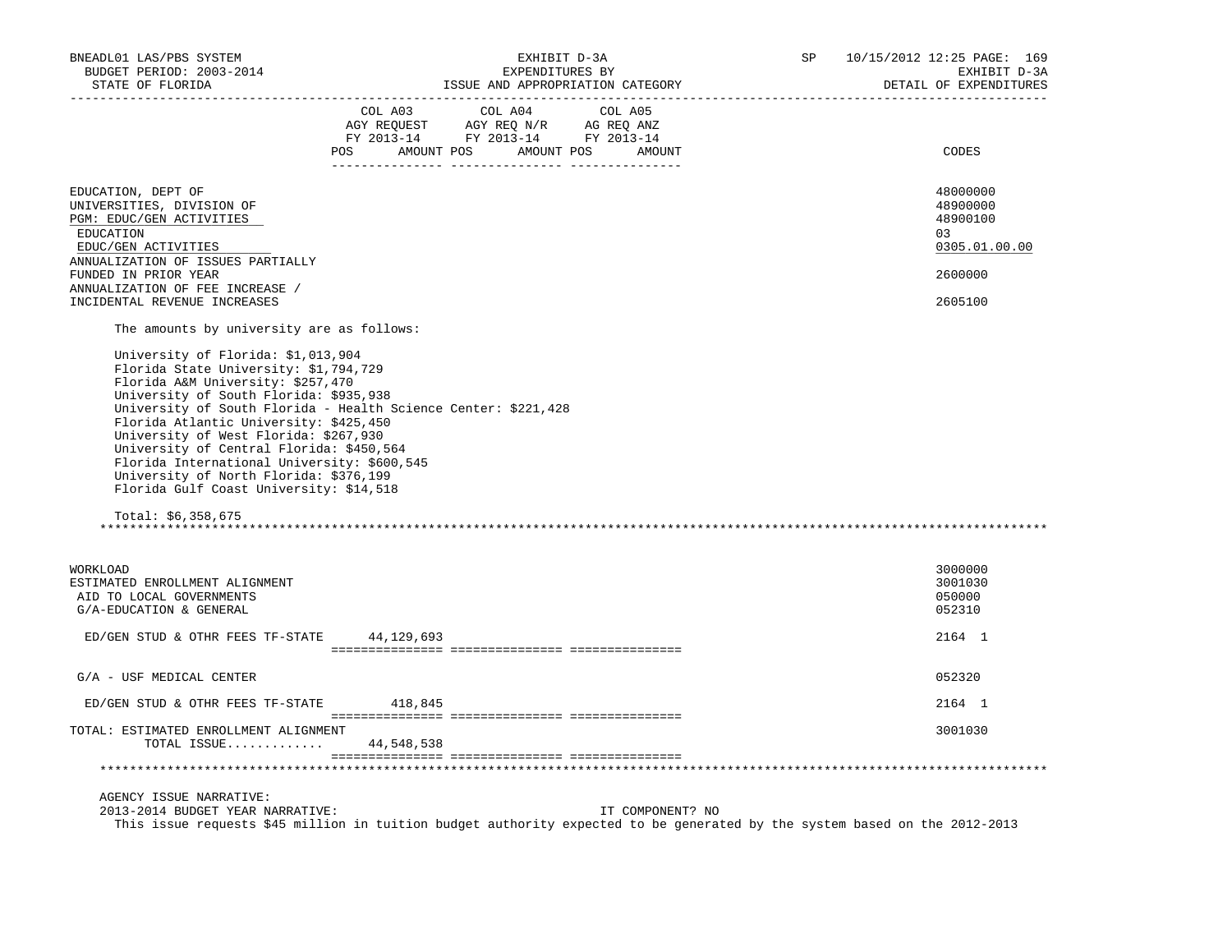| BNEADL01 LAS/PBS SYSTEM        | EXHIBIT D-3A                           | 10/15/2012 12:25 PAGE: 170<br>SP |
|--------------------------------|----------------------------------------|----------------------------------|
| BUDGET PERIOD: 2003-2014       | EXPENDITURES BY                        | EXHIBIT D-3A                     |
| STATE OF FLORIDA               | ISSUE AND APPROPRIATION CATEGORY       | DETAIL OF EXPENDITURES           |
|                                | COL A03 COL A04 COL A05                |                                  |
|                                | AGY REOUEST<br>AGY REO N/R AG REO ANZ  |                                  |
|                                | FY 2013-14 FY 2013-14<br>FY 2013-14    |                                  |
|                                | AMOUNT POS AMOUNT POS<br>POS<br>AMOUNT | CODES                            |
|                                |                                        |                                  |
| EDUCATION, DEPT OF             |                                        | 48000000                         |
| UNIVERSITIES, DIVISION OF      |                                        | 48900000                         |
| PGM: EDUC/GEN ACTIVITIES       |                                        | 48900100                         |
| EDUCATION                      |                                        | 03                               |
| EDUC/GEN ACTIVITIES            |                                        | 0305.01.00.00                    |
| WORKLOAD                       |                                        | 3000000                          |
| ESTIMATED ENROLLMENT ALIGNMENT |                                        | 3001030                          |

 estimated enrollment figures reported by the universities in their 2012 University Work Plans. Total estimated increase of 8,200 FTE students brings total FTE to 215,870. In addition, this request represents the change-in-mix between in-state and out-of-state students at the undergraduate and graduate levels.

The amounts by university are as follows:

| University of Florida: \$5,194,915                             |  |
|----------------------------------------------------------------|--|
| Florida State University: \$3,575,751                          |  |
| Florida A&M University: \$542,353                              |  |
| University of South Florida: \$19,365,302                      |  |
| University of South Florida - Health Science Center: \$418,845 |  |
| Florida Atlantic University: \$6,640,860                       |  |
| University of West Florida: \$949,590                          |  |
| University of Central Florida: \$1,390,891                     |  |
| Florida International University: \$3,438,238                  |  |
| University of North Florida: \$1,387,607                       |  |
| Florida Gulf Coast University: \$1,640,217                     |  |
| New College of Florida: \$3,969                                |  |

Total: \$44,548,538

\*\*\*\*\*\*\*\*\*\*\*\*\*\*\*\*\*\*\*\*\*\*\*\*\*\*\*\*\*\*\*\*\*\*\*\*\*\*\*\*\*\*\*\*\*\*\*\*\*\*\*\*\*\*\*\*\*\*\*\*\*\*\*\*\*\*\*\*\*\*\*\*\*\*\*\*\*\*\*\*\*\*\*\*\*\*\*\*\*\*\*\*\*\*\*\*\*\*\*\*\*\*\*\*\*\*\*\*\*\*\*\*\*\*\*\*\*\*\*\*\*\*\*\*\*\*\*

| STUDENT PHASE-IN TUITION REVENUE -<br>MEDICAL SCHOOLS<br>AID TO LOCAL GOVERNMENTS<br>G/A - USF MEDICAL CENTER |           | 3001090<br>050000<br>052320 |
|---------------------------------------------------------------------------------------------------------------|-----------|-----------------------------|
| ED/GEN STUD & OTHR FEES TF-STATE                                                                              | 1,661,000 | 2164                        |
|                                                                                                               |           |                             |
| FAU MEDICAL SCHOOL                                                                                            |           | 052341                      |
| ED/GEN STUD & OTHR FEES TF-STATE                                                                              | 1,961,400 | 2164                        |
|                                                                                                               |           |                             |
| TOTAL: STUDENT PHASE-IN TUITION REVENUE -                                                                     |           | 3001090                     |
| MEDICAL SCHOOLS                                                                                               |           |                             |
| TOTAL ISSUE                                                                                                   | 3,622,400 |                             |
|                                                                                                               |           |                             |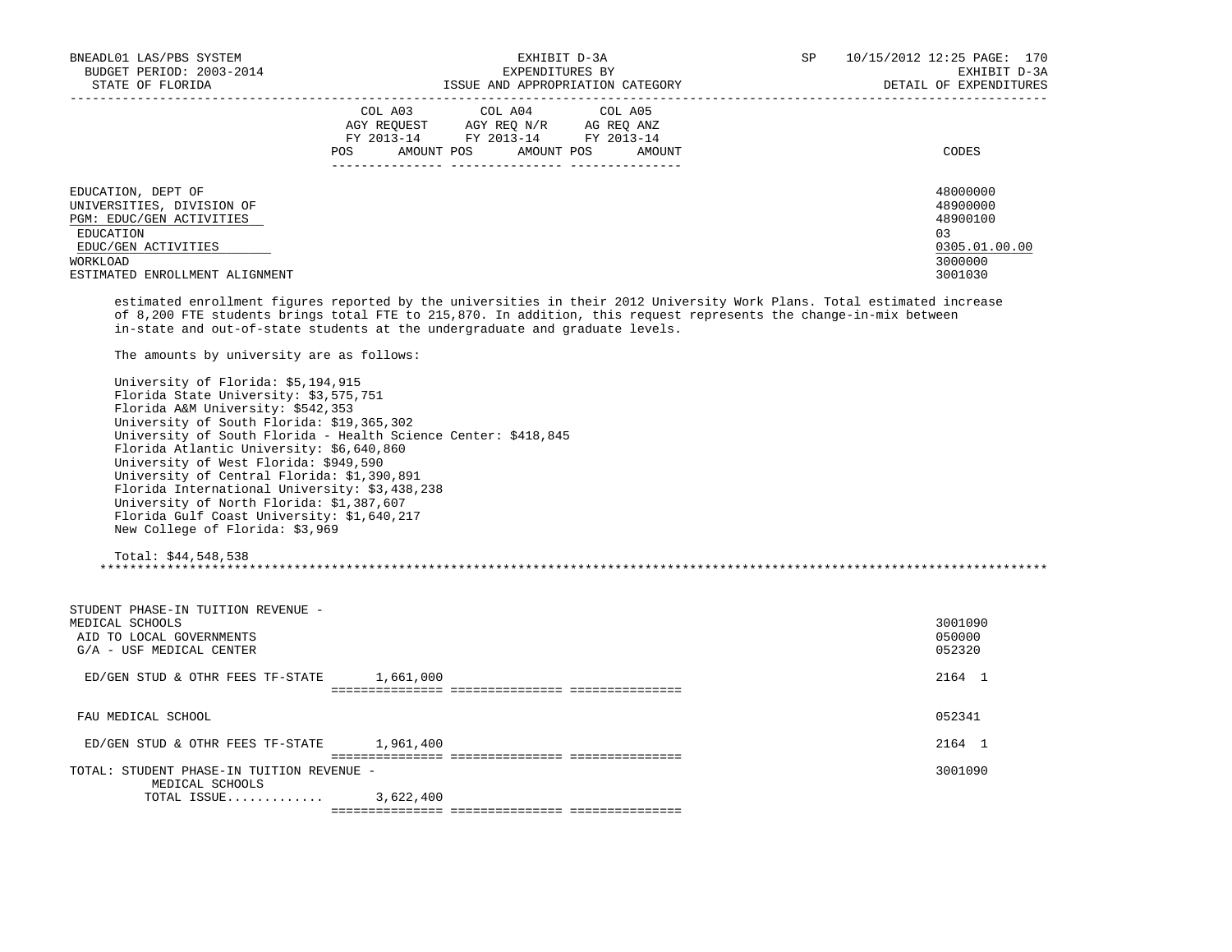| BNEADL01 LAS/PBS SYSTEM<br>BUDGET PERIOD: 2003-2014<br>STATE OF FLORIDA                                                                                                                                                                                                                                                                                                                                                                                            |                        | EXHIBIT D-3A<br>EXPENDITURES BY                                                                                                                                                                                      | ISSUE AND APPROPRIATION CATEGORY                                                                                                     | SP | 10/15/2012 12:25 PAGE: 171<br>EXHIBIT D-3A<br>DETAIL OF EXPENDITURES           |
|--------------------------------------------------------------------------------------------------------------------------------------------------------------------------------------------------------------------------------------------------------------------------------------------------------------------------------------------------------------------------------------------------------------------------------------------------------------------|------------------------|----------------------------------------------------------------------------------------------------------------------------------------------------------------------------------------------------------------------|--------------------------------------------------------------------------------------------------------------------------------------|----|--------------------------------------------------------------------------------|
|                                                                                                                                                                                                                                                                                                                                                                                                                                                                    | COL A03<br><b>POS</b>  | COL A04<br>$\begin{tabular}{lllllll} \bf AGY \,\, REQUEST \,\, &\bf AGY \,\, REQ \,\, N/R &\bf AG \,\, REQ \,\, ANZ \\ \bf FY \,\, 2013-14 &\bf FY \,\, 2013-14 &\bf FY \,\, 2013-14 \\ \end{tabular}$<br>AMOUNT POS | COL A05<br>AMOUNT POS<br>AMOUNT                                                                                                      |    | CODES                                                                          |
| EDUCATION, DEPT OF<br>UNIVERSITIES, DIVISION OF<br>PGM: EDUC/GEN ACTIVITIES<br>EDUCATION<br>EDUC/GEN ACTIVITIES<br>WORKLOAD<br>STUDENT PHASE-IN TUITION REVENUE -<br>MEDICAL SCHOOLS                                                                                                                                                                                                                                                                               |                        |                                                                                                                                                                                                                      |                                                                                                                                      |    | 48000000<br>48900000<br>48900100<br>0.3<br>0305.01.00.00<br>3000000<br>3001090 |
| AGENCY ISSUE NARRATIVE:<br>2013-2014 BUDGET YEAR NARRATIVE:<br>This issue requests \$3.6 million in tuition budget authority for Florida Atlantic University Medical School (FAU-MS), and<br>the University of South Florida - Health Science Center (USF-HSC) Pharmacy School based on estimated tuition revenue<br>generated by a planned increase in medical students for 2013-2014.<br>The amounts by medical school and health science center are as follows: |                        |                                                                                                                                                                                                                      | IT COMPONENT? NO                                                                                                                     |    |                                                                                |
| FAU-MS; \$2.0 million - 64 students are expected - bringing the total to 256 medical students.                                                                                                                                                                                                                                                                                                                                                                     |                        |                                                                                                                                                                                                                      |                                                                                                                                      |    |                                                                                |
| USF-HSC (Pharmacy); \$1.6 million - 100 students are expected - bringing the total to 225 pharmacy students.                                                                                                                                                                                                                                                                                                                                                       |                        |                                                                                                                                                                                                                      |                                                                                                                                      |    |                                                                                |
| Total: \$3,622,400                                                                                                                                                                                                                                                                                                                                                                                                                                                 |                        |                                                                                                                                                                                                                      |                                                                                                                                      |    |                                                                                |
| INSTITUTE OF FOOD AND AGRICULTURAL<br>SCIENCES (IFAS) RESEARCH AND<br>EXTENSION WORKLOAD<br>AID TO LOCAL GOVERNMENTS<br>$G/A-IFAS$                                                                                                                                                                                                                                                                                                                                 |                        |                                                                                                                                                                                                                      |                                                                                                                                      |    | 3001100<br>050000<br>052315                                                    |
| GENERAL REVENUE FUND                                                                                                                                                                                                                                                                                                                                                                                                                                               | $-$ STATE<br>2,149,541 |                                                                                                                                                                                                                      |                                                                                                                                      |    | 1000 1                                                                         |
|                                                                                                                                                                                                                                                                                                                                                                                                                                                                    |                        |                                                                                                                                                                                                                      |                                                                                                                                      |    |                                                                                |
| AGENCY ISSUE NARRATIVE:<br>2013-2014 BUDGET YEAR NARRATIVE:                                                                                                                                                                                                                                                                                                                                                                                                        |                        |                                                                                                                                                                                                                      | IT COMPONENT? NO<br>. Sociolars An a sitation in Sport Contact Contributions of Contact Terministic of Each onlarge that the society |    |                                                                                |

 This issue requests \$2.1 million in state funds for the University of Florida - Institute of Food and Agricultural Science Workload Initiative. UF-IFAS faculty disseminates a wide range of research-based delivery methods to the general public such as, but not limited to, patents and licenses, research materials, field consultations, electronic consultations and web visits. These delivery methods are assigned costs based on the amount of effort of each faculty member and the number of patents, materials, and consultations produced by each faculty. To continue these types of services at UF-IFAS, this issue requests approximately \$2.1 million.

 UF-IFAS fulfills a unique institutional responsibility with extension offices co-funded and co-located in all 67 counties and 13 regional research and education centers in Florida. As a component of the primary land-grant institution in Florida, the Institute of Food and Agricultural Science provides science-related solutions to maintain and expand the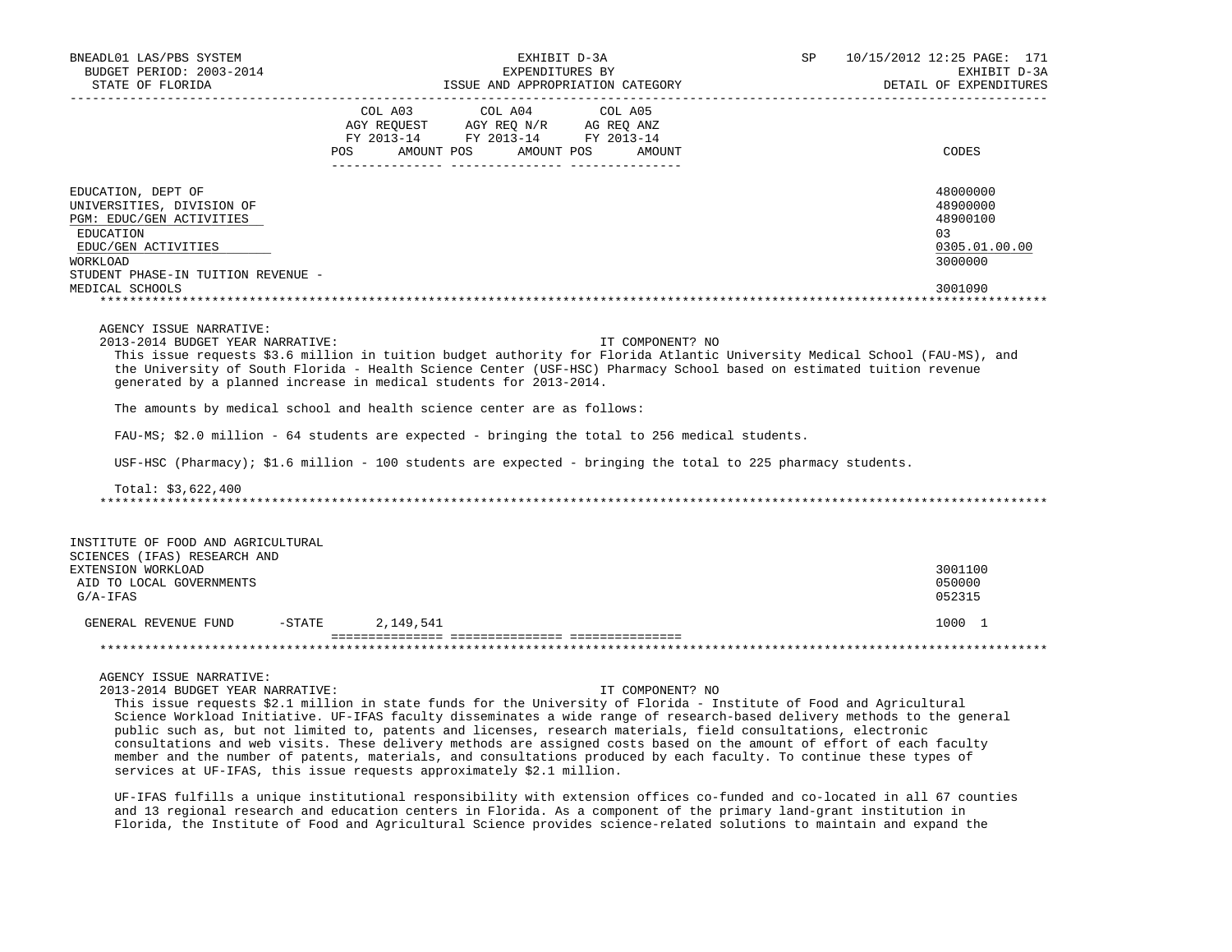| BNEADL01 LAS/PBS SYSTEM<br>BUDGET PERIOD: 2003-2014                                                                      | EXHIBIT D-3A<br>EXPENDITURES BY<br>ISSUE AND APPROPRIATION CATEGORY |                                                                                                                                                                                                                                                      |                      | SP | 10/15/2012 12:25 PAGE: 172<br>EXHIBIT D-3A |
|--------------------------------------------------------------------------------------------------------------------------|---------------------------------------------------------------------|------------------------------------------------------------------------------------------------------------------------------------------------------------------------------------------------------------------------------------------------------|----------------------|----|--------------------------------------------|
| STATE OF FLORIDA                                                                                                         |                                                                     |                                                                                                                                                                                                                                                      |                      |    | DETAIL OF EXPENDITURES                     |
|                                                                                                                          |                                                                     | COL A03 COL A04 COL A05                                                                                                                                                                                                                              |                      |    |                                            |
|                                                                                                                          |                                                                     | $\begin{tabular}{lllllll} \bf AGY \,\, &\bf REQUEST \,\, &\bf AGY \,\, &\bf REQ \,\, &\bf N/R \,\, &\bf AG \,\, &\bf REQ \,\, &\bf ANZ \,\, \\ \bf FY \,\, &\bf 2013-14 \,\, &\bf FY \,\, &\bf 2013-14 \,\, &\bf FY \,\, &\bf 2013-14 \end{tabular}$ |                      |    |                                            |
|                                                                                                                          |                                                                     |                                                                                                                                                                                                                                                      |                      |    |                                            |
|                                                                                                                          | <b>POS</b>                                                          | AMOUNT POS                                                                                                                                                                                                                                           | AMOUNT POS<br>AMOUNT |    | CODES                                      |
| EDUCATION, DEPT OF                                                                                                       |                                                                     |                                                                                                                                                                                                                                                      |                      |    | 48000000                                   |
| UNIVERSITIES, DIVISION OF                                                                                                |                                                                     |                                                                                                                                                                                                                                                      |                      |    | 48900000                                   |
| PGM: EDUC/GEN ACTIVITIES                                                                                                 |                                                                     |                                                                                                                                                                                                                                                      |                      |    | 48900100                                   |
| EDUCATION                                                                                                                |                                                                     |                                                                                                                                                                                                                                                      |                      |    | 0.3                                        |
| EDUC/GEN ACTIVITIES                                                                                                      |                                                                     |                                                                                                                                                                                                                                                      |                      |    | 0305.01.00.00                              |
| WORKLOAD                                                                                                                 |                                                                     |                                                                                                                                                                                                                                                      |                      |    | 3000000                                    |
| INSTITUTE OF FOOD AND AGRICULTURAL                                                                                       |                                                                     |                                                                                                                                                                                                                                                      |                      |    |                                            |
| SCIENCES (IFAS) RESEARCH AND                                                                                             |                                                                     |                                                                                                                                                                                                                                                      |                      |    |                                            |
| EXTENSION WORKLOAD                                                                                                       |                                                                     |                                                                                                                                                                                                                                                      |                      |    | 3001100                                    |
| economic impact and environmental sustainability of Florida's social, agricultural, and natural resources.               |                                                                     |                                                                                                                                                                                                                                                      |                      |    |                                            |
| FLORIDA VIRTUAL CAMPUS                                                                                                   |                                                                     |                                                                                                                                                                                                                                                      |                      |    | 3001110                                    |
| SPECIAL CATEGORIES                                                                                                       |                                                                     |                                                                                                                                                                                                                                                      |                      |    | 100000                                     |
| G/A-FLA VIRTUAL CAMPUS                                                                                                   |                                                                     |                                                                                                                                                                                                                                                      |                      |    | 104048                                     |
| GENERAL REVENUE FUND                                                                                                     | $-STATE$ 795,000                                                    |                                                                                                                                                                                                                                                      |                      |    | 1000 1                                     |
|                                                                                                                          |                                                                     |                                                                                                                                                                                                                                                      |                      |    |                                            |
|                                                                                                                          |                                                                     |                                                                                                                                                                                                                                                      |                      |    |                                            |
| AGENCY ISSUE NARRATIVE:                                                                                                  |                                                                     |                                                                                                                                                                                                                                                      |                      |    |                                            |
| 2013-2014 BUDGET YEAR NARRATIVE:                                                                                         |                                                                     |                                                                                                                                                                                                                                                      | IT COMPONENT? NO     |    |                                            |
| An increase of \$795,000 is requested to support increased costs of operations and provide for additional infrastructure |                                                                     |                                                                                                                                                                                                                                                      |                      |    |                                            |
| development of the newly created Florida Virtual Campus (FLVC). Funding will allow for the selection, development, and   |                                                                     |                                                                                                                                                                                                                                                      |                      |    |                                            |
| implementation of an organization-wide web platform to replace the existing outdated platforms. This will provide a      |                                                                     |                                                                                                                                                                                                                                                      |                      |    |                                            |
| common enhanced tool set to mount a robust competitive web presence across the FLVC. The funding will also provide for   |                                                                     |                                                                                                                                                                                                                                                      |                      |    |                                            |
| design changes and recurring maintenance as well as provide a state-of-the-art communications environment which will     |                                                                     |                                                                                                                                                                                                                                                      |                      |    |                                            |
| enable teleconferencing and other capabilities across the organization in support of the multi-location environment and  |                                                                     |                                                                                                                                                                                                                                                      |                      |    |                                            |
| the new scope and scale of the advisory and governance structure. This expenditure will result in a recurring cost       |                                                                     |                                                                                                                                                                                                                                                      |                      |    |                                            |

savings of about \$20,000 a year.

 Funding for the FLVC is appropriated one-half in the Florida College System budget and one-half in the State University System budget. The total requested increase for workload is \$1,590,000, with half of the request included in the State University System Legislative Budget Request.

\*\*\*\*\*\*\*\*\*\*\*\*\*\*\*\*\*\*\*\*\*\*\*\*\*\*\*\*\*\*\*\*\*\*\*\*\*\*\*\*\*\*\*\*\*\*\*\*\*\*\*\*\*\*\*\*\*\*\*\*\*\*\*\*\*\*\*\*\*\*\*\*\*\*\*\*\*\*\*\*\*\*\*\*\*\*\*\*\*\*\*\*\*\*\*\*\*\*\*\*\*\*\*\*\*\*\*\*\*\*\*\*\*\*\*\*\*\*\*\*\*\*\*\*\*\*\*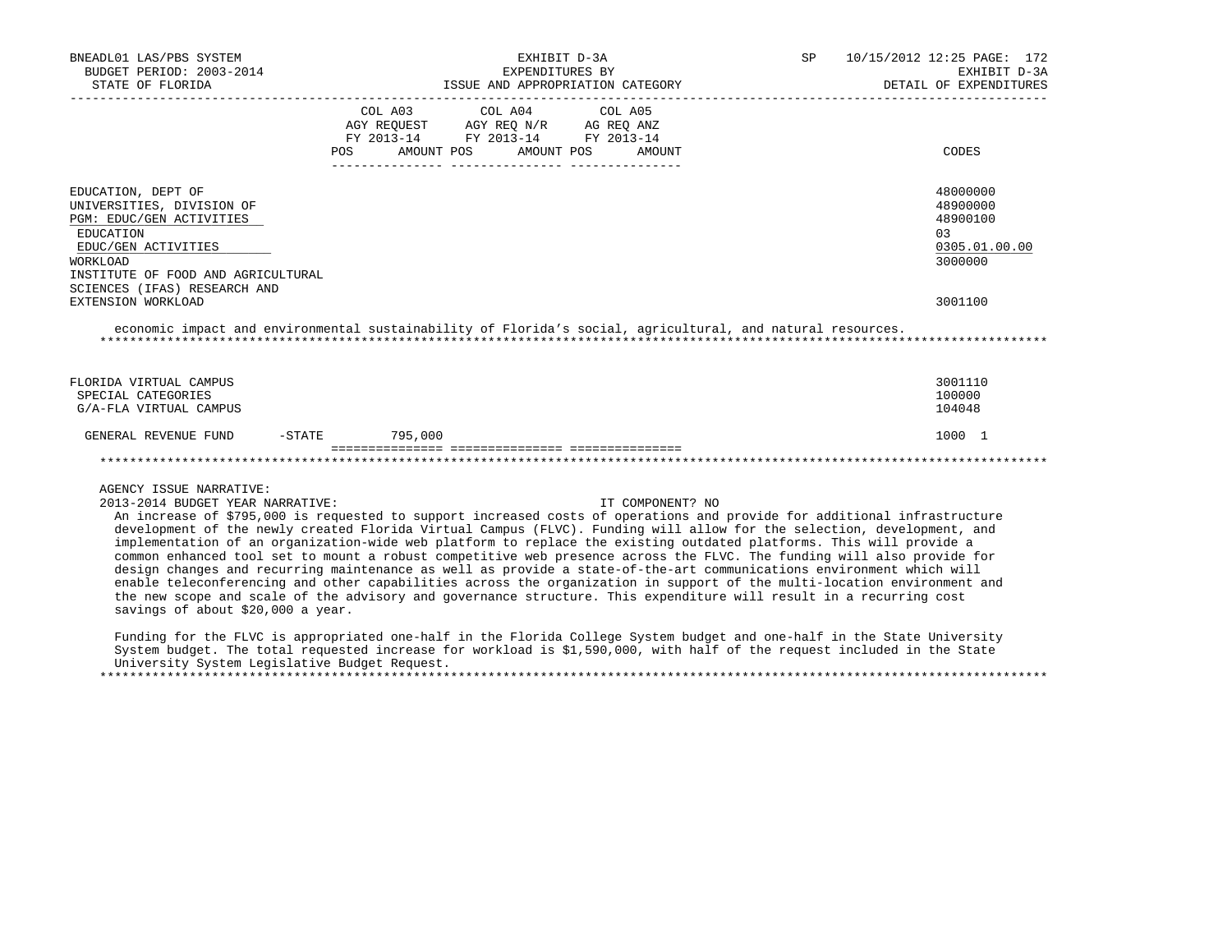| BNEADL01 LAS/PBS SYSTEM<br>BUDGET PERIOD: 2003-2014<br>STATE OF FLORIDA                                                                                                                                                                                                                                                                                                                                                    | EXHIBIT D-3A<br>EXPENDITURES BY<br>ISSUE AND APPROPRIATION CATEGORY<br>___________________________                                                                                                                                                                                                  | SP | 10/15/2012 12:25 PAGE: 173<br>EXHIBIT D-3A<br>DETAIL OF EXPENDITURES                                        |
|----------------------------------------------------------------------------------------------------------------------------------------------------------------------------------------------------------------------------------------------------------------------------------------------------------------------------------------------------------------------------------------------------------------------------|-----------------------------------------------------------------------------------------------------------------------------------------------------------------------------------------------------------------------------------------------------------------------------------------------------|----|-------------------------------------------------------------------------------------------------------------|
|                                                                                                                                                                                                                                                                                                                                                                                                                            | COL A03<br>COL A04<br>COL A05<br>COLORS COLORS COLORS AGRICULATION AND MANY REQUEST AGY REQ AND AGRICULATION AND MANY AGRICULATION AND MANY AGRICULATION AND A SALE AND A SALE AND A SALE AND A SALE AND A SALE AND A SALE AND A SALE AND A SALE AND A SALE AND<br>POS AMOUNT POS AMOUNT POS AMOUNT |    | CODES                                                                                                       |
| EDUCATION, DEPT OF<br>UNIVERSITIES, DIVISION OF<br>PGM: EDUC/GEN ACTIVITIES<br>EDUCATION<br>EDUC/GEN ACTIVITIES<br>WORKLOAD<br>UTILITY INCREASES FOR EXISTING<br>SPACE<br>AID TO LOCAL GOVERNMENTS<br>G/A-EDUCATION & GENERAL<br>GENERAL REVENUE FUND                                                                                                                                                                      | $-STATE$ 3, 164, 623                                                                                                                                                                                                                                                                                |    | 48000000<br>48900000<br>48900100<br>03<br>0305.01.00.00<br>3000000<br>3001160<br>050000<br>052310<br>1000 1 |
| $G/A-IFAS$                                                                                                                                                                                                                                                                                                                                                                                                                 |                                                                                                                                                                                                                                                                                                     |    | 052315                                                                                                      |
| GENERAL REVENUE FUND                                                                                                                                                                                                                                                                                                                                                                                                       | -STATE 257,949                                                                                                                                                                                                                                                                                      |    | 1000 1                                                                                                      |
| $G/A$ - UF HEALTH CENTER<br>GENERAL REVENUE FUND                                                                                                                                                                                                                                                                                                                                                                           | $-STATE$ 288, 268                                                                                                                                                                                                                                                                                   |    | 052325<br>1000 1                                                                                            |
| TOTAL: UTILITY INCREASES FOR EXISTING<br>SPACE<br>TOTAL ISSUE                                                                                                                                                                                                                                                                                                                                                              | 3,710,840                                                                                                                                                                                                                                                                                           |    | 3001160                                                                                                     |
| AGENCY ISSUE NARRATIVE:<br>2013-2014 BUDGET YEAR NARRATIVE:                                                                                                                                                                                                                                                                                                                                                                | IT COMPONENT? NO<br>This issue requests \$3.7 million in state funds for existing facilities to support operational and maintenance increases<br>for 1,057 facilities totaling an estimated 48 million in gross square feet.                                                                        |    |                                                                                                             |
| The amounts by university are as follows:                                                                                                                                                                                                                                                                                                                                                                                  |                                                                                                                                                                                                                                                                                                     |    |                                                                                                             |
| University of Florida: \$575,974<br>Florida State University: \$542,517<br>Florida A&M University: \$215,038<br>University of South Florida: \$492,172<br>Florida Atlantic University: \$250,813<br>University of West Florida: \$127,744<br>University of Central Florida: \$299,428<br>Florida International University: \$378,327<br>University of North Florida: \$153,213<br>Florida Gulf Coast University: \$104,960 | University of Florida - Institute of Food & Agricultural Science: \$257,949<br>University of Florida - Health Science Center: \$288,268                                                                                                                                                             |    |                                                                                                             |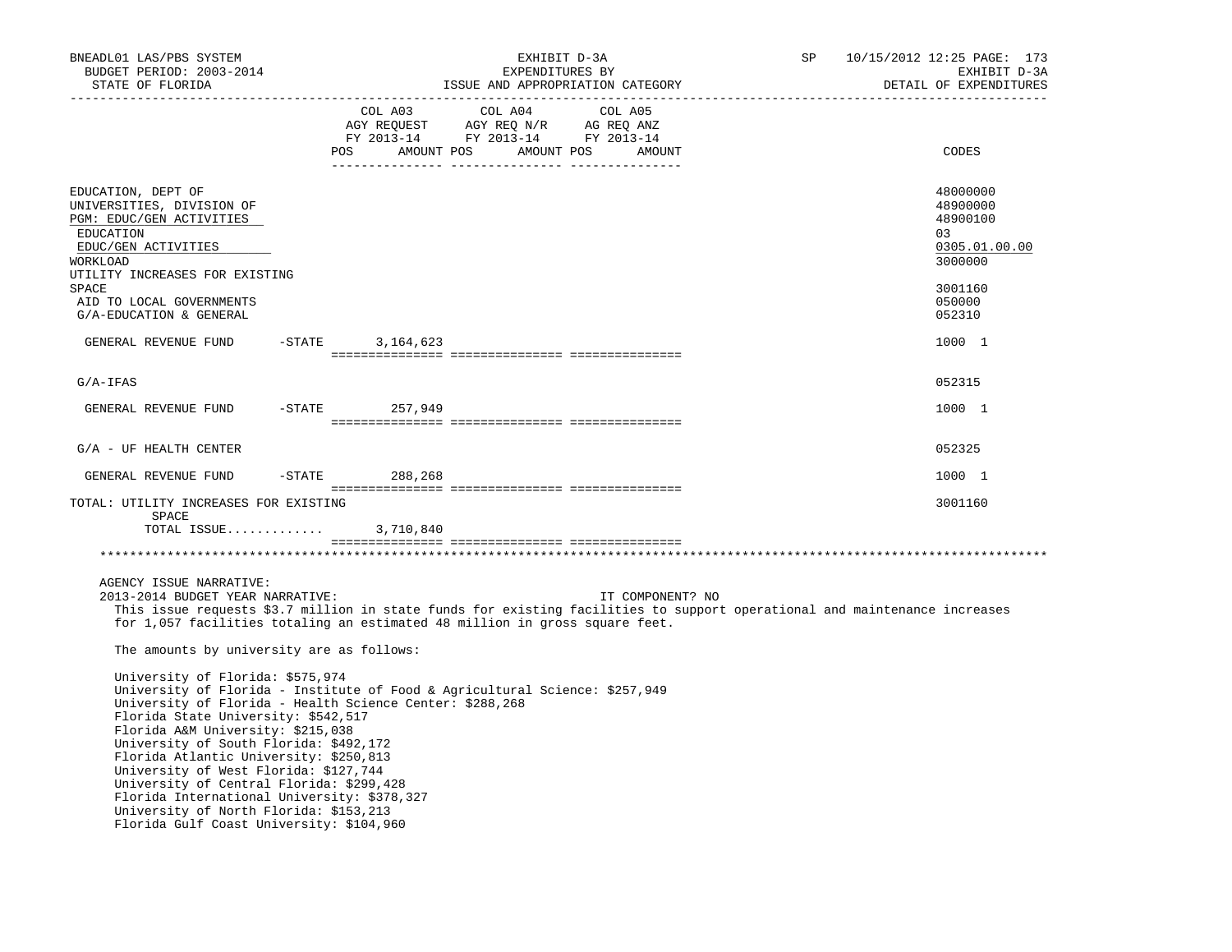| BNEADL01 LAS/PBS SYSTEM<br>BUDGET PERIOD: 2003-2014<br>STATE OF FLORIDA                                                                                                |           |                                                                                                                                          | EXHIBIT D-3A<br>EXPENDITURES BY<br>ISSUE AND APPROPRIATION CATEGORY                                                                                                                                                                                                                                                                                                                         | SP | 10/15/2012 12:25 PAGE: 174<br>EXHIBIT D-3A<br>DETAIL OF EXPENDITURES          |
|------------------------------------------------------------------------------------------------------------------------------------------------------------------------|-----------|------------------------------------------------------------------------------------------------------------------------------------------|---------------------------------------------------------------------------------------------------------------------------------------------------------------------------------------------------------------------------------------------------------------------------------------------------------------------------------------------------------------------------------------------|----|-------------------------------------------------------------------------------|
|                                                                                                                                                                        |           | COL A03<br><b>POS</b><br>AMOUNT POS                                                                                                      | COL A05<br>COL A04<br>AGY REQUEST AGY REQ N/R AG REQ ANZ<br>FY 2013-14 FY 2013-14 FY 2013-14<br>AMOUNT POS<br>AMOUNT                                                                                                                                                                                                                                                                        |    | CODES                                                                         |
| EDUCATION, DEPT OF<br>UNIVERSITIES, DIVISION OF<br>PGM: EDUC/GEN ACTIVITIES<br>EDUCATION<br>EDUC/GEN ACTIVITIES<br>WORKLOAD<br>UTILITY INCREASES FOR EXISTING<br>SPACE |           |                                                                                                                                          |                                                                                                                                                                                                                                                                                                                                                                                             |    | 48000000<br>48900000<br>48900100<br>03<br>0305.01.00.00<br>3000000<br>3001160 |
| New College of Florida: \$24,437<br>Total: $$3,710,840$                                                                                                                |           |                                                                                                                                          |                                                                                                                                                                                                                                                                                                                                                                                             |    |                                                                               |
| PHYSICAL PLANT NEW SPACE<br>AID TO LOCAL GOVERNMENTS<br>G/A-EDUCATION & GENERAL                                                                                        |           |                                                                                                                                          |                                                                                                                                                                                                                                                                                                                                                                                             |    | 3001200<br>050000<br>052310                                                   |
| GENERAL REVENUE FUND                                                                                                                                                   | $-$ STATE | 5,015,858                                                                                                                                |                                                                                                                                                                                                                                                                                                                                                                                             |    | 1000 1                                                                        |
| $G/A-IFAS$                                                                                                                                                             |           |                                                                                                                                          |                                                                                                                                                                                                                                                                                                                                                                                             |    | 052315                                                                        |
| GENERAL REVENUE FUND                                                                                                                                                   | $-$ STATE | 58,503                                                                                                                                   |                                                                                                                                                                                                                                                                                                                                                                                             |    | 1000 1                                                                        |
| $G/A$ - UF HEALTH CENTER                                                                                                                                               |           |                                                                                                                                          |                                                                                                                                                                                                                                                                                                                                                                                             |    | 052325                                                                        |
| GENERAL REVENUE FUND                                                                                                                                                   | $-$ STATE | 824,224-                                                                                                                                 |                                                                                                                                                                                                                                                                                                                                                                                             |    | 1000 1                                                                        |
| TOTAL: PHYSICAL PLANT NEW SPACE<br>TOTAL ISSUE                                                                                                                         |           | 4,250,137                                                                                                                                |                                                                                                                                                                                                                                                                                                                                                                                             |    | 3001200                                                                       |
|                                                                                                                                                                        |           |                                                                                                                                          |                                                                                                                                                                                                                                                                                                                                                                                             |    |                                                                               |
| AGENCY ISSUE NARRATIVE:<br>2013-2014 BUDGET YEAR NARRATIVE:<br>Legislature is included in this request.                                                                |           |                                                                                                                                          | IT COMPONENT? NO<br>This issue requests \$4.3 million in state funds for the new facilities coming on-line in 2013-2014. The System expects to<br>increase its E&G facilities inventory by 29 facilities totaling an estimated 486,626 gross square feet. New facilities<br>completed based on the contract substantial completion date and approved for construction or acquisition by the |    |                                                                               |
| The amounts by university are as follows:                                                                                                                              |           |                                                                                                                                          |                                                                                                                                                                                                                                                                                                                                                                                             |    |                                                                               |
| University of Florida: \$120,787                                                                                                                                       |           | University of Florida - Institute of Food & Agricultural Science: \$58,503<br>University of Florida - Health Science Center: (\$824,224) |                                                                                                                                                                                                                                                                                                                                                                                             |    |                                                                               |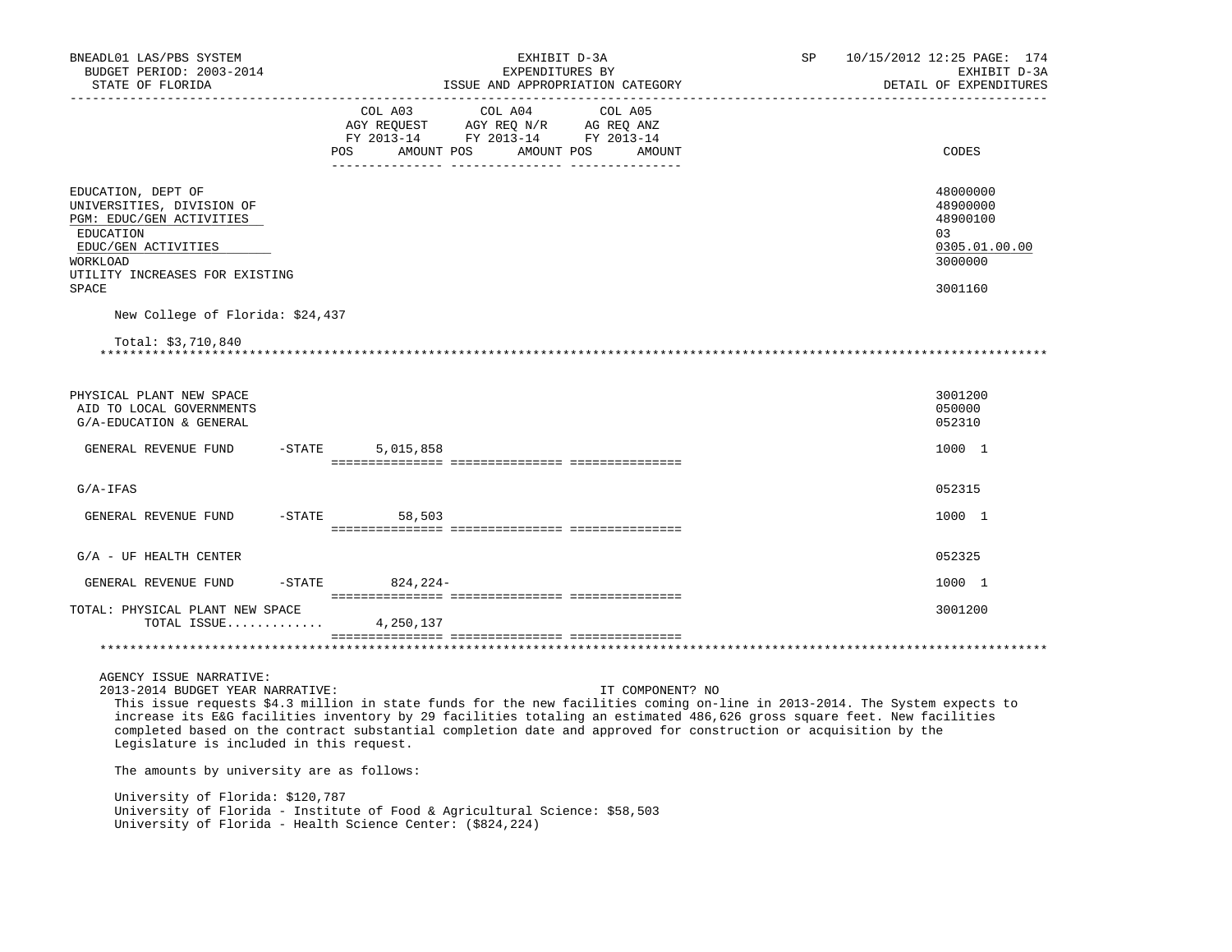| BNEADL01 LAS/PBS SYSTEM<br>BUDGET PERIOD: 2003-2014                                                                                                                                                                                                                                                                      |                                              | EXHIBIT D-3A<br>EXPENDITURES BY<br>ESTATE OF FLORIDA FEXPENDING ISSUE AND APPROPRIATION CATEGORY FRAMING THE DETAIL OF EXPENDING AND APPROPRIATION CATEGORY PRODUCT AND APPROPRIATION CATEGORY                                                                                                                                                                                                                                                                                                                                    | SP | 10/15/2012 12:25 PAGE: 175<br>EXHIBIT D-3A<br>DETAIL OF EXPENDITURES          |
|--------------------------------------------------------------------------------------------------------------------------------------------------------------------------------------------------------------------------------------------------------------------------------------------------------------------------|----------------------------------------------|-----------------------------------------------------------------------------------------------------------------------------------------------------------------------------------------------------------------------------------------------------------------------------------------------------------------------------------------------------------------------------------------------------------------------------------------------------------------------------------------------------------------------------------|----|-------------------------------------------------------------------------------|
|                                                                                                                                                                                                                                                                                                                          | COL A03 COL A04<br>POS AMOUNT POS AMOUNT POS | COL A05<br>AGY REQUEST AGY REQ N/R AG REQ ANZ<br>FY 2013-14 FY 2013-14 FY 2013-14<br>AMOUNT                                                                                                                                                                                                                                                                                                                                                                                                                                       |    | CODES                                                                         |
| EDUCATION, DEPT OF<br>UNIVERSITIES, DIVISION OF<br>PGM: EDUC/GEN ACTIVITIES<br>EDUCATION<br>EDUC/GEN ACTIVITIES<br><b>WORKLOAD</b><br>PHYSICAL PLANT NEW SPACE                                                                                                                                                           |                                              |                                                                                                                                                                                                                                                                                                                                                                                                                                                                                                                                   |    | 48000000<br>48900000<br>48900100<br>03<br>0305.01.00.00<br>3000000<br>3001200 |
| Florida State University: \$1,772,407<br>Florida Atlantic University: \$33,430<br>University of West Florida: \$106,580<br>University of Central Florida: \$65,503<br>Florida International University: \$2,273,310<br>University of North Florida: \$13,706<br>New College of Florida: \$630,135<br>Total: $$4,250,137$ |                                              |                                                                                                                                                                                                                                                                                                                                                                                                                                                                                                                                   |    |                                                                               |
|                                                                                                                                                                                                                                                                                                                          |                                              |                                                                                                                                                                                                                                                                                                                                                                                                                                                                                                                                   |    |                                                                               |
| UNIVERSITY OF CENTRAL FLORIDA (UCF)<br>MEDICAL SCHOOL<br>AID TO LOCAL GOVERNMENTS<br>UCF MEDICAL SCHOOL                                                                                                                                                                                                                  |                                              |                                                                                                                                                                                                                                                                                                                                                                                                                                                                                                                                   |    | 3004040<br>050000<br>052337                                                   |
| GENERAL REVENUE FUND - STATE<br>ED/GEN STUD & OTHR FEES TF-STATE                                                                                                                                                                                                                                                         | 774,416<br>2,366,880                         |                                                                                                                                                                                                                                                                                                                                                                                                                                                                                                                                   |    | 1000 1<br>2164 1                                                              |
| TOTAL APPRO                                                                                                                                                                                                                                                                                                              | 3, 141, 296                                  |                                                                                                                                                                                                                                                                                                                                                                                                                                                                                                                                   |    |                                                                               |
|                                                                                                                                                                                                                                                                                                                          |                                              |                                                                                                                                                                                                                                                                                                                                                                                                                                                                                                                                   |    |                                                                               |
| AGENCY ISSUE NARRATIVE:<br>2013-2014 BUDGET YEAR NARRATIVE:<br>medical school is fully funded.                                                                                                                                                                                                                           |                                              | IT COMPONENT? NO<br>This issue requests \$3,141,296 for the University of Central Florida Medical School (UCF-MS) to continue the hiring plan<br>and scheduled implementation of the medical school according to the 10-year medical school budget plans approved by the<br>Board of Governors in 2007. UCF-MS is requesting this funding and tuition authority to support an additional 100 medical<br>students. This is the 7th year of implementation for the medical school, with FY 2014-2015 being the last year before the |    |                                                                               |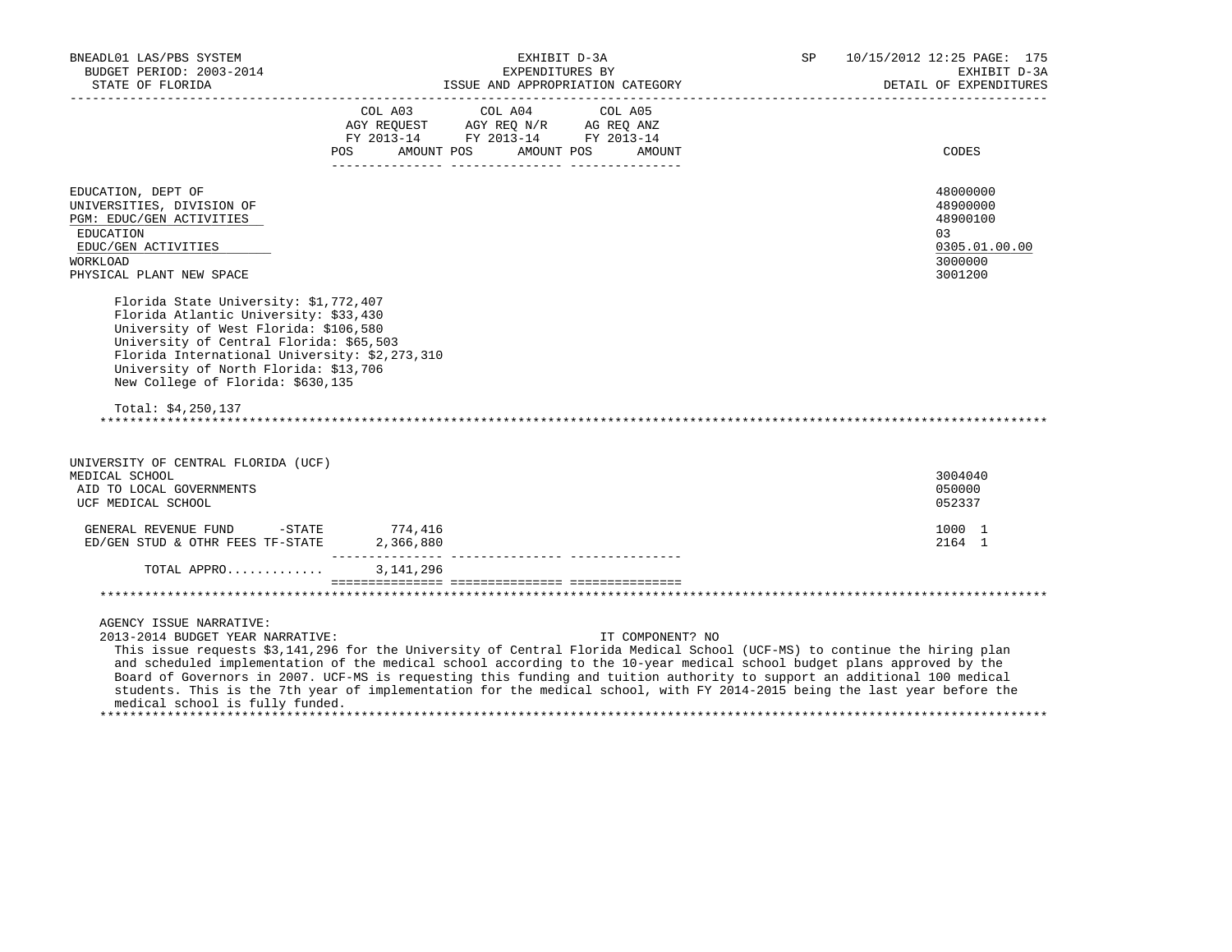| BNEADL01 LAS/PBS SYSTEM<br>BUDGET PERIOD: 2003-2014<br>STATE OF FLORIDA                                                                                       | EXHIBIT D-3A<br>EXPENDITURES BY<br>ISSUE AND APPROPRIATION CATEGORY                                                                                                                                                                                                                                                                                                                                                                                                                                                       | SP<br>10/15/2012 12:25 PAGE: 176<br>EXHIBIT D-3A<br>DETAIL OF EXPENDITURES |
|---------------------------------------------------------------------------------------------------------------------------------------------------------------|---------------------------------------------------------------------------------------------------------------------------------------------------------------------------------------------------------------------------------------------------------------------------------------------------------------------------------------------------------------------------------------------------------------------------------------------------------------------------------------------------------------------------|----------------------------------------------------------------------------|
|                                                                                                                                                               | COL A03<br>COL A04<br>COL A05<br>$\begin{tabular}{lllllllll} \bf AGY \,\,\, REQUEST \,\,\, & \bf AGY \,\, REQ \,\, N/R & \,\, AG \,\, REQ \,\, ANZ \\ \bf FY \,\, 2013-14 & \,\, FY \,\, 2013-14 & \,\, FY \,\, 2013-14 \\ \end{tabular}$<br>AMOUNT POS<br>AMOUNT POS<br>POS<br>AMOUNT                                                                                                                                                                                                                                    | CODES                                                                      |
| EDUCATION, DEPT OF<br>UNIVERSITIES, DIVISION OF<br>PGM: EDUC/GEN ACTIVITIES<br>EDUCATION<br>EDUC/GEN ACTIVITIES<br><b>WORKLOAD</b>                            |                                                                                                                                                                                                                                                                                                                                                                                                                                                                                                                           | 48000000<br>48900000<br>48900100<br>03<br>0305.01.00.00<br>3000000         |
| FLORIDA INTERNATIONAL UNIVERSITY<br>(FIU) MEDICAL SCHOOL<br>AID TO LOCAL GOVERNMENTS<br>FIU MEDICAL SCHOOL                                                    |                                                                                                                                                                                                                                                                                                                                                                                                                                                                                                                           | 3004050<br>050000<br>052339                                                |
| GENERAL REVENUE FUND<br>$-$ STATE<br>ED/GEN STUD & OTHR FEES TF-STATE                                                                                         | 724,449<br>3,035,070                                                                                                                                                                                                                                                                                                                                                                                                                                                                                                      | 1000 1<br>2164 1                                                           |
| TOTAL APPRO                                                                                                                                                   | 3,759,519                                                                                                                                                                                                                                                                                                                                                                                                                                                                                                                 |                                                                            |
| AGENCY ISSUE NARRATIVE:<br>2013-2014 BUDGET YEAR NARRATIVE:<br>before the medical school is fully funded.                                                     | IT COMPONENT? NO<br>This issue requests \$3,759,519 for the Florida International University Medical School (FIU-MS) to continue the hiring<br>plan and scheduled implementation of the medical school according to the 10-year medical school budget plans approved by<br>the Board of Governors in 2007. FIU-MS is requesting this funding and tuition authority to support an additional 100<br>medical students. This is the 7th year of implementation for the medical school, with FY 2014-2015 being the last year |                                                                            |
| CHALLENGE GRANTS PROGRAMS<br>SPECIAL CATEGORIES<br>CHALLENGE GRANTS                                                                                           |                                                                                                                                                                                                                                                                                                                                                                                                                                                                                                                           | 3007310<br>100000<br>100378                                                |
| GENERAL REVENUE FUND<br>$-$ STATE                                                                                                                             | 286,230,031<br>286,230,031                                                                                                                                                                                                                                                                                                                                                                                                                                                                                                | 1000 1                                                                     |
|                                                                                                                                                               |                                                                                                                                                                                                                                                                                                                                                                                                                                                                                                                           |                                                                            |
| AGENCY ISSUE NARRATIVE:<br>2013-2014 BUDGET YEAR NARRATIVE:<br>students attending a state university in Florida.<br>The amounts by university are as follows: | IT COMPONENT? NO<br>This issue requests \$286.2 million in state matching funds received as of June 30, 2012. This program provides state<br>matching funds to universities for private donations that establish permanent endowments with the proceeds of the<br>investments used to support libraries, instruction, and research programs. Of this amount, \$1,272,500 is for the Theodore<br>R. and Vivian M. Johnson Scholarship Program. The purpose of this program is to provide scholarships to benefit disabled  |                                                                            |

University of Florida: \$130,906,513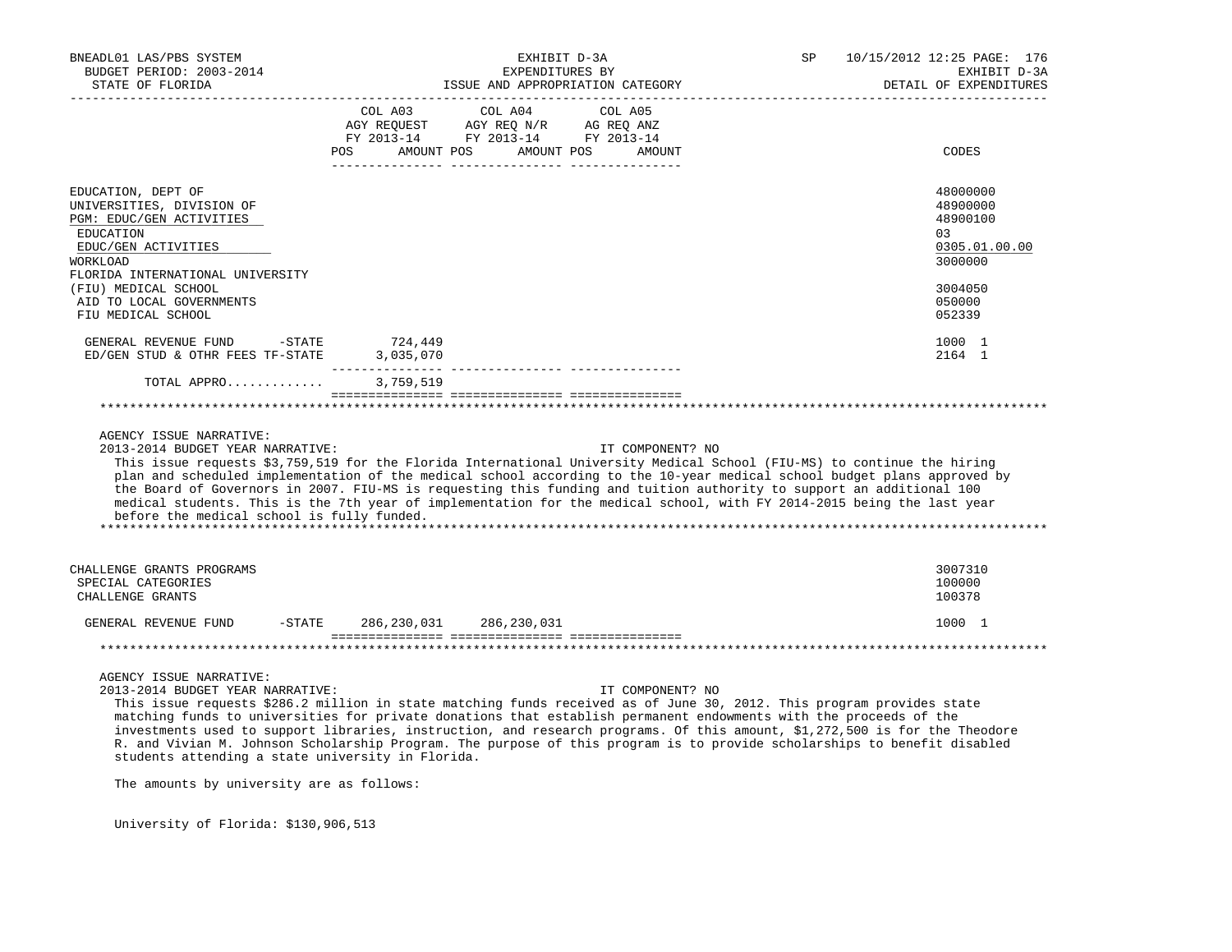| BNEADL01 LAS/PBS SYSTEM<br>BUDGET PERIOD: 2003-2014<br>STATE OF FLORIDA                                                                                                                                                                                                                                                                                                                                                                                                                                                                                                                                                                                                                                                                          | EXHIBIT D-3A<br>EXPENDITURES BY<br>ISSUE AND APPROPRIATION CATEGORY |                                                                                                                |                   | SP | 10/15/2012 12:25 PAGE: 177<br>EXHIBIT D-3A<br>DETAIL OF EXPENDITURES<br>____________________ |
|--------------------------------------------------------------------------------------------------------------------------------------------------------------------------------------------------------------------------------------------------------------------------------------------------------------------------------------------------------------------------------------------------------------------------------------------------------------------------------------------------------------------------------------------------------------------------------------------------------------------------------------------------------------------------------------------------------------------------------------------------|---------------------------------------------------------------------|----------------------------------------------------------------------------------------------------------------|-------------------|----|----------------------------------------------------------------------------------------------|
|                                                                                                                                                                                                                                                                                                                                                                                                                                                                                                                                                                                                                                                                                                                                                  | COL A03                                                             | COL A04<br>AGY REQUEST AGY REQ N/R AG REQ ANZ<br>FY 2013-14 FY 2013-14 FY 2013-14<br>POS AMOUNT POS AMOUNT POS | COL A05<br>AMOUNT |    | CODES                                                                                        |
| EDUCATION, DEPT OF<br>UNIVERSITIES, DIVISION OF<br>PGM: EDUC/GEN ACTIVITIES<br>EDUCATION<br>EDUC/GEN ACTIVITIES<br><b>WORKLOAD</b><br>CHALLENGE GRANTS PROGRAMS                                                                                                                                                                                                                                                                                                                                                                                                                                                                                                                                                                                  |                                                                     |                                                                                                                |                   |    | 48000000<br>48900000<br>48900100<br>03<br>0305.01.00.00<br>3000000<br>3007310                |
| Florida International University: \$41,772,393<br>Florida State University: \$39,264,579<br>University of South Florida: \$26,010,131<br>Florida Gulf Coast University: \$11,752,281<br>University of Central Florida: \$10,265,006<br>Florida Atlantic University: \$9,518,625<br>University of North Florida: \$9,260,186<br>New College Florida: \$2,547,995<br>University of West Florida: \$2,438,101<br>Florida A&M University: \$1,221,721<br>Johnson Foundation (Board of Governors): \$1,272,500<br>Total: $$286, 230, 031$                                                                                                                                                                                                             |                                                                     |                                                                                                                |                   |    |                                                                                              |
| PERFORMANCE FUNDING PILOT PROGRAM<br>AID TO LOCAL GOVERNMENTS<br>G/A-EDUCATION & GENERAL                                                                                                                                                                                                                                                                                                                                                                                                                                                                                                                                                                                                                                                         |                                                                     |                                                                                                                |                   |    | 3007500<br>050000<br>052310                                                                  |
| GENERAL REVENUE FUND                                                                                                                                                                                                                                                                                                                                                                                                                                                                                                                                                                                                                                                                                                                             |                                                                     | $-STATE$ 15,000,000 15,000,000                                                                                 |                   |    | 1000 1                                                                                       |
| AGENCY ISSUE NARRATIVE:<br>2013-2014 BUDGET YEAR NARRATIVE:<br>This issue requests \$15 million in state funds for the 2nd Year Performance Funding Pilot Program. The 2012 Legislature<br>passed and the Governor signed House Bill 7135 creating a pilot project to implement performance funding for a select<br>category of degree programs associated with computer science and information technology. For each year of the pilot, up<br>to \$15 million dollars will be awarded to university department(s) based upon a ranking system and criteria described in<br>newly created s. 1011.905, Florida Statutes - performance funding for state universities. This request represents the<br>second year of funding for this initiative. |                                                                     |                                                                                                                | IT COMPONENT? NO  |    |                                                                                              |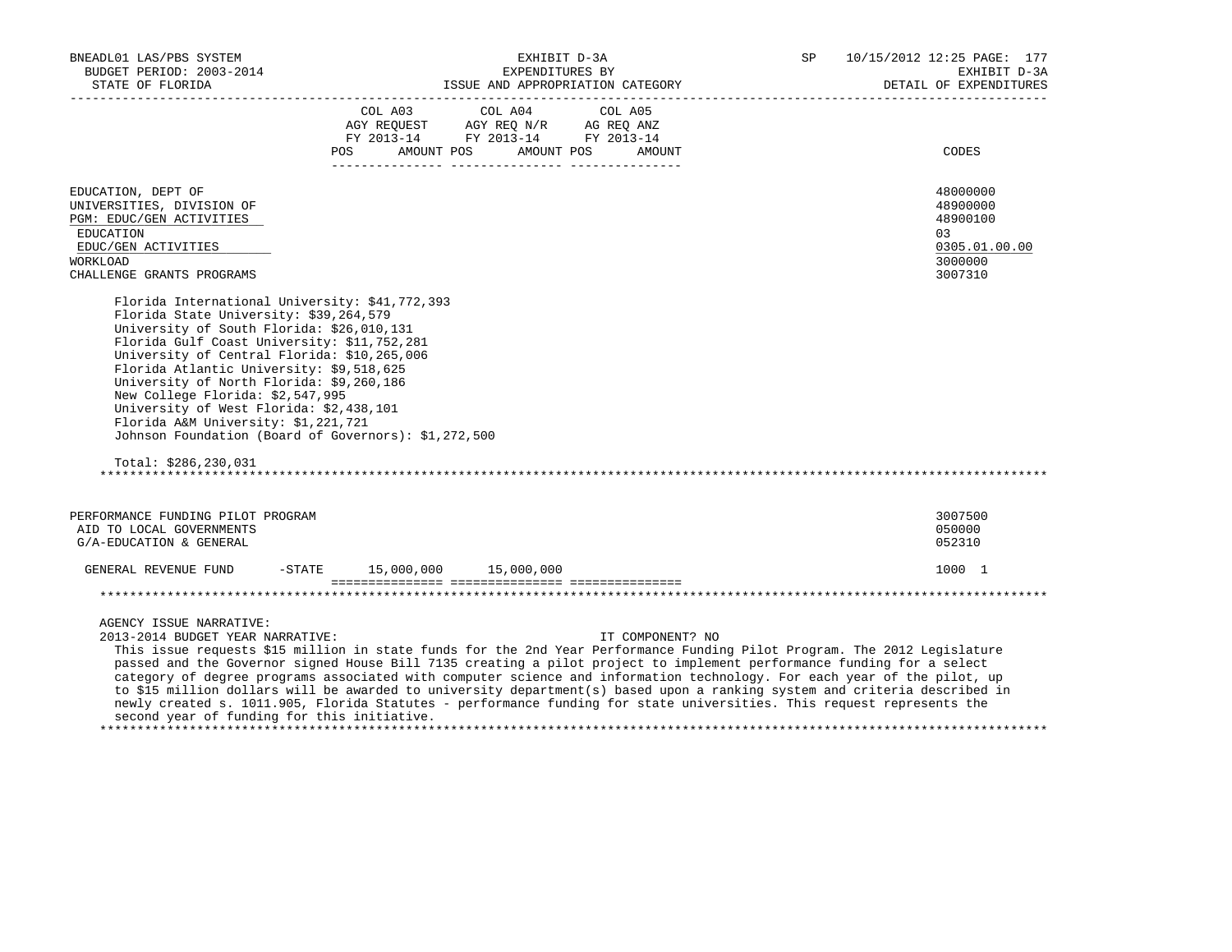| BNEADL01 LAS/PBS SYSTEM<br>BUDGET PERIOD: 2003-2014<br>STATE OF FLORIDA                                                                                                                                                |                           | EXHIBIT D-3A<br>EXPENDITURES BY<br>ISSUE AND APPROPRIATION CATEGORY                                                               |  |  |  | SP | 10/15/2012 12:25 PAGE: 178<br>EXHIBIT D-3A<br>DETAIL OF EXPENDITURES                              |
|------------------------------------------------------------------------------------------------------------------------------------------------------------------------------------------------------------------------|---------------------------|-----------------------------------------------------------------------------------------------------------------------------------|--|--|--|----|---------------------------------------------------------------------------------------------------|
|                                                                                                                                                                                                                        | POS                       | COL A03 COL A04 COL A05<br>AGY REQUEST AGY REQ N/R AG REQ ANZ<br>FY 2013-14 FY 2013-14 FY 2013-14<br>AMOUNT POS AMOUNT POS AMOUNT |  |  |  |    | CODES                                                                                             |
| EDUCATION, DEPT OF<br>UNIVERSITIES, DIVISION OF<br>PGM: EDUC/GEN ACTIVITIES<br>EDUCATION<br>EDUC/GEN ACTIVITIES<br>WORKLOAD<br>METRIC BASED PERFORMANCE FUNDING<br>AID TO LOCAL GOVERNMENTS<br>G/A-EDUCATION & GENERAL |                           |                                                                                                                                   |  |  |  |    | 48000000<br>48900000<br>48900100<br>03<br>0305.01.00.00<br>3000000<br>3008200<br>050000<br>052310 |
| GENERAL REVENUE FUND                                                                                                                                                                                                   | $-$ STATE $118, 150, 000$ |                                                                                                                                   |  |  |  |    | 1000 1                                                                                            |

AGENCY ISSUE NARRATIVE:

2013-2014 BUDGET YEAR NARRATIVE: IT COMPONENT? NO

 This issue requests \$118 million for the Metric Based Performance Funding initiative. In the current environment of decreasing public funding and increasing tuition, policymakers across the country are asking that all sectors of Higher Education do a better job of meeting the needs of stakeholders in a cost-efficient manner while not compromising access and quality. Performance funding, popular during the 1990's, is emerging as a solution to increase institutional accountability, productivity and educational attainment.

\*\*\*\*\*\*\*\*\*\*\*\*\*\*\*\*\*\*\*\*\*\*\*\*\*\*\*\*\*\*\*\*\*\*\*\*\*\*\*\*\*\*\*\*\*\*\*\*\*\*\*\*\*\*\*\*\*\*\*\*\*\*\*\*\*\*\*\*\*\*\*\*\*\*\*\*\*\*\*\*\*\*\*\*\*\*\*\*\*\*\*\*\*\*\*\*\*\*\*\*\*\*\*\*\*\*\*\*\*\*\*\*\*\*\*\*\*\*\*\*\*\*\*\*\*\*\*

 At the August 2011 State Higher Education Executive Officers (SHEEO) Annual Policy Conference, national experts discussed the need to tie performance-based funding measures to the public agenda for higher education. Without goals, "performance- based funding is simply a technical exercise," said David Longaneker, former Assistant Secretary for the U.S. Department of Education. Goals that matter most to Floridians- increasing degree production, ensuring that graduates get jobs in high-skill, high-wage fields that employers need, and increasing return on investment (ROI) of state resources-should form the foundation for performance funding decisions.

Individuals, communities, and the nation gain from teaching and research that is conducted by postsecondary institutions.

 The State of Florida has attempted on several occasions to implement performance based funding. Called PB2 (Performance Based Program Budgeting) in the mid-1990s, funding was provided for a variety of performance incentives. In 1995 a \$15 million appropriation was provided for the development of a performance incentive plan to address increased graduation rates, reduction in excess student credit hours, increased production of baccalaureate degrees, and increased faculty productivity. Continued funding of \$10 million was provided in 1996 to be allocated based on degree production and development of a public service performance incentive. In 1997, \$3 million was appropriated focusing on bachelor degrees and graduation rates. Again in 1998 and 1999 funding was provided as performance incentives [J1]for instruction, research and degree improvement. In the early 2000s, there was a statutory requirement that 10 percent of education funds would be based on performance. This provision was stricken during the 2002 school code rewrite. In 2007, the legislature provided roughly \$3 million to be allocated based on degree production. The Board of Governors attempted to seize upon this opportunity to expand this performance program during the 2008 session, but due to recurring cuts the program was not continued.

 The State University System (SUS) can benefit from earlier attempts at performance-based funding in other states. Those lessons have taught us that using too many variables and employing complicated formulas does not result in effective funding systems. Overly-complicated formulas based upon metrics that try to take every aspect of performance into consideration do not work well.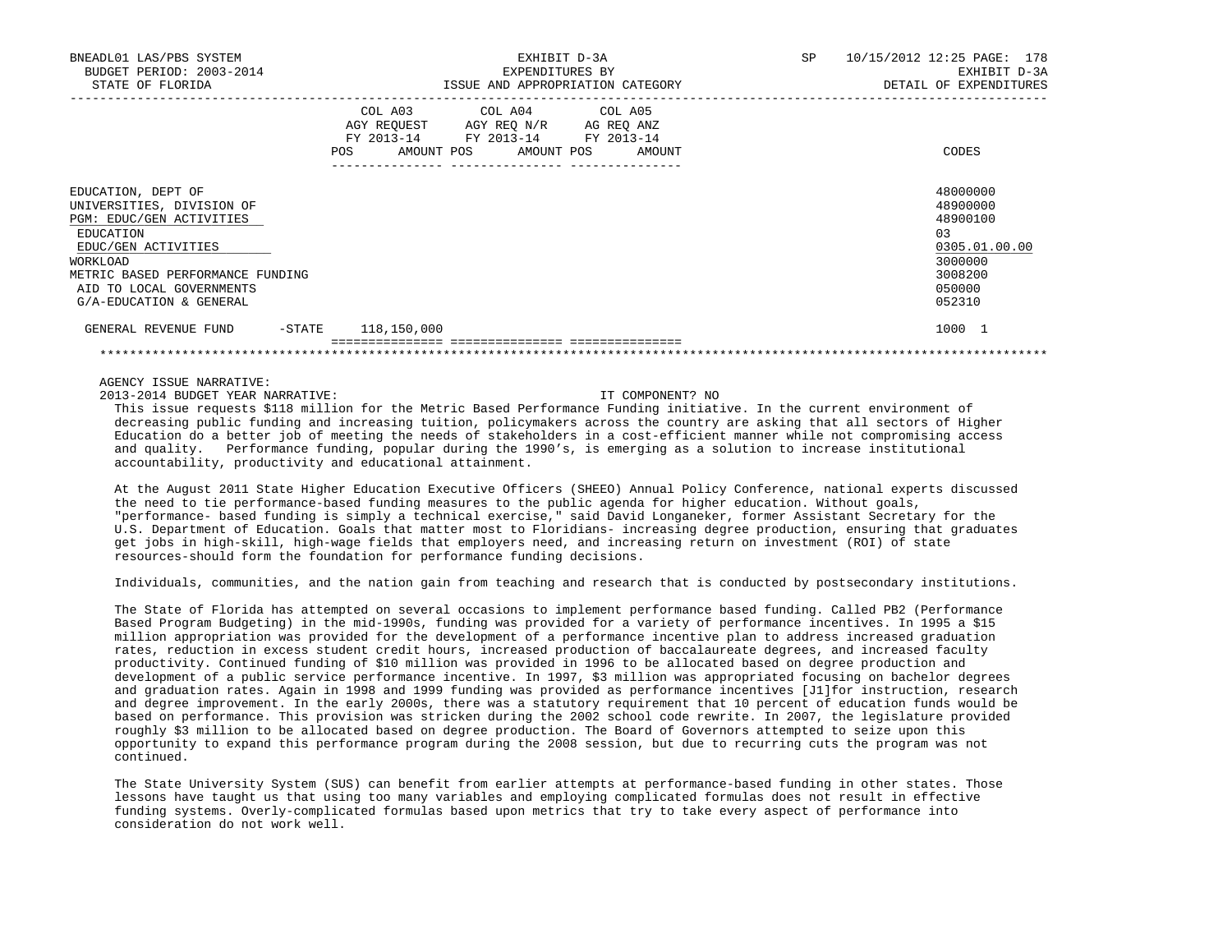| BNEADL01 LAS/PBS SYSTEM<br>BUDGET PERIOD: 2003-2014<br>STATE OF FLORIDA                                                                                         | EXHIBIT D-3A<br>EXPENDITURES BY<br>ISSUE AND APPROPRIATION CATEGORY                                                                               | 10/15/2012 12:25 PAGE: 179<br>SP<br>EXHIBIT D-3A<br>DETAIL OF EXPENDITURES     |  |
|-----------------------------------------------------------------------------------------------------------------------------------------------------------------|---------------------------------------------------------------------------------------------------------------------------------------------------|--------------------------------------------------------------------------------|--|
|                                                                                                                                                                 | COL A03 COL A04 COL A05<br>AGY REOUEST<br>AGY REO N/R AG REO ANZ<br>FY 2013-14 FY 2013-14 FY 2013-14<br>AMOUNT POS<br>POS<br>AMOUNT POS<br>AMOUNT | CODES                                                                          |  |
| EDUCATION, DEPT OF<br>UNIVERSITIES, DIVISION OF<br>PGM: EDUC/GEN ACTIVITIES<br>EDUCATION<br>EDUC/GEN ACTIVITIES<br>WORKLOAD<br>METRIC BASED PERFORMANCE FUNDING |                                                                                                                                                   | 48000000<br>48900000<br>48900100<br>0.3<br>0305.01.00.00<br>3000000<br>3008200 |  |

 Some states allocate new funding based on performance, while others allocate a portion of the base budget. Tennessee will be the first state to allocate 100% of their funding based on performance. Based on a presentation at the August 2012 SHEEO, the allocation of approximately \$750 million in state funding among nine institutions results in no one institution receiving three percent more or less than the previous year.

 The Board of Governors and the twelve institutions of the SUS have developed a rigorous, transparent, and meaningful accountability report and work plan process that reflects to the fullest extent possible the goals of the Board of Governors as stated in its 2025 Strategic Plan. Some of the accountability measures in the strategic plan have formed the core of accountability reporting since the early 1990s. The Board of Governors reviews each university's progress in meeting system-wide strategic goals as part of the work plan and accountability process.

 A recurring, incremental appropriation for Performance-based Funding will be requested and allocated to the universities. How those funds are invested at each university will be guided by the performance-based university work plans that are reviewed and approved by the Board of Governors on a yearly basis.

 Universities will identify the accountability measures from the 2012 work plan that will be the focus of additional funding and what initiatives will be undertaken to improve the metrics beyond what was anticipated in the June work plan presentations. This information will be presented to the Board at the November meeting.

 The Board of Governors will annually monitor the expenditure of the Performance- based funding and report institutional and system-wide achievements as a part of the Legislative Budget Request. The universities' performance on these key metrics will also be taken into account by the Board of Governors when addressing university tuition differential requests.

 One of the most important reasons to use performance-based funding is that both students and the state benefits. When states provide incentives to institutions to focus on performance, more students graduate on time with fewer excess credit hours. They accrue less debt because they graduate more quickly. Students also benefit because their institution gains additional resources to help pay for more advisors, faculty, good and services to support student success-resources beyond those required for basic operations.

 The state benefits because more students earn degrees more quickly, thus contributing to an increase in the state's overall educational attainment.

 Taxpayers benefit by knowing that state resources are being focused on metrics that ensure that students are being retained, are graduating on time, and in degree programs that lead to high-skill, high-wage professions.

 The Board has developed a rigorous three part, interlinked accountability system consisting of a Strategic Plan, University Work Plans, and Accountability Report. The next logical step is to link funding and accountability.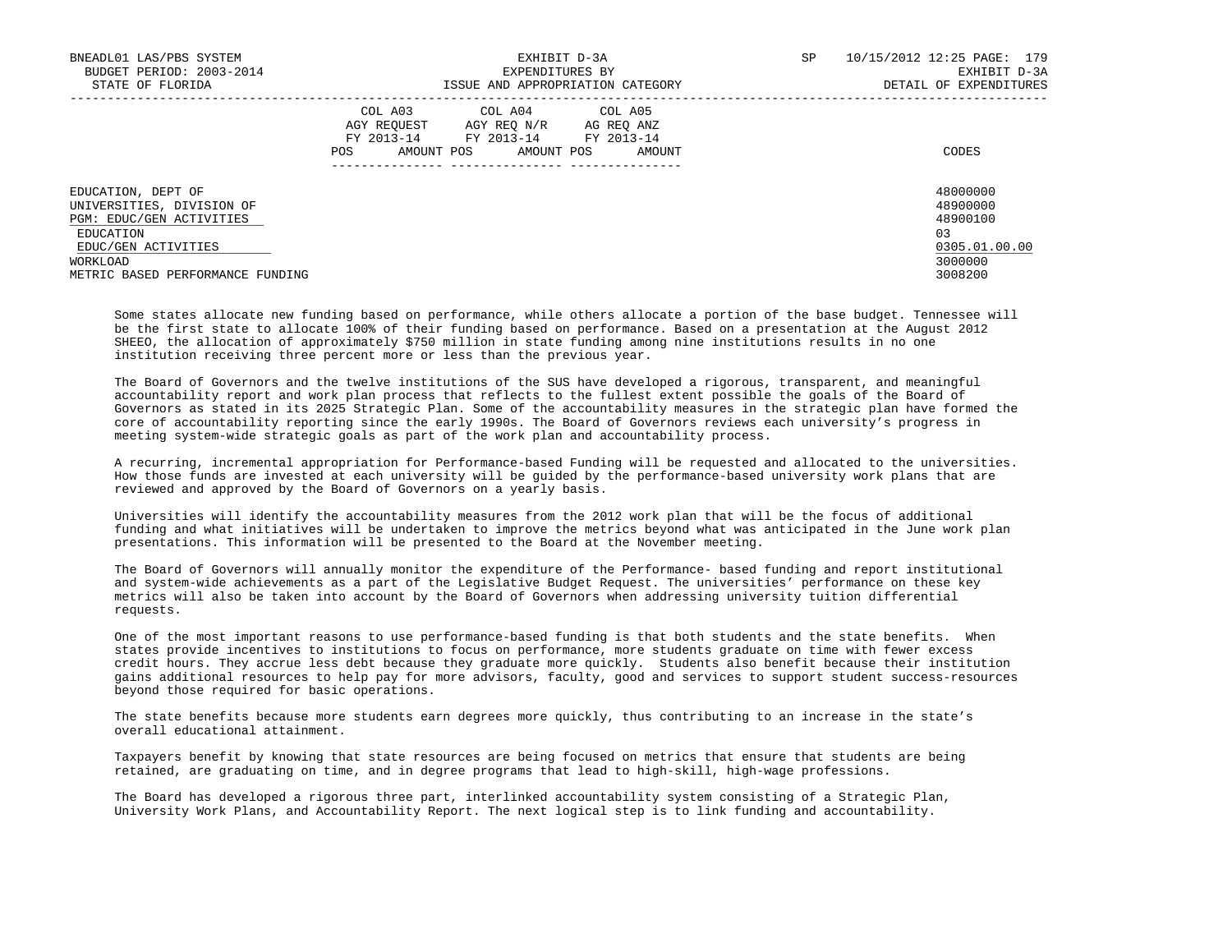| BNEADL01 LAS/PBS SYSTEM<br>BUDGET PERIOD: 2003-2014<br>STATE OF FLORIDA                                                                                         | EXHIBIT D-3A<br>EXPENDITURES BY<br>ISSUE AND APPROPRIATION CATEGORY                                                                                  | 10/15/2012 12:25 PAGE: 180<br>SP<br>EXHIBIT D-3A<br>DETAIL OF EXPENDITURES    |
|-----------------------------------------------------------------------------------------------------------------------------------------------------------------|------------------------------------------------------------------------------------------------------------------------------------------------------|-------------------------------------------------------------------------------|
|                                                                                                                                                                 | COL A03 COL A04 COL A05<br>AGY REOUEST<br>AGY REO N/R<br>AG REO ANZ<br>FY 2013-14 FY 2013-14 FY 2013-14<br>AMOUNT POS<br>POS<br>AMOUNT POS<br>AMOUNT | CODES                                                                         |
| EDUCATION, DEPT OF<br>UNIVERSITIES, DIVISION OF<br>PGM: EDUC/GEN ACTIVITIES<br>EDUCATION<br>EDUC/GEN ACTIVITIES<br>WORKLOAD<br>METRIC BASED PERFORMANCE FUNDING |                                                                                                                                                      | 48000000<br>48900000<br>48900100<br>03<br>0305.01.00.00<br>3000000<br>3008200 |

 Systems across the country continue to move towards some form of performance based funding. Florida should be no exception. There have been many attempts to provide performance funding for specific initiatives utilizing small increments of funding. Although well intentioned, these attempts have not been sustainable.

 This proposal will tie incremental funding to specific metrics in university work plans and require universities to improve those metrics. Future funding would hinge on improvement in those metrics. \*\*\*\*\*\*\*\*\*\*\*\*\*\*\*\*\*\*\*\*\*\*\*\*\*\*\*\*\*\*\*\*\*\*\*\*\*\*\*\*\*\*\*\*\*\*\*\*\*\*\*\*\*\*\*\*\*\*\*\*\*\*\*\*\*\*\*\*\*\*\*\*\*\*\*\*\*\*\*\*\*\*\*\*\*\*\*\*\*\*\*\*\*\*\*\*\*\*\*\*\*\*\*\*\*\*\*\*\*\*\*\*\*\*\*\*\*\*\*\*\*\*\*\*\*\*\*

| FUND SHIFT<br>BALANCE LOTTERY FUNDS TO                                                     |           |                           |                                      | 3400000                     |  |
|--------------------------------------------------------------------------------------------|-----------|---------------------------|--------------------------------------|-----------------------------|--|
| AVAILABLE REVENUE - GENERAL REVENUE<br>AID TO LOCAL GOVERNMENTS<br>G/A-EDUCATION & GENERAL |           |                           |                                      | 3404010<br>050000<br>052310 |  |
| GENERAL REVENUE FUND                                                                       | $-$ STATE | 10,541,867                |                                      | 1000 1                      |  |
| $G/A-IFAS$                                                                                 |           |                           |                                      | 052315                      |  |
| GENERAL REVENUE FUND                                                                       | $-$ STATE | 770,143                   |                                      | 1000 1                      |  |
| G/A - USF MEDICAL CENTER                                                                   |           |                           |                                      | 052320                      |  |
| GENERAL REVENUE FUND                                                                       | $-$ STATE | 574,490                   |                                      | 1000 1                      |  |
| $G/A$ - UF HEALTH CENTER                                                                   |           |                           |                                      | 052325                      |  |
| GENERAL REVENUE FUND                                                                       | $-$ STATE | 356,160                   |                                      | 1000 1                      |  |
| G/A - FSU MEDICAL SCHOOL                                                                   |           |                           |                                      | 052335                      |  |
| GENERAL REVENUE FUND                                                                       | $-STATE$  | 37,181<br>=============== | ----------------<br>---------------- | 1000 1                      |  |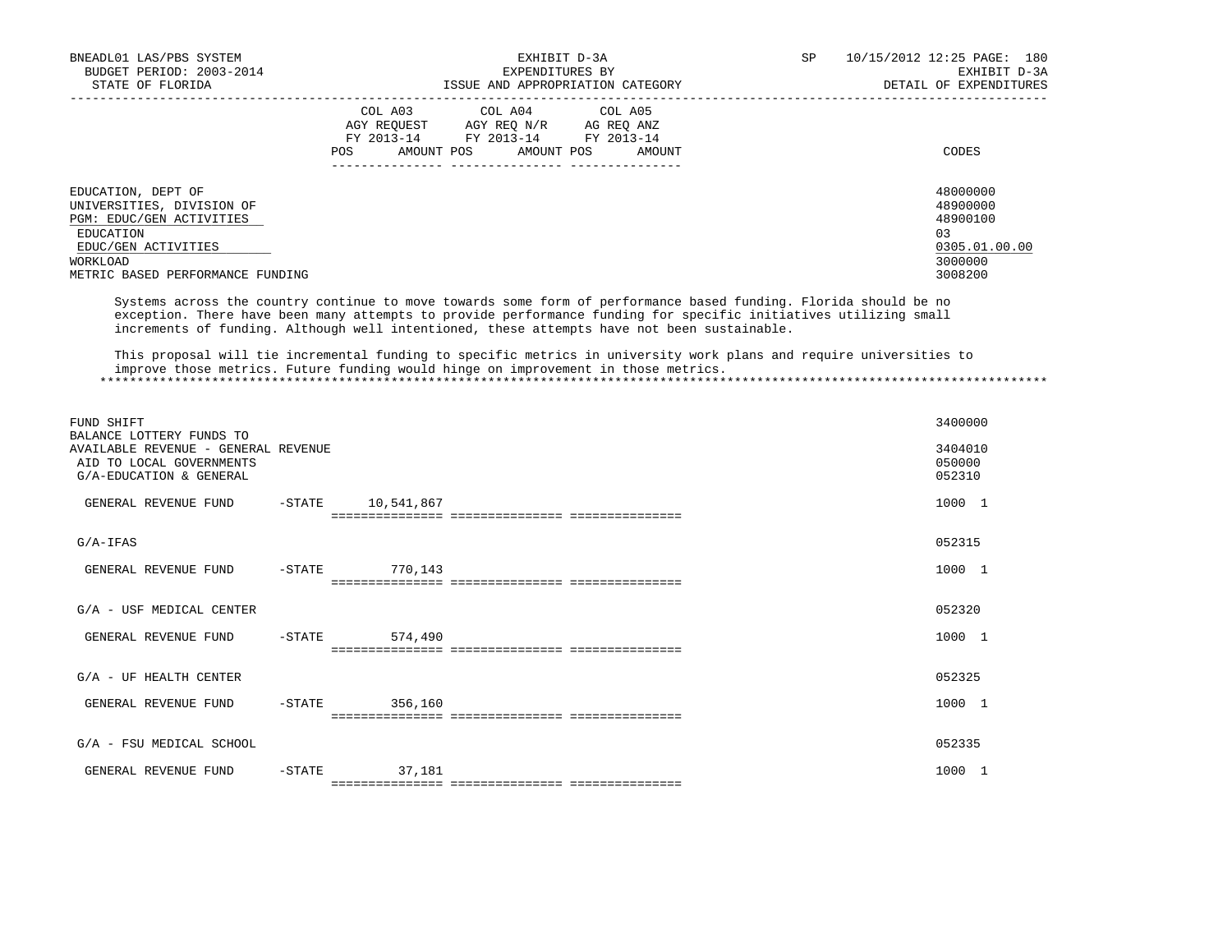| BNEADL01 LAS/PBS SYSTEM<br>BUDGET PERIOD: 2003-2014<br>STATE OF FLORIDA                                                                                                                          | EXHIBIT D-3A<br>EXPENDITURES BY<br>ISSUE AND APPROPRIATION CATEGORY                                                                                                 | <b>SP</b> | 10/15/2012 12:25 PAGE: 181<br>EXHIBIT D-3A<br>DETAIL OF EXPENDITURES          |
|--------------------------------------------------------------------------------------------------------------------------------------------------------------------------------------------------|---------------------------------------------------------------------------------------------------------------------------------------------------------------------|-----------|-------------------------------------------------------------------------------|
|                                                                                                                                                                                                  | COL A03 COL A04 COL A05<br>AGY REQUEST AGY REQ N/R AG REQ ANZ<br>FY 2013-14 FY 2013-14 FY 2013-14<br>POS<br>AMOUNT POS AMOUNT POS AMOUNT<br>_____  ________________ |           | CODES                                                                         |
| EDUCATION, DEPT OF<br>UNIVERSITIES, DIVISION OF<br>PGM: EDUC/GEN ACTIVITIES<br>EDUCATION<br>EDUC/GEN ACTIVITIES<br>FUND SHIFT<br>BALANCE LOTTERY FUNDS TO<br>AVAILABLE REVENUE - GENERAL REVENUE |                                                                                                                                                                     |           | 48000000<br>48900000<br>48900100<br>03<br>0305.01.00.00<br>3400000<br>3404010 |
| TOTAL: BALANCE LOTTERY FUNDS TO<br>AVAILABLE REVENUE - GENERAL REVENUE<br>TOTAL ISSUE $12,279,841$                                                                                               |                                                                                                                                                                     |           | 3404010                                                                       |

\*\*\*\*\*\*\*\*\*\*\*\*\*\*\*\*\*\*\*\*\*\*\*\*\*\*\*\*\*\*\*\*\*\*\*\*\*\*\*\*\*\*\*\*\*\*\*\*\*\*\*\*\*\*\*\*\*\*\*\*\*\*\*\*\*\*\*\*\*\*\*\*\*\*\*\*\*\*\*\*\*\*\*\*\*\*\*\*\*\*\*\*\*\*\*\*\*\*\*\*\*\*\*\*\*\*\*\*\*\*\*\*\*\*\*\*\*\*\*\*\*\*\*\*\*\*\*

AGENCY ISSUE NARRATIVE:

2013-2014 BUDGET YEAR NARRATIVE: IT COMPONENT? NO

 This issue requests \$12,279,841 in general revenue funds to replace a reduction of lottery funding. Based on the lottery projections, the Department of Education has notified the Board of Governors that the state universities' share of lottery funds will be less than the recurring Educational Enhancement funds provided in 2012-13. A fund shift between General Revenue and Educational Enhancement funds is requested to offset the decrease.

A distribution of the General Revenue funds increase included in the fund shift is as follows:

|                  | Amount       |
|------------------|--------------|
|                  | ==========   |
| UF               | \$1,936,531  |
| FSU              | 1,623,126    |
| FAMU             | 609,409      |
| USF              |              |
| Tampa Campus     | 1,434,177    |
| St. Petersburg   | 67,124       |
| Sarasota/Manatee | 55,464       |
| FAU              | 853,896      |
| UWF              | 334,359      |
| UCF              | 1,479,408    |
| FIU              | 1,259,759    |
| UNF              | 525,165      |
| FGCU             | 295,503      |
| NCF              | 45,364       |
| FPU              | 22,582       |
|                  | ===========  |
| Subtotal         | \$10,541,867 |
|                  |              |
| UF-IFAS          | 770,143      |
| USF-HSC          | 574,490      |
| UF-HSC           | 356,160      |
| FSU-MS           | 37,181       |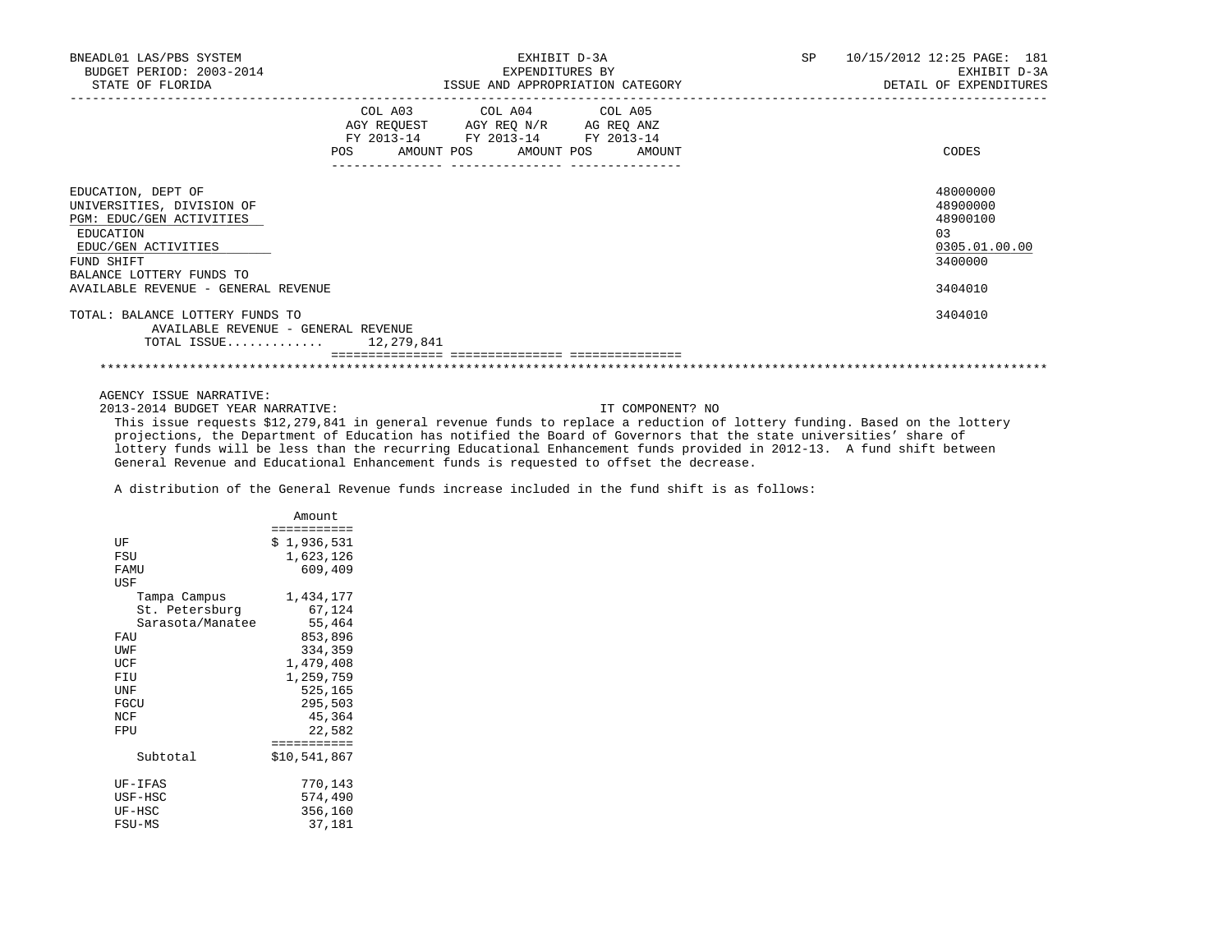| BNEADL01 LAS/PBS SYSTEM<br>BUDGET PERIOD: 2003-2014<br>STATE OF FLORIDA                                                                                                                          | EXHIBIT D-3A<br>EXPENDITURES BY<br>ISSUE AND APPROPRIATION CATEGORY<br>____________________________                                                                                          | 10/15/2012 12:25 PAGE: 182<br>SP <sub>2</sub><br>EXHIBIT D-3A<br>DETAIL OF EXPENDITURES |
|--------------------------------------------------------------------------------------------------------------------------------------------------------------------------------------------------|----------------------------------------------------------------------------------------------------------------------------------------------------------------------------------------------|-----------------------------------------------------------------------------------------|
|                                                                                                                                                                                                  | COL A03<br>COL A04<br>COL A05<br>AGY REQUEST AGY REQ N/R AG REQ ANZ<br>FY 2013-14 FY 2013-14 FY 2013-14<br>POS<br>AMOUNT POS<br>AMOUNT POS AMOUNT<br>-- --------------<br>__ _______________ | CODES                                                                                   |
| EDUCATION, DEPT OF<br>UNIVERSITIES, DIVISION OF<br>PGM: EDUC/GEN ACTIVITIES<br>EDUCATION<br>EDUC/GEN ACTIVITIES<br>FUND SHIFT<br>BALANCE LOTTERY FUNDS TO<br>AVAILABLE REVENUE - GENERAL REVENUE |                                                                                                                                                                                              | 48000000<br>48900000<br>48900100<br>03<br>0305.01.00.00<br>3400000<br>3404010           |
| ===========                                                                                                                                                                                      |                                                                                                                                                                                              |                                                                                         |
| \$12,279,841<br>Total                                                                                                                                                                            |                                                                                                                                                                                              |                                                                                         |
| BALANCE LOTTERY FUNDS TO<br><b>AVAILABLE REVENUE - TRUST</b><br>AID TO LOCAL GOVERNMENTS<br>G/A-EDUCATION & GENERAL                                                                              |                                                                                                                                                                                              | 3404020<br>050000<br>052310                                                             |
| EDUCATIONAL ENHANCEMENT TF-STATE 10,541,867-                                                                                                                                                     |                                                                                                                                                                                              | 2178 1                                                                                  |
| $G/A-IFAS$                                                                                                                                                                                       |                                                                                                                                                                                              | 052315                                                                                  |
| EDUCATIONAL ENHANCEMENT TF-STATE 770,143-                                                                                                                                                        |                                                                                                                                                                                              | 2178 1                                                                                  |
| G/A - USF MEDICAL CENTER                                                                                                                                                                         |                                                                                                                                                                                              | 052320                                                                                  |
| EDUCATIONAL ENHANCEMENT TF-STATE                                                                                                                                                                 | 574,490-                                                                                                                                                                                     | 2178 1                                                                                  |
| $G/A$ - UF HEALTH CENTER                                                                                                                                                                         |                                                                                                                                                                                              | 052325                                                                                  |
| EDUCATIONAL ENHANCEMENT TF-STATE 356,160-                                                                                                                                                        |                                                                                                                                                                                              | 2178 1                                                                                  |
| G/A - FSU MEDICAL SCHOOL                                                                                                                                                                         |                                                                                                                                                                                              | 052335                                                                                  |
| EDUCATIONAL ENHANCEMENT TF-STATE 37,181-                                                                                                                                                         |                                                                                                                                                                                              | 2178 1                                                                                  |
| TOTAL: BALANCE LOTTERY FUNDS TO<br><b>AVAILABLE REVENUE - TRUST</b>                                                                                                                              |                                                                                                                                                                                              | 3404020                                                                                 |
| TOTAL ISSUE                                                                                                                                                                                      | 12,279,841-                                                                                                                                                                                  |                                                                                         |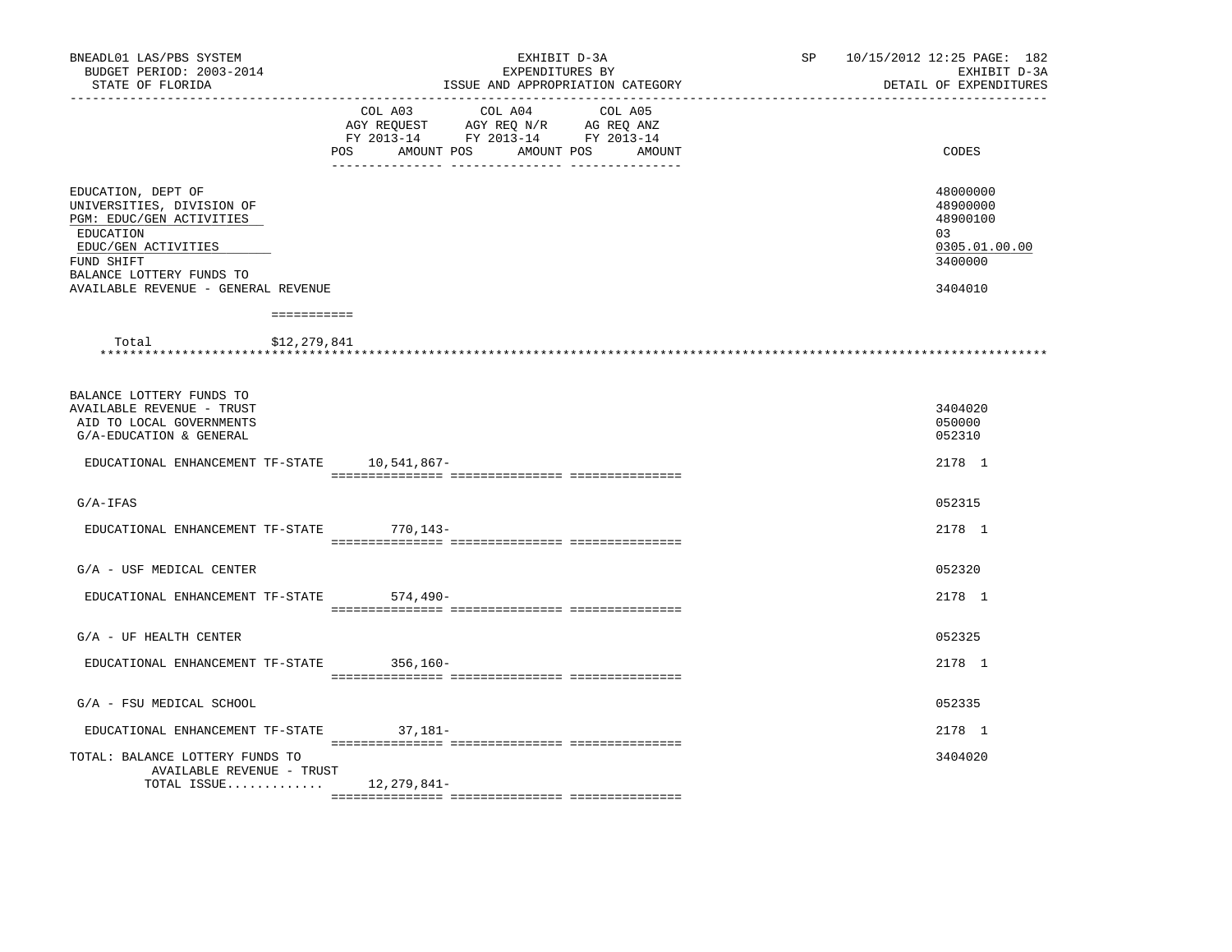| BNEADL01 LAS/PBS SYSTEM<br>BUDGET PERIOD: 2003-2014                                                                           | EXHIBIT D-3A<br>EXPENDITURES BY                                                                                                                | 10/15/2012 12:25 PAGE: 183<br>SP<br>EXHIBIT D-3A                   |
|-------------------------------------------------------------------------------------------------------------------------------|------------------------------------------------------------------------------------------------------------------------------------------------|--------------------------------------------------------------------|
| STATE OF FLORIDA                                                                                                              | ISSUE AND APPROPRIATION CATEGORY                                                                                                               | DETAIL OF EXPENDITURES                                             |
|                                                                                                                               | COL A03 COL A04 COL A05<br>AGY REOUEST AGY REO N/R AG REO ANZ<br>FY 2013-14 FY 2013-14 FY 2013-14<br>AMOUNT POS<br>AMOUNT POS<br>POS<br>AMOUNT | CODES                                                              |
| EDUCATION, DEPT OF<br>UNIVERSITIES, DIVISION OF<br>PGM: EDUC/GEN ACTIVITIES<br>EDUCATION<br>EDUC/GEN ACTIVITIES<br>FUND SHIFT |                                                                                                                                                | 48000000<br>48900000<br>48900100<br>03<br>0305.01.00.00<br>3400000 |
| BALANCE LOTTERY FUNDS TO<br>AVAILABLE REVENUE - TRUST                                                                         |                                                                                                                                                | 3404020                                                            |

AGENCY ISSUE NARRATIVE:

2013-2014 BUDGET YEAR NARRATIVE: IT COMPONENT? NO

 Based on the lottery projections, the Department of Education has notified the Board of Governors that the state universities' share of lottery funds will be less than the recurring Educational Enhancement funds provided in 2012-13. A fund shift between General Revenue and Educational Enhancement funds is requested to offset the decrease.

A distribution of the Educational Enhancement funds decrease included in the fund shift is as follows:

|                  | Amount.           |
|------------------|-------------------|
|                  | :============     |
| UF               | $(S_1, 936, 531)$ |
| FSU              | 1,623,126)        |
| FAMU             | 609, 409)         |
| USF              |                   |
| Tampa Campus     | 1,434,177)        |
| St. Petersburg   | 67,124)           |
| Sarasota/Manatee | 55,464)           |
| FAU              | 853,896)          |
| UWF              | 334,359)          |
| UCF              | 1,479,408)        |
| FIU              | 1,259,759)        |
| UNF              | 525, 165)         |
| FGCU             | 295,503)          |
| NCF              | 45,364)           |
| FPU              | 22,582)           |
|                  | ===========       |
| Subtotal         | ( \$10, 541, 867) |
| UF-IFAS          | 770,143)          |
| USF-HSC          | 574,490)          |
| UF-HSC           | 356,160)          |
| FSU-MS           | 37,181)           |
|                  | ===========       |
| Total E&G        | (\$12,279,841)    |

| --------- | $1 + 2 = 7$ |  |
|-----------|-------------|--|
|           |             |  |
|           |             |  |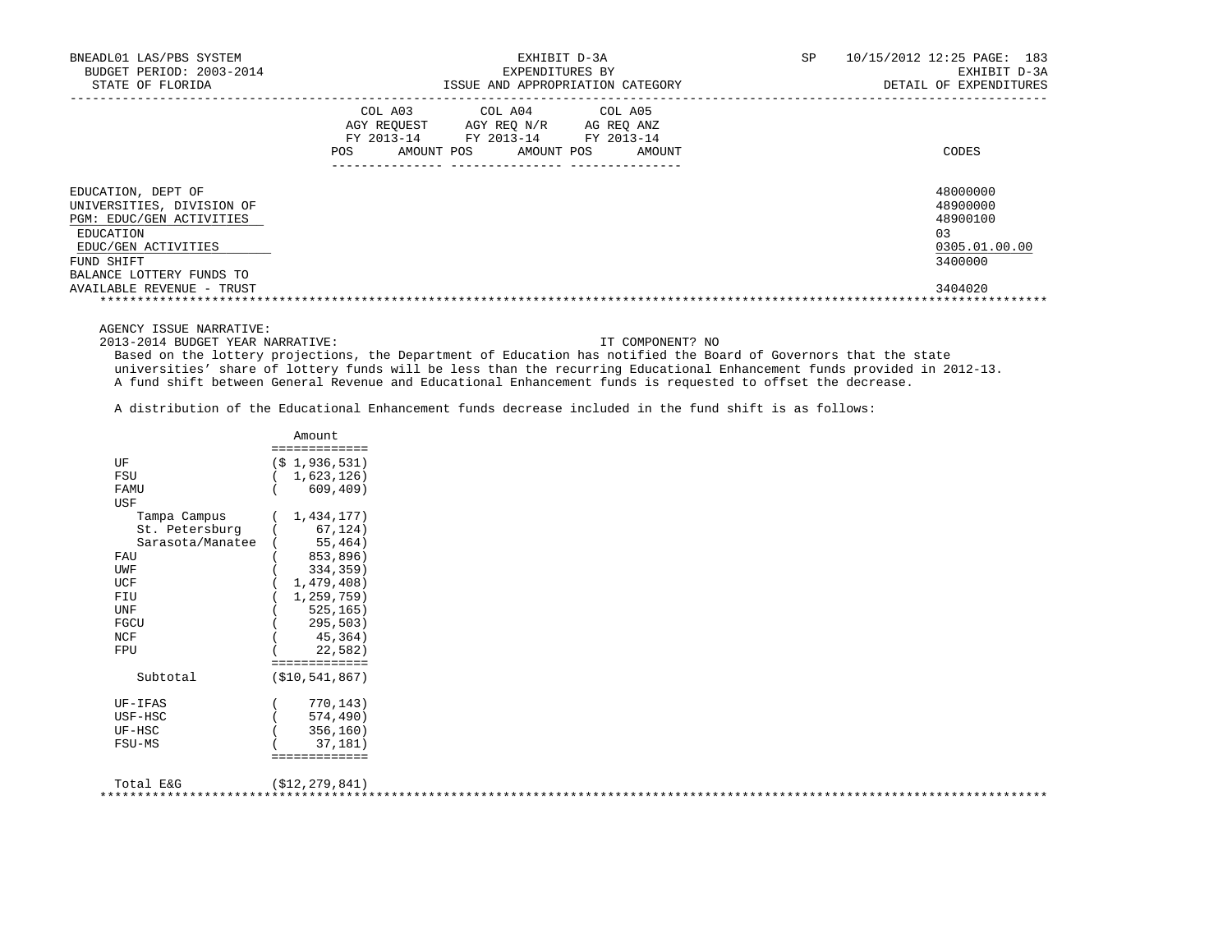| BNEADL01 LAS/PBS SYSTEM<br>BUDGET PERIOD: 2003-2014<br>STATE OF FLORIDA                                                                                                                                                  |           | EXHIBIT D-3A<br>EXPENDITURES BY<br>ISSUE AND APPROPRIATION CATEGORY                                                                                                                                                                                                                                                                                                                                                                                                                                                                                                                                                                                                                                                                             | SP               | 10/15/2012 12:25 PAGE: 184<br>EXHIBIT D-3A<br>DETAIL OF EXPENDITURES                              |
|--------------------------------------------------------------------------------------------------------------------------------------------------------------------------------------------------------------------------|-----------|-------------------------------------------------------------------------------------------------------------------------------------------------------------------------------------------------------------------------------------------------------------------------------------------------------------------------------------------------------------------------------------------------------------------------------------------------------------------------------------------------------------------------------------------------------------------------------------------------------------------------------------------------------------------------------------------------------------------------------------------------|------------------|---------------------------------------------------------------------------------------------------|
|                                                                                                                                                                                                                          | POS       | COL A03<br>COL A04<br>COL A05<br>$\begin{tabular}{lllllll} AGY \quad REGUEST \quad & AGY \quad REG \quad N/R \quad & AG \quad REG \quad ANZ \\ \hline \texttt{FY} \quad 2013\texttt{-}14 & \texttt{FY} \quad 2013\texttt{-}14 & \texttt{FY} \quad 2013\texttt{-}14 \\ \end{tabular}$<br>AMOUNT POS<br>AMOUNT POS                                                                                                                                                                                                                                                                                                                                                                                                                                | AMOUNT           | CODES                                                                                             |
| EDUCATION, DEPT OF<br>UNIVERSITIES, DIVISION OF<br>PGM: EDUC/GEN ACTIVITIES<br>EDUCATION<br>EDUC/GEN ACTIVITIES<br><b>ENHANCEMENTS</b><br>MOFFITT CANCER CENTER<br>AID TO LOCAL GOVERNMENTS<br>G/A-MOFFITT CANCER CENTER |           |                                                                                                                                                                                                                                                                                                                                                                                                                                                                                                                                                                                                                                                                                                                                                 |                  | 48000000<br>48900000<br>48900100<br>03<br>0305.01.00.00<br>4000000<br>4000410<br>050000<br>050333 |
| GENERAL REVENUE FUND                                                                                                                                                                                                     | $-$ STATE | 3,323,070                                                                                                                                                                                                                                                                                                                                                                                                                                                                                                                                                                                                                                                                                                                                       |                  | 1000 1                                                                                            |
| AGENCY ISSUE NARRATIVE:<br>2013-2014 BUDGET YEAR NARRATIVE:                                                                                                                                                              |           | This issue requests \$3.3 million in state funds for the Moffitt Cancer Center to recruit and hire additional faculty for<br>Moffitt's Comprehensive Cancer Center Infrastructure and its Total Cancer Care database. Total Cancer Care is an<br>ambitious partnership between patients, doctors and researchers to improve all aspects of cancer prevention and care.<br>Patients participate by donating information and tissue. Researchers use the information to learn about all issues<br>related to cancer and how care can be improved. Clinicians use the information to better educate and care for patients.<br>Furthermore, Total Cancer Care addresses cancer as a public health issue and encompasses all aspects of the disease. | IT COMPONENT? NO |                                                                                                   |
| DIFFERENTIAL TUITION<br>AID TO LOCAL GOVERNMENTS<br>G/A-EDUCATION & GENERAL                                                                                                                                              |           |                                                                                                                                                                                                                                                                                                                                                                                                                                                                                                                                                                                                                                                                                                                                                 |                  | 4004940<br>050000<br>052310                                                                       |
| ED/GEN STUD & OTHR FEES TF-STATE                                                                                                                                                                                         |           | 16,343,628-                                                                                                                                                                                                                                                                                                                                                                                                                                                                                                                                                                                                                                                                                                                                     |                  | 2164 1                                                                                            |
| G/A - USF MEDICAL CENTER                                                                                                                                                                                                 |           |                                                                                                                                                                                                                                                                                                                                                                                                                                                                                                                                                                                                                                                                                                                                                 |                  | 052320                                                                                            |
| ED/GEN STUD & OTHR FEES TF-STATE                                                                                                                                                                                         |           | $232.987-$                                                                                                                                                                                                                                                                                                                                                                                                                                                                                                                                                                                                                                                                                                                                      |                  | 2164 1                                                                                            |
| TOTAL: DIFFERENTIAL TUITION<br>TOTAL ISSUE                                                                                                                                                                               |           | 16,576,615-                                                                                                                                                                                                                                                                                                                                                                                                                                                                                                                                                                                                                                                                                                                                     |                  | 4004940                                                                                           |
| AGENCY ISSUE NARRATIVE:<br>2013-2014 BUDGET YEAR NARRATIVE:                                                                                                                                                              |           | This issue requests a reduction of (\$16.5) million in tuition differential budget authority from the from the total                                                                                                                                                                                                                                                                                                                                                                                                                                                                                                                                                                                                                            | IT COMPONENT? NO |                                                                                                   |

 amount of student tuition appropriated by the legislature to the System for FY 2012-2013 to align with the tuition differential increases approved by the Board in June of 2012.

The amounts by institution are as follows: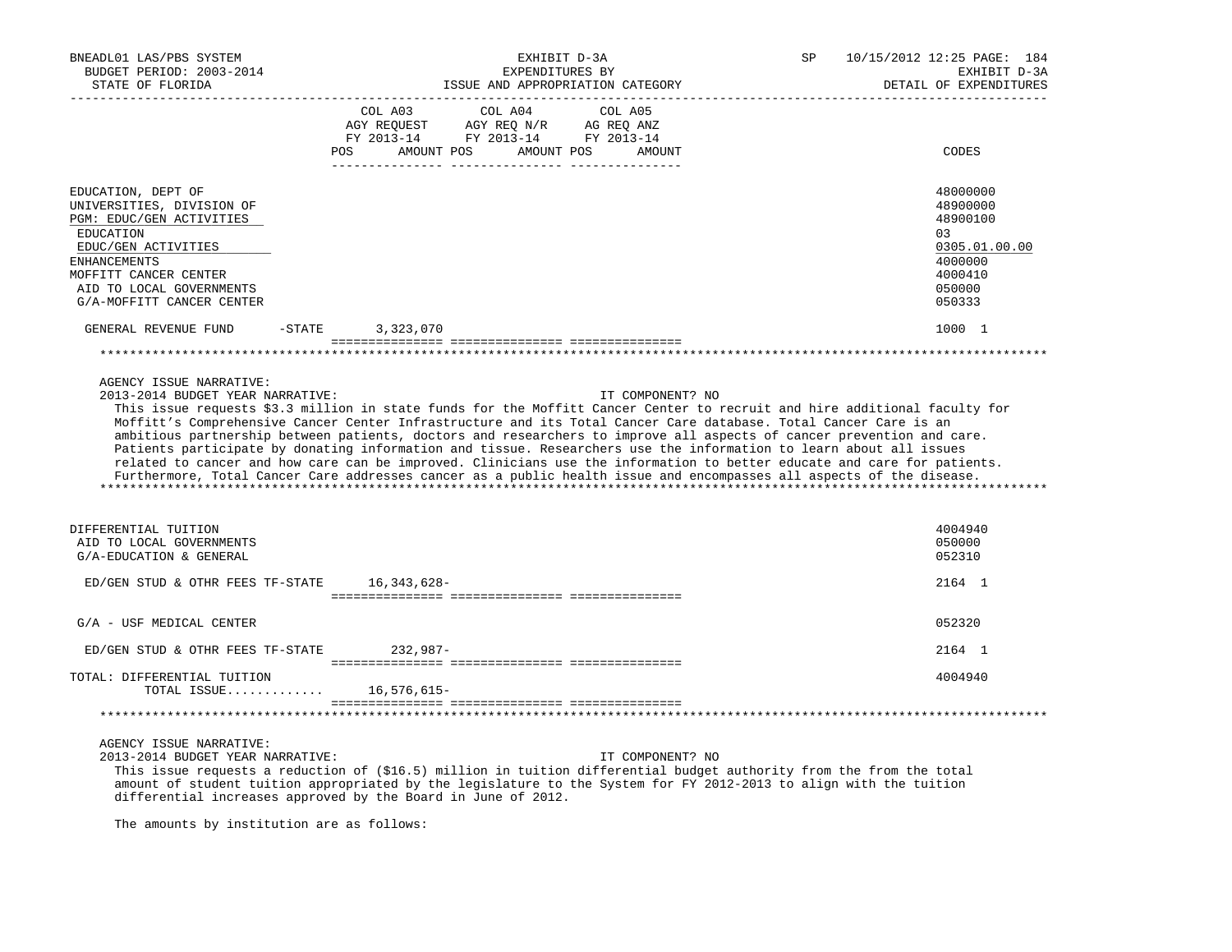| BNEADL01 LAS/PBS SYSTEM<br>BUDGET PERIOD: 2003-2014<br>STATE OF FLORIDA<br>---------------------------                                                                                                                                                                                                                                                                                                                                                                                                                                                                                                                                                                                                                                    |                  |                                                               | EXHIBIT D-3A<br>EXPENDITURES BY |                   | SP | _______________________ | 10/15/2012 12:25 PAGE: 185<br>EXHIBIT D-3A<br>DETAIL OF EXPENDITURES          |
|-------------------------------------------------------------------------------------------------------------------------------------------------------------------------------------------------------------------------------------------------------------------------------------------------------------------------------------------------------------------------------------------------------------------------------------------------------------------------------------------------------------------------------------------------------------------------------------------------------------------------------------------------------------------------------------------------------------------------------------------|------------------|---------------------------------------------------------------|---------------------------------|-------------------|----|-------------------------|-------------------------------------------------------------------------------|
|                                                                                                                                                                                                                                                                                                                                                                                                                                                                                                                                                                                                                                                                                                                                           | COL A03          | FY 2013-14 FY 2013-14 FY 2013-14<br>POS AMOUNT POS AMOUNT POS | COL A04                         | COL A05<br>AMOUNT |    |                         | CODES                                                                         |
| EDUCATION, DEPT OF<br>UNIVERSITIES, DIVISION OF<br>PGM: EDUC/GEN ACTIVITIES<br>EDUCATION<br>EDUC/GEN ACTIVITIES<br><b>ENHANCEMENTS</b><br>DIFFERENTIAL TUITION                                                                                                                                                                                                                                                                                                                                                                                                                                                                                                                                                                            |                  |                                                               |                                 |                   |    |                         | 48000000<br>48900000<br>48900100<br>03<br>0305.01.00.00<br>4000000<br>4004940 |
| University of Florida: \$(6,924,760)<br>Florida State University: \$(2,150,994)<br>Florida A&M University: \$(960,855)<br>University of South Florida: \$(4,261,763)<br>University of South Florida - Health Science Center: \$(232,987)<br>University of West Florida: \$(262,875)<br>University of North Florida: \$(788,672)<br>Florida Gulf Coast University: \$(993,709)                                                                                                                                                                                                                                                                                                                                                             |                  |                                                               |                                 |                   |    |                         |                                                                               |
| Total: $$(16, 576, 615)$                                                                                                                                                                                                                                                                                                                                                                                                                                                                                                                                                                                                                                                                                                                  |                  |                                                               |                                 |                   |    |                         |                                                                               |
| INSTITUTE FOR HUMAN AND MACHINE<br>COGNITION<br>AID TO LOCAL GOVERNMENTS<br>G/A-INST HUMAN & MACH COGN                                                                                                                                                                                                                                                                                                                                                                                                                                                                                                                                                                                                                                    |                  |                                                               |                                 |                   |    |                         | 4005845<br>050000<br>052353                                                   |
| GENERAL REVENUE FUND                                                                                                                                                                                                                                                                                                                                                                                                                                                                                                                                                                                                                                                                                                                      | $-STATE$ 260,816 |                                                               |                                 |                   |    |                         | 1000 1                                                                        |
|                                                                                                                                                                                                                                                                                                                                                                                                                                                                                                                                                                                                                                                                                                                                           |                  |                                                               |                                 |                   |    |                         |                                                                               |
| AGENCY ISSUE NARRATIVE:<br>2013-2014 BUDGET YEAR NARRATIVE:<br>This issue requests \$260,816 in state funds for the Institute of Human& Machine Cognition (IHMC) to enhance its current<br>research operations and expand in critical areas including advanced cognitive assistance technologies for wounded service<br>members, network security, critical infrastructure protection and sustainable energy modeling and simulation in both<br>Pensacola and its newest location in Ocala. Maintaining prominence in current research areas and developing strength in<br>these emerging research areas are vital to IHMC's continued growth and expansion and of critical importance to national<br>defense, security and social needs. |                  |                                                               |                                 | IT COMPONENT? NO  |    |                         |                                                                               |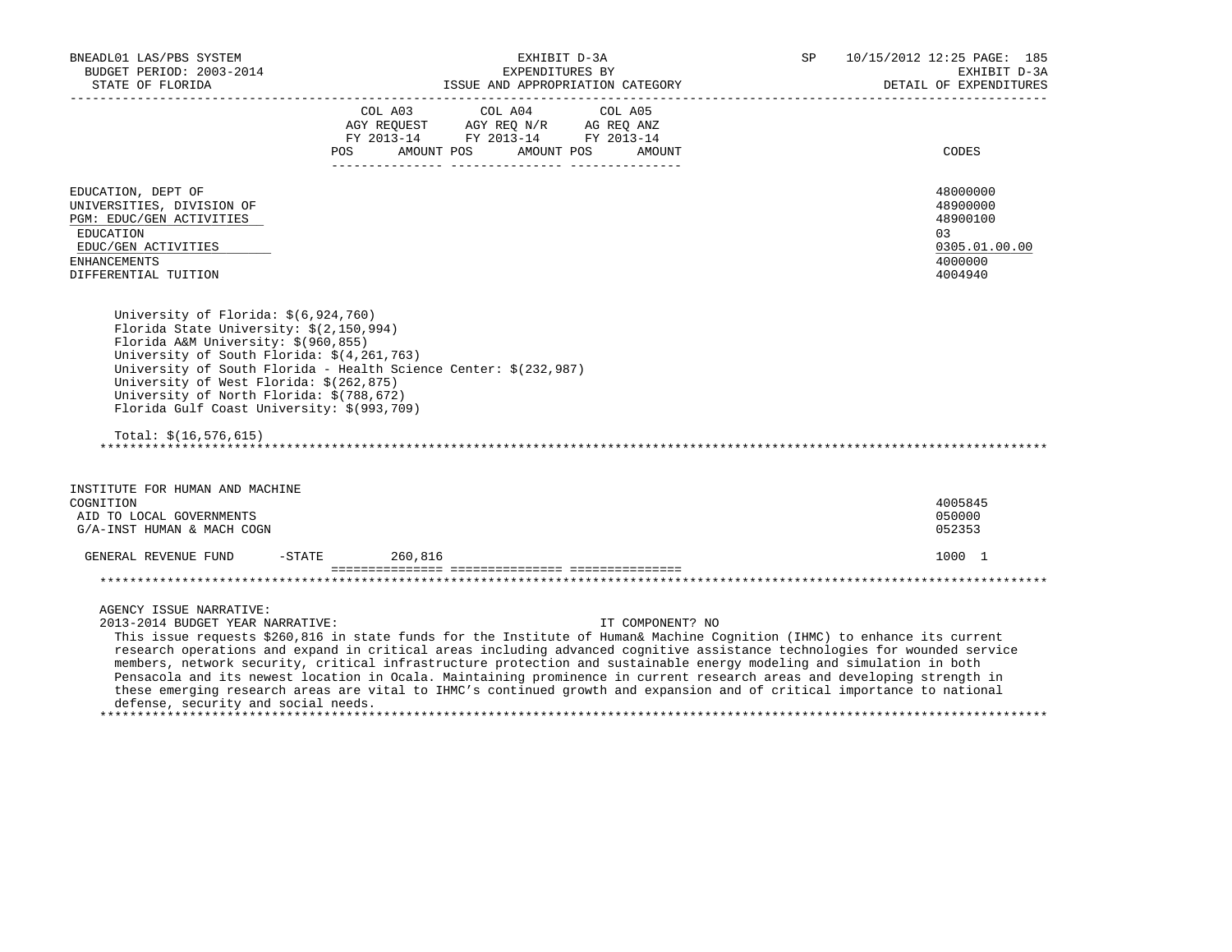| BNEADL01 LAS/PBS SYSTEM<br>BUDGET PERIOD: 2003-2014<br>STATE OF FLORIDA                                                                                               |           |                              | EXHIBIT D-3A<br>EXPENDITURES BY<br>ISSUE AND APPROPRIATION CATEGORY | 10/15/2012 12:25 PAGE: 186<br>SP and the set of the set of the set of the set of the set of the set of the set of the set of the set of the set of the set of the set of the set of the set of the set of the set of the set of the set of the set of the se<br>EXHIBIT D-3A<br>DETAIL OF EXPENDITURES |                                                          |  |
|-----------------------------------------------------------------------------------------------------------------------------------------------------------------------|-----------|------------------------------|---------------------------------------------------------------------|--------------------------------------------------------------------------------------------------------------------------------------------------------------------------------------------------------------------------------------------------------------------------------------------------------|----------------------------------------------------------|--|
|                                                                                                                                                                       |           | COL A03<br>POS<br>AMOUNT POS | COL A04<br>COL A05<br>AMOUNT POS<br>AMOUNT                          |                                                                                                                                                                                                                                                                                                        | CODES                                                    |  |
| EDUCATION, DEPT OF<br>UNIVERSITIES, DIVISION OF<br>PGM: EDUC/GEN ACTIVITIES<br>EDUCATION<br>EDUC/GEN ACTIVITIES                                                       |           |                              |                                                                     |                                                                                                                                                                                                                                                                                                        | 48000000<br>48900000<br>48900100<br>0.3<br>0305.01.00.00 |  |
| FLORIDA RETIREMENT SYSTEM<br>SAVING ADJUSTMENT<br>STATE UNIVERSITY SYSTEM RETIREMENT<br>- TECHNICAL ADJUSTMENT<br>AID TO LOCAL GOVERNMENTS<br>G/A-EDUCATION & GENERAL |           |                              |                                                                     |                                                                                                                                                                                                                                                                                                        | 4900000<br>4900100<br>050000<br>052310                   |  |
| GENERAL REVENUE FUND                                                                                                                                                  | $-$ STATE | 6,032,633                    |                                                                     |                                                                                                                                                                                                                                                                                                        | 1000 1                                                   |  |
| $G/A-IFAS$                                                                                                                                                            |           |                              |                                                                     |                                                                                                                                                                                                                                                                                                        | 052315                                                   |  |
| GENERAL REVENUE FUND                                                                                                                                                  |           | $-$ STATE 134,555            |                                                                     |                                                                                                                                                                                                                                                                                                        | 1000 1                                                   |  |
| G/A - USF MEDICAL CENTER                                                                                                                                              |           |                              |                                                                     |                                                                                                                                                                                                                                                                                                        | 052320                                                   |  |
| GENERAL REVENUE FUND                                                                                                                                                  |           | -STATE 880,996               |                                                                     |                                                                                                                                                                                                                                                                                                        | 1000 1                                                   |  |
| $G/A$ - UF HEALTH CENTER                                                                                                                                              |           |                              |                                                                     |                                                                                                                                                                                                                                                                                                        | 052325                                                   |  |
| GENERAL REVENUE FUND                                                                                                                                                  | $-$ STATE | 6,037,860                    |                                                                     |                                                                                                                                                                                                                                                                                                        | 1000 1                                                   |  |
| G/A - FSU MEDICAL SCHOOL                                                                                                                                              |           |                              |                                                                     |                                                                                                                                                                                                                                                                                                        | 052335                                                   |  |
| GENERAL REVENUE FUND                                                                                                                                                  |           | -STATE 137,907               |                                                                     |                                                                                                                                                                                                                                                                                                        | 1000 1                                                   |  |
| UCF MEDICAL SCHOOL                                                                                                                                                    |           |                              |                                                                     |                                                                                                                                                                                                                                                                                                        | 052337                                                   |  |
| GENERAL REVENUE FUND                                                                                                                                                  |           | $-STATE$<br>18,301           |                                                                     |                                                                                                                                                                                                                                                                                                        | 1000 1                                                   |  |
| FIU MEDICAL SCHOOL                                                                                                                                                    |           |                              |                                                                     |                                                                                                                                                                                                                                                                                                        | 052339                                                   |  |
| GENERAL REVENUE FUND                                                                                                                                                  |           | $-$ STATE 15, 317            |                                                                     |                                                                                                                                                                                                                                                                                                        | 1000 1                                                   |  |
| TOTAL: STATE UNIVERSITY SYSTEM RETIREMENT<br>- TECHNICAL ADJUSTMENT                                                                                                   |           |                              |                                                                     |                                                                                                                                                                                                                                                                                                        | 4900100                                                  |  |
| TOTAL ISSUE                                                                                                                                                           |           | 13,257,569                   |                                                                     |                                                                                                                                                                                                                                                                                                        |                                                          |  |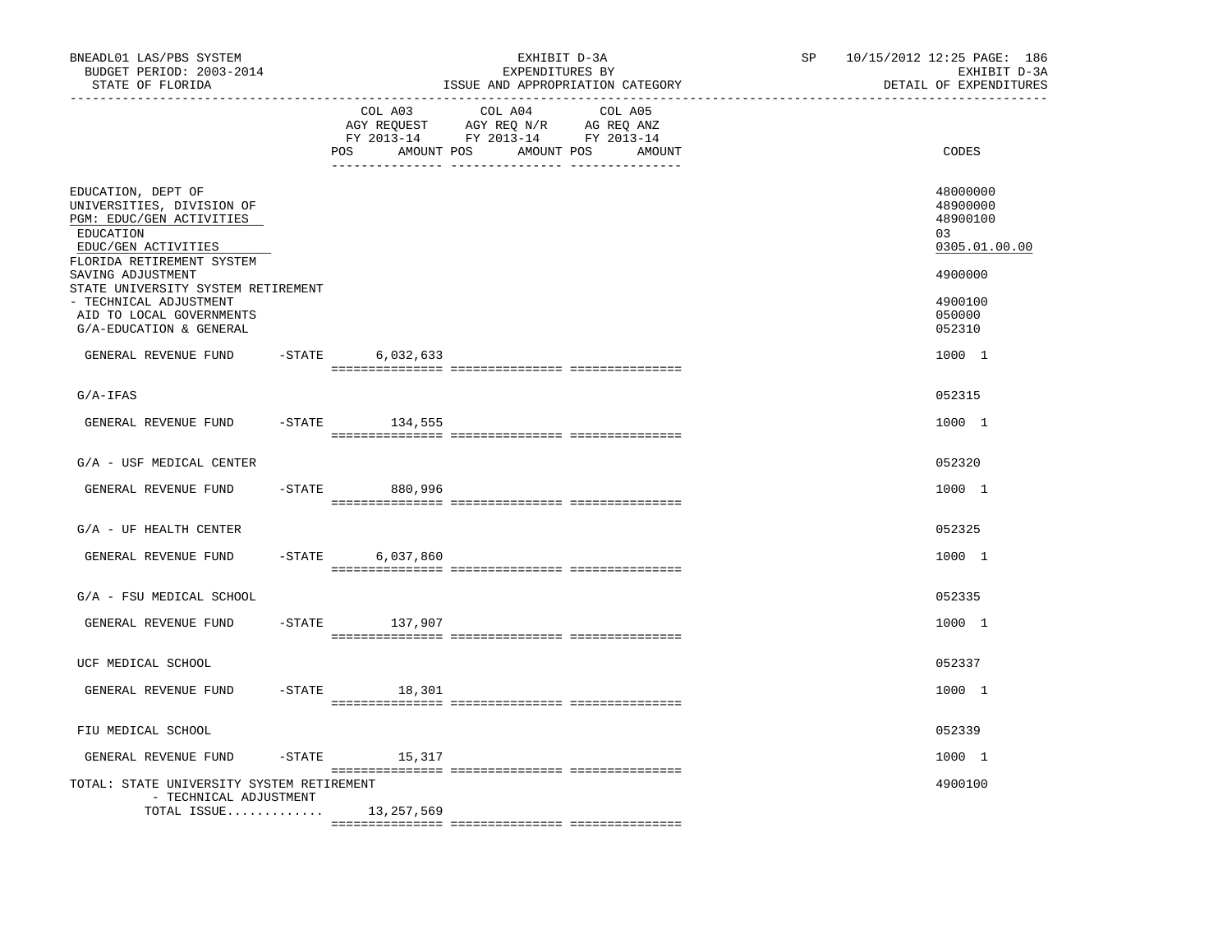| BNEADL01 LAS/PBS SYSTEM<br>BUDGET PERIOD: 2003-2014                                                                                                                                                                                                                                                                                                                                                                                                                                                                                                                                                                                                                                                                                                                                                                                                                                                                                                                                                                                                                                                                                                                                                                                                                                                 |                                                                                                               | EXHIBIT D-3A<br>EXPENDITURES BY | SP                               | 10/15/2012 12:25 PAGE: 187<br>EXHIBIT D-3A |                                                         |
|-----------------------------------------------------------------------------------------------------------------------------------------------------------------------------------------------------------------------------------------------------------------------------------------------------------------------------------------------------------------------------------------------------------------------------------------------------------------------------------------------------------------------------------------------------------------------------------------------------------------------------------------------------------------------------------------------------------------------------------------------------------------------------------------------------------------------------------------------------------------------------------------------------------------------------------------------------------------------------------------------------------------------------------------------------------------------------------------------------------------------------------------------------------------------------------------------------------------------------------------------------------------------------------------------------|---------------------------------------------------------------------------------------------------------------|---------------------------------|----------------------------------|--------------------------------------------|---------------------------------------------------------|
| STATE OF FLORIDA                                                                                                                                                                                                                                                                                                                                                                                                                                                                                                                                                                                                                                                                                                                                                                                                                                                                                                                                                                                                                                                                                                                                                                                                                                                                                    |                                                                                                               |                                 | ISSUE AND APPROPRIATION CATEGORY |                                            | DETAIL OF EXPENDITURES                                  |
|                                                                                                                                                                                                                                                                                                                                                                                                                                                                                                                                                                                                                                                                                                                                                                                                                                                                                                                                                                                                                                                                                                                                                                                                                                                                                                     | COL A03<br>AGY REQUEST AGY REQ N/R AG REQ ANZ<br>FY 2013-14 FY 2013-14 FY 2013-14<br>AMOUNT POS<br><b>POS</b> | COL A04<br>AMOUNT POS           | COL A05<br>AMOUNT                |                                            | CODES                                                   |
| EDUCATION, DEPT OF<br>UNIVERSITIES, DIVISION OF<br>PGM: EDUC/GEN ACTIVITIES<br>EDUCATION<br>EDUC/GEN ACTIVITIES<br>FLORIDA RETIREMENT SYSTEM                                                                                                                                                                                                                                                                                                                                                                                                                                                                                                                                                                                                                                                                                                                                                                                                                                                                                                                                                                                                                                                                                                                                                        |                                                                                                               |                                 |                                  |                                            | 48000000<br>48900000<br>48900100<br>03<br>0305.01.00.00 |
| SAVING ADJUSTMENT<br>STATE UNIVERSITY SYSTEM RETIREMENT<br>- TECHNICAL ADJUSTMENT                                                                                                                                                                                                                                                                                                                                                                                                                                                                                                                                                                                                                                                                                                                                                                                                                                                                                                                                                                                                                                                                                                                                                                                                                   |                                                                                                               |                                 |                                  |                                            | 4900000<br>4900100                                      |
|                                                                                                                                                                                                                                                                                                                                                                                                                                                                                                                                                                                                                                                                                                                                                                                                                                                                                                                                                                                                                                                                                                                                                                                                                                                                                                     |                                                                                                               |                                 |                                  |                                            |                                                         |
| This issue requests \$13,257,569 for a technical adjustment to the state university system base funding for employer<br>retirement contributions. The 2012 Legislature passed into law changes in employer contribution rates for fiscal year<br>2012-2013 for certain retirement classes in the Florida Retirement System (FRS). In order to adjust base funding for the<br>state universities to reflect the rate changes, Legislative staff utilized the FRS employment file which contains<br>employees from all employment sources including positions that are funded from federal and private grants, contracts,<br>self-generated auxiliary operations, local fund intercollegiate athletics revenues, and student activity fees.<br>This technical adjustment request reflects the difference in the original 2012-2013 retirement reduction based on the FRS<br>employment file, and what the recommended adjustment would have been if the historical method of using the state<br>university system Salary Category Detail File, which contains only education and general funded positions, was utilized<br>as the basis for employee salary rate for the calculations. The adjustment is calculated as:<br>Original retirement reduction as calculated using the FRS employment file: |                                                                                                               |                                 |                                  | \$(32,988,000)                             |                                                         |
| Revised calculations utilizing the December 2011 SUS Salary Category Detail File: \$(19,730,431)                                                                                                                                                                                                                                                                                                                                                                                                                                                                                                                                                                                                                                                                                                                                                                                                                                                                                                                                                                                                                                                                                                                                                                                                    |                                                                                                               |                                 |                                  | $- - - - - - - - - -$                      |                                                         |
| Technical adjustment needed to adjust base funding:                                                                                                                                                                                                                                                                                                                                                                                                                                                                                                                                                                                                                                                                                                                                                                                                                                                                                                                                                                                                                                                                                                                                                                                                                                                 |                                                                                                               |                                 |                                  | \$13,257,569<br><b>EEEEEEEEE</b>           |                                                         |
|                                                                                                                                                                                                                                                                                                                                                                                                                                                                                                                                                                                                                                                                                                                                                                                                                                                                                                                                                                                                                                                                                                                                                                                                                                                                                                     |                                                                                                               |                                 |                                  |                                            |                                                         |
| <b>ENHANCEMENTS</b><br>DEGREE COMPLETION INITIATIVES<br>SPECIAL CATEGORIES<br>G/A-FLA VIRTUAL CAMPUS                                                                                                                                                                                                                                                                                                                                                                                                                                                                                                                                                                                                                                                                                                                                                                                                                                                                                                                                                                                                                                                                                                                                                                                                |                                                                                                               |                                 |                                  |                                            | 5100000<br>5103100<br>100000<br>104048                  |
| GENERAL REVENUE FUND<br>$-$ STATE                                                                                                                                                                                                                                                                                                                                                                                                                                                                                                                                                                                                                                                                                                                                                                                                                                                                                                                                                                                                                                                                                                                                                                                                                                                                   | 1,250,000                                                                                                     |                                 |                                  |                                            | 1000 1                                                  |
|                                                                                                                                                                                                                                                                                                                                                                                                                                                                                                                                                                                                                                                                                                                                                                                                                                                                                                                                                                                                                                                                                                                                                                                                                                                                                                     |                                                                                                               |                                 |                                  |                                            |                                                         |
| AGENCY ISSUE NARRATIVE:<br>2013-2014 BUDGET YEAR NARRATIVE:                                                                                                                                                                                                                                                                                                                                                                                                                                                                                                                                                                                                                                                                                                                                                                                                                                                                                                                                                                                                                                                                                                                                                                                                                                         |                                                                                                               |                                 | IT COMPONENT? NO                 |                                            |                                                         |

 An increase of \$1,250,000 is requested to support Degree Completion Initiatives to help Florida citizens complete a baccalaureate degree. Funds will support the Florida College System and the State University System by providing a single point of access to distance learning information and courses, library support services, and online advising services for students. These initiatives will help maintain affordability and access, improve postsecondary completion rates, and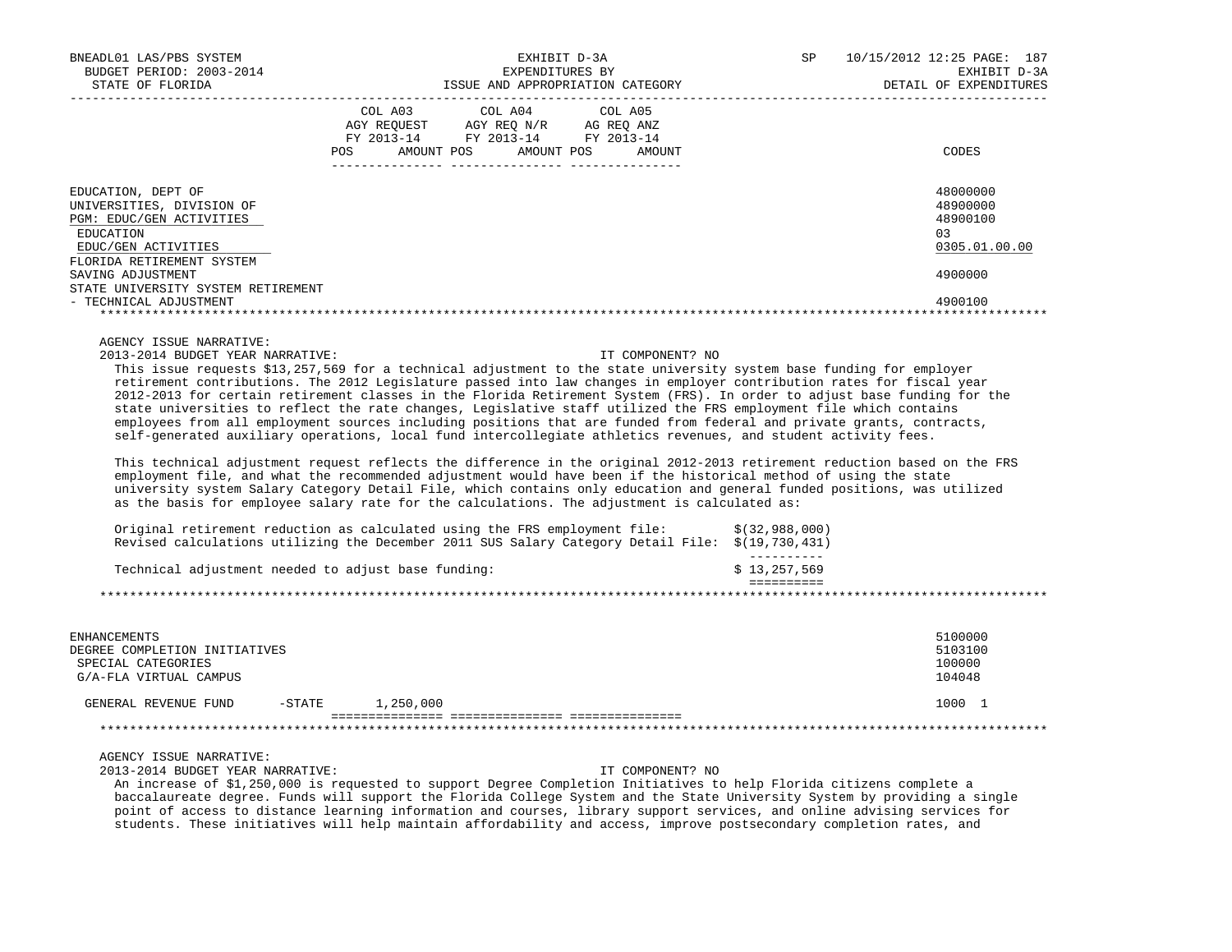| BNEADL01 LAS/PBS SYSTEM<br>BUDGET PERIOD: 2003-2014<br>STATE OF FLORIDA                                                                                                 |                              | EXHIBIT D-3A<br>EXPENDITURES BY<br>ISSUE AND APPROPRIATION CATEGORY                                                                                                                                                                                                                                                                                                                                                                                                                                                       | SP | 10/15/2012 12:25 PAGE: 188<br>EXHIBIT D-3A<br>DETAIL OF EXPENDITURES          |
|-------------------------------------------------------------------------------------------------------------------------------------------------------------------------|------------------------------|---------------------------------------------------------------------------------------------------------------------------------------------------------------------------------------------------------------------------------------------------------------------------------------------------------------------------------------------------------------------------------------------------------------------------------------------------------------------------------------------------------------------------|----|-------------------------------------------------------------------------------|
|                                                                                                                                                                         | COL A03<br>AMOUNT POS<br>POS | COL A04<br>COL A05<br>AGY REQUEST AGY REQ N/R AG REQ ANZ<br>FY 2013-14 FY 2013-14 FY 2013-14<br>AMOUNT POS<br>AMOUNT                                                                                                                                                                                                                                                                                                                                                                                                      |    | CODES                                                                         |
| EDUCATION, DEPT OF<br>UNIVERSITIES, DIVISION OF<br>PGM: EDUC/GEN ACTIVITIES<br>EDUCATION<br>EDUC/GEN ACTIVITIES<br><b>ENHANCEMENTS</b><br>DEGREE COMPLETION INITIATIVES |                              | improve employment outcomes for postsecondary students. Funding will also provide for marketing of the program and the                                                                                                                                                                                                                                                                                                                                                                                                    |    | 48000000<br>48900000<br>48900100<br>03<br>0305.01.00.00<br>5100000<br>5103100 |
| Florida Virtual Campus (FLVC).<br>included in the State University System Legislative Budget Request.                                                                   |                              | Funding for the FLVC is appropriated one-half in the Florida College System budget and one-half in the State University<br>System budget. The total requested increase for Degree Completion Initiatives is \$2,500,000, with half of the request                                                                                                                                                                                                                                                                         |    |                                                                               |
| TRANSFERS<br>TRANSFER BUDGET AUTHORITY FROM<br>FLORIDA POLYTECHNIC UNIVERSITY TO                                                                                        |                              |                                                                                                                                                                                                                                                                                                                                                                                                                                                                                                                           |    | 6400000                                                                       |
| UNIVERSITY OF SOUTH FLORIDA TAMPA<br>CAMPUS<br>AID TO LOCAL GOVERNMENTS<br>G/A-EDUCATION & GENERAL                                                                      |                              |                                                                                                                                                                                                                                                                                                                                                                                                                                                                                                                           |    | 6403270<br>050000<br>052310                                                   |
| ED/GEN STUD & OTHR FEES TF-STATE                                                                                                                                        | $6,028,073-$                 |                                                                                                                                                                                                                                                                                                                                                                                                                                                                                                                           |    | 2164 1                                                                        |
| AGENCY ISSUE NARRATIVE:<br>2013-2014 BUDGET YEAR NARRATIVE:<br>during the 2013-14 academic year.                                                                        |                              | IT COMPONENT? NO<br>This issue requests a transfer of \$6,028,073 in tuition budget authority from Florida Polytechnic University to the<br>University of South Florida (USF) - Tampa Campus. This transfer is associated with the "teach-out" of students enrolled<br>at the previous University of South Florida Polytecnic Campus that are to be afforded the opportunity to complete their<br>degrees at USF pursuant to 2012 Senate Bill 1994. There will be no student enrollment at Florida Polytechnic University |    |                                                                               |
|                                                                                                                                                                         |                              |                                                                                                                                                                                                                                                                                                                                                                                                                                                                                                                           |    |                                                                               |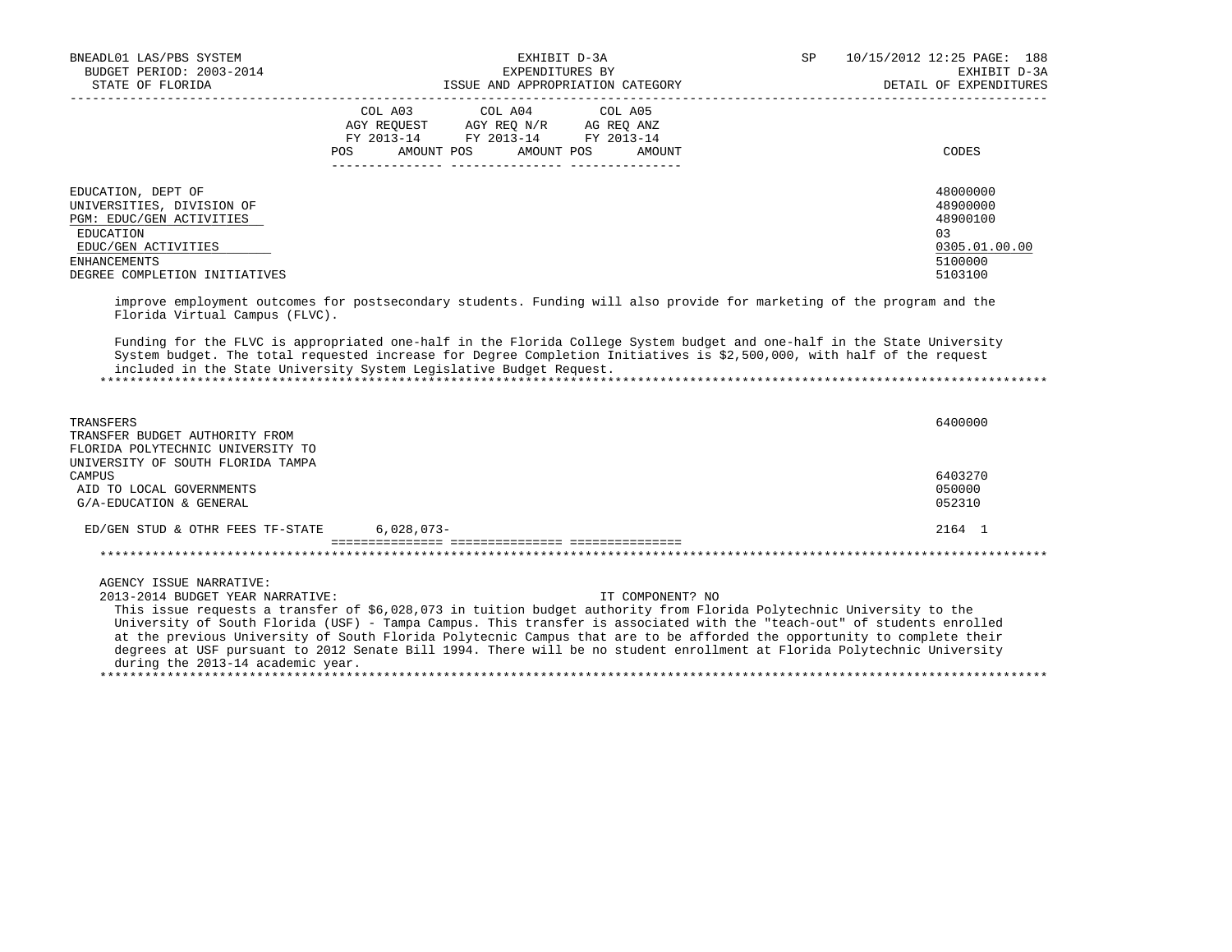| BNEADL01 LAS/PBS SYSTEM<br>BUDGET PERIOD: 2003-2014<br>STATE OF FLORIDA                                                                                                                                                                                                                                                                                                                                                                                                                                                                                                                                   |                                                                                          | EXHIBIT D-3A<br>EXPENDITURES BY       | ISSUE AND APPROPRIATION CATEGORY | SP | 10/15/2012 12:25 PAGE: 189<br>EXHIBIT D-3A<br>DETAIL OF EXPENDITURES |
|-----------------------------------------------------------------------------------------------------------------------------------------------------------------------------------------------------------------------------------------------------------------------------------------------------------------------------------------------------------------------------------------------------------------------------------------------------------------------------------------------------------------------------------------------------------------------------------------------------------|------------------------------------------------------------------------------------------|---------------------------------------|----------------------------------|----|----------------------------------------------------------------------|
|                                                                                                                                                                                                                                                                                                                                                                                                                                                                                                                                                                                                           | AGY REQUEST AGY REQ N/R AG REQ ANZ<br>FY 2013-14 FY 2013-14 FY 2013-14<br>POS AMOUNT POS | COL A03 COL A04 COL A05<br>AMOUNT POS | AMOUNT                           |    | CODES                                                                |
| EDUCATION, DEPT OF<br>UNIVERSITIES, DIVISION OF<br>PGM: EDUC/GEN ACTIVITIES<br>EDUCATION<br>EDUC/GEN ACTIVITIES<br>TRANSFERS<br>TRANSFER BUDGET AUTHORITY TO<br>UNIVERSITY OF SOUTH FLORIDA TAMPA                                                                                                                                                                                                                                                                                                                                                                                                         |                                                                                          |                                       |                                  |    | 48000000<br>48900000<br>48900100<br>0.3<br>0305.01.00.00<br>6400000  |
| CAMPUS FROM FLORIDA POLYTECHNIC<br>UNIVERSITY<br>AID TO LOCAL GOVERNMENTS<br>G/A-EDUCATION & GENERAL                                                                                                                                                                                                                                                                                                                                                                                                                                                                                                      |                                                                                          |                                       |                                  |    | 6403280<br>050000<br>052310                                          |
| ED/GEN STUD & OTHR FEES TF-STATE 6,028,073                                                                                                                                                                                                                                                                                                                                                                                                                                                                                                                                                                |                                                                                          |                                       |                                  |    | 2164 1                                                               |
| AGENCY ISSUE NARRATIVE:<br>2013-2014 BUDGET YEAR NARRATIVE:<br>This issue requests a transfer of \$6,028,073 in tuition budget authority to the University of South Florida (USF) - Tampa<br>Campus from Florida Polytechnic University. This transfer is associated with the "teach-out" of students enrolled at the<br>previous University of South Florida Polytecnic Campus that are to be afforded the opportunity to complete their degrees<br>at USF pursuant to 2012 Senate Bill 1994. There will be no student enrollment at Florida Polytechnic University during<br>the 2013-14 academic year. |                                                                                          |                                       | IT COMPONENT? NO                 |    |                                                                      |
| TOTAL: EDUC/GEN ACTIVITIES                                                                                                                                                                                                                                                                                                                                                                                                                                                                                                                                                                                |                                                                                          |                                       |                                  |    | 0305.01.00.00                                                        |
| BY FUND TYPE<br>GENERAL REVENUE FUND<br>TRUST FUNDS                                                                                                                                                                                                                                                                                                                                                                                                                                                                                                                                                       | 2280, 369, 227 301, 230, 031<br>1960,371,017                                             |                                       |                                  |    | 1000<br>2000                                                         |
| TOTAL PROG COMP                                                                                                                                                                                                                                                                                                                                                                                                                                                                                                                                                                                           | 4240,740,244 301,230,031                                                                 |                                       |                                  |    |                                                                      |

=============== =============== ===============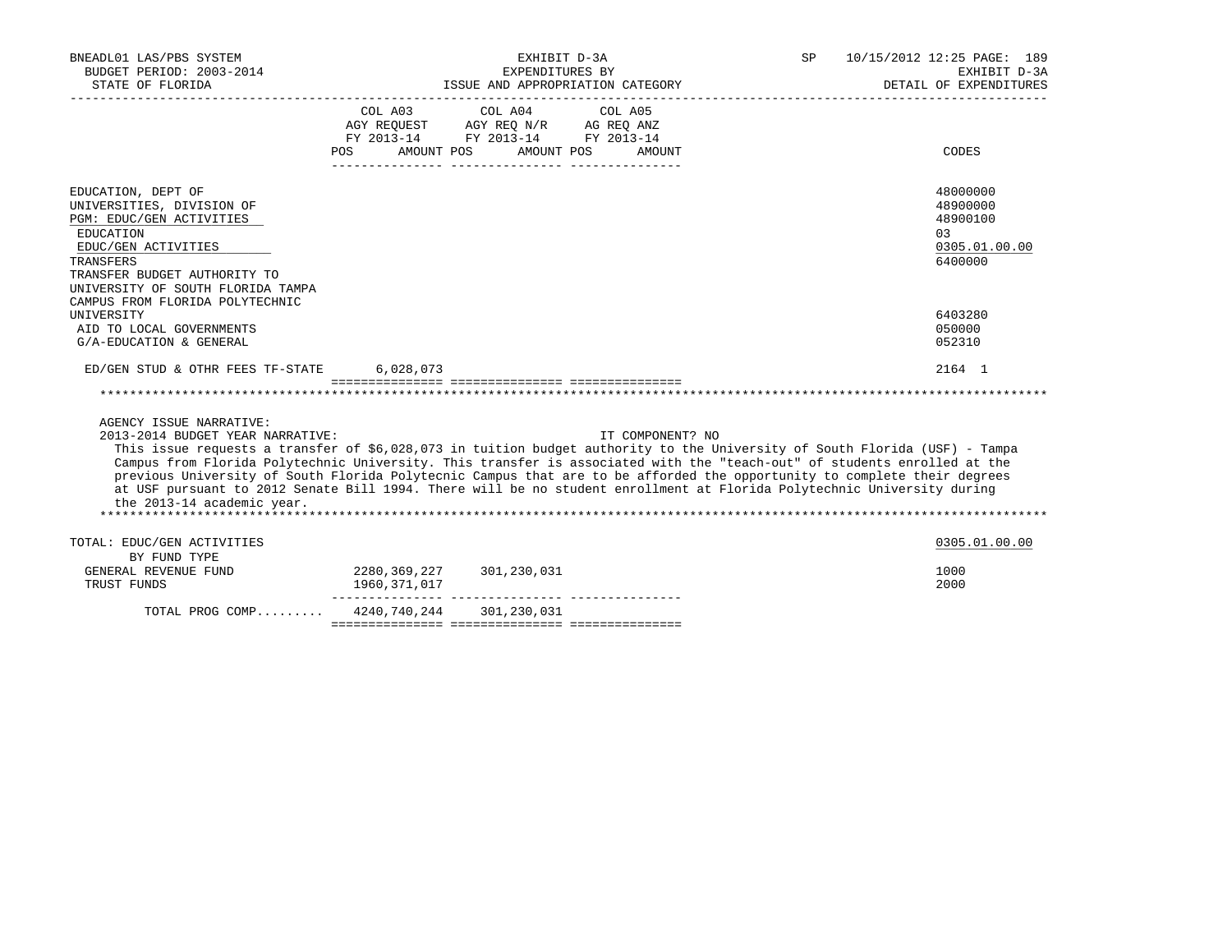| BNEADL01 LAS/PBS SYSTEM<br>BUDGET PERIOD: 2003-2014<br>STATE OF FLORIDA                                                                                                                                                             |                           | EXHIBIT D-3A<br>EXPENDITURES BY<br>ISSUE AND APPROPRIATION CATEGORY                                                       | SP <sub>2</sub> | 10/15/2012 12:25 PAGE: 190<br>EXHIBIT D-3A<br>DETAIL OF EXPENDITURES                    |
|-------------------------------------------------------------------------------------------------------------------------------------------------------------------------------------------------------------------------------------|---------------------------|---------------------------------------------------------------------------------------------------------------------------|-----------------|-----------------------------------------------------------------------------------------|
|                                                                                                                                                                                                                                     | AMOUNT POS<br>POS         | COL A03 COL A04 COL A05<br>AGY REQUEST AGY REQ N/R AG REQ ANZ<br>FY 2013-14 FY 2013-14 FY 2013-14<br>AMOUNT POS<br>AMOUNT |                 | CODES                                                                                   |
| EDUCATION, DEPT OF<br>UNIVERSITIES, DIVISION OF<br>BD OF GOVERNORS<br>GOV OPERATIONS/SUPPORT<br>EXEC LEADERSHIP/SUPPRT SVC<br>ESTIMATED EXPENDITURES<br>ESTIMATED EXPENDITURES - OPERATIONS<br>SALARY RATE<br>SALARY RATE 3,910,391 |                           |                                                                                                                           |                 | 48000000<br>48900000<br>48900300<br>16<br>1602.00.00.00<br>1000000<br>1001000<br>000000 |
| SALARIES AND BENEFITS                                                                                                                                                                                                               |                           |                                                                                                                           |                 | 010000                                                                                  |
| GENERAL REVENUE FUND -STATE $4,282,130$<br>DIV UNIV FAC CONST ADM TF -STATE 656,358                                                                                                                                                 |                           |                                                                                                                           |                 | 1000 1<br>2222 1                                                                        |
| TOTAL POSITIONS 52.00<br>TOTAL APPRO 4,938,488                                                                                                                                                                                      |                           |                                                                                                                           |                 |                                                                                         |
| OTHER PERSONAL SERVICES                                                                                                                                                                                                             |                           |                                                                                                                           |                 | 030000                                                                                  |
| GENERAL REVENUE FUND -STATE<br>DIV UNIV FAC CONST ADM TF -STATE<br>OPERATIONS AND MAINT TF -STATE                                                                                                                                   | 49,373<br>15,000<br>5,000 |                                                                                                                           |                 | 1000 1<br>2222 1<br>2516 1                                                              |
| TOTAL APPRO                                                                                                                                                                                                                         | 69,373                    |                                                                                                                           |                 |                                                                                         |
| <b>EXPENSES</b>                                                                                                                                                                                                                     |                           |                                                                                                                           |                 | 040000                                                                                  |
| GENERAL REVENUE FUND -STATE 548,977<br>DIV UNIV FAC CONST ADM TF -STATE<br>OPERATIONS AND MAINT TF -STATE                                                                                                                           | 259,799<br>12,000         |                                                                                                                           |                 | 1000 1<br>2222 1<br>2516 1                                                              |
| TOTAL APPRO                                                                                                                                                                                                                         | 820,776                   |                                                                                                                           |                 |                                                                                         |
| OPERATING CAPITAL OUTLAY                                                                                                                                                                                                            |                           |                                                                                                                           |                 | 060000                                                                                  |
| GENERAL REVENUE FUND $-$ STATE $11,782$<br>DIV UNIV FAC CONST ADM TF -STATE                                                                                                                                                         | 5,950                     |                                                                                                                           |                 | 1000 1<br>2222 1                                                                        |
| TOTAL APPRO                                                                                                                                                                                                                         | 17,732                    |                                                                                                                           |                 |                                                                                         |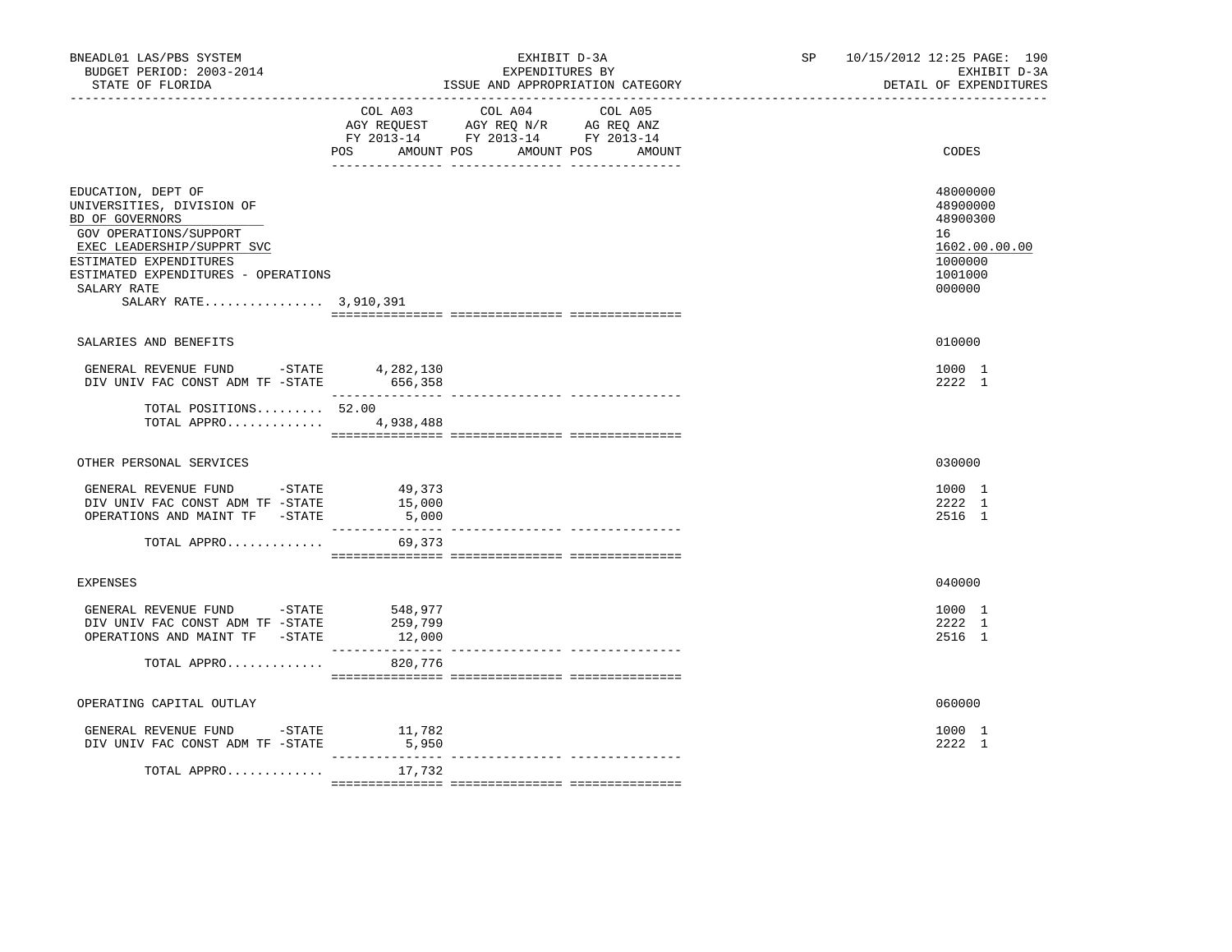|                                                                                                                                                                                                                                          |                            | EXPENDITURES BY<br>ISSUE AND APPROPRIATION CATEGORY                                                                                      | EXHIBIT D-3A<br>DETAIL OF EXPENDITURES                                                            |
|------------------------------------------------------------------------------------------------------------------------------------------------------------------------------------------------------------------------------------------|----------------------------|------------------------------------------------------------------------------------------------------------------------------------------|---------------------------------------------------------------------------------------------------|
|                                                                                                                                                                                                                                          |                            | COL A03 COL A04 COL A05<br>AGY REQUEST AGY REQ N/R AG REQ ANZ<br>FY 2013-14 FY 2013-14 FY 2013-14<br>POS AMOUNT POS AMOUNT POS<br>AMOUNT | CODES                                                                                             |
| EDUCATION, DEPT OF<br>UNIVERSITIES, DIVISION OF<br>BD OF GOVERNORS<br>GOV OPERATIONS/SUPPORT<br>EXEC LEADERSHIP/SUPPRT SVC<br>ESTIMATED EXPENDITURES<br>ESTIMATED EXPENDITURES - OPERATIONS<br>SPECIAL CATEGORIES<br>CONTRACTED SERVICES |                            |                                                                                                                                          | 48000000<br>48900000<br>48900300<br>16<br>1602.00.00.00<br>1000000<br>1001000<br>100000<br>100777 |
| GENERAL REVENUE FUND -STATE<br>DIV UNIV FAC CONST ADM TF -STATE<br>OPERATIONS AND MAINT TF -STATE                                                                                                                                        | 405,567<br>20,000<br>3,000 |                                                                                                                                          | 1000 1<br>2222 1<br>2516 1                                                                        |
| TOTAL APPRO                                                                                                                                                                                                                              | 428,567                    |                                                                                                                                          |                                                                                                   |
| TR/DMS/HR SVCS/STW CONTRCT                                                                                                                                                                                                               |                            |                                                                                                                                          | 107040                                                                                            |
| GENERAL REVENUE FUND -STATE 18,432<br>DIV UNIV FAC CONST ADM TF -STATE                                                                                                                                                                   | 2,405                      |                                                                                                                                          | 1000 1<br>2222 1                                                                                  |
| TOTAL APPRO                                                                                                                                                                                                                              | 20,837                     |                                                                                                                                          |                                                                                                   |
| DATA PROCESSING SERVICES<br>NORTHWEST REGIONAL DC                                                                                                                                                                                        |                            |                                                                                                                                          | 210000<br>210023                                                                                  |
| GENERAL REVENUE FUND                                                                                                                                                                                                                     | $-$ STATE 25,177           |                                                                                                                                          | 1000 1                                                                                            |
| TOTAL: ESTIMATED EXPENDITURES - OPERATIONS<br>TOTAL POSITIONS 52.00<br>TOTAL ISSUE 6,320,950<br>TOTAL SALARY RATE 3,910,391                                                                                                              |                            |                                                                                                                                          | 1001000                                                                                           |
| FLORIDA RETIREMENT SYSTEM<br>CONTRIBUTION ADJUSTMENT FOR<br>FISCAL YEAR 2012-2013<br>SALARIES AND BENEFITS                                                                                                                               |                            |                                                                                                                                          | 1001240<br>010000                                                                                 |
| GENERAL REVENUE FUND -STATE 6,867-<br>DIV UNIV FAC CONST ADM TF -STATE                                                                                                                                                                   | $1,053-$                   |                                                                                                                                          | 1000 1<br>2222 1                                                                                  |
| TOTAL APPRO                                                                                                                                                                                                                              | 7,920-                     |                                                                                                                                          |                                                                                                   |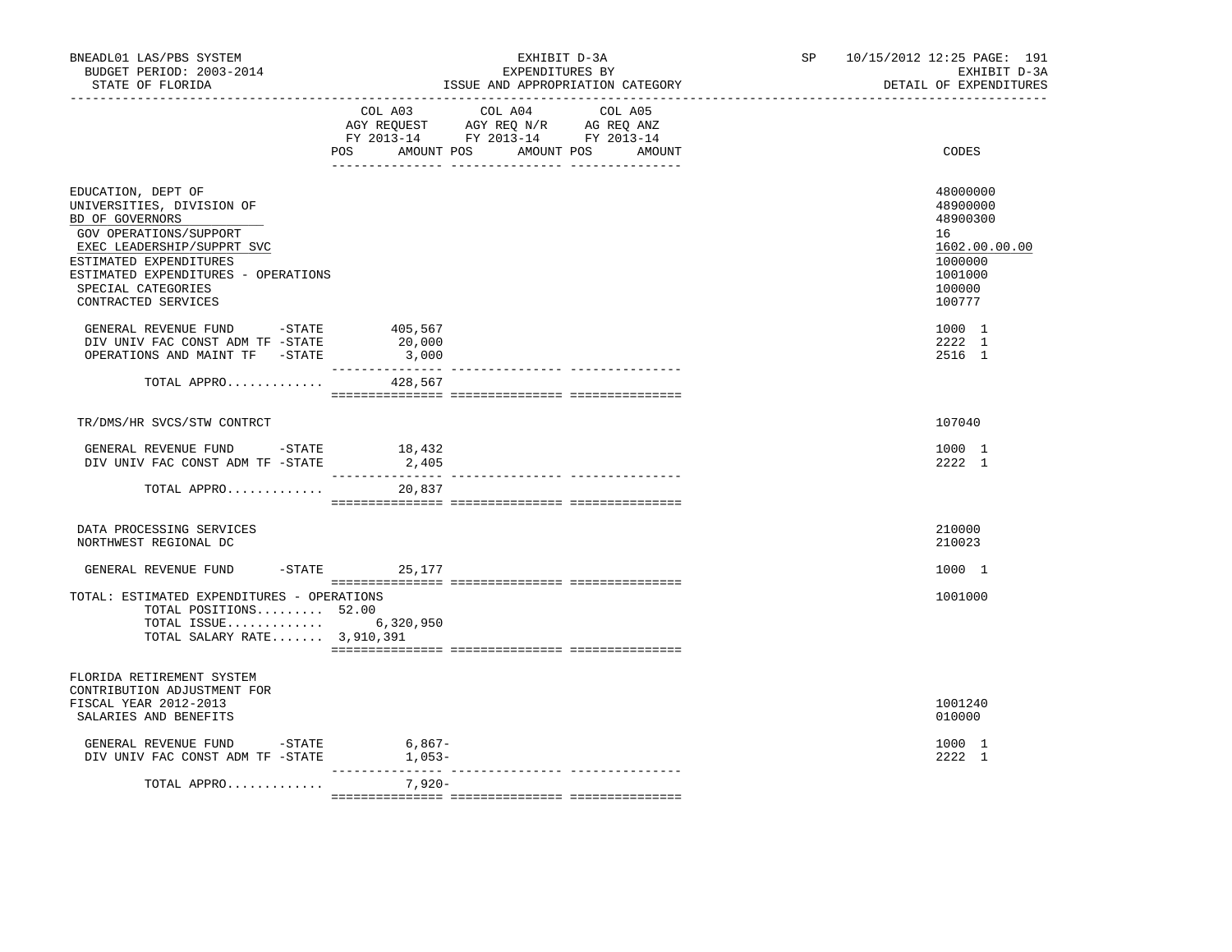| BNEADL01 LAS/PBS SYSTEM<br>BUDGET PERIOD: 2003-2014<br>STATE OF FLORIDA                                                                                                                                                | EXHIBIT D-3A<br>EXPENDITURES BY<br>ISSUE AND APPROPRIATION CATEGORY                                                                                      | SP 10/15/2012 12:25 PAGE: 192<br>EXHIBIT D-3A<br>DETAIL OF EXPENDITURES |
|------------------------------------------------------------------------------------------------------------------------------------------------------------------------------------------------------------------------|----------------------------------------------------------------------------------------------------------------------------------------------------------|-------------------------------------------------------------------------|
|                                                                                                                                                                                                                        | COL A03 COL A04<br>COL A05<br>AGY REQUEST AGY REQ N/R AG REQ ANZ<br>FY 2013-14 FY 2013-14 FY 2013-14<br><b>POS</b><br>AMOUNT POS<br>AMOUNT POS<br>AMOUNT | CODES                                                                   |
| EDUCATION, DEPT OF<br>UNIVERSITIES, DIVISION OF<br>BD OF GOVERNORS<br>GOV OPERATIONS/SUPPORT<br>EXEC LEADERSHIP/SUPPRT SVC<br>ESTIMATED EXPENDITURES<br>ADJUSTMENT TO STATE HEALTH<br>INSURANCE PREMIUM CONTRIBUTION - |                                                                                                                                                          | 48000000<br>48900000<br>48900300<br>16<br>1602.00.00.00<br>1000000      |
| FISCAL YEAR 2012-13<br>SALARIES AND BENEFITS                                                                                                                                                                           |                                                                                                                                                          | 1001830<br>010000                                                       |
| GENERAL REVENUE FUND -STATE<br>DIV UNIV FAC CONST ADM TF -STATE                                                                                                                                                        | 5,923<br>908<br>___________                                                                                                                              | 1000 1<br>2222 1                                                        |
| TOTAL APPRO                                                                                                                                                                                                            | 6,831                                                                                                                                                    |                                                                         |
| REALLOCATION OF HUMAN RESOURCES<br>OUTSOURCING<br>SPECIAL CATEGORIES<br>TR/DMS/HR SVCS/STW CONTRCT                                                                                                                     |                                                                                                                                                          | 1005900<br>100000<br>107040                                             |
| GENERAL REVENUE FUND -STATE 2,161-<br>DIV UNIV FAC CONST ADM TF -STATE                                                                                                                                                 | $282-$                                                                                                                                                   | 1000 1<br>2222 1                                                        |
| TOTAL APPRO $2.443-$                                                                                                                                                                                                   |                                                                                                                                                          |                                                                         |
| NONRECURRING EXPENDITURES<br>ONLINE UNIVERSITY STUDY<br>SPECIAL CATEGORIES<br>CONTRACTED SERVICES                                                                                                                      |                                                                                                                                                          | 2100000<br>2103760<br>100000<br>100777                                  |
| GENERAL REVENUE FUND                                                                                                                                                                                                   | $-STATE$ 300,000-                                                                                                                                        | 1000 1                                                                  |